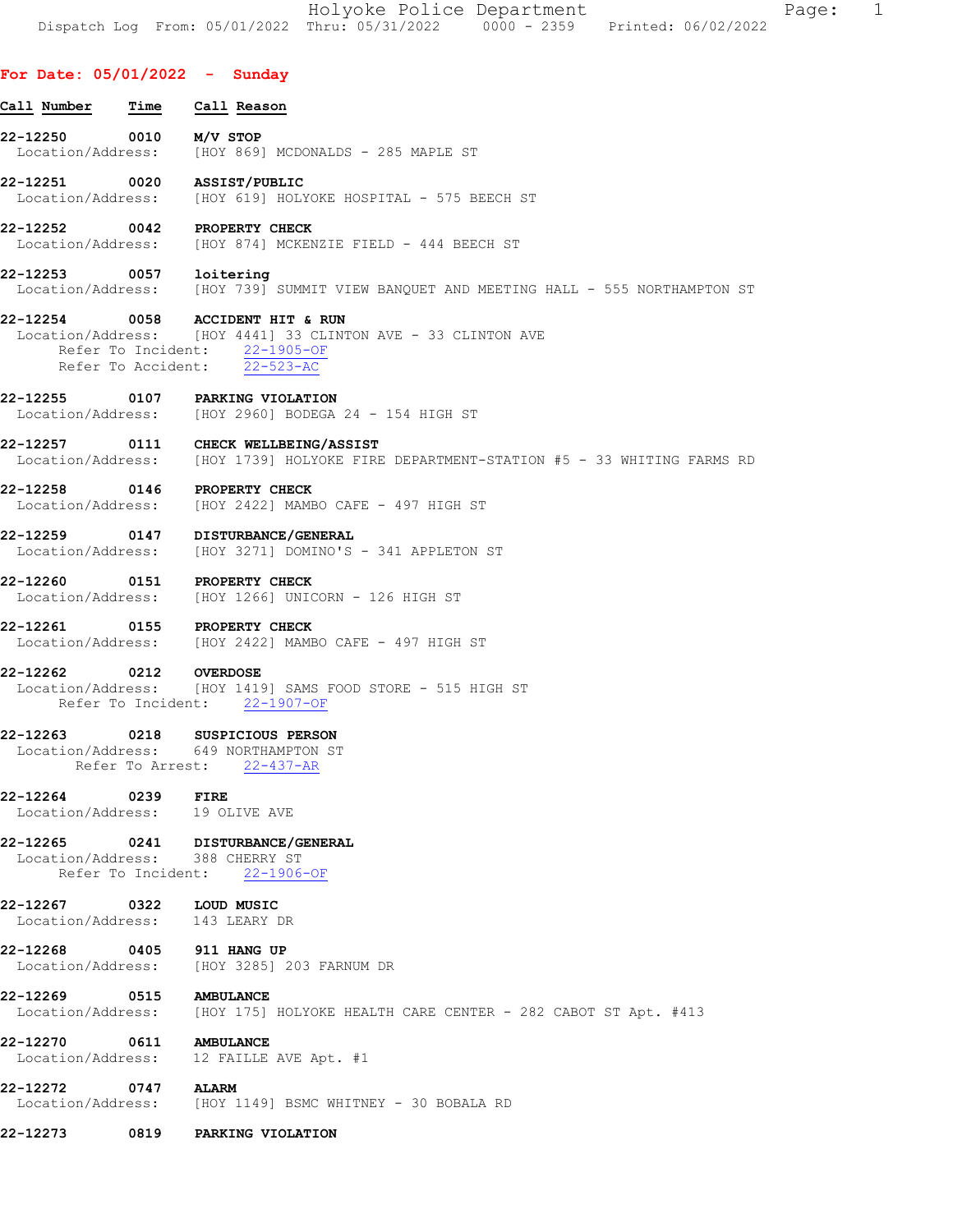| Location/Address: 970 HAMPDEN ST                                |      |                                                                                                                             |
|-----------------------------------------------------------------|------|-----------------------------------------------------------------------------------------------------------------------------|
| 22-12274 0829 AMBULANCE                                         |      | Location/Address: 71 ST JAMES AVE Apt. #1FL                                                                                 |
| 22-12275 0836 LARCENY                                           |      | Location/Address: 576 S SUMMER ST Apt. #1141<br>Refer To Incident: 22-1908-OF                                               |
|                                                                 |      | 22-12276 0837 AMBULANCE/ FIRE<br>Location/Address: [HOY 4390] 12 GROVER ST - 12 GROVER ST Apt. #2F                          |
| Location/Address: GULF - MAIN ST                                |      | 22-12277 0913 CHECK WELLBEING/ASSIST                                                                                        |
| 22-12278 0928 ASSIST/PUBLIC                                     |      | Location/Address: [HOY 1458] MAYER FIELD - WESTFIELD RD                                                                     |
| 22-12279 0956 UNWANTED GUEST<br>Location/Address: 30 HAMPDEN ST |      |                                                                                                                             |
| 22-12280 1133 AMBULANCE                                         |      | Location/Address: 728 HAMPDEN ST Apt. #2                                                                                    |
|                                                                 |      | $22-12281$ 1138 Be on the lookout for<br>Location: [SOU] SOUTH HADLEY                                                       |
|                                                                 |      | 22-12282 1146 UNWANTED GUEST<br>Location/Address: HAMPSHIRE TOWING - 170 MAIN ST                                            |
| Location/Address: 181 ALLYN ST                                  |      | 22-12283 1208 STOLEN M/V PLATE                                                                                              |
|                                                                 |      | 22-12284 1228 CHECK WELLBEING/ASSIST<br>Location/Address: 354 HAMPDEN ST Apt. #4R                                           |
| Location/Address: 30 LAUREL ST                                  |      | 22-12285 1245 CHECK WELLBEING/ASSIST                                                                                        |
| Location/Address: 33 LEARY DR                                   |      | 22-12286 1259 CHECK WELLBEING/ASSIST                                                                                        |
| 22-12287 1310 AMBULANCE                                         |      | Location/Address: 391 ENTRANCE - MAIN ST                                                                                    |
| 22-12288                                                        | 1350 | <b>AMBULANCE</b><br>Location/Address: [HOY 1104] ROSARY TOWERS - 21 BOWERS ST Apt. #309                                     |
| 22-12289 1402<br>Location/Address:                              |      | <b>ALARM</b><br>[HOY 1906] MT TOM CITY CLINIC BEHAVIORAL HEALTH NET INC. - 235 MAPLE ST                                     |
| 22-12290 1420                                                   |      | M/V STOP<br>Location/Address: 1 LAUREL ST @ 80 BROWN AVE                                                                    |
|                                                                 |      | 22-12291 1423 ACCIDENT HIT & RUN<br>Location/Address: [HOY 719] JC PENNEY - 50 HOLYOKE ST<br>Refer To Accident: 22-524-AC   |
| 22-12292 1440 ERRATIC DRIVER<br>Location/Address: BEECH ST      |      |                                                                                                                             |
|                                                                 |      | 22-12293 1530 AMBULANCE/ FIRE<br>Location/Address: [HOY 2655] SISTER'S OF PROVIDENCE CARE CENTERS, INC. - 35 HOLY FAMILY RD |
|                                                                 |      | 22-12294 1540 CHECK WELLBEING/ASSIST<br>Location/Address: [HOY 1297] WALGREENS - 1588 NORTHAMPTON ST                        |
| Location/Address: 40 LIBERTY ST                                 |      | 22-12295 1608 AMBULANCE/ FIRE                                                                                               |
|                                                                 |      | 22-12296 1627 ACCIDENT HIT & RUN                                                                                            |

Holyoke Police Department The Page: 2

Dispatch Log From: 05/01/2022 Thru: 05/31/2022 0000 - 2359 Printed: 06/02/2022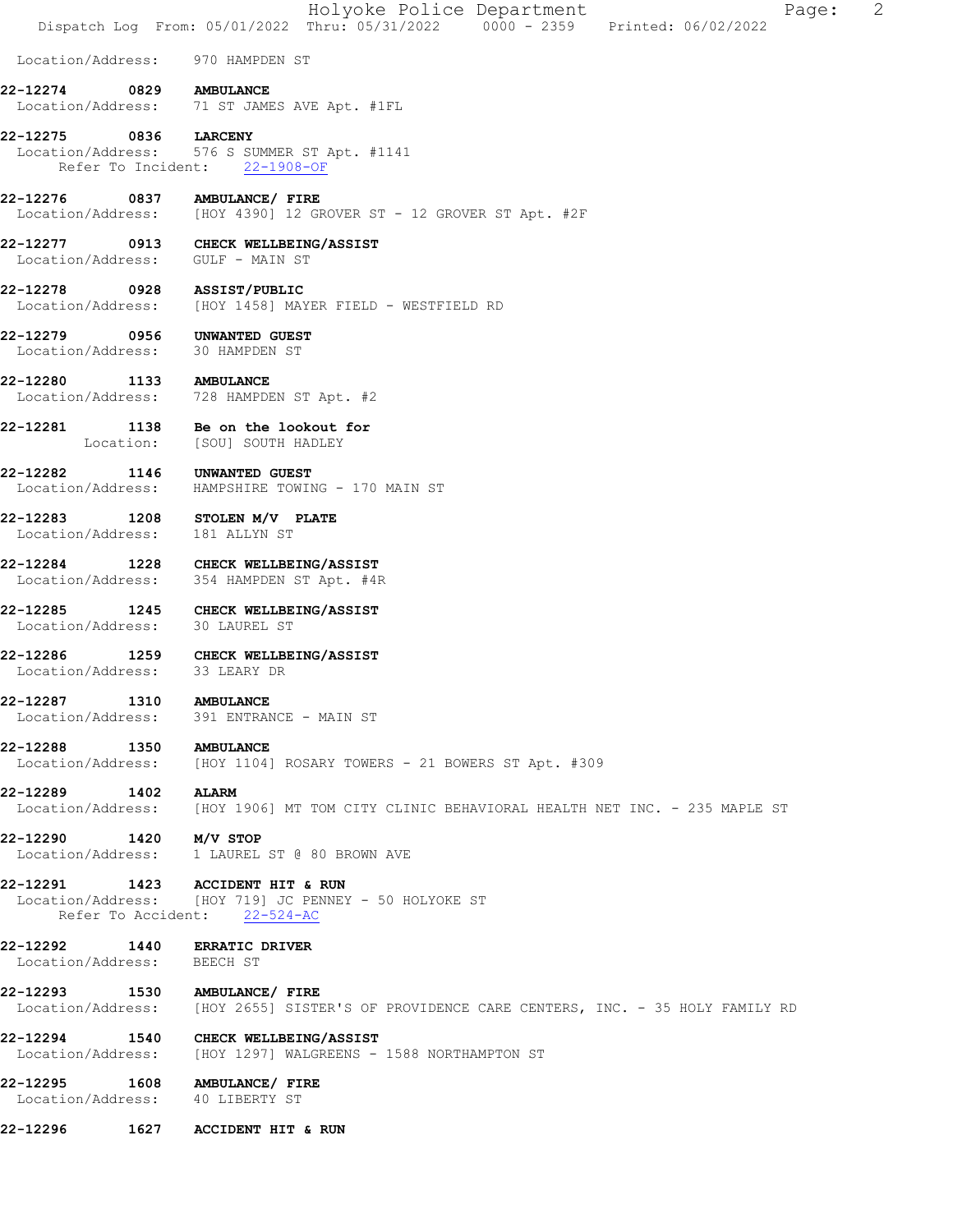|                                                            |      | Dispatch Log From: 05/01/2022 Thru: 05/31/2022   0000 - 2359   Printed: 06/02/2022                                   |  | Holyoke Police Department |  | Page: | 3 |
|------------------------------------------------------------|------|----------------------------------------------------------------------------------------------------------------------|--|---------------------------|--|-------|---|
|                                                            |      | Location/Address: 50 HOLYOKE ST<br>Refer To Accident: 22-526-AC                                                      |  |                           |  |       |   |
|                                                            |      | 22-12297 1629 CHECK WELLBEING/ASSIST<br>Location/Address: 1577 NORTHAMPTON ST @ 1600 DWIGHT ST                       |  |                           |  |       |   |
|                                                            |      | 22-12298 1633 AMBULANCE/ FIRE<br>Location/Address: [HOY 3325] A.R.A. HOLYOKE DIALYSIS CENTER - 36 LOWER WESTFIELD RD |  |                           |  |       |   |
| 22-12299                                                   |      | 1637 ACCIDENT<br>Location/Address: 652 MAIN ST @ 18 RT 391<br>Refer To Accident: 22-525-AC                           |  |                           |  |       |   |
| 22-12301 1649 FIRE                                         |      | Location/Address: 142 HOMESTEAD AVE                                                                                  |  |                           |  |       |   |
| 22-12302                                                   |      | 1651 AMBULANCE/ FIRE<br>Location/Address: [HOY 1418] TARGET STORE - 50 HOLYOKE ST                                    |  |                           |  |       |   |
| 22-12303 1655 DISORDERLY                                   |      | Location/Address: 468 BEECH ST @ 387 LINDEN ST                                                                       |  |                           |  |       |   |
|                                                            |      | 22-12304 1658 AMBULANCE/ FIRE<br>Location/Address: 23 ESSEX ST Apt. #1L                                              |  |                           |  |       |   |
|                                                            |      | 22-12305 1745 ACCIDENT<br>Location/Address: 1 WHITING FARMS RD @ 2170 NORTHAMPTON ST<br>Refer To Accident: 22-527-AC |  |                           |  |       |   |
| 22-12306                                                   |      | 1803 DISORDERLY<br>Location/Address: 245 WALNUT ST                                                                   |  |                           |  |       |   |
| 22-12307                                                   |      | 1812 AMBULANCE/ FIRE<br>Location/Address: 11 WASHINGTON AVE Apt. #2                                                  |  |                           |  |       |   |
| 22-12308                                                   |      | 1835 AMBULANCE/ FIRE<br>Location/Address: 128 HIGH ST Apt. #12                                                       |  |                           |  |       |   |
| 22-12309 1843                                              |      | <b>OVERDOSE</b><br>Location: MULLER BRIDGE<br>Refer To Incident: 22-1910-OF                                          |  |                           |  |       |   |
| 22-12310                                                   | 1852 | <b>CUSTODIAL MATTER</b><br>Location/Address: 41 MOSHER ST Apt. #2L                                                   |  |                           |  |       |   |
| 22-12311                                                   |      | 1928 DISABLED MOTOR VEHICLE<br>Location/Address: 2297 NORTHAMPTON ST @ 49 INGLESIDE ST                               |  |                           |  |       |   |
| 22-12312 1937 LOUD MUSIC                                   |      | Location/Address: 69 BEACON AVE                                                                                      |  |                           |  |       |   |
| 22-12313                                                   |      | 1938 DISABLED MOTOR VEHICLE<br>Location/Address: [HOY 2764] CAYEY SOCIAL CLUB - 273 MAIN ST                          |  |                           |  |       |   |
|                                                            |      | 22-12314 1959 DISTURBANCE/GENERAL<br>Location/Address: [HOY 2764] CAYEY SOCIAL CLUB - 273 MAIN ST                    |  |                           |  |       |   |
| 22-12315<br>Location/Address:                              | 2007 | <b>ALARM</b><br>TD BANK - 50 HOLYOKE ST Apt. #`                                                                      |  |                           |  |       |   |
| 22-12316 2012 LOUD MUSIC<br>Location/Address: 49 MOSHER ST |      |                                                                                                                      |  |                           |  |       |   |
| 22-12317<br>Location/Address:                              | 2013 | SUSPICIOUS PERSON<br>[HOY 2819] MT MARIE - 32 LOWER WESTFIELD RD                                                     |  |                           |  |       |   |
|                                                            |      | 22-12319 2021 AMBULANCE/ FIRE<br>Location/Address: DAYBROOK VILLAGE - 298 JARVIS AVE Apt. #2FL                       |  |                           |  |       |   |
| 22-12320                                                   |      | 2023 CITY ORDINANCE<br>Location/Address: [HOY 2818] RACING MART - 330 MAIN ST                                        |  |                           |  |       |   |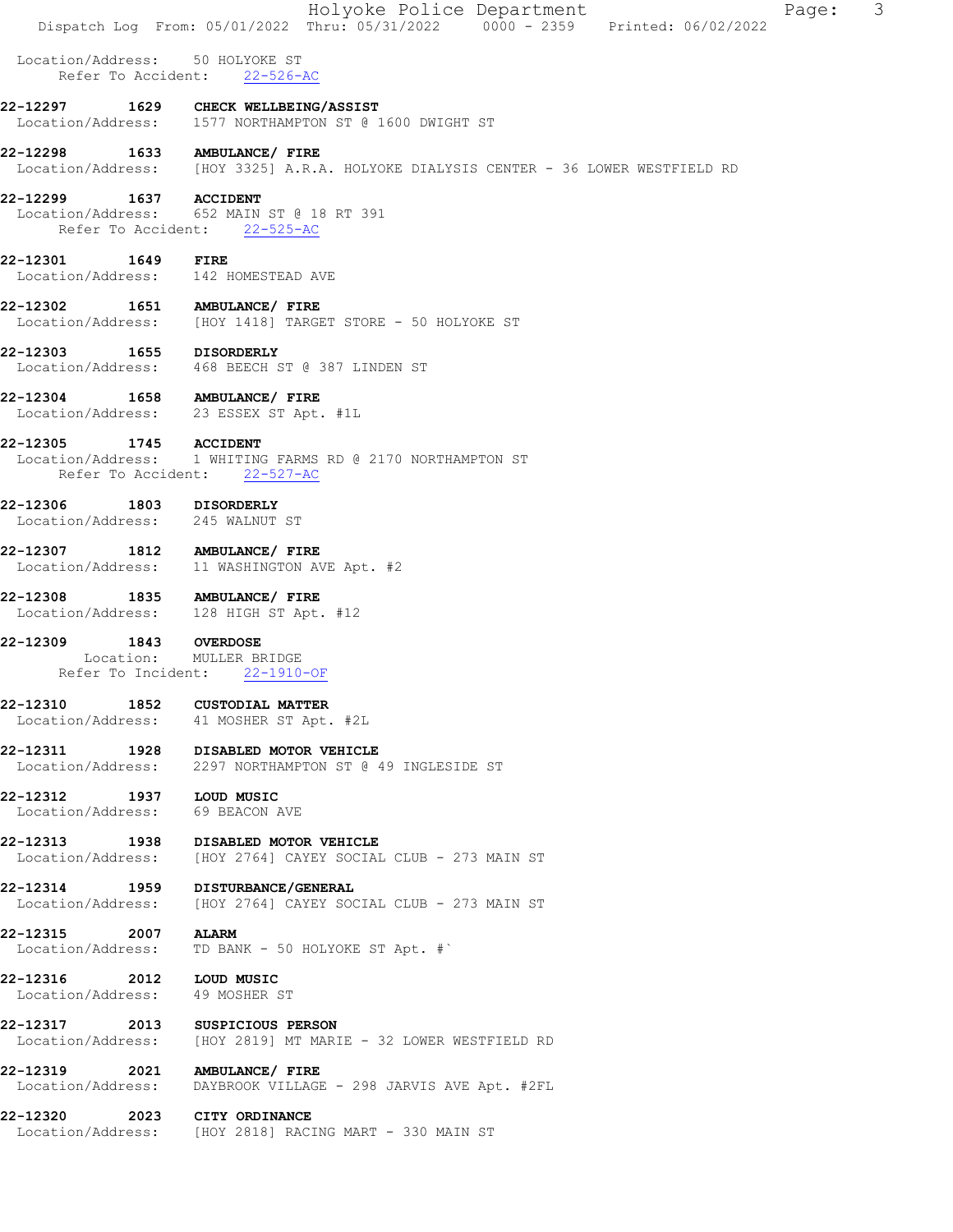|                                                                                 | Holyoke Police Department<br>4<br>Page:<br>Dispatch Log From: 05/01/2022 Thru: 05/31/2022 0000 - 2359 Printed: 06/02/2022 |  |
|---------------------------------------------------------------------------------|---------------------------------------------------------------------------------------------------------------------------|--|
|                                                                                 | Refer To Incident: 22-1911-OF                                                                                             |  |
| 22-12321<br>2029                                                                | <b>ALARM</b><br>Location/Address: 200 DUPUIS RD @ 14 HOLLY MEADOW RD                                                      |  |
| Location/Address: N CANAL ST                                                    | 22-12322 2032 CHECK WELLBEING/ASSIST                                                                                      |  |
| 22-12323                                                                        | 2049 DISTURBANCE/GENERAL<br>Location/Address: 589 S BRIDGE ST                                                             |  |
| 22-12324                                                                        | 2106 CHECK WELLBEING/ASSIST<br>Location/Address: [HOY 1543] 469 BEECH ST                                                  |  |
| 22-12325<br>2111                                                                | SUSPICIOUS PERSON<br>Location/Address: [HOY 2819] MT MARIE CONDOS - 32 LOWER WESTFIELD RD                                 |  |
| 22-12327                                                                        | 2133 PREVENT BREACH<br>Location/Address: 6 LAUREL ST Apt. #3L                                                             |  |
| 22-12328                                                                        | 2143 LOUD MUSIC AND MOTORCYCLES<br>Location/Address: 271 MAIN ST @ 13 SPRING ST                                           |  |
| 22-12329<br>2146                                                                | LOUD MUSIC<br>Location/Address: [HOY 3485] 580 SOUTH SUMMER ST - 580 S SUMMER ST Apt. #4R                                 |  |
| 22-12330<br>2146<br>Location/Address:                                           | <b>MALICIOUS DAMAGE</b><br>168 PEARL ST Apt. #1ST                                                                         |  |
| 2238<br>22-12332                                                                | <b>DISTURBANCE/GENERAL</b><br>Location/Address: [HOY 3485] 580 SOUTH SUMMER ST - 580 S SUMMER ST Apt. #4R                 |  |
| 22-12333                                                                        | 2246 CHECK WELLBEING/ASSIST<br>Location/Address: [HOY 1543] RODRIGUEZ, HARRY JOHN - 469 BEECH ST                          |  |
| 22-12334<br>Location/Address: 23 HAMILTON ST                                    | 2307 FIRE ALARM/SMOKE ALARM                                                                                               |  |
| 22-12335<br>Refer To Incident:                                                  | 2328 AMBULANCE/ FIRE<br>Location/Address: 787 DWIGHT ST Apt. #1C<br>$22 - 1914 - OF$                                      |  |
| For Date: 05/02/2022 - Monday                                                   |                                                                                                                           |  |
| 22-12336<br>0004                                                                | <b>AMBULANCE</b><br>Location/Address: 76 MAPLE ST Apt. #1103                                                              |  |
| 22-12337                                                                        | 0017 AMBULANCE<br>Location/Address: 180 WALNUT ST Apt. #1                                                                 |  |
| 22-12338<br>0020                                                                | loitering<br>Location/Address: [HOY 1260] U HAUL OF HOLYOKE - 250 APPLETON ST                                             |  |
| 22-12339                                                                        | 0021 AMBULANCE<br>Location/Address: 421 HOMESTEAD AVE                                                                     |  |
| 22-12340 0032 SHOTS FIRED<br>Location/Address: HAMPDEN ST<br>Refer To Incident: | $22 - 1913 - OF$                                                                                                          |  |
| 22-12341                                                                        | $0057$ $M/V$ STOP<br>Location/Address: [HOY 869] MCDONALDS - 285 MAPLE ST                                                 |  |
| 22-12342 0128 AMBULANCE                                                         | Location/Address: [HOY 3460] DAY BROOK VILLAGE - 298 JARVIS AVE Apt. #121                                                 |  |
| 22-12343                                                                        | 0145 PROPERTY CHECK<br>Location/Address: [HOY 3467] 598 DWIGHT ST - 598 DWIGHT ST                                         |  |

22-12344 0147 PROPERTY CHECK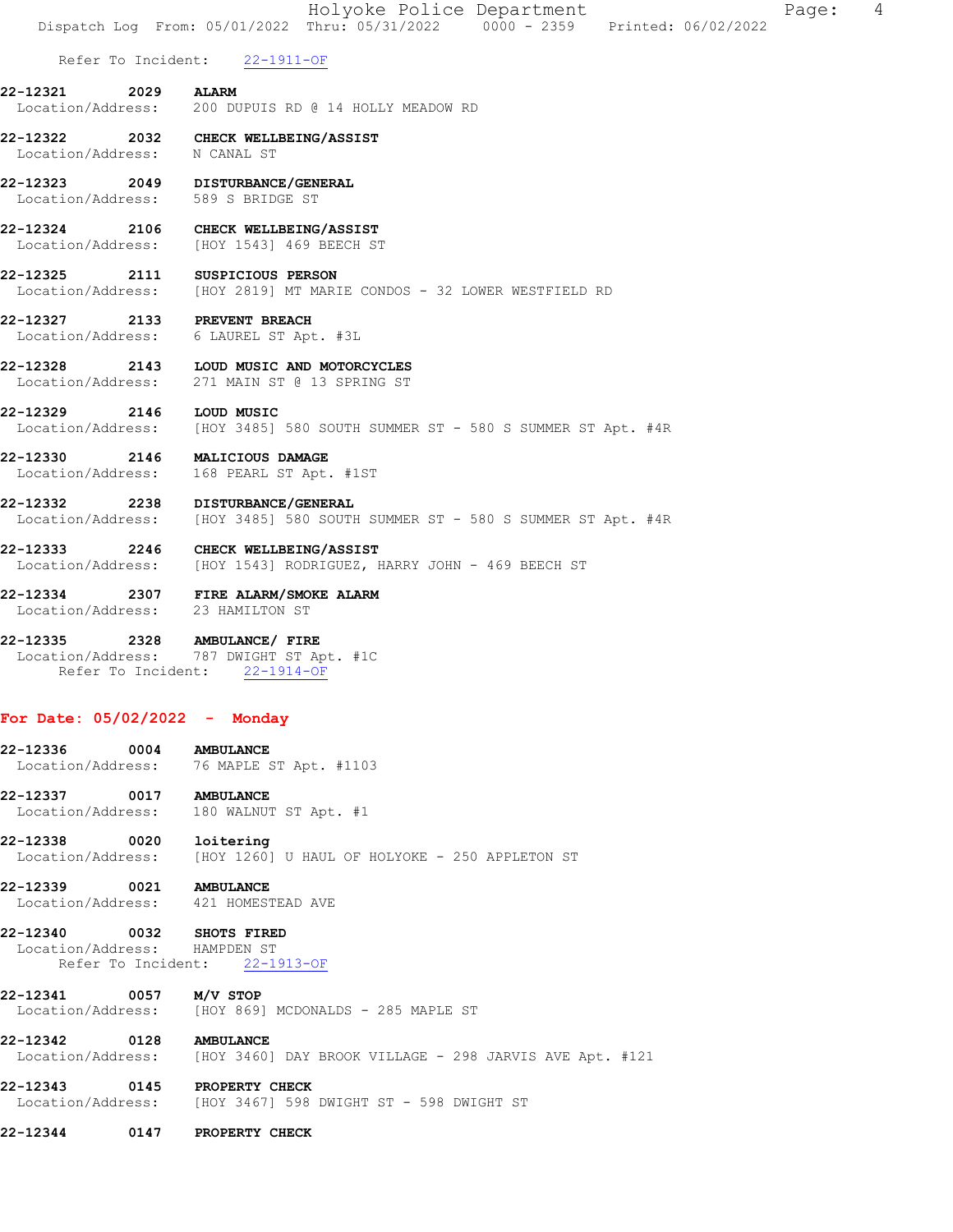|                         |                    | Holyoke Police Department<br>$5\overline{)}$<br>Page:<br>Dispatch Log From: 05/01/2022 Thru: 05/31/2022 0000 - 2359 Printed: 06/02/2022 |  |
|-------------------------|--------------------|-----------------------------------------------------------------------------------------------------------------------------------------|--|
|                         | Location:          | KMART PLAZA                                                                                                                             |  |
| 22-12345                | 0148               | <b>PROPERTY CHECK</b><br>Location/Address: [HOY 1501] ERNEST E PROULX MUNICIPAL PARKING FACILITY - 505 DWIGHT ST                        |  |
|                         |                    | 22-12346 0156 PROPERTY CHECK<br>Location/Address: [HOY 874] MCKENZIE FIELD - 444 BEECH ST                                               |  |
|                         |                    | 22-12347 0203 ASSIST/CHICOPEE PD<br>Location: [HOY 2858] WILLIMANSETT BRIDGE PROJECT                                                    |  |
| 22-12348 0218 M/V STOP  |                    | Location/Address: 444 BEECH ST @ 10 LADD ST                                                                                             |  |
| 22-12349                |                    | 0233 M/V STOP<br>Location/Address: 61 COMMERCIAL ST @ 1 FRANKLIN ST                                                                     |  |
| 22-12350                |                    | 0233 AMBULANCE<br>Location/Address: 464 MAPLE ST Apt. #4A                                                                               |  |
| 22-12351 0258 M/V STOP  |                    | Location/Address: 379 APPLETON ST @ 179 WALNUT ST                                                                                       |  |
|                         |                    | 22-12353 0308 Be on the lookout for<br>Location: [WEP] WEST SPRINGFIELD                                                                 |  |
| 22-12352                |                    | 0310 PROPERTY CHECK<br>Location/Address: [HOY 3330] FAIRFIELD INN & SUITES - 229 WHITING FARMS RD                                       |  |
| 22-12354                |                    | 0315 PROPERTY CHECK<br>Location/Address: [HOY 2647] HOMEWOOD SUITES BY HILTON - 375 WHITNEY AVE                                         |  |
| 22-12355 0318 AMBULANCE |                    | Location/Address: 5 MAPLECREST CIR                                                                                                      |  |
| 22-12356                |                    | 0336 ASSIST/PUBLIC<br>Location/Address: [HOY 4087] 120 SARGEANT ST - 120 SARGEANT ST Apt. #4L<br>Refer To Arrest: 22-440-AR             |  |
| 22-12357                |                    | 0339 ACCIDENT<br>Location/Address: EMERGENCY ROOM - 575 BEECH ST<br>Refer To Accident: 22-528-AC                                        |  |
|                         |                    | 22-12358 0357 CHECK WELLBEING/ASSIST<br>Location/Address: 219 RACE ST @ 27 SPRING ST<br>Refer To Arrest: 22-441-AR                      |  |
|                         |                    | 22-12359 0403 PARKING VIOLATION<br>Location/Address: 31 FRANKLIN ST                                                                     |  |
| 22-12360 0437 ALARM     |                    | Location/Address: [HOY 867] DOLLAR GENERAL - 2261 NORTHAMPTON ST                                                                        |  |
| 22-12361 0446 ACCIDENT  |                    | Location/Address: WEAR HCC - HOMESTEAD AVE<br>Refer To Accident: 22-529-AC                                                              |  |
|                         | Refer To Incident: | 22-12362 0507 SHOTS FIRED<br>Location/Address: 102 HAMPDEN ST<br>$22 - 1915 - OF$                                                       |  |
|                         |                    | 22-12363 0514 CHECK WELLBEING/ASSIST<br>Location/Address: 551 S CANAL ST @ 1 SARGEANT ST                                                |  |
| 22-12364 0620 ANIMAL    |                    | Location/Address: 33 HAMPTON KNOLLS RD                                                                                                  |  |
| 22-12365                |                    | 0710 PREVENT BREACH<br>Location/Address: [HOY 4423] 80 NEWTON ST - 80 NEWTON ST                                                         |  |
| 22-12366                | 0720               | <b>ANIMAL</b>                                                                                                                           |  |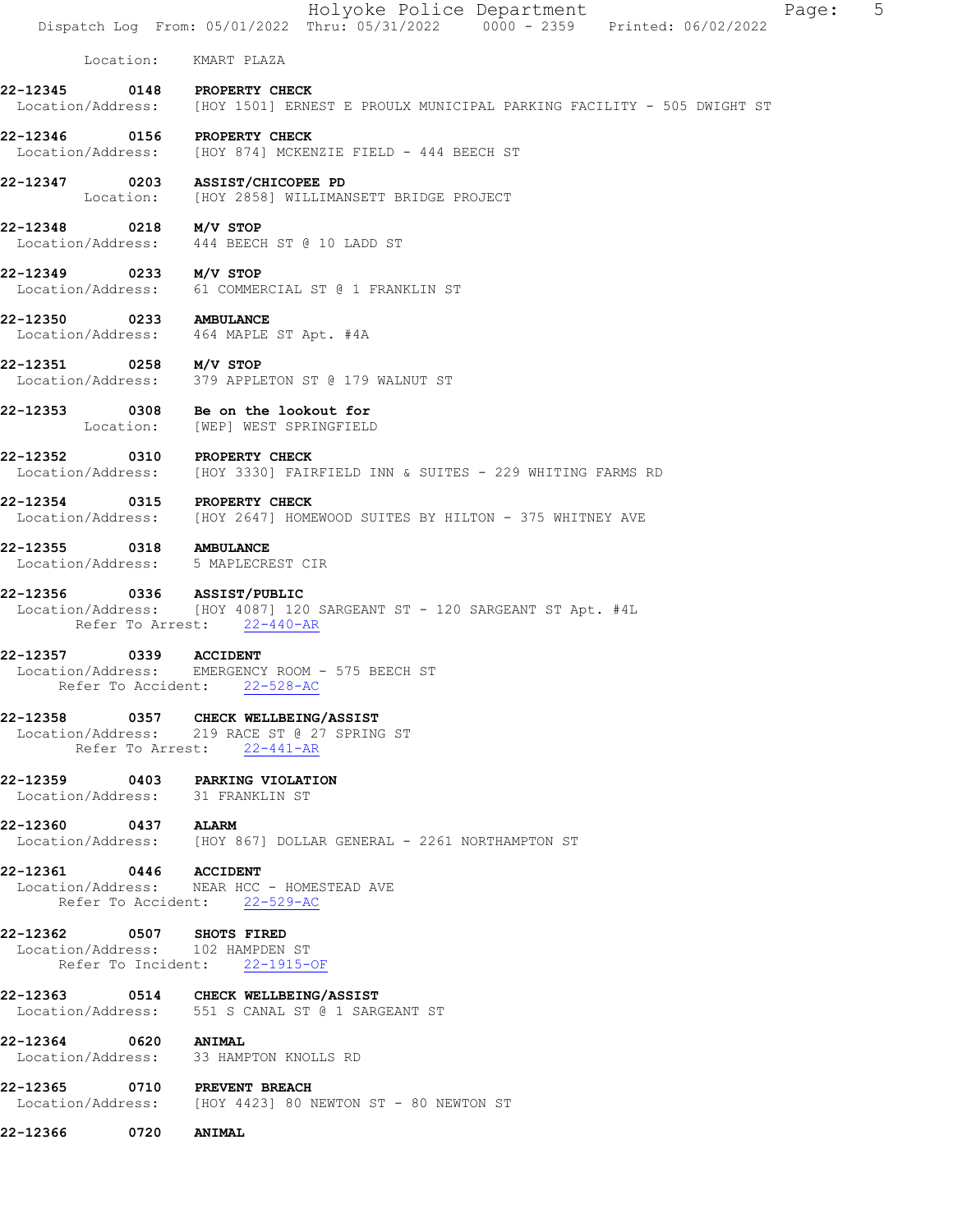|                                                                              |              |                                   | Holyoke Police Department<br>Dispatch Log From: 05/01/2022 Thru: 05/31/2022 0000 - 2359 Printed: 06/02/2022 |  | Page: | 6 |
|------------------------------------------------------------------------------|--------------|-----------------------------------|-------------------------------------------------------------------------------------------------------------|--|-------|---|
| Location/Address: HILLSIDE AVE                                               |              |                                   |                                                                                                             |  |       |   |
| 22-12367 0724 STREET STOP<br>Location/Address: 63 ESSEX ST @ 443 HIGH ST     |              |                                   |                                                                                                             |  |       |   |
| 22-12368 0731 STREET STOP<br>Location/Address: 368 HIGH ST                   |              | Refer To Incident: 22-1917-OF     |                                                                                                             |  |       |   |
| 22-12370 0746 AMBULANCE/ FIRE<br>Location/Address: 25 DEXTER ST              |              |                                   |                                                                                                             |  |       |   |
|                                                                              |              | Refer To Incident: 22-1918-OF     | 22-12371 0757 TRESPASSING<br>Location/Address: [HOY 2954] ST JOSEPH RESIDENCE - 38 LOWER WESTFIELD RD       |  |       |   |
| 22-12372 0810 SHOTS FIRED                                                    |              | Refer To Incident: 22-1919-OF     | Location/Address: [HOY 4155] 25 CANBY ST - 25 CANBY ST                                                      |  |       |   |
| 22-12373 0829 CHECK WELLBEING/ASSIST<br>Location/Address: 556 S BRIDGE ST    |              |                                   |                                                                                                             |  |       |   |
| 22-12374 0835 AMBULANCE/ FIRE                                                |              | Location/Address: 125 NORWOOD TER |                                                                                                             |  |       |   |
| 22-12375                                                                     |              |                                   | 22-12375 0838 PROPERTY CHECK<br>Location/Address: [HOY 874] MCKENZIE FIELD - 444 BEECH ST                   |  |       |   |
|                                                                              |              | Refer To Incident: 22-1920-OF     | 22-12376 0852 MALICIOUS DAMAGE<br>Location/Address: [HOY 4534] BARBERS FOR LIFE SHOP - 329 HIGH ST          |  |       |   |
| 22-12377 0854 M/V STOP                                                       |              |                                   | Location/Address: 585 PLEASANT ST @ 555 APPLETON ST                                                         |  |       |   |
| 22-12378 0912 UNWANTED GUEST                                                 |              |                                   | Location/Address: [HOY 1297] WALGREENS - 1588 NORTHAMPTON ST                                                |  |       |   |
| 22-12379 0920 FOLLOW UP<br>Location/Address: 10 CANBY ST                     |              |                                   |                                                                                                             |  |       |   |
| 22-12380                                                                     | 0951 ASSAULT | Refer To Incident: 22-1921-OF     | Location/Address: [HOY 618] HOLYOKE HIGH SCHOOL - 500 BEECH ST                                              |  |       |   |
| 22-12382 1003 ACCIDENT                                                       |              | Refer To Accident: 22-530-AC      | Location/Address: [HOY 693] ROUTE 5 MOTORS - 280 INGLESIDE ST                                               |  |       |   |
| 22-12383 1004 AMBULANCE/ FIRE<br>Location/Address: 137 SARGEANT ST Apt. #101 |              |                                   |                                                                                                             |  |       |   |
| 22-12381 1006 FOLLOW UP                                                      |              |                                   | Location/Address: [HOY 4155] 25 CANBY ST - 25 CANBY ST                                                      |  |       |   |
| 22-12384 1017 B & E AUTO<br>Location/Address: 65 NONOTUCK ST                 |              | Refer To Incident: 22-1922-OF     |                                                                                                             |  |       |   |
| 22-12385 1025 UNWANTED GUEST                                                 |              |                                   | Location/Address: [HOY 618] HOLYOKE HIGH SCHOOL - 500 BEECH ST                                              |  |       |   |
| 22-12386 1029 AMBULANCE/ FIRE<br>Location/Address:                           |              |                                   | [HOY 3839] 43 TAYLOR ST - 43 TAYLOR ST                                                                      |  |       |   |
| 22-12387 1029 AMBULANCE/ FIRE<br>Location/Address: 32 JEFFERSON ST           |              |                                   |                                                                                                             |  |       |   |
| 22-12388 1048 PARKING VIOLATION<br>Location/Address: 225 HURON AVE           |              |                                   |                                                                                                             |  |       |   |
|                                                                              |              |                                   |                                                                                                             |  |       |   |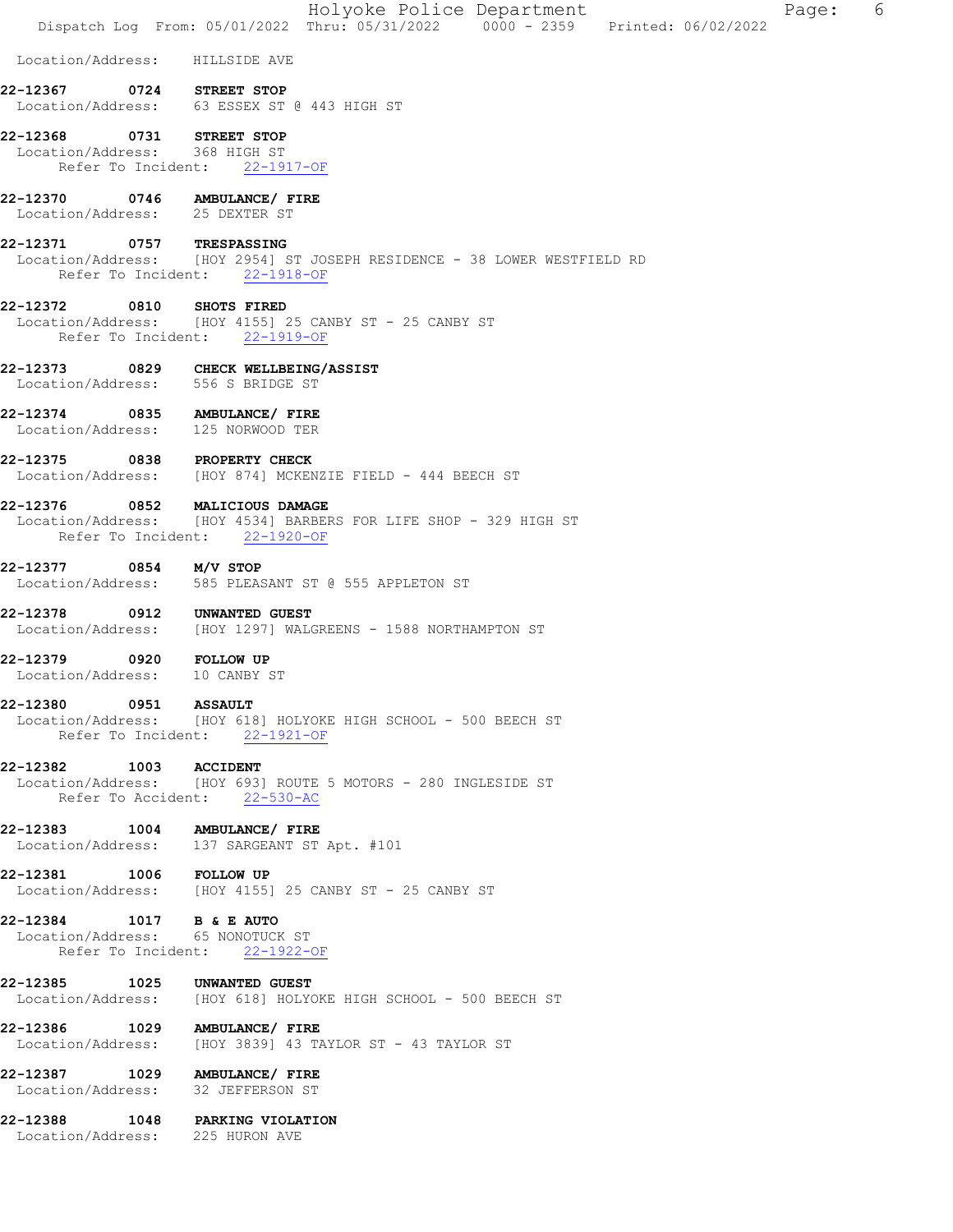22-12389 1054 B & E REPORT Location/Address: 80 BEACON AVE Refer To Incident: 22-1923-OF

22-12390 1059 SHOPLIFTING<br>Location/Address: [HOY 2698] C [HOY 2698] CVS - 400 BEECH ST

22-12391 1102 CHECK WELLBEING/ASSIST Location/Address: [HOY 4087] 120 SARGEANT ST - 120 SARGEANT ST Apt. #4L

22-12392 1109 CHECK WELLBEING/ASSIST<br>Location/Address: [HOY 1078] RELIANCE ELE [HOY 1078] RELIANCE ELECTRIC SERVICE - 573 S CANAL ST

22-12393 1111 AMBULANCE/ FIRE Location/Address: [HOY 889] METCALF SCHOOL - 2019 NORTHAMPTON ST

22-12394 1116 STREET STOP Location/Address: 180 ELM ST @ 345 APPLETON ST Refer To Incident: 22-1925-OF

22-12395 1116 AMBULANCE/ FIRE Location/Address: 92 JACKSON ST Apt. #2ND

22-12396 1117 loitering<br>Location/Address: 389 MAPLE 389 MAPLE ST @ 47 HAMPSHIRE ST

22-12397 1122 LARCENY<br>Location/Address: 21 JACKSON ST Location/Address: Refer To Incident: 22-1924-OF

22-12398 1122 AMBULANCE/ FIRE Location/Address: [HOY 1407] HOLYOKE HEALTH CENTER - 230 MAPLE ST

22-12399 1125 AMBULANCE/ FIRE

Location/Address: [HOY 1000] PECK JR HIGH SCHOOL - 1916 NORTHAMPTON ST Refer To Incident: 22-1926-OF

22-12400 1134 PROPERTY CHECK

Location/Address: [HOY 2561] 365 APPLETON ST - 365 APPLETON ST

22-12401 1136 PROPERTY CHECK<br>Location/Address: 145 ESSEX ST Location/Address:

22-12402 1203 AMBULANCE/FIRE<br>Location/Address: [HOY 1498] HOLYO

[HOY 1498] HOLYOKE TOWERS - 582 PLEASANT ST Apt. #C

22-12403 1205 ACCIDENT

 Location/Address: 100 BEECH ST @ 817 DWIGHT ST Refer To Accident: 22-531-AC

22-12404 1208 DISTURBANCE/GENERAL

 Location/Address: 434 APPLETON ST Apt. #2 Refer To Incident: 22-1927-OF

22-12405 1215 STOLEN M/V Location/Address: GRAY LOT - 50 HOLYOKE ST

22-12406 1216 AMBULANCE/FIRE<br>Location/Address: [HOY 2655] SISTE [HOY 2655] SISTER'S OF PROVIDENCE CARE CENTERS, INC. - 35 HOLY FAMILY RD Apt. #217

22-12407 1239 ACCIDENT HIT & RUN Location/Address: [HOY 408] FAMILY DOLLAR - 555 HIGH ST Refer To Accident: 22-532-AC

22-12408 1253 SHOPLIFTING Location/Address: LIDS - 50 HOLYOKE ST Refer To Incident: 22-1928-OF

**22-12409 1311 M/V STOP**<br>Location/Address: 735 HIGH Location/Address: 735 HIGH ST @ 18 FRANKLIN ST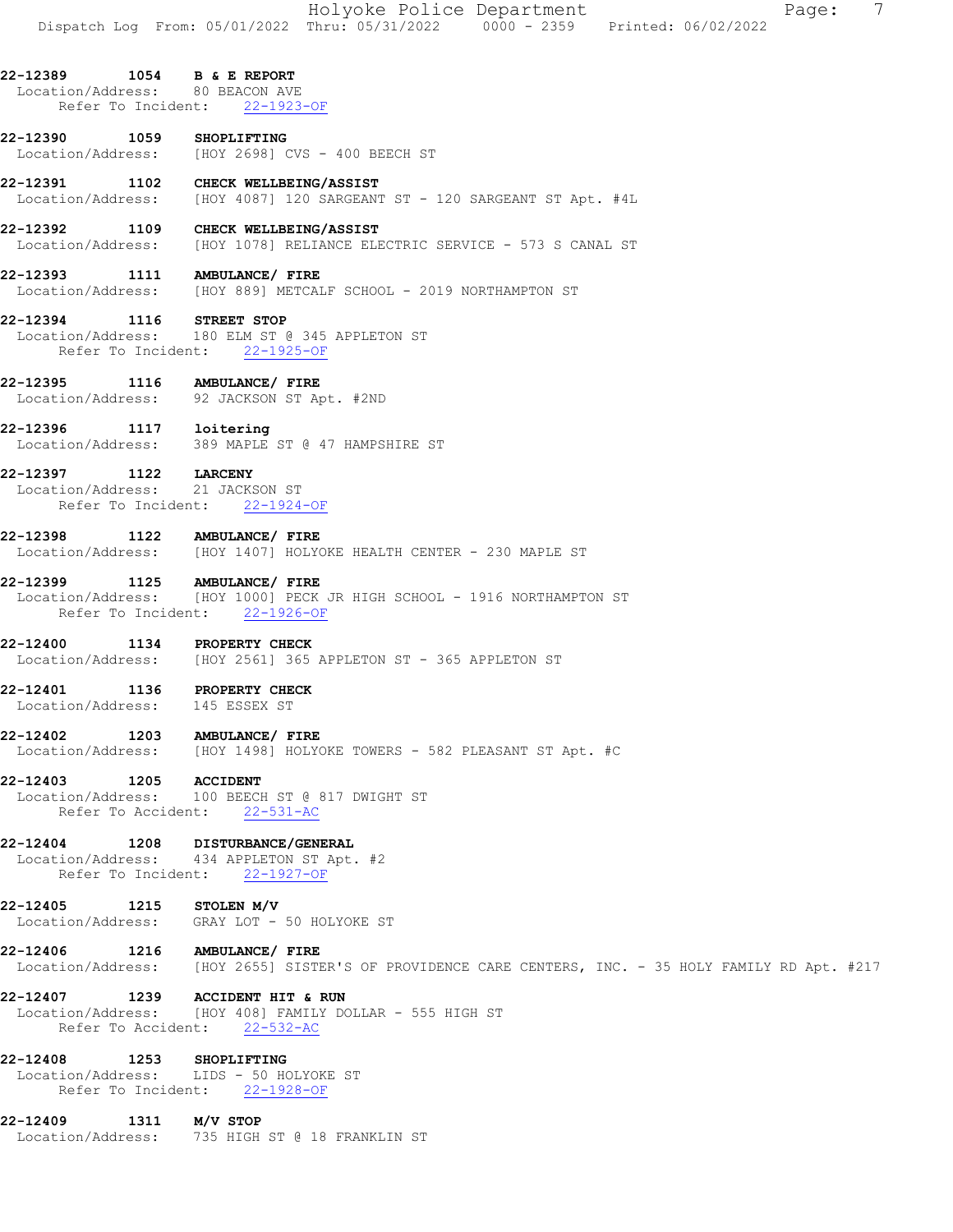22-12410 1322 FOLLOW UP Location/Address: 495 APPLETON ST Apt. #1FL

22-12411 1331 CHECK WELLBEING/ASSIST Location/Address: [HOY 3920] 948 DWIGHT ST Apt. #15

22-12412 1352 AMBULANCE/ FIRE Location/Address: [HOY 1407] HOLYOKE HEALTH CENTER - 230 MAPLE ST Apt. #1FL

22-12413 1400 WARRANT OF APPREHENSION Location/Address: 440 HILLSIDE AVE

22-12414 1403 ACCIDENT HIT & RUN Location/Address: [HOY 331] DEAN TECH - 1045 MAIN ST

Refer To Accident: 22-533-AC

22-12415 1416 SHOPLIFTING Location/Address: [HOY 1418] TARGET STORE - 50 HOLYOKE ST

22-12416 1421 CHECK WELLBEING/ASSIST<br>Location/Address: 287 ESSEX ST Apt. #213

287 ESSEX ST Apt. #213

# 22-12417 1432 HARASSMENT<br>Location/Address: EBLENS - 50

 Location/Address: EBLENS - 50 HOLYOKE ST Refer To Incident: 22-1929-OF

## 22-12418 1432 IDENTITY THEFT

 Location/Address: [HOY 2134] 159 BEECH ST Refer To Incident: 22-1930-OF

22-12420 1438 AMBULANCE/ FIRE

Location/Address: [HOY 4184] 76 CHAPIN ST - 76 CHAPIN ST Apt. #2R

## 22-12419 1439 FRAUD

 Location/Address: [HOY 1128] DURHAM SCHOOL SERVICES - 103 SOUTH ST Refer To Incident: 22-1931-OF

22-12421 1444 ASSIST/PUBLIC

Location/Address: [HOY 2926] 202 PINE ST - HUD PROPERTY - 202 PINE ST Apt. #1ST

22-12422 1448 CHECK WELLBEING/ASSIST<br>Location/Address: [HOY 4249] MOTEL 6 - 19

[HOY 4249] MOTEL 6 - 1515 NORTHAMPTON ST Apt. #101

22-12424 1518 ASSIST/PUBLIC<br>Location/Address: 787 DWIGHT ST 787 DWIGHT ST Apt. #1FL

22-12425 1536 MALICIOUS DAMAGE Location/Address: ORANGE LOT - 50 HOLYOKE ST Refer To Incident: 22-1936-OF

**22-12426 1545 M/V STOP**<br>Location/Address: [HOY 1104 [HOY 1104] ROSARY TOWERS - 21 BOWERS ST

22-12428 1621 FOLLOW UP Location/Address: 232 ELM ST

## 22-12429 1629 AMBULANCE/FIRE<br>Location/Address: 15 MYRTLE AVE Location/Address:

22-12430 1629 TRESPASSING Location/Address: [HOY 2818] RACING MART - 330 MAIN ST

22-12431 1638 FOLLOW UP Location/Address: [HOY 707] IVORY BILLIARDS - 151 CHESTNUT ST

22-12433 1641 ABANDONED M/V<br>Location/Address: [HOY 4516] DA2 [HOY 4516] DAZED CANNABIS - 56 JACKSON ST

# 22-12432 1642 FOLLOW UP

Location/Address: [HOY 1771] HOLYOKE JUVENILE COURT - 121 ELM ST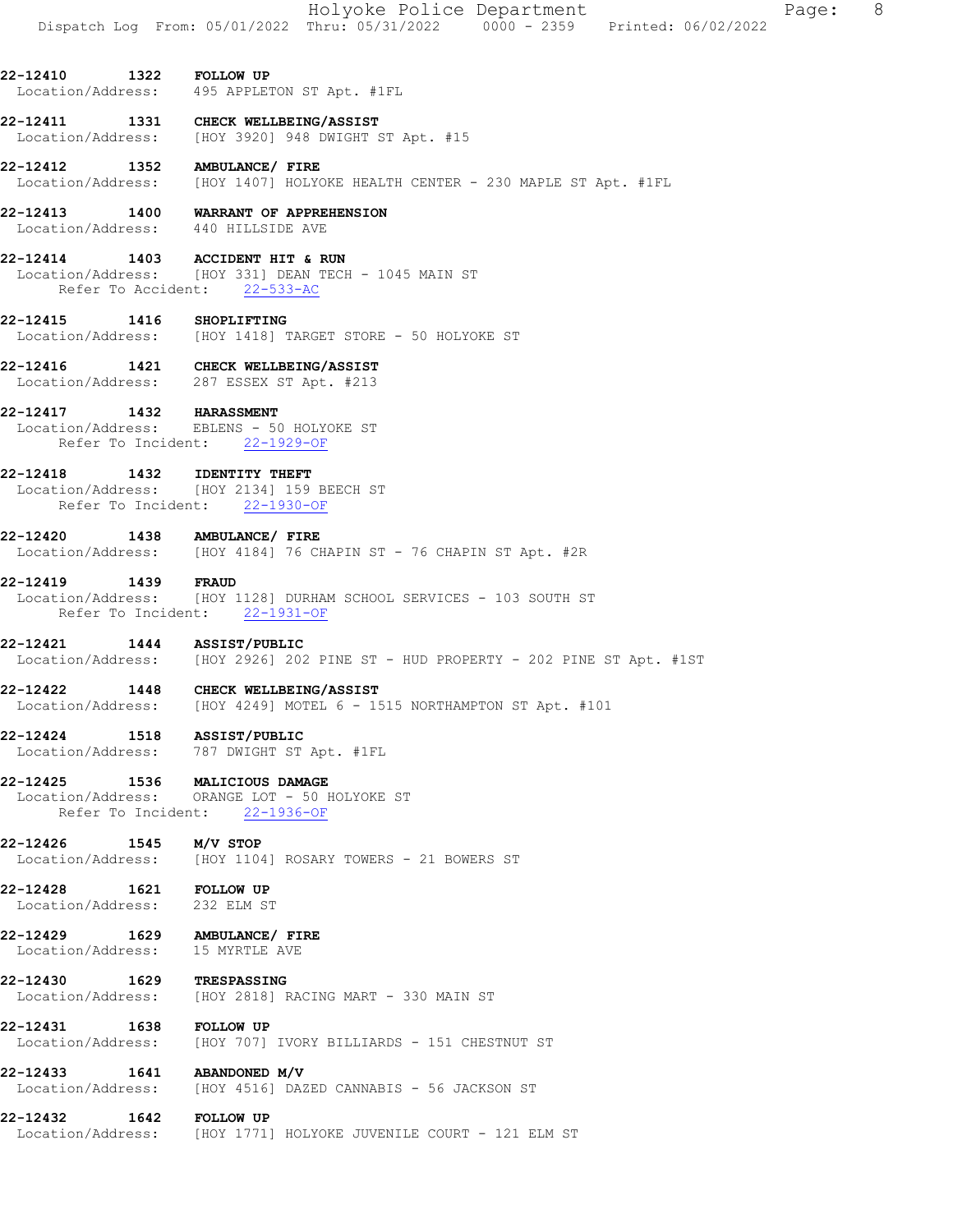#### 22-12435 1709 M/V STOP Location/Address: 177 SARGEANT ST Refer To Incident: 22-1935-OF Refer To Arrest: 22-442-AR

#### 22-12436 1710 ASSIST/PUBLIC Location/Address: [HOY 1390] HOLYOKE POLICE DEPT - 138 APPLETON ST Refer To Incident: 22-1934-OF

22-12437 1712 FOLLOW UP Location/Address: 95 JACKSON ST @ 485 MAPLE ST

22-12438 1719 PROPERTY CHECK Location/Address: 190 WALNUT ST

22-12439 1722 PROPERTY CHECK Location/Address: [HOY 4333] 145 ESSEX ST - 145 ESSEX ST

22-12440 1729 PROPERTY CHECK Location/Address: 298 ELM ST

22-12441 1739 STREET STOP Location/Address: 129 SARGEANT ST @ 415 MAPLE ST

22-12442 1746 AMBULANCE/ FIRE Location/Address: [HOY 1498] HOLYOKE TOWERS - 582 PLEASANT ST Apt. #6B

22-12444 1802 AMBULANCE/ FIRE Location/Address: 495 APPLETON ST Apt. #2R

22-12445 1808 TRAFFIC ENFORCEMENT<br>Location/Address: 237 OLD JARVIS AVE ( 237 OLD JARVIS AVE @ 203 JARVIS AVE

22-12446 1809 PROPERTY CHECK Location/Address: 769 DWIGHT ST

22-12448 1810 CHECK WELLBEING/ASSIST Location/Address: 18 ERNEST LN

22-12447 1812 M/V STOP Location/Address: 280 JARVIS AVE @ 1 STEVEN DR

22-12449 1824 ANIMAL Location/Address: 1 HIGHLAND AVE @ 291 PLEASANT ST

22-12450 1829 ACCIDENT Location/Address: 53 CABOT ST @ 530 S EAST ST Refer To Accident: 22-535-AC

22-12451 1831 STREET STOP Location/Address: [HOY 2939] VICTORY THEATER = 81-89 SUFFOLK STREET - 81 SUFFOLK ST

22-12452 1837 ACCIDENT Location/Address: 82 PINE ST @ 310 HAMPDEN ST Refer To Accident: 22-534-AC

22-12453 1848 ACCIDENT Location/Address: 82 PINE ST @ 310 HAMPDEN ST

22-12454 1856 PROPERTY CHECK<br>Location/Address: 145 ESSEX ST Location/Address:

**22-12455 1902 M/V STOP**<br>Location/Address: 1225 HAMP Location/Address: 1225 HAMPDEN ST @ 1486 NORTHAMPTON ST

22-12456 1903 PROPERTY CHECK Location/Address: 345 APPLETON ST @ 180 ELM ST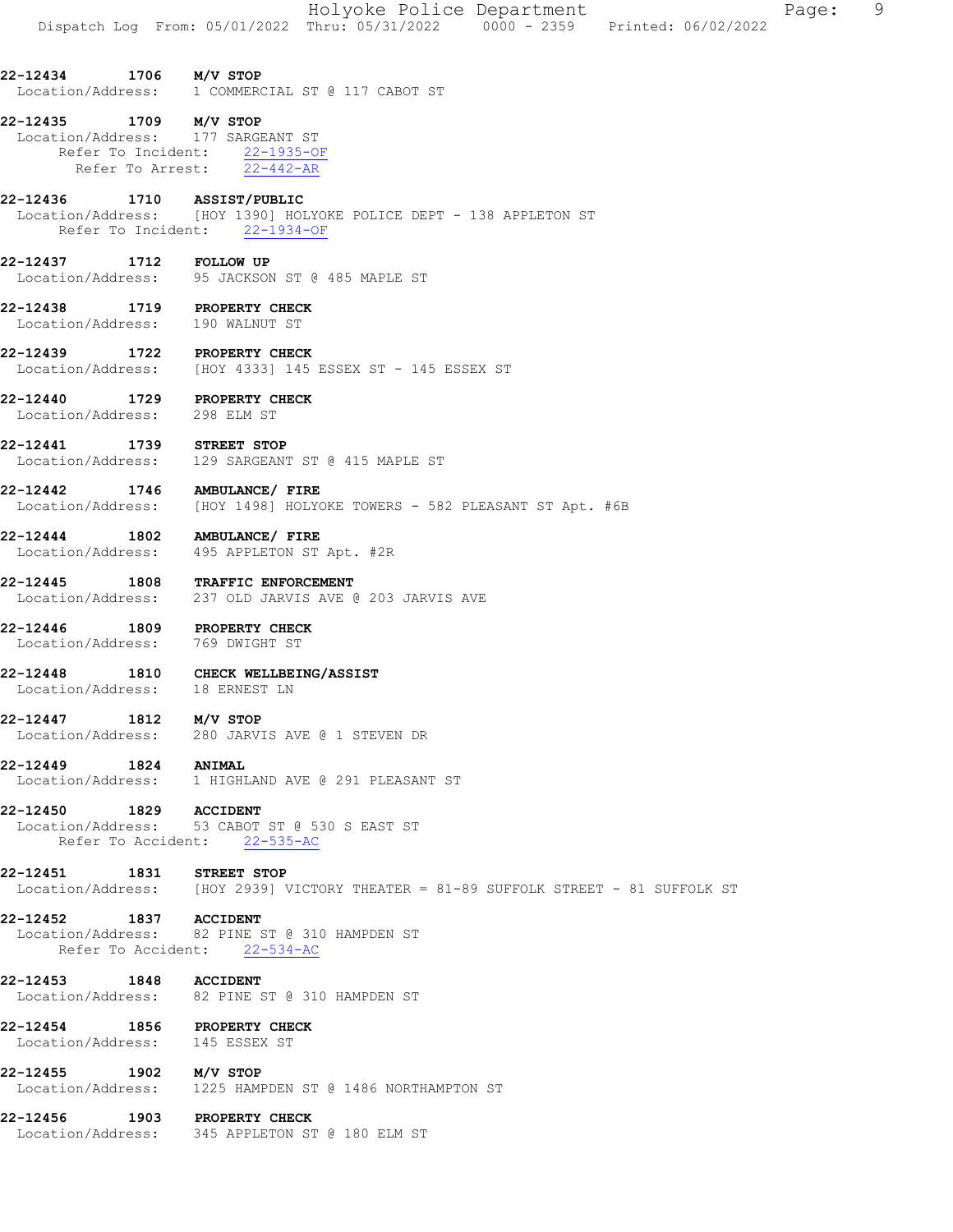|                                           |            | Dispatch Log From: 05/01/2022 Thru: 05/31/2022 0000 - 2359 Printed: 06/02/2022                                                      |
|-------------------------------------------|------------|-------------------------------------------------------------------------------------------------------------------------------------|
|                                           |            | 22-12457 1907 AMBULANCE/ FIRE<br>Location/Address: [HOY 2981] RIDLEY RESIDENCE - 6 HARRISON AVE                                     |
| 22-12459 1914 LARCENY                     |            | Location/Address: [HOY 2751] BURLINGTON COAT FACTORY - 50 HOLYOKE ST<br>Refer To Incident: 22-1937-OF                               |
|                                           |            | 22-12460 1917 PROPERTY CHECK<br>Location/Address: [HOY 1501] ERNEST E PROULX MUNICIPAL PARKING FACILITY - 505 DWIGHT ST             |
|                                           |            | 22-12461 2000 AMBULANCE/ FIRE<br>Location/Address: 270 MAIN ST Apt. #2R                                                             |
| 22-12463 2019 ASSIST/PUBLIC               |            | Location/Address: [HOY 619] HOLYOKE HOSPITAL - 575 BEECH ST Apt. #13<br>Refer To Incident: 22-1940-OF                               |
| 22-12464                                  | 2027       | <b>THREATS</b><br>Location/Address: 151 SARGEANT ST Apt. #3R<br>Refer To Incident: 22-1939-OF                                       |
| 22-12468 2034 M/V STOP                    |            | Location/Address: 2099 NORTHAMPTON ST @ 1 W GLEN ST                                                                                 |
| 22-12469                                  | 2036 ALARM | Location/Address: [HOY 666] HOLYOKE WATER POWER - 1 CANAL ST                                                                        |
| 22-12471 2048 ALARM                       |            | Location/Address: BOYS AND GIRLS CLUB - 22 N SUMMER ST                                                                              |
|                                           |            | 22-12473 2101 DISTURBANCE/GENERAL<br>Location/Address: 217 SUFFOLK ST @ 145 OAK ST                                                  |
|                                           |            | 22-12475 2113 SERVICE<br>Location/Address: 25 GERARD WAY Apt. #H                                                                    |
|                                           |            | 22-12476 2144 CHECK WELLBEING/ASSIST<br>Location/Address: [HOY 2890] A & A SHELL LLC - 820 HIGH ST<br>Refer To Incident: 22-1941-OF |
| 22-12478<br>Location/Address: NONOTUCK ST |            | 2205 PROPERTY CHECK                                                                                                                 |
|                                           |            | 22-12479 2233 AMBULANCE/ FIRE<br>Location/Address: 83 FRANKLIN ST                                                                   |
|                                           |            | 22-12480 2345 PROPERTY CHECK<br>Location/Address: [HOY 874] MCKENZIE FIELD - 444 BEECH ST                                           |
| 22-12481 2345 AMBULANCE                   |            | Location/Address: [HOY 3515] 485 SOUTH ST - 485 SOUTH ST Apt. #507                                                                  |
| Location/Address: 13 DAVIS ST             |            | 22-12482 2350 AMBULANCE/ FIRE                                                                                                       |
| For Date: $05/03/2022 - Tuesday$          |            |                                                                                                                                     |
| 22-12483 0023 LOUD MUSIC                  |            | Location/Address: 413 PLEASANT ST Apt. #2A                                                                                          |
|                                           |            | 22-12484 0034 ALARM<br>Location/Address: [HOY 2402] PELLETIER, JANICE - 35 ANDERSON AVE                                             |
| Location/Address: CANBY ST                |            | 22-12485 0050 PROPERTY CHECK                                                                                                        |

Holyoke Police Department The Page: 10

22-12486 0110 PROPERTY CHECK Location/Address: 530 MAIN ST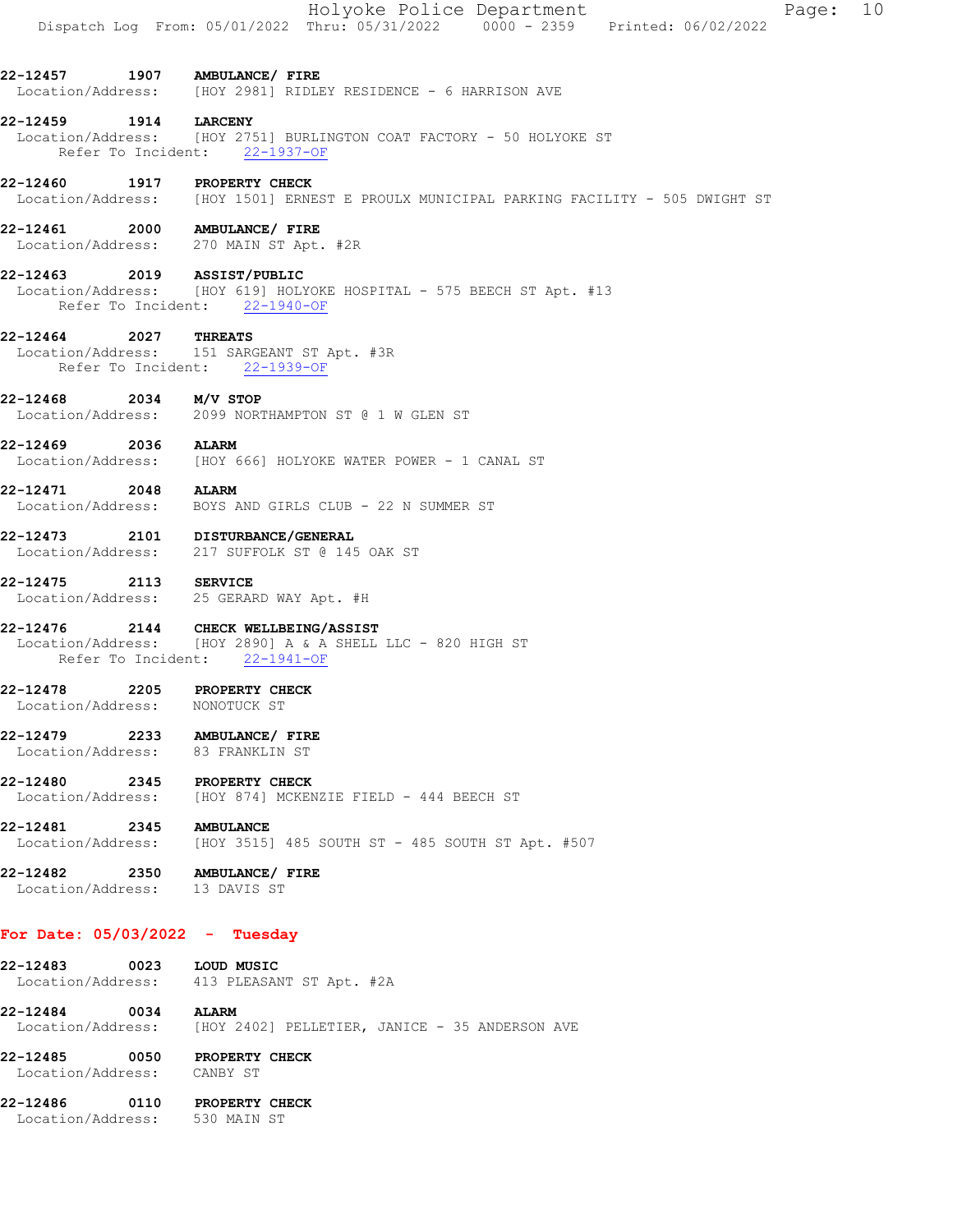|                                                                |      | Holyoke Police Department<br>Page: 11<br>Dispatch Log From: 05/01/2022 Thru: 05/31/2022 0000 - 2359 Printed: 06/02/2022 |  |
|----------------------------------------------------------------|------|-------------------------------------------------------------------------------------------------------------------------|--|
| 22-12487 0127 M/V STOP                                         |      | Location/Address: 178 OAK ST @ 441 APPLETON ST<br>Refer To Incident: 22-1942-OF                                         |  |
|                                                                |      | 22-12488 0158 Be on the lookout for<br>Location: [WEP] WEST SPRINGFIELD                                                 |  |
| Location/Address: WHITNEY AVE                                  |      | 22-12489 0230 Be on the lookout for                                                                                     |  |
| 22-12490 0240 M/V STOP<br>Location/Address: 530 MAIN ST        |      | Refer To Arrest: 22-443-AR                                                                                              |  |
| 22-12491 0243 PROPERTY CHECK<br>Location/Address: BEACON AVE   |      |                                                                                                                         |  |
| 22-12492 0244 PROPERTY CHECK<br>Location/Address: CANBY ST     |      |                                                                                                                         |  |
| 22-12493 0309 PROPERTY CHECK                                   |      | Location/Address: [HOY 892] MICHAEL J SERVICE CENTER - 11 LINCOLN ST                                                    |  |
| 22-12494 0312 AMBULANCE                                        |      | Location/Address: [HOY 1498] HOLYOKE TOWERS - 582 PLEASANT ST Apt. #5K                                                  |  |
| 22-12495                                                       |      | 0339 911 HANG UP<br>Location/Address: 383 TOKENEKE RD                                                                   |  |
| 22-12496 0426 ASSIST/PUBLIC                                    |      | Location/Address: [HOY 1419] SAMS FOOD STORE - 515 HIGH ST                                                              |  |
| 22-12497 0447 STREET STOP                                      |      | Location/Address: [HOY 1419] SAMS FOOD STORE REAR - 515 HIGH ST<br>Refer To Arrest: 22-444-AR                           |  |
| $22-12498$ 0650 M/V STOP                                       |      | Location/Address: [HOY 1390] HOLYOKE POLICE DEPT - 138 APPLETON ST                                                      |  |
|                                                                |      | 22-12499 0708 AMBULANCE/ FIRE<br>Location/Address: [HOY 3271] DOMINO'S - 341 APPLETON ST                                |  |
| 22-12501                                                       | 0808 | <b>ALARM</b><br>Location/Address: [HOY 3753] TRACEY SERRANO - 177 ELM ST Apt. #2L                                       |  |
| 22-12502 0811 ASSIST/PUBLIC                                    |      | Location/Address: 164 SARGEANT ST Apt. #5B<br>Refer To Incident: 22-1944-OF                                             |  |
| $22-12503$ 0826 PROPERTY CHECK<br>Location/Address: 291 ELM ST |      |                                                                                                                         |  |
|                                                                |      | 22-12504 0827 AMBULANCE/ FIRE<br>Location/Address: 15 BAYBERRY DR                                                       |  |
| 22-12505 0828 PROPERTY CHECK<br>Location/Address: 157 ESSEX ST |      |                                                                                                                         |  |
| 22-12506 0836 TRANSPORT                                        |      | Location/Address: [HOY 1390] HOLYOKE POLICE DEPT - 138 APPLETON ST                                                      |  |
| 22-12507 0842 PROPERTY CHECK<br>Location/Address:              |      | 757 DWIGHT ST                                                                                                           |  |
| 22-12508 0849 PROPERTY CHECK<br>Location/Address: 72 ESSEX ST  |      |                                                                                                                         |  |
| 22-12509                                                       |      | 0939 PROPERTY CHECK<br>Location/Address: [HOY 3580] 159 ESSEX ST - 159 ESSEX ST                                         |  |
| 22-12511                                                       | 0940 | <b>FOLLOW UP</b>                                                                                                        |  |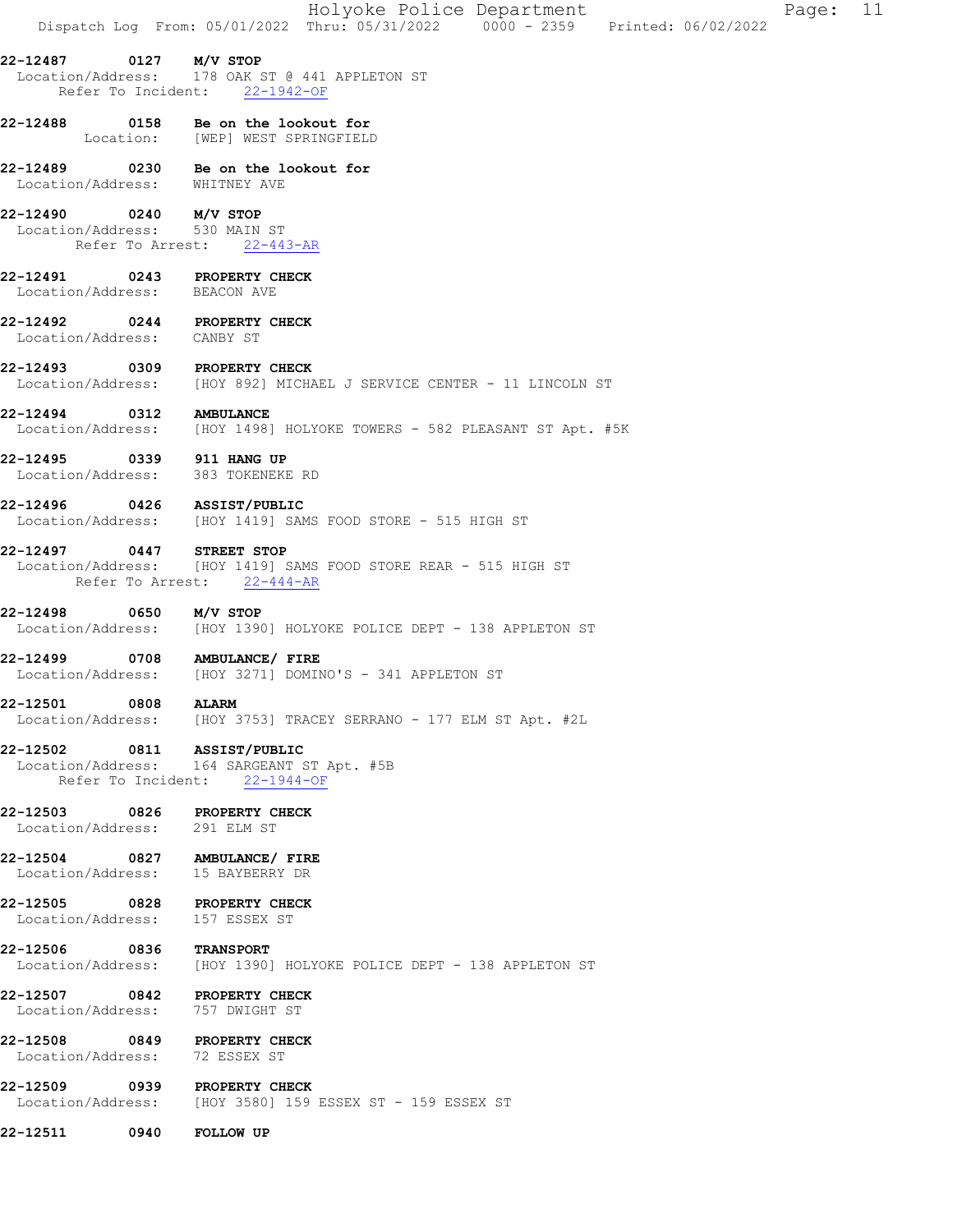|                                |              | Holyoke Police Department<br>12<br>Page:<br>Dispatch Log From: 05/01/2022 Thru: 05/31/2022 0000 - 2359 Printed: 06/02/2022 |
|--------------------------------|--------------|----------------------------------------------------------------------------------------------------------------------------|
| Location/Address: 1 FINI RD    |              |                                                                                                                            |
| 22-12510                       | 0942 WARRANT |                                                                                                                            |
|                                |              | Location/Address: [HOY 619] HOLYOKE HOSPITAL - 575 BEECH ST<br>Refer To Arrest: 22-446-AR                                  |
|                                |              | 22-12512 0957 PROPERTY CHECK<br>Location/Address: 757 DWIGHT ST                                                            |
| 22-12513                       |              | 0958 FOLLOW UP<br>Location/Address: [HOY 2818] RACING MART - 330 MAIN ST                                                   |
| 22-12514                       |              | 1000 DISABLED MOTOR VEHICLE<br>Location/Address: [HOY 3064] RUSTYS PLACE - 930 HAMPDEN ST<br>Refer To Accident: 22-536-AC  |
|                                |              | 22-12516 1014 ADMINISTRATIVE<br>Location/Address: [HOY 4507] HOLYOKE POLICE COMMUNITY CENTER - 208 RACE ST Apt. #2FL       |
| 22-12515 1015 FOLLOW UP        |              | Location/Address: [HOY 4398] 126 WALDO ST                                                                                  |
|                                |              | 22-12517 1034 CITY ORDINANCE<br>Location/Address: 244 SUFFOLK ST @ 93 LINDEN ST                                            |
| 22-12518                       |              | 1034 AMBULANCE/ FIRE<br>Location/Address: 274 LINDEN ST Apt. #43                                                           |
|                                |              | 22-12519 1037 PROPERTY CHECK<br>Location/Address: [HOY 3753] 177 ELM ST - 177 ELM ST                                       |
| 22-12520                       |              | 1045 AMBULANCE/ FIRE<br>Location/Address: [HOY 3325] A.R.A. HOLYOKE DIALYSIS CENTER - 36 LOWER WESTFIELD RD                |
| 22-12521 1055 M/V STOP         |              | Location/Address: 299 HIGH ST @ 37 SUFFOLK ST                                                                              |
| 22-12522                       |              | <b>1056 FOLLOW UP</b><br>Location/Address: 901 DWIGHT ST                                                                   |
| 22-12523                       |              | 1111 PARKING VIOLATION<br>Location/Address: [HOY 1168] SOUTH STREET PLAZA - 233 SOUTH ST                                   |
| Location/Address: SCHOOL ST    |              | 22-12524 1120 PARKING VIOLATION                                                                                            |
| 22-12525 1120 LARCENY          |              | Location/Address: [HOY 1447] SCHERMERHORN'S RESTAURANT - 224 WESTFIELD RD<br>Refer To Incident: 22-1946-OF                 |
| Location/Address: 8 LITTLE AVE |              | 22-12526 1130 CITY ORDINANCE                                                                                               |
| Location/Address: 40 CABOT ST  |              | 22-12528 1132 AMBULANCE/ FIRE                                                                                              |
| 22-12527 1133 LARCENY          |              | Location/Address: 170 HAMPSHIRE ST Apt. #2R<br>Refer To Incident: 22-1945-OF                                               |
|                                |              | 22-12529 1139 AMBULANCE/ FIRE<br>Location/Address: [HOY 1407] HOLYOKE HEALTH CENTER - 230 MAPLE ST                         |
| 22-12530 1145 STOLEN M/V       |              |                                                                                                                            |
| Location/Address: GROVER ST    |              | Refer To Incident: 22-1947-OF                                                                                              |
|                                |              | 22-12531 1153 DISTURBANCE/GENERAL<br>Location/Address: 582 S SUMMER ST Apt. #3FL                                           |
| 22-12532 1159 HARASSMENT       |              |                                                                                                                            |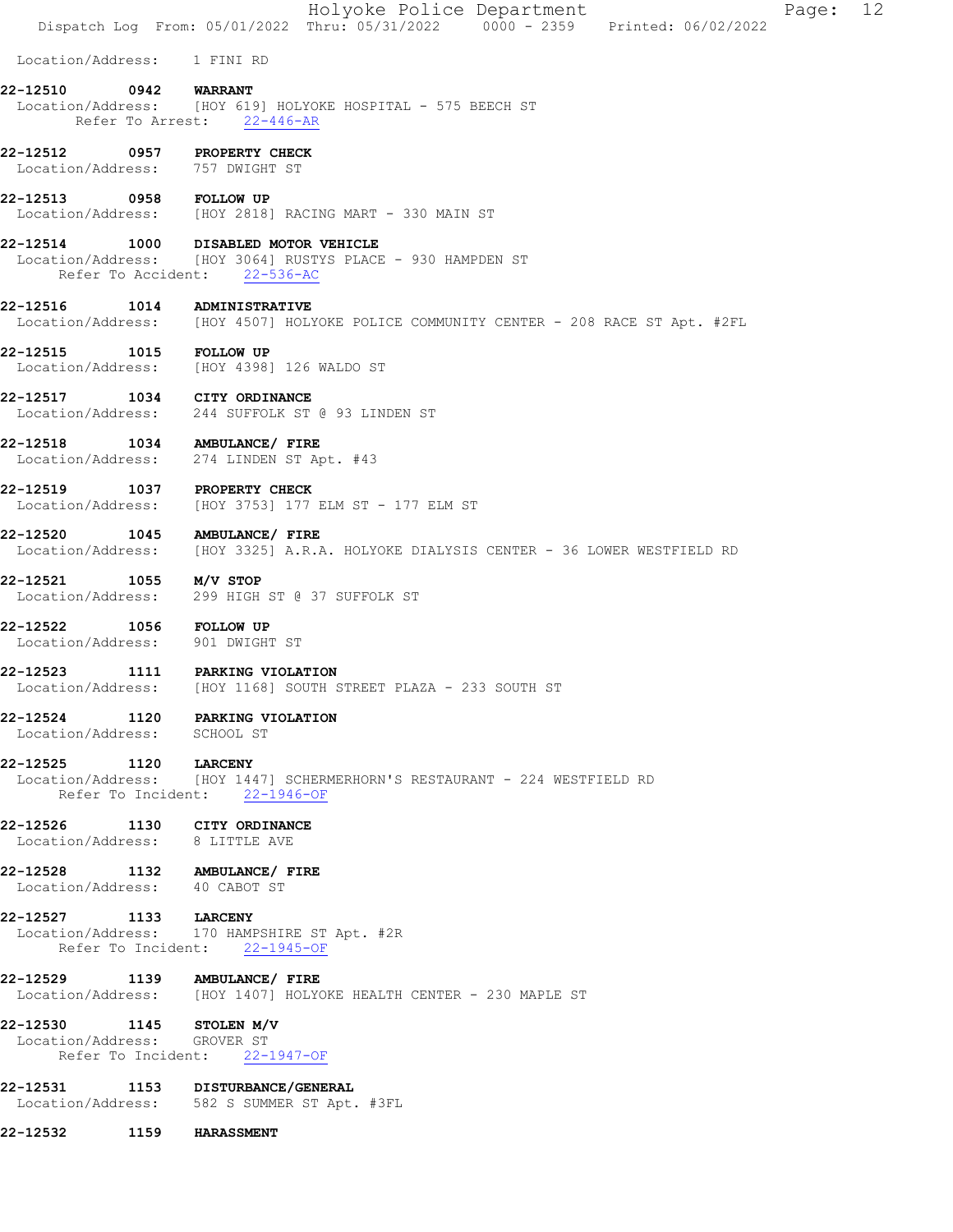|                                             | Holyoke Police Department<br>Page: 13<br>Dispatch Log From: 05/01/2022 Thru: 05/31/2022   0000 - 2359   Printed: 06/02/2022 |
|---------------------------------------------|-----------------------------------------------------------------------------------------------------------------------------|
|                                             | Location/Address: 43 LOWER WESTFIELD RD Apt. #2C                                                                            |
| 22-12533                                    | $1208$ $M/V$ STOP<br>Location/Address: 1025 MAIN ST                                                                         |
| 22-12535 1210 LARCENY                       | Location/Address: [HOY 2825] KEYS FOODS MARKETPLACE - 13 CABOT ST<br>Refer To Incident: 22-1949-OF                          |
|                                             | Location/Address: 639 HIGH ST @ 10 ST FLORIAN WAY                                                                           |
| 22-12537 1213                               | <b>TRANSPORT</b><br>Location/Address: [HOY 1390] HOLYOKE POLICE DEPT - 138 APPLETON ST                                      |
| 22-12536 1214 M/V STOP<br>Location/Address: | 1025 MAIN ST                                                                                                                |
|                                             | 22-12538 1217 AMBULANCE/ FIRE<br>Location/Address: 43 LOWER WESTFIELD RD                                                    |
| 22-12540 1220 M/V STOP<br>Location/Address: | MARCOTTE FORD - 1025 MAIN ST                                                                                                |
| 22-12541                                    | 1225 M/V STOP<br>Location/Address: [HOY 331] DEAN TECH - 1045 MAIN ST                                                       |
| 22-12542 1226 M/V STOP<br>Location/Address: | MARCOTTE FORD - 1025 MAIN ST                                                                                                |
| 22-12543                                    | 1228 AMBULANCE/ FIRE<br>Location/Address: 23 BAYBERRY DR                                                                    |
| 22-12544 1228 M/V STOP<br>Location/Address: | MARCOTTE FORD - 1025 MAIN ST                                                                                                |
| 22-12545<br>Location/Address:               | 1238 IDENTITY THEFT<br>264 INGLESIDE ST<br>Refer To Incident: 22-1948-OF                                                    |
| 22-12546                                    | 1243 M/V STOP<br>Location/Address: [HOY 331] DEAN TECH - 1045 MAIN ST                                                       |
| 22-12547 1246 M/V STOP                      | Location/Address: [HOY 331] DEAN TECH - 1045 MAIN ST                                                                        |
|                                             | 22-12548 1246 ADMINISTRATIVE<br>Location/Address: [HOY 241] CITY HALL - 536 DWIGHT ST                                       |
| 22-12549 1247 M/V STOP<br>Location/Address: | DEAN TECH - 1045 MAIN ST                                                                                                    |
| 22-12550 1249 M/V STOP<br>Location/Address: | DEAN TECH - 1045 MAIN ST                                                                                                    |
|                                             | 22-12551 1251 ADMINISTRATIVE<br>Location/Address: 208 RACE ST                                                               |
| 22-12552 1254 M/V STOP                      | Location/Address: [HOY 331] DEAN TECH - 1045 MAIN ST                                                                        |
| 22-12553 1308                               | M/V STOP<br>Location/Address: [HOY 843] MARCOTTE FORD - 1025 MAIN ST                                                        |
|                                             | Location/Address: [HOY 843] MARCOTTE FORD - 1025 MAIN ST                                                                    |
| 22-12555 1310 FOLLOW UP                     | Location/Address: 27 LYNWOOD AVE                                                                                            |
| <b>22-12556 1314 ACCIDENT</b>               |                                                                                                                             |
|                                             |                                                                                                                             |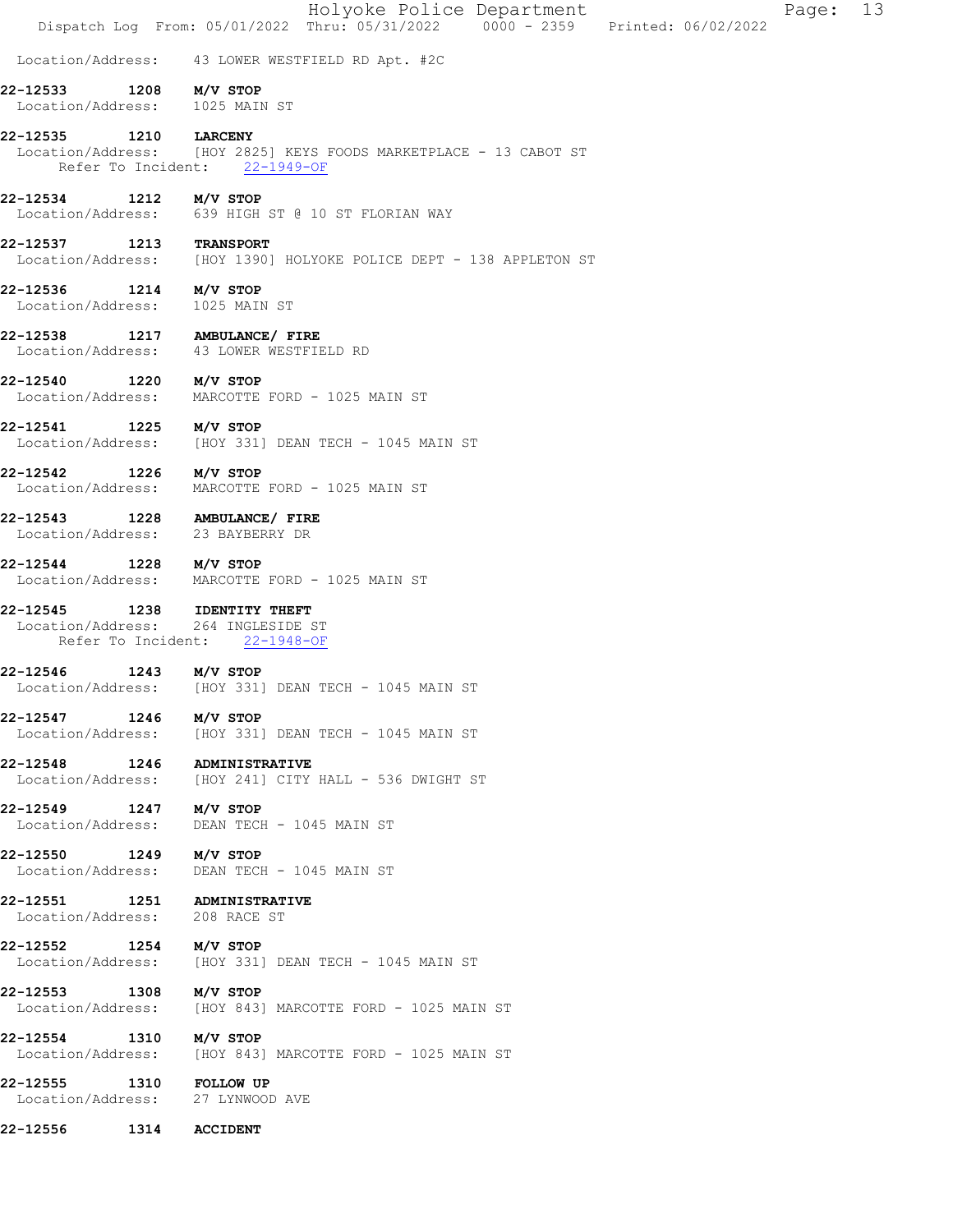|                                                              |                    | Holyoke Police Department<br>Page: 14<br>Dispatch Log From: 05/01/2022 Thru: 05/31/2022   0000 - 2359   Printed: 06/02/2022 |  |
|--------------------------------------------------------------|--------------------|-----------------------------------------------------------------------------------------------------------------------------|--|
| Location/Address: 54 CANAL ST                                | Refer To Accident: | $22 - 537 - AC$                                                                                                             |  |
| 22-12557 1314 M/V STOP                                       |                    | Location/Address: [HOY 1060] PAPER CITY CAR WASH - 990 MAIN ST                                                              |  |
| Location/Address: 19 YOERG CIR                               |                    | 22-12558 1317 AMBULANCE/ FIRE                                                                                               |  |
| 22-12559 1321 M/V STOP                                       |                    | Location/Address: MARCOTTE FORD - 1025 MAIN ST                                                                              |  |
| 22-12560 1327 M/V STOP                                       |                    | Location/Address: [HOY 843] MARCOTTE FORD - 1025 MAIN ST                                                                    |  |
| 22-12562                                                     |                    | 1327 MISSING PERSON<br>Location/Address: [HOY 1000] PECK JR HIGH SCHOOL - 1916 NORTHAMPTON ST                               |  |
| 22-12561 1329 M/V STOP                                       |                    | Location/Address: [HOY 843] MARCOTTE FORD - 1025 MAIN ST                                                                    |  |
| 22-12563                                                     |                    | <b>1331 TRANSPORT</b><br>Location/Address: [HOY 1390] HOLYOKE POLICE DEPT - 138 APPLETON ST                                 |  |
|                                                              |                    | 22-12564 1341 PROPERTY DAMAGE M/V<br>Location/Address: [HOY 192] CAPRI PIZZA - 18 CABOT ST                                  |  |
| 22-12565 1348 PREVENT BREACH                                 |                    | Location/Address: 79 HITCHCOCK ST                                                                                           |  |
| 22-12566 1417 FOLLOW UP<br>Location/Address: 17 HAMPDEN ST   |                    |                                                                                                                             |  |
| 22-12567 1434 PROPERTY CHECK<br>Location/Address: 232 ELM ST |                    |                                                                                                                             |  |
| 22-12568 1440 CITY ORDINANCE                                 |                    | Location/Address: [HOY 3934] 41 CHESTNUT ST - 41 CHESTNUT ST Apt. #308                                                      |  |
| 22-12569<br>Location/Address: 100 SUFFOLK ST                 |                    | 1443 FOLLOW UP                                                                                                              |  |
| 22-12570                                                     | 1447               | <b>VANDALISM</b><br>Location/Address: [HOY 1407] HOLYOKE HEALTH CENTER - 230 MAPLE ST<br>Refer To Incident: 22-1950-OF      |  |
| 22-12571 1502<br>Location/Address: ST KOLBE DR               |                    | <b>PROPERTY CHECK</b>                                                                                                       |  |
|                                                              |                    | 22-12572 1509 SUSPICIOUS PERSON<br>Location/Address: 60 CABOT ST @ 87 CLEMENTE ST                                           |  |
| Location/Address:                                            |                    | 22-12573 1511 CHECK WELLBEING/ASSIST<br>[HOY 2965] FAMILY DOLLAR - 223 SOUTH ST                                             |  |
| Location/Address:                                            |                    | 22-12574 1513 AMBULANCE/ FIRE<br>12 HILLVIEW RD                                                                             |  |
| Location/Address:                                            |                    | 22-12575 1517 ASSIST HAMPSHIRE TOW<br>70 LEARY DR                                                                           |  |
| 22-12576<br>Location/Address:                                | 1525               | <b>PROPERTY CHECK</b><br>[HOY 2561] 365 APPLETON ST - 365 APPLETON ST                                                       |  |
| 22-12577 1541<br>Location/Address:                           |                    | AMBULANCE/ FIRE<br>128 BEECH ST Apt. #2R                                                                                    |  |
| 22-12580<br>Location/Address:                                | 1555               | AMBULANCE/ FIRE<br>362 HIGH ST Apt. #2                                                                                      |  |
| 22-12579                                                     | 1556               | M/V STOP                                                                                                                    |  |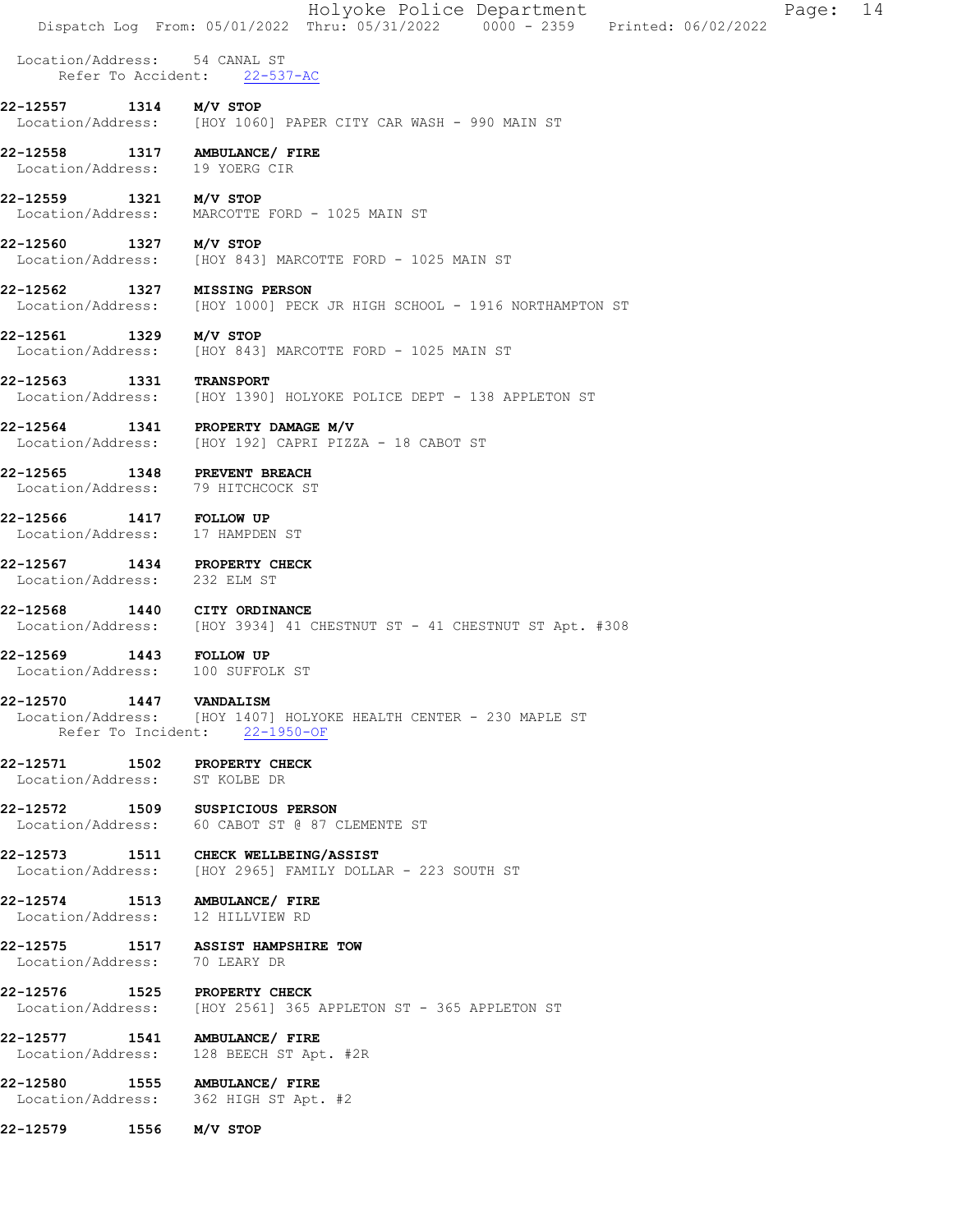|                                                                        | Holyoke Police Department<br>15<br>Page:<br>Dispatch Log From: 05/01/2022 Thru: 05/31/2022   0000 - 2359   Printed: 06/02/2022 |
|------------------------------------------------------------------------|--------------------------------------------------------------------------------------------------------------------------------|
| Location/Address:                                                      | [HOY 843] MARCOTTE FORD - 1025 MAIN ST                                                                                         |
| 22-12582                                                               | 1556 MALICIOUS DAMAGE<br>Location/Address: 337 DWIGHT ST @ 63 MAIN ST                                                          |
| 22-12581 1558 ADMINISTRATIVE                                           | Location/Address: [HOY 4507] HOLYOKE POLICE COMMUNITY CENTER - 208 RACE ST Apt. #2FL                                           |
| 22-12583<br>Location/Address:                                          | $1600$ $M/V$ STOP<br>527 MAIN ST @ 57 ADAMS ST                                                                                 |
| 22-12584 1606 STREET STOP                                              | Location/Address: [HOY 2561] 365 APPLETON ST - 365 APPLETON ST                                                                 |
| 1620<br>22-12585                                                       | <b>SAFETY HAZARD</b><br>Location/Address: 117 CABOT ST @ 1 COMMERCIAL ST                                                       |
| 22-12586 1620 M/V STOP                                                 | Location/Address: 775 DWIGHT ST @ 114 PINE ST                                                                                  |
|                                                                        | Location/Address: [HOY 2939] VICTORY THEATER = 81-89 SUFFOLK STREET - 81 SUFFOLK ST                                            |
| 22-12588 1627 M/V STOP                                                 | Location/Address: 527 MAIN ST @ 57 ADAMS ST                                                                                    |
| 22-12589 1631 PROPERTY CHECK                                           | Location/Address: [HOY 1501] ERNEST E PROULX MUNICIPAL PARKING FACILITY - 505 DWIGHT ST                                        |
|                                                                        | 22-12590 1634 CHECK WELLBEING/ASSIST<br>Location/Address: 100 BEECH ST @ 817 DWIGHT ST                                         |
| 22-12591 1635 M/V STOP                                                 | Location/Address: 33 CABOT ST @ 503 S BRIDGE ST                                                                                |
| 22-12592<br>Location/Address:                                          | $1644$ $M/V$ STOP<br>17 JACKSON ST @ 637 S SUMMER ST                                                                           |
| 22-12593 1648 M/V STOP                                                 | Location/Address: 35 JACKSON ST @ 632 S BRIDGE ST                                                                              |
| 22-12594<br>1659                                                       | M/V STOP<br>Location/Address: 35 JACKSON ST @ 632 S BRIDGE ST                                                                  |
| 22-12595 1702                                                          | M/V STOP<br>Location/Address: 41 JACKSON ST @ 347 CLEMENTE ST                                                                  |
| 22-12596 1706 PROPERTY CHECK                                           | Location/Address: 690 DWIGHT ST @ 139 ELM ST                                                                                   |
| 22-12597 1706 RECOVERED PROPERTY                                       | Location/Address: [HOY 1102] RONS AUTO CARE - 150 SUFFOLK ST                                                                   |
| 22-12599 1712 M/V STOP                                                 | Location/Address: 639 MAIN ST @ 621 S CANAL ST                                                                                 |
| 22-12598 1713 M/V STOP                                                 | Location/Address: 463 MAIN ST @ 69 SARGEANT ST                                                                                 |
| Location/Address: 35 JOHN ST                                           | 22-12600 1716 CHECK WELLBEING/ASSIST                                                                                           |
| 22-12601 1724 M/V STOP<br>Location/Address:                            | 17 JACKSON ST @ 637 S SUMMER ST                                                                                                |
| 22-12602 1744 PARKING VIOLATION<br>Location/Address: 7 WORCESTER PLACE |                                                                                                                                |
| 22-12603 1759 PROPERTY CHECK                                           | Location/Address: [HOY 2561] 365 APPLETON ST - 365 APPLETON ST<br>Refer To Arrest: 22-448-AR                                   |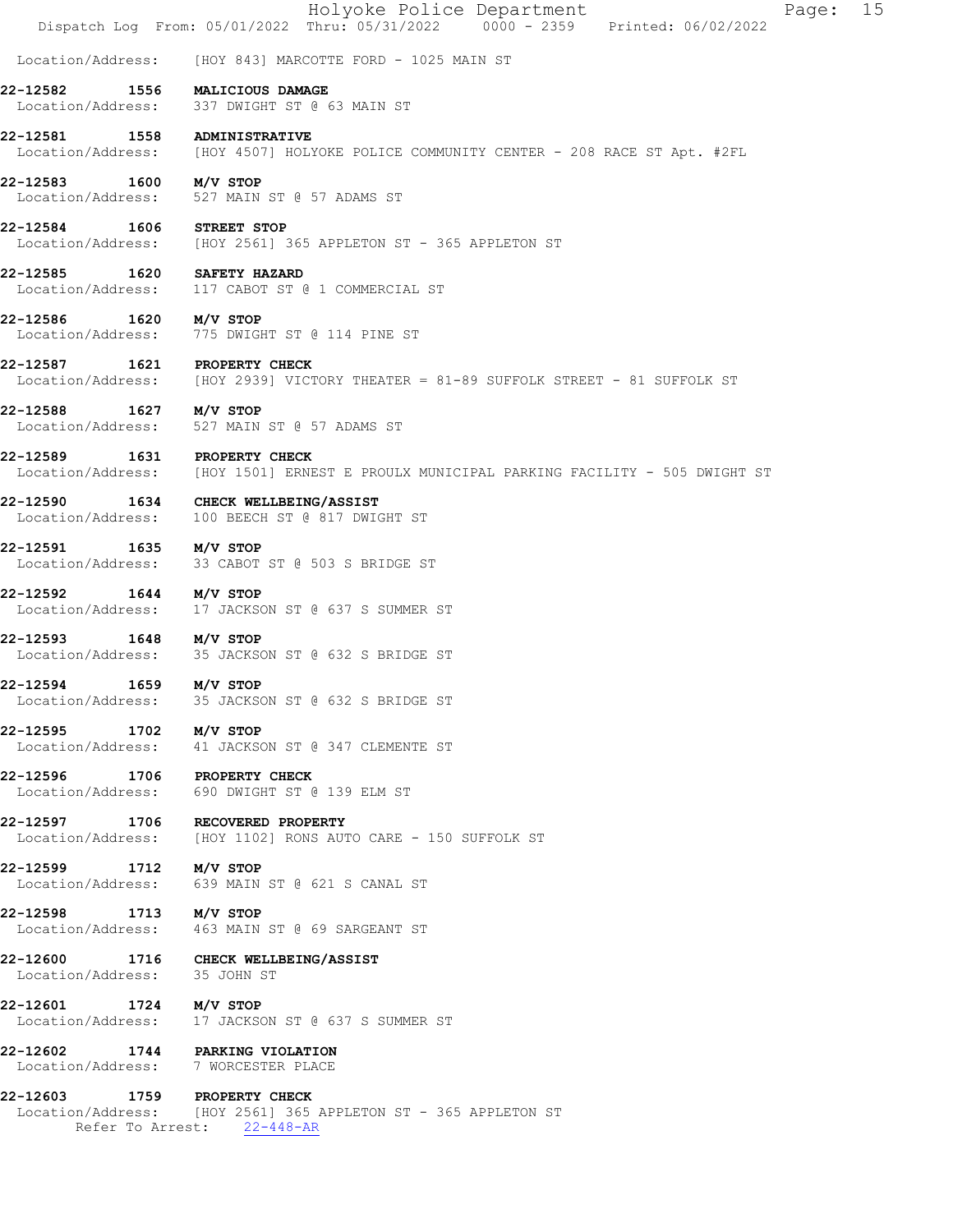|                                                          |              | Holyoke Police Department<br>Page: 16<br>Dispatch Log From: 05/01/2022 Thru: 05/31/2022 0000 - 2359 Printed: 06/02/2022        |
|----------------------------------------------------------|--------------|--------------------------------------------------------------------------------------------------------------------------------|
|                                                          |              | Refer To Arrest: 22-449-AR                                                                                                     |
| 22-12604                                                 |              | <b>ALARM</b>                                                                                                                   |
|                                                          | 1804         | Location/Address: [HOY 1060] PAPER CITY CAR WASH - 990 MAIN ST                                                                 |
| 22-12606 1826 M/V STOP                                   |              | Location/Address: [HOY 331] DEAN TECH - 1045 MAIN ST                                                                           |
| 22-12605                                                 |              | $1827$ M/V STOP<br>Location/Address: 585 DWIGHT ST @ 225 MAPLE ST<br>Refer To Arrest: 22-450-AR                                |
| 22-12607 1831 M/V STOP                                   |              | Location/Address: [HOY 331] DEAN TECH - 1045 MAIN ST                                                                           |
| 22-12608 1834 OVERDOSE<br>Location/Address: 69 ASHLEY RD |              | Refer To Incident: 22-1952-OF                                                                                                  |
| 22-12609                                                 | 1845 LARCENY | Location/Address: [HOY 114] BARNES & NOBLE - 15 HOLYOKE ST<br>Refer To Incident: 22-1953-OF                                    |
|                                                          |              | 22-12611 1845 AMBULANCE/ FIRE<br>Location/Address: 49 N BRIDGE ST                                                              |
| 22-12610                                                 |              | 1848 AMBULANCE/ FIRE<br>Location/Address: [HOY 1407] HOLYOKE HEALTH CENTER - 230 MAPLE ST                                      |
| 22-12612 1858 M/V STOP                                   |              | Location/Address: 17 CABOT ST @ 522 S SUMMER ST                                                                                |
| 22-12613 1905 M/V STOP                                   |              | Location/Address: 35 JACKSON ST @ 632 S BRIDGE ST                                                                              |
| $22-12614$ 1923 ASSIST/PUBLIC                            |              | Location/Address: 183 WALNUT ST Apt. #1L                                                                                       |
| 22-12615                                                 |              | 1945 AMBULANCE/ FIRE<br>Location/Address: [HOY 1050] PROVIDENCE HOSPITAL - 1233 MAIN ST                                        |
| 22-12616                                                 | 2012         | <b>ALARM</b><br>Location/Address: [HOY 666] HG & E TELECOM - 1 CANAL ST                                                        |
| 22-12617 2015 DRUG ACTIVITY                              |              | Location/Address: [HOY 459] GALASKA BUILDING - 384 HIGH ST                                                                     |
|                                                          |              | 22-12618 2026 DISTURBANCE/GENERAL<br>Location/Address: [HOY 3451] 76 FARNUM RD - 76 FARNUM DR<br>Refer To Incident: 22-1954-OF |
| 22-12619                                                 | 2037         | <b>TRESPASSING</b><br>Location/Address: [HOY 1726] PEOPLES BANK - 322 HIGH ST                                                  |
| 22-12620                                                 | Location:    | 2042 Be on the lookout for<br>[PAL] PALMER                                                                                     |
|                                                          |              | 22-12621 2047 AMBULANCE/ FIRE<br>Location/Address: [HOY 2561] 365 APPLETON ST - 365 APPLETON ST Apt. #FL2                      |
|                                                          |              | 22-12622 2058 AMBULANCE/ FIRE<br>Location/Address: 63 PINE ST Apt. #2                                                          |
|                                                          |              | 22-12623 2107 CHECK WELLBEING/ASSIST<br>Location/Address: 1577 NORTHAMPTON ST @ 1600 DWIGHT ST                                 |
| 22-12624 2113 ACCIDENT                                   |              | Location/Address: [HOY 1494] APPLETON MARKET - 435 APPLETON ST<br>Refer To Accident: 22-538-AC                                 |
| 22-12625                                                 | 2129         | AMBULANCE/ FIRE                                                                                                                |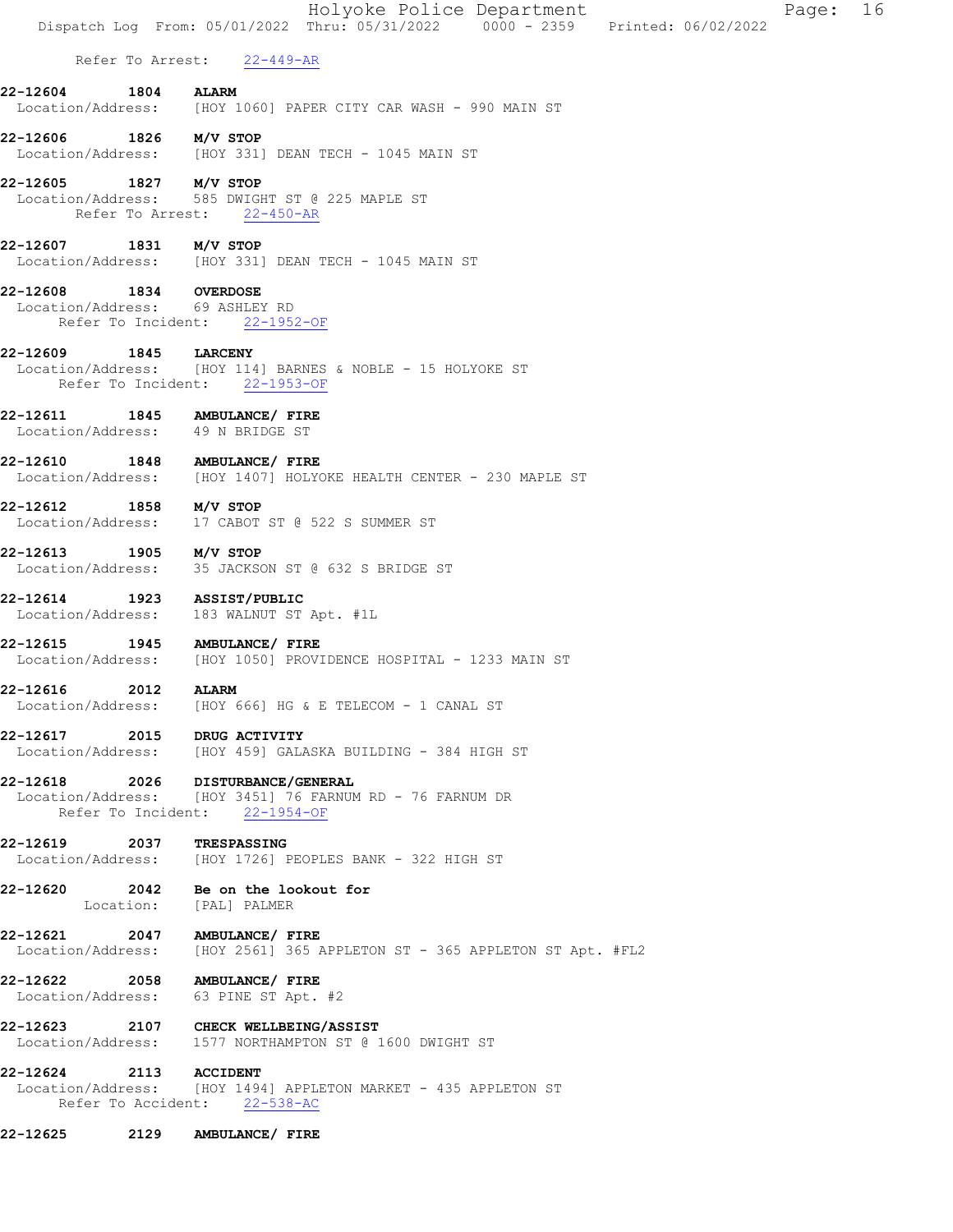|                                          |      | Holyoke Police Department<br>17<br>Page:<br>Dispatch Log From: 05/01/2022 Thru: 05/31/2022 0000 - 2359 Printed: 06/02/2022       |
|------------------------------------------|------|----------------------------------------------------------------------------------------------------------------------------------|
| Location/Address:                        |      | [HOY 1384] STOP & SHOP - 2265 NORTHAMPTON ST                                                                                     |
| 22-12626                                 | 2135 | <b>FOLLOW UP</b><br>Location/Address: [HOY 1102] RONS AUTO CARE - 150 SUFFOLK ST                                                 |
| 22-12627                                 |      | 2207 $M/V$ STOP<br>Location/Address: [HOY 1781] MOUNTAIN PARK - NORTHAMPTON ST                                                   |
| 22-12628                                 |      | 2233 DISTURBANCE/GENERAL<br>Location/Address: 200 E DWIGHT ST Apt. #401                                                          |
|                                          |      | 22-12630 2246 DISTURBANCE/GENERAL<br>Location/Address: 576 S SUMMER ST                                                           |
| 22-12631<br>Location/Address: 101 ELM ST |      | 2321 ABANDONED M/V                                                                                                               |
|                                          |      | 22-12632 2325 AMBULANCE/ FIRE<br>Location/Address: 298 CHESTNUT ST Apt. #FL4                                                     |
|                                          |      | 22-12633 2349 AMBULANCE/ FIRE<br>Location/Address: FORESTDALE AVE                                                                |
|                                          |      | For Date: $05/04/2022 -$ Wednesday                                                                                               |
| 22-12635                                 |      | 0027 PROPERTY CHECK<br>Location/Address: [HOY 874] MCKENZIE FIELD - 444 BEECH ST                                                 |
|                                          |      | 22-12634 0028 PROPERTY CHECK<br>Location/Address: 41 CHESTNUT ST                                                                 |
|                                          |      | 22-12636 0049 AMBULANCE/ FIRE<br>Location/Address: 2ND FL - 109 WALDO ST                                                         |
| 22-12637 0050 STREET STOP                |      | Location/Address: 1964 NORTHAMPTON ST @ 1 WESTFIELD RD                                                                           |
| 22-12638<br>Location/Address: 173 ELM ST |      | 0053 SUSPICIOUS PERSON                                                                                                           |
| 22-12639 0056                            |      | LOUD MUSIC<br>Location/Address: 82 TOKENEKE RD                                                                                   |
|                                          |      | 22-12640 0116 CHECK WELLBEING/ASSIST<br>Location/Address: 273 CHESTNUT ST @ 57 HAMPSHIRE ST<br>Refer To Arrest: 22-451-AR        |
|                                          |      | 22-12641 0144 SUSPICIOUS VEHICLE<br>Location/Address: [HOY 4001] 291 CHESTNUT ST - 291 CHESTNUT ST<br>Refer To Arrest: 22-452-AR |
| 22-12642 0202 ACCIDENT                   |      | Location/Address: [HOY 4055] 138 SARGEANT ST APT 502 - 138 SARGEANT ST Apt. #502<br>Refer To Accident: 22-539-AC                 |
|                                          |      | 22-12643 0223 PROPERTY CHECK<br>Location/Address: [HOY 874] MCKENZIE FIELD - 444 BEECH ST                                        |
|                                          |      | 22-12644 0232 AMBULANCE/ FIRE<br>Location/Address: 582 PLEASANT ST Apt. #5K                                                      |
|                                          |      | 22-12645 0234 AMBULANCE/ FIRE<br>Location/Address: 289 WALNUT ST Apt. #4L                                                        |
|                                          |      | 22-12646 0332 SUSPICIOUS PERSON<br>Location/Address: 1823 NORTHAMPTON ST                                                         |
|                                          |      | 22-12647 0408 PROPERTY CHECK<br>Location/Address: [HOY 874] MCKENZIE FIELD - 444 BEECH ST                                        |
|                                          |      |                                                                                                                                  |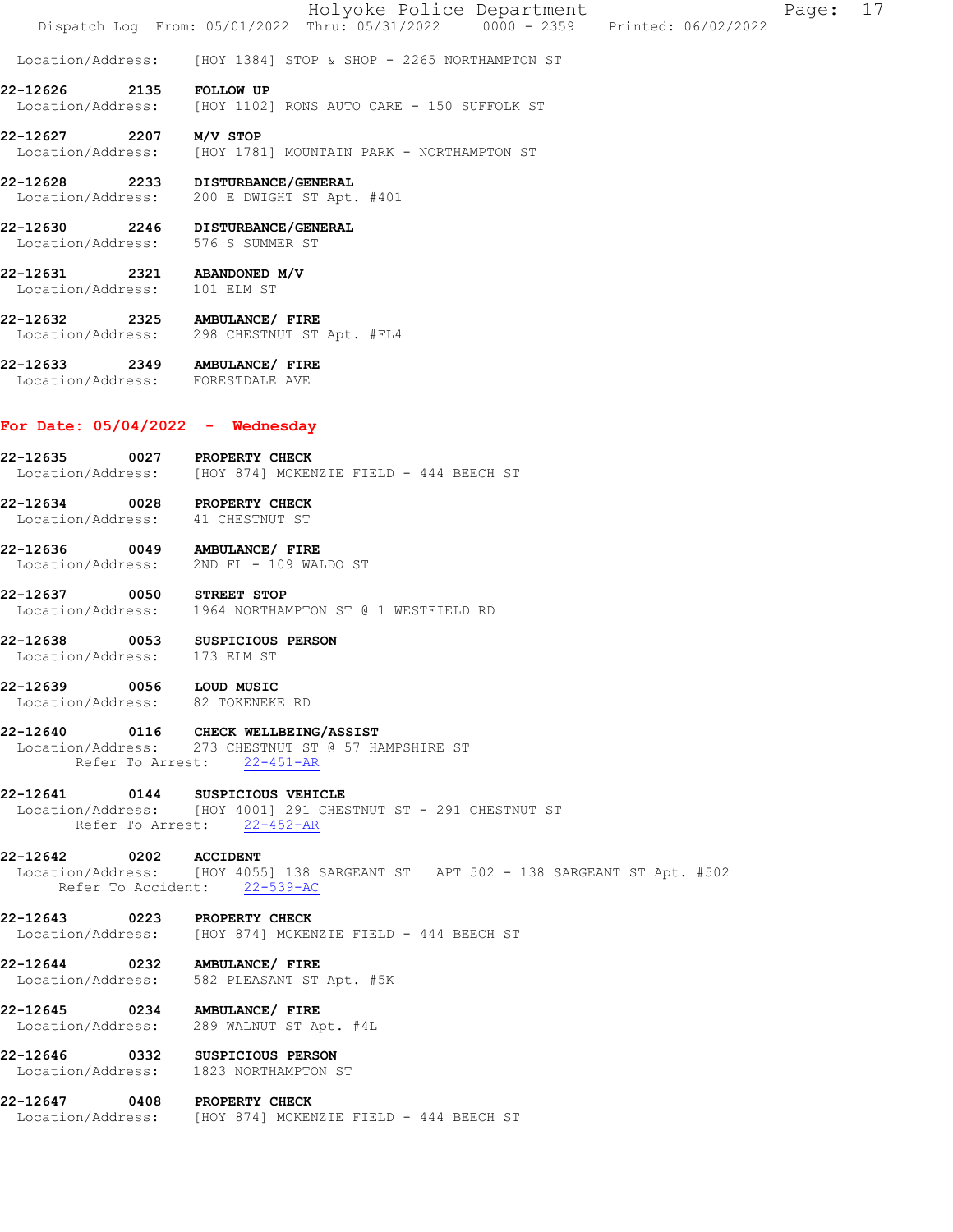|                                                         |            | Holyoke Police Department<br>Dispatch Log From: 05/01/2022 Thru: 05/31/2022 0000 - 2359 Printed: 06/02/2022                | Page: | 18 |
|---------------------------------------------------------|------------|----------------------------------------------------------------------------------------------------------------------------|-------|----|
| 22-12648                                                |            | 0415 HARASSMENT<br>Location/Address: [HOY 839] MANNIX BUILDING - 40 SUFFOLK ST Apt. #2F                                    |       |    |
| 22-12649                                                |            | 0439 CHECK WELLBEING/ASSIST<br>Location/Address: [HOY 869] MCDONALDS - 285 MAPLE ST                                        |       |    |
| 22-12650 0459<br>Location/Address:                      |            | loitering<br>[HOY 144] SAN JUAN BAKERY - 408 HIGH ST                                                                       |       |    |
| 22-12651                                                |            | 0617 AMBULANCE/ FIRE<br>Location/Address: 1ST FL - 180 WALNUT ST Apt. #1                                                   |       |    |
| Location/Address: 464 MAPLE ST                          |            | 22-12652 0652 PARKING VIOLATION                                                                                            |       |    |
| 22-12653                                                | 0701 ALARM | Location/Address: BOYS AND GIRLS CLUB - 22 N SUMMER ST                                                                     |       |    |
|                                                         |            | 22-12654 0739 AMBULANCE/ FIRE<br>Location/Address: 128 BEECH ST Apt. #2R                                                   |       |    |
|                                                         |            | 22-12655 0804 CHECK WELLBEING/ASSIST<br>Location/Address: [HOY 1848] LALCHANDANI, MANO - 1820 NORTHAMPTON ST               |       |    |
|                                                         |            | 22-12657 0855 AMBULANCE/ FIRE<br>Location/Address: [HOY 2864] HUD - 335 BEECH ST Apt. #2R                                  |       |    |
| 22-12656                                                | 0857 ALARM | Location/Address: [HOY 4393] 2 DRAKE LN                                                                                    |       |    |
| 22-12659                                                | 0920       | <b>GUN CALL</b><br>Location/Address: 289 WALNUT ST Apt. #2L<br>Refer To Incident: 22-1958-OF                               |       |    |
| 22-12658                                                |            | 0921 HARASSMENT<br>Location/Address: [HOY 1407] HOLYOKE HEALTH CENTER - 230 MAPLE ST<br>Refer To Incident: 22-1957-OF      |       |    |
| 22-12660                                                |            | $0945$ M/V STOP<br>Location/Address: 555 APPLETON ST @ 585 PLEASANT ST                                                     |       |    |
| 22-12661                                                | 0946       | <b>FRAUD</b><br>Location/Address: [HOY 3858] 2 RESNIC BLVD - 2 RESNIC BLVD Apt. #C<br>Refer To Incident: 22-1956-OF        |       |    |
| 22-12662                                                |            | 0947 TRESPASSING<br>Location/Address: [HOY 3266] PRIDE GAS STATION - 1553 DWIGHT ST<br>Refer To Incident: 22-1959-OF       |       |    |
| 22-12664                                                | 1024       | <b>IDENTITY THEFT</b><br>Location/Address: 28 BOWERS ST Apt. #214<br>Refer To Incident: 22-1960-OF                         |       |    |
| 22-12666 1049 SERVICE<br>Location/Address: 69 ASHLEY RD |            |                                                                                                                            |       |    |
|                                                         |            | 22-12667 1052 AMBULANCE/ FIRE<br>Location/Address: [HOY 3460] DAY BROOK AVE - 298 JARVIS AVE Apt. #109                     |       |    |
| 22-12668 1055 FRAUD<br>Location/Address: 2 MARLBORO RD  |            | Refer To Incident: 22-1961-OF                                                                                              |       |    |
| 22-12669 1110                                           |            | SUSPICIOUS PERSON<br>Location/Address: [HOY 3127] LIGHTHOUSE HOLYOKE - 208 RACE ST Apt. #2FL                               |       |    |
| 22-12670                                                | 1138       | <b>FRAUD</b><br>Location/Address: [HOY 3920] 948 DWIGHT ST APT 10 - 948 DWIGHT ST Apt. #8<br>Refer To Incident: 22-1962-OF |       |    |
| 22-12671                                                | 1138       | UNWANTED GUEST                                                                                                             |       |    |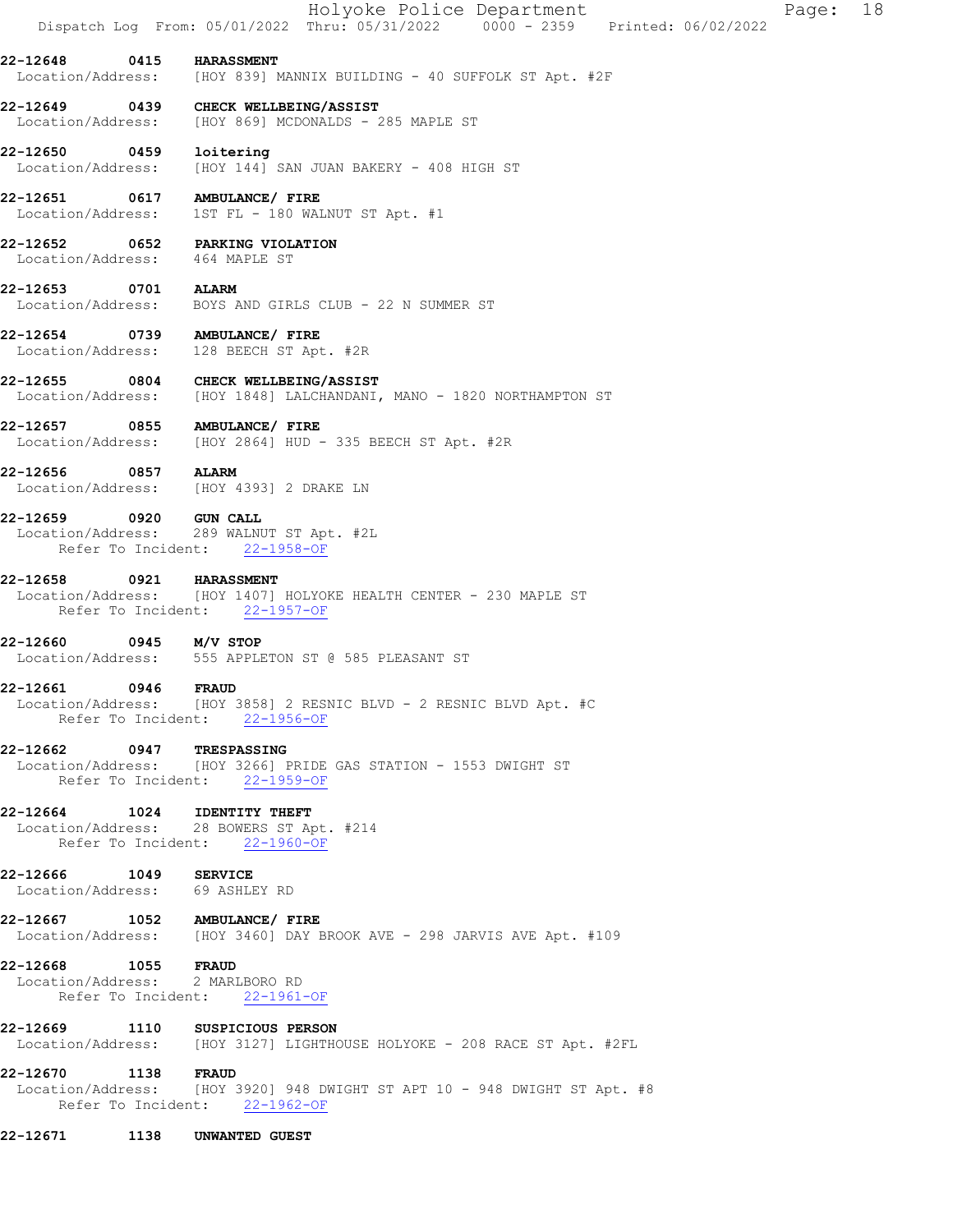|                                                                                                               | Dispatch Log From: 05/01/2022 Thru: 05/31/2022 0000 - 2359 Printed: 06/02/2022 |  | Holyoke Police Department |  | Page: 19 |  |
|---------------------------------------------------------------------------------------------------------------|--------------------------------------------------------------------------------|--|---------------------------|--|----------|--|
| Location/Address: [HOY 2561] 365 APPLETON ST - 365 APPLETON ST Apt. #4L                                       |                                                                                |  |                           |  |          |  |
| 22-12672<br>Location/Address: [HOY 2953] HOLYOKE PUBLIC LIBRARY - 250 CHESTNUT ST                             | 1141 FOLLOW UP                                                                 |  |                           |  |          |  |
| 22-12674 1149 THREATS<br>Location/Address: [HOY 914] MOUNT TOM INSTITUTE - 40 BOBALA RD Apt. #104             |                                                                                |  |                           |  |          |  |
| 22-12675 1150 PROPERTY CHECK<br>Location/Address: 171 CABOT ST                                                |                                                                                |  |                           |  |          |  |
| 22-12676 1150 ASSIST/PUBLIC<br>Location/Address: [HOY 4161] 70 CHESTNUT ST APT 207 - 70 CHESTNUT ST Apt. #106 | Refer To Incident: 22-1963-OF                                                  |  |                           |  |          |  |
| 22-12677 1153 SUSPICIOUS PERSON<br>Location/Address: 476 MAPLE ST                                             |                                                                                |  |                           |  |          |  |
| 22-12678 1159 PROPERTY CHECK<br>Location/Address: 128 WALNUT ST                                               |                                                                                |  |                           |  |          |  |
| 22-12679 1215 SUSPICIOUS PERSON<br>Location/Address: 405 S ELM ST                                             |                                                                                |  |                           |  |          |  |
| 22-12680 1225 PROPERTY CHECK<br>Location/Address: [HOY 2561] 365 APPLETON ST - 365 APPLETON ST                |                                                                                |  |                           |  |          |  |
| 22-12681 1228 PROPERTY CHECK<br>Location/Address: 172 ESSEX ST                                                |                                                                                |  |                           |  |          |  |
| 22-12682 1232 M/V STOP<br>Location/Address: 200 NORTHAMPTON ST                                                |                                                                                |  |                           |  |          |  |
| 22-12683 1235 AMBULANCE/ FIRE<br>Location/Address: 22 ST JEROME AVE Apt. #1FL                                 |                                                                                |  |                           |  |          |  |
| 22-12684 1244 ASSIST/PUBLIC<br>Location/Address: 464 TOKENEKE RD                                              |                                                                                |  |                           |  |          |  |
| 22-12685 1247 M/V STOP<br>Location/Address: 200 NORTHAMPTON ST                                                |                                                                                |  |                           |  |          |  |
| 22-12686 1251 M/V STOP<br>Location/Address: 200 NORTHAMPTON ST                                                |                                                                                |  |                           |  |          |  |
| 22-12687 1255 OVERDOSE<br>Location/Address: 149 SARGEANT ST Apt. #1L                                          | Refer To Incident: 22-1964-OF                                                  |  |                           |  |          |  |
| 22-12688 1259 PROPERTY CHECK<br>Location/Address: 200 NORTHAMPTON ST                                          |                                                                                |  |                           |  |          |  |
| 22-12689 1304 M/V STOP<br>Location/Address: 200 NORTHAMPTON ST                                                |                                                                                |  |                           |  |          |  |
| 22-12690 1309 M/V STOP<br>Location/Address: 200 NORTHAMPTON ST                                                |                                                                                |  |                           |  |          |  |
| 22-12691 1316 M/V STOP<br>Location/Address: 519 NORTHAMPTON ST                                                |                                                                                |  |                           |  |          |  |
| 22-12692 1325 ASSIST/PUBLIC<br>Location/Address: [HOY 914] MOUNT TOM INSTITUTE - 40 BOBALA RD                 |                                                                                |  |                           |  |          |  |
| 22-12693 1344 M/V STOP<br>Location/Address: 555 APPLETON ST @ 585 PLEASANT ST                                 |                                                                                |  |                           |  |          |  |
| 22-12694 1351 PROPERTY CHECK<br>Location/Address: 294 ELM ST                                                  |                                                                                |  |                           |  |          |  |
| 22-12695                                                                                                      | $1356$ $M/V$ STOP                                                              |  |                           |  |          |  |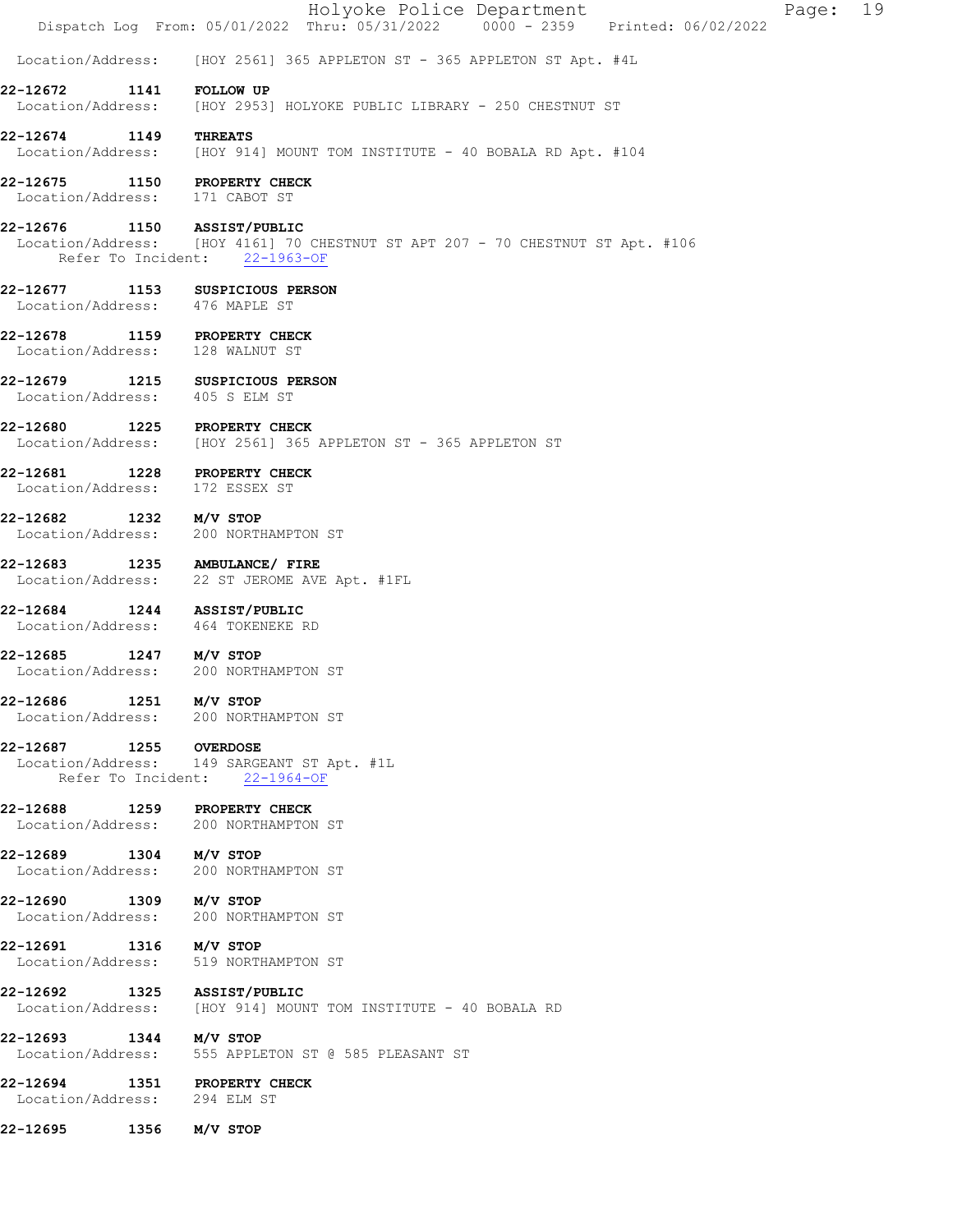|                                 | Holyoke Police Department<br>20<br>Page:<br>Dispatch Log From: 05/01/2022 Thru: 05/31/2022 0000 - 2359 Printed: 06/02/2022 |
|---------------------------------|----------------------------------------------------------------------------------------------------------------------------|
|                                 | Location/Address: 200 NORTHAMPTON ST                                                                                       |
| 22-12696                        | 1404 ACCIDENT<br>Location/Address: 259 CABOT ST @ 211 LINDEN ST<br>Refer To Accident: 22-540-AC                            |
| 22-12697 1408 M/V STOP          | Location/Address: 200 NORTHAMPTON ST                                                                                       |
| 22-12698 1419 M/V STOP          | Location/Address: 200 NORTHAMPTON ST                                                                                       |
| 22-12699 1421 M/V STOP          | Location/Address: 200 NORTHAMPTON ST                                                                                       |
| 22-12700 1430 M/V STOP          | Location/Address: 200 NORTHAMPTON ST                                                                                       |
| Location/Address: 757 DWIGHT ST | 22-12701 1441 PROPERTY CHECK                                                                                               |
|                                 | 22-12702 1457 PROPERTY CHECK<br>Location/Address: [HOY 2561] 365 APPLETON ST - 365 APPLETON ST                             |
| 22-12703 1506 ACCIDENT          | Location/Address: 585 DWIGHT ST @ 225 MAPLE ST<br>Refer To Accident: 22-541-AC                                             |
| 22-12704 1507 M/V STOP          | Location/Address: 775 DWIGHT ST @ 114 PINE ST                                                                              |
| 22-12705                        | 1533 CHECK WELLBEING/ASSIST<br>Location/Address: [HOY 1467] PULASKI PARK - LYMAN ST                                        |
|                                 | 22-12706 1557 AMBULANCE/FIRE<br>Location/Address: 2 CABOT ST @ 500 S CANAL ST                                              |
| 22-12707 1600 HARASSMENT        | Location/Address: 740 MAIN ST @ 1 GARFIELD ST                                                                              |
| Location/Address: 77 FARNUM DR  | 22-12708 1600 CHECK WELLBEING/ASSIST                                                                                       |
| 22-12709 1608 SAFETY HAZARD     | Location/Address: 353 LINDEN ST @ 201 W FRANKLIN ST                                                                        |
| Location/Address: 235 ELM ST    | 22-12710 1619 ACCIDENT HIT & RUN<br>Refer To Accident: 22-542-AC                                                           |
|                                 | 22-12711 1635 DISTURBANCE/GENERAL<br>Location/Address: DOLLAR N THINGS - 50 HOLYOKE ST                                     |
| 22-12712   1645   ASSIST/PUBLIC | Location/Address: DOLLAR AND THINGS - 50 HOLYOKE ST                                                                        |
|                                 | 22-12713 1651 SUSPICIOUS VEHICLE<br>Location/Address: [HOY 1128] DURHAM SCHOOL SERVICES - 103 SOUTH ST                     |
| 22-12714 1656 M/V STOP          | Location/Address: 375 MAPLE ST @ 155 CABOT ST                                                                              |
|                                 | 22-12715 1705 PREVENT BREACH<br>Location/Address: [HOY 4236] 204 BROWN AVE - 204 BROWN AVE                                 |
| 22-12716 1713 M/V STOP          | Location/Address: 74 WHITING FARMS RD @ 1 SULLIVAN RD                                                                      |
| 22-12717 1726 ALARM             | Location/Address: [HOY 2380] PENTECOSTAL CHURCH EBENEZER ASSEM OF GOD - 200 MAIN ST                                        |
|                                 |                                                                                                                            |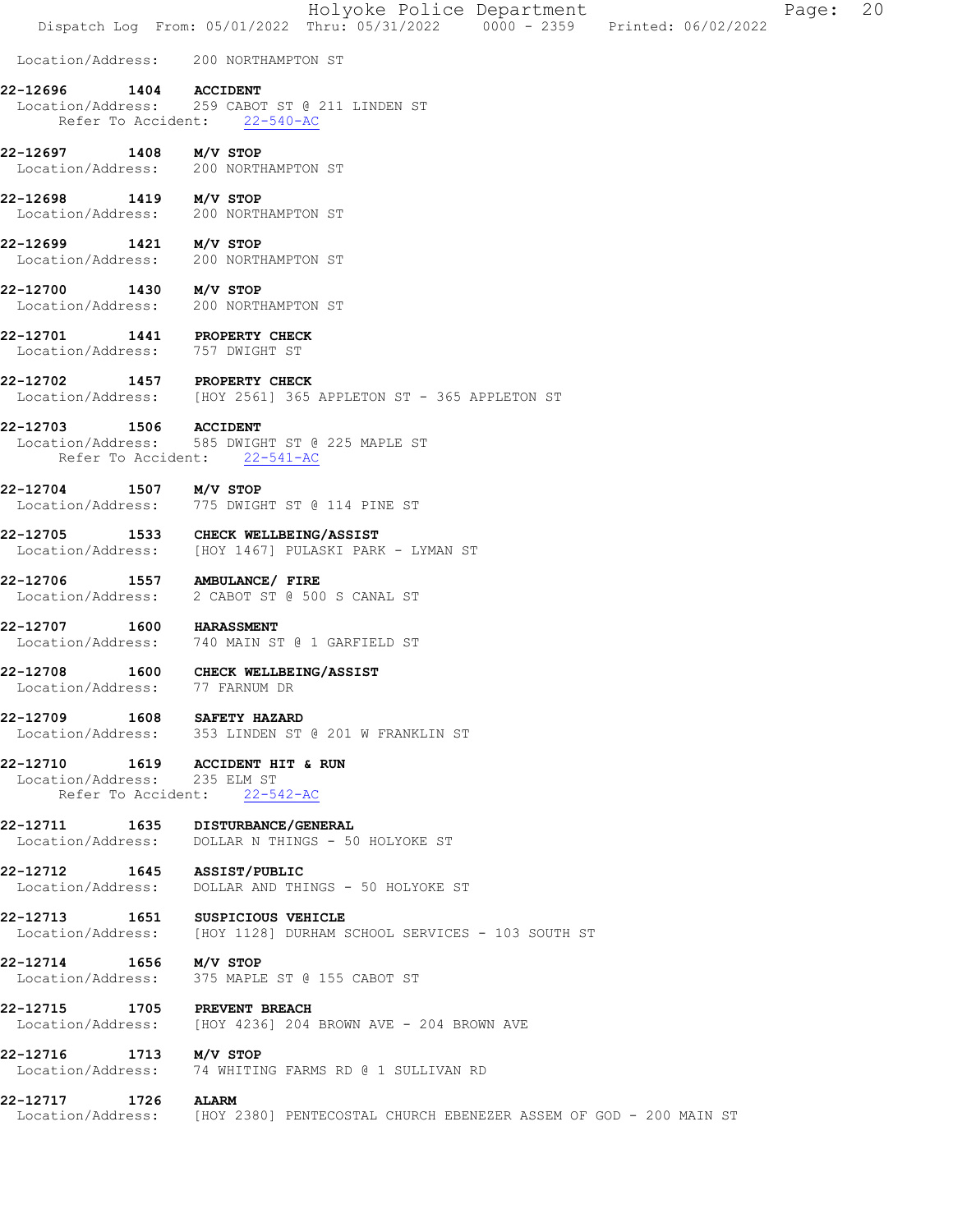|                                                                 | Holyoke Police Department<br>21<br>Page:<br>Dispatch Log From: 05/01/2022 Thru: 05/31/2022 0000 - 2359 Printed: 06/02/2022       |
|-----------------------------------------------------------------|----------------------------------------------------------------------------------------------------------------------------------|
| Location/Address: 15 E COURT                                    | 22-12718 1729 AMBULANCE/ FIRE                                                                                                    |
|                                                                 | 22-12719 1735 DISABLED MOTOR VEHICLE<br>Location/Address: [HOY 619] HOLYOKE HOSPITAL - 575 BEECH ST                              |
|                                                                 | 22-12720 1736 MISSING PERSON ATTEMPT TO LOCA<br>Location/Address: [HOY 1050] MIRA VISTA - 1233 MAIN ST                           |
| 22-12722                                                        | 1808 M/V STOP<br>Location/Address: 51 GLEN ST @ 2111 NORTHAMPTON ST                                                              |
| 22-12723 1810 PROPERTY CHECK<br>Location/Address: 223 ELM ST    |                                                                                                                                  |
|                                                                 | 22-12724 1812 AMBULANCE/ FIRE<br>Location/Address: [HOY 1379] EASY PICK CONVEN - 224 LYMAN ST                                    |
| 22-12725 1815 PROPERTY CHECK<br>Location/Address: 190 WALNUT ST |                                                                                                                                  |
| 22-12726 1815 M/V STOP                                          | Location/Address: 426 BEECH ST @ 171 W FRANKLIN ST                                                                               |
| 22-12727 1818 FOLLOW UP                                         | Location/Address: [HOY 3271] DOMINO'S - 341 APPLETON ST                                                                          |
| 22-12729 1819 ALARM                                             | Location/Address: [HOY 1985] STANKIEWICZ, LEON - 21 LONGFELLOW RD                                                                |
| 22-12728 1820 INVESTIGATION                                     | Location/Address: [HOY 1390] HOLYOKE POLICE DEPT - 138 APPLETON ST<br>Refer To Incident: 22-1966-OF                              |
| 22-12730 1820 PROPERTY CHECK                                    | Location/Address: [HOY 2939] VICTORY THEATER = 81-89 SUFFOLK STREET - 81 SUFFOLK ST                                              |
| 22-12731                                                        | <b>1823 INVESTIGATION</b><br>Location/Address: [HOY 1390] HOLYOKE POLICE DEPT - 138 APPLETON ST<br>Refer To Incident: 22-1967-OF |
| 22-12733<br>Location/Address:                                   | 1824 M/V STOP<br>322 BEECH ST @ 177 SARGEANT ST                                                                                  |
|                                                                 | 22-12732 1825 FIRE ALARM/SMOKE ALARM<br>Location/Address: 21 WORCESTER PLACE                                                     |
| 22-12734 1843 ALARM                                             | Location/Address: [HOY 1062] EKKO Bar & Lounge - 268 RACE ST                                                                     |
| 22-12735 1856 ASSAULT                                           | Location/Address: [HOY 3460] DAY BROOK AVE - 298 JARVIS AVE<br>Refer To Incident: 22-1968-OF                                     |
| 22-12736 1900                                                   | AMBULANCE/ FIRE<br>Location/Address: [HOY 1219] SYCAMORE HOUSE ASSOC - 287 ESSEX ST Apt. #414                                    |
| 22-12737 1922 FOLLOW UP                                         | Location/Address: 34 N SUMMER ST Apt. #1E                                                                                        |
| 22-12738 1926 ALARM                                             | Location/Address: BOYS AND GIRLS CLUB - 22 N SUMMER ST                                                                           |
|                                                                 | 22-12739 2034 AMBULANCE/ FIRE<br>Location/Address: [HOY 1349] ZIELINSKI APARTMENTS - 70 WALNUT ST Apt. #501                      |
| 22-12740 2046 LARCENY                                           | Location/Address: 4 BROOKLINE AVE Apt. #3                                                                                        |
| 22-12742 2110 UNWANTED GUEST                                    | Location/Address: 48 MOSHER ST Apt. #2ND                                                                                         |
|                                                                 |                                                                                                                                  |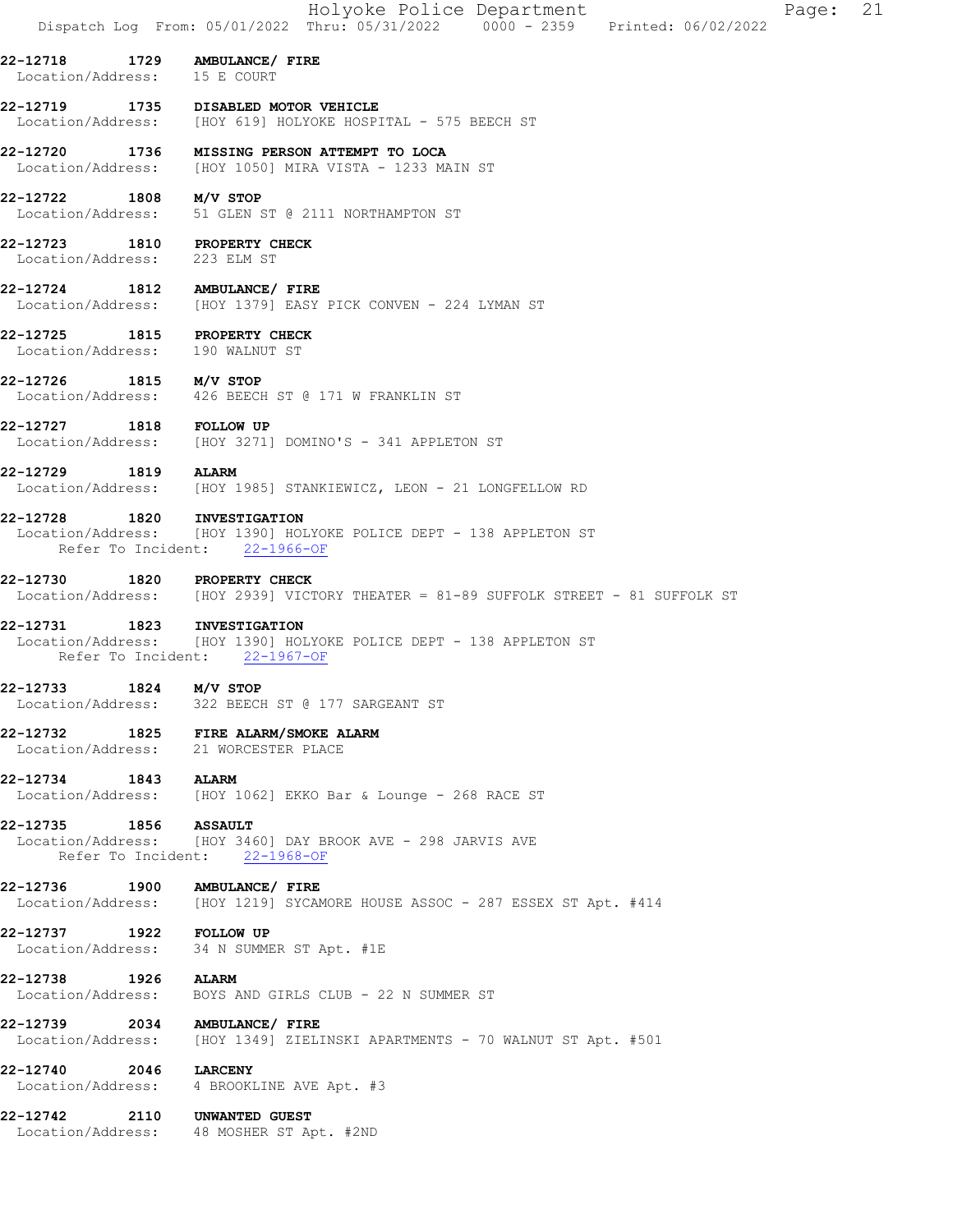- 22-12741 2113 AMBULANCE/ FIRE Location/Address: 114 RACE ST
- 22-12743 2158 LOUD MUSIC<br>Location/Address: 387 LINDEN 387 LINDEN ST @ 468 BEECH ST
- 22-12744 2205 LOUD MUSIC<br>Location/Address: 387 LINDEN 387 LINDEN ST @ 468 BEECH ST
- 22-12745 2227 ALARM Location/Address: 12 CRESCENT ST
- 22-12746 2259 CHECK WELLBEING/ASSIST Location: [HOY 1] MUELLER BRIDGE Refer To Incident: 22-1969-OF
- 22-12747 2326 AMBULANCE/ FIRE Location/Address: [HOY 1390] HOLYOKE POLICE DEPT - 138 APPLETON ST
- 22-12748 2342 CHECK WELLBEING/ASSIST<br>Location/Address: [HOY 1050] PROVIDENCE H [HOY 1050] PROVIDENCE HOSPITAL - 1233 MAIN ST

## For Date: 05/05/2022 - Thursday

- 22-12749 0015 PROPERTY CHECK Location/Address: DEMENTED FX - 530 MAIN ST
- 22-12750 0020 PROPERTY CHECK Location/Address: [HOY 3467] 598 DWIGHT ST - 598 DWIGHT ST
- 22-12751 0024 PROPERTY CHECK Location/Address: [HOY 874] MCKENZIE FIELD - 444 BEECH ST
- **22-12752 0102 M/V STOP**<br>Location/Address: [HOY 408] [HOY 408] FAMILY DOLLAR - 555 HIGH ST
- 22-12753 0116 ASSIST/PUBLIC Location/Address: 405 APPLETON ST @ 176 PINE ST
- 22-12754 0200 CHECK WELLBEING/ASSIST<br>Location/Address: [HOY 2818] RACING MART [HOY 2818] RACING MART - 330 MAIN ST

#### 22-12755 0228 ALARM Location/Address: 12 CRESCENT ST

- 
- 22-12756 0330 SUSPICIOUS VEHICLE Location/Address: [HOY 4155] 25 CANBY ST - 25 CANBY ST Refer To Incident: 22-1970-OF
- 22-12757 0400 DISTURBANCE/GENERAL Location/Address: 565 S CANAL ST Apt. #322
- 22-12758 0601 DISTURBANCE/GENERAL Location/Address: 729 HIGH ST Apt. #5L

#### 22-12759 0644 DISTURBANCE/GENERAL Location/Address: 565 S CANAL ST Apt. #322

- 22-12760 0736 ALARM Location/Address: [HOY 1301] WAR MEMORIAL - 310 APPLETON ST
- 22-12761 0753 CHECK WELLBEING/ASSIST<br>Location/Address: [HOY 1946] THE DESIRED [HOY 1946] THE DESIRED IMAGE - 592 DWIGHT ST
- 22-12762 0839 ALARM Location/Address: BOYS AND GIRLS CLUB - 22 N SUMMER ST

#### 22-12763 0848 ASSIST/PUBLIC Location/Address: [HOY 866] MATER DOLOROSA - 25 MAPLE ST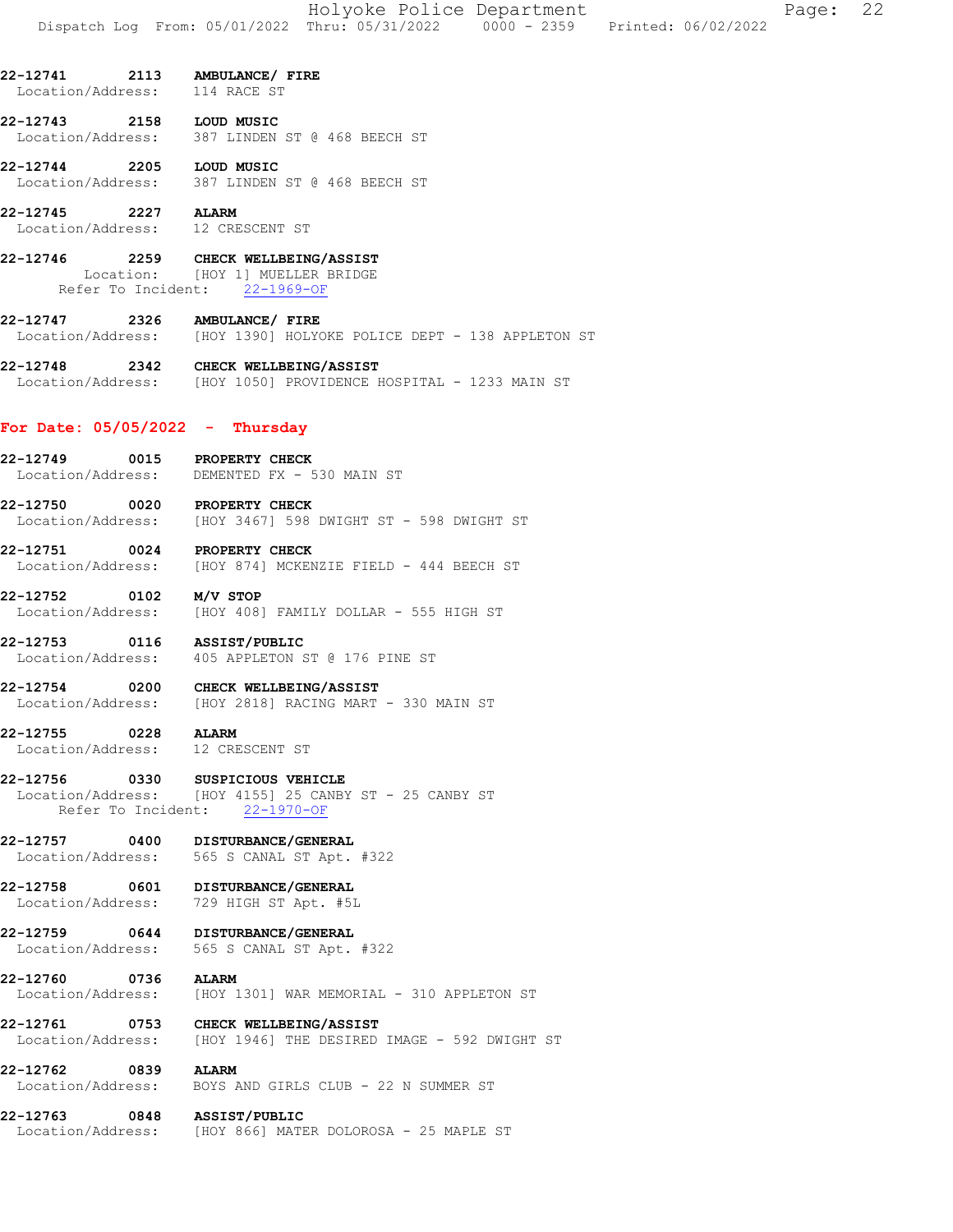22-12765 0906 DISORDERLY Location/Address: STUDENT STABILITY CENTER - 30 CENTER ST

22-12766 0912 ACCIDENT HIT & RUN Location/Address: 2010 NORTHAMPTON ST @ 41 MYRTLE AVE

22-12767 0926 CHECK WELLBEING/ASSIST<br>Location/Address: 598 DWIGHT ST Location/Address:

22-12770 0936 CHECK WELLBEING/ASSIST Location/Address: [HOY 3788] 464 MAPLE ST APT 3C - 464 MAPLE ST Apt. #3C

22-12771 0938 CHECK WELLBEING/ASSIST Location/Address: [HOY 3134] VIRGILIO PROPERTY MANAGEMENT - 302 CHESTNUT ST

22-12772 0951 CHECK WELLBEING/ASSIST Location/Address: [HOY 1419] SAMS FOOD STORE - 515 HIGH ST

22-12774 1005 ACCIDENT HIT & RUN Location/Address: 1022 HAMPDEN ST Refer To Accident: 22-543-AC

22-12776 1013 PROPERTY CHECK<br>Location/Address: [HOY 2953] HOLY [HOY 2953] HOLYOKE PUBLIC LIBRARY - 250 CHESTNUT ST

22-12780 1109 ACCIDENT Location/Address: 1964 NORTHAMPTON ST @ 1 WESTFIELD RD Refer To Accident: 22-544-AC

22-12781 1112 ACCIDENT Location/Address: 182 W FRANKLIN ST

22-12782 1122 PROPERTY CHECK Location/Address: [HOY 4032] 5 WORCESTER PLACE

22-12783 1125 FOLLOW UP Location/Address: 149 SARGEANT ST Apt. #1L

22-12784 1135 ALARM Location/Address: [HOY 241] CITY HALL - 536 DWIGHT ST

22-12785 1147 PREVENT BREACH Location/Address: [HOY 3927] 89 MOSHER ST Apt. #101

22-12786 1151 PROPERTY CHECK Location/Address: 452 MAIN ST

22-12787 1154 PROPERTY CHECK Location/Address: 171 CABOT ST

22-12788 1203 FOLLOW UP Location/Address: [HOY 1467] PULASKI PARK - LYMAN ST

**22-12789 1228 ANIMAL**<br>Location/Address: 208 FARNUM DR Location/Address:

22-12790 1233 Be on the lookout for Location: [SOU] SOUTH HADLEY

22-12792 1301 CHECK WELLBEING/ASSIST Location/Address: 100 SUFFOLK ST

22-12793 1312 DISABLED MOTOR VEHICLE Location/Address: 415 MAPLE ST @ 129 SARGEANT ST

22-12794 1316 DISTURBANCE/GENERAL<br>Location/Address: [HOY 2698] CVS - 400 [HOY 2698] CVS - 400 BEECH ST

22-12795 1339 FOLLOW UP Location/Address: SECURIT Y - 50 HOLYOKE ST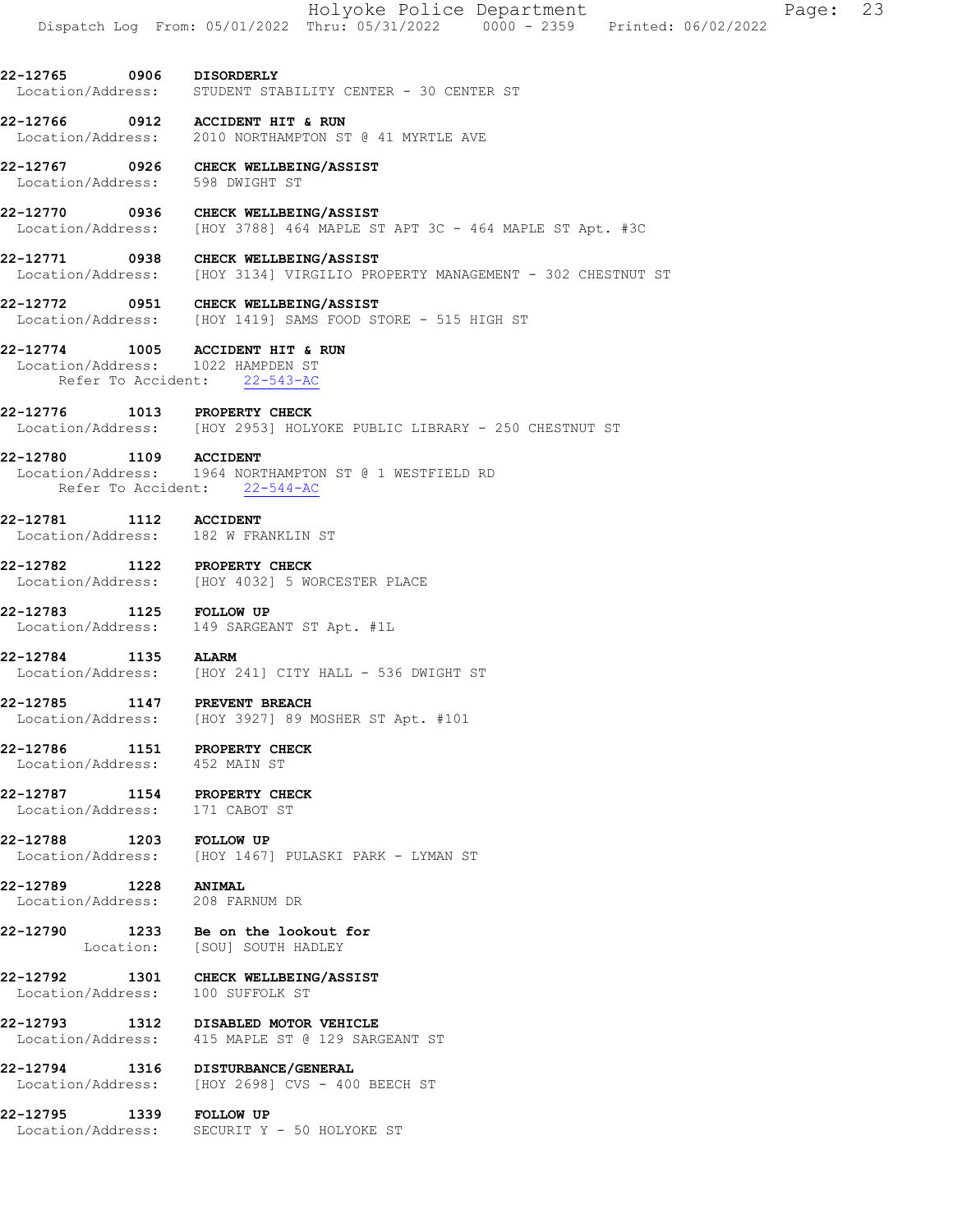|                                                 |                                                                                                            | Holyoke Police Department<br>Dispatch Log From: 05/01/2022 Thru: 05/31/2022 0000 - 2359 Printed: 06/02/2022 |  | Page: | 24 |
|-------------------------------------------------|------------------------------------------------------------------------------------------------------------|-------------------------------------------------------------------------------------------------------------|--|-------|----|
|                                                 |                                                                                                            |                                                                                                             |  |       |    |
| Location/Address: 810 HIGH ST                   | 22-12796 1413 ASSIST/PUBLIC<br>Refer To Incident: 22-1971-OF                                               |                                                                                                             |  |       |    |
| 22-12797 1415 FOLLOW UP                         | Location/Address: 72 BELVIDERE AVE                                                                         |                                                                                                             |  |       |    |
|                                                 | 22-12798 1432 DISTURBANCE/GENERAL                                                                          | Location/Address: [HOY 1000] PECK JR HIGH SCHOOL - 1916 NORTHAMPTON ST                                      |  |       |    |
|                                                 | 22-12799 1436 AMBULANCE/ FIRE                                                                              | Location/Address: [HOY 3325] A.R.A. HOLYOKE DIALYSIS CENTER - 36 LOWER WESTFIELD RD Apt. #221               |  |       |    |
| 22-12800                                        | 1440 AMBULANCE/ FIRE                                                                                       | Location/Address: [HOY 2655] SISTER'S OF PROVIDENCE CARE CENTERS, INC. - 35 HOLY FAMILY RD Apt. #318        |  |       |    |
| 22-12801 1453 ACCIDENT                          | Location/Address: 513 SOUTH ST @ 2 HARRISON AVE<br>Refer To Accident: 22-545-AC                            |                                                                                                             |  |       |    |
| 22-12802 1506 FOLLOW UP                         |                                                                                                            | Location/Address: [HOY 4423] 80 NEWTON ST 2 - 80 NEWTON ST Apt. #2                                          |  |       |    |
| 22-12803 1514 FOLLOW UP                         |                                                                                                            | Location/Address: [HOY 799] THREE BROTHERS AUTO SALES - 522 MAPLE ST                                        |  |       |    |
| 22-12805 1603 ACCIDENT                          | Location/Address: 95 HIGH ST @ 151 LYMAN ST<br>Refer To Accident: 22-546-AC                                |                                                                                                             |  |       |    |
| 22-12804 1606<br>Location/Address: 281 BEECH ST | <b>SUDDEN DEATH</b><br>Refer To Incident: 22-1974-OF                                                       |                                                                                                             |  |       |    |
|                                                 | 22-12806 1615 ASSIST/PUBLIC<br>Location/Address: 558 S SUMMER ST Apt. #2L<br>Refer To Incident: 22-1972-OF |                                                                                                             |  |       |    |
|                                                 | 22-12807 1634 CHECK WELLBEING/ASSIST<br>Location/Address: 58 N BRIDGE ST                                   |                                                                                                             |  |       |    |
| 22-12808                                        | 1640 AMBULANCE/ FIRE                                                                                       | Location/Address: [HOY 350] DILLON'S PACKAGE STORE - 589 HIGH ST                                            |  |       |    |
| 22-12809 1642                                   | <b>DISORDERLY</b>                                                                                          | Location/Address: [HOY 1407] HOLYOKE HEALTH CENTER - 230 MAPLE ST                                           |  |       |    |
|                                                 | 22-12810   1646   AMBULANCE/ FIRE<br>Location/Address: 443 HIGH ST @ 63 ESSEX ST                           |                                                                                                             |  |       |    |
| 22-12811 1656 OVERDOSE                          | Location/Address: ALLEY - 68 ESSEX ST<br>Refer To Incident: 22-1973-OF                                     |                                                                                                             |  |       |    |
|                                                 | 22-12812 1659 PROPERTY CHECK                                                                               | Location/Address: [HOY 874] MCKENZIE FIELD - 444 BEECH ST                                                   |  |       |    |
| Location/Address:                               | 22-12813 1700 ASSIST CHICOPEE PD<br>27 VIEW ST Apt. #1                                                     |                                                                                                             |  |       |    |
| 22-12815<br>1722<br>Location/Address:           | <b>FOLLOW UP</b>                                                                                           | [HOY 2953] HOLYOKE PUBLIC LIBRARY - 250 CHESTNUT ST                                                         |  |       |    |
| 22-12816 1726 FOLLOW UP<br>Location/Address:    | 232 ELM ST                                                                                                 |                                                                                                             |  |       |    |
| 22-12817<br>1728                                | <b>ALARM</b>                                                                                               | Location/Address: [HOY 2095] SULLIVAN & NAREY CONSTRUCTION CO. - 214 MAPLE ST                               |  |       |    |
| 22-12818<br>1752                                | DISTURBANCE/GENERAL                                                                                        |                                                                                                             |  |       |    |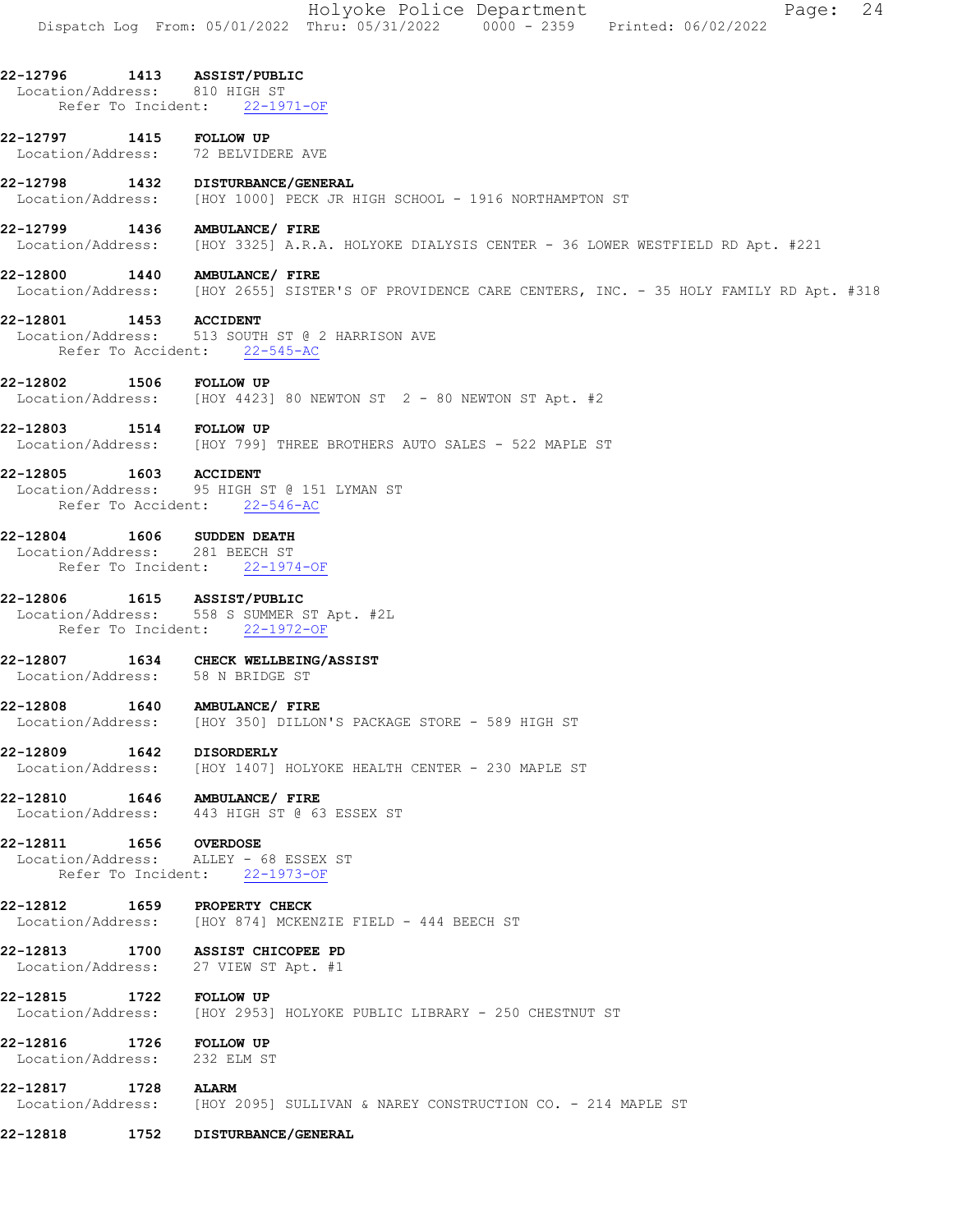|          |                                                         | Holyoke Police Department<br>25<br>Page:<br>Dispatch Log From: 05/01/2022 Thru: 05/31/2022 0000 - 2359 Printed: 06/02/2022 |
|----------|---------------------------------------------------------|----------------------------------------------------------------------------------------------------------------------------|
|          | Location/Address:                                       | GERARD WAY                                                                                                                 |
| 22-12819 | 1754                                                    | <b>ALARM</b><br>Location/Address: ANALYTICS LABS LLC - 28 APPLETON ST Apt. #C                                              |
|          |                                                         | 22-12820 1757 CHECK WELLBEING/ASSIST<br>Location/Address: 1671 NORTHAMPTON ST                                              |
| 22-12821 |                                                         | 1800 SUSPICIOUS PERSON<br>Location: [HOY 1399] COMMUNITY FIELD                                                             |
| 22-12822 |                                                         | 1805 ASSIST HMC<br>Location/Address: [HOY 619] HOLYOKE HOSPITAL - 575 BEECH ST                                             |
|          | Refer To Incident:                                      | 22-12823 1810 DISTURBANCE/GENERAL<br>Location/Address: 25 PARKER ST<br>$22 - 1975 - OF$                                    |
| 22-12825 |                                                         | 1813 ASSIST/PUBLIC<br>Location/Address: 1657 NORTHAMPTON ST                                                                |
|          |                                                         | 22-12824 1815 PROPERTY CHECK<br>Location/Address: RAILROAD ACCESS - 50 ST KOLBE DR                                         |
|          |                                                         | 22-12826 1820 CHECK WELLBEING/ASSIST<br>Location/Address: 236 ONTARIO AVE                                                  |
| 22-12827 | 1824 ALARM                                              | Location/Address: [HOY 2095] SULLIVAN & NAREY CONSTRUCTION CO. - 214 MAPLE ST                                              |
| 22-12828 | 1826 FOLLOW UP                                          | Location/Address: 517 HIGH ST @ 141 CABOT ST                                                                               |
|          | 22-12829 1833                                           | <b>ALARM</b><br>Location/Address: [HOY 1227] TAYLOR RENTAL - 14 SHAWMUT AVE                                                |
| 22-12830 |                                                         | 1849 AMBULANCE/ FIRE<br>Location/Address: [HOY 4302] 33 GERARD WAY - 33 GERARD WAY Apt. #B                                 |
| 22-12832 |                                                         | 1855 ACCIDENT<br>Location/Address: [HOY 1901] PETCO - 45 HOLYOKE ST<br>Refer To Accident: 22-547-AC                        |
|          | 22-12831 1857 ALARM                                     | Location/Address: [HOY 317] DAIRY MART - 1552 DWIGHT ST                                                                    |
|          |                                                         | 22-12834 1858 ABANDONED M/V<br>Location/Address: BUS STOP - TOKENEKE RD                                                    |
|          |                                                         | 22-12833 1900 PROPERTY CHECK<br>Location/Address: [HOY 874] MCKENZIE FIELD - 444 BEECH ST                                  |
|          | 22-12835 1930 LOUD MUSIC<br>Location/Address: MOSHER ST |                                                                                                                            |
|          |                                                         | 22-12836 1942 MALICIOUS DAMAGE<br>Location/Address: 20 OLIVER ST<br>Refer To Incident: 22-1976-OF                          |
|          |                                                         | 22-12837 1947 AMBULANCE/ FIRE<br>Location/Address: [HOY 3504] 48 HOLY FAMILY RD - 48 HOLY FAMILY RD Apt. #106              |
|          |                                                         | 22-12838 2005 AMBULANCE/ FIRE<br>Location/Address: [HOY 350] DILLON'S PACKAGE STORE - 589 HIGH ST                          |
|          |                                                         | 22-12839 2008 LOUD MUSIC<br>Location/Address: 775 DWIGHT ST @ 114 PINE ST                                                  |
|          | 22-12840 2011 LOUD MUSIC                                | Location/Address: 310 WALNUT ST Apt. #1R                                                                                   |
|          |                                                         |                                                                                                                            |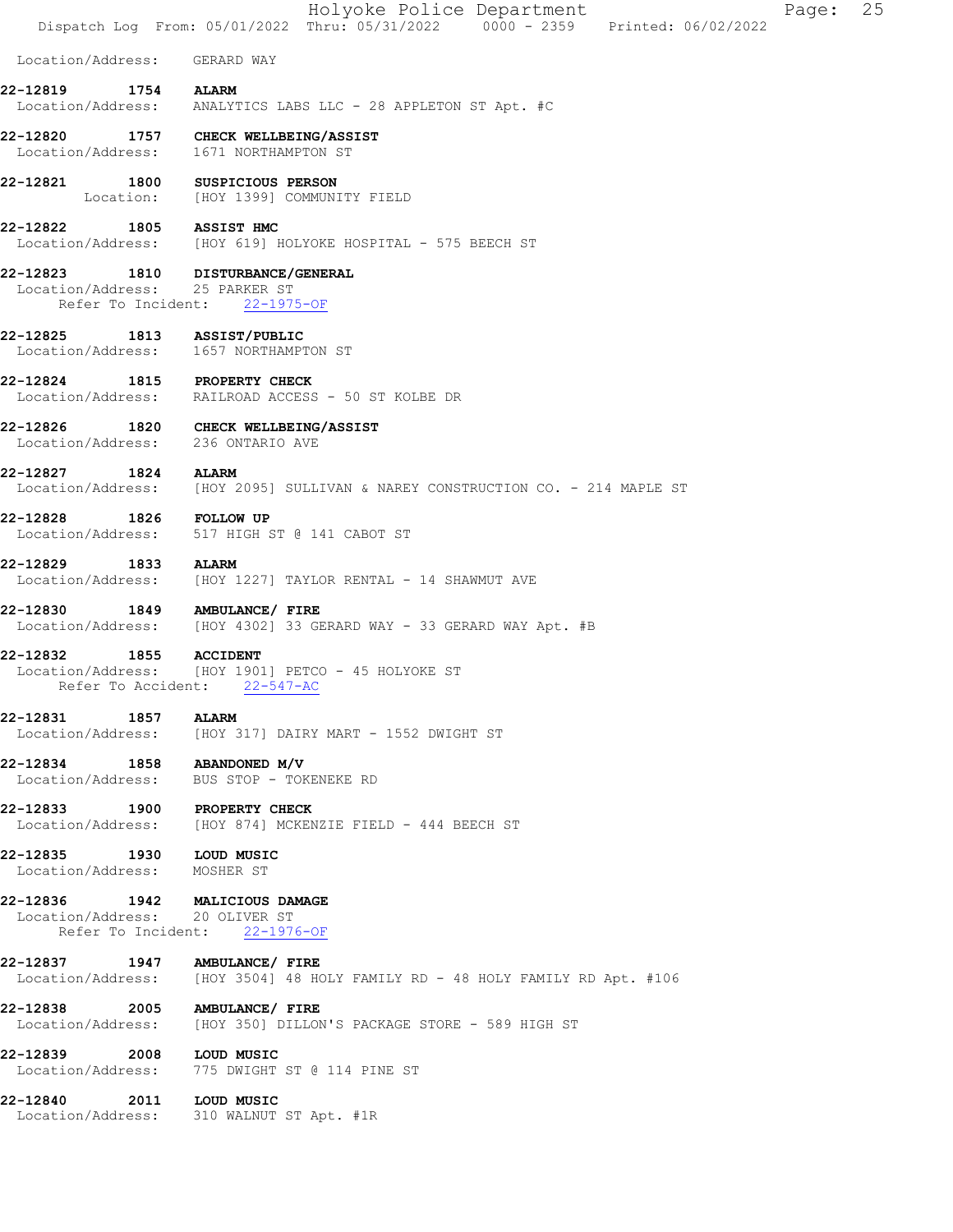|                                                              |      | Holyoke Police Department<br>26<br>Page:<br>Dispatch Log From: 05/01/2022 Thru: 05/31/2022 0000 - 2359 Printed: 06/02/2022 |
|--------------------------------------------------------------|------|----------------------------------------------------------------------------------------------------------------------------|
| 22-12841                                                     |      | 2031 PROPERTY CHECK<br>Location/Address: [HOY 874] MCKENZIE FIELD - 444 BEECH ST                                           |
| 22-12842 2033 AMBULANCE/ FIRE                                |      | Location/Address: 560 S SUMMER ST Apt. #1R                                                                                 |
| 22-12843 2039 SAFETY HAZARD<br>Location/Address: 17 ALLYN ST |      |                                                                                                                            |
| 22-12844 2052 ACCIDENT                                       |      | Location/Address: 735 HIGH ST @ 18 FRANKLIN ST<br>Refer To Accident: 22-548-AC                                             |
| 22-12845 2054 ANIMAL                                         |      | Location/Address: 0 RESNIC BLVD @ 878 HIGH ST                                                                              |
| 22-12846 2054 M/V STOP                                       |      | Location/Address: 405 APPLETON ST @ 176 PINE ST                                                                            |
| 22-12847 2054 AMBULANCE/ FIRE                                |      | Location/Address: 588 S SUMMER ST                                                                                          |
| 22-12848 2059 OVERDOSE<br>Location/Address: 284 PINE ST      |      | Refer To Incident: 22-1977-OF                                                                                              |
| 22-12850                                                     |      | 2111 Be on the lookout for<br>Location: [LON] LONGMEADOW                                                                   |
| 22-12849 2113 PROPERTY CHECK                                 |      | Location/Address: [HOY 889] METCALF SCHOOL - 2019 NORTHAMPTON ST                                                           |
| 22-12851 2135 SHOTS FIRED                                    |      | Location: [HOY 1] MUELLER BRIDGE                                                                                           |
| 22-12852                                                     |      | 2155 Be on the lookout for<br>Location: [SOU] SOUTH HADLEY                                                                 |
| 22-12853<br>Refer To Accident:                               |      | 2219 ACCIDENT<br>Location/Address: 109 LYMAN ST @ 2 CANAL ST<br>$22 - 549 - AC$                                            |
| 22-12854<br>Location/Address:                                | 2258 | UNWANTED GUEST<br>[HOY 3752] 81 JACKSON ST - 81 JACKSON ST Apt. #3L                                                        |
| 22-12855<br>Location/Address:                                | 2313 | <b>ALARM</b><br>SONIDO'S MUSIC - 331 HIGH ST                                                                               |
| 22-12856                                                     |      | 2324 CHECK WELLBEING/ASSIST<br>Location/Address: [HOY 2819] MT MARIE CONDOS - 32 LOWER WESTFIELD RD Apt. #318              |
| 22-12857                                                     | 2343 | <b>PROPERTY CHECK</b><br>Location/Address: [HOY 3467] 598 DWIGHT ST - 598 DWIGHT ST                                        |
| For Date: $05/06/2022 -$ Friday                              |      |                                                                                                                            |
| 22-12858                                                     | 0004 | PROPERTY CHECK<br>Location/Address: [HOY 1501] ERNEST E PROULX MUNICIPAL PARKING FACILITY - 505 DWIGHT ST                  |
| 22-12859                                                     | 0011 | <b>AMBULANCE</b><br>Location/Address: [HOY 3910] 425 SOUTH ELM ST - 425 S ELM ST Apt. #3L                                  |
| Refer To Incident:                                           |      | 22-12860 0012 DISTURBANCE/GENERAL<br>Location/Address: 25 PARKER ST Apt. #1R<br>$22 - 1978 - OF$                           |
| 22-12862<br>Location/Address:<br>Refer To Incident:          | 0017 | PROPERTY DAMAGE M/V<br>[HOY 4054] 859 MAIN ST - 859 MAIN ST<br>$22 - 1979 - OF$                                            |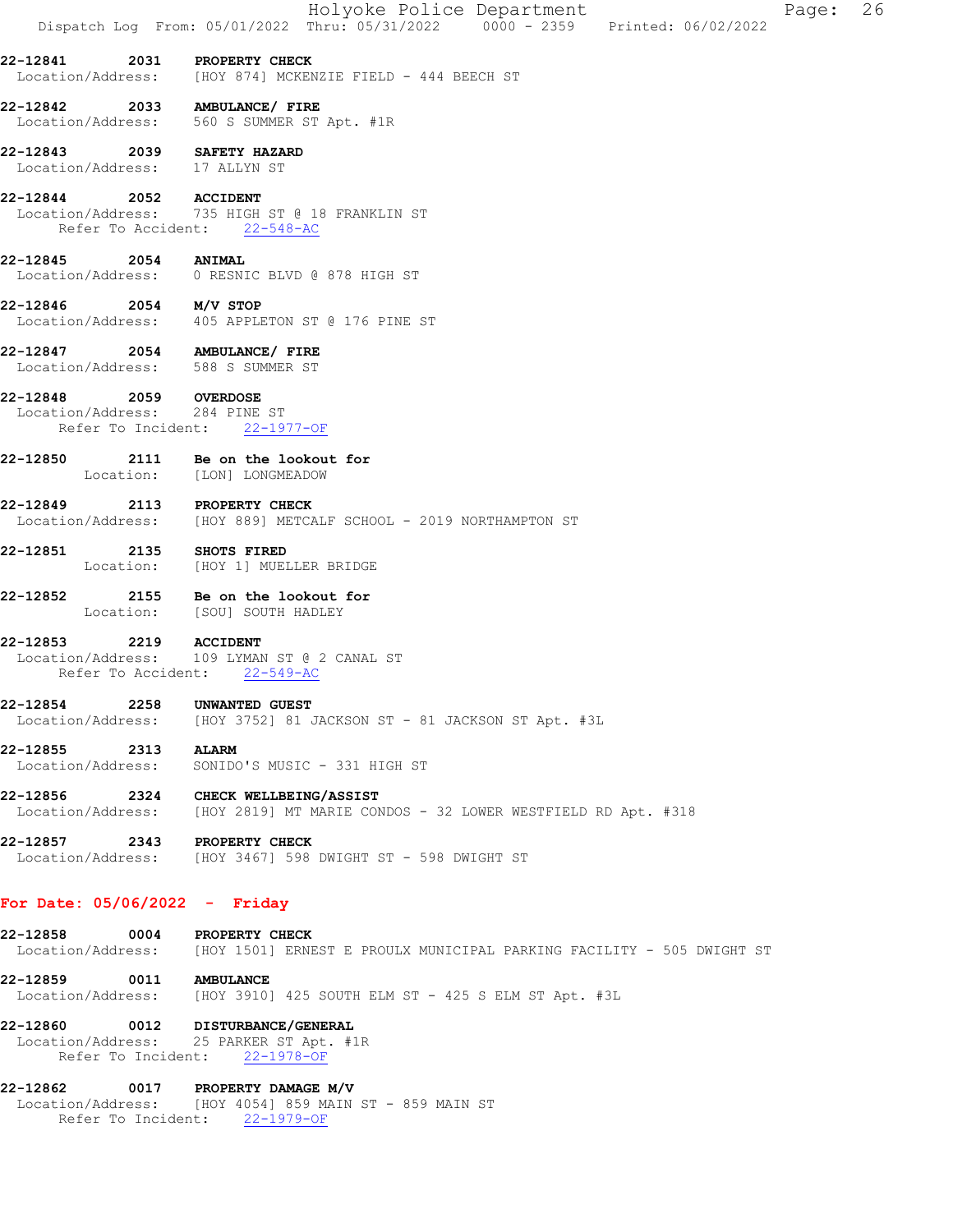|                                                             |      | Holyoke Police Department<br>27<br>Page:<br>Dispatch Log From: 05/01/2022 Thru: 05/31/2022 0000 - 2359 Printed: 06/02/2022                          |
|-------------------------------------------------------------|------|-----------------------------------------------------------------------------------------------------------------------------------------------------|
| 22-12861                                                    | 0019 | LOUD NOISE<br>Location/Address: [HOY 4027] 131 CLEMENTE ST - 131 CLEMENTE ST Apt. #2F                                                               |
| 22-12863<br>Location/Address:                               | 0038 | <b>ALARM</b><br>[HOY 2274] STIEBEL PROPERTIES - 242 SUFFOLK ST                                                                                      |
| 22-12864 0051 M/V STOP                                      |      | Location/Address: [HOY 3227] CIRCLE K LAUNDRY - 337 APPLETON ST                                                                                     |
| 22-12865 0056 ASSIST/PUBLIC                                 |      | Location/Address: 843 MAIN ST @ 53 VERNON ST                                                                                                        |
| 22-12866<br>Location/Address: 214 LYMAN ST                  |      | 0101 LOUD NOISE                                                                                                                                     |
| 22-12867 0104 PROPERTY CHECK                                |      | Location/Address: [HOY 874] MCKENZIE FIELD - 444 BEECH ST                                                                                           |
| 22-12868 0104 PROPERTY CHECK                                |      | Location/Address: REAR - DEMENTED FX - 530 MAIN ST                                                                                                  |
| 22-12869 0111 AMBULANCE                                     |      | Location/Address: 614 S SUMMER ST Apt. #1FL                                                                                                         |
| 22-12870                                                    |      | 0113 AMBULANCE<br>Location/Address: 171 SARGEANT ST Apt. #1L                                                                                        |
| 22-12871 0130 AMBULANCE<br>Location/Address: 38 BAYBERRY DR |      |                                                                                                                                                     |
| 22-12872                                                    |      | 0137 PROPERTY CHECK<br>Location/Address: [HOY 874] MCKENZIE FIELD - 444 BEECH ST                                                                    |
|                                                             |      | 22-12873 0148 AMBULANCE/ FIRE<br>Location/Address: [HOY 2232] LABOURSOLIERE, CAROL A. - 51 BROWN AVE                                                |
| 22-12874                                                    |      | 0154 911 HANG UP<br>Location/Address: 119 SARGEANT ST @ 656 HIGH ST                                                                                 |
| 22-12875                                                    |      | 0203 TRANSPORT<br>Location/Address: [HOY 165] THE BRIAN BORU - 37 COMMERCIAL ST                                                                     |
|                                                             |      | 22-12876 0203 INJURED OFFICER<br>Location/Address: [HOY 1390] HOLYOKE POLICE DEPT - 138 APPLETON ST<br>Refer To Incident: 22-1980-OF                |
| 22-12877 0212 LOUD MUSIC                                    |      | Location/Address: 861 MAIN ST Apt. #1FL                                                                                                             |
| 22-12878 0220 STREET STOP                                   |      | Location/Address: [HOY 1419] SAMS FOOD STORE - 515 HIGH ST<br>Refer To Arrest: 22-453-AR                                                            |
| 22-12879 0229 SHOTS FIRED<br>Location/Address: 859 MAIN ST  |      | Refer To Incident: 22-1981-OF                                                                                                                       |
|                                                             |      | 22-12880 0234 ACCIDENT HIT & RUN<br>Location/Address: 469 APPLETON ST @ 129 LINDEN ST<br>Refer To Arrest: 22-454-AR<br>Refer To Accident: 22-550-AC |
| 22-12881 0315 ASSAULT                                       |      | Location/Address: 164 SARGEANT ST Apt. #1A<br>Refer To Incident: 22-1982-OF                                                                         |
| 22-12882 0349 ASSIST/PUBLIC                                 |      | Location/Address: [HOY 2609] DUNKIN DONUTS (BE DONUTS INC.) - 1600 NORTHAMPTON ST                                                                   |
| 22-12883 0411 PROPERTY CHECK                                |      | Location/Address: [HOY 3467] 598 DWIGHT ST - 598 DWIGHT ST                                                                                          |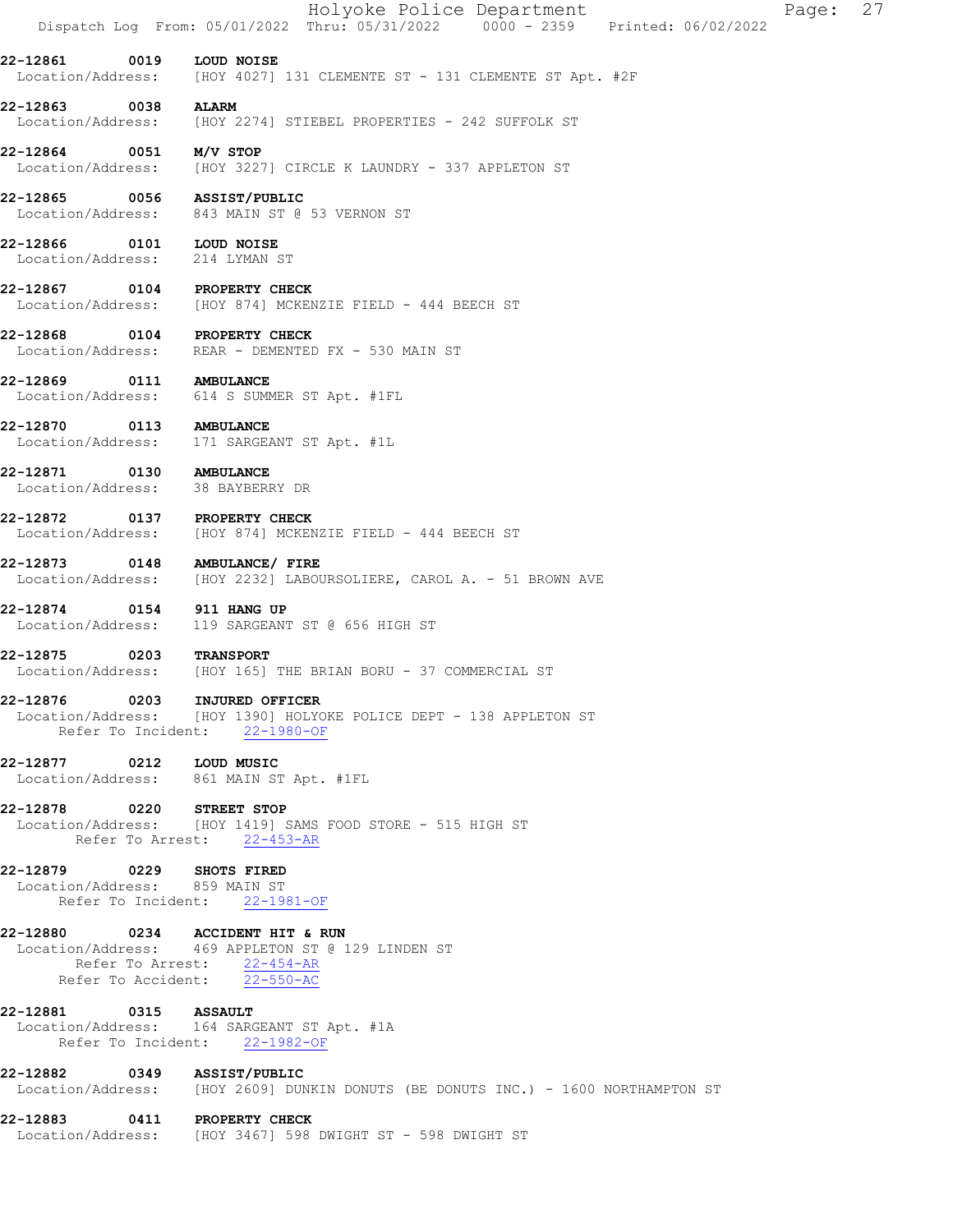22-12884 0431 CHECK WELLBEING/ASSIST Location/Address: [HOY 618] HOLYOKE HIGH SCHOOL - 500 BEECH ST

22-12885 0431 loitering Location/Address: [HOY 602] HOLYOKE DISTRICT COURT - 20 COURT PLAZA

22-12886 0510 AMBULANCE Location/Address: 409 S ELM ST Apt. #2FL

22-12887 0614 STREET STOP Location/Address: [HOY 1301] WAR MEMORIAL - 310 APPLETON ST

22-12888 0624 AMBULANCE Location/Address: 23 ESSEX ST Apt. #1L

22-12889 0706 STREET STOP Location/Address: [HOY 869] MCDONALDS - 285 MAPLE ST

22-12890 0723 AMBULANCE/FIRE<br>Location/Address: [HOY 101] CITY ( [HOY 101] CITY GAS - 3 BROWN AVE

22-12891 0737 AMBULANCE/ FIRE Location/Address: [HOY 1219] SYCAMORE HOUSE ASSOC - 287 ESSEX ST Apt. #213

22-12892 0756 ALARM Location/Address: ANALYTICS LAB - 28C APPLETON ST Apt. #3

22-12893 0803 UNWANTED GUEST Location/Address: [HOY 3378] 1233 MAIN ST - 1233 MAIN ST

22-12894 0808 PROPERTY CHECK Location/Address: [HOY 2561] 365 APPLETON ST - 365 APPLETON ST

22-12895 0812 PROPERTY CHECK Location/Address: [HOY 4203] 757 DWIGHT ST - 757 DWIGHT ST

22-12896 0814 PROPERTY CHECK<br>Location/Address: [HOY 4333] 145 [HOY 4333] 145 ESSEX ST - 145 ESSEX ST

22-12897 0816 PROPERTY CHECK Location/Address: 310 WALNUT ST

22-12898 0836 PROPERTY CHECK Location/Address: 173 ELM ST

22-12899 0841 TRANSPORT Location/Address: [HOY 1390] HOLYOKE POLICE DEPT - 138 APPLETON ST

22-12900 0842 DRUG ACTIVITY Location/Address: [HOY 1419] SAMS FOOD STORE - 515 HIGH ST Refer To Arrest: 22-455-AR

**22-12901 0850 loitering**<br>
Location/Address: [HOY 4419]  $[HOY 4419] 586$  SOUTH SUMMER ST - 586 S SUMMER ST

22-12902 0854 PROPERTY CHECK Location/Address: 145 ESSEX ST

22-12903 0902 ASSIST/PUBLIC Location/Address: 50 HOLYOKE ST

22-12904 0906 ACCIDENT Location/Address: 1871 NORTHAMPTON ST @ 607 BEECH ST Refer To Incident: 22-1983-OF Refer To Accident: 22-551-AC

22-12906 0919 STREET STOP Location/Address: [HOY 2561] 365 APPLETON ST - 365 APPLETON ST

22-12905 0923 PROPERTY CHECK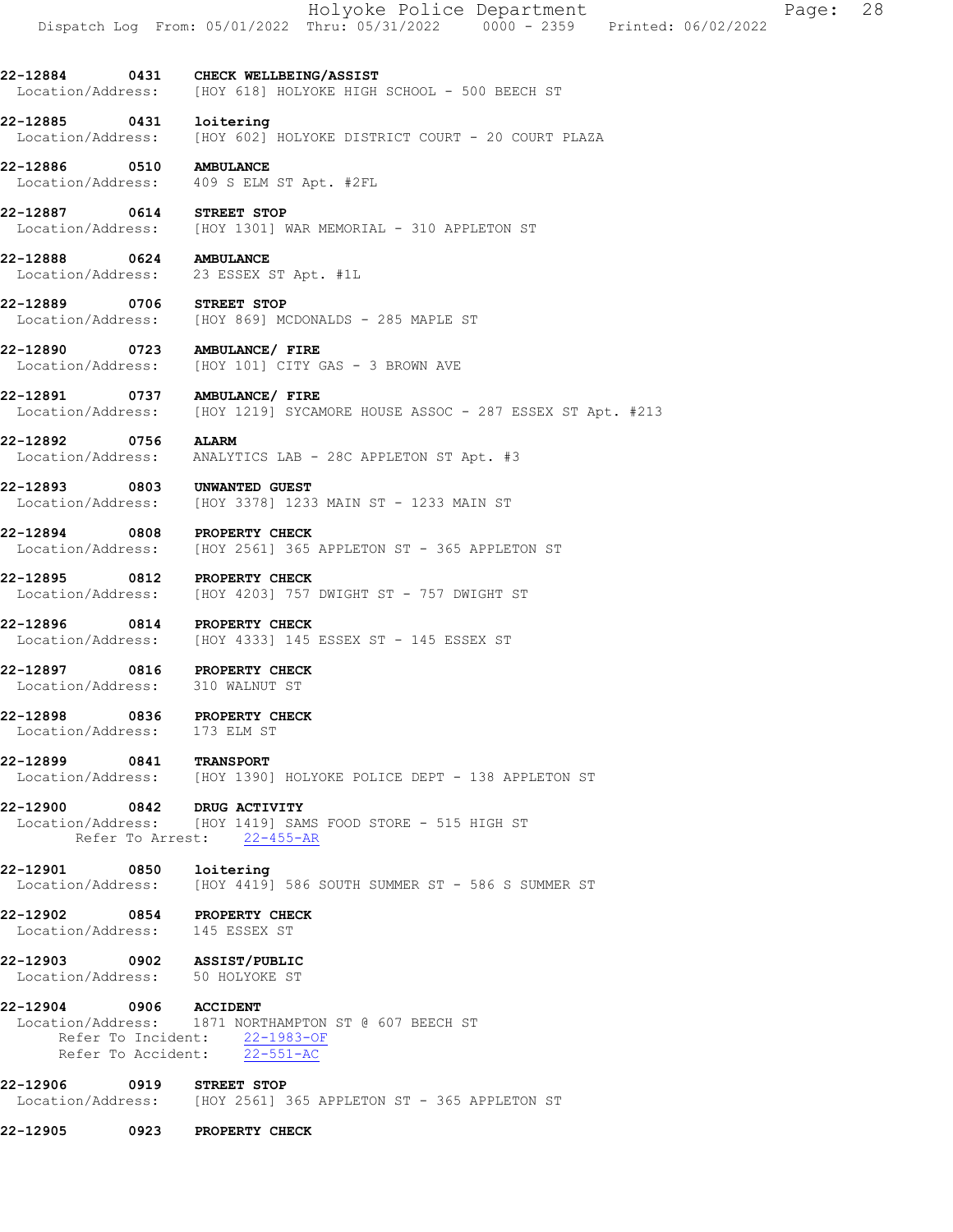|                                                                 | Holyoke Police Department<br>29<br>Page:<br>Dispatch Log From: 05/01/2022 Thru: 05/31/2022 0000 - 2359 Printed: 06/02/2022 |
|-----------------------------------------------------------------|----------------------------------------------------------------------------------------------------------------------------|
| Location/Address: 575 DWIGHT ST                                 |                                                                                                                            |
| 22-12908                                                        | 0934 PROPERTY CHECK<br>Location/Address: [HOY 3343] WINSOR REALTY COMPANY-LUCJAN HRONOWSKI - 173 ELM ST                    |
|                                                                 | 22-12909 0935 CHECK WELLBEING/ASSIST<br>Location/Address: [HOY 3788] 464 MAPLE ST APT 3C - 464 MAPLE ST Apt. #3C           |
| 22-12907 0937 PROPERTY CHECK                                    | Location/Address: [HOY 4076] 173 ELM ST Apt. #2LR                                                                          |
|                                                                 | 22-12910 0947 ASSIST/PUBLIC<br>Location/Address: [HOY 1438] BARRY J FARRELL FUNERAL HOME - 2049 NORTHAMPTON ST             |
| 22-12911 0950 IDENTITY THEFT                                    | Location/Address: [HOY 3302] SANTIAGO RESIDENCE - 144 LINDEN ST Apt. #2L<br>Refer To Incident: 22-1984-OF                  |
| 22-12912<br>Location/Address: 757 DWIGHT ST                     | 1005 PROPERTY CHECK                                                                                                        |
|                                                                 | 22-12913   1013   AMBULANCE/ FIRE<br>Location/Address: [HOY 2692] CARE ONE - 260 EASTHAMPTON RD Apt. #412                  |
| 22-12914 1016 PROPERTY CHECK<br>Location/Address: 310 WALNUT ST |                                                                                                                            |
|                                                                 | 22-12915   1021   AMBULANCE/ FIRE<br>Location/Address: 43 LOWER WESTFIELD RD Apt. #1C                                      |
|                                                                 | 22-12918  1026  AMBULANCE/ FIRE<br>Location/Address: [HOY 1407] HOLYOKE HEALTH CENTER - 230 MAPLE ST                       |
| 22-12916 1028 PROPERTY CHECK<br>Location/Address:               | 173 ELM ST                                                                                                                 |
| 22-12917 1030 PROPERTY CHECK<br>Location/Address: 173 ELM ST    |                                                                                                                            |
| 22-12919 1042 ASSIST/PUBLIC                                     | Location/Address: [HOY 2561] 365 APPLETON ST - 365 APPLETON ST                                                             |
| 22-12920 1043 CITY ORDINANCE                                    | Location/Address: [HOY 4151] 10 BRISTOL PL - 10 BRISTOL PL                                                                 |
|                                                                 | 22-12921 1045 AMBULANCE/ FIRE<br>Location/Address: [HOY 3460] DAY BROOK AVE - 298 JARVIS AVE                               |
| 22-12922 1055 PROPERTY CHECK<br>Location/Address: 757 DWIGHT ST |                                                                                                                            |
| 22-12927 1101 M/V FIRE<br>Location/Address:                     | [HOY 1390] HOLYOKE POLICE DEPT - 138 APPLETON ST                                                                           |
| 22-12923 1104 PROPERTY CHECK<br>Location/Address:               | 145 ESSEX ST                                                                                                               |
|                                                                 | 22-12925 1104 AMBULANCE/ FIRE<br>Location/Address: [HOY 652] HOLYOKE SOLDIERS HOME - 110 CHERRY ST                         |
| 22-12924<br>Location/Address:                                   | 1105 STREET STOP<br>[HOY 2561] 365 APPLETON ST - 365 APPLETON ST                                                           |
| 22-12926 1109 PROPERTY CHECK<br>Location/Address:               | [HOY 3343] WINSOR REALTY COMPANY-LUCJAN HRONOWSKI - 173 ELM ST                                                             |
| 22-12928                                                        | 1116 PROPERTY CHECK<br>Location/Address: [HOY 4203] 757 DWIGHT ST - 757 DWIGHT ST                                          |
| Location/Address: 451 BEECH ST                                  | 22-12931 1126 CHECK WELLBEING/ASSIST                                                                                       |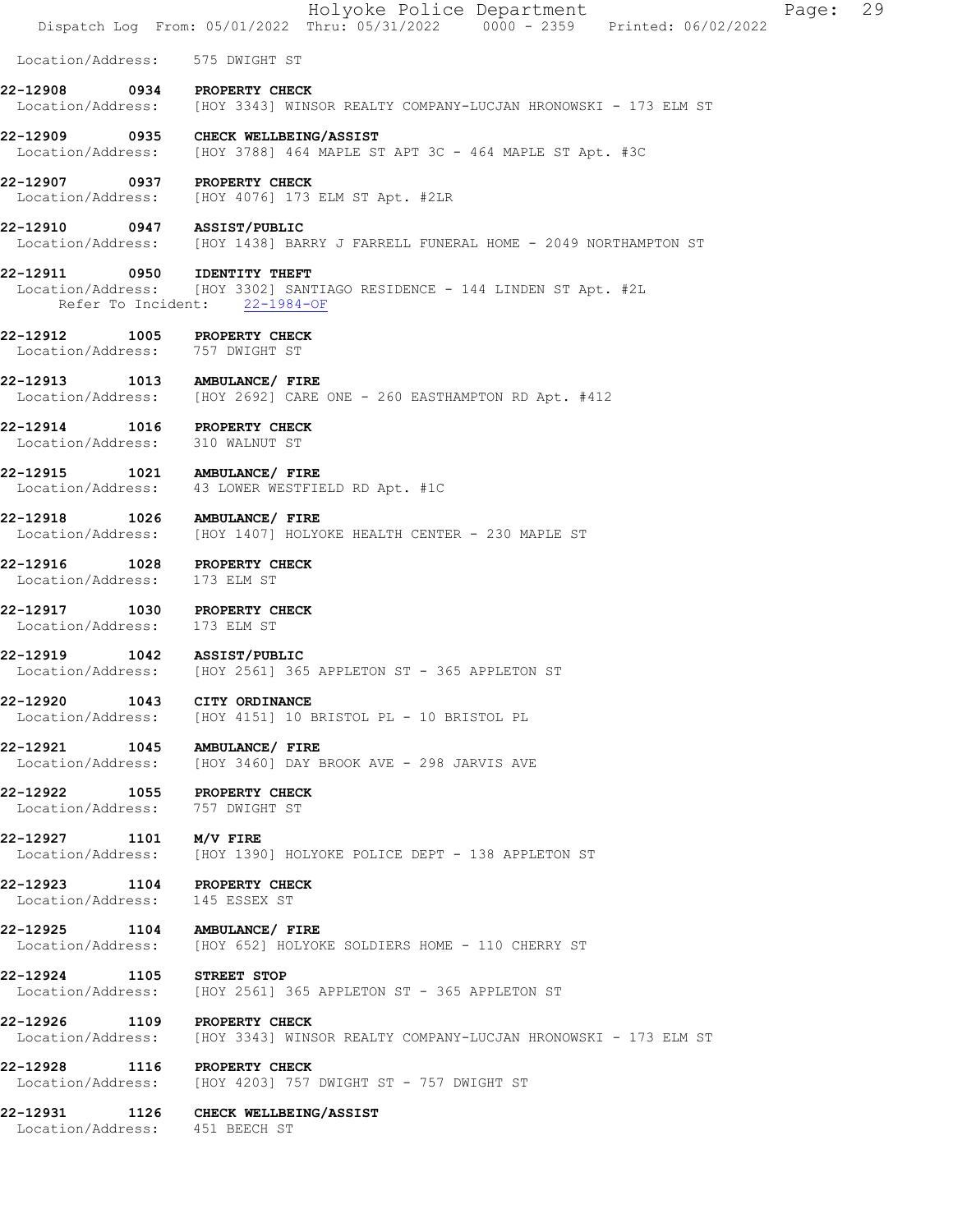- 22-12929 1130 PROPERTY CHECK Location/Address: 171 ELM ST
- 22-12930 1133 PROPERTY CHECK<br>Location/Address: [HOY 2561] 365 [HOY 2561] 365 APPLETON ST - 365 APPLETON ST

#### 22-12932 1139 STOLEN M/V

 Location/Address: 50 HOLYOKE ST Refer To Incident: 22-1985-OF

#### 22-12933 1141 ACCIDENT HIT & RUN

 Location/Address: [HOY 1723] 2 HOSPITAL DR Refer To Accident: 22-552-AC

- 22-12934 1151 PROPERTY CHECK Location/Address: [HOY 2561] 365 APPLETON ST - 365 APPLETON ST
- 22-12935 1159 PROPERTY DAMAGE/NOT MAL DAMAGE Location/Address: 261 MAPLE ST @ 61 SUFFOLK ST Refer To Incident: 22-1986-OF
- 22-12936 1207 DISABLED MOTOR VEHICLE Location/Address: LOWER WESTFIELD RD

## 22-12937 1207 PREVENT BREACH

Location/Address: 67 LONGWOOD AVE

## 22-12938 1209 FRAUD

 Location/Address: 37 PORTLAND ST Refer To Incident: 22-1987-OF

## 22-12939 1210 FRAUD

 Location/Address: 110 TOKENEKE RD Refer To Incident: 22-1989-OF

## 22-12940 1219 ASSAULT

Location/Address: [HOY 1000] PECK JR HIGH SCHOOL - 1916 NORTHAMPTON ST Refer To Incident: 22-1988-OF

#### 22-12941 1224 TRANSPORT

Location/Address: [HOY 602] HOLYOKE DISTRICT COURT - 20 COURT PLAZA

## 22-12942 1224 ALARM

Location/Address: 368 INGLESIDE ST

## 22-12943 1252 SERVICE

Location/Address: 12 SARGEANT ST Apt. #831

## 22-12944 1315 FOLLOW UP

Location/Address: [HOY 602] HOLYOKE DISTRICT COURT - 20 COURT PLAZA

#### 22-12945 1318 SUSPICIOUS VEHICLE Location/Address: 100 BEECH ST @ 817 DWIGHT ST

#### 22-12946 1320 PROPERTY CHECK Location/Address: 159 ESSEX ST

22-12947 1321 STREET STOP Location/Address: 345 APPLETON ST @ 180 ELM ST

## 22-12948 1322 STREET STOP Location/Address: 177 ELM ST

22-12949 1325 PROPERTY CHECK<br>Location/Address: 757 DWIGHT ST

Location/Address:

#### 22-12950 1334 PROPERTY CHECK Location/Address: 291 ELM ST

22-12951 1349 ASSIST STATE POLICE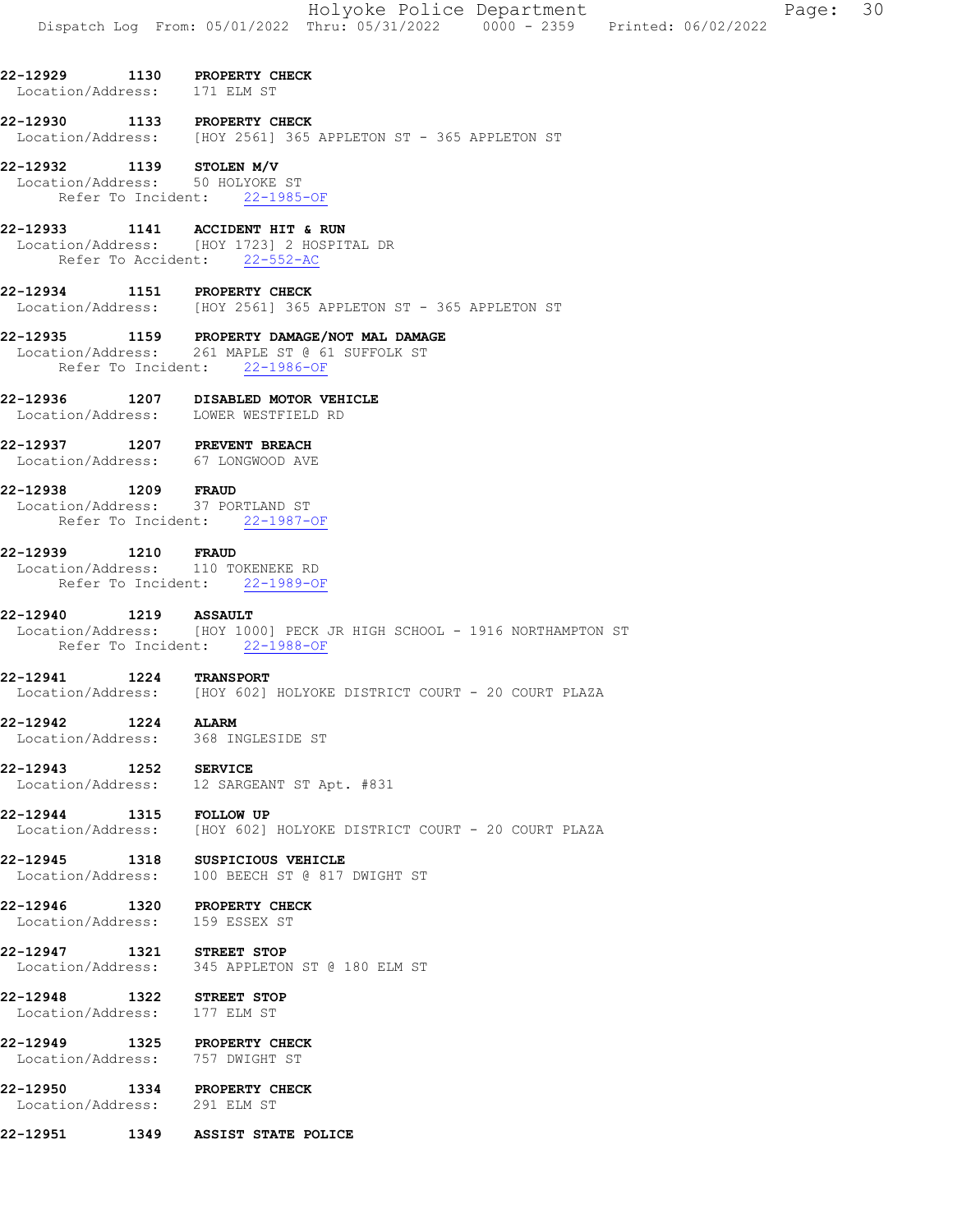|                                                                   | Holyoke Police Department<br>Page: 31<br>Dispatch Log From: 05/01/2022 Thru: 05/31/2022 0000 - 2359 Printed: 06/02/2022 |
|-------------------------------------------------------------------|-------------------------------------------------------------------------------------------------------------------------|
|                                                                   | Location/Address: 550 NORTHAMPTON ST @ 30 OLD FERRY RD                                                                  |
| 22-12952                                                          | 1405 INVESTIGATION<br>Location/Address: [HOY 618] HOLYOKE HIGH SCHOOL - 500 BEECH ST<br>Refer To Incident: 22-1990-OF   |
| 22-12953 1407 AMBULANCE/ FIRE                                     | Location/Address: 43 N SUMMER ST Apt. #2ND                                                                              |
| 22-12954                                                          | 1411 LOUD MUSIC<br>Location/Address: 185 W FRANKLIN ST @ 323 OAK ST                                                     |
| 22-12955 1427 AMBULANCE/FIRE<br>Location/Address: 30 MOWRY AVE    |                                                                                                                         |
| 22-12956 1428 ERRATIC DRIVER                                      | Location/Address: [HOY 1489] DINOSAUR TRACKS - NORTHAMPTON ST                                                           |
| 22-12957 1431 M/V STOP                                            | Location/Address: 91 JACKSON ST @ 801 HIGH ST                                                                           |
| Location/Address: 333 ELM ST                                      | 22-12958 1438 DISTURBANCE/GENERAL                                                                                       |
| 22-12959 1440 FOLLOW UP                                           | Location/Address: [HOY 1207] SULLIVAN SCHOOL - 400 JARVIS AVE                                                           |
| 22-12960 1458 ALARM                                               | Location/Address: [HOY 1906] MT TOM CITY CLINIC BEHAVIORAL HEALTH NET INC. - 235 MAPLE ST                               |
| 22-12961  1521  ASSIST/PUBLIC                                     | Location/Address: [HOY 1390] HOLYOKE POLICE DEPT - 138 APPLETON ST                                                      |
| 22-12962 1535 ASSIST/PUBLIC<br>Location/Address: 12 PREW AVE      |                                                                                                                         |
| 22-12963 1546 B & E REPORT                                        | Location/Address: 397 MAPLE ST Apt. #3R                                                                                 |
| 22-12964<br>Location/Address: 35 TEMPLE ST                        | 1629 MALICIOUS DAMAGE<br>Refer To Incident: 22-1991-OF                                                                  |
| 22-12965 1636 SAFETY HAZARD                                       | Location/Address: [HOY 2240] YARMESKY, MARGARET A. - 933 HOMESTEAD AVE                                                  |
| 22-12966 1653 PROPERTY CHECK<br>Location/Address: MT TOM SKI RD   |                                                                                                                         |
| 22-12967 1657 FOLLOW UP                                           | Location/Address: [HOY 1390] HOLYOKE POLICE DEPT - 138 APPLETON ST                                                      |
| 22-12968 1705 ASSIST/PUBLIC<br>Location/Address: 67 LONGWOOD AVE  | Refer To Incident: 22-1992-OF                                                                                           |
| 22-12969 1725 AMBULANCE/ FIRE                                     | Location/Address: 105 HIGH ST Apt. #3L                                                                                  |
| 22-12970 1725 FOLLOW UP<br>Location/Address: 232 ELM ST           |                                                                                                                         |
| 22-12971 1738 AMBULANCE                                           | Location/Address: 510 SOUTH ST Apt. #2RF                                                                                |
| 22-12972 1800 ACCIDENT                                            | Location/Address: [HOY 719] JC PENNEY - 50 HOLYOKE ST<br>Refer To Accident: 22-553-AC                                   |
| 22-12974 1810 AMBULANCE/ FIRE<br>Location/Address: 858 HAMPDEN ST |                                                                                                                         |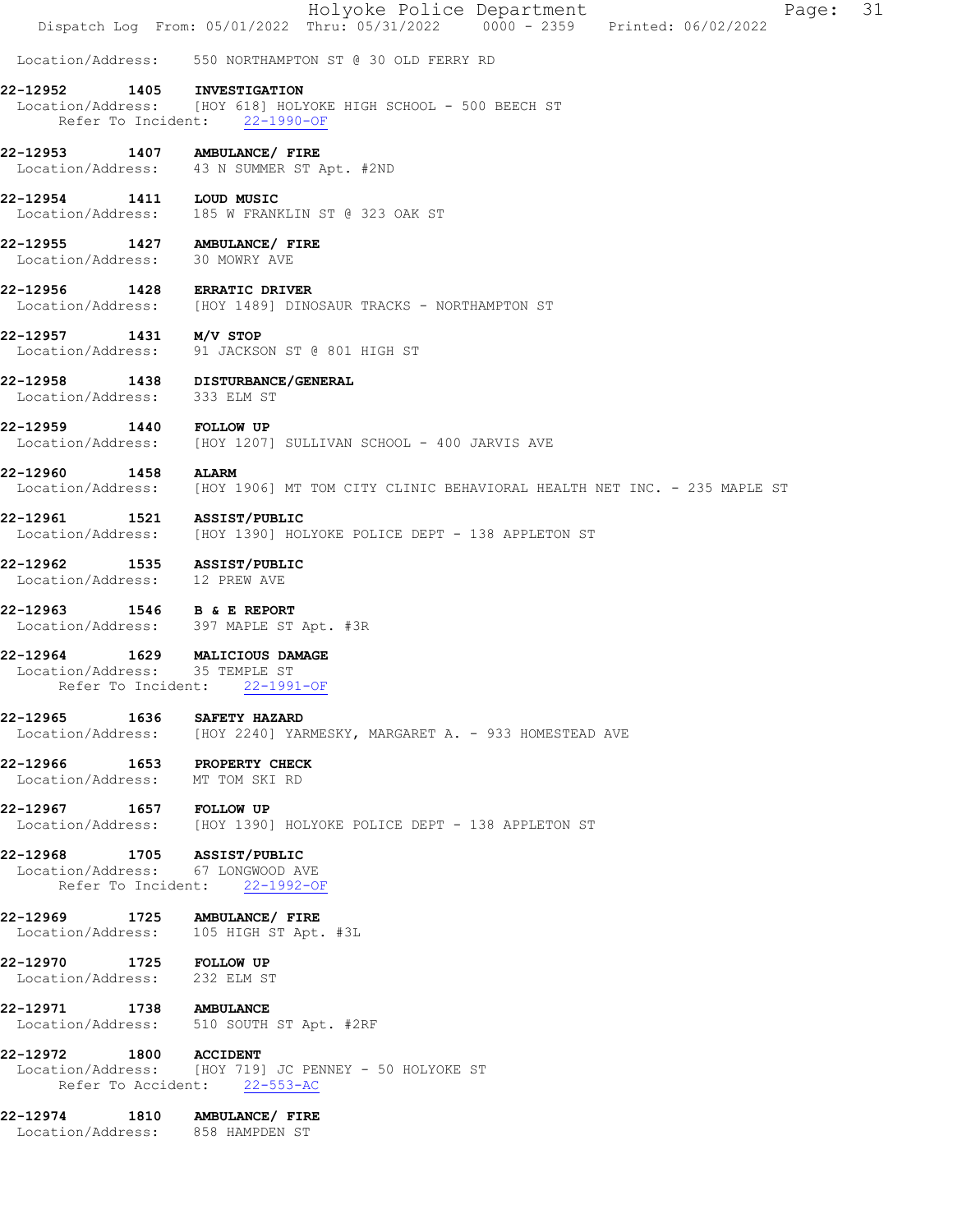|                         |                                                                                   | Holyoke Police Department<br>Dispatch Log From: 05/01/2022 Thru: 05/31/2022   0000 - 2359   Printed: 06/02/2022 |  | Page: 32 |  |
|-------------------------|-----------------------------------------------------------------------------------|-----------------------------------------------------------------------------------------------------------------|--|----------|--|
|                         | Refer To Incident: 22-1993-OF                                                     |                                                                                                                 |  |          |  |
| 22-12973                | 1811 ACC INVOLVING CITY OWNED M/V<br>Location/Address: 265 LYMAN ST @ 54 BEECH ST |                                                                                                                 |  |          |  |
|                         | Refer To Accident: 22-554-AC                                                      |                                                                                                                 |  |          |  |
|                         | 22-12975 1818 SHOPLIFTING<br>Refer To Arrest: 22-456-AR                           | Location/Address: [HOY 1418] TARGET STORE - 50 HOLYOKE ST                                                       |  |          |  |
| 22-12976 1830 loitering | Location/Address: 257 MAPLE ST                                                    |                                                                                                                 |  |          |  |
| 22-12978                | 1837 SHOPLIFTING<br>Refer To Incident: 22-1994-OF                                 | Location/Address: [HOY 114] BARNES & NOBLE - 15 HOLYOKE ST                                                      |  |          |  |
|                         | 22-12980 1844 AMBULANCE/ FIRE                                                     | Location/Address: [HOY 72] AQUARIUS HAIRSTYLING - 496 WESTFIELD RD                                              |  |          |  |
| 22-12981                | 1850 SUSPICIOUS PERSON<br>Location/Address: 257 MAPLE ST Apt. #101                |                                                                                                                 |  |          |  |
|                         | 22-12982 1907 LOUD NIEGHBORS<br>Location/Address: 77 WEST ST Apt. #2              |                                                                                                                 |  |          |  |
| 22-12983                | 1933 AMBULANCE/ FIRE                                                              | Location/Address: [HOY 3325] A.R.A. HOLYOKE DIALYSIS CENTER - 36 LOWER WESTFIELD RD                             |  |          |  |
|                         | 22-12984 1947 AMBULANCE<br>Location/Address: 1346 NORTHAMPTON ST                  |                                                                                                                 |  |          |  |
| 22-12985                | 1952 FOLLOW UP<br>Location/Address: 31 TEMPLE ST                                  |                                                                                                                 |  |          |  |
| 22-12987 2002 ACCIDENT  | Refer To Accident: 22-555-AC                                                      | Location/Address: [HOY 3239] CHIPOTLE - 235 WHITING FARMS RD                                                    |  |          |  |
| 22-12988                | 2021 ASSAULT<br>Location/Address: 400 JARVIS AVE<br>Refer To Incident: 22-1995-OF |                                                                                                                 |  |          |  |
|                         | 22-12989 2028 SHOPLIFTING                                                         | Location/Address: [HOY 2753] MACY'S - 50 HOLYOKE ST                                                             |  |          |  |
|                         | 22-12990 2052 Be on the lookout for<br>Location: SOUTH HADLEY PD                  |                                                                                                                 |  |          |  |
| 22-12991 2053 AMBULANCE | Location/Address: 659 HIGH ST Apt. #4R                                            |                                                                                                                 |  |          |  |
|                         | 22-12992 2054 ASSIST/PUBLIC<br>Location/Address: 133 SARGEANT ST                  |                                                                                                                 |  |          |  |
|                         | 22-12993 2111 SUSPICIOUS PERSON<br>Location/Address: 11 BERKSHIRE ST              |                                                                                                                 |  |          |  |
| 22-12994 2115 ASSAULT   | Refer To Incident: 22-1996-OF                                                     | Location/Address: [HOY 3761] 30 ELTING CIR - 30 ELTING CIR                                                      |  |          |  |
| 22-12996 2118 ASSAULT   | Refer To Incident: 22-1997-OF                                                     | Location/Address: [HOY 2655] MISSION CARE - 35 HOLY FAMILY RD                                                   |  |          |  |
| 22-12997 2247           | loitering                                                                         | Location/Address: [HOY 869] MCDONALDS - 285 MAPLE ST                                                            |  |          |  |
| 22-12998 2250 ALARM     |                                                                                   | Location/Address: [HOY 408] FAMILY DOLLAR - 555 HIGH ST                                                         |  |          |  |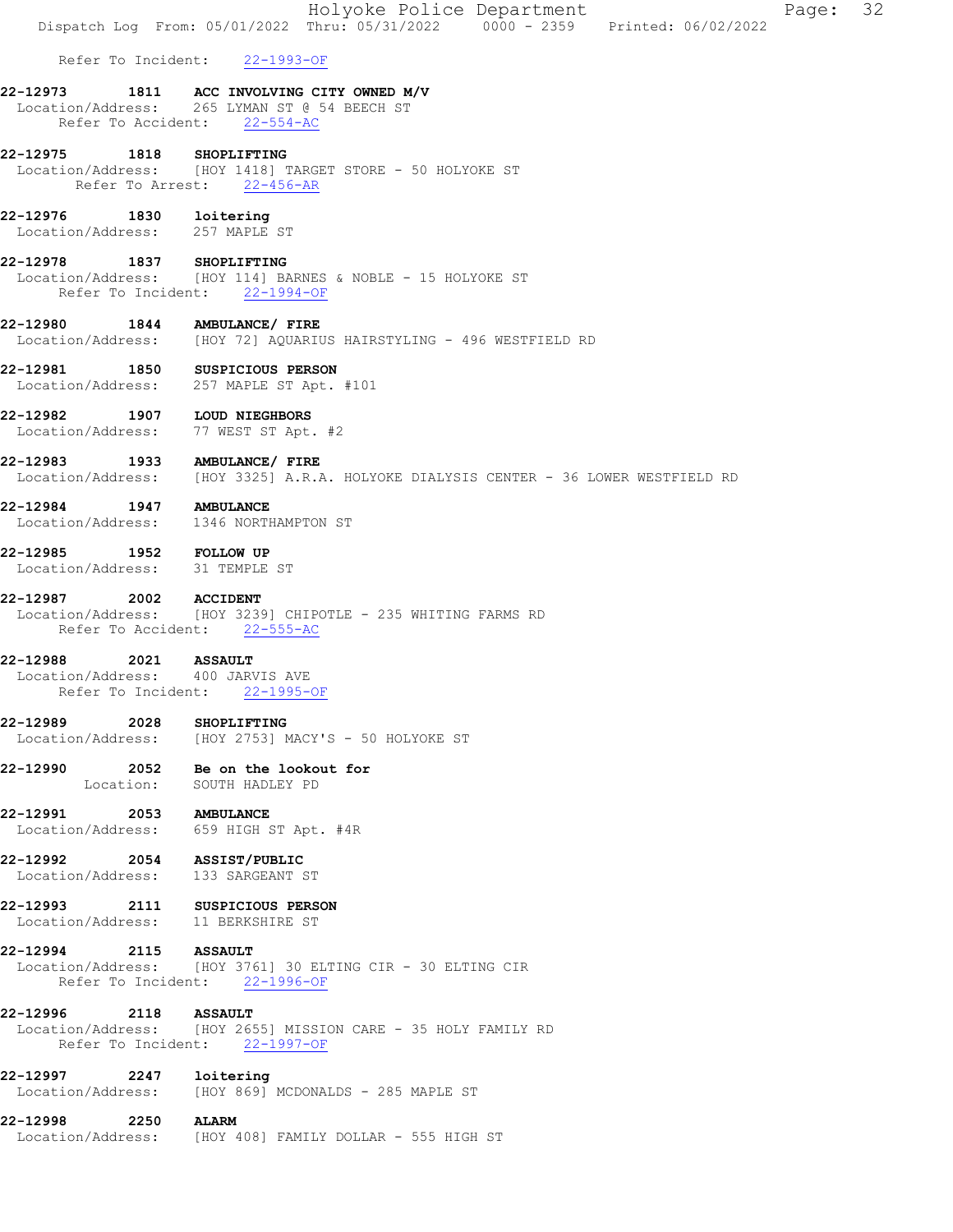22-12999 2254 UNWANTED GUEST Location/Address: [HOY 1277] UNIVERSITY PARK APTS - 20 EASTHAMPTON RD Apt. #B10

22-13000 2351 loitering Location/Address: [HOY 869] MCDONALDS - 285 MAPLE ST

#### For Date: 05/07/2022 - Saturday

- 22-13002 0014 PROPERTY CHECK Location/Address: [HOY 874] MCKENZIE FIELD - 444 BEECH ST
- 22-13003 0024 PROPERTY CHECK Location/Address: [HOY 3467] 598 DWIGHT ST - 598 DWIGHT ST
- 22-13004 0031 ASSIST CHICOPEE PD Location: KMART PLAZA
- **22-13005 0041 M/V STOP**<br>Location: KMART PL<sub>2</sub> KMART PLAZA
- 22-13006 0045 STREET STOP Location/Address: [HOY 2153] SICARD, BRUCE A. - 1205 DWIGHT ST Refer To Arrest: 22-457-AR
- 22-13007 0046 PROPERTY CHECK Location/Address: BOBALA RD
- 22-13008 0050 PROPERTY CHECK Location/Address: HOLY FAMILY RD
- 22-13009 0118 M/V STOP Location/Address: 141 CABOT ST @ 517 HIGH ST
- 22-13010 0126 PROPERTY CHECK<br>Location/Address: [HOY 1180] SPRI [HOY 1180] SPRINGDALE PARK - 844 MAIN ST
- 22-13011 0138 PROPERTY CHECK Location/Address: HOLY FAMILY RD
- 22-13012 0141 PROPERTY CHECK Location/Address: [HOY 1180] SPRINGDALE PARK - 844 MAIN ST
- 22-13013 0143 PROPERTY CHECK Location/Address: [HOY 2422] MAMBO CAFE - 497 HIGH ST
- 22-13014 0149 PROPERTY CHECK Location/Address: [HOY 1266] UNICORN - 126 HIGH ST
- 22-13015 0149 PROPERTY CHECK Location/Address: [HOY 2937] CITY SPORTS BAR & LOUNGE - 352 HIGH ST
- 22-13016 0224 PROPERTY CHECK Location: FRONT ST GARAGE
- 22-13017 0226 PROPERTY CHECK Location/Address: [HOY 3467] 598 DWIGHT ST - 598 DWIGHT ST
- 22-13018 0233 M/V STOP
- Location/Address: [HOY 3228] AUNTY'S CONVENIENCE STORE 539 PLEASANT ST
- 22-13019 0236 PROPERTY CHECK<br>Location/Address: [HOY 874] MCKER [HOY 874] MCKENZIE FIELD - 444 BEECH ST
- 22-13020 0241 M/V STOP Location/Address: [HOY 1908] HOLY CROSS CHURCH - DWIGHT ST
- **22-13021 0246 AMBULANCE**<br>Location/Address: [HOY 1419] [HOY 1419] SAMS FOOD STORE - 515 HIGH ST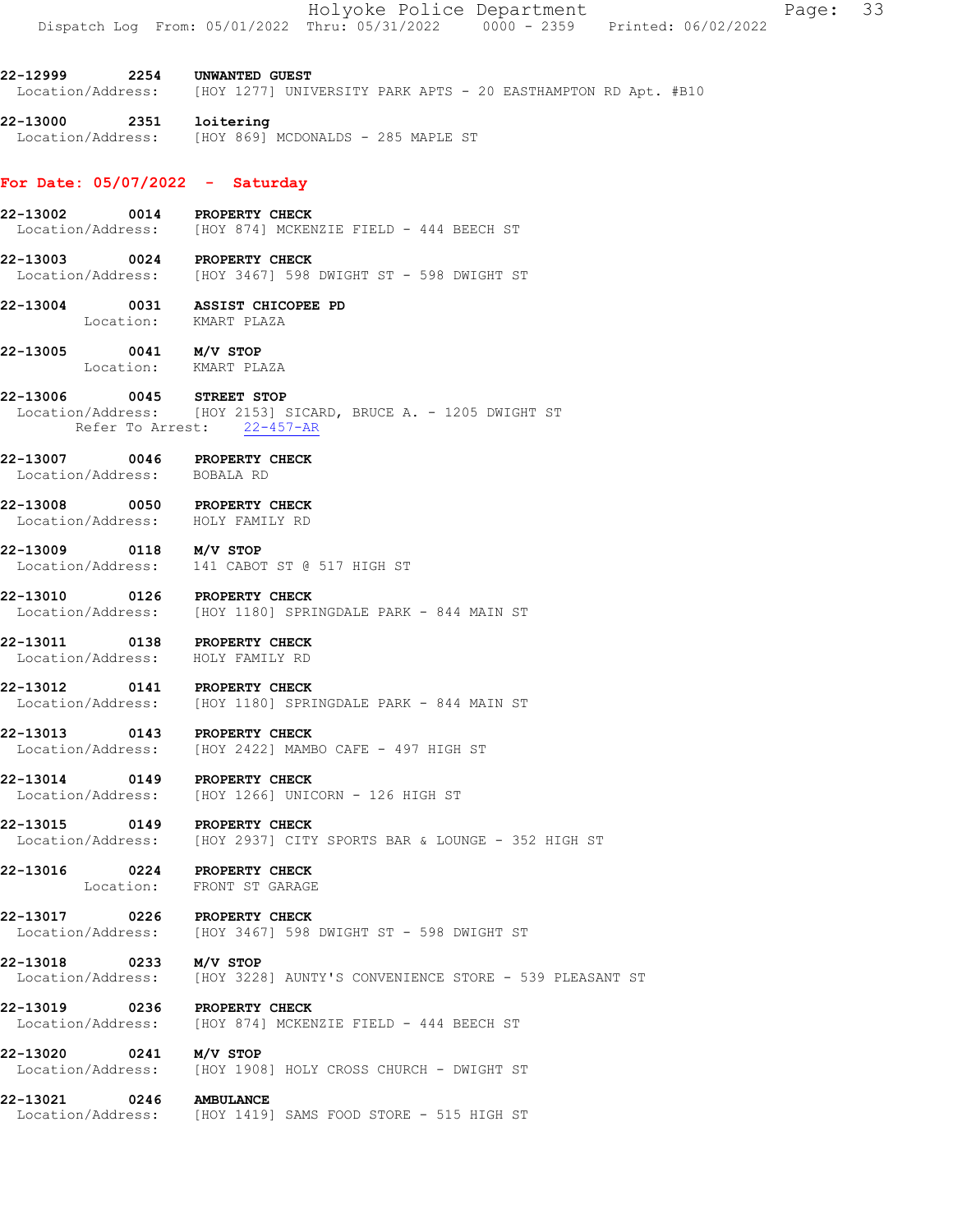|                               | Holyoke Police Department<br>Page: 34<br>Dispatch Log From: 05/01/2022 Thru: 05/31/2022 0000 - 2359 Printed: 06/02/2022                        |
|-------------------------------|------------------------------------------------------------------------------------------------------------------------------------------------|
| 22-13022                      | 0323 PROPERTY CHECK<br>Location/Address: HOLY FAMILY RD                                                                                        |
| 22-13023 0331 ALARM           | Location/Address: [HOY 1062] EKKO Bar & Lounge - 268 RACE ST                                                                                   |
| 22-13024 0357 STREET STOP     | Location/Address: BIGELOW ST<br>Refer To Arrest: 22-458-AR                                                                                     |
|                               | 22-13025 0423 CHECK WELLBEING/ASSIST<br>Location/Address: 70 CHESTNUT ST                                                                       |
| 22-13026                      | 0434 CHECK WELLBEING/ASSIST<br>Location/Address: 192 WALNUT ST                                                                                 |
|                               | 22-13027 0502 AMBULANCE/ FIRE<br>Location/Address: [HOY 378] AMERICAS BEST VALUE INN - 671 NORTHAMPTON ST Apt. #112                            |
| 22-13028                      | 0543 AMBULANCE/ FIRE<br>Location/Address: 281 BEECH ST                                                                                         |
|                               | 22-13029 0623 PROPERTY CHECK<br>Location/Address: [HOY 2561] 365 APPLETON ST - 365 APPLETON ST                                                 |
| 22-13030                      | 0636 ACCIDENT<br>Location/Address: [HOY 4509] DUNKIN DONUTS - 473 PLEASANT ST<br>Refer To Incident: 22-1998-OF<br>Refer To Accident: 22-556-AC |
| 22-13031                      | 0721 AMBULANCE/ FIRE<br>Location/Address: 269 HILLSIDE AVE                                                                                     |
|                               | 22-13032 0739 B & E REPORT<br>Location/Address: 1265 NORTHAMPTON ST                                                                            |
| 22-13033                      | 0757 AMBULANCE/ FIRE<br>Location/Address: 987 HAMPDEN ST Apt. #1FL                                                                             |
| 22-13034                      | 0809 LARCENY<br>Location/Address: [HOY 869] MCDONALDS - 285 MAPLE ST<br>Refer To Incident: 22-1999-OF                                          |
| 22-13035 0811 ALARM           | Location/Address: [HOY 3951] 261 HIGH ST - 261 HIGH ST                                                                                         |
| Location/Address: 72 ESSEX ST | 22-13036 0815 PROPERTY CHECK                                                                                                                   |
| 22-13037 0835 B & E AUTO      | Location/Address: 1467 NORTHAMPTON ST<br>Refer To Incident: 22-2000-OF                                                                         |
|                               | 22-13038 0838 ASSIST STATE POLICE<br>Location/Address: 551 S CANAL ST @ 1 SARGEANT ST                                                          |
| 22-13039 0847 ALARM           | Location/Address: SERVE FOOD - 112 HIGH ST                                                                                                     |
|                               | 22-13040 0906 PARKING VIOLATION<br>Location/Address: 174 HIGH ST                                                                               |
|                               | 22-13041 0909 DISTURBANCE/GENERAL<br>Location/Address: [HOY 869] MCDONALDS - 285 MAPLE ST<br>Refer To Incident: 22-2001-OF                     |
|                               | 22-13042 0913 PARKING VIOLATION<br>Location/Address: 12 LAUREL ST                                                                              |
|                               | 22-13043 0941 PROPERTY CHECK<br>Location/Address: 145 ESSEX ST                                                                                 |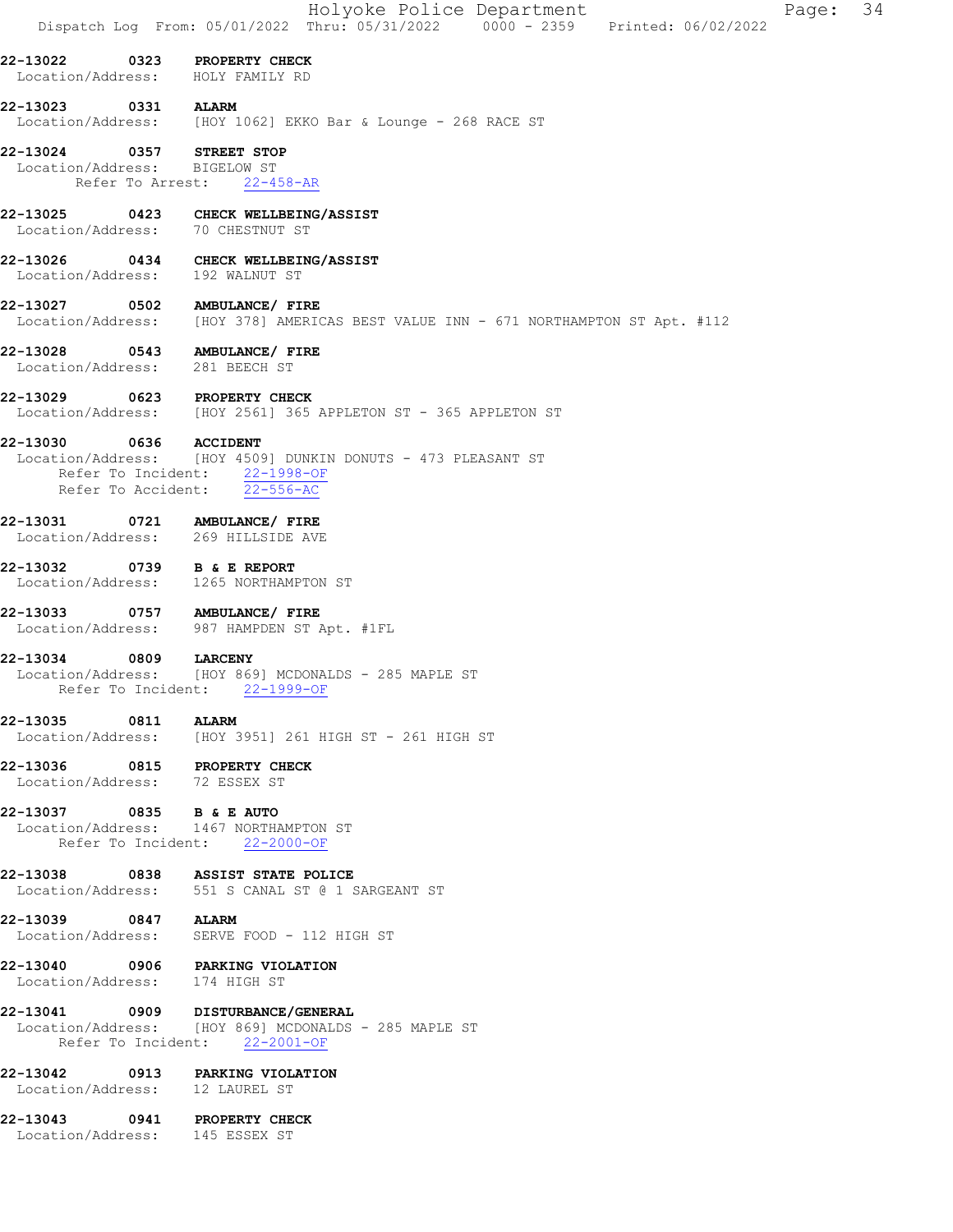22-13044 0958 PROPERTY CHECK Location/Address: 133 SARGEANT ST

#### 22-13045 1004 SHOPLIFTING Location/Address: [HOY 2698] CVS - 400 BEECH ST Refer To Incident: 22-2002-OF

## 22-13046 1005 PROPERTY CHECK Location/Address: [HOY 2361] CHESTNUT STREET PARK - CHESTNUT ST

- 22-13047 1014 FOLLOW UP Location/Address: 185 LOCUST ST
- 22-13048 1035 PROPERTY CHECK Location/Address: [HOY 4333] 145 ESSEX ST - 145 ESSEX ST

## 22-13049 1036 DRUNK Location/Address: [HOY 2965] FAMILY DOLLAR - 223 SOUTH ST

## 22-13050 1049 PROPERTY CHECK<br>Location/Address: [HOY 1331] WILI [HOY 1331] WILLIAMS AUTO - 591 HIGH ST

- 22-13051 1050 FOLLOW UP<br>
Location/Address: 1 BOWERS ST Location/Address:
- 22-13052 1050 M/V STOP Location/Address: 878 HIGH ST @ 20 RT 391

## 22-13053 1102 ACCIDENT

- Location/Address: 1163 DWIGHT ST @ 560 PLEASANT ST Refer To Accident: 22-557-AC
- 22-13054 1104 AMBULANCE/FIRE<br>Location/Address: 173 CABOT ST Location/Address:
- 22-13055 1111 PROPERTY CHECK Location/Address: [HOY 2817] HOLYOKE TRANSPORTATION CENTER - 206 MAPLE ST
- 22-13056 1112 PROPERTY CHECK Location/Address: [HOY 1376] VETERANS PARK - MAPLE ST

## 22-13057 1112 AMBULANCE/ FIRE Location/Address: [HOY 3349] MCDONNELL RESIDENCE - 244 HILLSIDE AVE

## 22-13058 1116 PROPERTY CHECK Location/Address: 41 LYNWOOD AVE

- 22-13059 1132 PROPERTY CHECK<br>Location/Address: [HOY 1419] SAMS [HOY 1419] SAMS FOOD STORE - 515 HIGH ST
- 22-13060 1135 AMBULANCE/ FIRE Location/Address: [HOY 2655] SISTER'S OF PROVIDENCE CARE CENTERS, INC. - 35 HOLY FAMILY RD

# 22-13061 1141 B & E REPORT<br>Location/Address: 50 HOLYOKE ST

```
Location/Address: 50 HOLYOKE ST<br>Refer To Incident: 22-2003-OF
       Refer To Incident:
```
# 22-13062 1225 ASSAULT

 Location/Address: [HOY 2655] SISTER'S OF PROVIDENCE CARE CENTERS, INC. - 35 HOLY FAMILY RD Refer To Incident: 22-2004-OF

## 22-13063 1243 ASSIST/PUBLIC

 Location/Address: [HOY 3020] REAL CHINA - 1529 NORTHAMPTON ST Refer To Incident: 22-2005-OF

## 22-13064 1249 ANIMAL BITE

- Location/Address: 168 SARGEANT ST Refer To Incident: 22-2006-OF
- 22-13065 1258 ALARM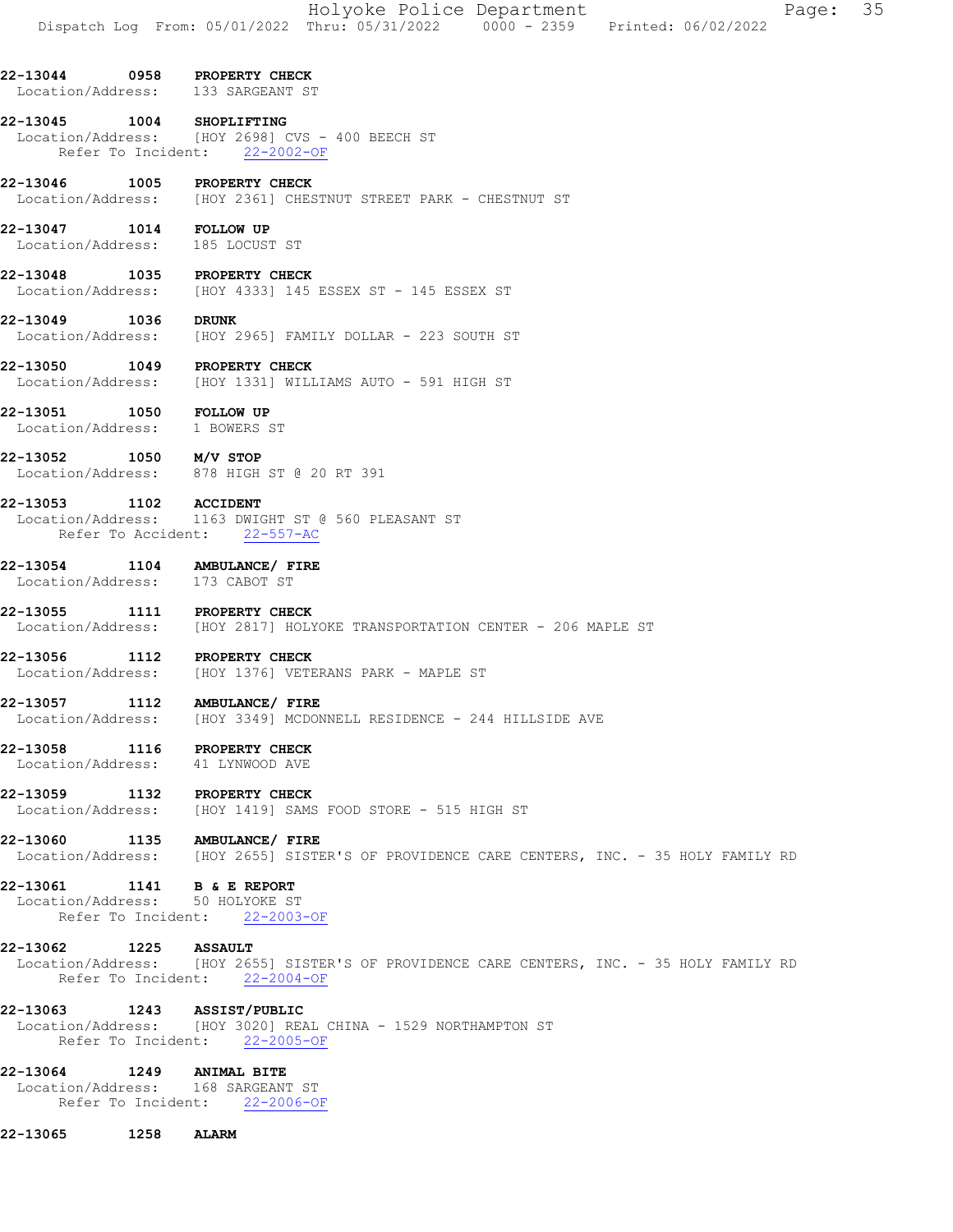|                                                               |           | 36<br>Holyoke Police Department<br>Page:<br>Dispatch Log From: 05/01/2022 Thru: 05/31/2022 0000 - 2359 Printed: 06/02/2022              |
|---------------------------------------------------------------|-----------|-----------------------------------------------------------------------------------------------------------------------------------------|
|                                                               |           | Location/Address: [HOY 354] DONAHUE SCHOOL - 210 WHITING FARMS RD                                                                       |
| 22-13066                                                      |           | 1317 CHECK WELLBEING/ASSIST<br>Location/Address: MIRA VISTA - 1233 MAIN ST<br>Refer To Incident: 22-2008-OF                             |
|                                                               |           | 22-13067 1322 MALICIOUS DAMAGE<br>Location/Address: 270 MAIN ST Apt. #4R<br>Refer To Incident: 22-2009-OF                               |
| 22-13068 1325 ASSIST/PUBLIC<br>Location/Address: 281 BEECH ST |           |                                                                                                                                         |
|                                                               |           | 22-13069 1327 RECOVERED PROPERTY<br>Location/Address: [HOY 1390] HOLYOKE POLICE DEPT - 138 APPLETON ST<br>Refer To Incident: 22-2007-OF |
|                                                               |           | 22-13070   1345   AMBULANCE/ FIRE<br>Location/Address: 42 TOKENEKE RD                                                                   |
|                                                               |           | 22-13071 1412 AMBULANCE/ FIRE<br>Location/Address: 76 MAPLE ST Apt. #707                                                                |
| 22-13072 1459 SHOPLIFTING                                     |           | Location/Address: LIDS - 50 HOLYOKE ST                                                                                                  |
|                                                               |           | 22-13073 1544 ERRATIC OPERATION<br>Location/Address: [HOY 378] AMERICAS BEST VALUE INN - 671 NORTHAMPTON ST                             |
| 22-13074 1559 AMBULANCE                                       |           | Location/Address: [HOY 2692] CARE ONE - 260 EASTHAMPTON RD Apt. #303                                                                    |
|                                                               |           | 22-13075   1612   AMBULANCE/ FIRE<br>Location/Address: [HOY 408] FAMILY DOLLAR - 555 HIGH ST<br>Refer To Incident: 22-2010-OF           |
| 22-13076   1612   SAFETY HAZARD                               |           | Location/Address: 265 PLEASANT ST                                                                                                       |
| 22-13077                                                      | 1635 FIRE | Location/Address: [HOY 1346] PEOPLES BANK - 1866 NORTHAMPTON ST                                                                         |
| 22-13078 1656 LARCENY                                         |           | Location/Address: YELLOW LOT - MALL RING RD<br>Refer To Incident: 22-2011-OF                                                            |
|                                                               |           | 22-13079 1658 AMBULANCE/ FIRE<br>Location/Address: 485 MAPLE ST @ 95 JACKSON ST                                                         |
| 22-13080 1711 ACCIDENT                                        |           | Location/Address: 582 PLEASANT ST<br>Refer To Accident: 22-558-AC                                                                       |
|                                                               |           | 22-13081 1719 FIRE ALARM/SMOKE ALARM<br>Location/Address: 31 FRANKLIN ST                                                                |
| 22-13082 1724 FOLLOW UP                                       |           | Location/Address: [HOY 2959] HOBBY LOBBY STORE #527 - 50 HOLYOKE ST                                                                     |
|                                                               |           | 22-13083 1747 SUSPICIOUS PERSON<br>Location/Address: [HOY 1405] HOLYOKE SKATE PARK - 151 ST KOLBE DR                                    |
| 22-13084<br>Location/Address: 23 STEIGER RD                   |           | 1753 AMBULANCE                                                                                                                          |
| 22-13085 1803 SHOPLIFTING                                     |           | Location/Address: [HOY 2753] MACY'S - 50 HOLYOKE ST<br>Refer To Arrest: 22-459-AR                                                       |
| 22-13086 1835 AMBULANCE                                       |           | Location/Address: 117 NONOTUCK ST Apt. #2B                                                                                              |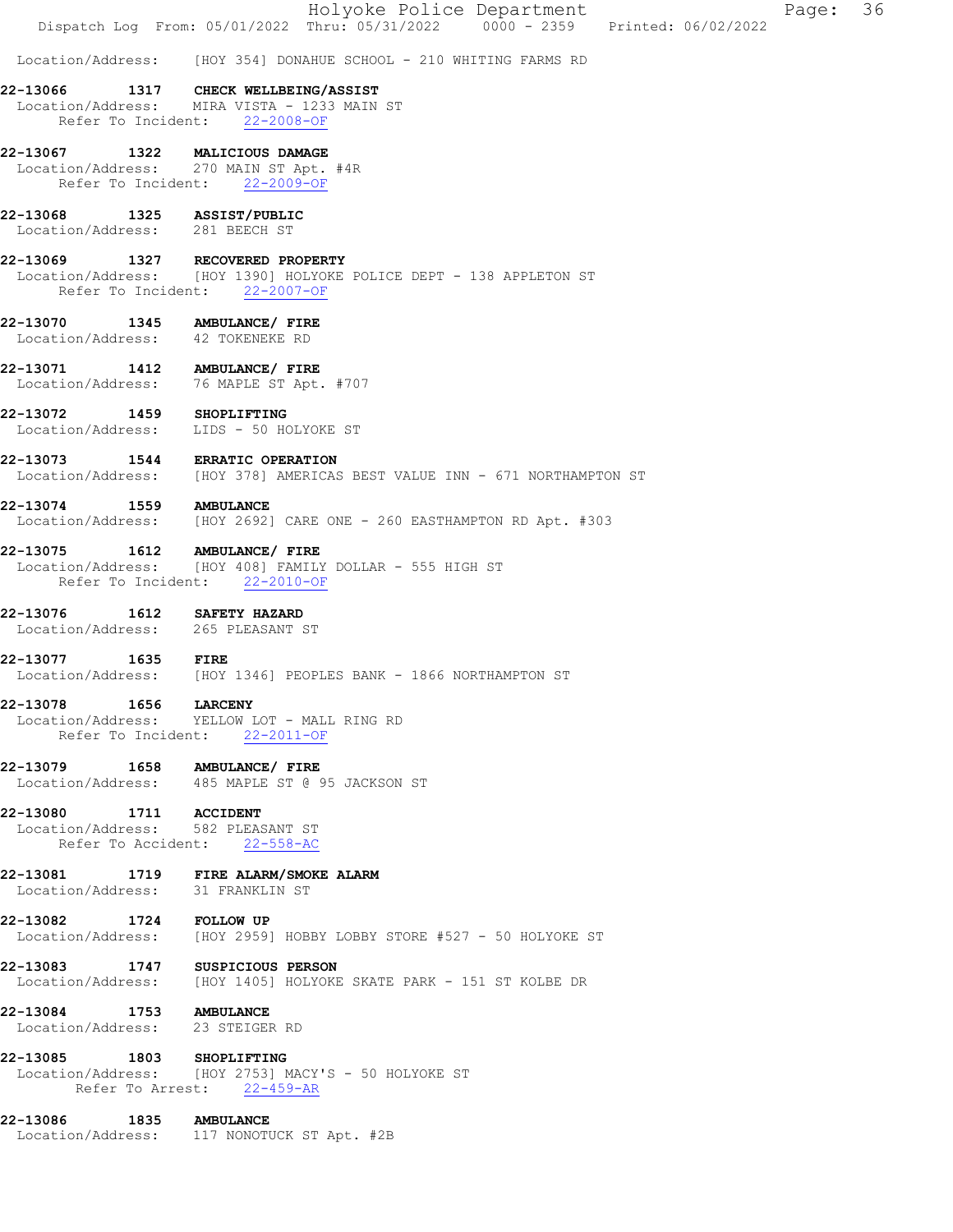22-13087 1837 AMBULANCE<br>Location/Address: 79 ESSEX 3 Location/Address: 79 ESSEX ST @ 327 MAPLE ST

#### 22-13088 1855 LARCENY OVER Location/Address: [HOY 1289] VICTORIA SECRET - 2 MALL RING RD Refer To Incident: 22-2012-OF

22-13089 1920 FIRE Location/Address: DINGLE - BEECH ST

- 22-13090 1930 AMBULANCE Location/Address: [HOY 3572] 337 SARGEANT ST - 337 SARGEANT ST Apt. #1R
- 22-13091 2016 FIRE Location/Address: [HOY 4428] 149 FARNUM DR - 149 FARNUM DR
- 22-13092 2025 PROPERTY CHECK Location/Address: MT TOM SKI RD
- 22-13093 2031 CHECK WELLBEING/ASSIST<br>Location/Address: [HOY 1346] PEOPLES BANK [HOY 1346] PEOPLES BANK - 1866 NORTHAMPTON ST
- 22-13094 2044 AMBULANCE/FIRE<br>Location/Address: 182 OAK ST Apt. 182 OAK ST Apt. #1L
- 22-13095 2052 AMBULANCE/ FIRE Location/Address: 1233 MAIN ST Apt. #2S
- 22-13096 2108 DISORDERLY TEENS Location/Address: [HOY 1979] HOLYOKE HOUSING AUTHORITY - 40 LEARY DR
- 22-13098 2145 SUSPICIOUS VEHICLE
- Location/Address: [HOY 1277] UNIVERSITY PARK APTS 20 EASTHAMPTON RD Apt. #F1 Refer To Arrest: 22-460-AR
- 22-13099 2219 Accident-Pedistrian Involved

 Location/Address: 415 MAPLE ST @ 129 SARGEANT ST Refer To Incident:  $\frac{22-2014-OF}{22-559-AC}$ Refer To Accident:

- 22-13100 2230 LOUD NOISE Location/Address: [HOY 1497] BEST BUY CO. INC. PROPERTIES - 50 HOLYOKE ST
- 22-13101 2244 PROPERTY CHECK
- Location/Address: BOBALA RD
- 22-13102 2323 B & E AUTO Location/Address: 1114 HAMPDEN ST @ 1 PARKER ST Refer To Incident: 22-2015-OF
- 22-13103 2332 UNWANTED GUEST<br>Location/Address: 72 ESSEX ST Location/Address:
- 22-13104 2356 AMBULANCE Location/Address: [HOY 4390] 12 GROVER ST - 12 GROVER ST Apt. #2FL

# For Date: 05/08/2022 - Sunday

- 22-13105 0052 SUSPICIOUS VEHICLE Location/Address: 15 PELTIAH ST
- 22-13106 0100 LOUD MUSIC<br>Location/Address: 394 TOKENEKE RD Location/Address:
- 22-13107 0138 PROPERTY CHECK<br>Location/Address: [HOY 2422] MAMP  $[HOY 2422]$  MAMBO CAFE - 497 HIGH ST

# 22-13108 0147 VANDALISM Location/Address: 11 BERKSHIRE ST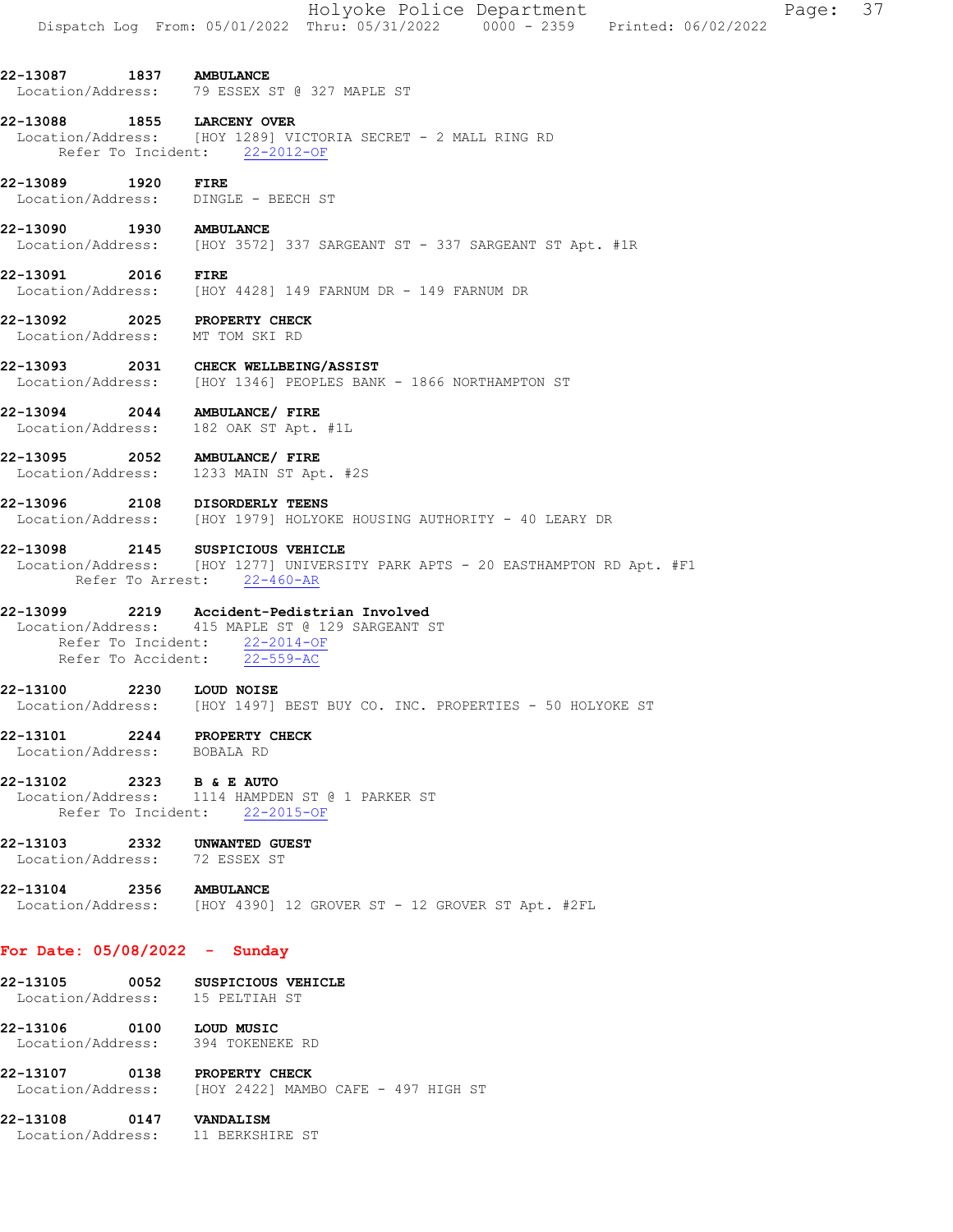22-13110 0205 PROPERTY CHECK<br>Location/Address: [HOY 2937] CITY [HOY 2937] CITY SPORTS BAR & LOUNGE - 352 HIGH ST

22-13111 0205 PROPERTY CHECK Location/Address: [HOY 2422] MAMBO CAFE - 497 HIGH ST

22-13112 0205 DISTURBANCE/GENERAL<br>Location/Address: [HOY 2422] MAMBO CAE [HOY 2422] MAMBO CAFE - 497 HIGH ST

22-13113 0210 PROPERTY CHECK Location/Address: [HOY 2937] CITY SPORTS BAR & LOUNGE - 352 HIGH ST

22-13114 0217 AMBULANCE/ FIRE Location/Address: 340 APPLETON ST

22-13115 0220 MALICIOUS DAMAGE

 Location/Address: [HOY 1062] EKKO Bar & Lounge - 268 RACE ST Refer To Incident: 22-2016-OF

22-13116 0220 CHECK WELLBEING/ASSIST<br>Location/Address: 54 ARDEN ST @ 355 HOMES 54 ARDEN ST @ 355 HOMESTEAD AVE

22-13117 0238 M/V STOP Location/Address: [HOY 473] GENERAL CLEANERS - 361 SOUTH ST

22-13118 0253 M/V STOP

 Location/Address: [HOY 869] MCDONALDS - 285 MAPLE ST Refer To Incident: 22-2017-OF

22-13119 0256 ALARM<br>Location/Address: 172 SARGEANT ST Location/Address:

22-13120 0338 PROPERTY CHECK Location/Address: DEMENDED FX - 530 MAIN ST

22-13121 0355 PROPERTY CHECK Location/Address: [HOY 874] MCKENZIE FIELD - 444 BEECH ST

22-13122 0511 AMBULANCE

Location/Address: 584 S SUMMER ST

22-13123 0549 MALICIOUS DAMAGE Location/Address: 338 JARVIS AVE

22-13125 0747 ACCIDENT Location/Address: [HOY 4334] 340 APPLETON ST - 340 APPLETON ST Refer To Accident: 22-560-AC

22-13126 0752 CHECK WELLBEING/ASSIST Location/Address: 24 MAPLECREST CIR

22-13127 0827 AMBULANCE/FIRE<br>Location/Address: 169 BEECH ST Location/Address:

- 22-13128 0850 UNWANTED GUEST Location/Address: 43 E COURT
- 22-13129 0918 AMBULANCE/ FIRE Location/Address: 34 BAYBERRY DR

22-13130 0952 TOWED M/V<br>Location/Address: 93 LINDEN 93 LINDEN ST @ 244 SUFFOLK ST

22-13131 0953 ASSIST/PUBLIC<br>Location/Address: [HOY 1904] CON [HOY 1904] CONSUMER AUTO PARTS - 239 SOUTH ST Refer To Incident: 22-2019-OF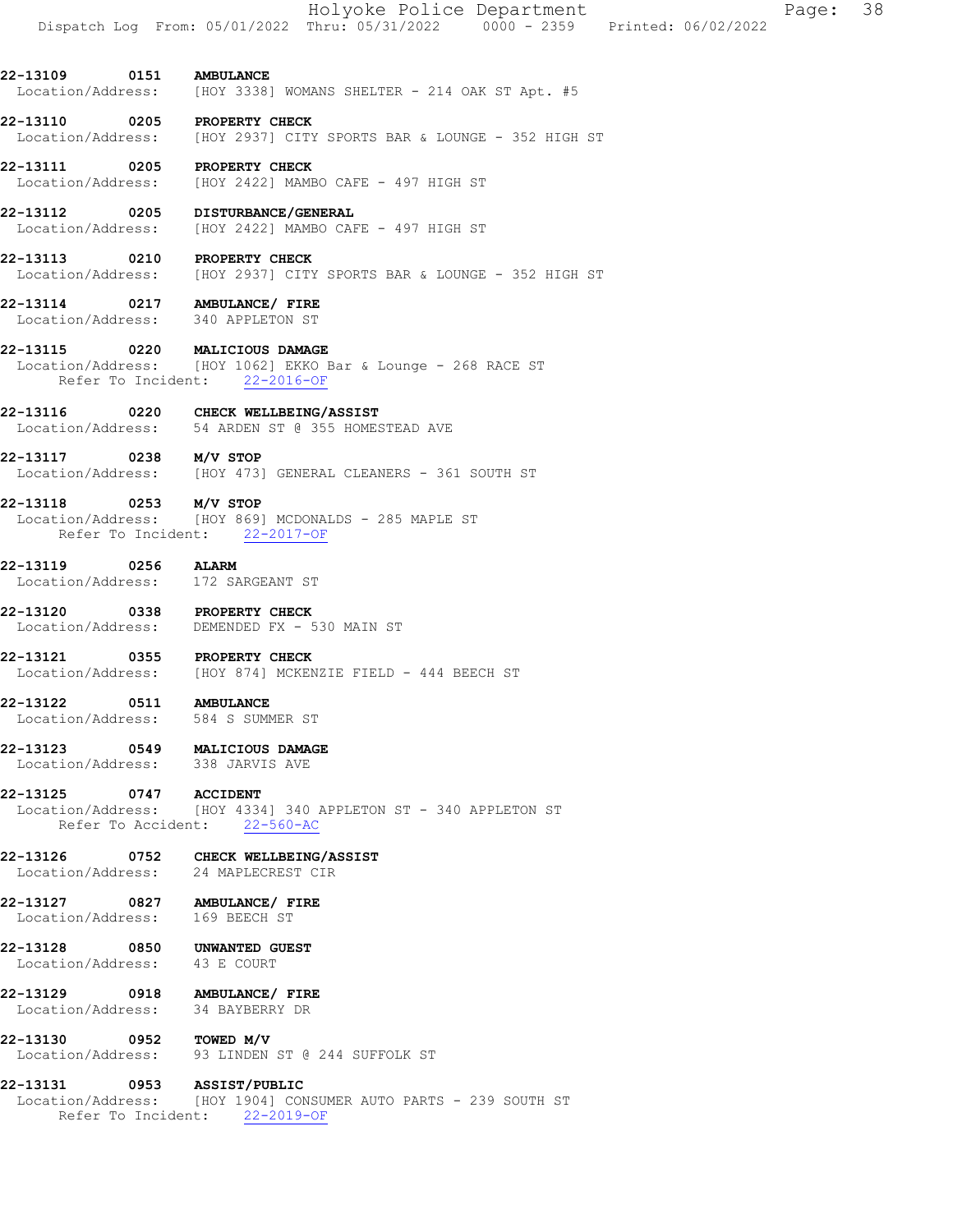22-13132 1009 ALARM Location/Address: 15 MAPLECREST CIR Apt. #D

22-13133 1027 MALICIOUS DAMAGE Location/Address: [HOY 849] MARKEN PROPERTIES - 27 CABOT ST Refer To Incident: 22-2020-OF

22-13135 1054 MALICIOUS DAMAGE Location/Address: 40 ST KOLBE DR Apt. #C Refer To Incident: 22-2022-OF

22-13136 1056 AMBULANCE/ FIRE Location/Address: [HOY 1110] WILLEMAIN, RUTH - 216 W FRANKLIN ST

22-13138 1123 AMBULANCE/ FIRE Location/Address: 23 HAMILTON ST Apt. #3L

22-13140 1229 ALARM Location/Address: 126 W MEADOWVIEW RD

22-13139 1231 AMBULANCE/ FIRE Location/Address: [HOY 2160] CHRISTMAS TREE SHOPS - 50 HOLYOKE ST

22-13141 1233 DISABLED MOTOR VEHICLE Location/Address: 1486 NORTHAMPTON ST @ 1225 HAMPDEN ST

22-13142 1246 AMBULANCE/ FIRE Location/Address: 149 ESSEX ST @ 211 WALNUT ST

22-13143 1259 loitering Location/Address: [HOY 2582] RACING MART - 181 W FRANKLIN ST

22-13144 1311 AMBULANCE/ FIRE Location/Address: 68 BEACON AVE

22-13145 1311 AMBULANCE/FIRE<br>Location/Address: 11 N SUMMER ST 1 11 N SUMMER ST Apt. #1E

22-13146 1324 ACCIDENT<br>Location/Address: 466 PLEAS 466 PLEASANT ST @ 793 HAMPDEN ST Refer To Accident: 22-561-AC

22-13147 1330 CHECK WELLBEING/ASSIST Location/Address: [HOY 827] LYMAN LAUNDRY - 230 LYMAN ST

22-13148 1340 ASSIST/PUBLIC Location/Address: [HOY 1126] SAVE A LOT - 235 SOUTH ST

22-13149 1412 ALARM Location/Address: [HOY 3657] 141 OAK ST - 141 OAK ST

22-13150 1416 AMBULANCE/ FIRE Location/Address: [HOY 821] LOG CABIN - 500 EASTHAMPTON RD

22-13151 1420 AMBULANCE/ FIRE Location/Address: 75 WALNUT ST Apt. #C

22-13152 1504 SHOPLIFTING Location/Address: [HOY 2698] CVS - 400 BEECH ST Refer To Incident: 22-2023-OF

22-13153 1508 ASSIST/PUBLIC Location/Address: [HOY 1349] ZIELINSKI APARTMENTS - 70 WALNUT ST Apt. #501

22-13154 1520 B & E AUTO

 Location/Address: 36 WOODS AVE Refer To Incident: 22-2024-OF

22-13155 1525 LOUD MUSIC Location/Address: [HOY 2743] 154 OAK ST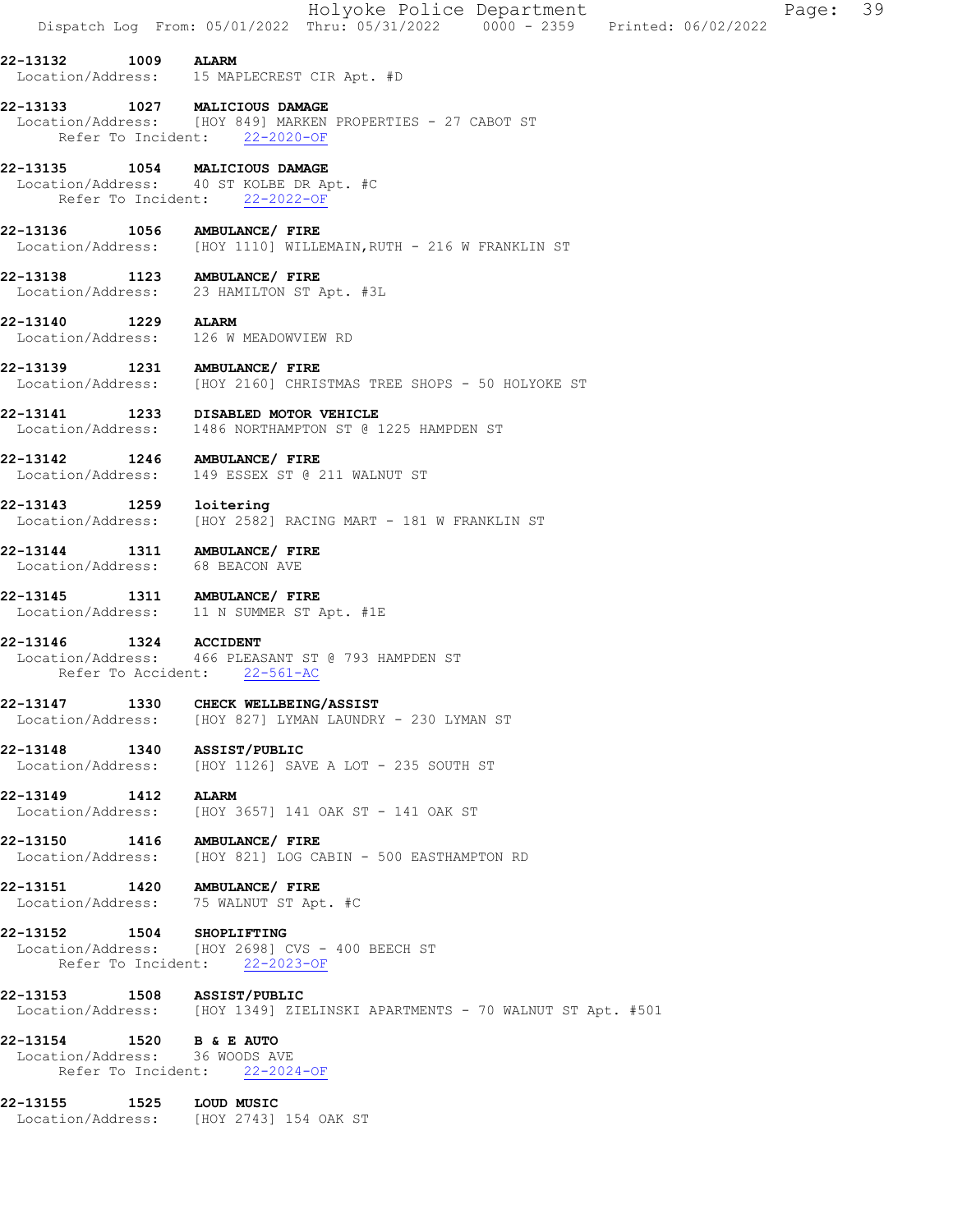|  | Holyoke Police Department |                                                                                | Page: $40$ |  |
|--|---------------------------|--------------------------------------------------------------------------------|------------|--|
|  |                           | Dispatch Log From: 05/01/2022 Thru: 05/31/2022 0000 - 2359 Printed: 06/02/2022 |            |  |

22-13156 1537 ACCIDENT

 Location/Address: 3 BEACON AVE Refer To Accident: 22-562-AC

22-13157 1548 AMBULANCE/ FIRE Location/Address: [HOY 2753] MACY'S - 50 HOLYOKE ST

## 22-13158 1558 B & E REPORT

 Location/Address: [HOY 4514] ACTION AMBULANCE - 490 SOUTH ST Refer To Incident: 22-2025-OF

22-13159 1601 CHECK WELLBEING/ASSIST

Location/Address: [HOY 1489] DINOSAUR TRACKS - NORTHAMPTON ST

22-13160 1611 LOUD MUSIC Location/Address: 5 ADAMS ST Apt. #2A

22-13161 1656 PREVENT BREACH Location/Address: 856 DWIGHT ST Apt. #3RD

22-13162 1702 Be on the lookout for<br>Location: [HOY 1] MUELLER BRIDGI [HOY 1] MUELLER BRIDGE

### 22-13163 1709 SHOPLIFTING

 Location/Address: [HOY 2698] CVS - 400 BEECH ST Refer To Incident: 22-2026-OF

22-13164 1733 AMBULANCE/ FIRE Location: [HOY 1399] COMMUNITY FIELD

22-13165 1751 SHOPLIFTING Location/Address: [HOY 2698] CVS - 400 BEECH ST

22-13166 1808 ALARM

Location/Address: [HOY 317] DAIRY MART - 1552 DWIGHT ST

22-13168 1820 Be on the lookout for Location: [SPR] APPLETON ST

22-13167 1821 ASSIST/PUBLIC<br>
Location/Address: [HOY 1723] 2 F

 Location/Address: [HOY 1723] 2 HOSPITAL DR Refer To Incident: 22-2027-OF

### 22-13169 1920 FOLLOW UP

Location/Address: 252 HILLSIDE AVE @ 28 THOMAS AVE

22-13170 1941 Be on the lookout for Location: [NOM] NORTHAMPTON

22-13171 1947 ALARM<br>Location/Address: GOLD A GOLD AND DIAMONDS - 50 HOLYOKE ST

22-13172 2007 AMBULANCE/ FIRE Location/Address: 77 CARLTON ST

22-13173 2116 AMBULANCE/ FIRE Location/Address: [HOY 1390] HOLYOKE POLICE DEPT - 138 APPLETON ST

22-13174 2121 AMBULANCE/ FIRE Location/Address: [HOY 404] FALCETTI TOWERS - 475 MAPLE ST Apt. #710

22-13175 2153 SAFETY HAZARD Location/Address: [HOY 876] MCMAHON SCHOOL - HOMESTEAD AVE

22-13176 2212 DISABLED MOTOR VEHICLE Location/Address: 1486 NORTHAMPTON ST @ 1225 HAMPDEN ST

22-13177 2306 SUSPICIOUS ACTIVITY Location/Address: 268 E DWIGHT ST Apt. #3L

22-13178 2318 AMBULANCE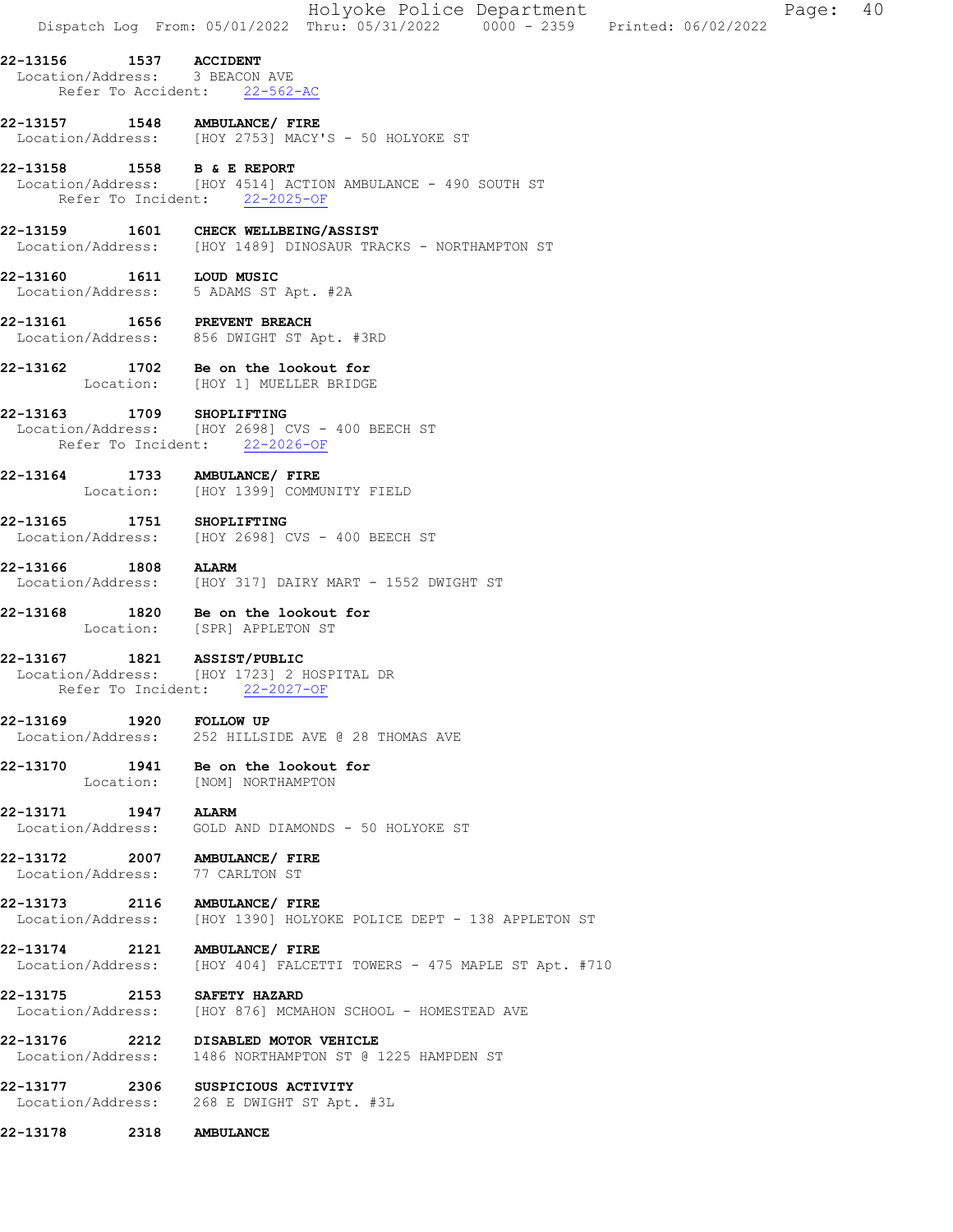Holyoke Police Department Fage: 41 Dispatch Log From: 05/01/2022 Thru: 05/31/2022 0000 - 2359 Printed: 06/02/2022

Location/Address: 37 JOHN ST

# For Date: 05/09/2022 - Monday

| 22-13179 0006 LOUD MUSIC<br>Location/Address: 394 TOKENEKE RD | Refer To Incident: 22-2029-OF                                                                                       |
|---------------------------------------------------------------|---------------------------------------------------------------------------------------------------------------------|
|                                                               | 22-13180 0006 SUSPICIOUS VEHICLE<br>Location: [HOY 3] VETERANS BRIDGE                                               |
| 22-13181 0009 ASSIST/PUBLIC                                   | Location/Address: [HOY 3704] 60 CHAPIN ST - 60 CHAPIN ST Apt. #B<br>Refer To Incident: 22-2028-OF                   |
| 22-13182 0035 AMBULANCE                                       | Location/Address: [HOY 3577] 262 OAK ST - 262 OAK ST                                                                |
| 22-13183 0040 AMBULANCE/ FIRE<br>Location/Address: 37 E COURT | Refer To Incident: 22-2030-OF                                                                                       |
| 22-13184 0052 AMBULANCE<br>Location/Address: 281 BEECH ST     |                                                                                                                     |
|                                                               | 22-13185 0123 ALARM<br>Location/Address: [HOY 1126] SAVE A LOT - 235 SOUTH ST                                       |
| 22-13186 0125 M/V STOP                                        | Location/Address: 1 SOUTH ST @ 650 MAIN ST                                                                          |
| 22-13187 0132 M/V STOP                                        | Location/Address: 729 DWIGHT ST @ 113 WALNUT ST                                                                     |
| 22-13188 0133 ALARM                                           | Location/Address: [HOY 743] GATEWAY CITY ARTS - 92 RACE ST                                                          |
| 22-13189 0154 PROPERTY CHECK<br>Location/Address: 530 MAIN ST |                                                                                                                     |
| 22-13190 0200 M/V STOP                                        | Location/Address: [HOY 1410] RUCKI & SON TIRE CO INC - 2 CABOT ST                                                   |
| 22-13191 0218 M/V STOP<br>Location/Address: 397 MAPLE ST      |                                                                                                                     |
| 22-13192 0231 AMBULANCE                                       | Location/Address: [HOY 3934] 41 CHESTNUT ST - 41 CHESTNUT ST Apt. #402                                              |
| 22-13193                                                      | 0233 PROPERTY CHECK<br>Location/Address: [HOY 874] MCKENZIE FIELD - 444 BEECH ST                                    |
| 22-13194 0246 M/V STOP                                        | Location/Address: 141 CABOT ST @ 517 HIGH ST                                                                        |
| 22-13195 0322 M/V STOP<br>Location/Address: 137 ELM ST        |                                                                                                                     |
| 22-13196 0334 M/V STOP                                        | Location/Address: 877 HAMPDEN ST @ 1 THORPE AVE                                                                     |
| 22-13197 0353 DISTURBANCE/GENERAL                             | Location/Address: [HOY 378] AMERICAS BEST VALUE INN - 671 NORTHAMPTON ST Apt. #103<br>Refer To Incident: 22-2031-OF |
| 22-13198 0400 M/V STOP                                        | Location/Address: 640 MAIN ST @ 250 S WATER ST                                                                      |

22-13199 0410 AMBULANCE/ FIRE Location/Address: 130 LEARY DR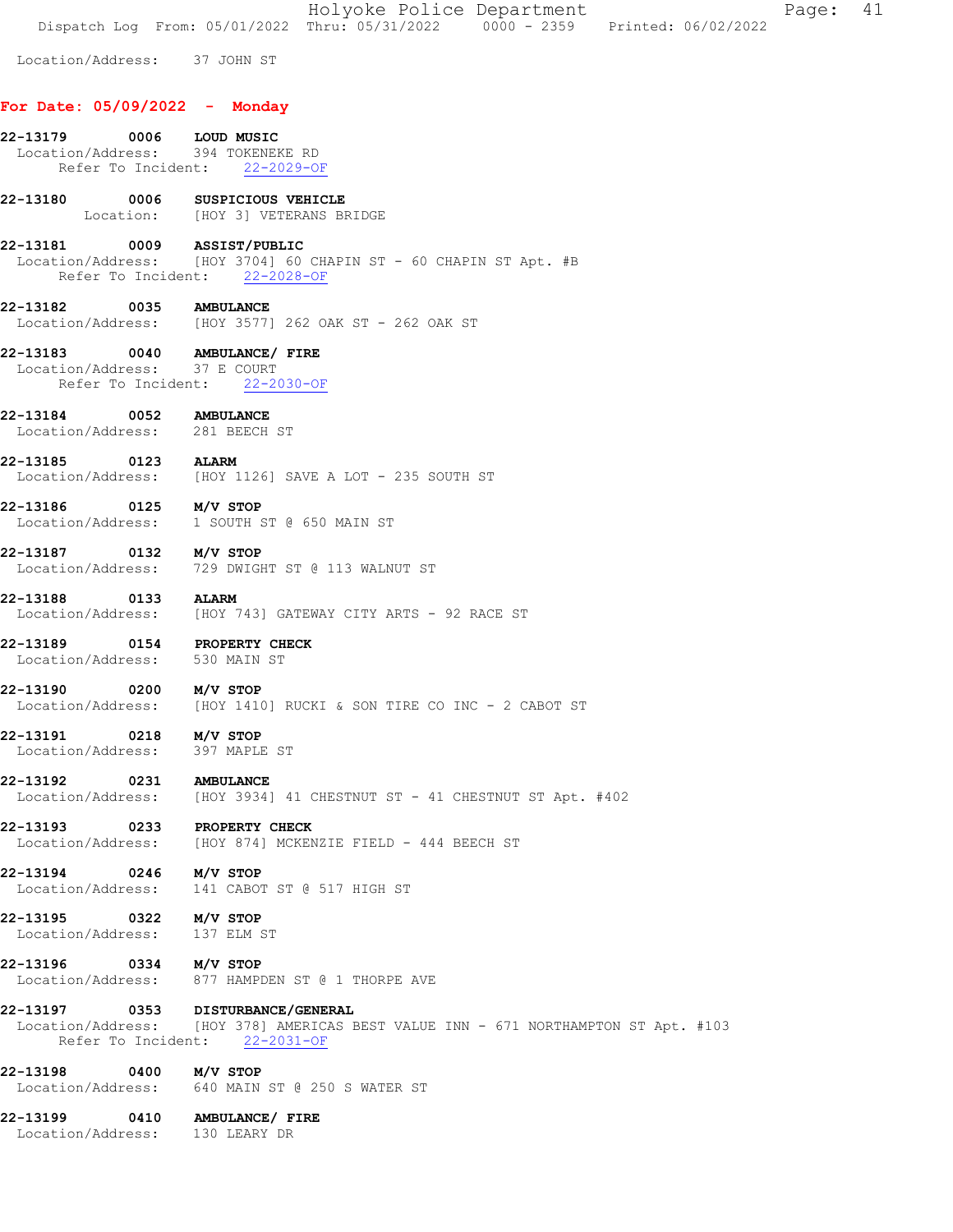|                                                                   |                                                  | Holyoke Police Department<br>Dispatch Log From: 05/01/2022 Thru: 05/31/2022 0000 - 2359 Printed: 06/02/2022 |  | Page: | 42 |
|-------------------------------------------------------------------|--------------------------------------------------|-------------------------------------------------------------------------------------------------------------|--|-------|----|
| 22-13200 0436 AMBULANCE/FIRE<br>Location/Address: 278 PLEASANT ST |                                                  |                                                                                                             |  |       |    |
| 22-13201 0446 SUSPICIOUS PERSON                                   |                                                  | Location/Address: [HOY 2965] FAMILY DOLLAR - 223 SOUTH ST                                                   |  |       |    |
| 22-13202                                                          | 0505 B & E AUTO<br>Refer To Incident: 22-2032-OF | Location/Address: [HOY 3999] 41 ARGYLE AVE - 41 ARGYLE AVE                                                  |  |       |    |
| 22-13203 0533 RECOVERED PROPERTY<br>Location/Address: 659 HIGH ST |                                                  |                                                                                                             |  |       |    |
| 22-13204 0543 AMBULANCE<br>Location/Address: 34 BAYBERRY DR       |                                                  |                                                                                                             |  |       |    |
| 22-13205 0546 ACCIDENT                                            | Refer To Accident: 22-563-AC                     | Location/Address: [HOY 3649] 304 CHESTNUT ST - 304 CHESTNUT ST Apt. #3A                                     |  |       |    |
| 22-13206                                                          | 0611 ALARM                                       | Location/Address: [HOY 1062] EKKO Bar & Lounge - 268 RACE ST                                                |  |       |    |
| 22-13207 0652 AMBULANCE<br>Location/Address: 182 OAK ST Apt. #1L  |                                                  |                                                                                                             |  |       |    |
| 22-13208 0828 AMBULANCE/ FIRE                                     |                                                  | Location/Address: [HOY 3605] 6 GAMELIN ST - 6 GAMELIN ST Apt. #106                                          |  |       |    |
| 22-13209 0836 ACCIDENT                                            | Refer To Accident: 22-564-AC                     | Location/Address: 2082 NORTHAMPTON ST @ 53 VIEW ST                                                          |  |       |    |
| 22-13210 0848 AMBULANCE/ FIRE                                     |                                                  | Location/Address: [HOY 2692] CARE ONE - 260 EASTHAMPTON RD Apt. #405                                        |  |       |    |
| 22-13211                                                          | 0848 DISTURBANCE/GENERAL                         | Location/Address: [HOY 619] HOLYOKE HOSPITAL - 575 BEECH ST                                                 |  |       |    |
| 22-13212 0858 PROPERTY CHECK                                      |                                                  | Location/Address: [HOY 2361] CHESTNUT STREET PARK - CHESTNUT ST                                             |  |       |    |
| 22-13213 0858 AMBULANCE/FIRE                                      |                                                  | Location/Address: [HOY 696] INTERNATIONAL CASH REGISTER - 669 HIGH ST Apt. #2L                              |  |       |    |
| 22-13214 0859                                                     | <b>TRANSPORT</b>                                 | Location/Address: [HOY 602] HOLYOKE DISTRICT COURT - 20 COURT PLAZA                                         |  |       |    |
| 22-13215 0900 PROPERTY CHECK                                      |                                                  | Location/Address: [HOY 2953] HOLYOKE PUBLIC LIBRARY - 250 CHESTNUT ST                                       |  |       |    |
| 22-13216 0900 PROPERTY CHECK<br>Location/Address: 145 ESSEX ST    |                                                  |                                                                                                             |  |       |    |
| 22-13217 0902 PROPERTY CHECK<br>Location/Address: 173 ELM ST      |                                                  |                                                                                                             |  |       |    |
| 22-13218 0908 PROPERTY CHECK                                      |                                                  | Location/Address: [HOY 4203] 757 DWIGHT ST - 757 DWIGHT ST                                                  |  |       |    |
| 22-13220 0908 OVERDOSE<br>Location/Address: 100 SUFFOLK ST        | Refer To Incident: 22-2033-OF                    |                                                                                                             |  |       |    |
| 22-13219 0909 PROPERTY CHECK                                      |                                                  | Location/Address: [HOY 1376] VETERANS PARK - MAPLE ST                                                       |  |       |    |
| 22-13221 0929 ALARM                                               |                                                  | Location/Address: [HOY 2182] HOLYOKE CANNABIS - 380 DWIGHT ST Apt. #UNIT3                                   |  |       |    |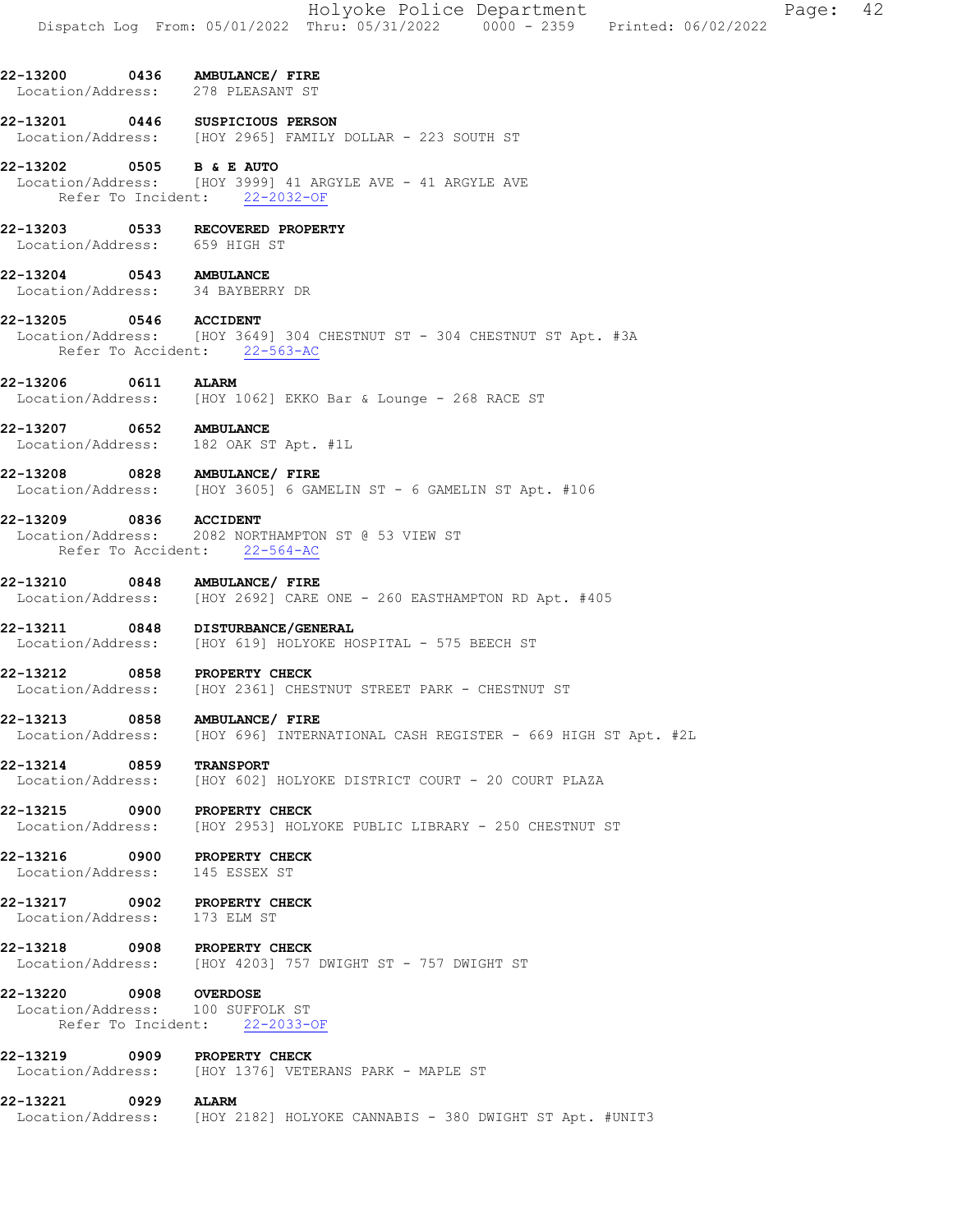|                                                            |                    | Holyoke Police Department<br>43<br>Page:<br>Dispatch Log From: 05/01/2022 Thru: 05/31/2022 0000 - 2359 Printed: 06/02/2022                  |
|------------------------------------------------------------|--------------------|---------------------------------------------------------------------------------------------------------------------------------------------|
|                                                            |                    | 22-13222 0931 PROPERTY CHECK<br>Location/Address: 171 SARGEANT ST                                                                           |
|                                                            |                    | 22-13223 0933 PROPERTY CHECK<br>Location/Address: [HOY 4093] 131 SARGEANT ST - 131 SARGEANT ST                                              |
| Location/Address: 310 WALNUT ST                            |                    | 22-13224 0946 PROPERTY CHECK                                                                                                                |
|                                                            |                    | 22-13225 0946 PROPERTY CHECK<br>Location/Address: [HOY 4179] 298 ELM ST                                                                     |
|                                                            |                    | 22-13226 0947 PROPERTY CHECK<br>Location/Address: [HOY 3339] 291 ELM ST                                                                     |
|                                                            |                    | 22-13227 0948 PREVENT BREACH<br>Location/Address: [HOY 2561] 365 APPLETON ST - 365 APPLETON ST Apt. #2LF                                    |
|                                                            |                    | 22-13228 1006 ADMINISTRATIVE<br>Location/Address: [HOY 4507] HOLYOKE POLICE COMMUNITY CENTER - 208 RACE ST Apt. #2FL                        |
| 22-13229 1012 STREET STOP                                  |                    | Location/Address: [HOY 2561] 365 APPLETON ST - 365 APPLETON ST<br>Refer To Arrest: 22-461-AR                                                |
| Location/Address: 177 ELM ST                               |                    | 22-13230 1019 PROPERTY CHECK                                                                                                                |
| Location/Address: 170 MAIN ST                              | Refer To Incident: | 22-13231 1030 RECOVERED PROPERTY<br>$22 - 2034 - OF$                                                                                        |
| 22-13232                                                   |                    | 1034 ACCIDENT WITH INJURIES<br>Location/Address: 527 MAIN ST @ 57 ADAMS ST<br>Refer To Incident: 22-2035-OF<br>Refer To Accident: 22-565-AC |
| 22-13233<br>Location/Address: 757 DWIGHT ST                |                    | 1036 PROPERTY CHECK                                                                                                                         |
| 22-13234                                                   |                    | 22-13234 1107 TRANSPORT<br>Location/Address: [HOY 602] HOLYOKE DISTRICT COURT - 20 COURT PLAZA                                              |
|                                                            |                    | 22-13235 1117 AMBULANCE/ FIRE<br>Location/Address: HOPE FOR HOLYOKE - 100 SUFFOLK ST                                                        |
| 22-13236 1126 TOWED M/V<br>Location/Address: 912 DWIGHT ST |                    |                                                                                                                                             |
| 22-13237 1154 ASSIST/TOW                                   |                    | Location/Address: [HOY 3790] 22 ELTING CIRCLE - 22 ELTING CIR<br>Refer To Incident: 22-2036-OF                                              |
| 22-13238 1202 M/V STOP                                     |                    | Location/Address: 1044 MAIN ST @ 1 ST VINCENT ST                                                                                            |
| 22-13239 1205 M/V STOP                                     |                    | Location/Address: 1044 MAIN ST @ 1 ST VINCENT ST                                                                                            |
| 22-13240 1207 FOLLOW UP                                    |                    | Location/Address: 60 LOWER WESTFIELD RD                                                                                                     |
| 22-13241 1208 M/V STOP                                     |                    | Location/Address: MARCOTTE FORD - 1025 MAIN ST                                                                                              |
| 22-13242 1212 M/V STOP                                     |                    | Location/Address: MARCOTTE FORD - 1025 MAIN ST                                                                                              |
| 22-13243 1217 M/V STOP                                     |                    | Location/Address: [HOY 843] MARCOTTE FORD - 1025 MAIN ST                                                                                    |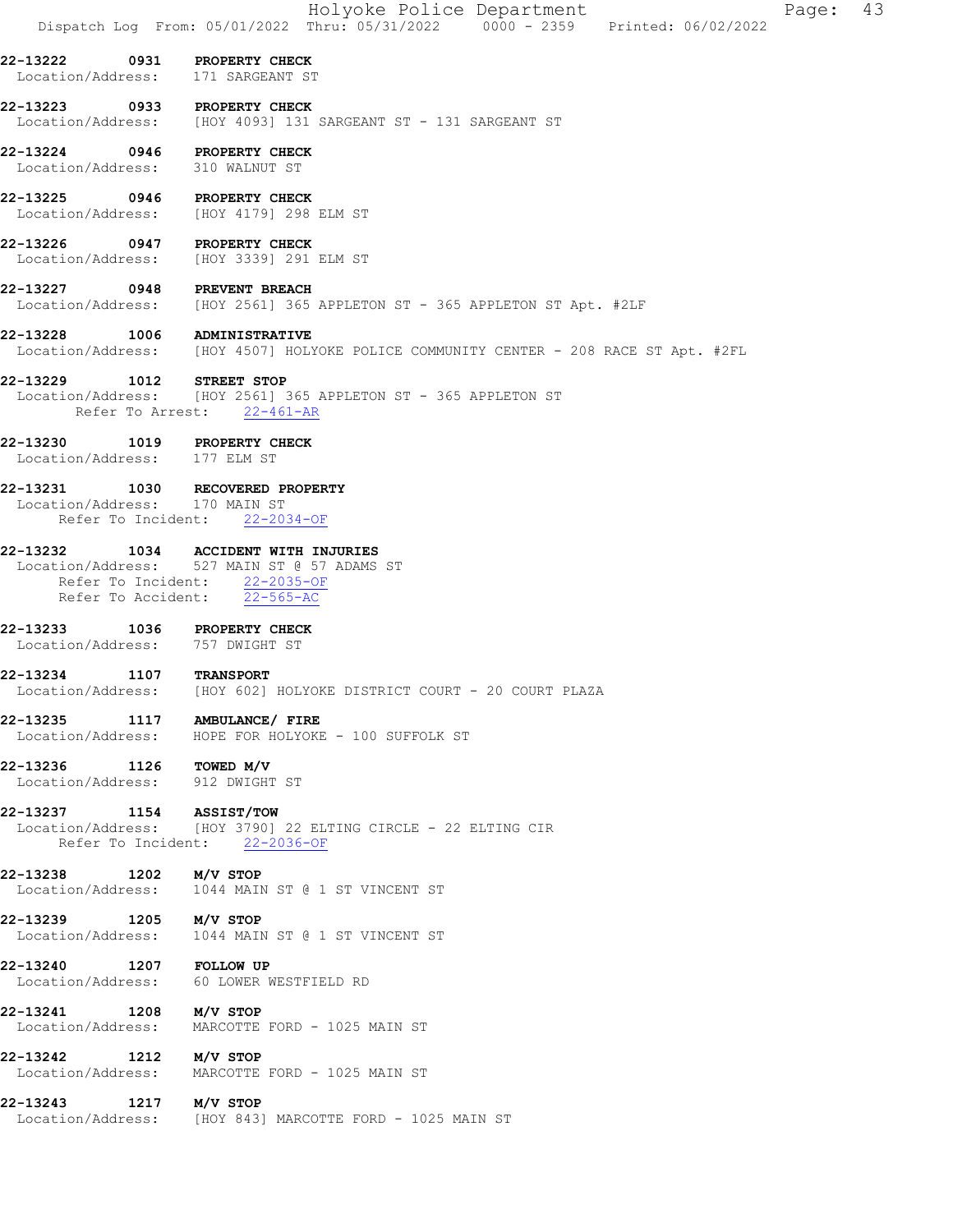|                                                  | Holyoke Police Department<br>Page: 44<br>Dispatch Log From: 05/01/2022 Thru: 05/31/2022 0000 - 2359 Printed: 06/02/2022 |
|--------------------------------------------------|-------------------------------------------------------------------------------------------------------------------------|
| 22-13244                                         | 1222 FOLLOW UP<br>Location/Address: [HOY 3585] 224 EASTHAMPTON RD - 224 EASTHAMPTON RD                                  |
| 22-13245                                         | 1239 M/V STOP<br>Location/Address: [HOY 843] MARCOTTE FORD - 1025 MAIN ST                                               |
| 22-13246 1241 M/V STOP                           | Location/Address: [HOY 843] MARCOTTE FORD - 1025 MAIN ST                                                                |
| 22-13247 1245 M/V STOP                           | Location/Address: MARCOTTE FORD - 1025 MAIN ST                                                                          |
| 22-13248 1247 ACCIDENT                           | Location/Address: 217 CABOT ST @ 241 PINE ST<br>Refer To Accident: 22-566-AC                                            |
| 22-13249 1250 M/V STOP                           | Location/Address: [HOY 331] DEAN TECH - 1045 MAIN ST                                                                    |
| 22-13250 1251 SHOPLIFTING                        | Location/Address: [HOY 2972] OLD NAVY #5126 - 50 HOLYOKE ST Apt. #6309<br>Refer To Incident: 22-2039-OF                 |
| 22-13251 1252 M/V STOP                           | Location/Address: DEAN TECH - 1045 MAIN ST                                                                              |
| 22-13252 1257 ACCIDENT                           | Location/Address: [HOY 719] JC PENNEY - 50 HOLYOKE ST<br>Refer To Accident: 22-567-AC                                   |
| 22-13253 1259 M/V STOP                           | Location/Address: [HOY 331] DEAN TECH - 1045 MAIN ST                                                                    |
| 22-13254 1302 ASSIST/PUBLIC                      | Location/Address: [HOY 821] LOG CABIN - 500 EASTHAMPTON RD<br>Refer To Incident: 22-2037-OF                             |
| 22-13255                                         | 1317 PREVENT BREACH<br>Location/Address: 851 MAIN ST Apt. #1R                                                           |
| 22-13256                                         | 1333 AMBULANCE/ FIRE<br>Location/Address: [HOY 3725] 13 HAMILTON ST Apt. #3L                                            |
|                                                  | 22-13257 1342 AMBULANCE/ FIRE<br>Location/Address: 36 COLUMBUS AVE                                                      |
| 22-13258 1350                                    | <b>DISTURBANCE/GENERAL</b><br>Location/Address: 851 MAIN ST Apt. #1R                                                    |
| 22-13259 1353<br>Location/Address: 27 JOHN ST    | <b>LARCENY</b><br>Refer To Incident: 22-2038-OF                                                                         |
| 22-13260 1357 M/V STOP                           | Location/Address: [HOY 843] MARCOTTE FORD - 1025 MAIN ST                                                                |
| 22-13261 1409 ASSIST/PUBLIC<br>Location/Address: | [HOY 618] HOLYOKE HIGH SCHOOL - 500 BEECH ST                                                                            |
| 22-13262 1420<br>Location/Address:               | AMBULANCE/ FIRE<br>[HOY 425] FIRST LUTHERAN SCHOOL - 1810 NORTHAMPTON ST                                                |
| 22-13263 1429<br>Location/Address:               | <b>ALARM</b><br>[HOY 1062] EKKO Bar & Lounge - 268 RACE ST                                                              |
|                                                  | 22-13264 1450 AMBULANCE/ FIRE<br>Location/Address: 278 PLEASANT ST                                                      |
| 22-13265 1506 FIRE                               | Location/Address: 1081 HOMESTEAD AVE @ 183 LOWER WESTFIELD RD                                                           |
|                                                  |                                                                                                                         |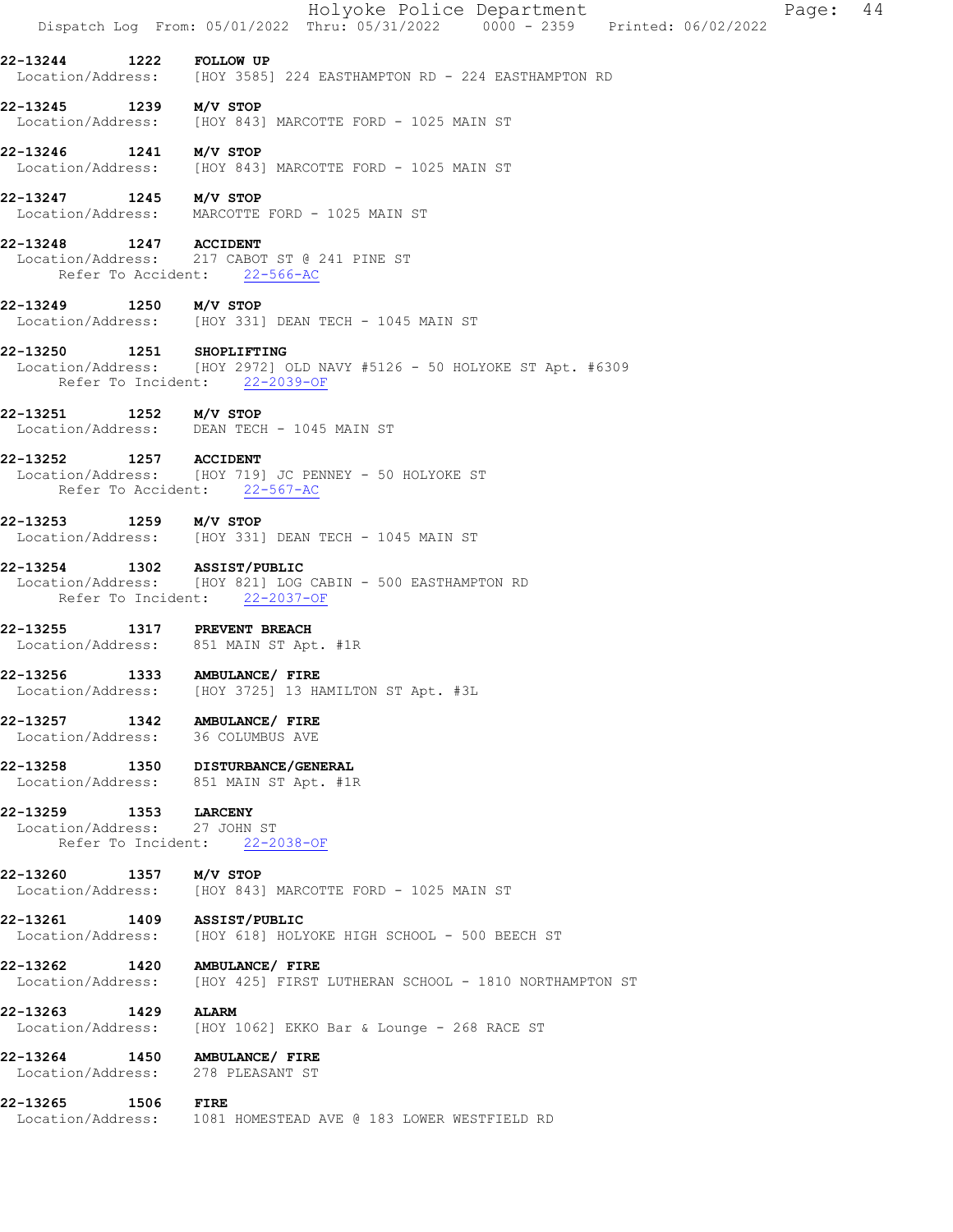|                                                          |      | Holyoke Police Department<br>45<br>Page:<br>Dispatch Log From: 05/01/2022 Thru: 05/31/2022 0000 - 2359 Printed: 06/02/2022            |
|----------------------------------------------------------|------|---------------------------------------------------------------------------------------------------------------------------------------|
| 22-13266                                                 | 1518 | AMBULANCE/ FIRE<br>Location/Address: 771 DWIGHT ST Apt. #2L                                                                           |
| 22-13267                                                 | 1521 | M/V STOP<br>Location/Address: [HOY 869] MCDONALDS - 285 MAPLE ST                                                                      |
| 22-13269                                                 | 1531 | <b>ALARM</b><br>Location/Address: 131 ONTARIO AVE                                                                                     |
| 22-13268                                                 |      | 1534 STREET STOP<br>Location/Address: 264 APPLETON ST @ 1 NEWTON ST                                                                   |
| 22-13270                                                 | 1550 | <b>THREATS</b><br>Location/Address: [HOY 3028] GAME STOP - 50 HOLYOKE ST                                                              |
| 22-13271 1612 ACCIDENT                                   |      | Location/Address: [HOY 101] CITY GAS - 3 BROWN AVE<br>Refer To Accident: 22-568-AC                                                    |
| 22-13272                                                 | 1624 | <b>LOST PROPERTY</b><br>Location/Address: [HOY 3237] PAPER CITY BAR AND GRILL - 241 WHITING FARMS RD<br>Refer To Incident: 22-2040-OF |
| 22-13273                                                 | 1624 | <b>FOLLOW UP</b><br>Location/Address: [HOY 707] IVORY BILLIARDS - 151 CHESTNUT ST                                                     |
| 22-13275                                                 |      | 1634 ASSIST/PUBLIC<br>Location/Address: 69 ST JAMES AVE                                                                               |
| 22-13274 1636 FOLLOW UP<br>Location/Address: 232 ELM ST  |      |                                                                                                                                       |
| 22-13277                                                 |      | 1652 FOLLOW UP<br>Location/Address: [HOY 2527] THEOCLES, CHARLES - 193 CHESTNUT ST                                                    |
| 22-13276                                                 | 1655 | FIRE<br>Location/Address: 10 HOSPITAL DR                                                                                              |
| 22-13278                                                 |      | 1657 PROPERTY CHECK<br>Location/Address: [HOY 2939] VICTORY THEATER = 81-89 SUFFOLK STREET - 81 SUFFOLK ST                            |
| 22-13279<br>Location/Address:                            | 1702 | <b>FOLLOW UP</b><br>[HOY 1436] UNITED FORCES POST #351 - 50 ST KOLBE DR                                                               |
| 22-13288<br>Location/Address:                            |      | 1735 Be on the lookout for<br>SARGEANT ST                                                                                             |
| 22-13284 1753 ACCIDENT                                   |      | Location/Address: 336 MAIN ST @ 82 CABOT ST                                                                                           |
| 22-13285 1800 FOLLOW UP<br>Location/Address: 11 OWENS PL |      | Refer To Incident: 22-2041-OF                                                                                                         |
| 22-13286                                                 |      | 1804 FOLLOW UP<br>Location/Address: [HOY 2953] HOLYOKE PUBLIC LIBRARY - 250 CHESTNUT ST                                               |
|                                                          |      | 22-13287 1809 DISTURBANCE/GENERAL<br>Location/Address: [HOY 1459] AVERY FIELD - OAK ST                                                |
|                                                          |      | 22-13289 1859 AMBULANCE/ FIRE<br>Location/Address: 333 ROCK VALLEY RD                                                                 |
| 22-13290 1926 ACCIDENT                                   |      | Location/Address: 2099 NORTHAMPTON ST @ 1 W GLEN ST<br>Refer To Accident: 22-569-AC                                                   |
| 22-13291                                                 | 1932 | <b>LARCENY</b><br>Location/Address: [HOY 3032] 4 OPEN SQUARE WAY<br>Refer To Incident: 22-2042-OF                                     |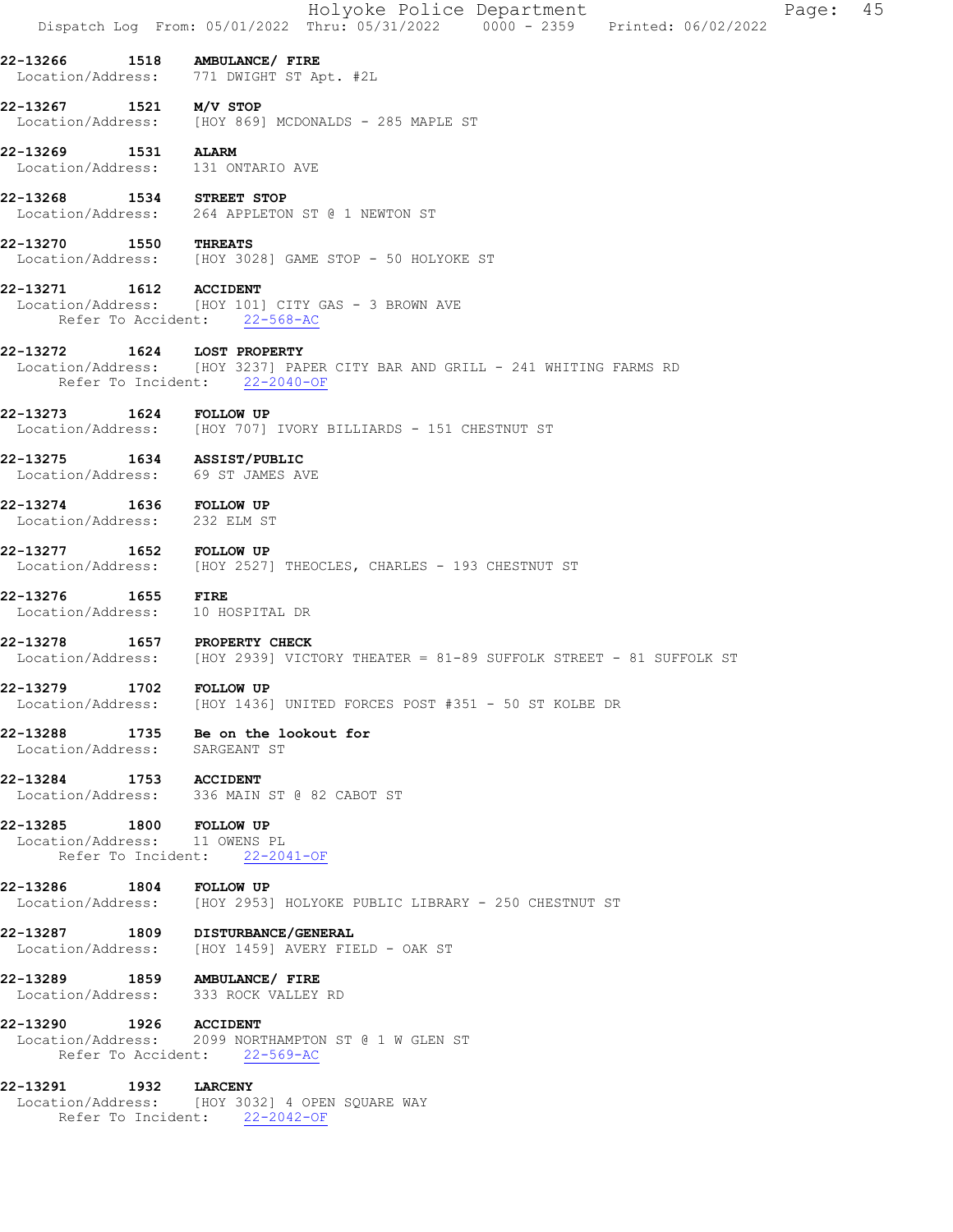|                                                                                                                |      |                                                            |  | Holyoke Police Department<br>Dispatch Log From: 05/01/2022 Thru: 05/31/2022 0000 - 2359 Printed: 06/02/2022 |  | Page: | 46 |
|----------------------------------------------------------------------------------------------------------------|------|------------------------------------------------------------|--|-------------------------------------------------------------------------------------------------------------|--|-------|----|
| 22-13292<br>Location/Address: 261 HIGH ST                                                                      | 1944 | <b>ALARM</b>                                               |  |                                                                                                             |  |       |    |
| 22-13294<br>Location/Address: K MART PLAZA - 2203 NORTHAMPTON ST                                               |      | 2010 STREET RACERS                                         |  |                                                                                                             |  |       |    |
| 22-13295 2023 CHECK WELLBEING/ASSIST<br>Location/Address: [HOY 1498] HOLYOKE TOWERS - 582 PLEASANT ST Apt. #2I |      |                                                            |  |                                                                                                             |  |       |    |
| 22-13296 2042 SHOPLIFTING<br>Location/Address: [HOY 2698] CVS - 400 BEECH ST                                   |      | Refer To Arrest: 22-462-AR                                 |  |                                                                                                             |  |       |    |
| 22-13297 2101 911 HANG UP<br>Location/Address: 176 BEECH ST @ 423 APPLETON ST                                  |      |                                                            |  |                                                                                                             |  |       |    |
| 22-13298 2123 CHECK WELLBEING/ASSIST<br>Location/Address: 771 DWIGHT ST Apt. #2L                               |      |                                                            |  |                                                                                                             |  |       |    |
| 22-13300 2133 OVERDOSE<br>Location/Address: 141 CABOT ST @ 517 HIGH ST                                         |      | Refer To Incident: 22-2044-OF                              |  |                                                                                                             |  |       |    |
| 22-13301 2135 B & E REPORT<br>Location/Address: 21 ELTING CIR                                                  |      | Refer To Incident: 22-2045-OF                              |  |                                                                                                             |  |       |    |
| 22-13302 2145 MISSING PERSON<br>Location/Address: 29 VERNON ST<br>Refer To Incident:                           |      | $22 - 2043 - OF$                                           |  |                                                                                                             |  |       |    |
| 22-13303<br>Location/Address: [HOY 1390] HOLYOKE POLICE DEPT - 138 APPLETON ST                                 |      | 2202 DISTURBANCE/GENERAL                                   |  |                                                                                                             |  |       |    |
| 22-13304 2228<br>Location/Address: [HOY 1384] STOP & SHOP - 2265 NORTHAMPTON ST                                |      | <b>ALARM</b>                                               |  |                                                                                                             |  |       |    |
| 22-13305                                                                                                       |      | 2233 Be on the lookout for<br>Location: [SOU] SOUTH HADLEY |  |                                                                                                             |  |       |    |
| 22-13306<br>Location/Address: [HOY 4249] MOTEL 6 - 1515 NORTHAMPTON ST                                         |      | 2244 CHECK WELLBEING/ASSIST                                |  |                                                                                                             |  |       |    |
| 22-13307 2251 AMBULANCE/ FIRE<br>Location/Address: 110 TOKENEKE RD Apt. #306                                   |      |                                                            |  |                                                                                                             |  |       |    |
| 22-13308 2252 PREVENT BREACH<br>Location/Address: 47 N CANAL ST                                                |      |                                                            |  |                                                                                                             |  |       |    |
| 22-13309 2258 ASSIST/PUBLIC<br>Location/Address: 21 ELTING CIR                                                 |      |                                                            |  |                                                                                                             |  |       |    |
| 22-13310 2310 IDENTITY THEFT<br>Location/Address: 16 ARDEN ST                                                  |      | Refer To Incident: 22-2046-OF                              |  |                                                                                                             |  |       |    |
| 22-13311 2321 AMBULANCE/ FIRE<br>Location/Address: 280 OAK ST                                                  |      |                                                            |  |                                                                                                             |  |       |    |
| 22-13312 2327 SUSPICIOUS ACTIVITY<br>Location/Address: 16 MORGAN ST                                            |      | Refer To Incident: 22-2047-OF                              |  |                                                                                                             |  |       |    |
| 22-13313 2342 PROPERTY CHECK<br>Location/Address: 394 TOKENEKE RD                                              |      |                                                            |  |                                                                                                             |  |       |    |
| For Date: $05/10/2022 - Tuesday$                                                                               |      |                                                            |  |                                                                                                             |  |       |    |

22-13314 0012 PROPERTY CHECK Location/Address: [HOY 874] MCKENZIE FIELD - 444 BEECH ST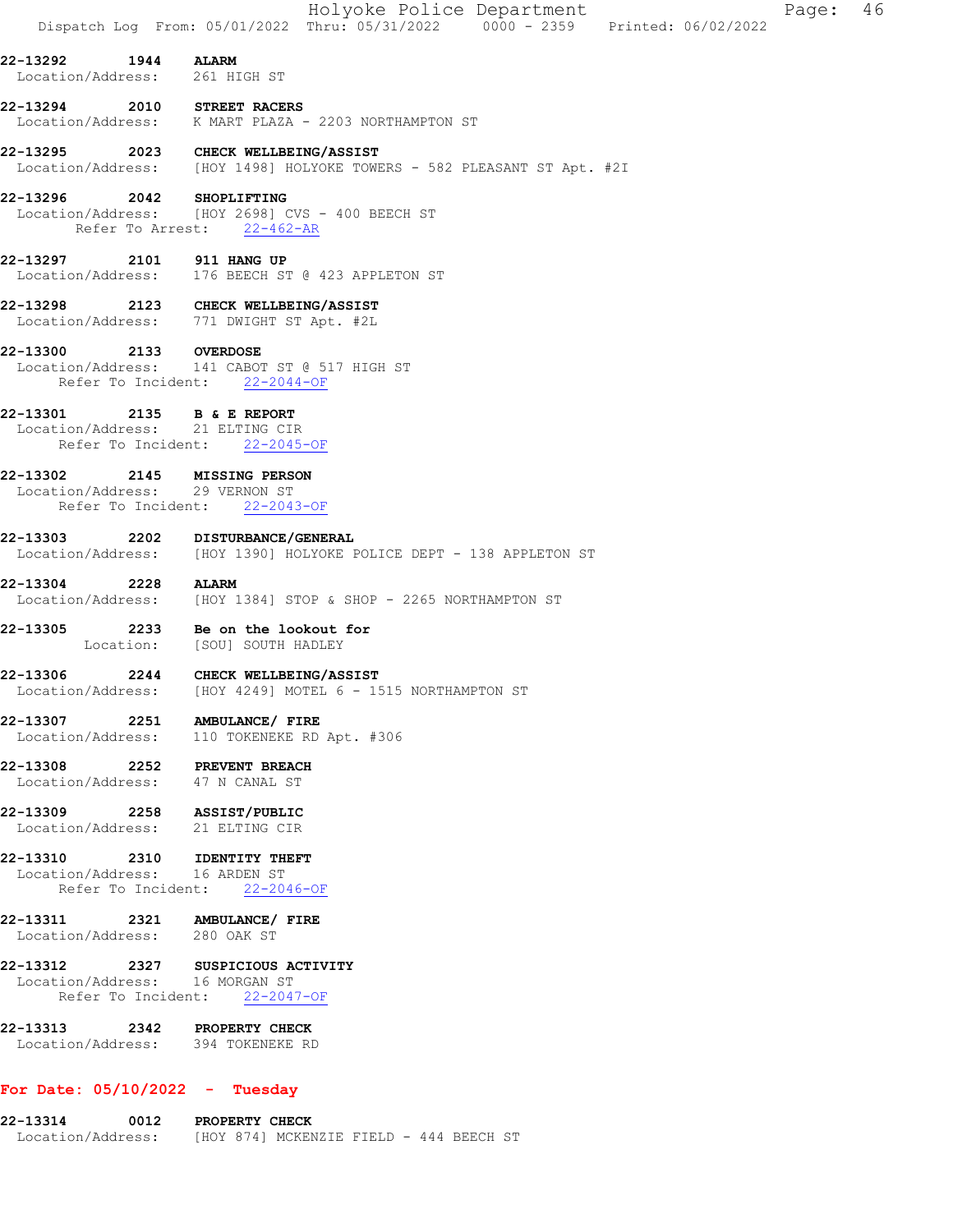22-13315 0021 SUSPICIOUS VEHICLE Location/Address: GREENWOOD AVE

22-13316 0031 M/V STOP<br>Location/Address: SUFFOLK ST Location/Address:

22-13318 0039 M/V STOP<br>Location/Address: 26 HAMPSP 26 HAMPSHIRE ST @ 590 HIGH ST

22-13317 0042 STREET STOP Location/Address: 239 CHESTNUT ST @ 159 CABOT ST

22-13319 0052 PROPERTY CHECK Location/Address: 394 TOKENEKE RD

22-13320 0052 ASSIST/PUBLIC Location/Address: HIGH ST

**22-13322 0058 M/V STOP**<br>Location/Address: [HOY 1419 [HOY 1419] SAMS FOOD STORE - 515 HIGH ST

**22-13321 0059 M/V STOP**<br>Location/Address: 139 SUFFC 139 SUFFOLK ST @ 141 WALNUT ST

22-13323 0108 M/V STOP Location/Address: 656 HIGH ST @ 119 SARGEANT ST

22-13324 0115 PROPERTY CHECK Location/Address: 757 DWIGHT ST

22-13325 0121 FAILURE TO STOP Location/Address: SUFFOLK ST Refer To Incident: 22-2048-OF

22-13326 0126 PROPERTY CHECK Location/Address: 580 MAIN ST

22-13327 0140 M/V STOP Location/Address: 373 HIGH ST @ 289 APPLETON ST

22-13328 0152 PROPERTY CHECK Location/Address: [HOY 874] MCKENZIE FIELD - 444 BEECH ST

22-13329 0153 M/V STOP Location/Address: [HOY 1419] SAMS FOOD STORE - 515 HIGH ST

22-13330 0207 SUSPICIOUS VEHICLE<br>Location/Address: MOUNTAIN PARK RD Location/Address: MOUNTAIN PARK RD

22-13331 0221 M/V STOP Location: [HOY 1399] COMMUNITY FIELD Refer To Incident: 22-2049-OF

22-13332 0315 AMBULANCE/FIRE<br>Location/Address: 31 FRANKLIN ST Location/Address:

22-13333 0402 AMBULANCE/ FIRE Location/Address: 389 MAPLE ST @ 47 HAMPSHIRE ST

22-13334 0406 PROPERTY CHECK Location/Address: [HOY 874] MCKENZIE FIELD - 444 BEECH ST

22-13335 0532 AMBULANCE/ FIRE Location/Address: 567 S SUMMER ST

**22-13336 0642 ALARM**<br>Location/Address: [HOY 3 [HOY 3334] MILTON HILTON LLC - 1 CABOT ST

22-13337 0653 CHECK WELLBEING/ASSIST Location/Address: 180 ELM ST @ 345 APPLETON ST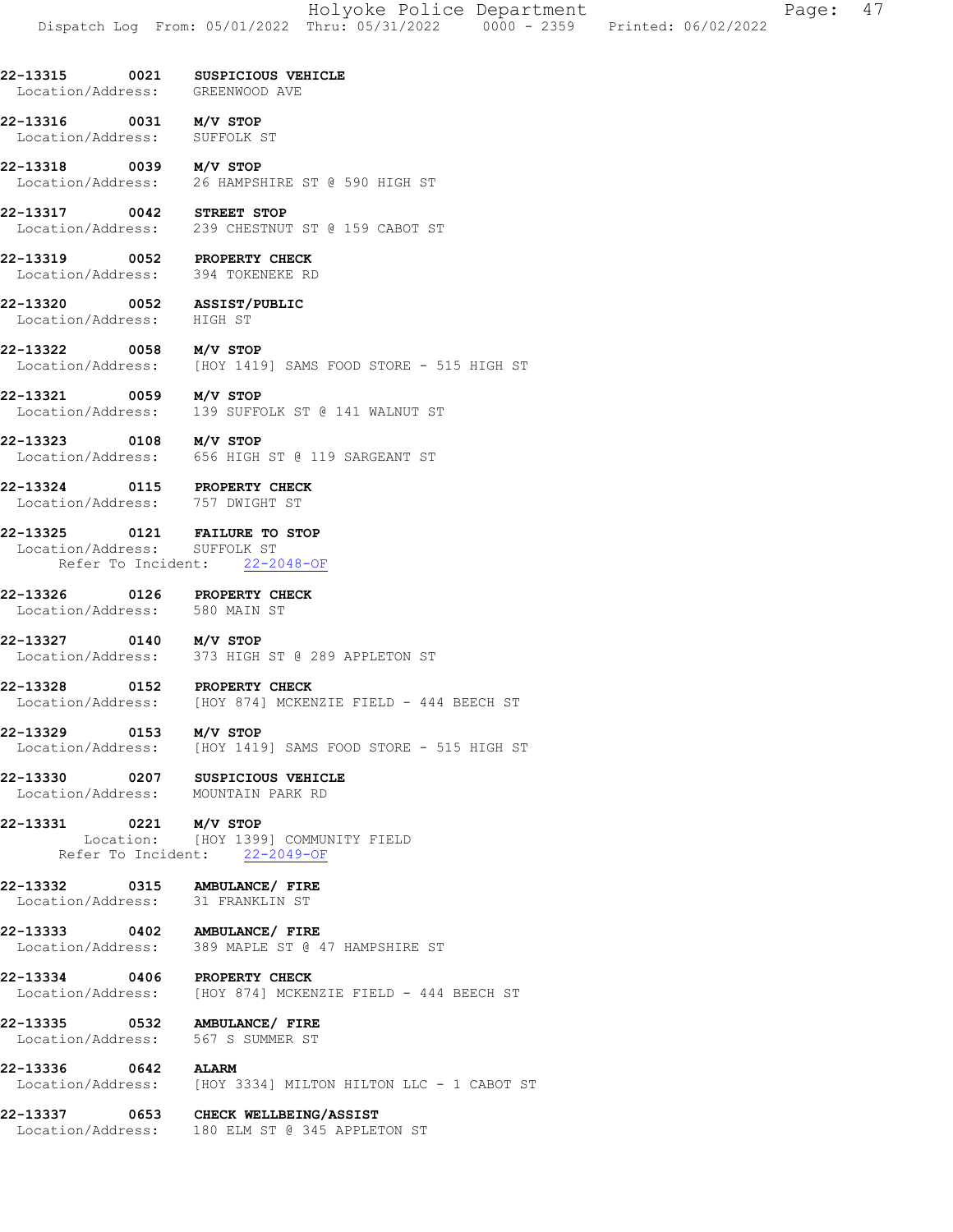- 22-13338 0656 FOUND PROPERTY Location/Address: 61 PINE ST
- 22-13339 0717 ACCIDENT Location/Address: [HOY 2957] BLESSED SACRAMENT SCHOOL - 21 WESTFIELD RD Refer To Accident: 22-571-AC
- 22-13340 0722 UNWANTED GUEST
- Location/Address: [HOY 2316] HAMPSHIRE PINE 100 HAMPSHIRE ST Apt. #2E
- 22-13341 0746 ACCIDENT
- Location/Address: 1871 NORTHAMPTON ST @ 607 BEECH ST Location/Address: 1871 NORTHAMPTO<br>Refer To Accident: 22-570-AC
- 22-13342 0813 ACCIDENT
- Location/Address: 1871 NORTHAMPTON ST @ 607 BEECH ST Refer To Accident: 22-572-AC
- 22-13343 0824 ALARM Location/Address: [HOY 3334] MILTON HILTON LLC - 1 CABOT ST
- 22-13344 0847 TRANSPORT Location/Address: [HOY 602] HOLYOKE DISTRICT COURT - 20 COURT PLAZA
- 22-13345 0900 DISABLED MOTOR VEHICLE<br>Location/Address: [HOY 1354] HOLYOKE CREI [HOY 1354] HOLYOKE CREDIT UNION - 490 WESTFIELD RD
- 22-13347 0925 loitering Location/Address: 26 HAMPSHIRE ST @ 590 MAPLE ST
- 22-13348 0939 LARCENY Location/Address: [HOY 3063] WASHBURNE, SAMUEL - 262 LYMAN ST Refer To Incident: 22-2050-OF
- 22-13349 0939 FRAUD
- Location/Address: 380 DWIGHT ST Refer To Incident: 22-2051-OF
- 22-13350 0945 AMBULANCE/ FIRE Location/Address: [HOY 2609] DUNKIN DONUTS (BE DONUTS INC.) - 1600 NORTHAMPTON ST
- 22-13351 0948 FOLLOW UP Location/Address: [HOY 2818] RACING MART - 330 MAIN ST
- **22-13352 1013 WARRANT**<br>Location/Address: [HOY 986 [HOY 986] FIRST NIAGARA BANK - 378 HIGH ST
- 22-13353 1105 AMBULANCE/ FIRE Location/Address: [HOY 2655] SISTER'S OF PROVIDENCE CARE CENTERS, INC. - 35 HOLY FAMILY RD
- 22-13355 1111 AMBULANCE/FIRE<br>Location/Address: 321 MAIN ST Apt. 321 MAIN ST Apt. #3FL
- 22-13354 1113 IDENTITY THEFT
- Location/Address: 307 CHESTNUT ST Apt. #317 Refer To Incident: 22-2052-OF
- 22-13356 1114 FIRE Location/Address: 1486 NORTHAMPTON ST @ 1225 HAMPDEN ST
- 22-13357 1119 DISTURBANCE/GENERAL Location/Address: [HOY 1199] STOP & SHOP - 28 LINCOLN ST
- 22-13359 1130 THREATS Location/Address: 511 WHITNEY AVE Apt. #8A
- 22-13358 1132 AMBULANCE/FIRE<br>1. Location/Address: AM PACKAGING -AM PACKAGING - 102 WINTER ST
- 22-13360 1134 STREET STOP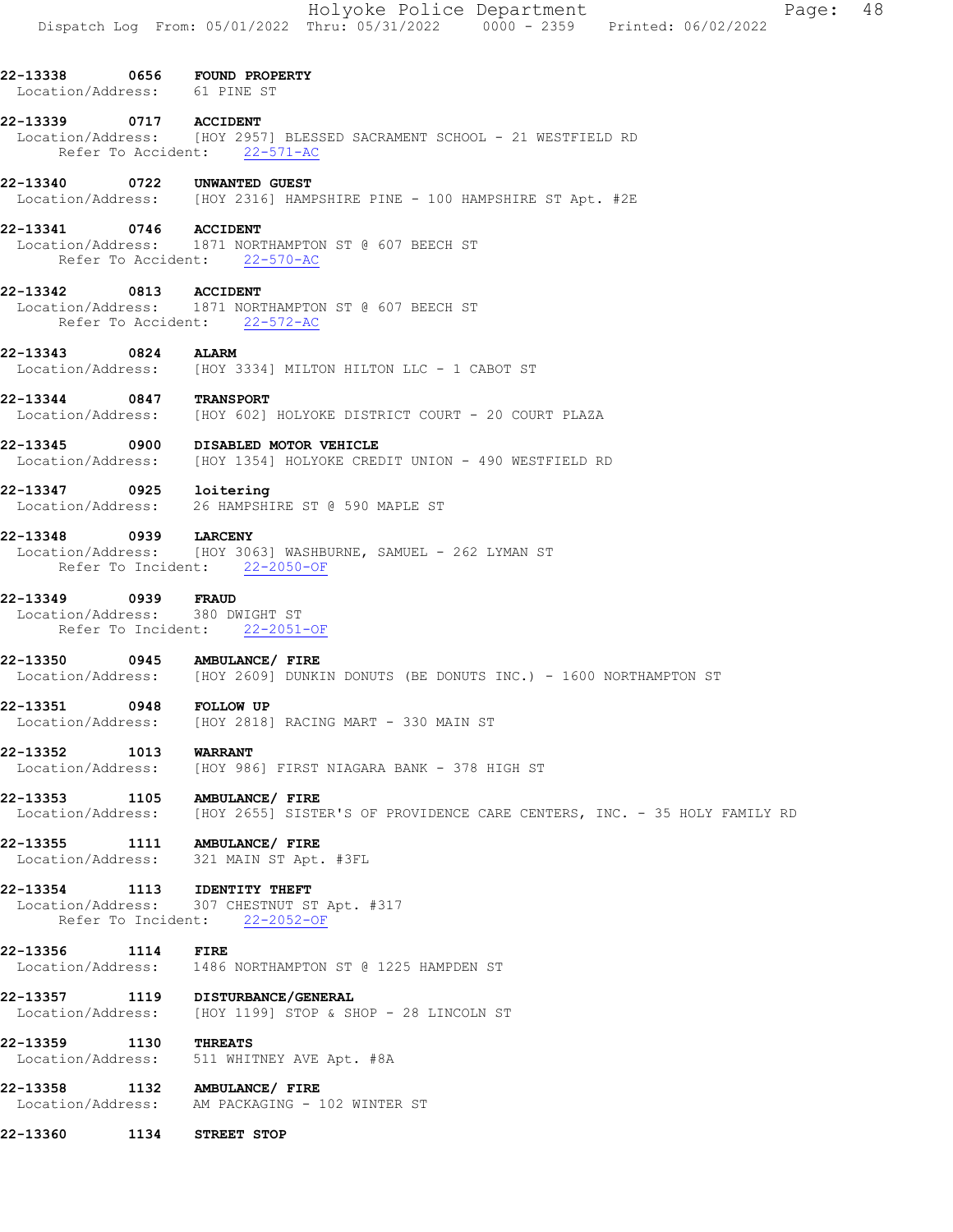|                                                         |                    | Holyoke Police Department<br>Page:<br>Dispatch Log From: 05/01/2022 Thru: 05/31/2022 0000 - 2359 Printed: 06/02/2022          | 49 |
|---------------------------------------------------------|--------------------|-------------------------------------------------------------------------------------------------------------------------------|----|
| Location/Address:                                       |                    | [HOY 2807] HIGH ST LIQUORS - 648 HIGH ST                                                                                      |    |
| 22-13361                                                | 1151               | AMBULANCE/ FIRE                                                                                                               |    |
| Location/Address:                                       |                    | 18 OCONNOR AVE Apt. #2L                                                                                                       |    |
| Location/Address:                                       |                    | 22-13362 1211 DISTURBANCE/GENERAL<br>[HOY 2817] HOLYOKE TRANSPORTATION CENTER - 206 MAPLE ST                                  |    |
| 22-13364                                                |                    | 1220 AMBULANCE/ FIRE<br>Location/Address: 61 NONOTUCK ST Apt. #2FL                                                            |    |
| 22-13363 1222 THREATS                                   |                    | Location/Address: 408 ROCK VALLEY RD<br>Refer To Incident: 22-2053-OF                                                         |    |
|                                                         | Refer To Incident: | 22-13365 1230 DISTURBANCE/GENERAL<br>Location/Address: 69 LYMAN ST<br>$22 - 2054 - OF$                                        |    |
| 22-13366                                                |                    | 1238 AMBULANCE/ FIRE<br>Location/Address: [HOY 1032] POST OFFICE - 650 DWIGHT ST                                              |    |
|                                                         |                    | 22-13367 1240 ASSIST/PUBLIC<br>Location/Address: [HOY 302] CROSIER FIELD - 1916 NORTHAMPTON ST                                |    |
| 22-13368                                                |                    | 1240 SHOPLIFTING<br>Location/Address: VICTORIAS SECRET - 50 HOLYOKE ST<br>Refer To Incident: 22-2057-OF                       |    |
| Location/Address: 208 HIGH ST                           |                    | 22-13369 1250 ADMINISTRATIVE                                                                                                  |    |
| 22-13372                                                |                    | 1252 CHECK WELLBEING/ASSIST<br>Location/Address: 55 BOWERS ST Apt. #4L                                                        |    |
| 22-13371                                                |                    | 1253 ASSAULT<br>Location/Address: 284 SUFFOLK ST Apt. #1L<br>Refer To Incident: 22-2055-OF                                    |    |
| 22-13373                                                | Refer To Incident: | 1300 LICENSE PLATE<br>Location/Address: 361 WHITNEY AVE<br>$22 - 2056 - OF$                                                   |    |
|                                                         |                    | 22-13374 1301 PROPERTY CHECK<br>Location/Address: [HOY 4333] 145 ESSEX ST - 145 ESSEX ST                                      |    |
| 22-13375 1304                                           |                    | <b>PROPERTY CHECK</b><br>Location/Address: [HOY 3339] 291 ELM ST                                                              |    |
|                                                         |                    | 22-13376 1319 DISTURBANCE/GENERAL<br>Location/Address: 874 DWIGHT ST                                                          |    |
|                                                         |                    | 22-13377 1330 PROPERTY CHECK<br>Location/Address: [HOY 4203] 757 DWIGHT ST - 757 DWIGHT ST                                    |    |
| 22-13378 1334 ACCIDENT<br>Location/Address: 388 MAIN ST |                    | Refer To Accident: 22-573-AC                                                                                                  |    |
|                                                         |                    | 22-13379 1334 LOST PROPERTY<br>Location/Address: [HOY 3844] 156 OAK ST - 156 OAK ST Apt. #1L<br>Refer To Incident: 22-2058-OF |    |
| 22-13380 1343 GUN CALL                                  |                    | Location/Address: [HOY 3337] LORETO HOUSE - 51 HAMILTON ST                                                                    |    |
|                                                         |                    | 22-13381 1357 AMBULANCE/ FIRE<br>Location/Address: 525 DWIGHT ST Apt. #3M                                                     |    |
| Location/Address: 72 ESSEX ST                           |                    | 22-13382 1400 AMBULANCE/ FIRE                                                                                                 |    |
|                                                         |                    |                                                                                                                               |    |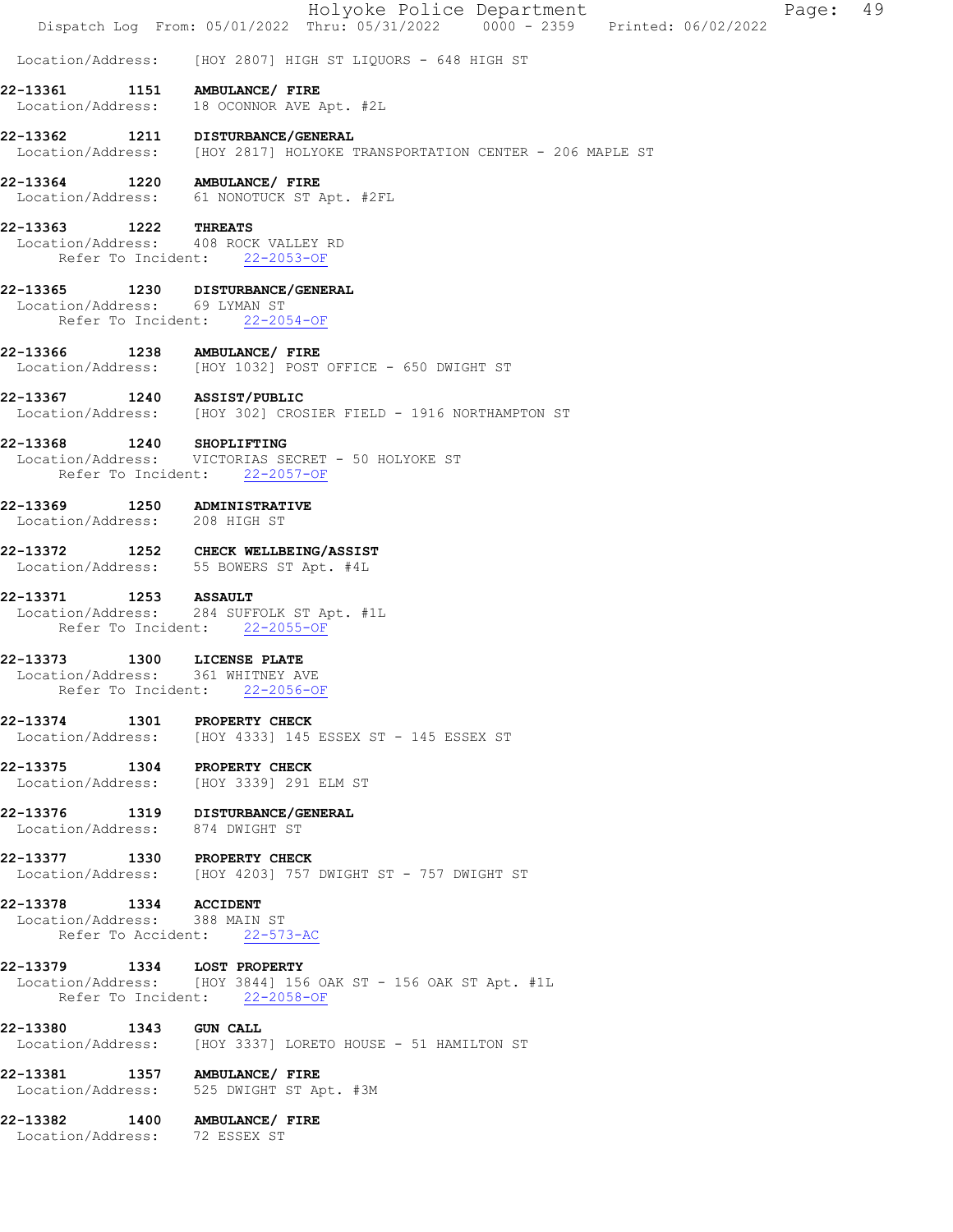22-13383 1404 AMBULANCE/ FIRE Location/Address: [HOY 1376] VETERANS PARK - MAPLE ST

22-13385 1418 AMBULANCE/ FIRE Location/Address: [HOY 3460] DAY BROOK AVE - 298 JARVIS AVE Apt. #218

#### 22-13386 1418 ASSIST/PUBLIC Location/Address: 284 SUFFOLK ST Refer To Incident: 22-2059-OF

- 22-13387 1426 AMBULANCE/ FIRE Location/Address: ST FLORIAN WAY
- 22-13388 1431 PROPERTY CHECK Location/Address: 131 SARGEANT ST
- 22-13389 1438 PROPERTY CHECK Location/Address: [HOY 2698] CVS - 400 BEECH ST
- 22-13390 1457 PROPERTY CHECK<br>Location/Address: [HOY 4179] 298 Location/Address: [HOY 4179] 298 ELM ST

- **22-13391 1504 ACCIDENT**<br>Location/Address: [HOY 2582 [HOY 2582] RACING MART - 181 W FRANKLIN ST Refer To Incident: 22-2060-OF Refer To Accident: 22-574-AC
- 22-13392 1518 CHECK WELLBEING/ASSIST Location/Address: 67 BOWERS ST Apt. #2L
- 22-13393 1523 CHECK WELLBEING/ASSIST Location/Address: 63 ESSEX ST @ 443 HIGH ST
- 22-13394 1543 AMBULANCE/ FIRE Location/Address: [HOY 2965] FAMILY DOLLAR - 223 SOUTH ST
- 22-13395 1547 ALARM Location/Address: [HOY 2409] BELLAS BEAUTY BOUTIQUE - 118 MAPLE ST
- 22-13396 1549 DISORDERLY Location/Address: [HOY 305] CUBA SUPERMARKET - 439 HIGH ST
- 22-13397 1600 AMBULANCE/ FIRE Location/Address: [HOY 3801] 11 NORTH EAST - 11 N EAST ST
- 22-13398 1606 ALARM Location/Address: [HOY 1963] DWIGHT AND CLINTON JOINT VENTURE - 1035 DWIGHT ST
- 22-13399 1610 PROPERTY CHECK Location/Address: 190 WALNUT ST
- 22-13400 1610 AMBULANCE/ FIRE
- Location/Address: 8 LIBERTY ST
- 22-13401 1614 ALARM Location/Address: [HOY 391] ELMWOOD TOWERS - 485 SOUTH ST
- 22-13403 1617 CHECK WELLBEING/ASSIST
- Location/Address: [HOY 2807] ROHAN'S NEWS ROOM/ HIGH ST LIQUORS 648 HIGH ST
- 22-13402 1619 AMBULANCE/ FIRE Location/Address: 58 PLEASANT ST
- **22-13404 1620 FOLLOW UP**<br>Location/Address: [HOY 707] [HOY 707] IVORY BILLIARDS - 151 CHESTNUT ST
- 22-13405 1623 FIRE ALARM/SMOKE ALARM Location/Address: [HOY 1260] U HAUL OF HOLYOKE - 250 APPLETON ST
- 22-13406 1626 FOLLOW UP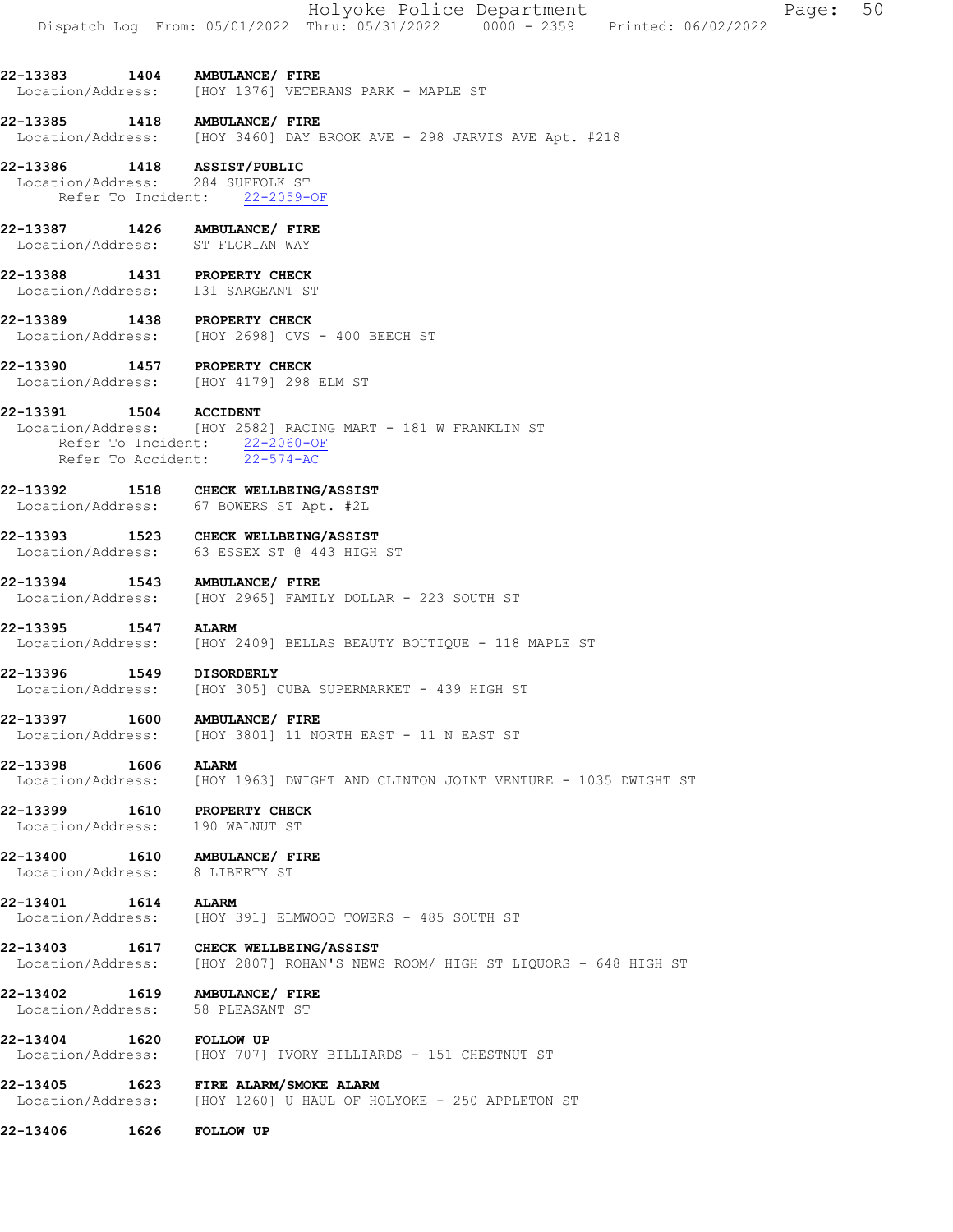|                                                                      | Holyoke Police Department<br>Page: 51<br>Dispatch Log From: 05/01/2022 Thru: 05/31/2022 0000 - 2359 Printed: 06/02/2022 |
|----------------------------------------------------------------------|-------------------------------------------------------------------------------------------------------------------------|
|                                                                      | Location/Address: [HOY 351] DILLON FUNERAL HOME - 124 CHESTNUT ST                                                       |
| 1634 FOLLOW UP<br>22-13407<br>Location/Address: 232 ELM ST           |                                                                                                                         |
| 22-13408  1636  AMBULANCE/ FIRE                                      | Location/Address: 61 NONOTUCK ST Apt. #2FL                                                                              |
| 22-13409 1641 ACCIDENT HIT & RUN<br>Refer To Accident: 22-575-AC     | Location/Address: [HOY 1419] SAMS FOOD STORE - 515 HIGH ST<br>Refer To Incident: 22-2061-OF                             |
| 22-13410<br>Refer To Accident: 22-576-AC                             | 1652 ACCIDENT HIT & RUN<br>Location/Address: [HOY 1126] SAVE A LOT - 235 SOUTH ST                                       |
| 22-13411  1656 AMBULANCE/ FIRE                                       | Location/Address: [HOY 408] FAMILY DOLLAR - 555 HIGH ST                                                                 |
| 1708 FOLLOW UP<br>22-13412                                           | Location/Address: 389 MAPLE ST @ 47 HAMPSHIRE ST                                                                        |
| 22-13413 1712 M/V STOP                                               | Location/Address: 188 LYMAN ST @ 51 CHESTNUT ST<br>Refer To Incident: 22-2062-OF                                        |
|                                                                      | 22-13414 1717 DISABLED MOTOR VEHICLE<br>Location/Address: 213 EASTHAMPTON RD @ 211 BEMIS RD                             |
| 22-13417 1807 Be on the lookout for<br>Location: [CHI] CHICOPEE PD   |                                                                                                                         |
| 22-13418 1809 FIRE                                                   | Location/Address: [HOY 1459] AVERY FIELD - OAK ST                                                                       |
| 22-13419 1817 AMBULANCE/ FIRE<br>Location/Address: 640 HOMESTEAD AVE |                                                                                                                         |
| 22-13420 1820 DISORDERLY<br>Location/Address: 72 ESSEX ST            |                                                                                                                         |
| 22-13421<br>1827 LARCENY                                             | Location/Address: [HOY 3801] 11 NORTH EAST - 11 N EAST ST<br>Refer To Incident: 22-2063-OF                              |
| 22-13422 1841                                                        | <b>ALARM</b><br>Location/Address: IAR FABRICATION - 440 HIGH ST                                                         |
|                                                                      | 22-13423 1843 FOLLOW UP<br>Location/Address: [HOY 2953] HOLYOKE PUBLIC LIBRARY - 250 CHESTNUT ST                        |
| 22-13424 1851 AMBULANCE/ FIRE                                        | Location/Address: 44 VERNON ST Apt. #3FL                                                                                |
| 22-13425 1859 AMBULANCE/ FIRE                                        | Location/Address: [HOY 1498] HOLYOKE TOWERS - 582 PLEASANT ST<br>Refer To Incident: 22-2064-OF                          |
| 22-13426 1903 AMBULANCE/ FIRE                                        | Location/Address: [HOY 1498] HOLYOKE TOWERS - 582 PLEASANT ST Apt. #4P                                                  |
| 22-13427 1937 AMBULANCE/ FIRE                                        | Location/Address: [HOY 3666] 1365 NORTHAMPTON ST - 1365 NORTHAMPTON ST Apt. #301                                        |
| 22-13428 1938 SAFETY HAZARD                                          | Location/Address: [HOY 3978] 38 NORTH SUMMER ST - 38 N SUMMER ST Apt. #2FL                                              |
| Location/Address: 60 BEECH ST                                        | 22-13429 2006 CHECK WELLBEING/ASSIST                                                                                    |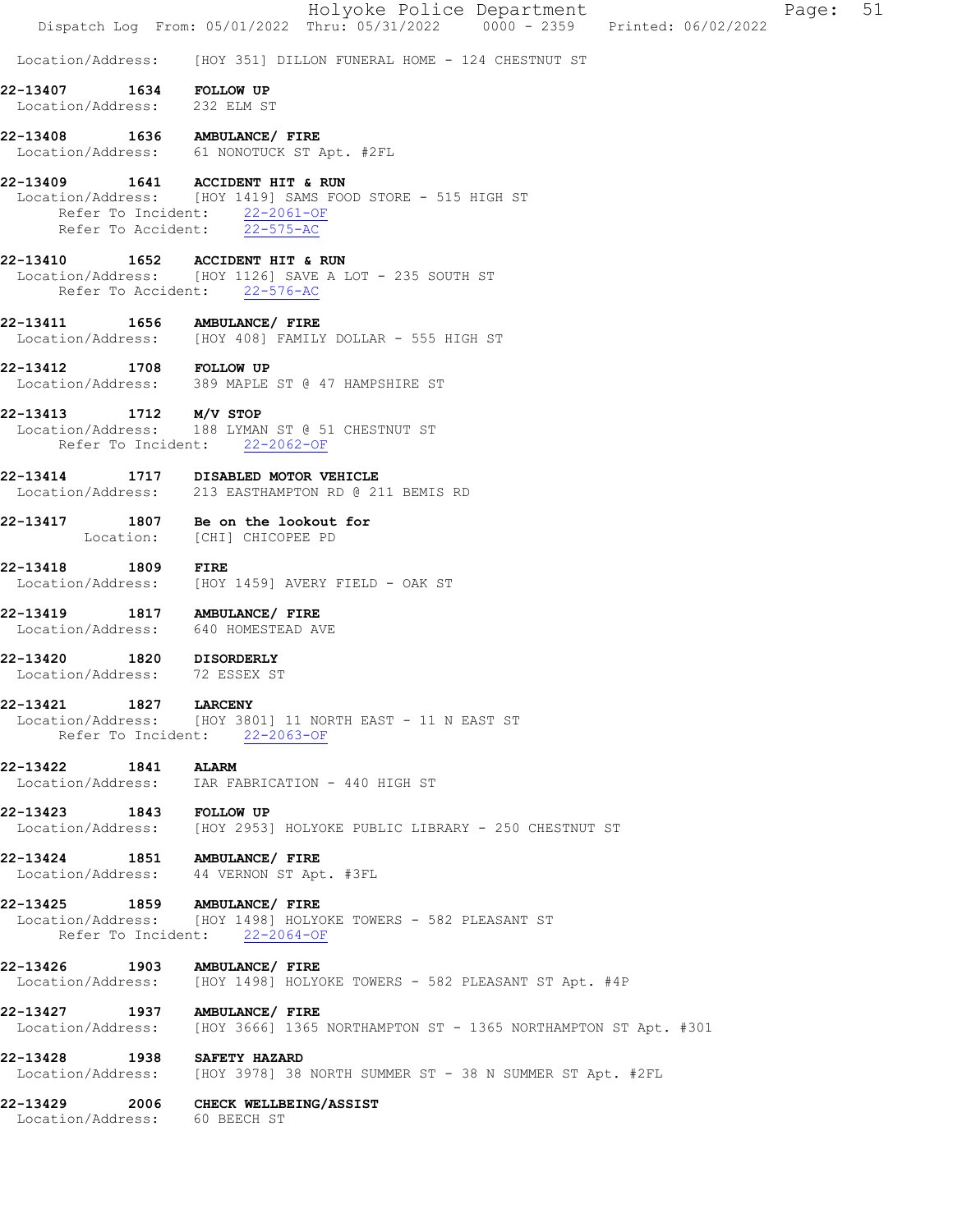|                                                                  |            | 52<br>Holyoke Police Department<br>Page:<br>Dispatch Log From: 05/01/2022 Thru: 05/31/2022   0000 - 2359   Printed: 06/02/2022 |
|------------------------------------------------------------------|------------|--------------------------------------------------------------------------------------------------------------------------------|
| 22-13430<br>Location/Address: AVON PL                            | 2125       | <b>ASSIST STATE POLICE</b>                                                                                                     |
| 22-13431 2145 AMBULANCE/ FIRE                                    |            | Location/Address: [HOY 3325] A.R.A. HOLYOKE DIALYSIS CENTER - 36 LOWER WESTFIELD RD                                            |
| 22-13432 2148 ASSIST/PUBLIC                                      |            | Location/Address: [HOY 3144] SLAINTE - 80 JARVIS AVE                                                                           |
| 22-13433 2153 ASSIST/PUBLIC<br>Location/Address: 948 DWIGHT ST   |            |                                                                                                                                |
| 22-13435  2234  ASSIST/PUBLIC<br>Location/Address: 456 MAPLE ST  |            |                                                                                                                                |
| 22-13434                                                         | 2236 ALARM | Location/Address: [HOY 307] UNIVERSAL PLASTICS - 115 WHITING FARMS RD                                                          |
| Refer To Incident:                                               |            | 22-13436 2240 PROPERTY DAMAGE M/V<br>Location/Address: [HOY 1168] SOUTH STREET PLAZA - 233 SOUTH ST<br>$22 - 2065 - OF$        |
| 22-13437                                                         |            | 2321 DRUG ACTIVITY<br>Location/Address: [HOY 1445] JAYASWAL, UMESH - 395 MAIN ST                                               |
| 22-13438 2326 AMBULANCE/ FIRE<br>Location/Address: 12 GAMELIN ST |            |                                                                                                                                |
|                                                                  |            | 22-13439 2327 SUSPICIOUS VEHICLE<br>Location/Address: [HOY 2582] RACING MART - 181 W FRANKLIN ST                               |
| For Date: $05/11/2022 -$ Wednesday                               |            |                                                                                                                                |
| 22-13440<br>Location/Address: 41 CHESTNUT ST                     |            | 0000 PROPERTY CHECK                                                                                                            |
| 22-13441                                                         |            | 0017 AMBULANCE/ FIRE<br>Location/Address: 88 WALDO ST Apt. #3B                                                                 |
| 22-13443 0036 AMBULANCE/ FIRE<br>Location/Address: 451 MAIN ST   |            |                                                                                                                                |
| 22-13442 0037 M/V STOP                                           |            | Location/Address: [HOY 2925] AARONS RENTALS - 740 HIGH ST                                                                      |
| 22-13444 0044 STREET STOP                                        |            | Location/Address: BANK OF AMERICA - HIGH ST                                                                                    |
| 22-13445 0046 PROPERTY CHECK                                     |            | Location/Address: [HOY 1501] ERNEST E PROULX MUNICIPAL PARKING FACILITY - 505 DWIGHT ST                                        |
| 22-13446 0053 PROPERTY CHECK<br>Location/Address: 589 DWIGHT ST  |            |                                                                                                                                |
| 22-13447 0100 PROPERTY CHECK                                     |            | Location: KMART PLAZA                                                                                                          |
| 22-13448 0101 LOUD NOISE                                         |            | Location/Address: 1749 NORTHAMPTON ST                                                                                          |
| 22-13449 0114 PROPERTY CHECK                                     |            | Location/Address: [HOY 874] MCKENZIE FIELD - 444 BEECH ST                                                                      |
| 22-13450 0144 PROPERTY CHECK<br>Location/Address: 173 ELM ST     |            |                                                                                                                                |
| 22-13451 0153 PROPERTY CHECK                                     |            | Location/Address: [HOY 4203] 757 DWIGHT ST - 757 DWIGHT ST                                                                     |
| 22-13452                                                         |            | 0204 ASSIST/PUBLIC                                                                                                             |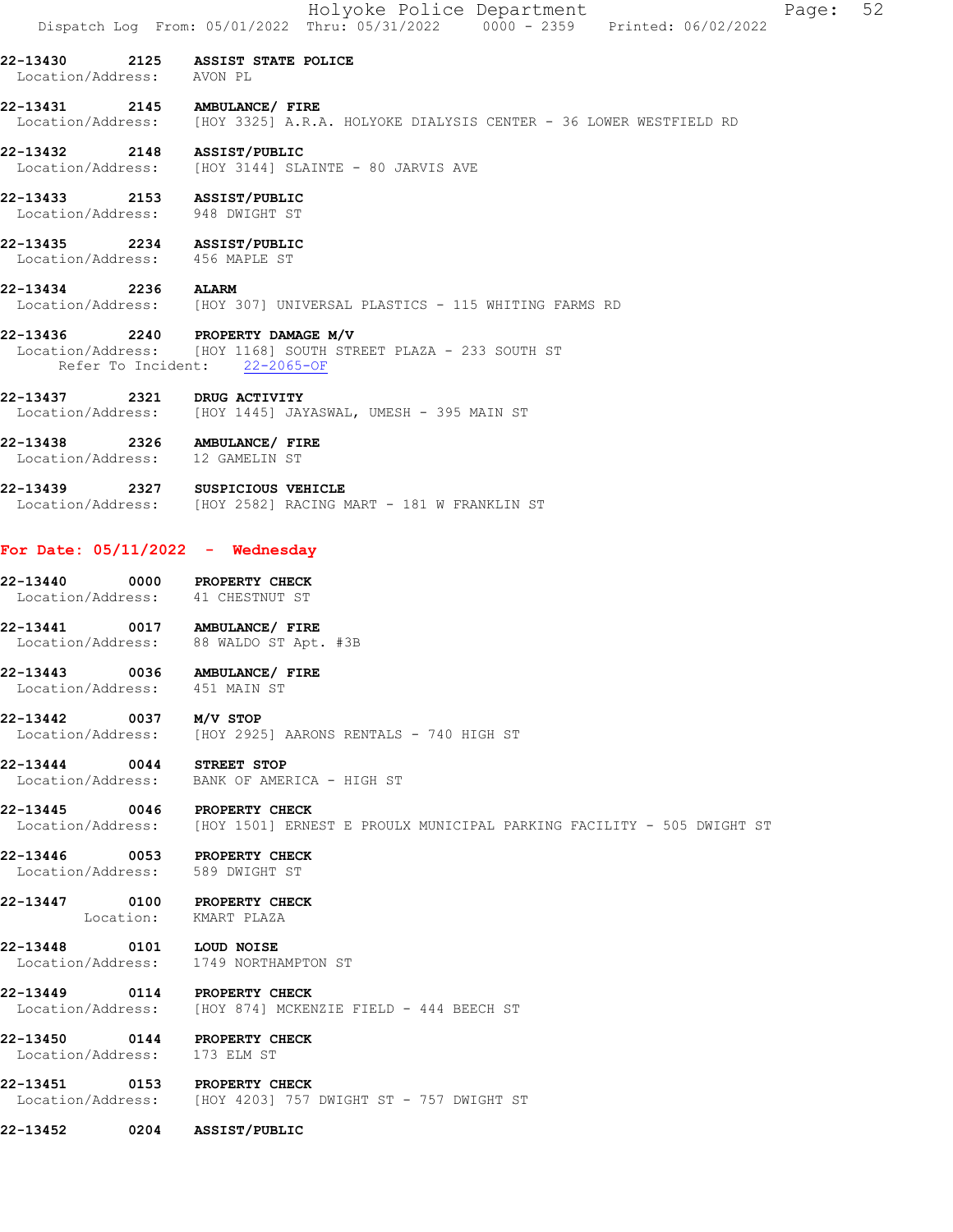|                                             |      | Holyoke Police Department<br>53<br>Page:<br>Dispatch Log From: 05/01/2022 Thru: 05/31/2022 0000 - 2359 Printed: 06/02/2022 |
|---------------------------------------------|------|----------------------------------------------------------------------------------------------------------------------------|
| Location/Address:                           |      | [HOY 986] FIRST NIAGARA BANK - 378 HIGH ST                                                                                 |
| 22-13453<br>Location/Address:               | 0230 | CHECK WELLBEING/ASSIST<br>[HOY 1781] MOUNTAIN PARK - NORTHAMPTON ST                                                        |
| $22 - 13454$<br>Location/Address:           | 0232 | <b>ALARM</b><br>[HOY 1062] EKKO Bar & Lounge - 268 RACE ST                                                                 |
| 22-13455<br>Location/Address:               |      | 0234 AMBULANCE/ FIRE<br>[HOY 4531] RIVER RIDGE APTS - 595 NORTHAMPTON ST Apt. #2B                                          |
| 22-13456 0239                               |      | AMBULANCE/ FIRE<br>Location/Address: [HOY 1390] HOLYOKE POLICE DEPT - 138 APPLETON ST                                      |
| 22-13457 0256<br>Location/Address: BEECH ST |      | <b>FAILURE TO STOP</b>                                                                                                     |
|                                             |      | 22-13459 0311 PROPERTY CHECK<br>Location/Address: [HOY 874] MCKENZIE FIELD - 444 BEECH ST                                  |
|                                             |      | 22-13458 0313 PROPERTY CHECK<br>Location/Address: 598 DWIGHT ST                                                            |
|                                             |      | 22-13460 0316 AMBULANCE/ FIRE<br>Location/Address: [HOY 378] AMERICAS BEST VALUE INN - 671 NORTHAMPTON ST Apt. #107        |
| Location/Address: 20 SYLVIA LN              |      | 22-13461 0343 AMBULANCE/ FIRE                                                                                              |
|                                             |      | 22-13463 0455 SUSPICIOUS VEHICLE<br>Location/Address: 128 PLEASANT ST                                                      |
| 22-13464 0620 SHOPLIFTING                   |      | Location/Address: [HOY 2818] RACING MART - 330 MAIN ST                                                                     |
| 22-13465                                    |      | 0651 ERRATIC DRIVER<br>Location/Address: [HOY 843] MARCOTTE FORD - 1025 MAIN ST                                            |
| 22-13466                                    |      | 0734 CHECK WELLBEING/ASSIST<br>Location/Address: 414 HILLSIDE AVE Apt. #3F                                                 |
| 22-13467                                    | 0747 | AMBULANCE/ FIRE<br>Location/Address: [HOY 4395] 24 NORTH EAST ST - 24 N EAST ST Apt. #1B                                   |
| 22-13468<br>Location/Address:               | 0810 | DISTURBANCE/GENERAL<br>[HOY 4145] 104 LINDEN ST 4L - 104 LINDEN ST Apt. #4L                                                |
| 22-13469 0849                               |      | <b>FIRE</b><br>Location/Address: 188 LYMAN ST @ 51 CHESTNUT ST                                                             |
|                                             |      | 22-13470 0852 CHECK WELLBEING/ASSIST<br>Location/Address: [HOY 1297] WALGREENS - 1588 NORTHAMPTON ST                       |
| 22-13471 0911 ACCIDENT                      |      | Location/Address: 593 MAIN ST @ 49 JACKSON ST<br>Refer To Accident: 22-577-AC                                              |
|                                             |      | 22-13472 0915 PARKING VIOLATION<br>Location/Address: 188 LYMAN ST @ 51 CHESTNUT ST                                         |
| 22-13473 0922 TRANSPORT                     |      | Location/Address: [HOY 602] HOLYOKE DISTRICT COURT - 20 COURT PLAZA                                                        |
| 22-13474 0923                               |      | <b>DISTURBANCE/GENERAL</b><br>Location/Address: [HOY 618] HOLYOKE HIGH SCHOOL - 500 BEECH ST Apt. #1FL                     |
| 22-13475 0929                               |      | <b>LARCENY</b><br>Location/Address: 31 FRANKLIN ST Apt. #1B<br>Refer To Incident: 22-2066-OF                               |
| 22-13478                                    |      | 0952 PROPERTY CHECK                                                                                                        |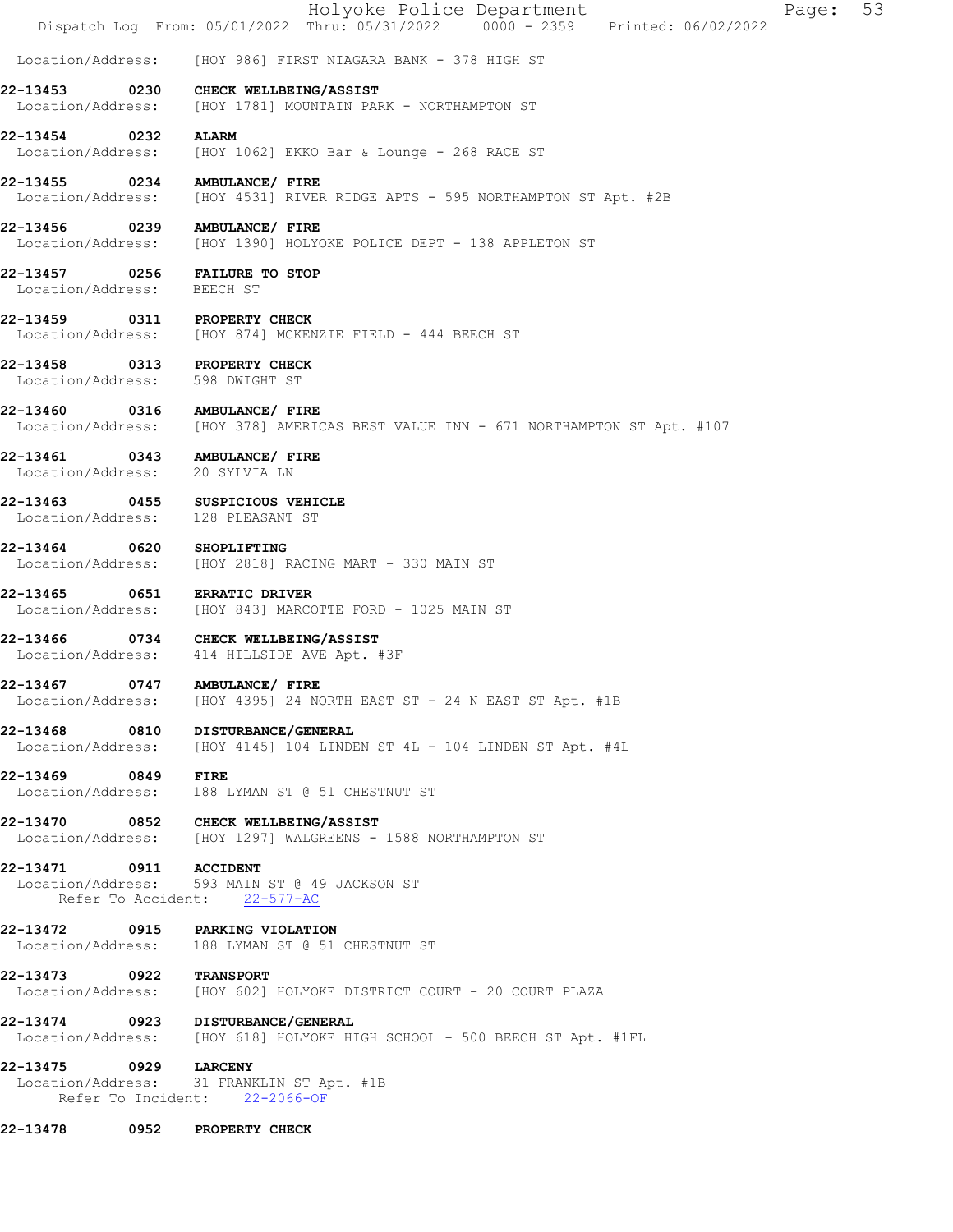|                                                         |                                                                                                                                                                          | Holyoke Police Department | Dispatch Log From: 05/01/2022 Thru: 05/31/2022 0000 - 2359 Printed: 06/02/2022 | Page: 54 |  |
|---------------------------------------------------------|--------------------------------------------------------------------------------------------------------------------------------------------------------------------------|---------------------------|--------------------------------------------------------------------------------|----------|--|
|                                                         | Location/Address: [HOY 1462] CARLOS VEGA PARK - HAMILTON ST                                                                                                              |                           |                                                                                |          |  |
|                                                         | 22-13479 0957 AMBULANCE/ FIRE<br>Location/Address: [HOY 1277] UNIVERSITY PARK APTS - 20 EASTHAMPTON RD                                                                   |                           |                                                                                |          |  |
|                                                         | 22-13481 1000 STREET STOP<br>Location/Address: [HOY 1419] SAMS FOOD STORE - 515 HIGH ST                                                                                  |                           |                                                                                |          |  |
|                                                         | 22-13480 1002 ASSIST/PUBLIC<br>Location/Address: [HOY 618] HOLYOKE HIGH SCHOOL - 500 BEECH ST<br>Refer To Arrest: 22-464-AR                                              |                           |                                                                                |          |  |
|                                                         | 22-13482 1018 ACCIDENT<br>Location/Address: [HOY 960] OAKES ELECTRONIC - 80 COMMERCIAL ST<br>Refer To Accident: 22-578-AC                                                |                           |                                                                                |          |  |
|                                                         | 22-13483 1025 ADMINISTRATIVE<br>Location/Address: [HOY 4507] HOLYOKE POLICE COMMUNITY CENTER - 208 RACE ST Apt. #2FL                                                     |                           |                                                                                |          |  |
| 22-13484 1039 FOLLOW UP                                 | Location/Address: [SPR] 100 GARVEY DR                                                                                                                                    |                           |                                                                                |          |  |
|                                                         | 22-13485 1057 LICENSE PLATE<br>Location/Address: 247 SARGEANT ST<br>Refer To Incident: 22-2067-OF                                                                        |                           |                                                                                |          |  |
|                                                         | 22-13486 1101 DISTURBANCE/GENERAL<br>Location/Address: 8 CENTER ST<br>Refer To Incident: 22-2069-OF                                                                      |                           |                                                                                |          |  |
|                                                         | 22-13487 1118 AMBULANCE/ FIRE<br>Location/Address: 23 ESSEX ST Apt. #1L                                                                                                  |                           |                                                                                |          |  |
|                                                         | 22-13488 1136 AMBULANCE/ FIRE<br>Location/Address: [HOY 3552] 2117 NORTHAMPTON ST - 2117 NORTHAMPTON ST                                                                  |                           |                                                                                |          |  |
|                                                         | 22-13490 1147 AMBULANCE/ FIRE<br>Location/Address: 231 CABOT ST Apt. #1R                                                                                                 |                           |                                                                                |          |  |
| 22-13489 1150 FOLLOW UP<br>Location/Address: 42 GLEN ST |                                                                                                                                                                          |                           |                                                                                |          |  |
| 22-13491                                                | 1152<br>SHOPLIFTING<br>Location/Address: [HOY 2972] OLD NAVY #5126 - 50 HOLYOKE ST Apt. #6309<br>Refer To Incident: 22-2070-OF                                           |                           |                                                                                |          |  |
| 22-13492 1159                                           | <b>LICENSE PLATE</b><br>Location/Address: 308 WALNUT ST Apt. #1L<br>Refer To Incident: 22-2068-OF                                                                        |                           |                                                                                |          |  |
|                                                         | 22-13493 1206 AMBULANCE/ FIRE<br>Location/Address: 3 TAYLOR ST                                                                                                           |                           |                                                                                |          |  |
|                                                         | 22-13494 1255 PARKING VIOLATION<br>Location/Address: [HOY 241] CITY HALL - 536 DWIGHT ST                                                                                 |                           |                                                                                |          |  |
|                                                         | 22-13495 1257 AMBULANCE/ FIRE<br>Location/Address: [HOY 1407] HOLYOKE HEALTH CENTER - 230 MAPLE ST                                                                       |                           |                                                                                |          |  |
| 22-13496 1340 GUN CALL                                  | Location/Address: [HOY 3339] 291 ELM ST Apt. #4B<br>Refer To Incident: 22-2071-OF                                                                                        |                           |                                                                                |          |  |
|                                                         | 22-13497 1401 VANDALISM<br>Location/Address: [HOY 4271] 14 MAPLE CREST CIR - 14 MAPLECREST CIR Apt. #A<br>Refer To Incident: 22-2073-OF<br>Refer To Incident: 22-2074-OF |                           |                                                                                |          |  |
| 22-13499                                                | 1404 ACCIDENT<br>Location/Address: 843 MAIN ST @ 53 VERNON ST<br>Refer To Accident: 22-579-AC                                                                            |                           |                                                                                |          |  |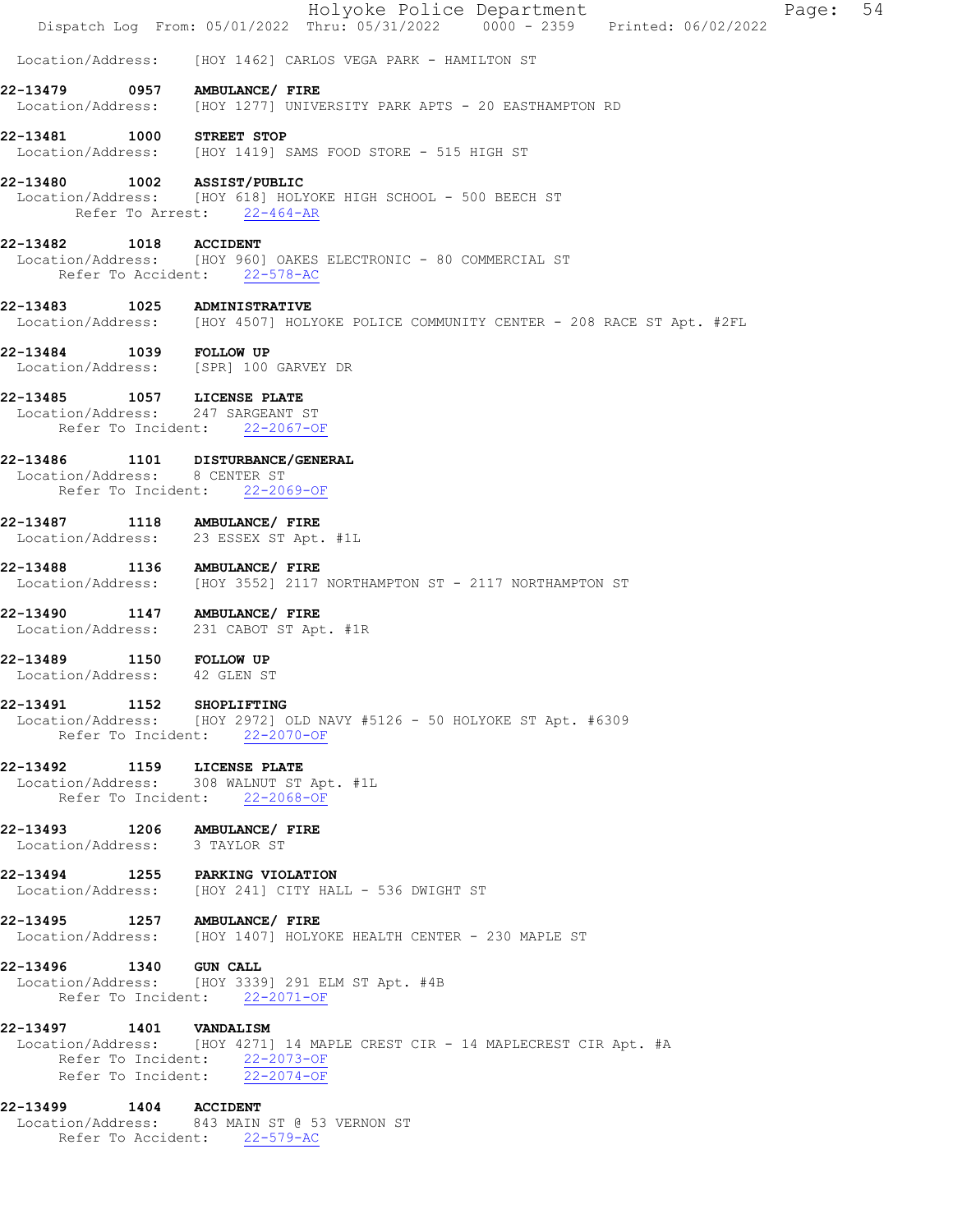|  | Holyoke Police Department |                                                                                | Page: 55 |  |
|--|---------------------------|--------------------------------------------------------------------------------|----------|--|
|  |                           | Dispatch Log From: 05/01/2022 Thru: 05/31/2022 0000 - 2359 Printed: 06/02/2022 |          |  |

22-13498 1405 GUN CALL Location/Address: 427 MAPLE ST Refer To Incident: 22-2072-OF

22-13500 1423 AMBULANCE/FIRE<br>Location/Address: [HOY 2548] HOLYO [HOY 2548] HOLYOKE COMMUNITY CHARTER SCHOOL - 2200 NORTHAMPTON ST Apt. #3C

22-13501 1425 AMBULANCE/ FIRE Location/Address: [HOY 4508] THE DAM CAFE - 2014 NORTHAMPTON ST

22-13502 1508 AMBULANCE/ FIRE Location/Address: 83 NEWTON ST

22-13503 1526 ASSIST/PUBLIC Location/Address: BILLY B - 50 HOLYOKE ST

#### 22-13504 1530 ASSIST/PUBLIC Location/Address: [HOY 1371] LOOMIS HOUSE - 298 JARVIS AVE Refer To Incident: 22-2075-OF

22-13505 1541 AMBULANCE/FIRE<br>Location/Address: 155 NONOTUCK ST 155 NONOTUCK ST Apt. #2D

22-13506 1544 SERVICE<br>
Location/Address: 8 CENTER ST

Location/Address:

# 22-13507 1615 ACCIDENT

 Location/Address: 1155 HAMPDEN ST @ 36 ARLINGTON ST Refer To Accident: 22-580-AC

22-13508 1615 AMBULANCE/ FIRE Location/Address: [HOY 836] MAIN STREET SHELTER - 319 MAIN ST

# 22-13509 1620 ALARM

Location/Address: 717 NORTHAMPTON ST Apt. #32

# 22-13512 1623 GUN CALL Location/Address: 9 EASTHAMPTON RD @ 1 OLD JARVIS AVE

22-13510 1626 ASSIST/PUBLIC Location/Address: 51 WEST ST Apt. #2L

# 22-13511 1627 TRESPASSING

Location/Address: [HOY 2818] RACING MART - 330 MAIN ST

22-13513 1629 PROPERTY CHECK Location/Address: 298 ELM ST

# 22-13514 1638 PROPERTY CHECK<br>Location/Address: [HOY 4177] 300 Location/Address: [HOY 4177] 300 WALNUT ST - 300 WALNUT ST

# **22-13515 1640 M/V STOP**<br>Location/Address: 155 CABOT

155 CABOT ST @ 375 MAPLE ST Refer To Arrest: 22-465-AR

# 22-13516 1643 M/V STOP<br>Location/Address: 200 NORTHAMPTON ST

Location/Address:

# 22-13518 1647 SHOPLIFTING

 Location/Address: [HOY 1418] TARGET STORE - 50 HOLYOKE ST Refer To Incident: 22-2077-OF

# 22-13517 1649 M/V STOP

Location/Address: 200 NORTHAMPTON ST

# **22-13519 1651 SEX OFFENSE**<br>Location/Address: [HOY 1831] \

[HOY 1831] VERITAS PREP SCHOOL - 1916 NORTHAMPTON ST Refer To Incident: 22-2076-OF

22-13520 1653 M/V STOP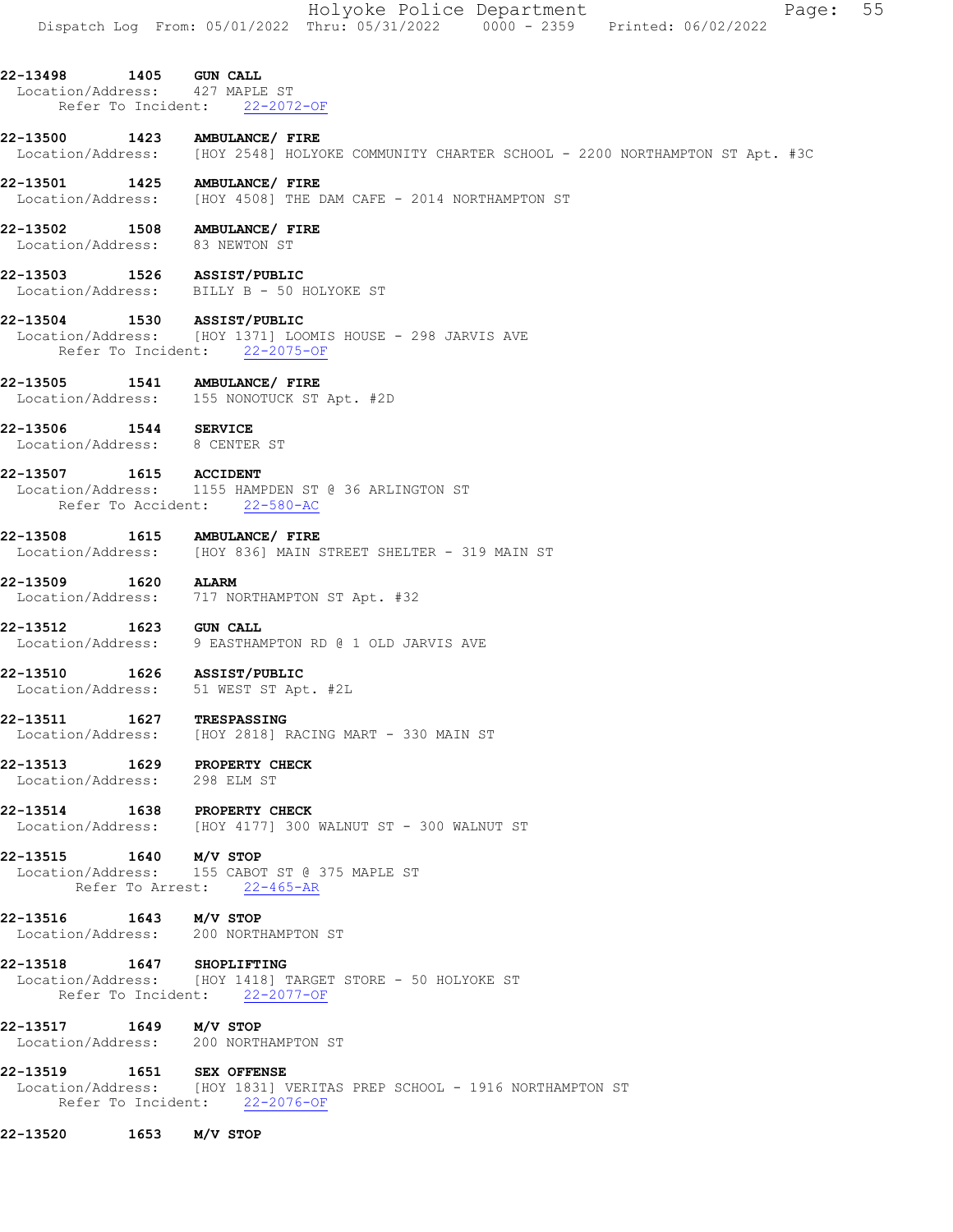|                                                                    | Dispatch Log From: 05/01/2022 Thru: 05/31/2022 0000 - 2359 Printed: 06/02/2022                               |
|--------------------------------------------------------------------|--------------------------------------------------------------------------------------------------------------|
| Location/Address: 200 NORTHAMPTON ST                               |                                                                                                              |
| 22-13521 1704 M/V STOP<br>Location/Address: 200 NORTHAMPTON ST     |                                                                                                              |
| 22-13522 1704 ACCIDENT<br>Location/Address: 44 BELVIDERE AVE       | Refer To Accident: 22-581-AC                                                                                 |
| 22-13523 1707 M/V STOP<br>Location/Address: 200 NORTHAMPTON ST     |                                                                                                              |
| Location/Address: [HOY 3460] KANE RD                               | 22-13524 1707 CHECK WELLBEING/ASSIST                                                                         |
| 22-13525 1715 M/V STOP<br>Location/Address: 200 NORTHAMPTON ST     |                                                                                                              |
| 22-13527 1716 AMBULANCE/ FIRE<br>Location/Address: 41 BRAY PARK DR |                                                                                                              |
| 22-13526 1717 PROPERTY CHECK<br>Location/Address: 759 DWIGHT ST    |                                                                                                              |
| 22-13529 1721 STREET STOP                                          | Location/Address: 91 SUFFOLK ST @ 145 CHESTNUT ST                                                            |
| 22-13528 1723 M/V STOP<br>Location/Address: 200 NORTHAMPTON ST     |                                                                                                              |
|                                                                    | 22-13530 1726 CHECK WELLBEING/ASSIST<br>Location/Address: 683 HAMPDEN ST @ 1 LINCOLN ST                      |
| 22-13532 1730 PROPERTY CHECK                                       | Location/Address: [HOY 1180] SPRINGDALE PARK - 844 MAIN ST                                                   |
| 22-13531 1731 ASSIST/PUBLIC                                        | Location/Address: [HOY 2817] HOLYOKE TRANSPORTATION CENTER - 206 MAPLE ST                                    |
| 22-13533 1739 AMBULANCE/ FIRE<br>Location/Address: 58 PLEASANT ST  |                                                                                                              |
|                                                                    | Location/Address: 87 ELM ST @ 222 HAMPDEN ST                                                                 |
| 22-13535 1753 PROPERTY CHECK<br>Location/Address: 173 ELM ST       |                                                                                                              |
|                                                                    | 22-13536 1758 FIRE ALARM/SMOKE ALARM<br>Location/Address: [HOY 3958] 72 ESSEX ST APT 4 - 72 ESSEX ST Apt. #4 |
| 22-13537 1804 M/V STOP<br>Location/Address: 200 NORTHAMPTON ST     |                                                                                                              |
| 22-13538 1806 ASSIST DCF<br>Location/Address: 51 WEST ST           |                                                                                                              |
| 22-13539 1814 AMBULANCE/ FIRE<br>Location/Address: 116 ST KOLBE DR |                                                                                                              |
| 22-13540 1817 M/V STOP<br>Location/Address: 200 NORTHAMPTON ST     |                                                                                                              |
| 22-13541 1823 M/V STOP<br>Location/Address: 200 NORTHAMPTON ST     |                                                                                                              |
| 22-13542 1828 M/V STOP<br>Location/Address: 200 NORTHAMPTON ST     |                                                                                                              |
| 22-13543 1832 M/V STOP<br>Location/Address: 200 NORTHAMPTON ST     |                                                                                                              |
|                                                                    |                                                                                                              |

Holyoke Police Department Fage: 56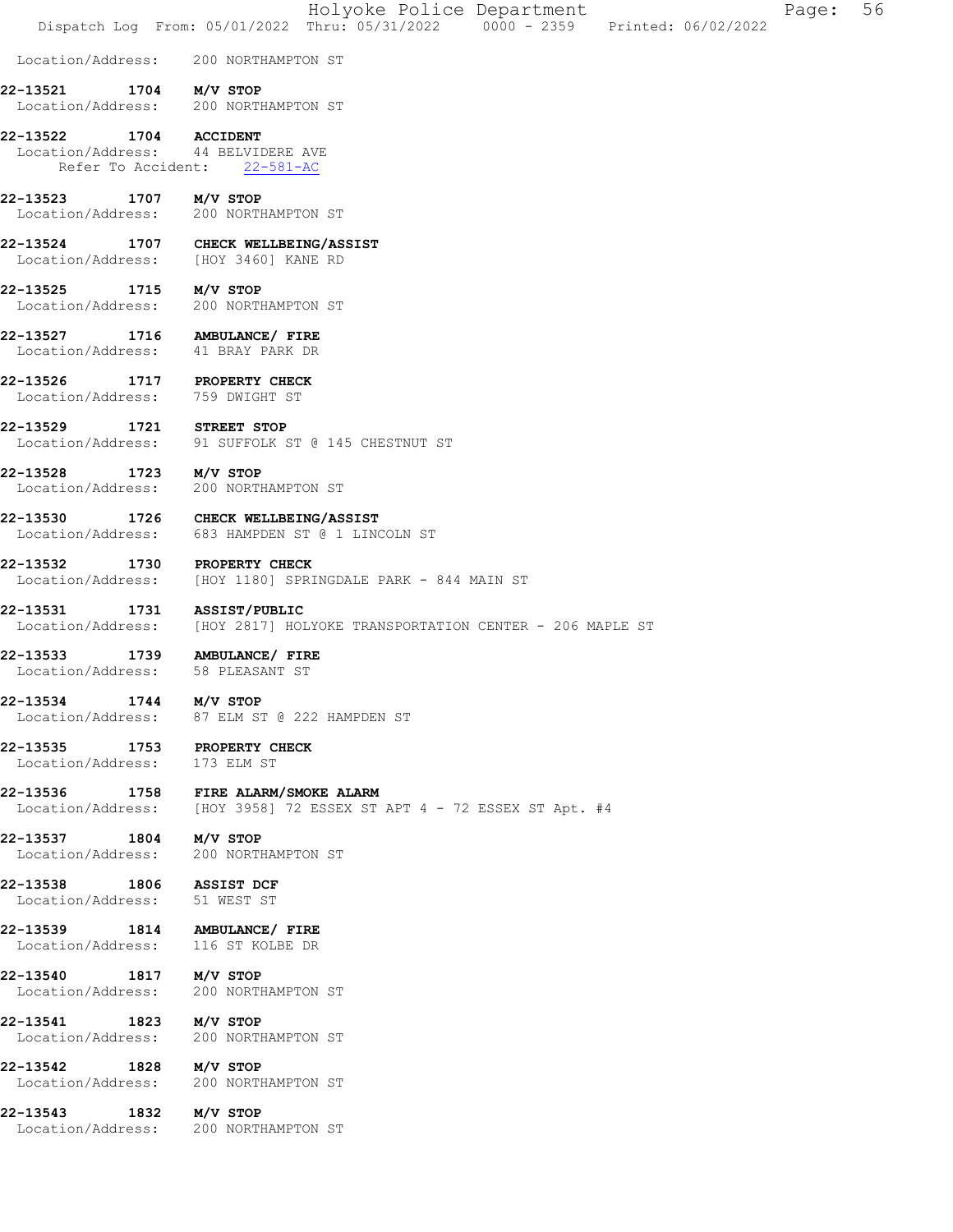| Holyoke Police Department                                                      | Page: 57 |  |
|--------------------------------------------------------------------------------|----------|--|
| Dispatch Log From: 05/01/2022 Thru: 05/31/2022 0000 - 2359 Printed: 06/02/2022 |          |  |

22-13544 1847 ALARM Location/Address: 60 OXFORD RD

22-13545 1851 AMBULANCE/ FIRE Location/Address: 378 APPLETON ST Apt. #1R

22-13546 1903 loitering Location/Address: [HOY 1199] STOP & SHOP - 28 LINCOLN ST

22-13547 1914 THREATS Location/Address: 94 BEACON AVE

22-13548 1916 PROPERTY CHECK Location/Address: 145 ESSEX ST

22-13549 1922 STREET STOP Location/Address: 235 ELM ST

**22-13550 1928 STREET STOP**<br>Location/Address: [HOY 2953] H [HOY 2953] HOLYOKE PUBLIC LIBRARY - 250 CHESTNUT ST

22-13551 1932 FOLLOW UP Location/Address: [HOY 1418] TARGET STORE - 50 HOLYOKE ST

22-13552 1945 SHOPLIFTING Location/Address: [HOY 3019] ULTA #770 - 15 HOLYOKE ST

22-13553 1953 LOUD MUSIC Location/Address: [HOY 4349] 310 WALNUT ST 1R - 310 WALNUT ST Apt. #1R

22-13554 1959 DISTURBANCE/GENERAL Location/Address: 207 OAK ST @ 219 ESSEX ST

22-13555 2021 ASSIST DCF Location/Address: [HOY 869] MCDONALDS - 285 MAPLE ST

22-13556 2119 TRESPASSING<br>Location/Address: [HOY 2582] F [HOY 2582] RACING MART - 181 W FRANKLIN ST

22-13557 2134 AMBULANCE/ FIRE Location/Address: [HOY 176] BURGER KING - 2177 NORTHAMPTON ST

22-13558 2142 PROPERTY CHECK Location: [HOY 1399] COMMUNITY FIELD

22-13559 2148 AMBULANCE/ FIRE Location/Address: [HOY 3854] 51 HAMILTON ST - 51 HAMILTON ST

22-13565 2216 DISTURBANCE/GENERAL Location/Address: 19 GATES ST Apt. #17

22-13566 2232 AMBULANCE/FIRE<br>Location/Address: [HOY 2818] RACIN [HOY 2818] RACING MART - 330 MAIN ST

22-13567 2259 SAFETY HAZARD Location/Address: 23 BROWN AVE

22-13568 2349 AMBULANCE/ FIRE Location/Address: [HOY 4390] 12 GROVER ST - 12 GROVER ST Apt. #2FL

#### For Date: 05/12/2022 - Thursday

22-13569 0011 PROPERTY CHECK Location/Address: 598 DWIGHT ST

22-13570 0018 PROPERTY CHECK<br>Location/Address: [HOY 1501] ERNE [HOY 1501] ERNEST E PROULX MUNICIPAL PARKING FACILITY - 505 DWIGHT ST

22-13571 0024 PROPERTY CHECK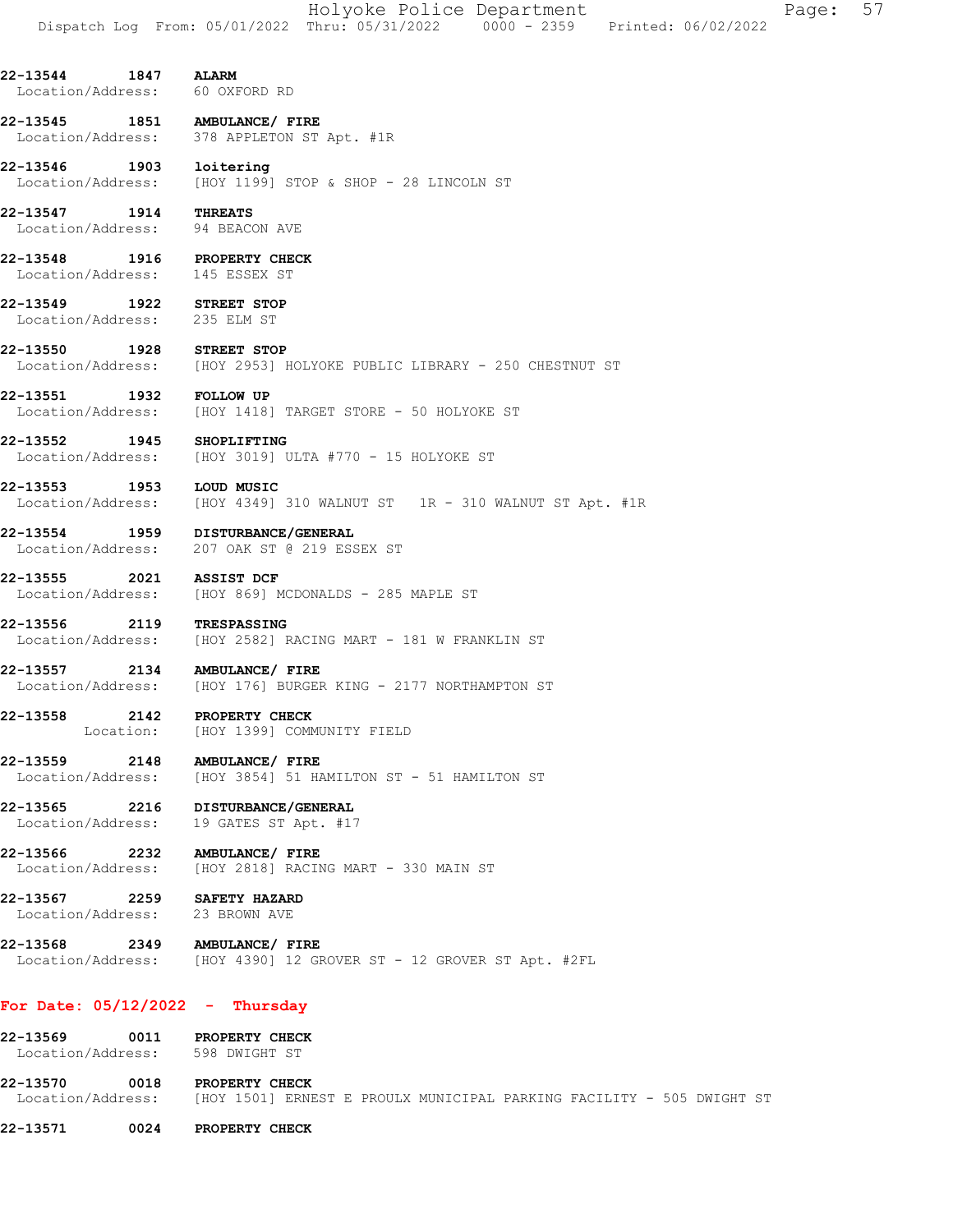|                                | Holyoke Police Department<br>58<br>Page:<br>Dispatch Log From: 05/01/2022 Thru: 05/31/2022 0000 - 2359 Printed: 06/02/2022 |  |
|--------------------------------|----------------------------------------------------------------------------------------------------------------------------|--|
| Location/Address:              | [HOY 874] MCKENZIE FIELD - 444 BEECH ST                                                                                    |  |
| 22-13572                       | 0030 PARKING VIOLATION<br>Location/Address: 552 S SUMMER ST                                                                |  |
|                                | 22-13573 0046 PARKING VIOLATION<br>Location/Address: 552 S SUMMER ST                                                       |  |
| 22-13574                       | 0053 PARKING VIOLATION<br>Location/Address: [HOY 2573] RAMOS, JUANA - 318 ELM ST                                           |  |
| 22-13575 0125 LARCENY          | Location/Address: [HOY 3271] DOMINO'S - 341 APPLETON ST<br>Refer To Incident: 22-2083-OF                                   |  |
| 22-13576 0134 loitering        | Location/Address: [HOY 869] MCDONALDS - 285 MAPLE ST                                                                       |  |
| 22-13577                       | 0241 FAILURE TO STOP<br>Location/Address: 241 PINE ST @ 217 CABOT ST<br>Refer To Incident: 22-2084-OF                      |  |
|                                | 22-13578 0315 CHECK WELLBEING/ASSIST<br>Location/Address: 485 MAPLE ST @ 95 JACKSON ST                                     |  |
|                                | 22-13579 0329 CHECK WELLBEING/ASSIST<br>Location/Address: [HOY 3485] 580 SOUTH SUMMER ST - 580 S SUMMER ST Apt. #13        |  |
| Location/Address:              | 22-13580 0335 PROPERTY CHECK<br>[HOY 874] MCKENZIE FIELD - 444 BEECH ST                                                    |  |
| 22-13581                       | 0350 CHECK WELLBEING/ASSIST<br>Location/Address: [HOY 869] MCDONALDS - 285 MAPLE ST                                        |  |
| Location/Address:              | 22-13582 0425 CHECK WELLBEING/ASSIST<br>12 SARGEANT ST                                                                     |  |
| 22-13583                       | 0431 AMBULANCE/ FIRE<br>Location/Address: [HOY 1859] A & W AUTO CLINIC - 395 MAPLE ST                                      |  |
| 22-13584                       | 0510 AMBULANCE/ FIRE<br>Location/Address: [HOY 4328] 50 HOLY FAMILY RD 317 - 50 HOLY FAMILY RD Apt. #317                   |  |
| 22-13585 0520 911 HANG UP      | Location/Address: [HOY 2429] FAMILY PLACE SHELTER - 288 OAK ST<br>Refer To Incident: 22-2085-OF                            |  |
| Location/Address: 464 MAPLE ST | 22-13586 0621 SUSPICIOUS PERSON                                                                                            |  |
| 22-13587 0633 AMBULANCE        | Location/Address: [HOY 404] FALCETTI TOWERS - 475 MAPLE ST Apt. #609                                                       |  |
| 22-13588 0656 ACCIDENT         | Location/Address: 190 SUFFOLK ST @ 146 BEECH ST<br>Refer To Accident: 22-582-AC                                            |  |
| 22-13589 0657 ASSIST DCF       | Location/Address: 50 WEST ST Apt. #2L                                                                                      |  |
|                                | 22-13591 0715 AMBULANCE/ FIRE<br>Location/Address: 288 OAK ST Apt. #2R                                                     |  |
|                                | 22-13592 0732 DISTURBANCE/GENERAL<br>Location/Address: 568 S EAST ST Apt. #3R                                              |  |
|                                | 22-13593 0739 AMBULANCE/ FIRE<br>Location/Address: 361 TOKENEKE RD @ 15 HOLY FAMILY RD                                     |  |
| Location/Address: 98 BEECH ST  | 22-13594 0753 AMBULANCE/ FIRE                                                                                              |  |
|                                |                                                                                                                            |  |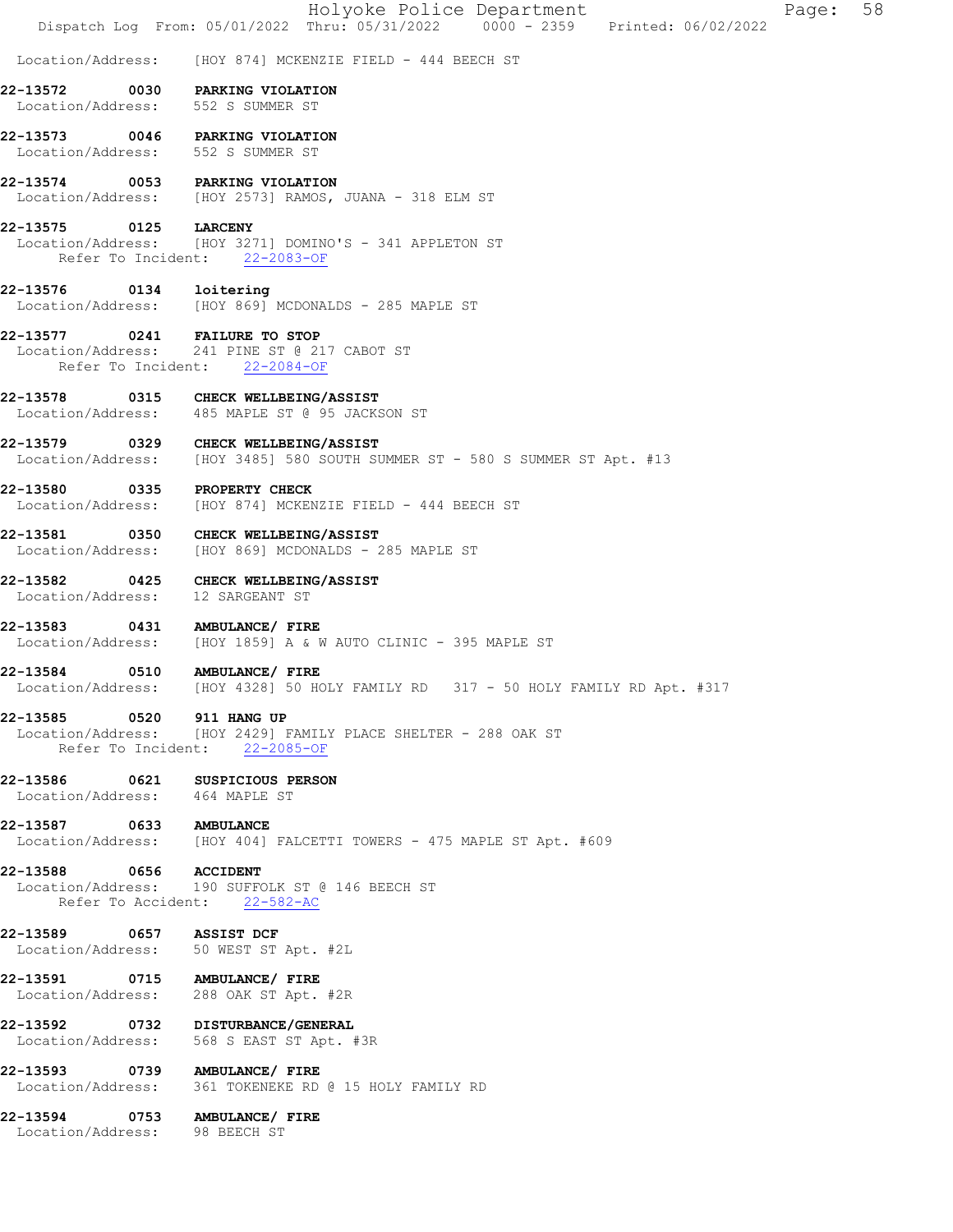# 22-13595 0753 PARKING VIOLATION

Location/Address: HOLYOKE DPW - N EAST ST

#### 22-13596 0811 SHOPLIFTING Location/Address: [HOY 408] FAMILY DOLLAR - 555 HIGH ST Refer To Incident: 22-2086-OF

# 22-13597 0815 DISTURBANCE/GENERAL

 Location/Address: 28 CANBY ST Refer To Incident: 22-2087-OF

# 22-13598 0818 ASSIST/PUBLIC

Location/Address: 91 N EAST ST

### 22-13599 0819 SEX OFFENSE Location/Address: [HOY 889] METCALF SCHOOL - 2019 NORTHAMPTON ST Refer To Incident: 22-2088-OF

# 22-13600 0823 SUSPICIOUS PERSON Location/Address: 320 MACKENZIE AVE

22-13601 0901 ASSIST/PUBLIC<br>Location/Address: [HOY 29] FIVE [HOY 29] FIVE STAR BARBER SHOP - 343 HIGH ST

# 22-13602 0904 AMBULANCE/FIRE<br>Location/Address: 121 WALDO ST Location/Address:

22-13604 0919 SHOPLIFTING Location/Address: [HOY 2698] CVS - 400 BEECH ST

# 22-13606 0939 ASSIST/PUBLIC

 Location/Address: [HOY 4428] 149 FARNUM DR - 149 FARNUM DR Refer To Incident: 22-2089-OF

# 22-13607 0945 LOST PROPERTY

Location/Address: [HOY 3236] GARY ROME HYUNDAI - 150 WHITING FARMS RD Refer To Incident: 22-2091-OF

# 22-13608 0950 FOLLOW UP Location/Address: [HOY 1991] STOP & GO - 399 HILLSIDE AVE

### 22-13609 1025 PROPERTY CHECK Location: [HOY 1399] COMMUNITY FIELD

# 22-13611 1028 STOLEN M/V

 Location/Address: 31 CABOT ST Refer To Incident: 22-2093-OF

#### 22-13612 1029 FRAUD Location/Address: 94 NONOTUCK ST Refer To Incident: 22-2095-OF

# 22-13613 1048 FOLLOW UP Location/Address: 80 NEWTON ST Apt. #2ND

# 22-13614 1056 AMBULANCE/ FIRE Location/Address: 75 WALNUT ST Apt. #C

# 22-13616 1126 FOLLOW UP Location/Address: 41 ARTHUR ST

22-13617 1137 M/V STOP Location/Address: 149 ESSEX ST @ 211 WALNUT ST

# **22-13618 1205 LARCENY**<br>Location/Address: [HOY 619 [HOY 619] HOLYOKE HOSPITAL - 575 BEECH ST

# 22-13619 1208 WARRANT Location/Address: 463 APPLETON ST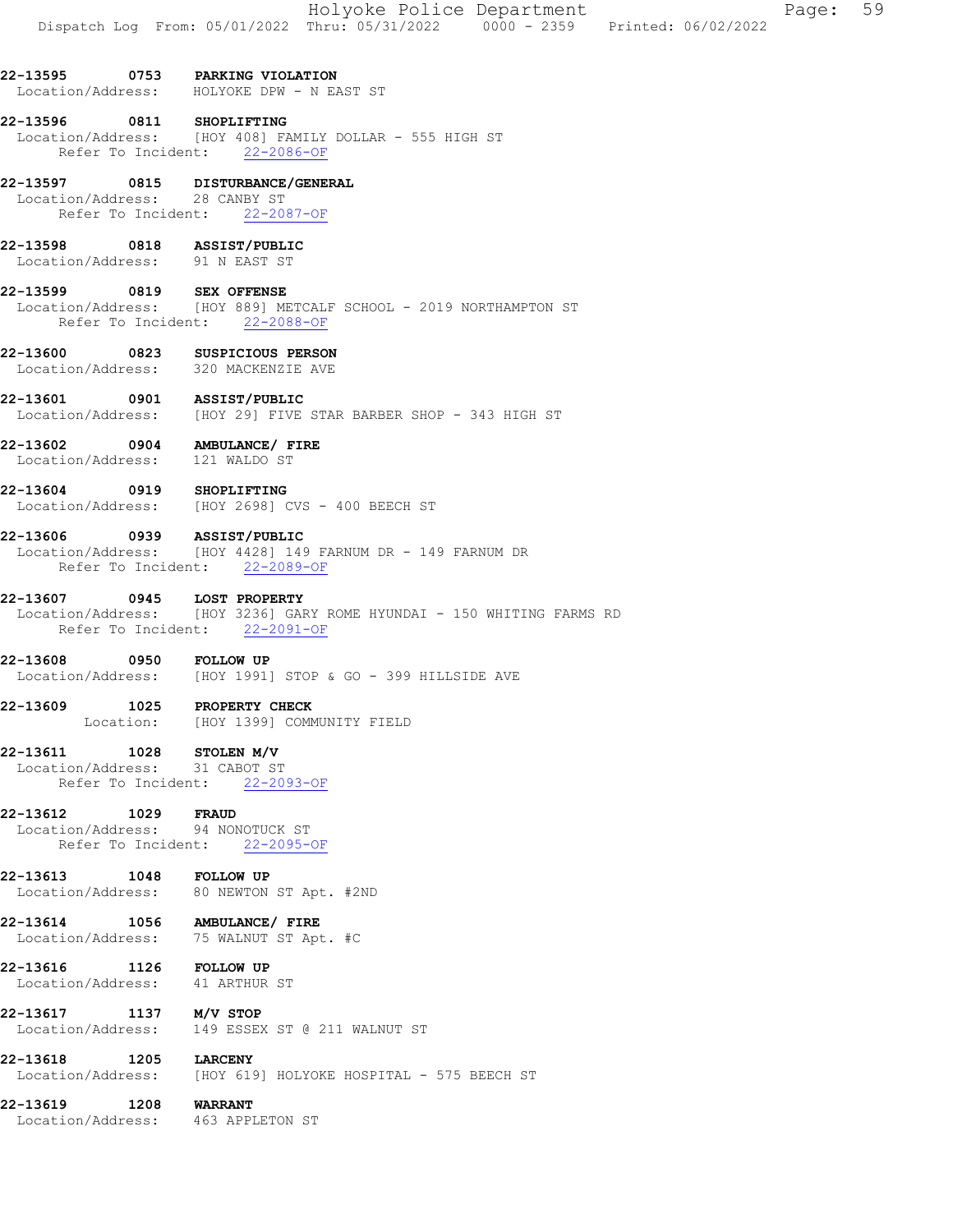|                                                                 |      | Holyoke Police Department<br>Page: 60<br>Dispatch Log From: 05/01/2022 Thru: 05/31/2022   0000 - 2359   Printed: 06/02/2022      |
|-----------------------------------------------------------------|------|----------------------------------------------------------------------------------------------------------------------------------|
| 22-13620 1211 AMBULANCE/ FIRE                                   |      | Location/Address: [HOY 2819] MT MARIE CONDOS - 32 LOWER WESTFIELD RD Apt. #107                                                   |
| 22-13621                                                        |      | 1212 HARASSMENT<br>Location/Address: [HOY 1376] VETERANS PARK - MAPLE ST                                                         |
|                                                                 |      | 22-13622 1233 PARKING VIOLATION<br>Location/Address: [HOY 1077] RELIABLE COMPUTER - 867 MAIN ST<br>Refer To Incident: 22-2099-OF |
| 22-13624 1239 ASSIST/PUBLIC                                     |      | Location/Address: [HOY 1182] ST JEROME CEMETARY - 1670 NORTHAMPTON ST<br>Refer To Incident: 22-2097-OF                           |
| 22-13625 1244 PROPERTY CHECK                                    |      | Location/Address: [HOY 2561] 365 APPLETON ST - 365 APPLETON ST                                                                   |
| 22-13626 1254 PROPERTY CHECK<br>Location/Address: 757 DWIGHT ST |      |                                                                                                                                  |
| 22-13627 1300 PROPERTY CHECK                                    |      | Location/Address: [HOY 3649] 304 CHESTNUT ST - 304 CHESTNUT ST Apt. #3A                                                          |
| 22-13628 1301 LARCENY                                           |      | Location/Address: [HOY 619] HOLYOKE HOSPITAL - 575 BEECH ST<br>Refer To Incident: 22-2098-OF                                     |
| 22-13629 1316 PROPERTY CHECK<br>Location/Address: 294 ELM ST    |      |                                                                                                                                  |
| 22-13630 1333 ALARM                                             |      | Location/Address: OUR LADY OF THE THE CROSS OFFICE - 15 MAPLE ST                                                                 |
| 22-13631 1347 PROPERTY CHECK<br>Location/Address:               |      | 145 ESSEX ST                                                                                                                     |
| 22-13632 1357 AMBULANCE/ FIRE                                   |      | Location/Address: [HOY 839] MANNIX BUILDING - 40 SUFFOLK ST Apt. #3A                                                             |
| 22-13633 1400 SHOPLIFTING                                       |      | Location/Address: [HOY 1199] STOP & SHOP - 28 LINCOLN ST                                                                         |
| 22-13634<br>1407<br>Location/Address:                           |      | CHECK WELLBEING/ASSIST<br>958 DWIGHT ST Apt. #502                                                                                |
| 22-13635 1409<br>Location/Address:                              |      | AMBULANCE/ FIRE<br>128 BEECH ST Apt. #2R                                                                                         |
| 22-13636 1412                                                   |      | AMBULANCE/ FIRE<br>Location/Address: [HOY 3855] 157 FARNUM DR - 157 FARNUM DR                                                    |
| 22-13638 1431<br>Location/Address:                              |      | SUSPICIOUS PERSON<br>7 CLINTON AVE                                                                                               |
| 22-13639 1436 AMBULANCE/ FIRE                                   |      | Location/Address: [HOY 839] MANNIX BUILDING - 40 SUFFOLK ST Apt. #3A                                                             |
| 22-13640 1438 PROPERTY CHECK<br>Location/Address:               |      | 177 ELM ST                                                                                                                       |
| 22-13641 1442 ANIMAL                                            |      | Location/Address: 540 HOMESTEAD AVE<br>Refer To Incident: 22-2100-OF                                                             |
| 22-13642 1448 PROPERTY CHECK<br>Location/Address: 102 PINE ST   |      |                                                                                                                                  |
| 22-13643                                                        |      | 1452 DISTURBANCE/GENERAL<br>Location/Address: [HOY 2468] BENJAMIN ORTIZ RESIDENCE - 460 SOUTH ST                                 |
| 22-13644                                                        | 1456 | SHOPLIFTING                                                                                                                      |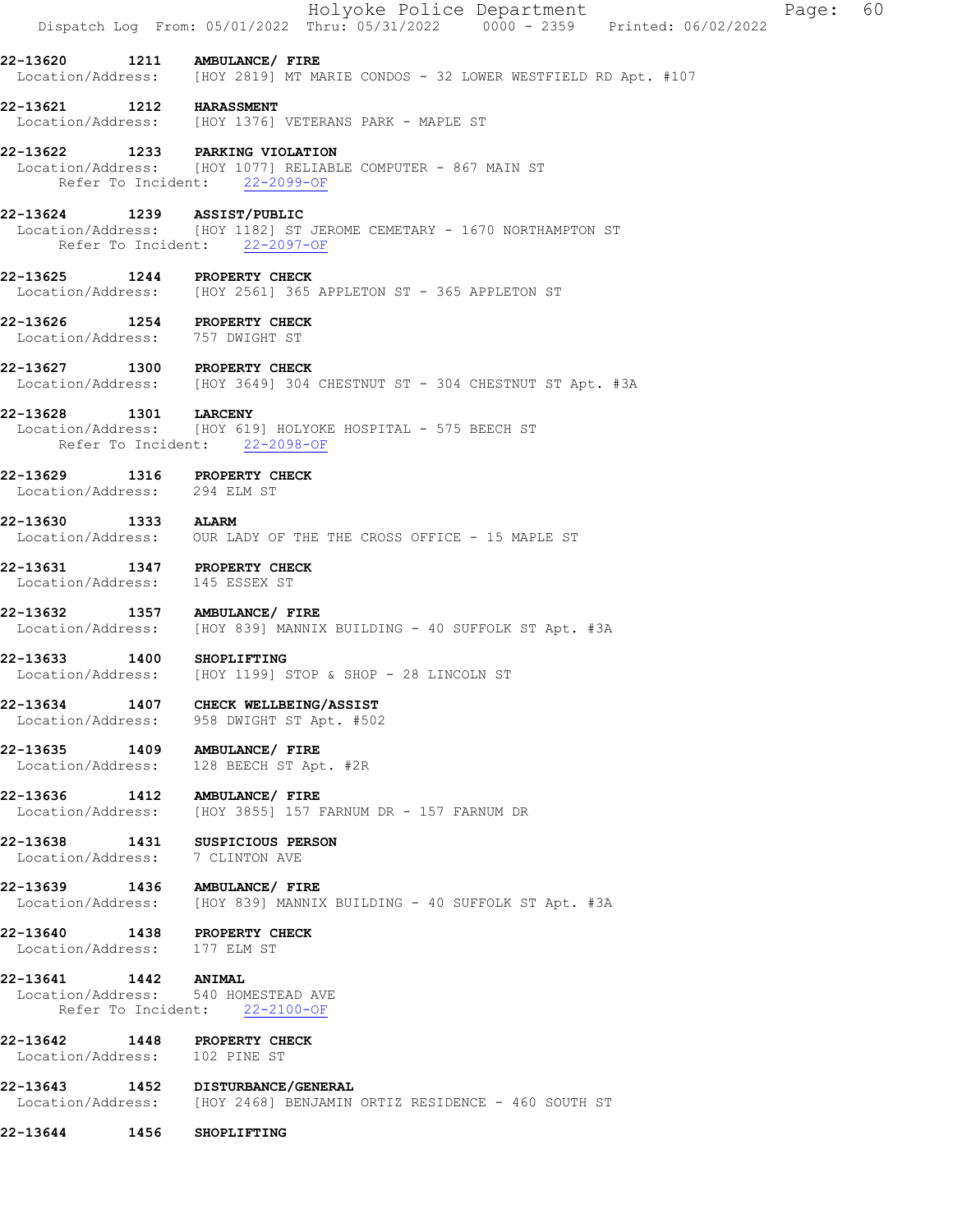|                                                                                                       | Dispatch Log From: 05/01/2022 Thru: 05/31/2022 0000 - 2359 Printed: 06/02/2022 |  | Holyoke Police Department |  | Page: 61 |  |
|-------------------------------------------------------------------------------------------------------|--------------------------------------------------------------------------------|--|---------------------------|--|----------|--|
| Location/Address: [HOY 1289] VICTORIA SECRET - 2 MALL RING RD                                         | Refer To Incident: 22-2102-OF                                                  |  |                           |  |          |  |
| 22-13645 1457 AMBULANCE/ FIRE<br>Location/Address: [HOY 404] FALCETTI TOWERS - 475 MAPLE ST Apt. #702 |                                                                                |  |                           |  |          |  |
| 22-13646 1508 PROPERTY CHECK<br>Location/Address: [HOY 4179] 298 ELM ST 4B - 298 ELM ST Apt. #4B      |                                                                                |  |                           |  |          |  |
| 22-13647 1513 CHECK WELLBEING/ASSIST<br>Location/Address: 570 MAPLE ST @ 1 PARENTEAU DR               |                                                                                |  |                           |  |          |  |
| 22-13648 1540 OVERDOSE<br>Location/Address: [HOY 3962] 91 MOSHER ST - 91 MOSHER ST                    |                                                                                |  |                           |  |          |  |
| 22-13649 1545 PREVENT BREACH<br>Location/Address: 27 OLIVE AVE @ 1361 DWIGHT ST                       | Refer To Incident: 22-2101-OF                                                  |  |                           |  |          |  |
| 22-13651   1602   AMBULANCE/ FIRE<br>Location/Address: 49 ELY ST @ 39 CENTER ST                       |                                                                                |  |                           |  |          |  |
| 22-13650 1603 M/V STOP<br>Location/Address: 33 CABOT ST @ 503 S BRIDGE ST                             |                                                                                |  |                           |  |          |  |
| 22-13652 1609 M/V STOP<br>Location/Address: 17 JACKSON ST @ 637 S SUMMER ST                           |                                                                                |  |                           |  |          |  |
| 22-13653 1610 ACCIDENT<br>Location/Address: 4 ELMWOOD AVE @ 2080 NORTHAMPTON ST                       |                                                                                |  |                           |  |          |  |
| 22-13654 1615 M/V STOP<br>Location/Address: 35 JACKSON ST @ 632 S BRIDGE ST                           |                                                                                |  |                           |  |          |  |
| 22-13655 1624 M/V STOP<br>Location/Address: 17 CABOT ST @ 522 S SUMMER ST                             |                                                                                |  |                           |  |          |  |
| 22-13656 1634 M/V STOP<br>Location/Address: 35 JACKSON ST @ 632 S BRIDGE ST                           |                                                                                |  |                           |  |          |  |
| 22-13657 1637 PROPERTY CHECK<br>Location/Address: 102 PINE ST                                         |                                                                                |  |                           |  |          |  |
| 22-13658 1646 PROPERTY CHECK<br>Location/Address: 102 PINE ST Apt. #REAR                              |                                                                                |  |                           |  |          |  |
| 22-13659 1652 M/V STOP<br>Location/Address: 17 JACKSON ST @ 637 S SUMMER ST                           |                                                                                |  |                           |  |          |  |
| 22-13660 1653 THREATS<br>Location/Address: SALON 413 - 1735 NORTHAMPTON ST                            |                                                                                |  |                           |  |          |  |
| 22-13661 1656 PROPERTY CHECK<br>Location/Address: [HOY 4333] 145 ESSEX ST - 145 ESSEX ST              |                                                                                |  |                           |  |          |  |
| 22-13662 1658 THREATS<br>Location/Address: [HOY 1128] 103 SOUTH ST                                    | Refer To Incident: 22-2103-OF                                                  |  |                           |  |          |  |
| 22-13663 1703 M/V STOP<br>Location/Address: MAIN ST                                                   |                                                                                |  |                           |  |          |  |
| 22-13664 1711 SHOPLIFTING<br>Location/Address: [HOY 1418] TARGET STORE - 50 HOLYOKE ST                |                                                                                |  |                           |  |          |  |
| 22-13665 1713 M/V STOP<br>Location/Address: 526 S CANAL ST @ 1 HAMILTON ST                            |                                                                                |  |                           |  |          |  |
| 22-13666 1717 DISTURBANCE/GENERAL<br>Location/Address: 25 PARKER ST Apt. #1L                          |                                                                                |  |                           |  |          |  |
|                                                                                                       |                                                                                |  |                           |  |          |  |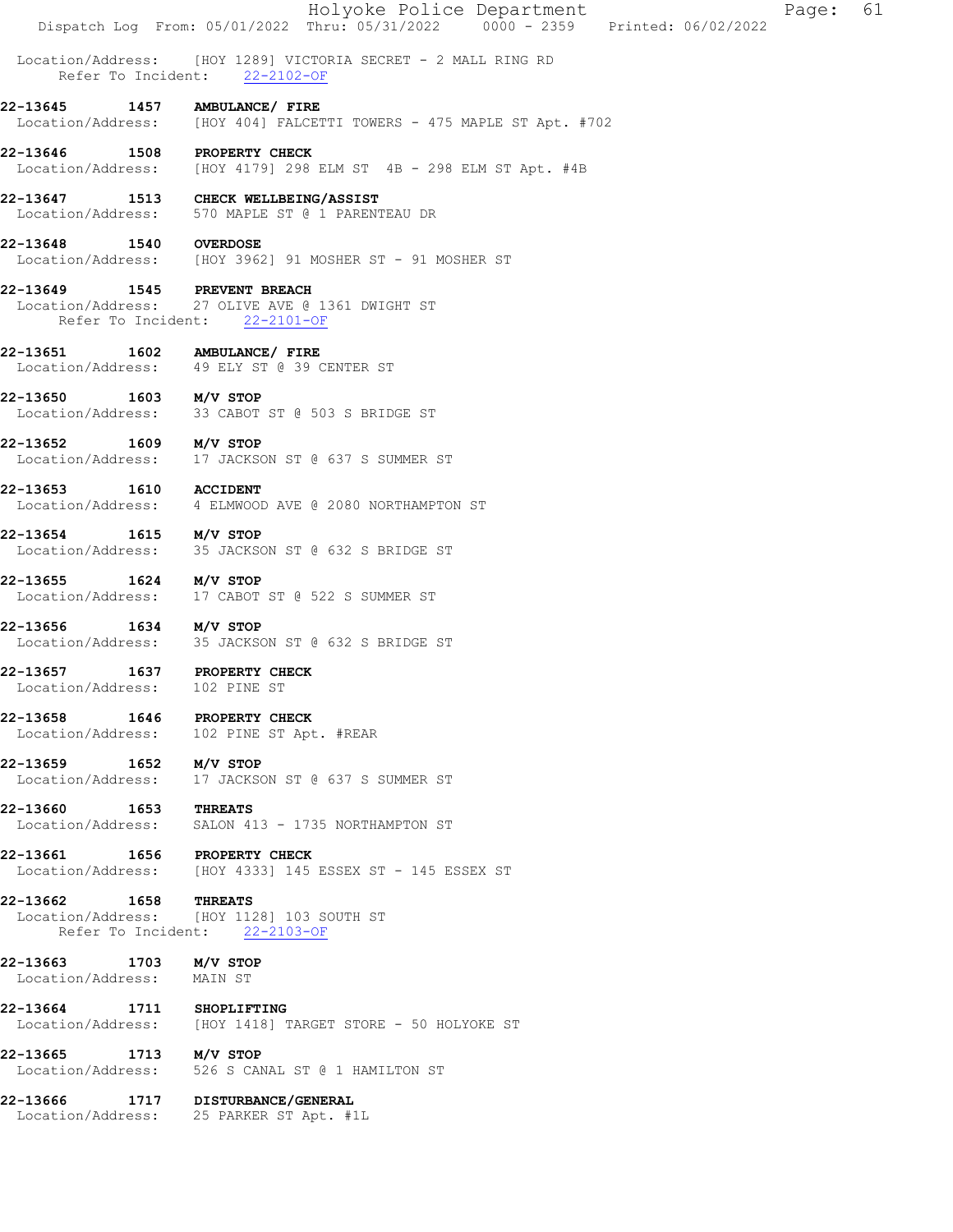|                                                        |      | Holyoke Police Department<br>62<br>Page:<br>Dispatch Log From: 05/01/2022 Thru: 05/31/2022 0000 - 2359 Printed: 06/02/2022 |
|--------------------------------------------------------|------|----------------------------------------------------------------------------------------------------------------------------|
| 22-13667<br>Location/Address: 190 WALNUT ST            |      | 1721 FOLLOW UP                                                                                                             |
| 22-13668                                               |      | 1722 M/V STOP<br>Location/Address: 53 CABOT ST @ 530 S EAST ST                                                             |
| 22-13669 1735 FOLLOW UP                                |      | Location/Address: [HOY 2939] VICTORY THEATER = 81-89 SUFFOLK STREET - 81 SUFFOLK ST                                        |
| 22-13670 1740 ANIMAL<br>Location/Address: 575 BEECH ST |      | Refer To Incident: 22-2104-OF                                                                                              |
| 22-13671 1749 M/V STOP                                 |      | Location/Address: 25 SARGEANT ST @ 580 S BRIDGE ST                                                                         |
| 22-13672 1756 THREATS                                  |      | Location/Address: 104 LINDEN ST Apt. #3L                                                                                   |
|                                                        |      | 22-13673 1758 AMBULANCE/ FIRE<br>Location/Address: [HOY 1466] ANNIVERSARY FIELD - ANNIVERSARY RD                           |
| 22-13674 1801 ACCIDENT                                 |      | Location/Address: 639 MAIN ST @ 621 S CANAL ST<br>Refer To Accident: 22-583-AC                                             |
| 22-13675                                               |      | 1812 AMBULANCE/ FIRE<br>Location/Address: [HOY 1419] SAMS FOOD STORE - 515 HIGH ST                                         |
| 22-13676 1813 SHOPLIFTING                              |      | Location/Address: [HOY 964] OCEAN STATE JOB LOT - 2291 NORTHAMPTON ST<br>Refer To Incident: 22-2107-OF                     |
| 22-13677 1816 OVERDOSE                                 |      | Location/Address: 517 HIGH ST @ 141 CABOT ST<br>Refer To Incident: 22-2106-OF                                              |
| 22-13678                                               | 1819 | SHOPLIFTING<br>Location/Address: [HOY 1199] STOP & SHOP - 28 LINCOLN ST<br>Refer To Incident: 22-2105-OF                   |
| 22-13679                                               | 1821 | <b>SHOPLIFTING</b><br>Location/Address: [HOY 114] BARNES & NOBLE - 15 HOLYOKE ST<br>Refer To Incident: 22-2108-OF          |
| 22-13680                                               |      | 1828 CHECK WELLBEING/ASSIST<br>Location/Address: 14 ARGYLE AVE @ 1882 NORTHAMPTON ST                                       |
|                                                        |      | 22-13681 1839 PARKING VIOLATION<br>Location/Address: [HOY 2774] BRITTON, MARK E. - 386 CHERRY ST                           |
| Location/Address: 79 FARNUM DR                         |      | 22-13683 1849 AMBULANCE/ FIRE                                                                                              |
| 22-13684 1851 M/V STOP                                 |      | Location/Address: 17 JACKSON ST @ 637 S SUMMER ST                                                                          |
| 22-13685 1854 ERRATIC DRIVER<br>Location/Address:      |      | JARVIS AVE                                                                                                                 |
| 22-13686 1913 ALARM<br>Location/Address: 740 HIGH ST   |      |                                                                                                                            |
| $22-13687$ 1913 M/V STOP                               |      | Location/Address: 3 JACKSON ST @ 579 S CANAL ST                                                                            |
|                                                        |      | 22-13688 1922 DISTURBANCE/GENERAL<br>Location/Address: 225 MAPLE ST @ 585 DWIGHT ST<br>Refer To Incident: 22-2109-OF       |
| 22-13689                                               | 1939 | <b>ACCIDENT</b>                                                                                                            |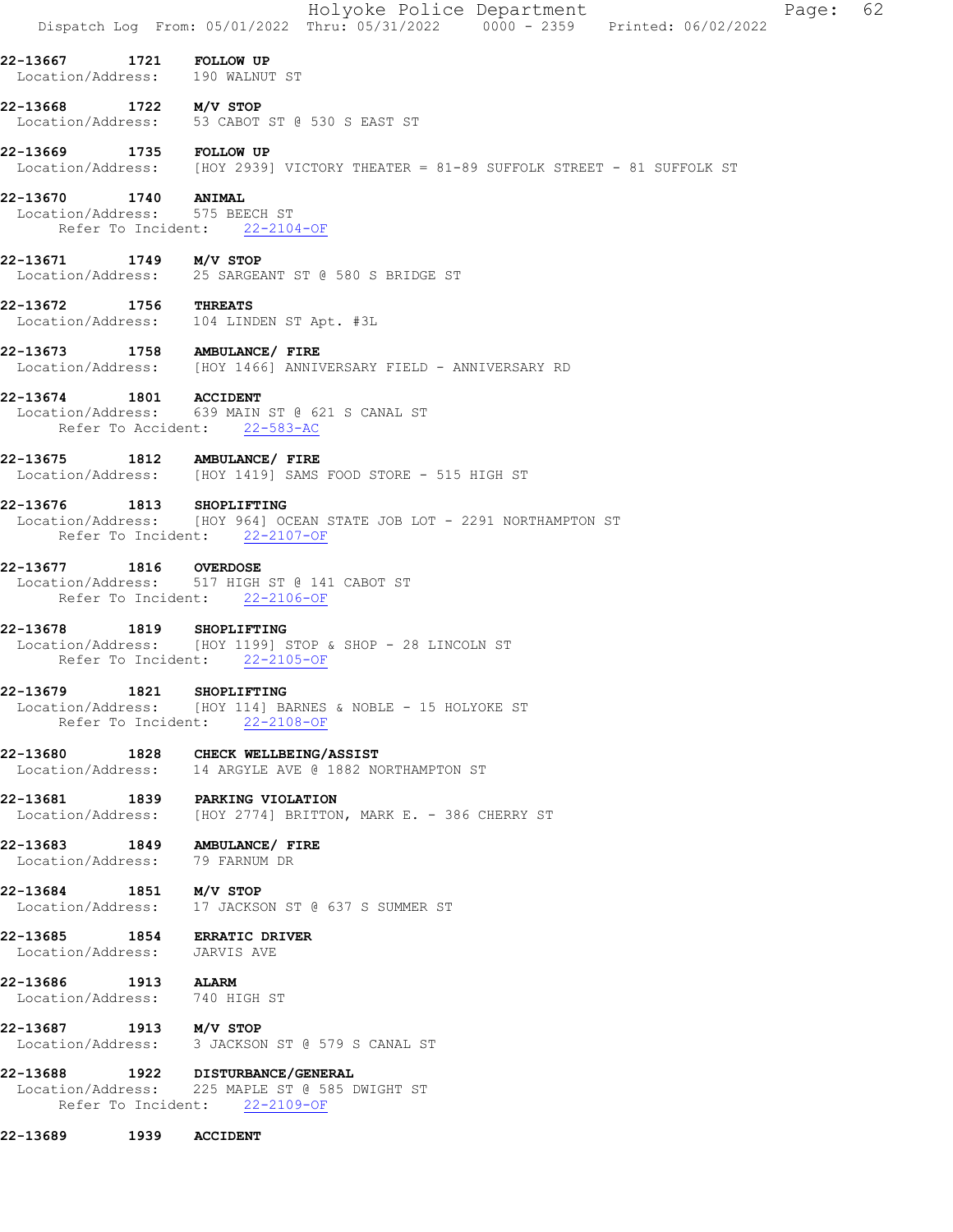|                                            |                    | Holyoke Police Department<br>63<br>Page:<br>Dispatch Log From: 05/01/2022 Thru: 05/31/2022 0000 - 2359 Printed: 06/02/2022 |  |
|--------------------------------------------|--------------------|----------------------------------------------------------------------------------------------------------------------------|--|
|                                            |                    | Location/Address: 71 STERLING RD @ 830 HOMESTEAD AVE<br>Refer To Accident: 22-584-AC                                       |  |
| 22-13690<br>Location/Address: 4 ADAMS ST   |                    | 1954 AMBULANCE/ FIRE                                                                                                       |  |
|                                            |                    | 22-13691 1954 CHECK WELLBEING/ASSIST<br>Location/Address: [HOY 3033] GIGGLES DAYCARE - 53 ARGYLE AVE                       |  |
| 22-13692<br>Location/Address: 50 WEST ST   |                    | 2012 FIRE ALARM/SMOKE ALARM                                                                                                |  |
| 22-13693 2025 STREET STOP                  |                    | Location/Address: 1600 DWIGHT ST @ 1577 NORTHAMPTON ST                                                                     |  |
| 22-13694 2038 SHOPLIFTING                  |                    | Location/Address: [HOY 2753] MACY'S - 50 HOLYOKE ST<br>Refer To Incident: 22-2110-OF                                       |  |
| 22-13695                                   |                    | 2043 FOLLOW UP<br>Location/Address: [HOY 1297] WALGREENS - 1588 NORTHAMPTON ST                                             |  |
| 22-13696 2052 FOLLOW UP                    |                    | Location/Address: 389 MAPLE ST @ 47 HAMPSHIRE ST                                                                           |  |
| 22-13698<br>Location/Address: 11 SPRING ST |                    | 2107 SHOTS FIRED<br>Refer To Incident: 22-2111-OF                                                                          |  |
| 22-13699                                   | Refer To Incident: | 2111 MALICIOUS DAMAGE<br>Location/Address: 337 CHESTNUT ST<br>$22 - 2112 - OF$                                             |  |
| 22-13700                                   | 2114 SERVICE       | Location/Address: [HOY 3854] 51 HAMILTON ST - 51 HAMILTON ST                                                               |  |
| 22-13702<br>Location/Address: 33 JAMES ST  |                    | 2141 B & E IN PROGRESS                                                                                                     |  |
| 22-13703                                   |                    | 2146 LOUD MUSIC<br>Location/Address: 13 SPRING ST @ 271 MAIN ST                                                            |  |
| 22-13704<br>Location/Address:              | 2149               | CHECK WELLBEING/ASSIST<br>[HOY 1048] PROSPECT HEIGHTS - 41 CHESTNUT ST Apt. #101                                           |  |
| 22-13706<br>Location/Address:              | 2151               | AMBULANCE/ FIRE<br>[HOY 917] THE BUDGET INN - 579 NORTHAMPTON ST Apt. #10                                                  |  |
| 22-13705                                   | 2152               | <b>WARRANT</b><br>Location/Address: [HOY 1390] HOLYOKE POLICE DEPT - 138 APPLETON ST<br>Refer To Arrest: 22-466-AR         |  |
| 22-13707<br>Location/Address:              |                    | 2257 DISTURBANCE/GENERAL<br>1 SCHOOL ST @ 565 HAMPDEN ST                                                                   |  |
| 22-13708<br>Location/Address:              | 2301               | <b>DISTURBANCE/GENERAL</b><br>25 PARKER ST Apt. #1L                                                                        |  |
| 22-13709 2319<br>Location/Address:         |                    | loitering<br>[HOY 3227] CIRCLE K LAUNDRY - 337 APPLETON ST                                                                 |  |
| 22-13710<br>Location/Address:              | 2348               | M/V STOP<br>APPLETON ST                                                                                                    |  |
| 22-13711 2349<br>Location/Address:         |                    | <b>AMBULANCE</b><br>10 HOSPITAL DR @ 11 CORSER ST                                                                          |  |
| 22-13712<br>Location/Address:              | 2356               | <b>PROPERTY CHECK</b><br>[HOY 707] IVORY BILLIARDS - 151 CHESTNUT ST                                                       |  |
| 22-13713                                   | 2356               | <b>THREATS</b>                                                                                                             |  |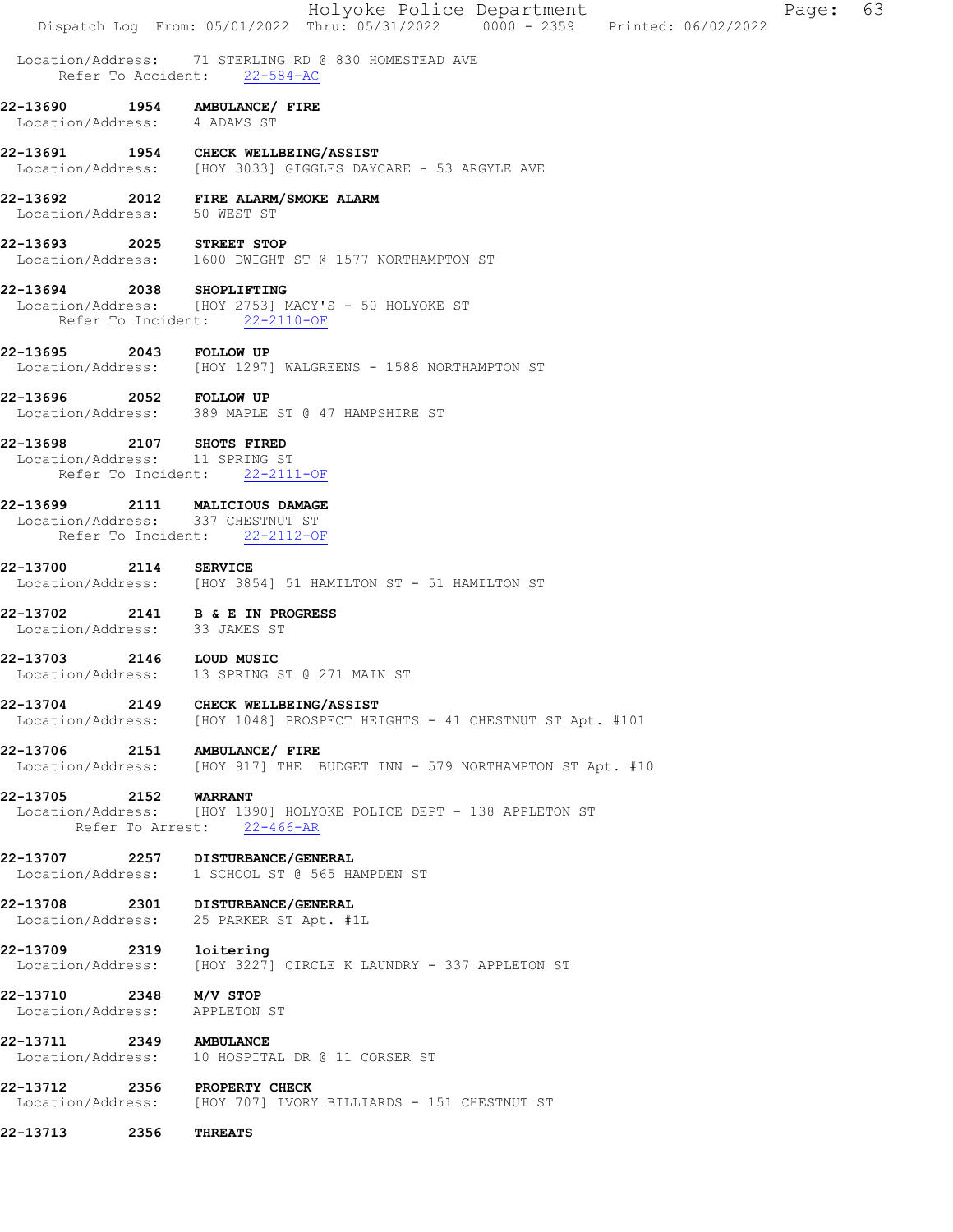Holyoke Police Department Page: 64 Dispatch Log From: 05/01/2022 Thru: 05/31/2022 0000 - 2359 Printed: 06/02/2022

 Location/Address: 56 BAY STATE RD Refer To Incident: 22-2113-OF

#### For Date: 05/13/2022 - Friday

# 22-13714 0001 PROPERTY CHECK Location/Address: [HOY 2953] HOLYOKE PUBLIC LIBRARY - 250 CHESTNUT ST

22-13715 0002 M/V STOP Location/Address: SOUTH ST

- 22-13716 0008 ASSIST/PUBLIC Location/Address: 271 MAIN ST @ 13 SPRING ST
- 22-13717 0056 FOLLOW UP Location/Address: 56 BAY STATE RD

# 22-13718 0106 ASSAULT<br>Location/Address: 675 HIGH ST

Location/Address: Refer To Incident: 22-2114-OF

- 22-13719 0145 ALARM Location/Address: BANK OF AMERICA ATM - 39 HOLYOKE ST
- 22-13720 0148 SUSPICIOUS PERSON<br>Location/Address: [HOY 563] HERITAGE [HOY 563] HERITAGE PARK - 221 APPLETON ST
- 22-13721 0159 M/V STOP Location/Address: 153 SARGEANT ST @ 315 WALNUT ST
- 22-13722 0235 M/V STOP Location/Address: 153 SARGEANT ST @ 315 WALNUT ST
- 22-13723 0254 RECOVERED M/V Location/Address: [HOY 165] THE BRIAN BORU - 37 COMMERCIAL ST

#### 22-13724 0325 ACCIDENT

 Location/Address: 1 WESTFIELD RD @ 1964 NORTHAMPTON ST Refer To Accident: 22-585-AC

#### 22-13725 0327 SUSPICIOUS PERSON Location/Address: 78 RUGBY ST

22-13726 0412 PROPERTY CHECK Location/Address: [HOY 874] MCKENZIE FIELD - 444 BEECH ST

# 22-13727 0614 AMBULANCE/ FIRE

Location/Address: 558 S SUMMER ST Apt. #3L

# 22-13728 0700 RECOVERED M/V Location/Address: 180 ELM ST @ 345 APPLETON ST Refer To Arrest: 22-467-AR

### 22-13729 0720 SUSPICIOUS PERSON Location/Address: 62 LEARY DR

# 22-13730 0732 AMBULANCE/FIRE<br>Location/Address: [HOY 1494] APPLE [HOY 1494] APPLETON MARKET - 435 APPLETON ST

# 22-13731 0734 RECOVERED PROPERTY Location/Address: [HOY 3039] HALUCK, JULIE - 1732 NORTHAMPTON ST

22-13732 0812 DISABLED MOTOR VEHICLE Location/Address: 1225 HAMPDEN ST @ 1486 NORTHAMPTON ST

### 22-13734 0849 PROPERTY CHECK Location/Address: 145 ESSEX ST

#### 22-13735 0850 PROPERTY CHECK Location/Address: 173 ELM ST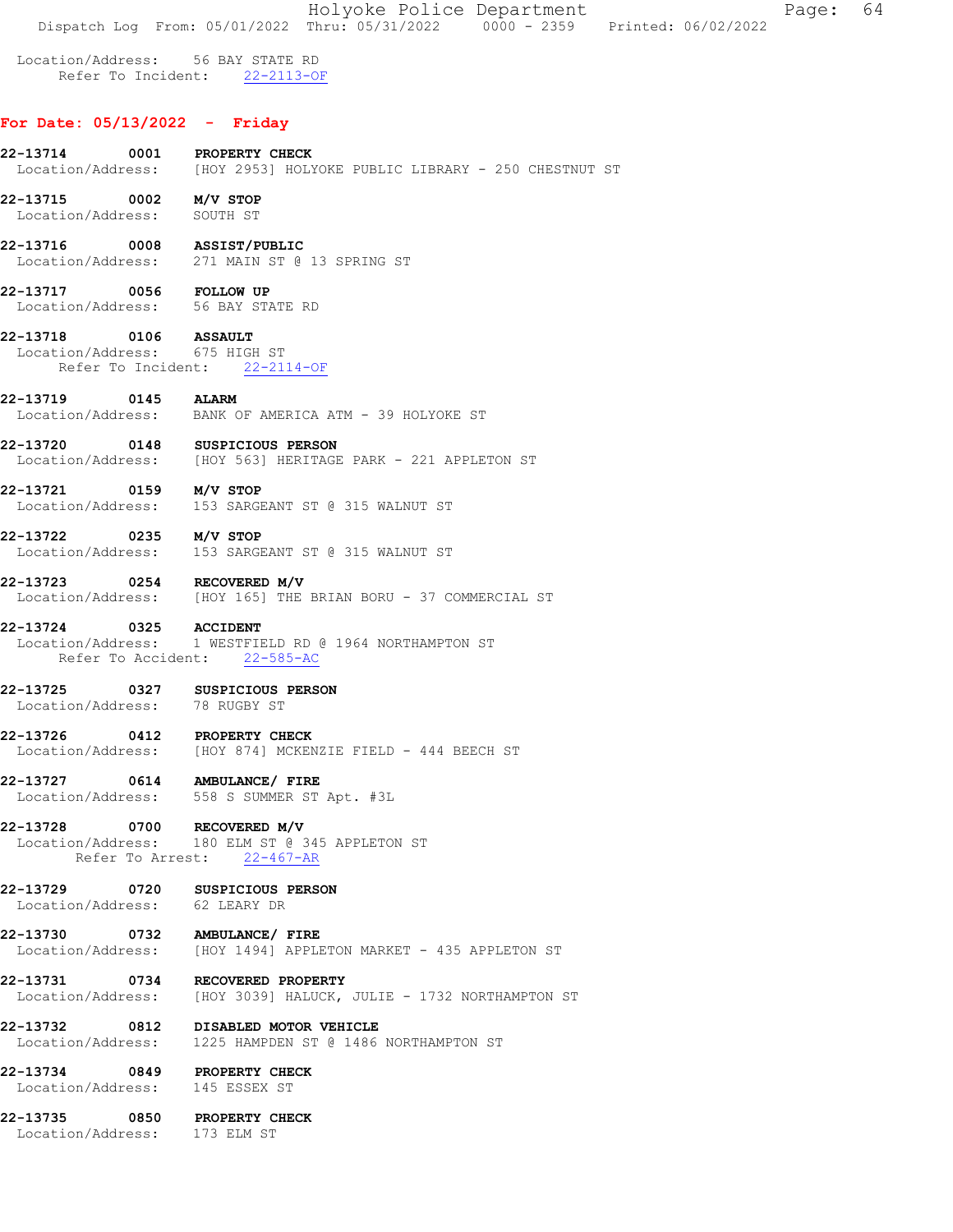| 22-13737 0854 GUN CALL        |            | Location/Address: 95 BOWERS ST Apt. #1                                                                                                                                                      |
|-------------------------------|------------|---------------------------------------------------------------------------------------------------------------------------------------------------------------------------------------------|
|                               |            | 22-13736 0856 PROPERTY CHECK<br>Location/Address: 757 DWIGHT ST                                                                                                                             |
| Location/Address: 24 DAVIS ST |            | 22-13738 0900 DISTURBANCE/GENERAL<br>Refer To Arrest: 22-468-AR                                                                                                                             |
|                               |            | 22-13739 0913 PROPERTY CHECK<br>Location/Address: 787 DWIGHT ST                                                                                                                             |
| Location/Address: 102 PINE ST |            | 22-13740 0915 PROPERTY CHECK                                                                                                                                                                |
|                               |            | 22-13742 0931 MALICIOUS DAMAGE<br>Location/Address: [HOY 1501] ERNEST E PROULX MUNICIPAL PARKING FACILITY - 505 DWIGHT ST<br>Refer To Incident: 22-2115-OF<br>Refer To Incident: 22-2115-OF |
| 22-13744 0936 M/V STOP        |            | Location/Address: 570 MAPLE ST @ 0 RESNIC BLVD                                                                                                                                              |
|                               |            | 22-13746 0957 AMBULANCE/ FIRE<br>Location/Address: 41 CHESTNUT ST Apt. #101                                                                                                                 |
|                               |            | 22-13747 1001 PROPERTY CHECK<br>Location/Address: 310 WALNUT ST                                                                                                                             |
| Location/Address: 291 ELM ST  |            | 22-13748 1002 PROPERTY CHECK                                                                                                                                                                |
| 22-13750                      | 1003 FRAUD | Location/Address: 77 KNOLLWOOD CIR                                                                                                                                                          |
| Location/Address: 102 PINE ST |            | 22-13751 1016 PROPERTY CHECK                                                                                                                                                                |
|                               |            | 22-13752 1020 PROPERTY CHECK<br>Location/Address: 757 DWIGHT ST                                                                                                                             |
|                               |            | 22-13753 1026 FOLLOW UP<br>Location/Address: 126 WALDO ST                                                                                                                                   |
| 22-13754                      |            | 1030 AMBULANCE/ FIRE<br>Location/Address: [HOY 836] MAIN STREET SHELTER - 319 MAIN ST                                                                                                       |
| 22-13755 1032                 |            | <b>PROPERTY CHECK</b><br>Location/Address: 310 WALNUT ST                                                                                                                                    |
| Location/Address: 291 ELM ST  |            | 22-13756 1033 PROPERTY CHECK                                                                                                                                                                |
| 22-13757 1035 TRESPASSING     |            | Location/Address: [HOY 2818] RACING MART - 330 MAIN ST<br>Refer To Incident: 22-2116-OF                                                                                                     |
|                               |            | 22-13758 1044 AMBULANCE/ FIRE<br>Location/Address: 38 BAYBERRY DR                                                                                                                           |
| 22-13759 1048 FOLLOW UP       |            | Location/Address: [HOY 2507] THE BUDGET INN - 579 NORTHAMPTON ST Apt. #1                                                                                                                    |
|                               |            | 22-13760 1058 AMBULANCE/ FIRE<br>Location/Address: [HOY 4184] 76 CHAPIN ST - 76 CHAPIN ST Apt. #2R                                                                                          |
| 22-13761 1101 FOLLOW UP       |            | Location/Address: [HOY 1207] SULLIVAN SCHOOL - 400 JARVIS AVE                                                                                                                               |
| 22-13762                      |            | 1105 AMBULANCE/ FIRE                                                                                                                                                                        |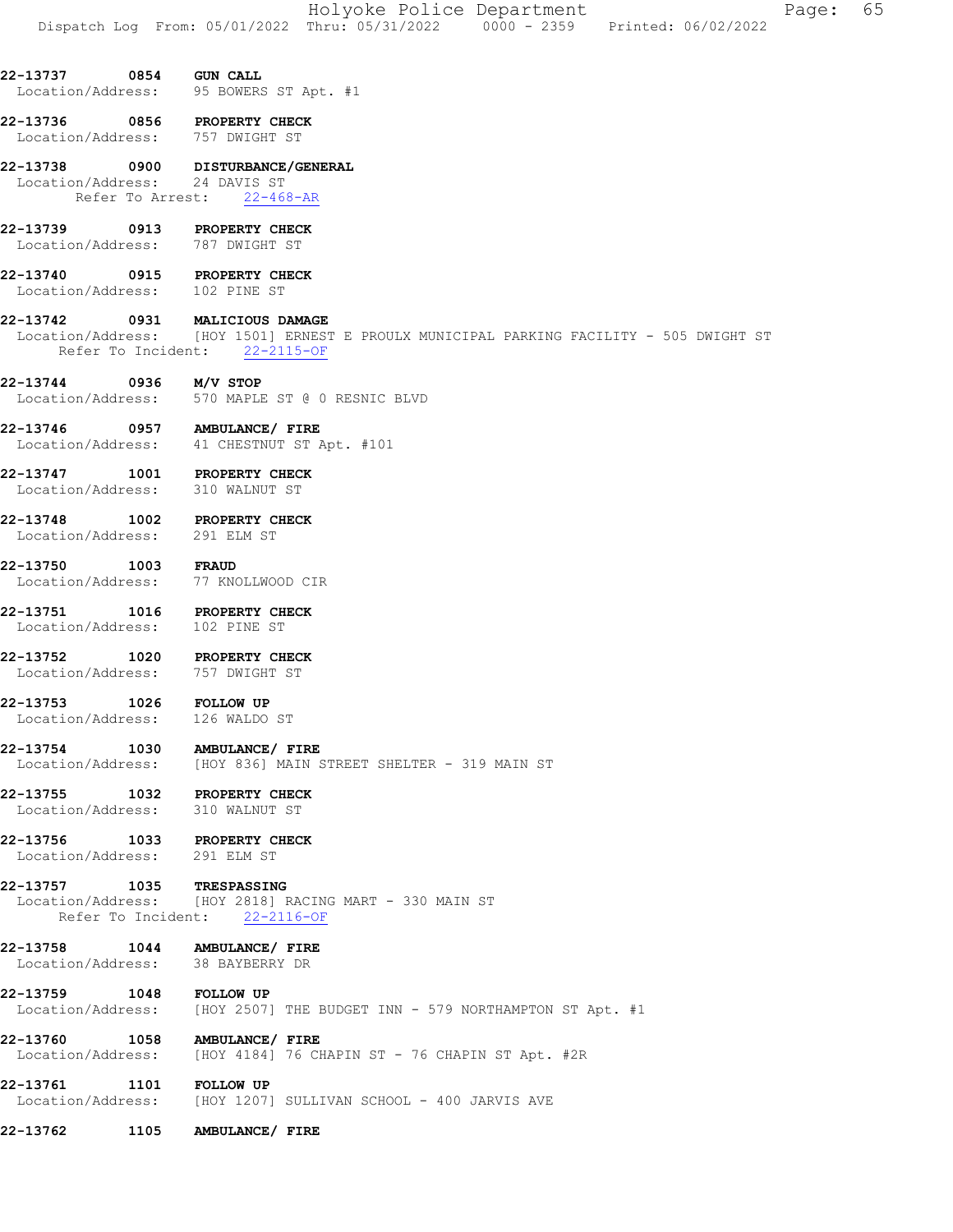| Holyoke Police Department<br>66<br>Page:<br>Dispatch Log From: 05/01/2022 Thru: 05/31/2022 0000 - 2359 Printed: 06/02/2022 |
|----------------------------------------------------------------------------------------------------------------------------|
| Location/Address: 230 MAPLE ST                                                                                             |
| 1109 DISABLED MOTOR VEHICLE                                                                                                |
| Location/Address: 149 LOWER WESTFIELD RD<br>22-13764 1116 FOLLOW UP                                                        |
| Location/Address: 76 MAPLE ST                                                                                              |
| 1126 TRESPASSING<br>Location/Address: [HOY 618] HOLYOKE HIGH SCHOOL - 500 BEECH ST<br>Refer To Arrest: 22-470-AR           |
| 1128 PROPERTY CHECK<br>Location/Address: 145 ESSEX ST                                                                      |
| 22-13767 1129 PROPERTY CHECK<br>Location/Address: [HOY 2561] 365 APPLETON ST - 365 APPLETON ST                             |
| 22-13768 1137 PROPERTY CHECK<br>Location/Address: 177 ELM ST                                                               |
| 22-13769 1140 CHECK WELLBEING/ASSIST<br>Location/Address: [HOY 1000] PECK JR HIGH SCHOOL - 1916 NORTHAMPTON ST             |
| 22-13770 1232 CHECK WELLBEING/ASSIST<br>Location/Address: LIBRARY - ESSEX ST                                               |
| 22-13771 1241 LOUD NOISE<br>Location/Address: 9 IVY AVE Apt. #1L                                                           |
| <b>THREATS</b><br>Location/Address: 127 CLEMENTE ST Apt. #1L                                                               |
| 22-13773 1303 FOLLOW UP<br>Location/Address: [HOY 602] HOLYOKE DISTRICT COURT - 20 COURT PLAZA                             |
| Location/Address: 948 DWIGHT ST Apt. #15                                                                                   |
| 1343 CHECK WELLBEING/ASSIST<br>Location/Address: [HOY 354] DONAHUE SCHOOL - 210 WHITING FARMS RD                           |
| 22-13776 1346 loitering<br>Location/Address: [HOY 2582] RACING MART - 181 W FRANKLIN ST                                    |
| 22-13778 1437 DISTURBANCE/GENERAL<br>Location/Address: 53 CABOT ST @ 530 S EAST ST                                         |
| 22-13779 1443 ANIMAL CRUELTY<br>Location/Address: QUICK STOP - BEECH ST                                                    |
| 22-13780 1447 AMBULANCE/ FIRE<br>Location/Address: 299 CLEMENTE ST Apt. #3                                                 |
| 22-13781 1451 SHOTS FIRED<br>Location/Address: [HOY 3765] 281 WALNUT ST - 281 WALNUT ST<br>Refer To Incident: 22-2118-OF   |
| 22-13783 1458 ACCIDENT<br>Location/Address: 637 WESTFIELD RD @ 12 APREMONT HWY<br>Refer To Accident: 22-586-AC             |
| 22-13784 1506 AMBULANCE/ FIRE<br>Location/Address: 287 ESSEX ST Apt. #110                                                  |
| 22-13785 1509 AMBULANCE/ FIRE<br>Location/Address: 598 DWIGHT ST Apt. #303                                                 |
| 22-13786 1520 ACCIDENT<br>Location/Address: ASHLEY RESERVOIR - WESTFIELD RD<br>Refer To Accident: 22-587-AC                |
| 1244<br>22-13774 1329 WARRANT                                                                                              |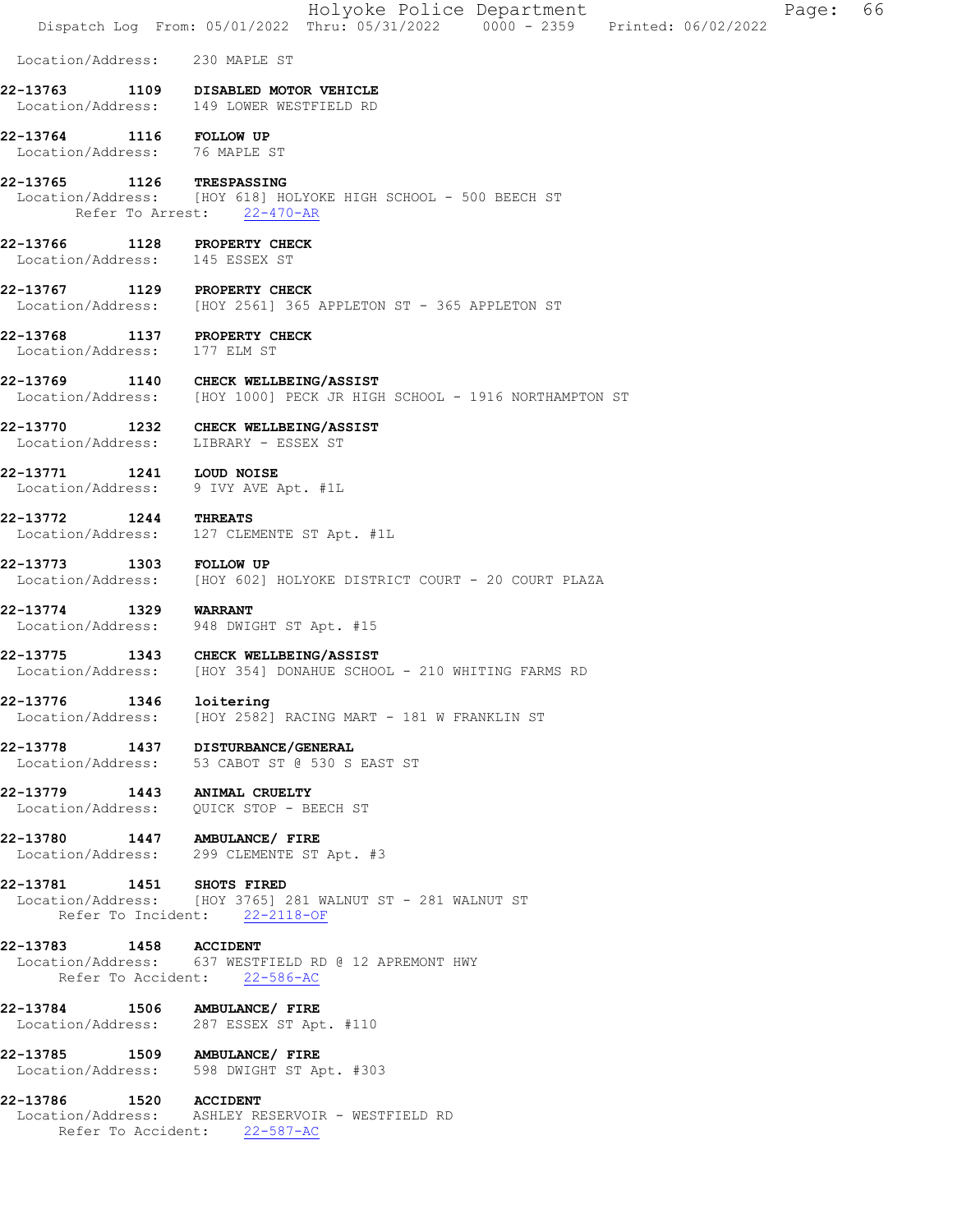- 22-13787 1538 DRUG ACTIVITY Location/Address: 948 DWIGHT ST Apt. #15
- 22-13788 1546 AMBULANCE/FIRE<br>Location/Address: [HOY 713] JP'S H [HOY 713] JP'S RESTAURANT - 200 WHITING FARMS RD
- 22-13789 1559 FOLLOW UP<br>Location/Address: 232 ELM ST Location/Address:
- 22-13790 1603 PROPERTY CHECK Location/Address: 190 WALNUT ST
- 22-13791 1612 PROPERTY CHECK Location/Address: [HOY 707] IVORY BILLIARDS - 151 CHESTNUT ST
- 22-13792 1612 ASSIST/PUBLIC Location/Address: [HOY 2692] CARE ONE - 260 EASTHAMPTON RD Refer To Incident: 22-2119-OF
- 22-13793 1615 PROPERTY CHECK Location/Address: [HOY 2561] 365 APPLETON ST - 365 APPLETON ST Refer To Arrest: 22-471-AR Refer To Arrest: 22-472-AR
- 22-13794 1619 DISTURBANCE/GENERAL<br>The Location/Address: [HOY 2817] HOLYOKE [HOY 2817] HOLYOKE TRANSPORTATION CENTER - 206 MAPLE ST
- 22-13795 1624 M/V STOP Location/Address: 139 WHITING FARMS RD @ 1 LYNCH DR
- 22-13796 1636 M/V STOP Location/Address: 180 WHITING FARMS RD @ 1 FARNUM DR
- 22-13798 1636 AMBULANCE Location/Address: 300 WALNUT ST Apt. #304
- 22-13797 1641 M/V STOP Location/Address: 1 FARNUM DR @ 180 WHITING FARMS RD
- 22-13799 1651 CHECK WELLBEING/ASSIST<br>Location/Address: 240 WALNUT ST Location/Address: Refer To Incident: 22-2120-OF
- 22-13801 1653 M/V STOP Location/Address: 180 WHITING FARMS RD @ 1 FARNUM DR
- 22-13800 1654 PROPERTY CHECK Location/Address: 102 PINE ST
- 22-13802 1704 AMBULANCE<br>Location/Address: 76 MAPLE 3 76 MAPLE ST Apt. #905
- 22-13803 1705 M/V STOP Location/Address: 180 WHITING FARMS RD @ 1 FARNUM DR
- 22-13804 1707 PREVENT BREACH Location/Address: 100 HAMPSHIRE ST
- 22-13805 1718 M/V STOP Location/Address: 180 WHITING FARMS RD @ 1 FARNUM DR
- 22-13806 1728 PROPERTY CHECK Location/Address: 1 SARGEANT ST @ 551 S CANAL ST
- 22-13807 1729 M/V STOP Location/Address: 165 WHITING FARMS RD @ 4 AUTUMN DR
- 22-13808 1739 M/V STOP<br>Location/Address: 1 FARNUM 1 FARNUM DR @ 180 WHITING FARMS RD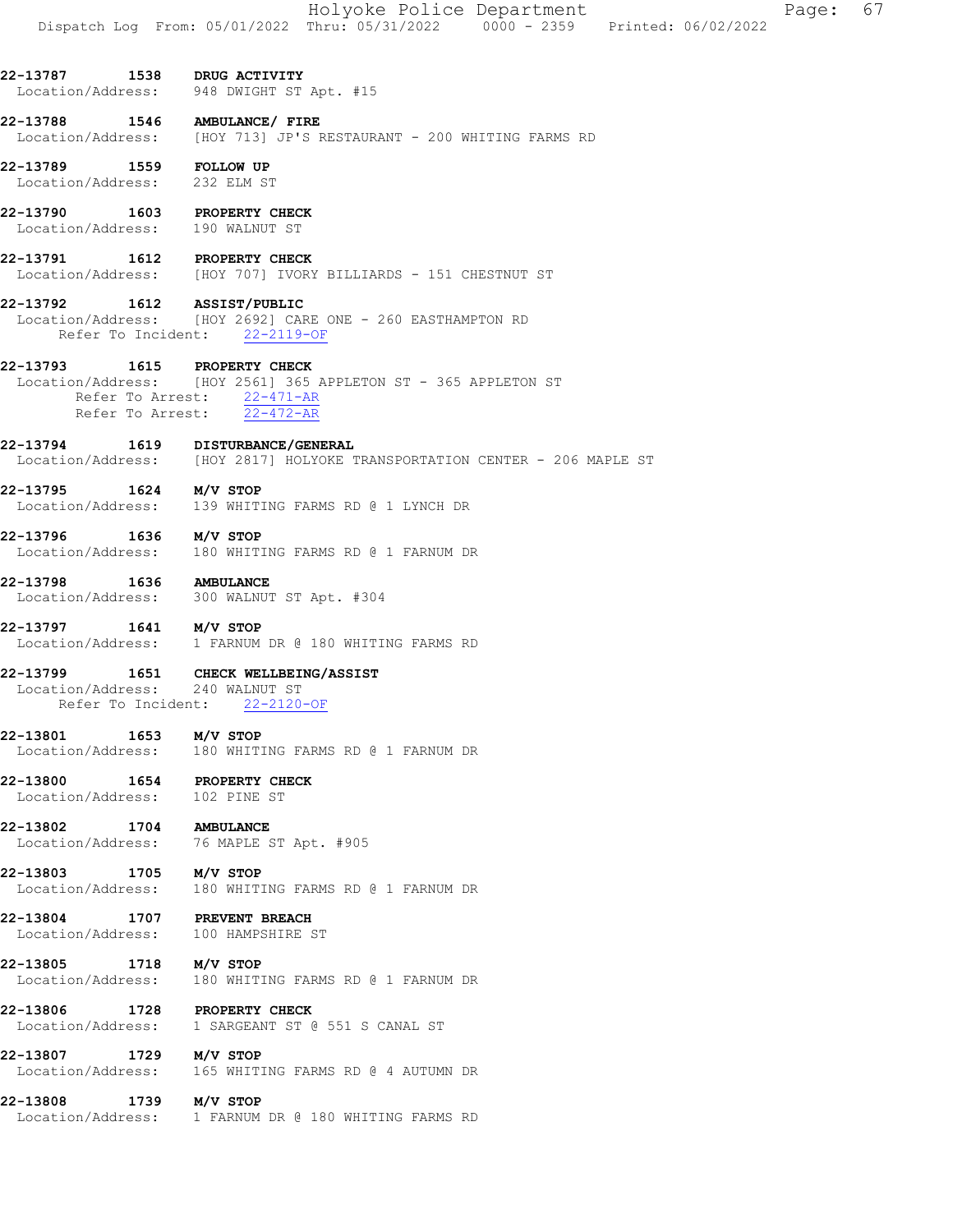|                              | Holyoke Police Department<br>68<br>Page:<br>Dispatch Log From: 05/01/2022 Thru: 05/31/2022 0000 - 2359 Printed: 06/02/2022 |
|------------------------------|----------------------------------------------------------------------------------------------------------------------------|
| 22-13810                     | 1748 CHECK WELLBEING/ASSIST<br>Location/Address: 1 WHITING FARMS RD @ 2170 NORTHAMPTON ST                                  |
| 22-13811 1758 M/V STOP       | Location/Address: 180 WHITING FARMS RD @ 1 FARNUM DR                                                                       |
| 22-13812                     | 22-13812 1801 ANIMAL<br>Location/Address: 211 WALNUT ST Apt. #2L<br>Refer To Incident: 22-2121-OF                          |
|                              | 22-13813 1810 PROPERTY CHECK<br>Location: KMART PLAZA                                                                      |
|                              | 22-13814 1811 DISTURBANCE/GENERAL<br>Location/Address: 420 DWIGHT ST                                                       |
| 22-13815 1812 M/V STOP       | Location/Address: 180 WHITING FARMS RD @ 1 FARNUM DR                                                                       |
| 22-13816                     | 1815 SUSPICIOUS VEHICLE<br>Location/Address: 15 PORTLAND ST                                                                |
|                              | 22-13818 1817 CHECK WELLBEING/ASSIST<br>Location/Address: 174 HIGH ST Apt. #205                                            |
| 22-13817 1819 ACCIDENT       | Location/Address: 17 CABOT ST @ 522 S SUMMER ST<br>Refer To Incident: 22-2122-OF<br>Refer To Accident: 22-588-AC           |
| 22-13819                     | 1823 M/V STOP<br>Location/Address: 180 WHITING FARMS RD @ 1 FARNUM DR                                                      |
| 22-13820                     | 1835 MALICIOUS DAMAGE<br>Location/Address: 822 DWIGHT ST Apt. #2FL<br>Refer To Incident: 22-2123-OF                        |
| 22-13821                     | 1838 AMBULANCE/ FIRE<br>Location/Address: [HOY 1347] YMCA - 171 PINE ST                                                    |
|                              | 22-13822 1848 DISTURBANCE-NEIGHBORHOOD<br>Location/Address: 93 NONOTUCK ST @ 76 LINCOLN ST                                 |
|                              | 22-13823 1849 DISTURBANCE-NEIGHBORHOOD<br>Location/Address: 100 HAMPSHIRE ST                                               |
| 22-13824 1857 M/V STOP       | Location/Address: 200 WHITING FARMS RD @ 1 TOKENEKE RD                                                                     |
|                              | 22-13825 1912 ASSIST CHICOPEE POLICE<br>Location: [HOY 2858] WILLIMANSETT BRIDGE PROJECT                                   |
| 22-13827 1924                | M/V STOP<br>Location/Address: [SPR] HANCOCK ST @ ASHLEY ST                                                                 |
| 22-13828 1926                | <b>SHOPLIFTING</b><br>Location/Address: [HOY 2753] MACY'S - 50 HOLYOKE ST                                                  |
| 22-13830 1928 AMBULANCE      | Location/Address: 79 HOWARD ST                                                                                             |
| 22-13831 1942 AMBULANCE      | Location/Address: 110 TOKENEKE RD Apt. #201                                                                                |
| Location/Address: 235 ELM ST | 22-13832 1949 Be on the lookout for<br>Refer To Incident: 22-2124-OF                                                       |
| 22-13833 2010 loitering      | Location/Address: DOLLAR TREE - 1500 NORTHAMPTON ST                                                                        |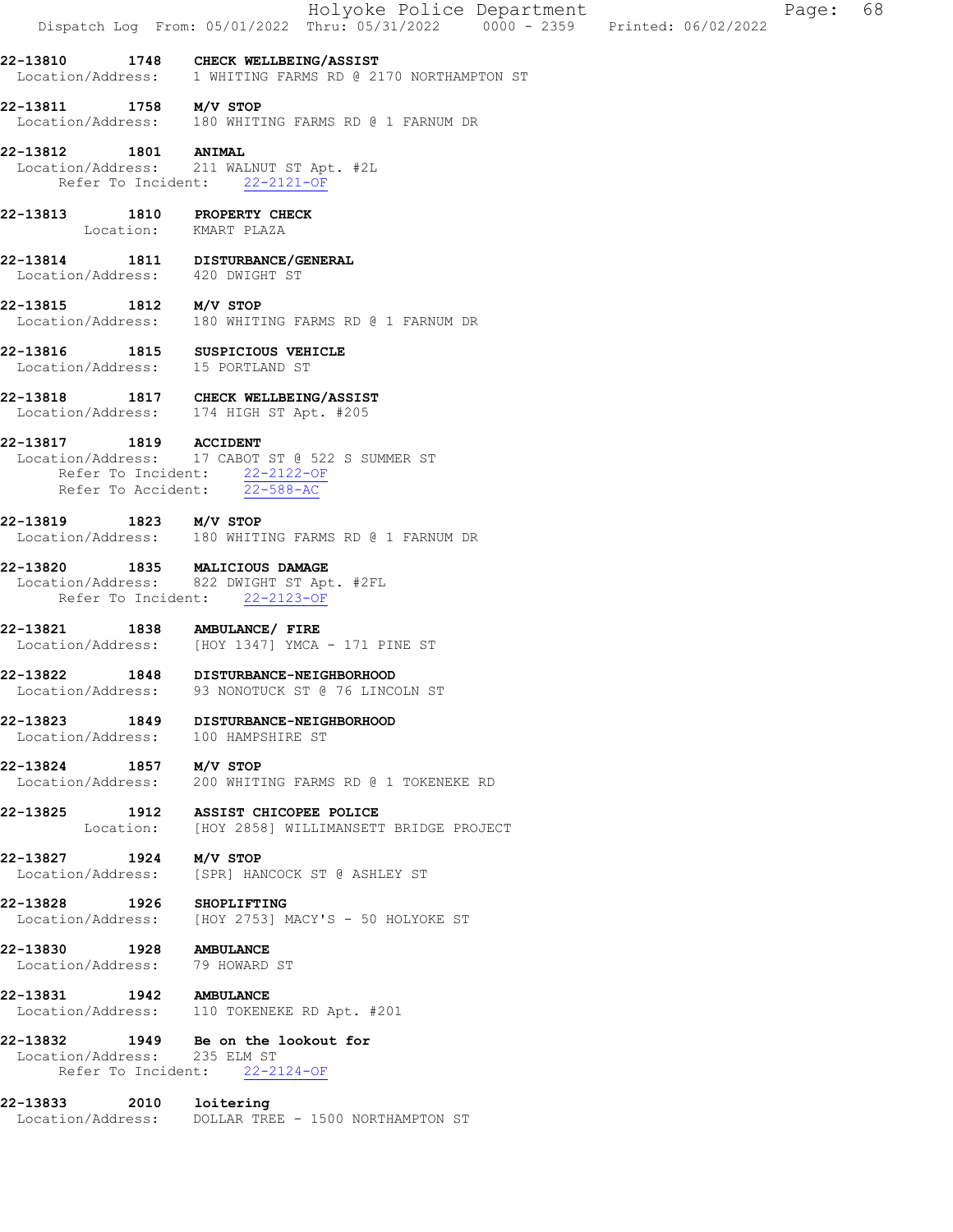| 22-13835 2023 loitering<br>Location/Address: [HOY 2818] RACING MART - 330 MAIN ST<br>22-13837 2027 AMBULANCE<br>Location/Address: 15 MYRTLE AVE<br>22-13839 2044 AMBULANCE<br>Location/Address: [HOY 1000] PECK SIDE PARKING LOT - 1916 NORTHAMPTON ST<br>22-13840 2046 ACCIDENT<br>Location/Address: [HOY 2753] MACY'S - 50 HOLYOKE ST<br>Refer To Accident: 22-589-AC<br>22-13841 2056 ACCIDENT HIT & RUN<br>Location/Address: 16 CHERRY ST<br>Refer To Accident: 22-590-AC<br>22-13842 2059 FIRE ALARM/SMOKE ALARM<br>Location/Address: 33 VASSAR CIR<br>22-13843 2111 FIRE ALARM/SMOKE ALARM<br>Location/Address: [HOY 4007] 23 WORCESTER PL - 23 WORCESTER PLACE<br>22-13844 2119 MALICIOUS DAMAGE<br>Location/Address: 73 NEWTON ST<br>Refer To Incident: 22-2126-OF<br>22-13846 2141 ALARM<br>Location/Address: [HOY 2650] APPLE INC. - 50 HOLYOKE ST Apt. #C331<br>22-13847 2145 DISTURBANCE/GENERAL<br>Location: KMART PLAZA<br>2216 ASSIST/PUBLIC<br>22-13848<br>Location/Address:<br>101 CHESTNUT ST @ 639 DWIGHT ST<br>22-13849 2222<br>FIRE<br>Location/Address: [HOY 1405] HOLYOKE SKATE PARK - 151 ST KOLBE DR<br>22-13851 2232 PROPERTY CHECK<br>Location/Address: BOBALA RD<br>22-13852 2233<br>PROPERTY CHECK<br>Location/Address: [HOY 114] BARNES & NOBLE - 15 HOLYOKE ST<br>22-13853 2235 SUSPICIOUS PERSON<br>Location/Address:<br>570 MAPLE ST @ 0 RESNIC BLVD<br>22-13854 2236 AMBULANCE/FIRE<br>Location/Address: [HOY 4530] HILLTOP GARDENS OFFICE - 266 ESSEX ST Apt. #309<br>22-13855 2237 AMBULANCE/ FIRE<br>Location/Address:<br>286 PINE ST<br>22-13856 2309<br><b>THREATS</b><br>Location/Address: 97 HIGH ST Apt. #5<br>22-13857 2322<br>AMBULANCE/ FIRE<br>Location/Address:<br>[HOY 2052] VERA, ADIN A. - 84 CENTER ST<br>22-13858 2327 AMBULANCE/ FIRE<br>Location/Address: 605 SOUTH ST<br>22-13859 2333 M/V STOP<br>Location/Address:<br>161 MAPLE ST @ 128 HAMPDEN ST<br>2337 M/V STOP<br>22-13860<br>Location/Address: 327 MAPLE ST @ 79 ESSEX ST<br>22-13861 2341 ASSIST/PUBLIC<br>Location/Address: 91 N EAST ST | Holyoke Police Department<br>Page: 69<br>Dispatch Log From: 05/01/2022 Thru: 05/31/2022 0000 - 2359 Printed: 06/02/2022 |
|------------------------------------------------------------------------------------------------------------------------------------------------------------------------------------------------------------------------------------------------------------------------------------------------------------------------------------------------------------------------------------------------------------------------------------------------------------------------------------------------------------------------------------------------------------------------------------------------------------------------------------------------------------------------------------------------------------------------------------------------------------------------------------------------------------------------------------------------------------------------------------------------------------------------------------------------------------------------------------------------------------------------------------------------------------------------------------------------------------------------------------------------------------------------------------------------------------------------------------------------------------------------------------------------------------------------------------------------------------------------------------------------------------------------------------------------------------------------------------------------------------------------------------------------------------------------------------------------------------------------------------------------------------------------------------------------------------------------------------------------------------------------------------------------------------------------------------------------------------------------------------------------------------------------------------------------------------------------------------------------------------------------------------------------------------|-------------------------------------------------------------------------------------------------------------------------|
|                                                                                                                                                                                                                                                                                                                                                                                                                                                                                                                                                                                                                                                                                                                                                                                                                                                                                                                                                                                                                                                                                                                                                                                                                                                                                                                                                                                                                                                                                                                                                                                                                                                                                                                                                                                                                                                                                                                                                                                                                                                            |                                                                                                                         |
|                                                                                                                                                                                                                                                                                                                                                                                                                                                                                                                                                                                                                                                                                                                                                                                                                                                                                                                                                                                                                                                                                                                                                                                                                                                                                                                                                                                                                                                                                                                                                                                                                                                                                                                                                                                                                                                                                                                                                                                                                                                            |                                                                                                                         |
|                                                                                                                                                                                                                                                                                                                                                                                                                                                                                                                                                                                                                                                                                                                                                                                                                                                                                                                                                                                                                                                                                                                                                                                                                                                                                                                                                                                                                                                                                                                                                                                                                                                                                                                                                                                                                                                                                                                                                                                                                                                            |                                                                                                                         |
|                                                                                                                                                                                                                                                                                                                                                                                                                                                                                                                                                                                                                                                                                                                                                                                                                                                                                                                                                                                                                                                                                                                                                                                                                                                                                                                                                                                                                                                                                                                                                                                                                                                                                                                                                                                                                                                                                                                                                                                                                                                            |                                                                                                                         |
|                                                                                                                                                                                                                                                                                                                                                                                                                                                                                                                                                                                                                                                                                                                                                                                                                                                                                                                                                                                                                                                                                                                                                                                                                                                                                                                                                                                                                                                                                                                                                                                                                                                                                                                                                                                                                                                                                                                                                                                                                                                            |                                                                                                                         |
|                                                                                                                                                                                                                                                                                                                                                                                                                                                                                                                                                                                                                                                                                                                                                                                                                                                                                                                                                                                                                                                                                                                                                                                                                                                                                                                                                                                                                                                                                                                                                                                                                                                                                                                                                                                                                                                                                                                                                                                                                                                            |                                                                                                                         |
|                                                                                                                                                                                                                                                                                                                                                                                                                                                                                                                                                                                                                                                                                                                                                                                                                                                                                                                                                                                                                                                                                                                                                                                                                                                                                                                                                                                                                                                                                                                                                                                                                                                                                                                                                                                                                                                                                                                                                                                                                                                            |                                                                                                                         |
|                                                                                                                                                                                                                                                                                                                                                                                                                                                                                                                                                                                                                                                                                                                                                                                                                                                                                                                                                                                                                                                                                                                                                                                                                                                                                                                                                                                                                                                                                                                                                                                                                                                                                                                                                                                                                                                                                                                                                                                                                                                            |                                                                                                                         |
|                                                                                                                                                                                                                                                                                                                                                                                                                                                                                                                                                                                                                                                                                                                                                                                                                                                                                                                                                                                                                                                                                                                                                                                                                                                                                                                                                                                                                                                                                                                                                                                                                                                                                                                                                                                                                                                                                                                                                                                                                                                            |                                                                                                                         |
|                                                                                                                                                                                                                                                                                                                                                                                                                                                                                                                                                                                                                                                                                                                                                                                                                                                                                                                                                                                                                                                                                                                                                                                                                                                                                                                                                                                                                                                                                                                                                                                                                                                                                                                                                                                                                                                                                                                                                                                                                                                            |                                                                                                                         |
|                                                                                                                                                                                                                                                                                                                                                                                                                                                                                                                                                                                                                                                                                                                                                                                                                                                                                                                                                                                                                                                                                                                                                                                                                                                                                                                                                                                                                                                                                                                                                                                                                                                                                                                                                                                                                                                                                                                                                                                                                                                            |                                                                                                                         |
|                                                                                                                                                                                                                                                                                                                                                                                                                                                                                                                                                                                                                                                                                                                                                                                                                                                                                                                                                                                                                                                                                                                                                                                                                                                                                                                                                                                                                                                                                                                                                                                                                                                                                                                                                                                                                                                                                                                                                                                                                                                            |                                                                                                                         |
|                                                                                                                                                                                                                                                                                                                                                                                                                                                                                                                                                                                                                                                                                                                                                                                                                                                                                                                                                                                                                                                                                                                                                                                                                                                                                                                                                                                                                                                                                                                                                                                                                                                                                                                                                                                                                                                                                                                                                                                                                                                            |                                                                                                                         |
|                                                                                                                                                                                                                                                                                                                                                                                                                                                                                                                                                                                                                                                                                                                                                                                                                                                                                                                                                                                                                                                                                                                                                                                                                                                                                                                                                                                                                                                                                                                                                                                                                                                                                                                                                                                                                                                                                                                                                                                                                                                            |                                                                                                                         |
|                                                                                                                                                                                                                                                                                                                                                                                                                                                                                                                                                                                                                                                                                                                                                                                                                                                                                                                                                                                                                                                                                                                                                                                                                                                                                                                                                                                                                                                                                                                                                                                                                                                                                                                                                                                                                                                                                                                                                                                                                                                            |                                                                                                                         |
|                                                                                                                                                                                                                                                                                                                                                                                                                                                                                                                                                                                                                                                                                                                                                                                                                                                                                                                                                                                                                                                                                                                                                                                                                                                                                                                                                                                                                                                                                                                                                                                                                                                                                                                                                                                                                                                                                                                                                                                                                                                            |                                                                                                                         |
|                                                                                                                                                                                                                                                                                                                                                                                                                                                                                                                                                                                                                                                                                                                                                                                                                                                                                                                                                                                                                                                                                                                                                                                                                                                                                                                                                                                                                                                                                                                                                                                                                                                                                                                                                                                                                                                                                                                                                                                                                                                            |                                                                                                                         |
|                                                                                                                                                                                                                                                                                                                                                                                                                                                                                                                                                                                                                                                                                                                                                                                                                                                                                                                                                                                                                                                                                                                                                                                                                                                                                                                                                                                                                                                                                                                                                                                                                                                                                                                                                                                                                                                                                                                                                                                                                                                            |                                                                                                                         |
|                                                                                                                                                                                                                                                                                                                                                                                                                                                                                                                                                                                                                                                                                                                                                                                                                                                                                                                                                                                                                                                                                                                                                                                                                                                                                                                                                                                                                                                                                                                                                                                                                                                                                                                                                                                                                                                                                                                                                                                                                                                            |                                                                                                                         |
|                                                                                                                                                                                                                                                                                                                                                                                                                                                                                                                                                                                                                                                                                                                                                                                                                                                                                                                                                                                                                                                                                                                                                                                                                                                                                                                                                                                                                                                                                                                                                                                                                                                                                                                                                                                                                                                                                                                                                                                                                                                            |                                                                                                                         |
|                                                                                                                                                                                                                                                                                                                                                                                                                                                                                                                                                                                                                                                                                                                                                                                                                                                                                                                                                                                                                                                                                                                                                                                                                                                                                                                                                                                                                                                                                                                                                                                                                                                                                                                                                                                                                                                                                                                                                                                                                                                            |                                                                                                                         |
|                                                                                                                                                                                                                                                                                                                                                                                                                                                                                                                                                                                                                                                                                                                                                                                                                                                                                                                                                                                                                                                                                                                                                                                                                                                                                                                                                                                                                                                                                                                                                                                                                                                                                                                                                                                                                                                                                                                                                                                                                                                            |                                                                                                                         |
|                                                                                                                                                                                                                                                                                                                                                                                                                                                                                                                                                                                                                                                                                                                                                                                                                                                                                                                                                                                                                                                                                                                                                                                                                                                                                                                                                                                                                                                                                                                                                                                                                                                                                                                                                                                                                                                                                                                                                                                                                                                            |                                                                                                                         |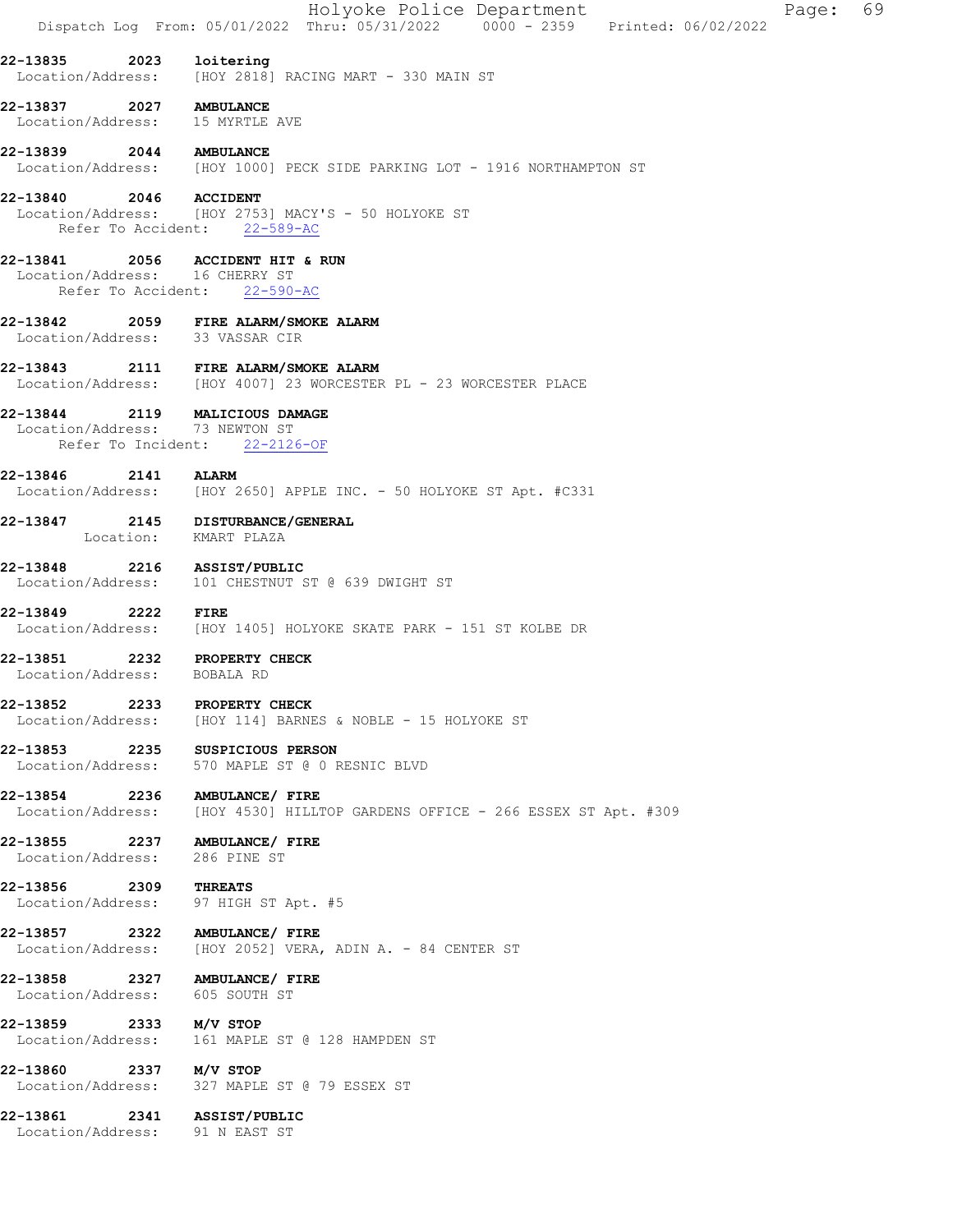|                                                           | Holyoke Police Department<br>70<br>Page:<br>Dispatch Log From: 05/01/2022 Thru: 05/31/2022 0000 - 2359 Printed: 06/02/2022                             |
|-----------------------------------------------------------|--------------------------------------------------------------------------------------------------------------------------------------------------------|
| 22-13862 2349 M/V STOP                                    | Location/Address: 109 LYMAN ST @ 1 GATEHOUSE RD<br>Refer To Arrest: 22-473-AR                                                                          |
| 22-13863 2357 ALARM                                       | Location/Address: [HOY 3213] MORGAN SCHOOL - 596 S BRIDGE ST                                                                                           |
|                                                           | For Date: $05/14/2022 -$ Saturday                                                                                                                      |
|                                                           | 22-13864 0011 PROPERTY CHECK<br>Location/Address: [HOY 114] BARNES & NOBLE - 15 HOLYOKE ST                                                             |
| 22-13865                                                  | 0013 DISTURBANCE/GENERAL<br>Location/Address: [HOY 3343] WINSOR REALTY COMPANY-LUCJAN HRONOWSKI - 173 ELM ST Apt. #1L<br>Refer To Incident: 22-2127-OF |
| 22-13866 0029 M/V STOP                                    | Location/Address: 801 HIGH ST @ 91 JACKSON ST                                                                                                          |
| 22-13867 0035 M/V STOP                                    | Location/Address: 340 HIGH ST @ 1 DIVISION ST                                                                                                          |
| 22-13868 0046 LOUD MUSIC                                  | Location/Address: [HOY 2672] BADGER, DEBRA A. & EDWARD R. - 57 BOWERS ST                                                                               |
|                                                           | 22-13869 0048 CHECK WELLBEING/ASSIST<br>Location/Address: 59 LAUREL ST @ 2064 NORTHAMPTON ST                                                           |
| 22-13870 0055 911 HANG UP<br>Location/Address: 95 ELM ST  |                                                                                                                                                        |
| 22-13871 0100 SHOTS FIRED                                 | Location/Address: [HOY 3971] 95 BROOK ST - 95 BROOK ST<br>Refer To Incident: 22-2148-OF                                                                |
| 22-13872                                                  | 0109 AMBULANCE<br>Location/Address: 296 OAK ST Apt. #4J                                                                                                |
|                                                           | 22-13873 0114 CHECK WELLBEING/ASSIST<br>Location/Address: 559 DWIGHT ST @ 228 HIGH ST                                                                  |
| 22-13874 0120 ACCIDENT                                    | Location/Address: 69 SARGEANT ST @ 463 MAIN ST<br>Refer To Incident: 22-2149-OF<br>Refer To Accident: 22-591-AC                                        |
| 22-13876 0129 AMBULANCE<br>Location/Address: 137 LEARY DR |                                                                                                                                                        |
| Location/Address: 49 LINDEN ST                            | 22-13875 0131 SUSPICIOUS VEHICLE                                                                                                                       |
| 22-13894 0212 ALARM                                       | Location/Address: 51 HOMESTEAD AVE                                                                                                                     |
| 22-13897 0231 ASSIST/PUBLIC                               | Location/Address: BANK OF AMERICA - HIGH ST                                                                                                            |
| 22-13898 0232 ASSIST/PUBLIC                               | Location/Address: [HOY 869] MCDONALDS - 285 MAPLE ST                                                                                                   |
| Location/Address:                                         | 22-13899 0237 AMBULANCE/ FIRE<br>485 SOUTH ST Apt. #522                                                                                                |
| Location/Address: 173 ELM ST                              | 22-13900 0242 DISTURBANCE/GENERAL                                                                                                                      |
| Location/Address: 530 MAIN ST                             | 22-13901 0315 PROPERTY CHECK                                                                                                                           |
|                                                           |                                                                                                                                                        |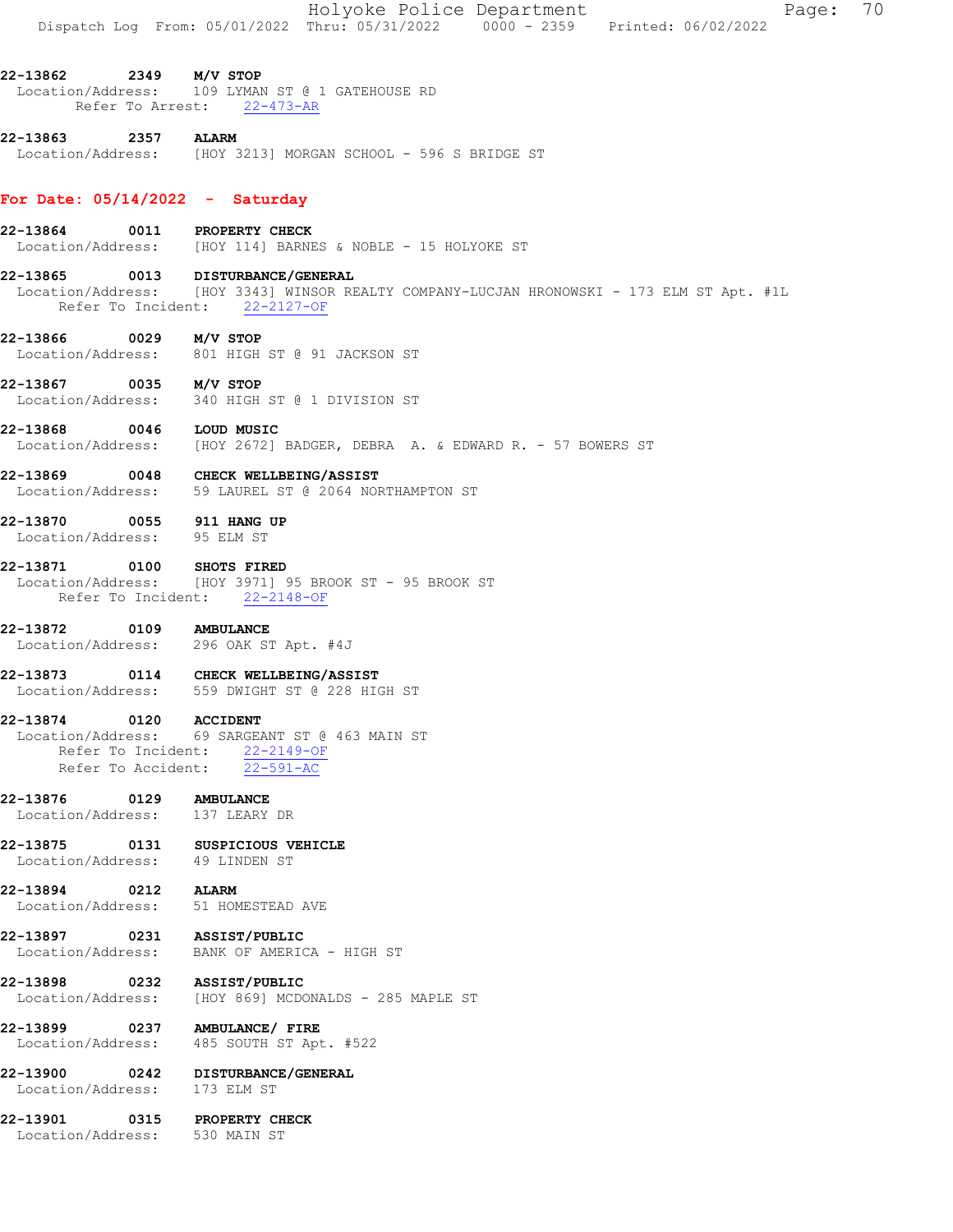22-13903 0325 PROPERTY CHECK Location/Address: 173 ELM ST

Refer To Arrest: 22-474-AR

22-13904 0338 CHECK WELLBEING/ASSIST<br>Location/Address: [HOY 3337] LORETO HOUSE [HOY 3337] LORETO HOUSE - 51 HAMILTON ST

22-13905 0350 SUSPICIOUS VEHICLE Location/Address: GLEN ST

22-13906 0401 M/V STOP Location/Address: [HOY 1419] SAMS FOOD STORE - 515 HIGH ST

22-13907 0403 AMBULANCE/ FIRE Location/Address: 26 KNOLLWOOD CIR

22-13908 0405 AMBULANCE Location/Address: [HOY 1198] BRIDGE STREET EQUITY - 463 APPLETON ST Apt. #25

22-13909 0416 AMBULANCE<br>Location/Address: [HOY 1390] [HOY 1390] HOLYOKE POLICE DEPT - 138 APPLETON ST

22-13910 0416 TRANSPORT<br>Location/Address: [HOY 4298] [HOY 4298] 354 HAMPDEN ST Apt. #2L

22-13911 0419 M/V STOP Location/Address: [HOY 1347] YMCA - 171 PINE ST

22-13912 0451 M/V STOP Location/Address: [HOY 869] MCDONALDS - 285 MAPLE ST Refer To Arrest: 22-475-AR

22-13913 0505 ALARM Location/Address: [HOY 909] MORGAN SCHOOL - 587 S SUMMER ST

22-13914 0737 ALARM Location/Address: [HOY 317] DAIRY MART - 1552 DWIGHT ST

22-13915 0741 CHECK WELLBEING/ASSIST Location/Address: [HOY 3029] DUNKIN DONUTS - 330 MAIN ST

22-13916 0745 AMBULANCE/ FIRE Location/Address: 26 KNOLLWOOD CIR

22-13917 0821 AMBULANCE/ FIRE Location/Address: [HOY 1390] HOLYOKE POLICE DEPT - 138 APPLETON ST

22-13918 0824 M/V STOP Location/Address: 299 HIGH ST @ 37 SUFFOLK ST

22-13919 0827 ASSIST STATE POLICE Location/Address: LOWER WESTFIELD RD

**22-13920 0835 HARASSMENT**<br>Location/Address: [HOY 1904] [HOY 1904] CONSUMER AUTO PARTS - 239 SOUTH ST

22-13921 0901 ACCIDENT Location/Address: [HOY 3266] PRIDE GAS STATION - 1553 DWIGHT ST Refer To Incident: 22-2150-OF Refer To Incident:  $\overline{22-2361-OF}$ Refer To Accident:  $\overline{22-592-AC}$ 

22-13922 0914 CHECK WELLBEING/ASSIST Location/Address: 906 NORTHAMPTON ST

22-13923 0936 TRAFFIC ENFORCEMENT Location/Address: [HOY 387] ELK'S LODGE - 250 WHITNEY AVE

22-13924 1006 ACCIDENT<br>Location/Address: 2010 NORT 2010 NORTHAMPTON ST @ 41 MYRTLE AVE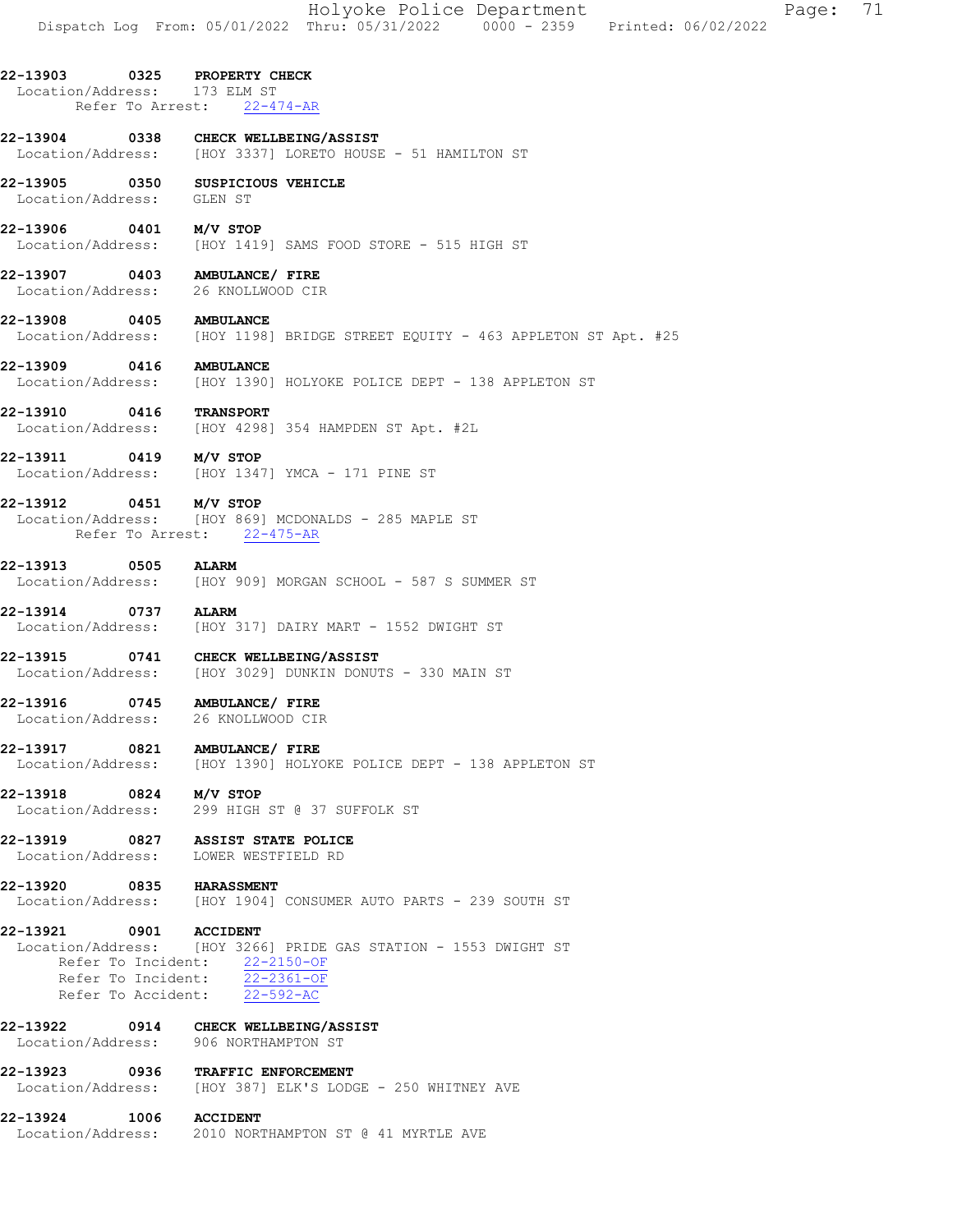22-13925 1030 AMBULANCE/ FIRE Location/Address: [HOY 502] GRAMPS - 216 LYMAN ST Apt. #2R

22-13927 1031 MISSING PERSON Location/Address: [HOY 3824] 63 WEST ST - 63 WEST ST Apt. #6

#### 22-13926 1033 MISSING PERSON Location/Address: 240 WALNUT ST

Refer To Incident: 22-2151-OF

- 22-13928 1056 AMBULANCE/ FIRE Location/Address: [HOY 1390] HOLYOKE POLICE DEPT - 138 APPLETON ST
- 22-13930 1126 ALARM Location/Address: [HOY 2099] HIGHLAND LAUNDRY COMPANY - 512 PLEASANT ST
- 22-13931 1142 ANIMAL Location/Address: [HOY 884] MEN'S WEARHOUSE - 21 HOLYOKE ST
- 22-13932 1147 AMBULANCE/FIRE<br>Location/Address: [HOY 175] HOLYOR [HOY 175] HOLYOKE HEALTH CARE CENTER - 282 CABOT ST
- 22-13933 1214 ASSIST/PUBLIC<br>Location/Address: 68 BEECH ST Location/Address:
- 22-13934 1240 PROPERTY CHECK<br>Location/Address: [HOY 387] ELK'S [HOY 387] ELK'S LODGE - 250 WHITNEY AVE

# 22-13935 1251 SUDDEN DEATH

- Location/Address: 85 HITCHCOCK ST Refer To Incident: 22-2153-OF
- 22-13936 1255 SAFETY HAZARD<br>Location/Address: 12 SARGEANT ST Location/Address:
- 22-13937 1314 ACCIDENT Location/Address: [HOY 728] MOBIL - 1635 NORTHAMPTON ST Refer To Accident: 22-593-AC
- 22-13938 1315 AMBULANCE/ FIRE Location/Address: [HOY 877] MCNALLY FIELD - 1 WINTER ST
- 22-13939 1317 AMBULANCE/ FIRE Location/Address: 131 TOKENEKE RD Refer To Incident: 22-2152-OF
- 22-13940 1324 AMBULANCE/ FIRE Location/Address: 92 CHERRY ST @ 159 NORWOOD TER
- 22-13941 1356 PARKING VIOLATION<br>Location/Address: [HOY 2774] BRITTON [HOY 2774] BRITTON, MARK E. - 386 CHERRY ST
- 22-13942 1411 AMBULANCE/ FIRE Location/Address: 165 BEECH ST Apt. #1FL
- 22-13943 1450 MALICIOUS DAMAGE<br>Location/Address: 54 E COURT
- Location/Address: Refer To Incident: 22-2154-OF
- 22-13944 1517 ACCIDENT Location/Address: LOWER WESTFIELD RD Refer To Accident: 22-594-AC
- 22-13945 1523 SHOPLIFTING Location/Address: [HOY 3019] ULTA #770 - 15 HOLYOKE ST Refer To Incident: 22-2156-OF
- 22-13946 1542 FIRE Location/Address: [HOY 2197] 1221 MAIN ST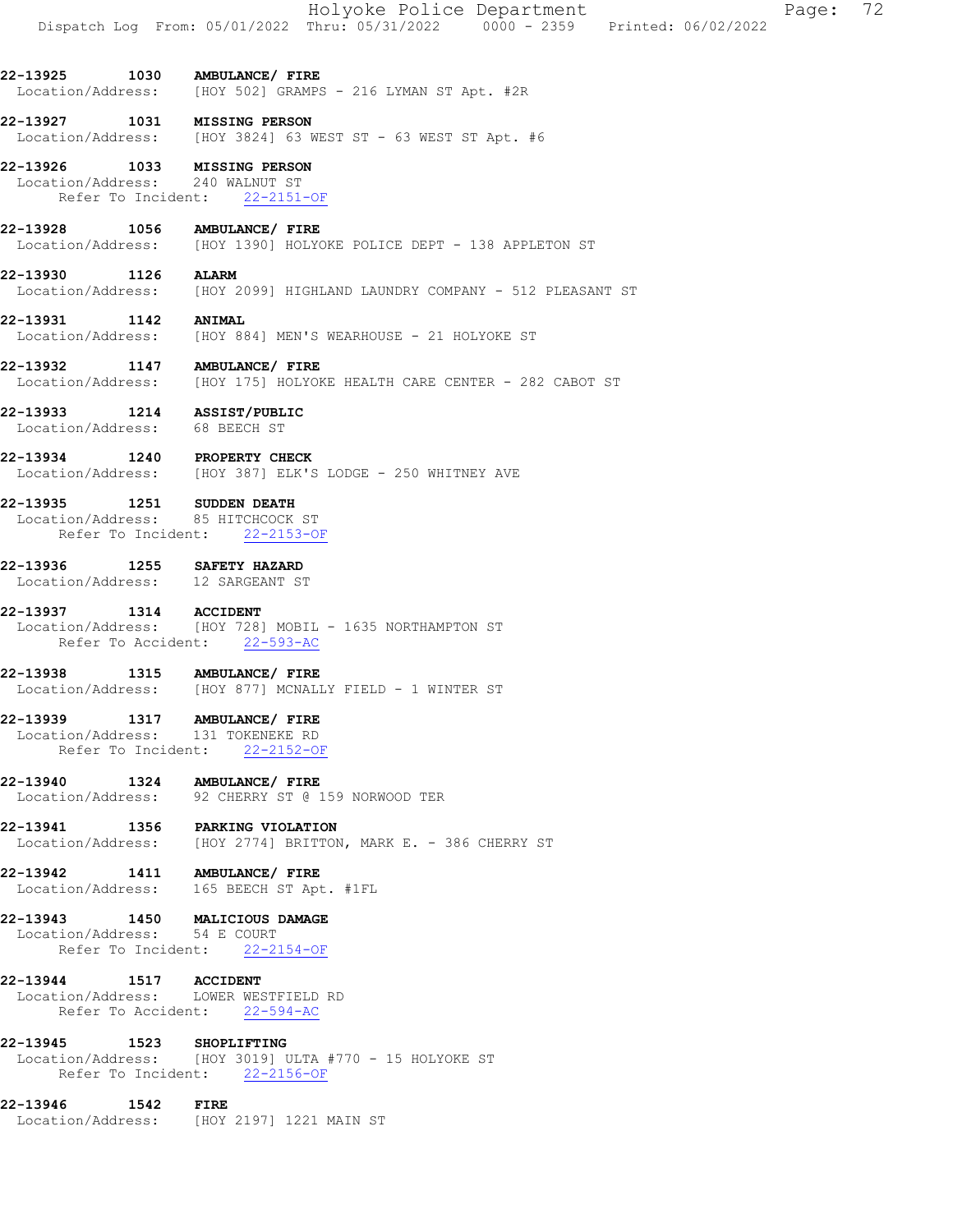|                                                             |                     | Holyoke Police Department<br>73<br>Page:<br>Dispatch Log From: 05/01/2022 Thru: 05/31/2022 0000 - 2359 Printed: 06/02/2022                    |
|-------------------------------------------------------------|---------------------|-----------------------------------------------------------------------------------------------------------------------------------------------|
| 22-13947 1604                                               |                     | <b>DISTURBANCE/GENERAL</b><br>Location/Address: 114 CABOT ST @ 70 NICK COSMOS WAY                                                             |
| Location/Address: 321 ELM ST                                |                     | 22-13948 1621 PARKING VIOLATION                                                                                                               |
| 22-13949 1629 TRANSPORT                                     |                     | Location/Address: [HOY 1886] MCDONALDS - 1 MALL RING RD                                                                                       |
| 22-13950 1634 ACCIDENT                                      |                     | Location/Address: 179 MICHIGAN AVE                                                                                                            |
| 22-13952 1637 FOLLOW UP                                     |                     | Location/Address: [HOY 1390] HOLYOKE POLICE DEPT - 138 APPLETON ST                                                                            |
|                                                             |                     | 22-13953 1706 ASSIST HADLEY PD<br>Location/Address: [HOY 759] KINDER CARE - 1789 NORTHAMPTON ST                                               |
|                                                             |                     | 22-13954 1722 CHECK WELLBEING/ASSIST<br>Location/Address: [HOY 1886] MCDONALDS - 1 MALL RING RD                                               |
| 22-13955 1733 AMBULANCE/ FIRE                               |                     | Location/Address: 485 SOUTH ST Apt. #420                                                                                                      |
|                                                             |                     | 22-13956 1737 B & E IN PROGRESS<br>  Location/Address: [HOY 13] 556 S BRIDGE ST - 556 S BRIDGE ST Apt. #REAR<br>Refer To Incident: 22-2158-OF |
| 22-13957 1742 TRESPASSING                                   |                     | Location/Address: [HOY 2818] RACING MART - 330 MAIN ST<br>Refer To Incident: 22-2159-OF                                                       |
| 22-13958                                                    | <b>1743 ASSAULT</b> | Location/Address: [HOY 2655] SISTER'S OF PROVIDENCE CARE CENTERS, INC. - 35 HOLY FAMILY RD                                                    |
| 22-13959                                                    | 1745                | <b>THREATS</b><br>Location/Address: [HOY 3774] 17 MONROE ST - 17 MONROE ST Apt. #111<br>Refer To Incident: 22-2157-OF                         |
| 22-13961                                                    |                     | 1748 Be on the lookout for<br>Location: [SOU] SOUTH HADLEY                                                                                    |
| 22-13960<br>Location/Address:                               | 1749                | CHECK WELLBEING/ASSIST<br>[HOY 4403] 271 HILLSIDE AVE - 271 HILLSIDE AVE Apt. #1FL                                                            |
| 22-13962 1845<br>Location/Address:                          |                     | CHECK WELLBEING/ASSIST<br>[HOY 1886] MCDONALDS - 1 MALL RING RD                                                                               |
| 22-13963 1848<br>Location/Address:                          |                     | AMBULANCE/ FIRE<br>$[HOY 2692]$ CARE ONE - 260 EASTHAMPTON RD Apt. #303C                                                                      |
| 22-13964 1923<br>Location/Address:                          |                     | <b>AMBULANCE/ FIRE</b><br>171 SARGEANT ST Apt. #4R                                                                                            |
| 22-13965 1945 PROSTITUTION<br>Location/Address: 280 HIGH ST |                     |                                                                                                                                               |
| 22-13966 2005<br>Location/Address:                          |                     | DISTURBANCE/GENERAL<br>[HOY 13] 556 S BRIDGE ST - 556 S BRIDGE ST Apt. #1R                                                                    |
| Location/Address: 25 DEXTER ST                              |                     | 22-13967 2008 AMBULANCE/ FIRE                                                                                                                 |
| 22-13968<br>Location/Address:                               |                     | 2017 B & E REPORT<br>164 SARGEANT ST Apt. #2D                                                                                                 |
| 22-13969                                                    |                     | 2024 DISTURBANCE-NEIGHBORHOOD<br>Location/Address: 218 PLEASANT ST                                                                            |
| 22-13970                                                    |                     | 2024 AMBULANCE/ FIRE<br>Location/Address: [HOY 1498] HOLYOKE TOWERS - 582 PLEASANT ST Apt. #1K                                                |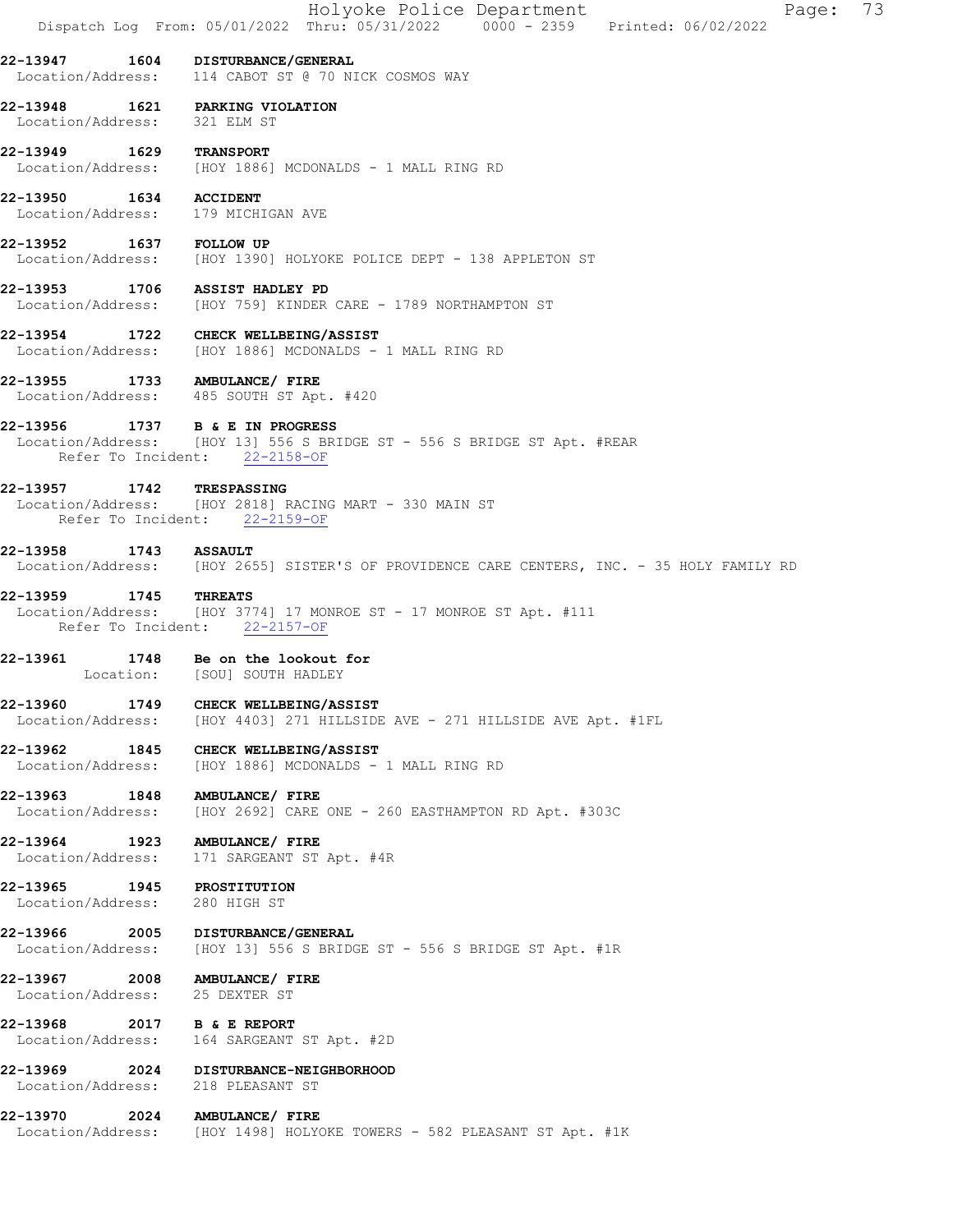- 22-13971 2030 AMBULANCE/ FIRE Location/Address: 211 WALNUT ST Apt. #1L
- 22-13972 2043 TRESPASSING Location/Address: [HOY 2818] RACING MART - 330 MAIN ST

#### 22-13973 2109 SHOTS FIRED Location/Address: [HOY 3595] 95 CONGRESS AVE - 95 CONGRESS AVE Refer To Incident: 22-2160-OF

### 22-13974 2119 SHOTS FIRED

 Location/Address: RIVER TER Refer To Incident: 22-2161-OF

## 22-13975 2129 SUSPICIOUS VEHICLE

Location/Address: 1 BROWN AVE @ 275 SOUTH ST

### 22-13976 2152 ACCIDENT Location/Address: TARGET PARKING LOT - 50 HOLYOKE ST

### 22-13977 2154 HARASSMENT Location/Address: 12 VERNON ST

- Refer To Incident: 22-2163-OF
- 22-13978 2158 AMBULANCE/ FIRE Location/Address: 172 SARGEANT ST
- 22-13979 2158 ASSAULT & BATTERY Location/Address: 127 CLEMENTE ST Apt. #1R
- 22-13980 2202 Be on the lookout for Location: HOLYOKE MA
- 22-13981 2207 AMBULANCE/ FIRE Location/Address: [HOY 3504] 48 HOLY FAMILY RD - 48 HOLY FAMILY RD Apt. #301
- 22-13982 2210 SUSPICIOUS PERSON Location/Address: 1412 DWIGHT ST

### 22-13983 2215 AMBULANCE/ FIRE Location/Address: 380 DWIGHT ST

22-13984 2219 AMBULANCE/ FIRE Location/Address: 507 APPLETON ST

### 22-13985 2230 ASSIST/PUBLIC

 Location/Address: [HOY 1390] HOLYOKE POLICE DEPT - 138 APPLETON ST Refer To Incident: 22-2162-OF

22-13987 2248 AMBULANCE/ FIRE Location/Address: 614 S SUMMER ST Apt. #490

### 22-13988 2303 AMBULANCE/ FIRE Location/Address: [HOY 1277] UNIVERSITY PARK APTS - 20 EASTHAMPTON RD Apt. #B5

# 22-13989 2324 TRESPASSING<br>Location/Address: 330 MAIN ST

Location/Address:

### 22-13990 2332 CHECK WELLBEING/ASSIST Location/Address: [HOY 1349] ZIELINSKI APARTMENTS - 70 WALNUT ST Apt. #202

### For Date: 05/15/2022 - Sunday

22-13991 0009 STREET STOP Location/Address: [HOY 1419] SAMS FOOD STORE REAR - 515 HIGH ST 22-13992 0014 ASSIST/PUBLIC Location/Address: HOLYOKE DELI - SARGEANT ST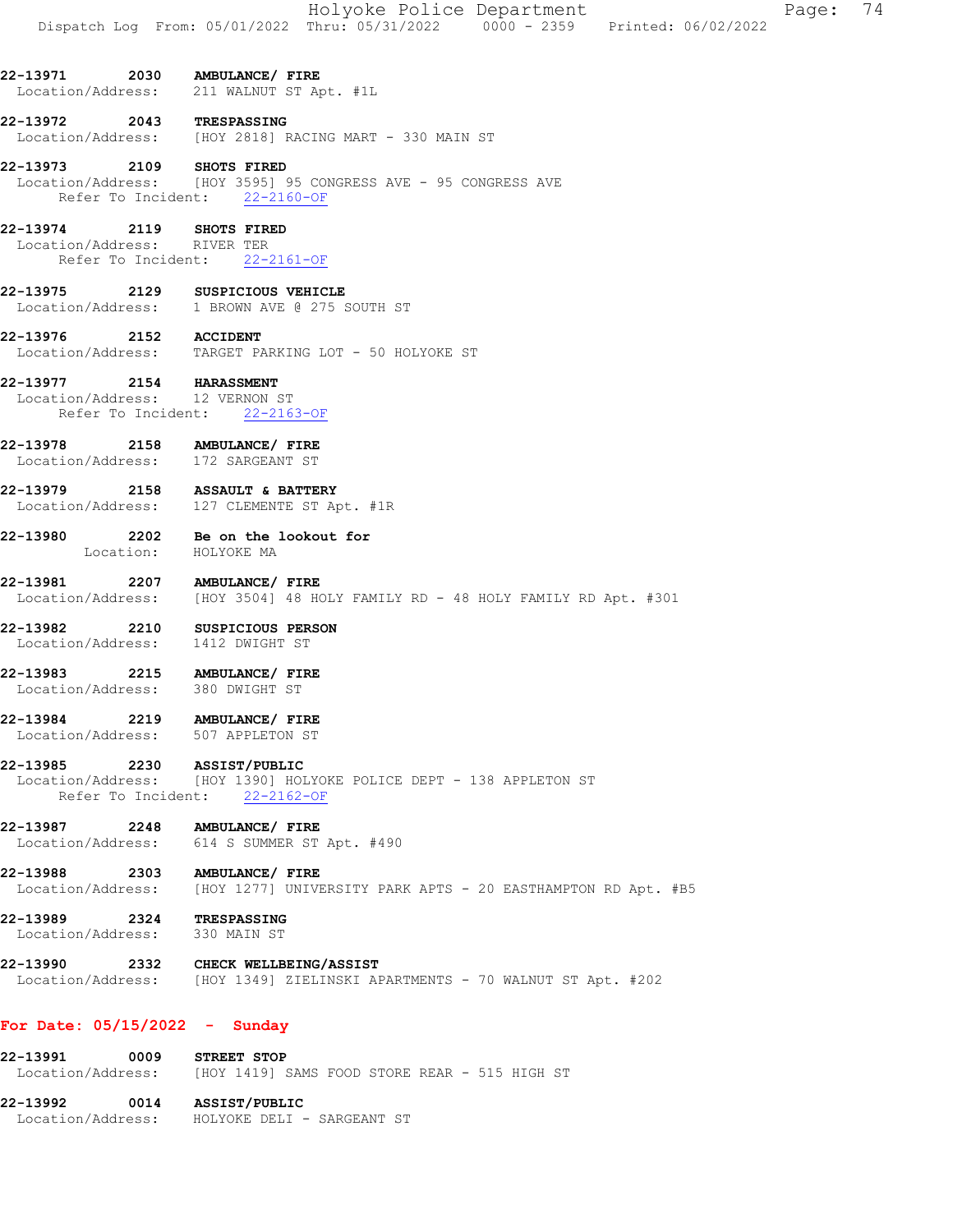| Holyoke Police Department<br>75<br>Page:<br>Dispatch Log From: 05/01/2022 Thru: 05/31/2022 0000 - 2359 Printed: 06/02/2022 |
|----------------------------------------------------------------------------------------------------------------------------|
| PROPERTY CHECK<br>Location/Address: [HOY 394] ERNEST SERVICE STATION - 1280 DWIGHT ST                                      |
| <b>ASSIST/PUBLIC</b><br>255 HIGH ST                                                                                        |
| 22-13995 0046 STREET STOP<br>Location/Address: 336 MAIN ST @ 82 CABOT ST                                                   |
| <b>ALARM</b><br>Location/Address: [HOY 2402] PELLETIER, JANICE - 35 ANDERSON AVE                                           |
| <b>FOLLOW UP</b><br>Location/Address: 589 S EAST ST                                                                        |
| 22-13998 0108 SUSPICIOUS PERSON<br>Location/Address: [HOY 1260] U HAUL OF HOLYOKE - 250 APPLETON ST                        |
| 0110 LOUD MUSIC<br>Location/Address: 382 TOKENEKE RD<br>Refer To Incident:<br>$22 - 2165 - OF$                             |
| 22-14000 0144 STOLEN M/V<br>Location/Address: [HOY 2698] CVS - 400 BEECH ST<br>Refer To Incident: 22-2166-OF               |
| 0144 ASSIST/PUBLIC<br>Location/Address: 73 NEWTON ST                                                                       |
| 22-14002 0219 M/V STOP<br>Location/Address: 305 APPLETON ST @ 299 MAPLE ST                                                 |
| 0225 ASSIST/PUBLIC<br>320 HIGH ST                                                                                          |
| loitering<br>[HOY 1419] SAMS FOOD STORE - 515 HIGH ST                                                                      |
| 0229 ASSIST/PUBLIC<br>[HOY 350] DILLON'S PACKAGE STORE - 589 HIGH ST                                                       |
| PROPERTY CHECK<br>[HOY 394] ERNEST SERVICE STATION - 1280 DWIGHT ST                                                        |
| 22-14007 0234<br>ASSIST/PUBLIC<br>Location/Address:<br>[HOY 95] AUTO SALES INC - 1607 NORTHAMPTON ST                       |
| 22-14008 0239 M/V STOP<br>Location/Address:<br>[HOY 1419] SAMS FOOD STORE - CABOT ST                                       |
| 22-14009 0247 M/V STOP<br>CHESTNUT ST                                                                                      |
| 22-14010 0300 ASSIST/PUBLIC<br>Location/Address: CABOT ST                                                                  |
| 22-14011 0301 ASSIST/PUBLIC<br>Location/Address: 10 ELMWOOD AVE                                                            |
| 22-14012 0320 M/V STOP<br>Location/Address: CLARK ST<br>Refer To Incident: 22-2167-OF                                      |
| 22-14013 0333 M/V STOP<br>Location/Address: [HOY 1419] SAMS FOOD STORE - 515 HIGH ST                                       |
| 22-14015 0345 ASSIST/PUBLIC<br>Location/Address: 62 ELMWOOD AVE                                                            |
| 22-14014 0346 PROPERTY CHECK<br>Location/Address: [HOY 937] 530 HIGH ST                                                    |
|                                                                                                                            |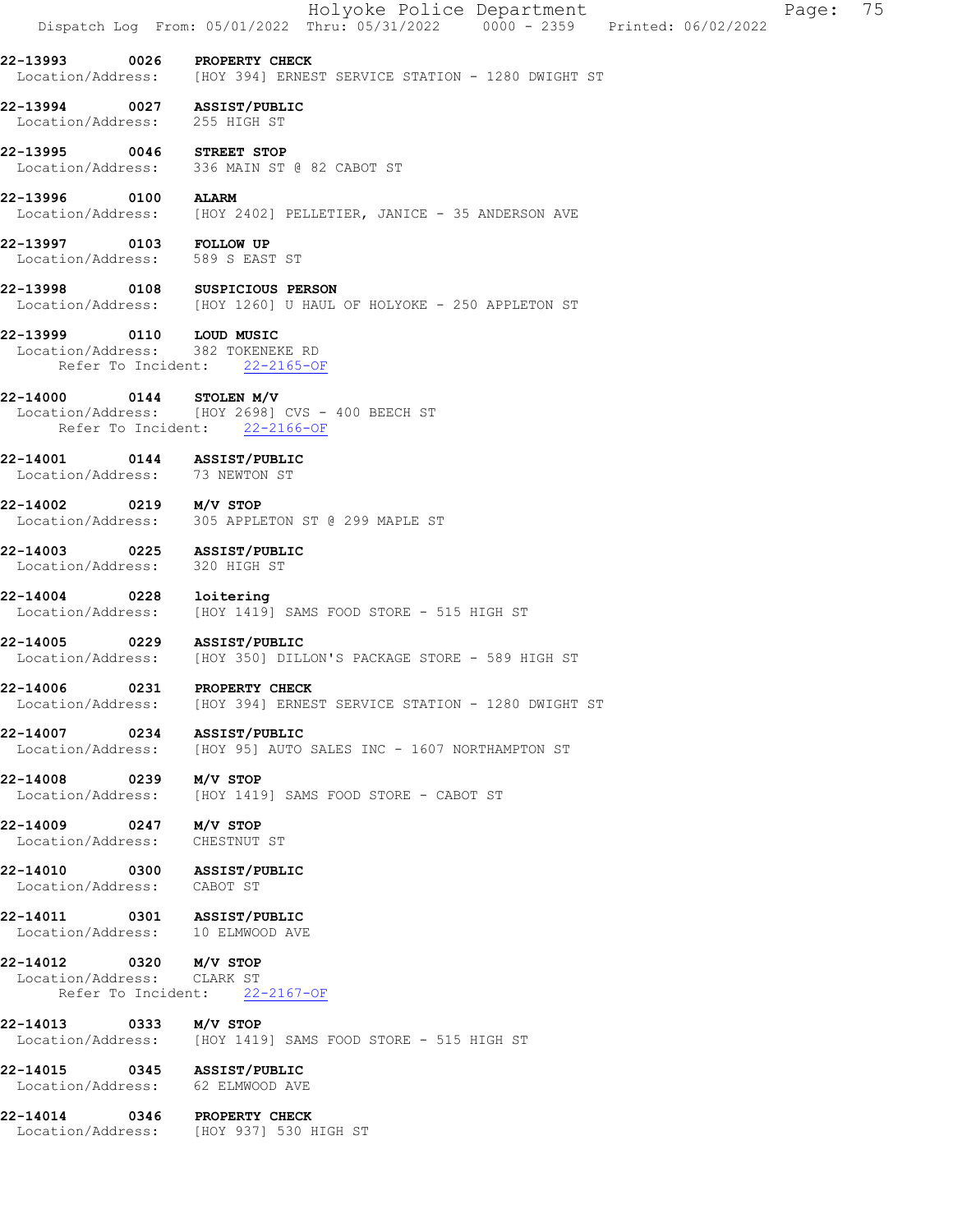- 22-14016 0355 AMBULANCE/ FIRE Location/Address: 485 SOUTH ST Apt. #522
- 22-14017 0411 PROPERTY CHECK<br>Location/Address: [HOY 394] ERNES [HOY 394] ERNEST SERVICE STATION - 1280 DWIGHT ST
- 22-14018 0438 PARKING VIOLATION<br>Location/Address: 385 CHERRY ST Location/Address:
- 22-14019 0451 PARKING VIOLATION Location/Address: [HOY 2277] SANTOS, JUANITA - 1189 DWIGHT ST
- 22-14020 0456 M/V STOP
- Location/Address: [HOY 2561] 365 APPLETON ST 365 APPLETON ST Refer To Incident: 22-2168-OF
- 22-14021 0724 ACCIDENT Location/Address: 145 OAK ST @ 217 SUFFOLK ST Refer To Accident: 22-595-AC
- 22-14022 0811 AMBULANCE/FIRE<br>Location/Address: [HOY 4122] 6 TEM  $HOY$  4122] 6 TEMPLE ST 1L - 6 TEMPLE ST Apt. #1L
- 22-14023 0816 ASSIST/PUBLIC<br>Location/Address: 161 MICHIGAN AVE Location/Address:
- 22-14024 0825 AMBULANCE/ FIRE Location/Address: 106 BEECH ST
- 22-14025 0839 ASSAULT & BATTERY Location/Address: [HOY 619] HOLYOKE HOSPITAL - 575 BEECH ST Refer To Incident: 22-2169-OF
- 22-14026 0904 PROPERTY CHECK<br>Location/Address: 177 ELM ST Location/Address:
- 22-14027 0905 PROPERTY CHECK Location/Address: 159 ESSEX ST
- 22-14028 0906 PROPERTY CHECK Location/Address: [HOY 1376] VETERANS PARK - MAPLE ST
- 22-14029 0914 PROPERTY CHECK Location/Address: [HOY 4179] 298 ELM ST
- 22-14030 0916 HARASSMENT Location/Address: 5 LITTLE AVE Refer To Incident: 22-2170-OF
- 22-14031 0925 M/V STOP Location/Address: 145 CHESTNUT ST @ 91 SUFFOLK ST
- 22-14032 0932 PROPERTY CHECK Location/Address: 102 PINE ST
- 22-14033 0933 PROPERTY CHECK Location/Address: 757 DWIGHT ST
- 22-14034 0934 FOLLOW UP Location/Address: 129 SARGEANT ST @ 415 MAPLE ST
- 22-14035 0946 ACCIDENT<br>Location/Address: LEARY DR Location/Address: Refer To Accident: 22-596-AC
- 22-14036 0959 ASSIST/PUBLIC Location/Address: 101 WEST ST Refer To Incident: 22-2171-OF
- 22-14037 1004 PROPERTY CHECK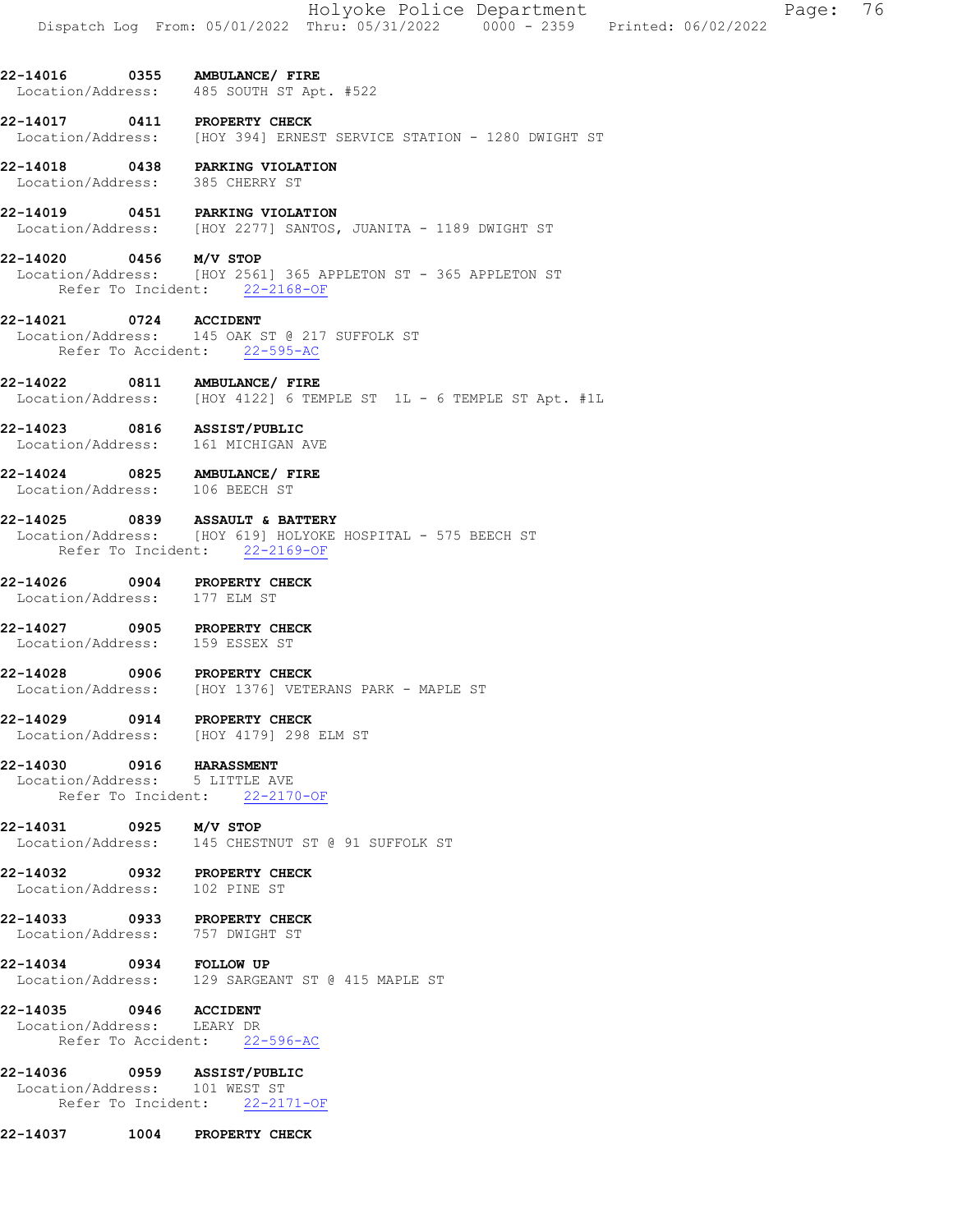|                                                                  |            | Holyoke Police Department<br>77<br>Page:<br>Dispatch Log From: 05/01/2022 Thru: 05/31/2022 0000 - 2359 Printed: 06/02/2022 |
|------------------------------------------------------------------|------------|----------------------------------------------------------------------------------------------------------------------------|
|                                                                  |            | Location/Address: 133 SARGEANT ST                                                                                          |
| 22-14038<br>Location/Address: 185 PINE ST                        | 1009 ALARM |                                                                                                                            |
| 22-14039<br>Location/Address: 15 RIVER TER<br>Refer To Incident: |            | 1018 MALICIOUS DAMAGE<br>$22 - 2173 - OF$                                                                                  |
| 22-14040                                                         |            | 1030 AMBULANCE/ FIRE<br>Location/Address: [HOY 3349] MCDONNELL RESIDENCE - 244 HILLSIDE AVE                                |
| 22-14041<br>Refer To Incident:                                   | 1037       | <b>OVERDOSE</b><br>Location/Address: 82 CLEMENTE ST<br>$22 - 2172 - OF$                                                    |
| 22-14042                                                         |            | 1045 PROPERTY CHECK<br>Location/Address: [HOY 3580] 159 ESSEX ST - 159 ESSEX ST                                            |
| 22-14043                                                         |            | 1051 PROPERTY CHECK<br>Location/Address: [HOY 3753] 177 ELM ST - 177 ELM ST                                                |
| $22 - 14044$<br>Location/Address: 3 RIVER TER                    |            | 1058 FOLLOW UP                                                                                                             |
| 22-14045                                                         |            | 1103 PARKING VIOLATION<br>Location/Address: [HOY 4045] 167 OAK ST - 167 OAK ST                                             |
| 22-14046 1136 ASSIST/PUBLIC                                      |            | Location/Address: [HOY 1390] HOLYOKE POLICE DEPT - 138 APPLETON ST<br>Refer To Incident: 22-2174-OF                        |
| 22-14047                                                         |            | 1137 PROPERTY CHECK<br>Location/Address: 29 CANBY ST @ 47 BEACON AVE                                                       |
| 22-14048<br>Refer To Incident:                                   | 1138       | CHECK WELLBEING/ASSIST<br>Location/Address: 733 HIGH ST Apt. #2L<br>$22 - 2176 - OF$                                       |
| 22-14049<br>Location/Address: 15 RIVER TER                       |            | 1142 PROPERTY CHECK                                                                                                        |
| 22-14051<br>Location/Address: 464 MAPLE ST                       |            | 1155 loitering                                                                                                             |
| 22-14050                                                         |            | 1156 UNWANTED GUEST<br>Location/Address: 60 LOWER WESTFIELD RD                                                             |
| 22-14052 1158 LARCENY                                            |            | Location/Address: [HOY 2650] APPLE INC. - 50 HOLYOKE ST Apt. #C331<br>Refer To Incident: 22-2175-OF                        |
| 22-14053 1200                                                    |            | <b>PROPERTY CHECK</b><br>Location/Address: 85 BROOK ST @ 90 BERKSHIRE ST                                                   |
| 22-14054<br>1207                                                 |            | <b>FIRE</b><br>Location/Address: 507 APPLETON ST                                                                           |
| 22-14055 1212                                                    |            | <b>HARASSMENT</b><br>Location/Address: [HOY 3485] 580 SOUTH SUMMER ST - 580 S SUMMER ST Apt. #1-3                          |
| 22-14056<br>Location/Address:                                    | 1213       | PROPERTY CHECK<br>[HOY 2361] CHESTNUT STREET PARK - CHESTNUT ST                                                            |
| 22-14057                                                         |            | 1216 PROPERTY CHECK<br>Location/Address: [HOY 3580] 159 ESSEX ST - 159 ESSEX ST                                            |
| 22-14058<br>Location/Address:                                    |            | 1219 PROPERTY CHECK<br>102 PINE ST                                                                                         |
| 22-14059                                                         | 1220       | PROPERTY CHECK                                                                                                             |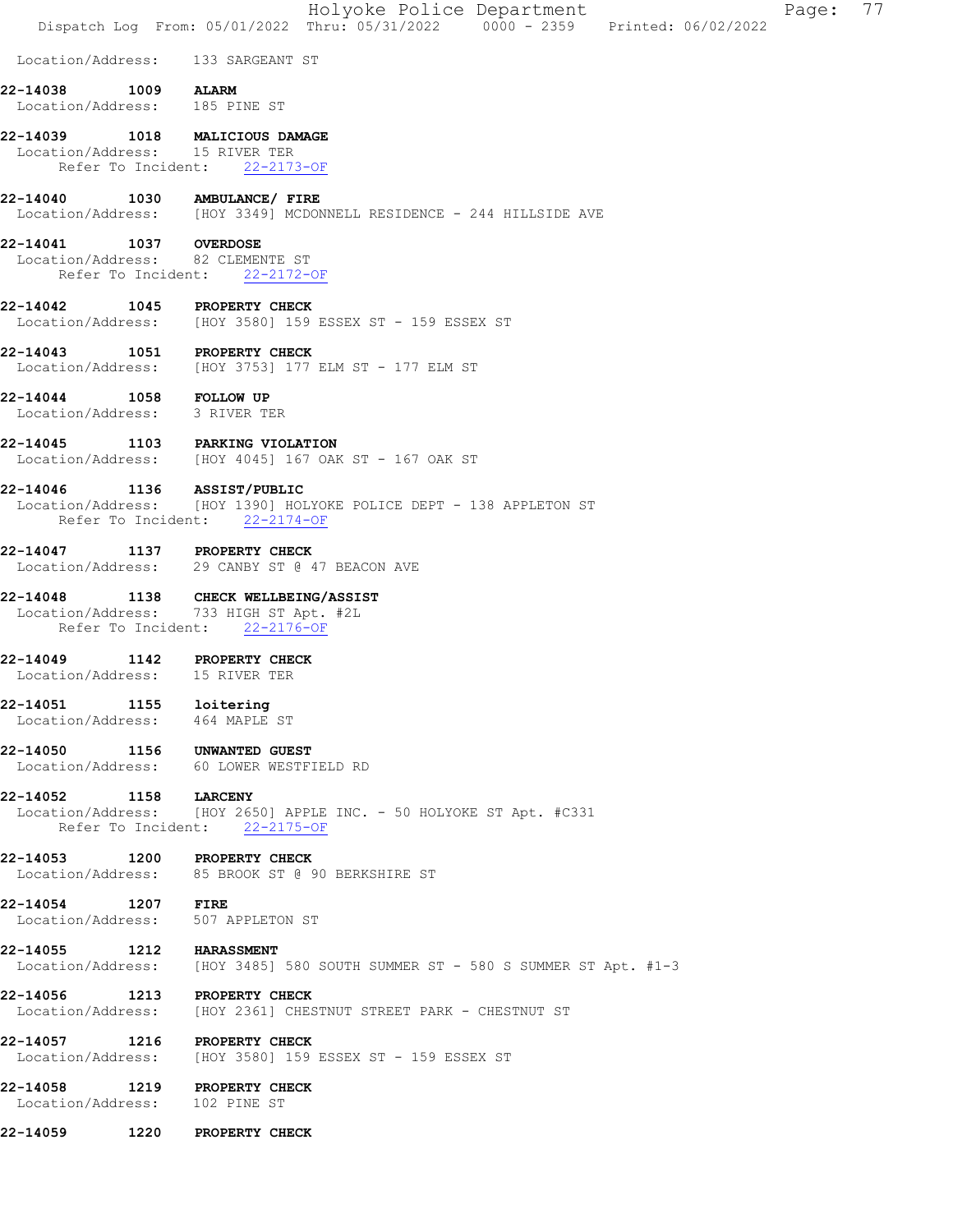|                                                                 | Holyoke Police Department<br>78<br>Page:<br>Dispatch Log From: 05/01/2022 Thru: 05/31/2022   0000 - 2359   Printed: 06/02/2022 |
|-----------------------------------------------------------------|--------------------------------------------------------------------------------------------------------------------------------|
|                                                                 | Location/Address: [HOY 4203] 757 DWIGHT ST - 757 DWIGHT ST                                                                     |
| 22-14062                                                        | 1221 AMBULANCE/ FIRE<br>Location/Address: 55 LOCUST ST @ 489 APPLETON ST                                                       |
| 22-14060 1223 PROPERTY CHECK                                    | Location/Address: [HOY 1501] ERNEST E PROULX MUNICIPAL PARKING FACILITY - 505 DWIGHT ST                                        |
| 22-14061<br>Location/Address: 5 APPLETON ST                     | 1238 PROPERTY CHECK                                                                                                            |
| 22-14063 1248 SAFETY HAZARD<br>Location/Address: 41 PARKER ST   |                                                                                                                                |
| 22-14064 1301 SHOPLIFTING                                       | Location/Address: [HOY 3227] CIRCLE K LAUNDRY - 337 APPLETON ST<br>Refer To Incident: 22-2177-OF                               |
| 22-14065                                                        | 1311 ACCIDENT<br>Location/Address: [HOY 3529] 1475 DWIGHT ST - 1475 DWIGHT ST<br>Refer To Accident: 22-597-AC                  |
| 22-14066 1313 PROPERTY CHECK<br>Location/Address: 15 RIVER TER  |                                                                                                                                |
|                                                                 | 22-14067 1315 AMBULANCE/ FIRE<br>Location/Address: [HOY 2451] MARIAN CENTER INC. - 1365 NORTHAMPTON ST Apt. #3FL               |
| 22-14068 1317 PROPERTY CHECK                                    | Location/Address: 47 BEACON AVE @ 29 CANBY ST                                                                                  |
| 22-14069<br>Location/Address: 159 ESSEX ST                      | 1323 PROPERTY CHECK                                                                                                            |
| Location/Address: 67 CENTER ST<br>Refer To Incident:            | 22-14070 1329 MALICIOUS DAMAGE<br>$22 - 2178 - OF$                                                                             |
| 22-14071                                                        | 1356 PROPERTY CHECK<br>Location/Address: [HOY 4179] 298 ELM ST                                                                 |
| 22-14072<br>Location/Address:                                   | 1357 PROPERTY CHECK<br>310 WALNUT ST                                                                                           |
|                                                                 | 22-14073 1359 DISTURBANCE/GENERAL<br>Location/Address: 125 WESTFIELD RD                                                        |
| 22-14074 1402 PROPERTY CHECK<br>Location/Address: 102 PINE ST   |                                                                                                                                |
| 22-14075 1403 PROPERTY CHECK<br>Location/Address: 557 DWIGHT ST |                                                                                                                                |
| 22-14076  1422  ASSIST/PUBLIC                                   | Location/Address: 16 SARGEANT ST Apt. #944<br>Refer To Incident: 22-2179-OF                                                    |
|                                                                 | 22-14077 1424 AMBULANCE/ FIRE<br>Location/Address: [HOY 3343] WINSOR REALTY COMPANY-LUCJAN HRONOWSKI - 173 ELM ST Apt. #2LC    |
|                                                                 | 22-14078   1424   AMBULANCE/ FIRE<br>Location/Address: 125 NONOTUCK ST Apt. #D3                                                |
| 22-14079 1428 UNWANTED GUEST                                    | Location/Address: [HOY 408] FAMILY DOLLAR - 555 HIGH ST                                                                        |
| 22-14080 1442 ACCIDENT                                          | Location/Address: [HOY 2818] RACING MART - 330 MAIN ST<br>Refer To Accident: 22-598-AC                                         |
| 22-14081                                                        | 1457 PROPERTY CHECK                                                                                                            |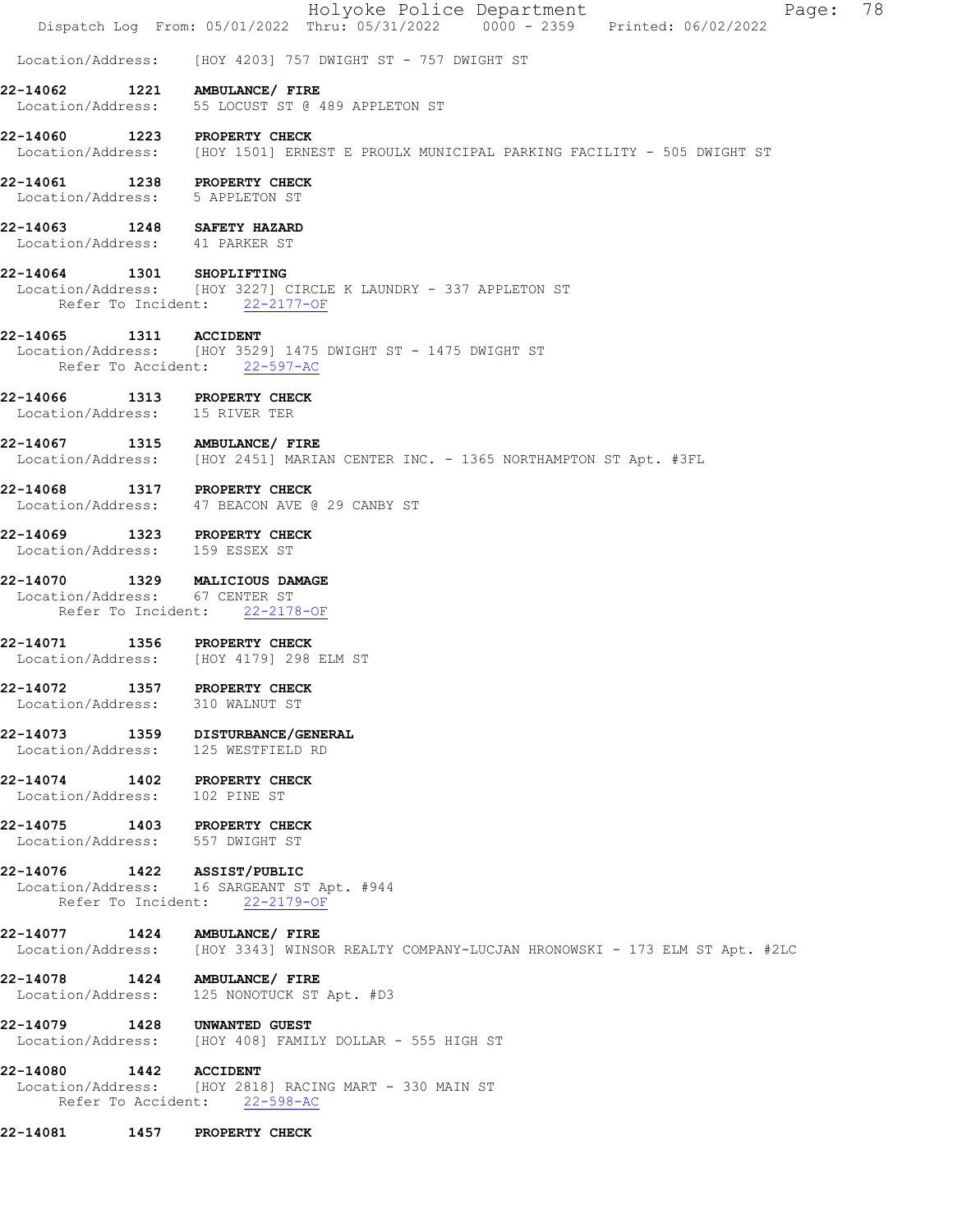|                                                            |              | Holyoke Police Department<br>79<br>Page:<br>Dispatch Log From: 05/01/2022 Thru: 05/31/2022   0000 - 2359   Printed: 06/02/2022                    |
|------------------------------------------------------------|--------------|---------------------------------------------------------------------------------------------------------------------------------------------------|
| Location/Address: 145 ESSEX ST                             |              |                                                                                                                                                   |
| 22-14082                                                   |              | 1459 PROPERTY CHECK<br>Location/Address: [HOY 3753] 177 ELM ST - 177 ELM ST                                                                       |
| Location/Address: 102 PINE ST                              |              | 22-14083 1503 PROPERTY CHECK                                                                                                                      |
| 22-14084<br>Location/Address: 328 MAPLE ST                 | 1513 LARCENY | Refer To Incident: 22-2181-OF                                                                                                                     |
| 22-14085                                                   |              | <b>1515 HARASSMENT</b><br>Location/Address: [HOY 2582] RACING MART - 181 W FRANKLIN ST<br>Refer To Arrest: 22-476-AR                              |
|                                                            |              | 22-14086 1517 ASSAULT & BATTERY<br>Location/Address: 485 MAPLE ST @ 95 JACKSON ST<br>Refer To Incident: 22-2180-OF                                |
| 22-14087                                                   |              | 1532 SUDDEN DEATH<br>Location/Address: 598 DWIGHT ST Apt. #606<br>Refer To Incident: 22-2184-OF                                                   |
| 22-14088                                                   |              | <b>1614 SUDDEN DEATH</b><br>Location/Address: [HOY 3330] FAIRFIELD INN & SUITES - 229 WHITING FARMS RD Apt. #207<br>Refer To Incident: 22-2182-OF |
|                                                            |              | 22-14089   1615   AMBULANCE/ FIRE<br>Location/Address: [HOY 2080] DESTROMP, JOHN AND ANN - 38 CLARK ST                                            |
| 22-14090<br>Location/Address: 98 BEECH ST                  |              | 1617 AMBULANCE/ FIRE                                                                                                                              |
| Location/Address: BROOK ST                                 |              | 22-14091 1621 PROPERTY CHECK                                                                                                                      |
| 22-14092                                                   |              | 1632 AMBULANCE/ FIRE<br>Location/Address: 105 N EAST ST Apt. #1L                                                                                  |
|                                                            |              | 22-14093 1634 AMBULANCE/ FIRE<br>Location/Address: 287 ESSEX ST Apt. #513                                                                         |
|                                                            |              | 22-14094 1635 AMBULANCE/ FIRE<br>Location/Address: [HOY 2655] SISTER'S OF PROVIDENCE CARE CENTERS, INC. - 35 HOLY FAMILY RD                       |
| Location/Address:                                          |              | 22-14095 1707 AMBULANCE/ FIRE<br>25 DEXTER ST                                                                                                     |
|                                                            |              | 22-14096 1755 AMBULANCE/ FIRE<br>Location/Address: [HOY 3460] DAY BROOK AVE - 298 JARVIS AVE Apt. #2FL                                            |
| 22-14097 1803 ACCIDENT<br>Location/Address: 268 LINDEN ST  |              | Refer To Incident: 22-2185-OF<br>Refer To Accident: 22-599-AC                                                                                     |
| Location/Address: 97 HIGH ST                               |              | 22-14099 1818 AMBULANCE/ FIRE                                                                                                                     |
|                                                            |              | 22-14101   1829   AMBULANCE/ FIRE<br>Location/Address: [HOY 3378] 1233 MAIN ST - 1233 MAIN ST                                                     |
| Location/Address:                                          |              | 22-14100 1832 DISTURBANCE/GENERAL<br>575 BEECH ST                                                                                                 |
| 22-14102 1835 TRESPASSING<br>Location/Address: 330 MAIN ST |              |                                                                                                                                                   |
| 22-14103 1843 FOLLOW UP                                    |              | Location/Address: [HOY 874] MCKENZIE FIELD - 444 BEECH ST                                                                                         |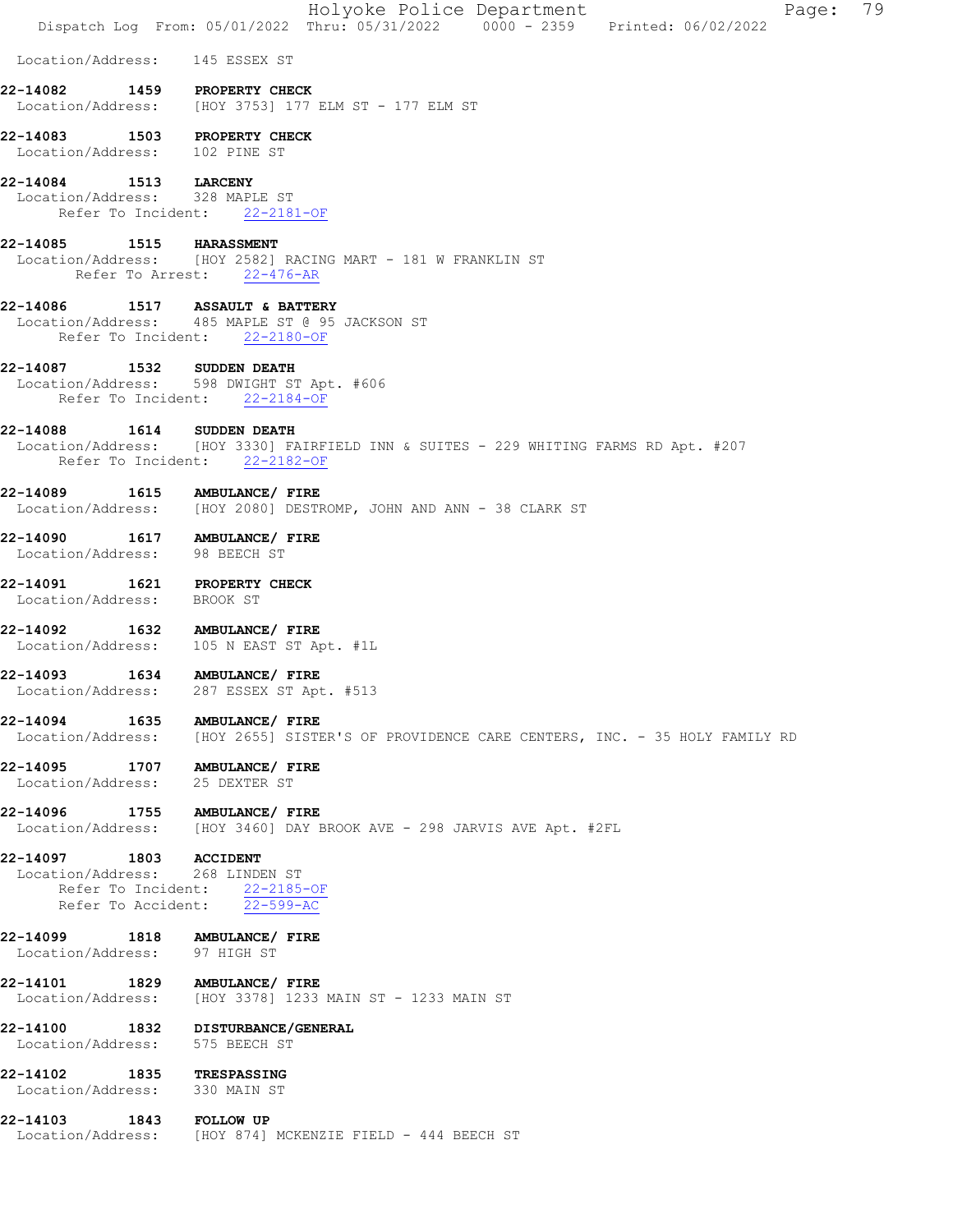22-14104 1845 AMBULANCE/ FIRE  $Location/Address:$  [HOY 3378] 1233 MAIN ST - 1233 MAIN ST Apt. #2F

#### 22-14105 1857 OVERDOSE Location/Address: [HOY 1419] 107 NEWTON ST Refer To Incident: 22-2186-OF

- 22-14106 1859 AMBULANCE/ FIRE Location/Address: 48 BELVIDERE AVE
- 22-14107 1927 AMBULANCE/ FIRE Location/Address: 66 DALE ST
- 22-14108 1935 ACCIDENT Location/Address: S SUMMER ST
- 22-14109 1938 FIRE ALARM/SMOKE ALARM Location/Address: 459 TOKENEKE RD
- 22-14110 1949 PARKING VIOLATION<br>Location/Address: [HOY 223] CONDOMIN [HOY 223] CONDOMINIUMS - CHERRY ST
- 22-14111 1959 PREVENT BREACH Location/Address: 6 TEMPLE ST Apt. #4L
- 22-14112 2025 STOLEN M/V
- Location/Address: 206 SUFFOLK ST Refer To Incident: 22-2187-OF
- 22-14113 2027 AMBULANCE/ FIRE Location/Address: 33 ELMWOOD AVE
- 22-14114 2039 AMBULANCE/ FIRE Location/Address: [HOY 1104] ROSARY TOWERS - 21 BOWERS ST Apt. #304
- 22-14115 2051 SHOPLIFTING Location/Address: [HOY 2698] CVS - 400 BEECH ST Refer To Incident: 22-2188-OF
- 
- 22-14116 2116 AMBULANCE/ FIRE Location/Address: 362 HIGH ST Apt. #2E Refer To Incident: 22-2189-OF
- 22-14117 2205 FIRE Location/Address: 690 DWIGHT ST @ 139 ELM ST
- 22-14118 2237 CHECK WELLBEING/ASSIST Location/Address: [HOY 3266] PRIDE GAS STATION - 1553 DWIGHT ST
- 22-14119 2240 AMBULANCE/FIRE<br>Location/Address: 475 MAPLE ST Apt 475 MAPLE ST Apt. #402
- 22-14120 2257 TRESPASSING Location/Address: [HOY 2818] RACING MART - 330 MAIN ST

#### For Date: 05/16/2022 - Monday

- 22-14121 0019 M/V STOP Location/Address: [HOY 2838] TACO BELL - 2199 NORTHAMPTON ST
- 22-14122 0021 PROPERTY CHECK Location/Address: 598 DWIGHT ST
- 22-14123 0023 PROPERTY CHECK<br>Location/Address: [HOY 2821] MT. [HOY 2821] MT. PARK CONCERT AREA - MOUNTAIN PARK RD
- 22-14124 0025 PROPERTY CHECK Location/Address: [HOY 394] ERNEST SERVICE STATION - 1280 DWIGHT ST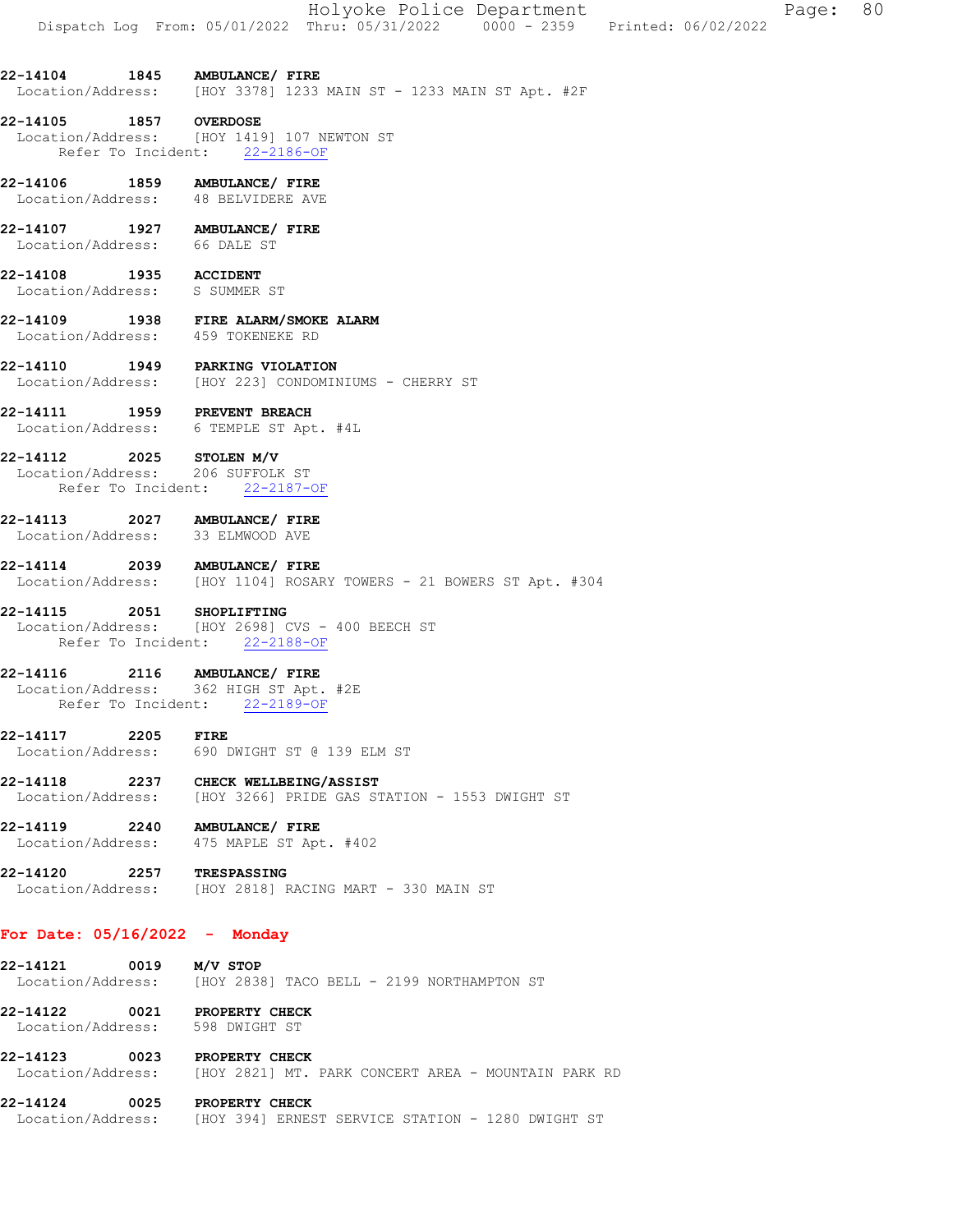|                                                         |      | Holyoke Police Department<br>81<br>Page:<br>Dispatch Log From: 05/01/2022 Thru: 05/31/2022 0000 - 2359 Printed: 06/02/2022 |
|---------------------------------------------------------|------|----------------------------------------------------------------------------------------------------------------------------|
| 22-14125                                                | 0029 | <b>ALARM</b><br>Location/Address: [HOY 317] DAIRY MART - 1552 DWIGHT ST                                                    |
| 22-14126<br>Location/Address:                           | 0031 | LOUD MUSIC<br>[HOY 3657] 141 OAK ST - 141 OAK ST                                                                           |
| 22-14127 0107 STREET STOP                               |      | Location/Address: [HOY 110] BANK OF AMERICA - 320 HIGH ST                                                                  |
| 22-14128                                                |      | $0111$ $M/V$ STOP<br>Location/Address: 94 HAMPDEN ST @ 154 HIGH ST                                                         |
|                                                         |      | 22-14129 0123 PROPERTY CHECK<br>Location/Address: 598 DWIGHT ST                                                            |
|                                                         |      | 22-14130 0129 ASSIST STATE POLICE<br>Location/Address: 61 COMMERCIAL ST @ 1 FRANKLIN ST                                    |
| 22-14131                                                |      | 0135 loitering<br>Location/Address: [HOY 3860] 174 HIGH ST APT 106 - 174 HIGH ST                                           |
| Location/Address: 530 MAIN ST                           |      | 22-14132 0157 PROPERTY CHECK                                                                                               |
| 22-14133                                                |      | 0202 DISTURBANCE-BAR<br>Location/Address: [HOY 2831] FRANCIES TAVERN - 108 MAPLE ST<br>Refer To Incident: 22-2190-OF       |
| 22-14134 0232 M/V STOP                                  |      | Location/Address: [HOY 2858] WILLIMANSETT BRIDGE - CABOT ST                                                                |
| 22-14135                                                |      | $0245$ $M/V$ STOP<br>Location/Address: 153 SARGEANT ST @ 315 WALNUT ST                                                     |
|                                                         |      | 22-14137 0339 PROPERTY CHECK<br>Location/Address: [HOY 874] MCKENZIE FIELD - 444 BEECH ST                                  |
| 22-14138                                                |      | 0340 PROPERTY CHECK<br>Location/Address: [HOY 394] ERNEST SERVICE STATION - 1280 DWIGHT ST                                 |
| 22-14139                                                |      | 0348 M/V STOP<br>Location/Address: 122 BROWN AVE @ 1 WILLOW ST                                                             |
| Location/Address: 215 PINE ST                           |      | 22-14140 0348 SUSPICIOUS PERSON                                                                                            |
| 22-14141 0431 M/V STOP                                  |      | Location/Address: [HOY 1301] WAR MEMORIAL - 310 APPLETON ST                                                                |
| Location/Address: APPLETON ST                           |      | 22-14142 0431 M/V-- FAILURE TO STOP                                                                                        |
|                                                         |      | 22-14143 0550 ASSIST/PUBLIC<br>Location/Address: [HOY 1419] SAMS FOOD STORE - 515 HIGH ST<br>Refer To Arrest: 22-478-AR    |
|                                                         |      | 22-14144 0551 DISTURBANCE/GENERAL<br>Location/Address: [HOY 3885] 736 HIGH ST 2ND FLOOR - 736 HIGH ST                      |
| 22-14145 0623 ACCIDENT<br>Location/Address: 8 BROWN AVE |      | Refer To Accident: 22-600-AC                                                                                               |
| 22-14146 0645 B & E AUTO                                |      | Location/Address: [HOY 4216] 113 TOKENEKE RD - 113 TOKENEKE RD<br>Refer To Incident: 22-2193-OF                            |
| 22-14147 0823 ALARM                                     |      | Location/Address: [HOY 475] DREAM DECOR - 369 HIGH ST                                                                      |
| 22-14148                                                | 0828 | AMBULANCE/ FIRE                                                                                                            |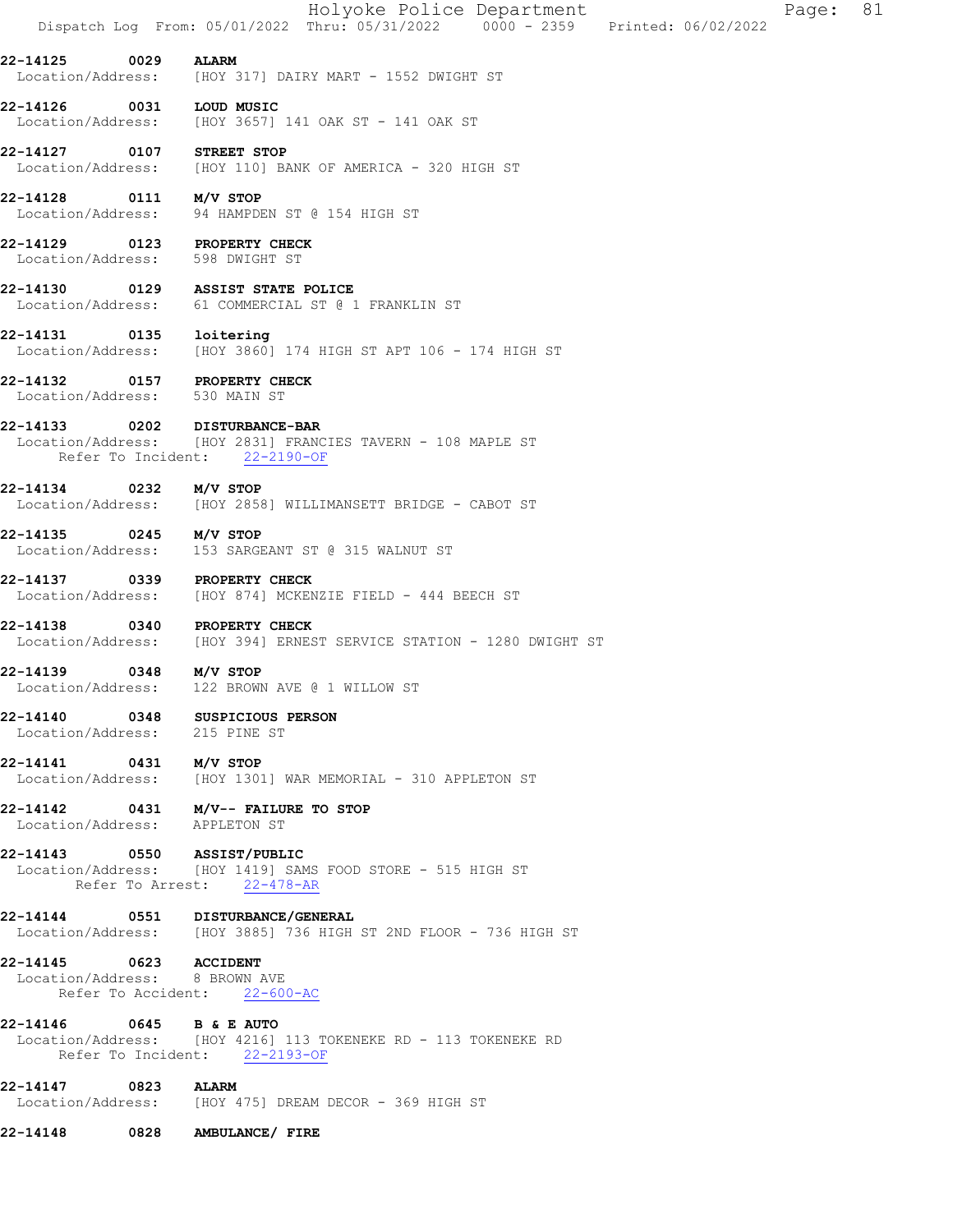|                                      |             | Holyoke Police Department<br>82<br>Page:<br>Dispatch Log From: 05/01/2022 Thru: 05/31/2022 0000 - 2359 Printed: 06/02/2022 |
|--------------------------------------|-------------|----------------------------------------------------------------------------------------------------------------------------|
| Location/Address:                    |             | 164 HAMPSHIRE ST Apt. #1R                                                                                                  |
| 22-14149<br>Location/Address: ELM ST |             | 0846 FOLLOW UP                                                                                                             |
| 22-14150 0846 TRESPASSING            |             | Location/Address: [HOY 2295] PRATT, LINDA J. - 210 WALNUT ST                                                               |
| 22-14151                             | 0846 SEC 35 | Location/Address: [HOY 619] HOLYOKE HOSPITAL - 575 BEECH ST                                                                |
|                                      |             | 22-14152 0858 ACCIDENT HIT & RUN<br>Location/Address: 322 BEECH ST @ 177 SARGEANT ST<br>Refer To Accident: 22-601-AC       |
|                                      |             | 22-14153 0858 DISTURBANCE/GENERAL<br>Location/Address: 534 SOUTH ST Apt. #3L                                               |
| 22-14154 0904 TRANSPORT              |             | Location/Address: [HOY 602] HOLYOKE DISTRICT COURT - 20 COURT PLAZA                                                        |
| 22-14155 0905 HARASSMENT             |             |                                                                                                                            |
|                                      |             | Location/Address: 577 S BRIDGE ST<br>Refer To Incident: 22-2194-OF                                                         |
| 22-14156                             |             | 0919 B & E IN PROGRESS<br>Location/Address: 1115 MAIN ST Apt. #2L<br>Refer To Incident: 22-2196-OF                         |
| 22-14157 0943 SEC.35                 |             | Location/Address: 440 HILLSIDE AVE                                                                                         |
| 22-14158                             |             | 0951 ASSIST/PUBLIC<br>Location/Address: [HOY 1390] HOLYOKE POLICE DEPT - 138 APPLETON ST<br>Refer To Incident: 22-2195-OF  |
| Location/Address: 23 KEEFE AVE       |             | 22-14159 0955 AMBULANCE/ FIRE                                                                                              |
| 22-14160                             |             | 0958 AMBULANCE/ FIRE<br>Location/Address: [HOY 2251] DENT, JAMES M. - 44 PORTLAND ST                                       |
| 22-14161                             |             | 1001 FOLLOW UP<br>Location/Address: [HOY 4507] HOLYOKE POLICE COMMUNITY CENTER - 208 RACE ST Apt. #2FL                     |
| 22-14162 1004                        |             | <b>THREATS</b><br>Location/Address: 912 DWIGHT ST<br>Refer To Incident: 22-2197-OF                                         |
| 22-14163                             |             | 1004 DISTURBANCE-NEIGHBORHOOD<br>Location/Address: [HOY 1048] PROSPECT HEIGHTS - 41 CHESTNUT ST                            |
|                                      |             | 22-14164 1026 CITY ORDINANCE<br>Location/Address: 216 WALNUT ST                                                            |
| 22-14165                             |             | 1034 SERVICE<br>Location/Address: [HOY 330] DEAN DEVELOPMENT - 912 DWIGHT ST Apt. #3R                                      |
| Location/Address: 161 OAK ST         |             | 22-14166 1034 PARKING VIOLATION                                                                                            |
|                                      |             | 22-14167   1047   CITY ORDINANCE<br>Location/Address: 60 COUNTY RD                                                         |
| Location/Address: ST KOLBE DR        |             | 22-14168 1058 PROPERTY CHECK                                                                                               |
| 22-14169                             |             | 1100 FOLLOW UP<br>Location/Address: [HOY 619] HOLYOKE HOSPITAL - 575 BEECH ST                                              |
| 22-14170                             | 1108        | <b>TRANSPORT</b>                                                                                                           |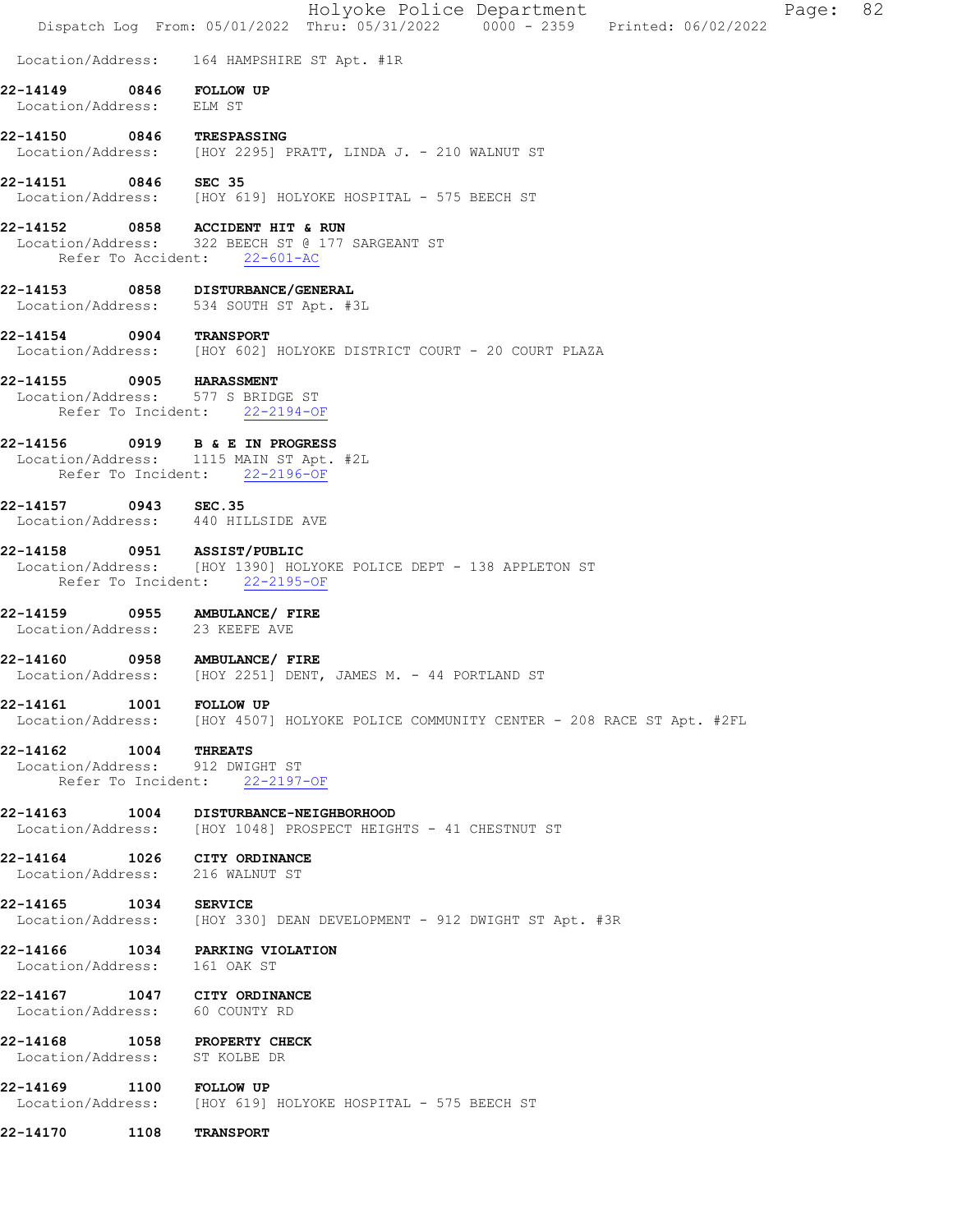|                                                            |      | Holyoke Police Department<br>83<br>Page:<br>Dispatch Log From: 05/01/2022 Thru: 05/31/2022 0000 - 2359 Printed: 06/02/2022               |
|------------------------------------------------------------|------|------------------------------------------------------------------------------------------------------------------------------------------|
|                                                            |      | Location/Address: [HOY 346] DEVONSHIRE PLACE - 50 HOLY FAMILY RD Apt. #216                                                               |
| 22-14171                                                   | 1116 | <b>OVERDOSE</b><br>Location/Address: [HOY 1498] HOLYOKE TOWERS - 582 PLEASANT ST Apt. #6A<br>Refer To Incident: 22-2198-OF               |
| 22-14172                                                   |      | 1123 FOLLOW UP<br>Location/Address: [HOY 114] BARNES & NOBLE - 15 HOLYOKE ST                                                             |
|                                                            |      | 22-14173 1137 AMBULANCE/ FIRE<br>Location/Address: 138 NONOTUCK ST Apt. #2FL                                                             |
| 22-14174 1138 FOLLOW UP                                    |      | Location/Address: 184 SARGEANT ST Apt. #1FL                                                                                              |
|                                                            |      | 22-14175 1140 AMBULANCE/ FIRE<br>Location/Address: [HOY 1048] PROSPECT HEIGHTS - 41 CHESTNUT ST Apt. #705                                |
| 22-14176                                                   |      | 1141 PROPERTY DAMAGE M/V<br>Location/Address: 183 W FRANKLIN ST<br>Refer To Incident: 22-2199-OF                                         |
| 22-14177 1153 loitering                                    |      | Location/Address: [HOY 459] GALASKA BUILDING - 384 HIGH ST                                                                               |
| 22-14178<br>Location/Address: 62 LEARY DR                  |      | 1211 PREVENT BREACH                                                                                                                      |
| Location/Address: 151 WALNUT ST                            |      | 22-14179 1215 AMBULANCE/ FIRE                                                                                                            |
| 22-14180                                                   |      | 1224 FOLLOW UP<br>Location/Address: [HOY 917] THE BUDGET INN - 579 NORTHAMPTON ST Apt. #1                                                |
| 22-14181 1231 FOLLOW UP                                    |      | Location/Address: 399 MAIN ST @ 60 HAMILTON ST                                                                                           |
| 22-14182                                                   |      | 1236 ABANDONED M/V<br>Location/Address: [HOY 643] HOLYOKE PEDIATRICS ASSOC LLP - 150 LOWER WESTFIELD RD<br>Refer To Incident: 22-2200-OF |
|                                                            |      | 22-14184 1253 FIRE ALARM/SMOKE ALARM<br>Location/Address: [HOY 618] HOLYOKE HIGH SCHOOL - 500 BEECH ST                                   |
|                                                            |      | 22-14183 1254 PARKING VIOLATION<br>Location/Address: 28 RESNIC BLVD                                                                      |
| 22-14185 1303 WARRANT                                      |      | Location/Address: [HOY 1390] HOLYOKE POLICE DEPT - 138 APPLETON ST<br>Refer To Arrest: 22-479-AR                                         |
| 22-14186 1304                                              |      | AMBULANCE/ FIRE<br>Location/Address: [HOY 2443] BAYSTATE HEALTH SYSTEM - 361 WHITNEY AVE                                                 |
| Location/Address: 500 BEECH ST                             |      | 22-14187   1320   AMBULANCE/ FIRE                                                                                                        |
| 22-14188 1327 FOLLOW UP<br>Location/Address: [SOU] 45 DALE |      |                                                                                                                                          |
| 22-14189 1334 ACCIDENT                                     |      | Location/Address: 0 RESNIC BLVD @ 570 MAPLE ST<br>Refer To Accident: 22-602-AC                                                           |
|                                                            |      | 22-14192 1345 AMBULANCE/ FIRE<br>Location/Address: [HOY 2443] BAYSTATE HEALTH SYSTEM - 361 WHITNEY AVE                                   |
|                                                            |      | 22-14193 1356 ASSAULT & BATTERY<br>Location/Address: [HOY 354] DONAHUE SCHOOL - 210 WHITING FARMS RD<br>Refer To Incident: 22-2201-OF    |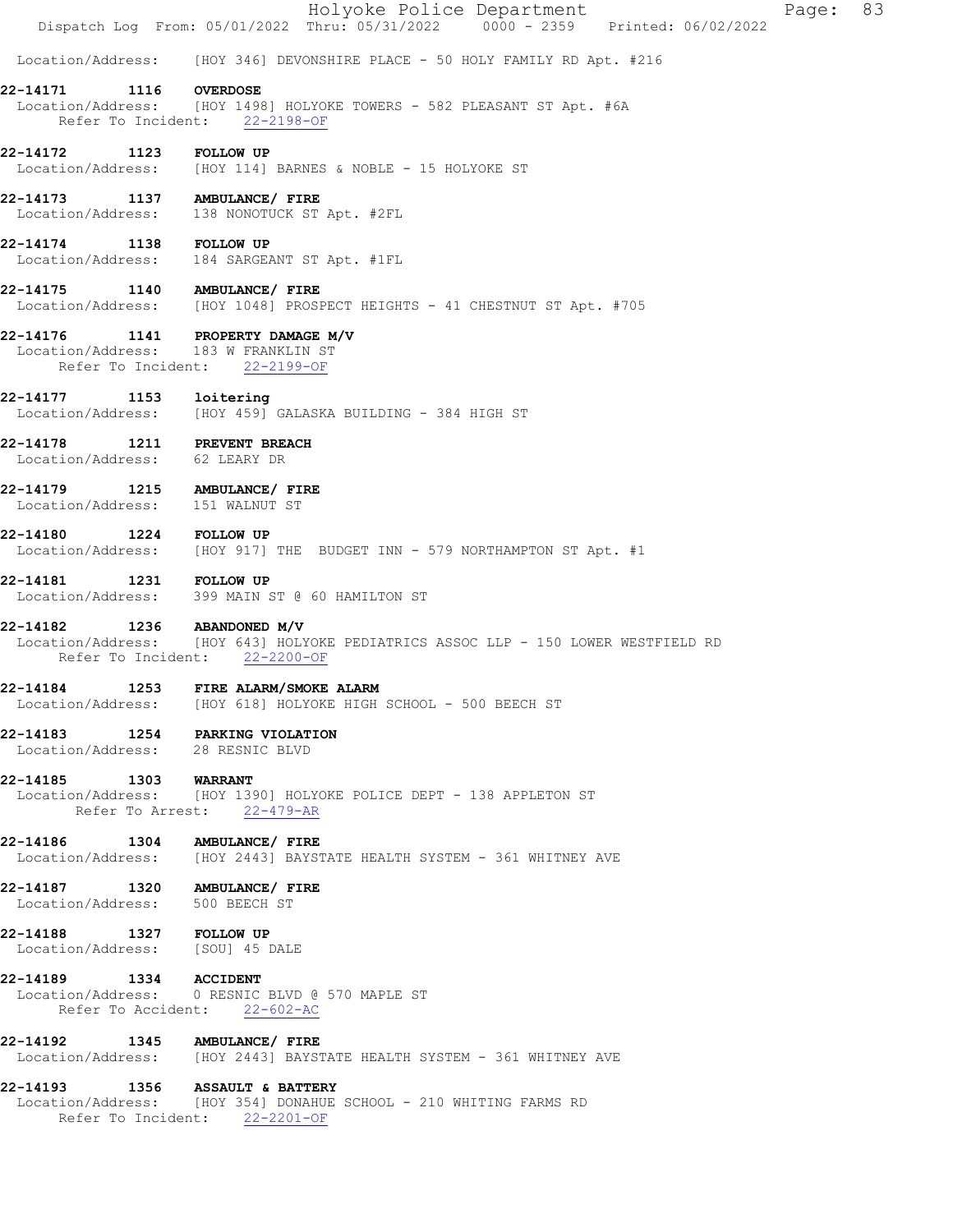|                                                                  | Holyoke Police Department<br>84<br>Page:<br>Dispatch Log From: 05/01/2022 Thru: 05/31/2022 0000 - 2359 Printed: 06/02/2022 |  |
|------------------------------------------------------------------|----------------------------------------------------------------------------------------------------------------------------|--|
| 22-14194 1405 MISSING PERSON                                     |                                                                                                                            |  |
|                                                                  | Location/Address: [HOY 1000] PECK JR HIGH SCHOOL - 1916 NORTHAMPTON ST                                                     |  |
| 22-14195 1409                                                    | <b>ALARM</b><br>Location/Address: [HOY 2095] SULLIVAN & NAREY CONSTRUCTION CO. - 214 MAPLE ST                              |  |
| 22-14196  1410  FOLLOW UP<br>Location/Address: 30 MEADOWVIEW RD  |                                                                                                                            |  |
| 22-14197 1440 FOLLOW UP                                          | Location/Address: [HOY 1050] PROVIDENCE HOSPITAL - 1233 MAIN ST                                                            |  |
| 22-14198   1442   AMBULANCE/ FIRE                                | Location/Address: 138 SARGEANT ST Apt. #1L                                                                                 |  |
| 22-14199 1444 AMBULANCE/ FIRE                                    | Location/Address: [HOY 3602] AMAZON FULFILLMENT CENTER - 161 LOWER WESTFIELD RD                                            |  |
| 22-14200 1446 AMBULANCE/ FIRE<br>Location/Address: 47 N CANAL ST |                                                                                                                            |  |
| 22-14201 1504 ASSAULT                                            |                                                                                                                            |  |
|                                                                  | Location/Address: [HOY 2527] THEOCLES, CHARLES - 193 CHESTNUT ST Apt. #400E<br>Refer To Incident: 22-2204-OF               |  |
| 22-14203                                                         | 1510 AMBULANCE/ FIRE<br>Location/Address: [HOY 2437] RODRIGUEZ, PEDRO & NERY - 96 BEECH ST                                 |  |
| 22-14202 1511 FOLLOW UP                                          | Location/Address: 652 MAIN ST @ 18 RT 391                                                                                  |  |
| 22-14204 1513 AMBULANCE/ FIRE<br>Location/Address: 492 MAPLE ST  | Refer To Incident: 22-2203-OF                                                                                              |  |
| 22-14205                                                         | 1533 DISTURBANCE/GENERAL<br>Location/Address: [HOY 3588] 47 VERNON ST - 47 VERNON ST Apt. #3R                              |  |
| 22-14206 1545 DRUG ACTIVITY<br>Location/Address: 263 ELM ST      | Refer To Incident: 22-2206-OF                                                                                              |  |
| 22-14207 1547 AMBULANCE/ FIRE                                    | Location/Address: [HOY 1418] TARGET STORE - 50 HOLYOKE ST                                                                  |  |
| 22-14208   1601   AMBULANCE/ FIRE                                | Location/Address: [HOY 3637] 86 CHAPIN ST - 86 CHAPIN ST                                                                   |  |
|                                                                  | 22-14210 1611 CHECK WELLBEING/ASSIST<br>Location/Address: 31 CABOT ST Apt. #41                                             |  |
| 22-14209 1619 SEX OFFENSE                                        | Location/Address: [HOY 1390] HOLYOKE POLICE DEPT - 138 APPLETON ST<br>Refer To Incident: 22-2205-OF                        |  |
| 22-14211 1624 ASSIST BHN                                         | Location/Address: 579 NORTHAMPTON ST Apt. #1                                                                               |  |
| 22-14212 1628 PROPERTY CHECK<br>Location/Address:                | BEST BUY PARKING DECK - 50 HOLYOKE ST                                                                                      |  |
| 22-14213 1629 ALARM<br>Location/Address: 30 MOUNTAIN RD          |                                                                                                                            |  |
| 22-14214 1645 PROPERTY CHECK<br>Location/Address: RIVER TER      |                                                                                                                            |  |
| 22-14215<br>Location/Address: CANBY ST                           | 1645 PROPERTY CHECK                                                                                                        |  |
| 22-14216<br>1645                                                 | <b>LARCENY</b>                                                                                                             |  |
|                                                                  |                                                                                                                            |  |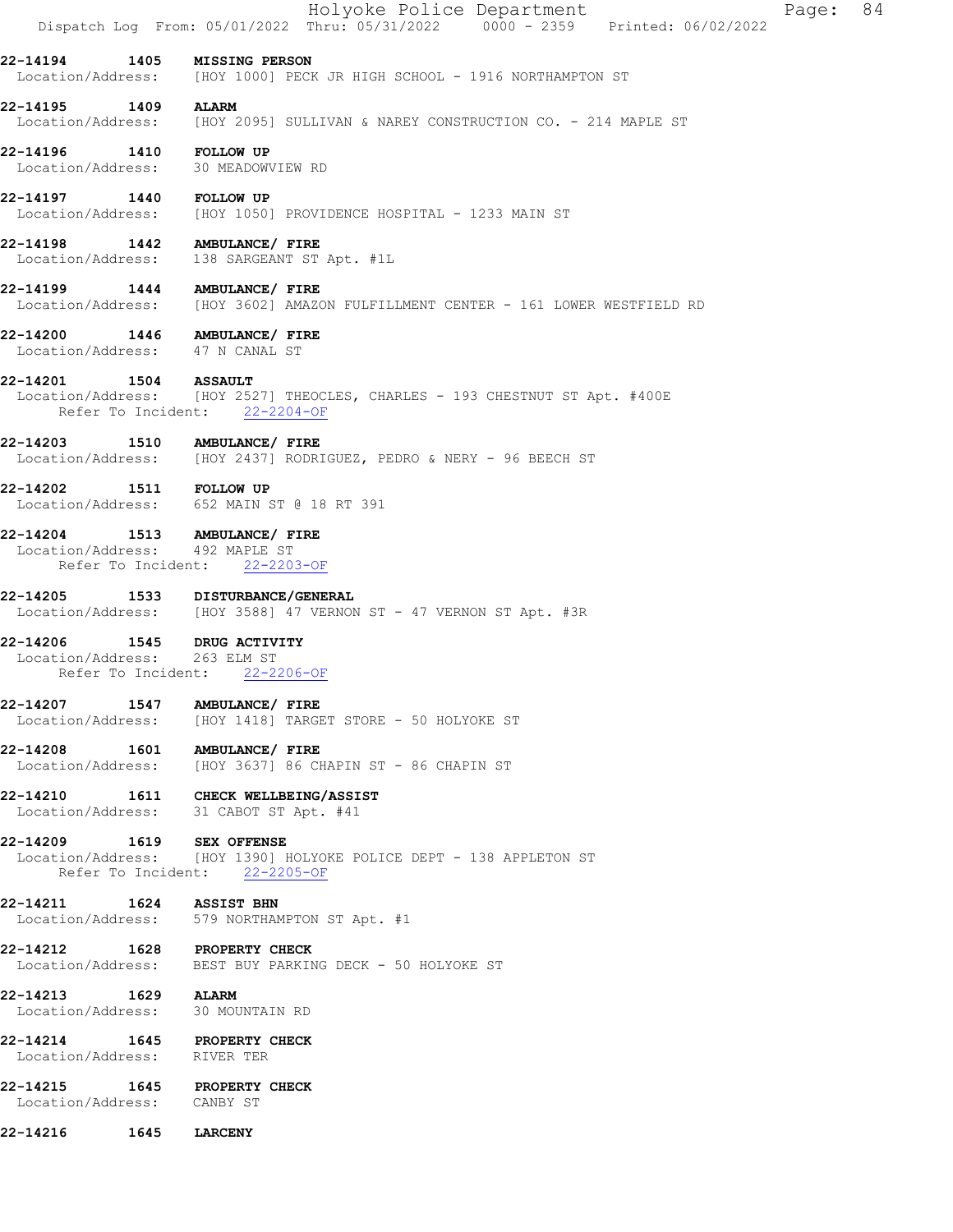|                                                            | Holyoke Police Department<br>Dispatch Log From: 05/01/2022 Thru: 05/31/2022 0000 - 2359 Printed: 06/02/2022    | Page: 85 |  |
|------------------------------------------------------------|----------------------------------------------------------------------------------------------------------------|----------|--|
|                                                            | Location/Address: MILL 1 - VALLEY MILL RD<br>Refer To Incident: 22-2207-OF                                     |          |  |
| Location/Address: BROOK ST                                 | 22-14217 1646 PROPERTY CHECK                                                                                   |          |  |
|                                                            | 22-14218 1702 CHECK WELLBEING/ASSIST<br>Location/Address: EASTHAMPTON RD                                       |          |  |
| Location/Address: 100 BROOK ST                             | 22-14219 1719 PROPERTY CHECK                                                                                   |          |  |
| Location/Address: 894 DWIGHT ST                            | 22-14220 1725 ACCIDENT HIT & RUN<br>Refer To Accident: 22-603-AC                                               |          |  |
| 22-14221 1731 ASSIST/PUBLIC                                | Location/Address: [HOY 3289] GUTIERREZ RESIDENCE - 78 BEMIS RD<br>Refer To Incident: 22-2208-OF                |          |  |
|                                                            | 22-14222 1735 AMBULANCE/ FIRE<br>Location/Address: 51 PINE ST @ 245 LYMAN ST                                   |          |  |
| Location/Address: 298 ELM ST                               | 22-14224 1745 PROPERTY CHECK                                                                                   |          |  |
| Location/Address: 294 ELM ST                               | 22-14225 1745 PROPERTY CHECK                                                                                   |          |  |
|                                                            | 22-14226 1749 PROPERTY CHECK<br>Location/Address: REAR - 131 SARGEANT ST<br>Refer To Incident: 22-2210-OF      |          |  |
| 22-14227 1753 ACCIDENT<br>Location/Address: 289 MAIN ST    | Refer To Accident: 22-604-AC                                                                                   |          |  |
| 22-14228 1805 FOLLOW UP<br>Location/Address: 34 GERARD WAY |                                                                                                                |          |  |
| 22-14229                                                   | <b>1806 PROPERTY CHECK</b><br>Location/Address: 171 SARGEANT ST                                                |          |  |
| Location/Address: RIVER TER                                | 22-14230 1814 PROPERTY CHECK                                                                                   |          |  |
| Location/Address: 757 DWIGHT ST                            | 22-14231 1822 PROPERTY CHECK                                                                                   |          |  |
|                                                            | 22-14232 1830 PROPERTY CHECK<br>Location/Address: LIBRARY PARK - 250 CHESTNUT ST                               |          |  |
| 22-14233 1833 FIRE                                         | Location/Address: 287 ESSEX ST Apt. #611                                                                       |          |  |
|                                                            | 22-14234 1841 DISTURBANCE/GENERAL<br>Location/Address: [HOY 4466] 82 NEWTON ST - 82 NEWTON ST                  |          |  |
| Location/Address: 89 NEWTON ST                             | 22-14235 1842 AMBULANCE/ FIRE                                                                                  |          |  |
|                                                            | 22-14236 1849 AMBULANCE/ FIRE<br>Location/Address: [HOY 1104] ROSARY TOWERS - 21 BOWERS ST Apt. #103           |          |  |
|                                                            | 22-14237 1858 AMBULANCE/ FIRE<br>Location/Address: 17 CABOT ST @ 522 S SUMMER ST<br>Refer To Arrest: 22-481-AR |          |  |
| 22-14238 1900                                              | <b>ANIMAL</b><br>Location/Address: UPPER GREEN - MALL RING RD                                                  |          |  |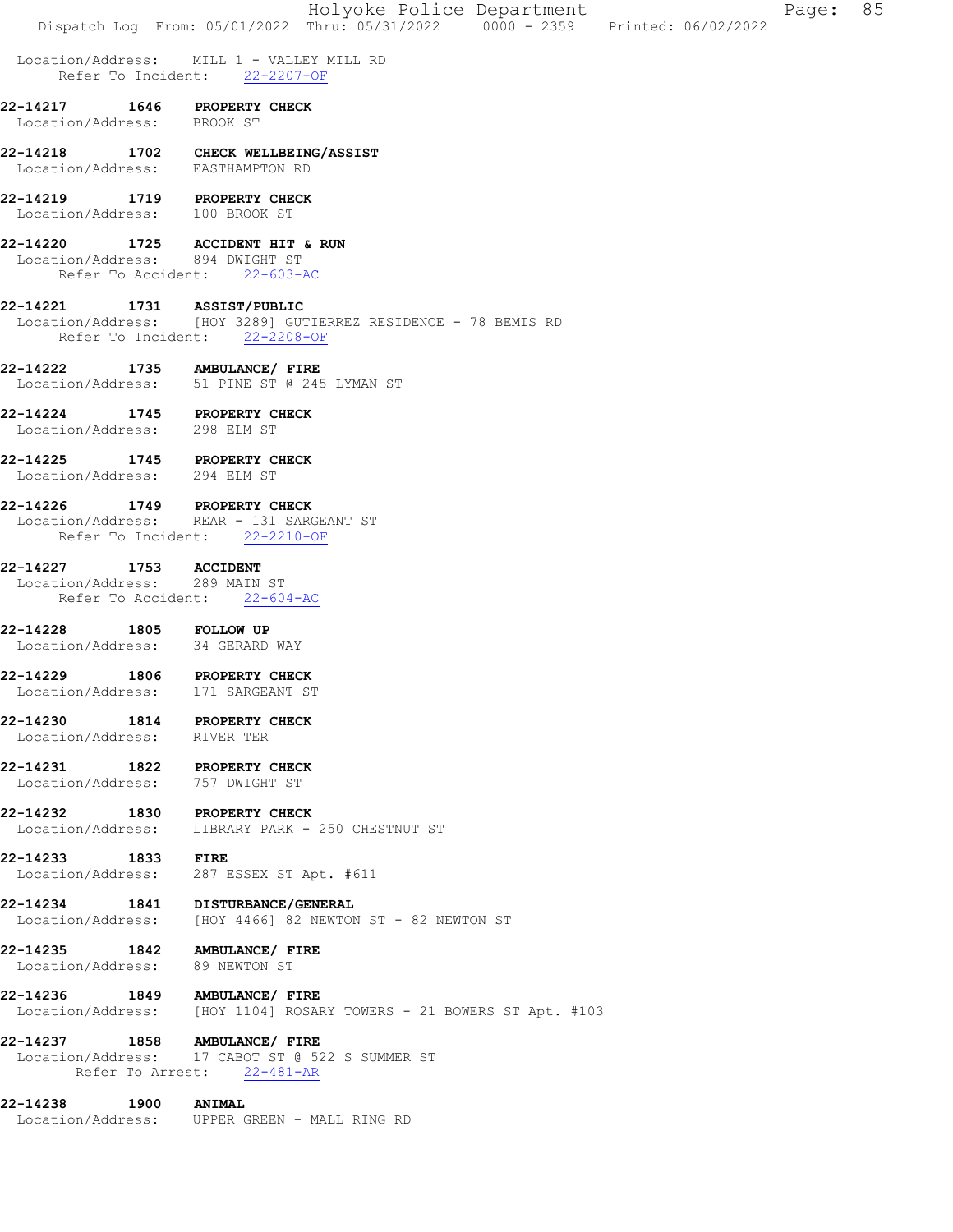|                                 | Holyoke Police Department<br>Dispatch Log From: 05/01/2022 Thru: 05/31/2022 0000 - 2359 Printed: 06/02/2022    | Page: 86 |  |
|---------------------------------|----------------------------------------------------------------------------------------------------------------|----------|--|
| 22-14239  2036 AMBULANCE/ FIRE  | Location/Address: [HOY 2807] ROHAN'S NEWS ROOM/ HIGH ST LIOUORS - 648 HIGH ST<br>Refer To Incident: 22-2211-OF |          |  |
| 22-14240 2045 SAFETY HAZARD     | Location/Address: 91 SARGEANT ST @ 39 COMMERCIAL ST                                                            |          |  |
| 22-14241 2049 MALICIOUS DAMAGE  | Location/Address: [HOY 2698] CVS - 400 BEECH ST                                                                |          |  |
| 22-14242 2111 UNWANTED GUEST    | Location/Address: [HOY 2818] RACING MART - 330 MAIN ST<br>Refer To Incident: 22-2212-OF                        |          |  |
| 22-14243 2136 ALARM             | Location/Address: [HOY 1447] SCHERMERHORN'S RESTAURANT - 224 WESTFIELD RD                                      |          |  |
| Location/Address: 866 DWIGHT ST | 22-14244 2142 ASSIST/WINDSOR LOCKS PD                                                                          |          |  |
| 22-14245 2224 ALARM             | Location/Address: [HOY 1094] JONES FERRY BOATHOUSE - 8 OSCAR ST                                                |          |  |
| 22-14246<br>Location/Address:   | 2327 FIRE ALARM/SMOKE ALARM<br>76 EASTERN PROMENADE                                                            |          |  |
| 22-14247  2348  AMBULANCE/ FIRE | Location/Address: 6 WORCESTER PLACE Apt. #3L                                                                   |          |  |
|                                 |                                                                                                                |          |  |

#### For Date: 05/17/2022 - Tuesday

| 22-14249          | 0012               | AMBULANCE/ FIRE |                  |                                    |  |  |
|-------------------|--------------------|-----------------|------------------|------------------------------------|--|--|
| Location/Address: |                    |                 |                  | 3RD FL - 140 SARGEANT ST Apt. #303 |  |  |
|                   | Refer To Incident: |                 | $22 - 2213 - OF$ |                                    |  |  |

22-14250 0039 M/V STOP Location/Address: [HOY 3271] DOMINO'S - 341 APPLETON ST

22-14252 0105 PROPERTY CHECK Location/Address: [HOY 394] ERNEST SERVICE STATION - 1280 DWIGHT ST

22-14251 0106 FIRE ALARM/SMOKE ALARM Location/Address: 921 DWIGHT ST

22-14253 0132 PROPERTY CHECK Location/Address: [HOY 874] MCKENZIE FIELD - 444 BEECH ST

22-14254 0150 PROPERTY CHECK Location/Address: [HOY 874] MCKENZIE FIELD - 444 BEECH ST

22-14255 0158 PROPERTY CHECK Location/Address: [HOY 4526] POLICE GARAGE - 141 FRONT ST

22-14256 0210 PROPERTY CHECK Location: KMART PLAZA

22-14257 0239 AMBULANCE/ FIRE Location/Address: 144 NONOTUCK ST Apt. #1ST

22-14258 0449 CHECK WELLBEING/ASSIST Location/Address: 2 PORTLAND ST

22-14259 0459 Be on the lookout for Location: CHICOPEE PD

22-14260 0646 LOOSE DOG Location/Address: 260 EASTHAMPTON RD @ 1 SOUTHAMPTON RD

22-14261 0703 ALARM Location/Address: [HOY 317] DAIRY MART - 1552 DWIGHT ST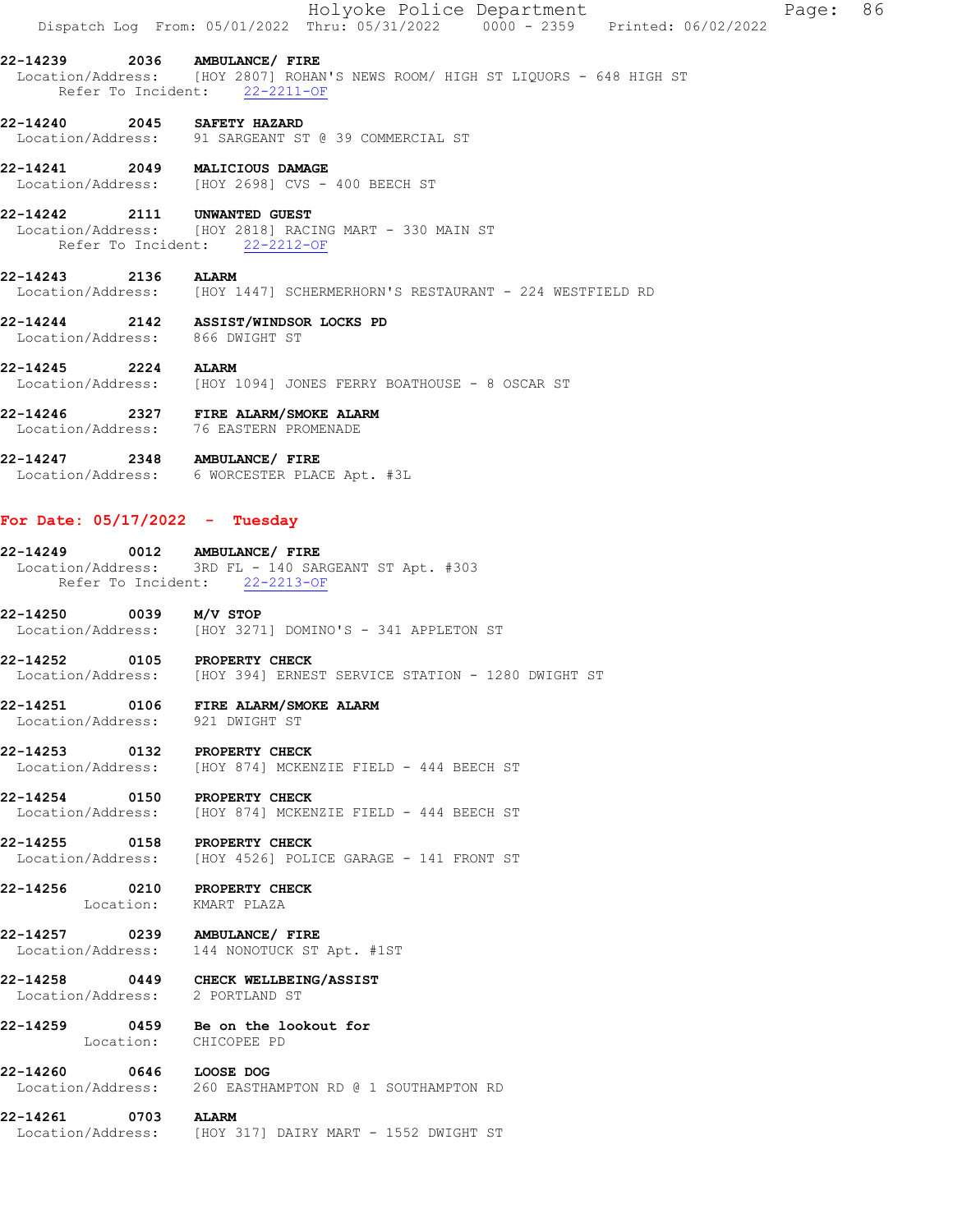| 22-14262 0710 DOG HIT BY CAR<br>Location/Address: 610 SOUTH ST       | Refer To Incident: 22-2214-OF                                                                                            |
|----------------------------------------------------------------------|--------------------------------------------------------------------------------------------------------------------------|
| 22-14263 0801 ACCIDENT                                               | Location/Address: 141 CABOT ST @ 517 HIGH ST<br>Refer To Incident: 22-2215-OF<br>Refer To Accident: 22-605-AC            |
| 22-14264 0823 ANIMAL                                                 | Location/Address: [HOY 1180] SPRINGDALE PARK - 744 MAIN ST @ 1 JED DAY LANDING                                           |
| 22-14265 0842 M/V STOP                                               | Location/Address: 1044 MAIN ST @ 1 ST VINCENT ST                                                                         |
| 22-14267                                                             | 0908 AMBULANCE/ FIRE<br>Location/Address: [HOY 3486] 5 GAMELIN ST - 5 GAMELIN ST                                         |
| 22-14268 0917 CITY ORDINANCE<br>Location/Address: 1 RENE DR          |                                                                                                                          |
| 22-14269                                                             | 0918 ADMINISTRATIVE<br>Location/Address: [HOY 909] MORGAN SCHOOL - 587 S SUMMER ST                                       |
| 22-14270 0942 RECOVERED PROPERTY                                     | Location/Address: [HOY 1462] CARLOS VEGA PARK - HAMILTON ST                                                              |
| 22-14271<br>$\overline{0}$ 0952                                      | FOLLOW UP<br>Location/Address: [HOY 1410] RUCKI & SON TIRE CO INC - 2 CABOT ST                                           |
| 22-14272 0958 AMBULANCE/ FIRE<br>Location/Address: 24 WASHINGTON AVE |                                                                                                                          |
|                                                                      | 22-14273 1006 DISABLED MOTOR VEHICLE<br>Location/Address: 593 MAIN ST @ 49 JACKSON ST<br>Refer To Incident: 22-2217-OF   |
| 22-14277 1106 ADMINISTRATIVE                                         | Location/Address: [HOY 4507] HOLYOKE POLICE COMMUNITY CENTER - 208 RACE ST Apt. #2FL                                     |
| 22-14278 1107 VANDALISM                                              | Location/Address: [HOY 1501] ERNEST E PROULX MUNICIPAL PARKING FACILITY - 505 DWIGHT ST<br>Refer To Incident: 22-2220-OF |
| 22-14274                                                             | 1117 AMBULANCE/ FIRE<br>Location/Address: 528 S BRIDGE ST Apt. #2                                                        |
| 22-14279 1120                                                        | <b>ASSIST/PUBLIC</b><br>Location/Address: 173 ALLYN ST @ 28 ARLINGTON ST                                                 |
| 22-14275 1138 AMBULANCE/ FIRE                                        | Location/Address: [HOY 1407] HOLYOKE HEALTH CENTER - 230 MAPLE ST Apt. #3FL                                              |
| 22-14281 1143 LOST PROPERTY                                          | Location/Address: [HOY 2015] HOLYOKE MALL PROPER - 50 HOLYOKE ST<br>Refer To Incident: 22-2218-OF                        |
| 22-14276 1147 SUSPICIOUS PERSON                                      | Location/Address: [HOY 876] MCMAHON SCHOOL - 75 KANE RD                                                                  |
| 22-14282 1205 AMBULANCE/ FIRE                                        | Location/Address: [HOY 3491] 507 WHITNEY AVE - 507 WHITNEY AVE Apt. #6A                                                  |
| 22-14283 1222 AMBULANCE/ FIRE                                        | Location/Address: 128 HIGH ST Apt. #9                                                                                    |
|                                                                      | 22-14284 1222 CHECK WELLBEING/ASSIST<br>Location/Address: BY 91 OFF RAMP - EASTHAMPTON RD                                |
| 22-14285<br>1226 M/V STOP                                            |                                                                                                                          |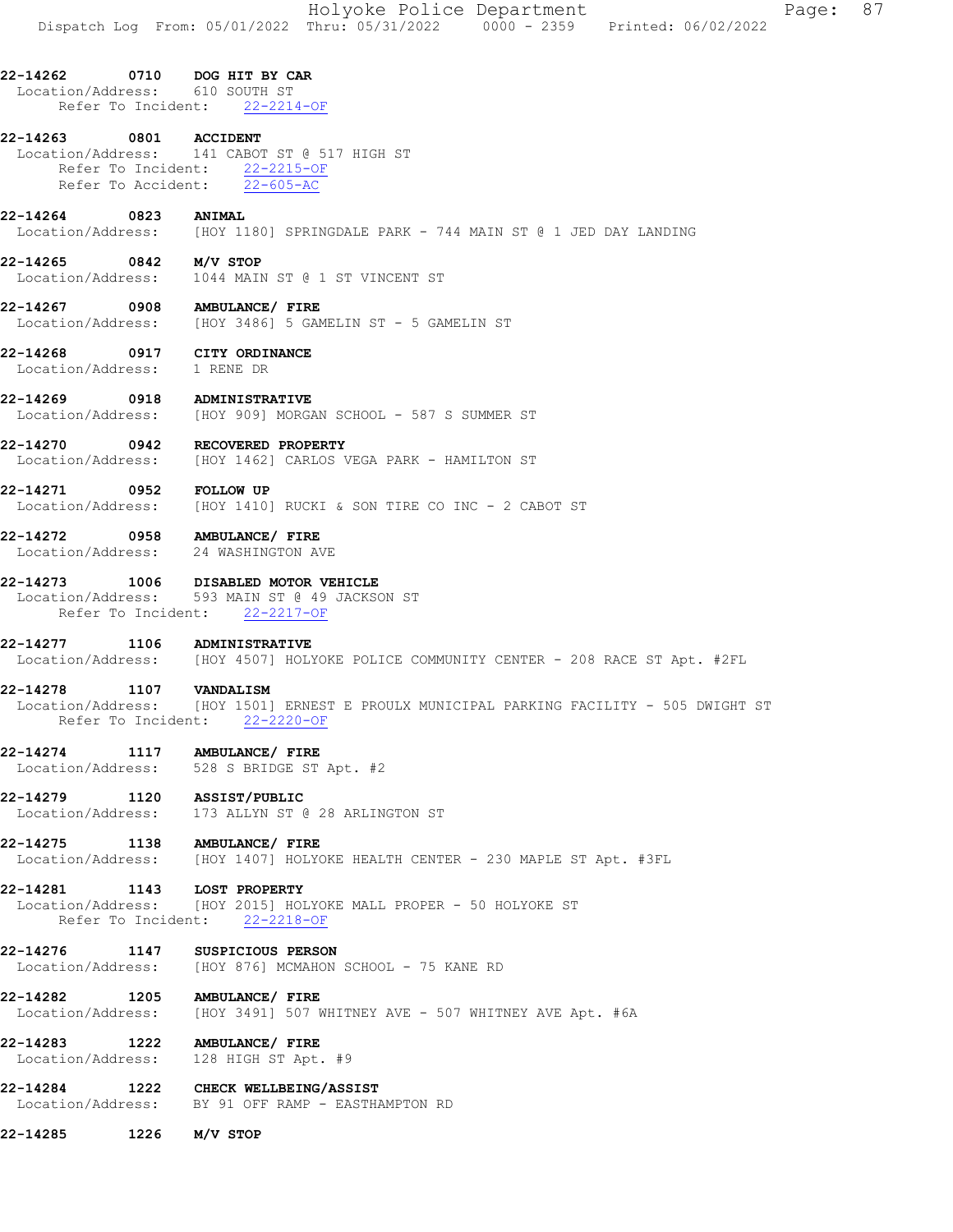|                         | Holyoke Police Department<br>88<br>Page:<br>Dispatch Log From: 05/01/2022 Thru: 05/31/2022 0000 - 2359 Printed: 06/02/2022          |
|-------------------------|-------------------------------------------------------------------------------------------------------------------------------------|
|                         | Location/Address: 171 RACE ST @ 182 APPLETON ST                                                                                     |
| 22-14286                | 1228 M/V STOP<br>Location/Address: 271 MAIN ST @ 13 SPRING ST                                                                       |
|                         | 22-14297 1231 PROPERTY CHECK<br>Location/Address: [HOY 3339] 291 ELM ST                                                             |
|                         | 22-14287 1232 CHECK WELLBEING/ASSIST<br>Location/Address: 8 HANOVER ST @ 741 MAIN ST                                                |
|                         | 22-14298 1237 PROPERTY CHECK<br>Location/Address: [HOY 2361] CHESTNUT STREET PARK - CHESTNUT ST                                     |
|                         | 22-14289 1246 PROPERTY CHECK<br>Location/Address: 226 WALNUT ST                                                                     |
| 22-14288 1248 FOLLOW UP | Location/Address: [HOY 1000] PECK JR HIGH SCHOOL - 1916 NORTHAMPTON ST                                                              |
|                         | 22-14291 1253 AMBULANCE/ FIRE<br>Location/Address: [HOY 354] DONAHUE SCHOOL - 210 WHITING FARMS RD<br>Refer To Incident: 22-2221-OF |
| 22-14290                | 1254 PROPERTY CHECK<br>Location/Address: 100 SUFFOLK ST                                                                             |
|                         | 22-14292 1256 ADMINISTRATIVE<br>Location/Address: [HOY 4507] HOLYOKE POLICE COMMUNITY CENTER - 208 RACE ST Apt. #2FL                |
| 22-14299                | 1257 PROPERTY CHECK<br>Location/Address: ST JEROME AVE                                                                              |
|                         | 22-14293 1300 PROPERTY CHECK<br>Location/Address: ST KOLBE DR                                                                       |
| 22-14300                | 1301 PROPERTY CHECK<br>Location/Address: 102 PINE ST                                                                                |
| 22-14294 1318 M/V STOP  | Location/Address: 0 RESNIC BLVD @ 570 MAPLE ST                                                                                      |
|                         | 22-14301 1320 PROPERTY CHECK<br>Location/Address: 757 DWIGHT ST                                                                     |
| 22-14295 1322           | <b>FOLLOW UP</b><br>Location/Address: [HOY 876] MCMAHON SCHOOL - 75 KANE RD                                                         |
|                         | 22-14296 1341 PROPERTY CHECK<br>Location/Address: 102 PINE ST                                                                       |
|                         | 22-14302 1350 PROPERTY CHECK<br>Location/Address: [HOY 3339] 291 ELM ST                                                             |
|                         | 22-14303 1351 PROPERTY CHECK<br>Location/Address: [HOY 840] MANNY'S MARKET - 157 SARGEANT ST                                        |
| 22-14304 1401 M/V STOP  | Location/Address: 1 BRISTOL PL @ 51 COMMERCIAL ST                                                                                   |
| 22-14305 1404 FOLLOW UP | Location/Address: [HOY 3607] 787 DWIGHT ST - 787 DWIGHT ST Apt. #3C                                                                 |
|                         | 22-14306 1422 PREVENT BREACH<br>Location/Address: 150 LOWER WESTFIELD RD                                                            |
| 22-14307 1429           | <b>PROPERTY CHECK</b><br>Location/Address: [HOY 2361] CHESTNUT STREET PARK - CHESTNUT ST                                            |
|                         | 22-14308 1429 PROPERTY CHECK<br>Location/Address: [HOY 2953] HOLYOKE PUBLIC LIBRARY - 250 CHESTNUT ST                               |
|                         |                                                                                                                                     |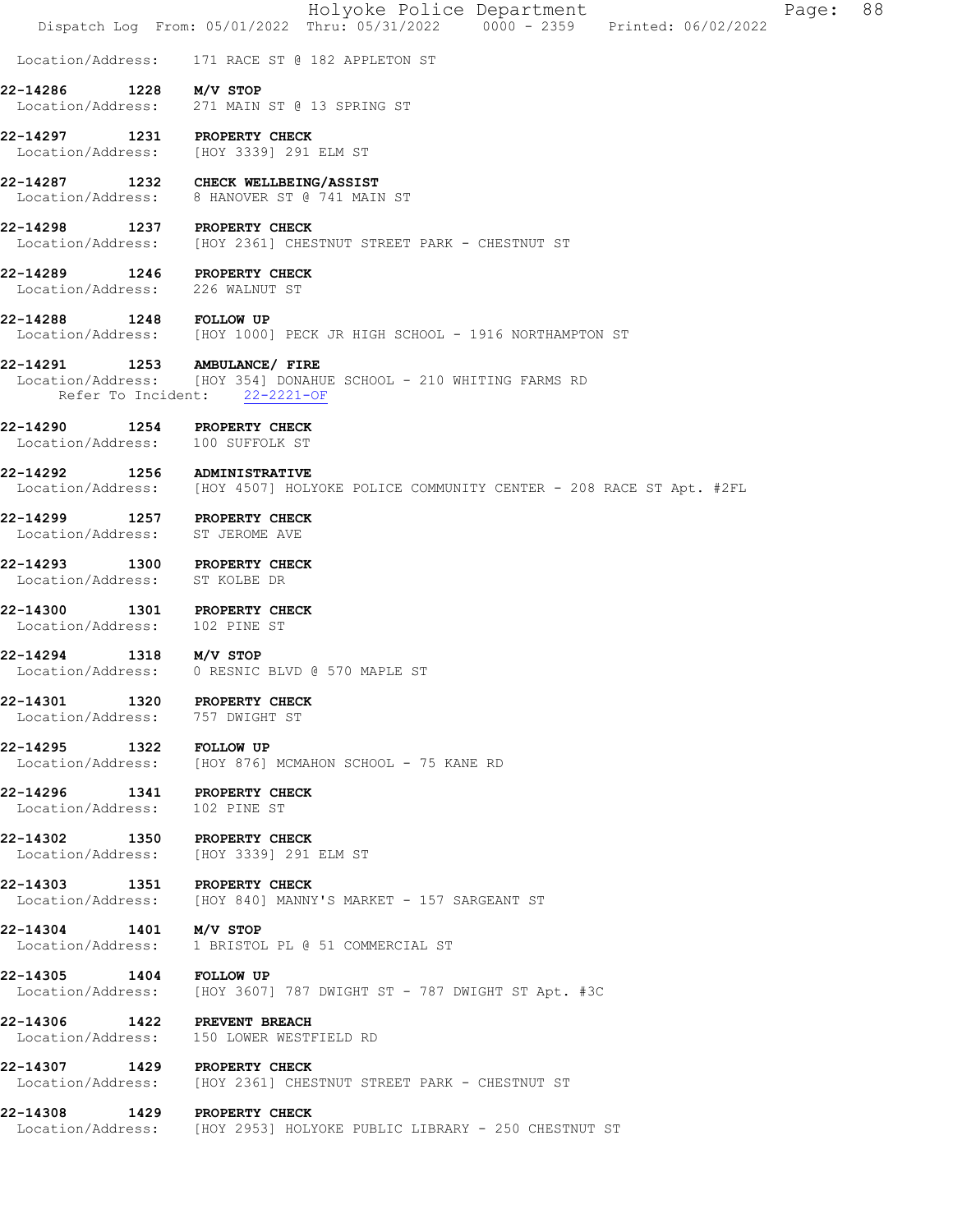22-14309 1429 ADMINISTRATIVE Location/Address: [HOY 4507] HOLYOKE POLICE COMMUNITY CENTER - 208 RACE ST Apt. #2FL

22-14310 1431 CHECK WELLBEING/ASSIST Location/Address: 50 LOWER WESTFIELD RD

22-14311 1457 PROPERTY CHECK Location/Address: 547 S BRIDGE ST @ 28 HAMILTON ST

22-14312 1457 PROPERTY CHECK Location/Address: [HOY 1462] CARLOS VEGA PARK - HAMILTON ST

22-14313 1502 STREET STOP Location/Address: 145 ESSEX ST

22-14314 1507 PROPERTY CHECK Location/Address: 13 SPRING ST @ 271 MAIN ST

22-14315 1510 RECOVERED PROPERTY Location/Address: [HOY 4507] HOLYOKE POLICE COMMUNITY CENTER - 208 RACE ST Apt. #2FL Refer To Incident: 22-2222-OF

22-14316 1520 PROPERTY CHECK<br>Location/Address: 517 HIGH ST @ 1 517 HIGH ST @ 141 CABOT ST

22-14317 1523 ACCIDENT Location/Address: 57 LINCOLN ST @ 372 PLEASANT ST

Refer To Accident: 22-606-AC

22-14318 1539 FOLLOW UP Location/Address: [HOY 1032] POST OFFICE - 650 DWIGHT ST

22-14319 1542 ACCIDENT Location/Address: [HOY 3518] 570 MAPLE ST @ 0 RESNIC BLVD Refer To Accident: 22-607-AC

22-14320 1546 CHECK WELLBEING/ASSIST Location/Address: 652 MAIN ST @ 18 RT 391

22-14321 1550 SUSPICIOUS PERSON Location/Address: [HOY 613] HOLYOKE G & E - 99 SUFFOLK ST

22-14322 1552 AMBULANCE/ FIRE Location/Address: [HOY 3294] MESSMER RESIDENCE - 384 LINDEN ST

22-14323 1603 ACCIDENT Location/Address: 141 CABOT ST @ 517 HIGH ST Refer To Accident: 22-608-AC

22-14324 1624 UNWANTED GUEST<br>Location/Address: [HOY 2373] 7 GE Location/Address: [HOY 2373] 7 GREEN LN

22-14325 1652 PREVENT BREACH Location/Address: [HOY 4339] 650 HIGH ST

22-14326 1728 MISSING PERSON<br>Location/Address: 344 JARVIS AVE Location/Address:

- Refer To Incident: 22-2223-OF
- 22-14327 1733 PROPERTY CHECK Location/Address: 7 GREEN LN

22-14328 1745 AMBULANCE/ FIRE Location/Address: [HOY 2422] MAMBO CAFE - 497 HIGH ST

22-14330 1818 AMBULANCE/FIRE<br>Location/Address: 25 DEXTER ST Apt 25 DEXTER ST Apt. #1ST

22-14329 1819 AMBULANCE/ FIRE Location/Address: [HOY 2295] 210 WALNUT ST Apt. #1FL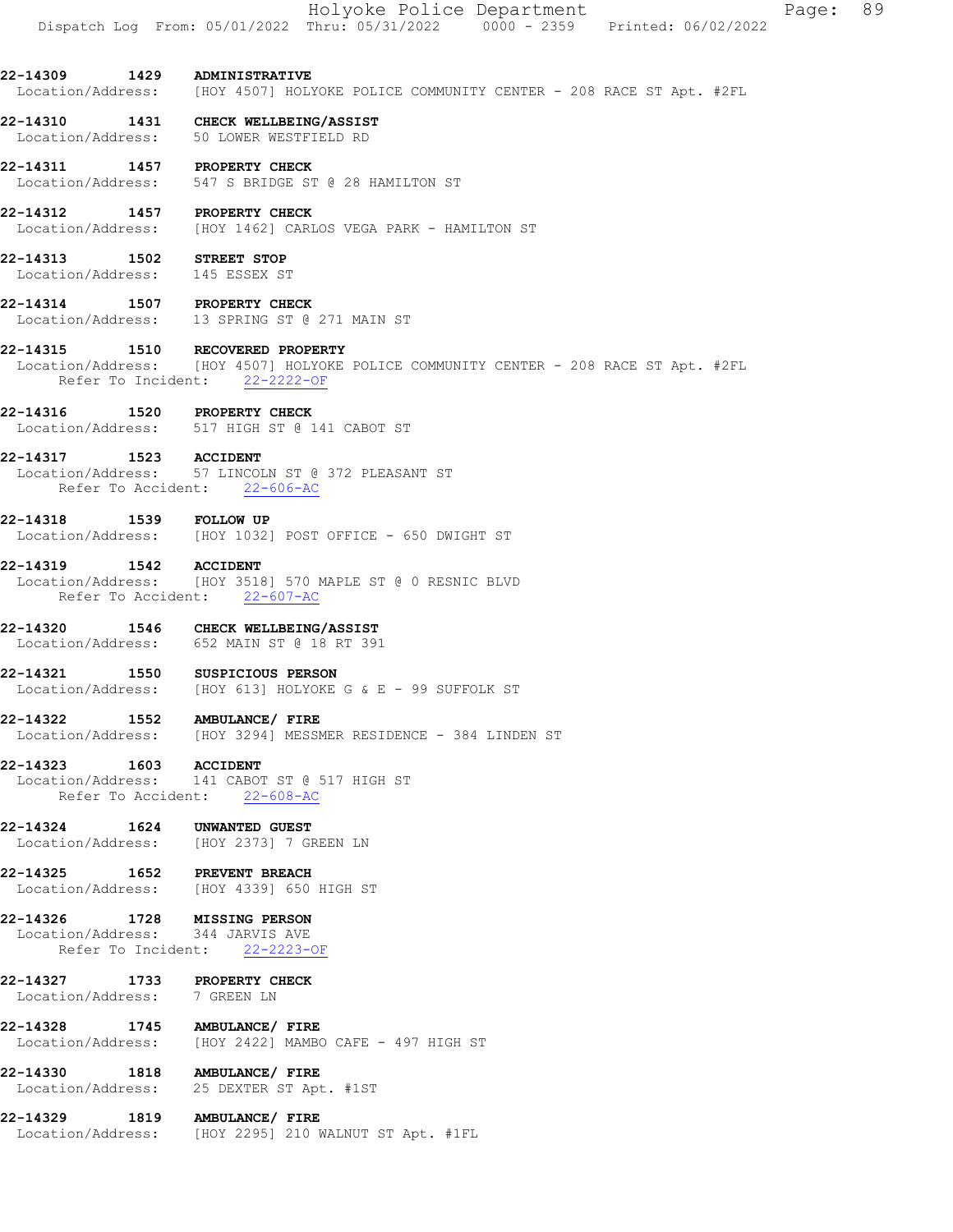|                                                                                                     |      |                                                                                                   |  | Holyoke Police Department<br>Dispatch Log From: 05/01/2022 Thru: 05/31/2022 0000 - 2359 Printed: 06/02/2022 |  | Page: | 90 |
|-----------------------------------------------------------------------------------------------------|------|---------------------------------------------------------------------------------------------------|--|-------------------------------------------------------------------------------------------------------------|--|-------|----|
| 22-14331<br>Location/Address: INGLESIDE ST<br>Refer To Accident:                                    | 1819 | <b>ACCIDENT</b><br>$22 - 609 - AC$                                                                |  |                                                                                                             |  |       |    |
| 22-14332 1856 AMBULANCE/ FIRE<br>Location/Address: 24 FRANKS DR                                     |      |                                                                                                   |  |                                                                                                             |  |       |    |
| 22-14333<br>Location/Address:                                                                       | 1903 | ACCIDENT HIT & RUN<br>167 ELM ST<br>Refer To Accident: 22-610-AC                                  |  |                                                                                                             |  |       |    |
| 22-14334<br>Location/Address:                                                                       | 1908 | <b>CHECK WELLBEING/ASSIST</b><br>4 COLUMBIA ST Apt. #3                                            |  |                                                                                                             |  |       |    |
| 22-14335<br>1912                                                                                    |      | <b>AMBULANCE/ FIRE</b>                                                                            |  | Location/Address: [HOY 1219] SYCAMORE HOUSE ASSOC - 287 ESSEX ST Apt. #213                                  |  |       |    |
| 22-14336  1914  AMBULANCE/ FIRE<br>Location/Address: 101 CHESTNUT ST @ 639 DWIGHT ST                |      |                                                                                                   |  |                                                                                                             |  |       |    |
| 22-14337 1958 DISTURBANCE/GENERAL<br>Location/Address: [HOY 316] King Mart - 494 WESTFIELD RD       |      | Refer To Incident: 22-2224-OF                                                                     |  |                                                                                                             |  |       |    |
| 22-14338<br>Location/Address:                                                                       |      | 2013 AMBULANCE/ FIRE<br>26 LAUREL ST                                                              |  |                                                                                                             |  |       |    |
| 22-14340<br>Location/Address:                                                                       |      | 2019 LOUD VEHICLE<br>33 CLAYTON RD @ 7 OCONNELL RD                                                |  |                                                                                                             |  |       |    |
| 22-14339<br>Location/Address:                                                                       | 2020 | LOUD MUSIC<br>[HOY 3043] 252 OAK STREET - 252 OAK ST                                              |  |                                                                                                             |  |       |    |
| 22-14341<br>Location/Address:                                                                       | 2035 | loitering<br>[HOY 2818] RACING MART - 330 MAIN ST                                                 |  |                                                                                                             |  |       |    |
| 22-14342<br>Location/Address:                                                                       | 2045 | AMBULANCE/ FIRE<br>[HOY 2510] KENNEDY FRIED CHICKEN - 333 HIGH ST                                 |  |                                                                                                             |  |       |    |
| 22-14343<br>Location/Address:                                                                       | 2106 | <b>OVERDOSE</b><br>[HOY 3227] CIRCLE K LAUNDRY - 337 APPLETON ST<br>Refer To Incident: 22-2225-OF |  |                                                                                                             |  |       |    |
| 22-14344 2112 PROPERTY CHECK<br>Location/Address: [HOY 2373] NICHOLS, BARBARA - 7 GREEN LN          |      |                                                                                                   |  |                                                                                                             |  |       |    |
| 22-14345 2116 AMBULANCE/ FIRE<br>Location/Address: [HOY 4284] 21 BASSETT RD - 21 BASSETT RD         |      |                                                                                                   |  |                                                                                                             |  |       |    |
| 22-14346 2118 LARCENY<br>Location/Address: 192 OAK ST Apt. #1L                                      |      | Refer To Incident: 22-2226-OF                                                                     |  |                                                                                                             |  |       |    |
| 22-14347 2127 ANIMAL ABUSE<br>Location/Address: 308 WALNUT ST                                       |      | Refer To Incident: 22-2227-OF                                                                     |  |                                                                                                             |  |       |    |
| 22-14348 2154 AMBULANCE/ FIRE<br>Location/Address: 299 CLEMENTE ST Apt. #2A                         |      |                                                                                                   |  |                                                                                                             |  |       |    |
| 22-14349 2230 OVERDOSE<br>Location/Address: [HOY 2510] KENNEDY FRIED CHICKEN - 333 HIGH ST          |      | Refer To Incident: 22-2228-OF                                                                     |  |                                                                                                             |  |       |    |
| 22-14350 2252 AMBULANCE/ FIRE<br>Location/Address: 582 PLEASANT ST Apt. #5K                         |      |                                                                                                   |  |                                                                                                             |  |       |    |
| 22-14351  2314  AMBULANCE/ FIRE<br>Location/Address: [HOY 132] BEAVEN KELLY HOME - 25 BRIGHTSIDE DR |      |                                                                                                   |  |                                                                                                             |  |       |    |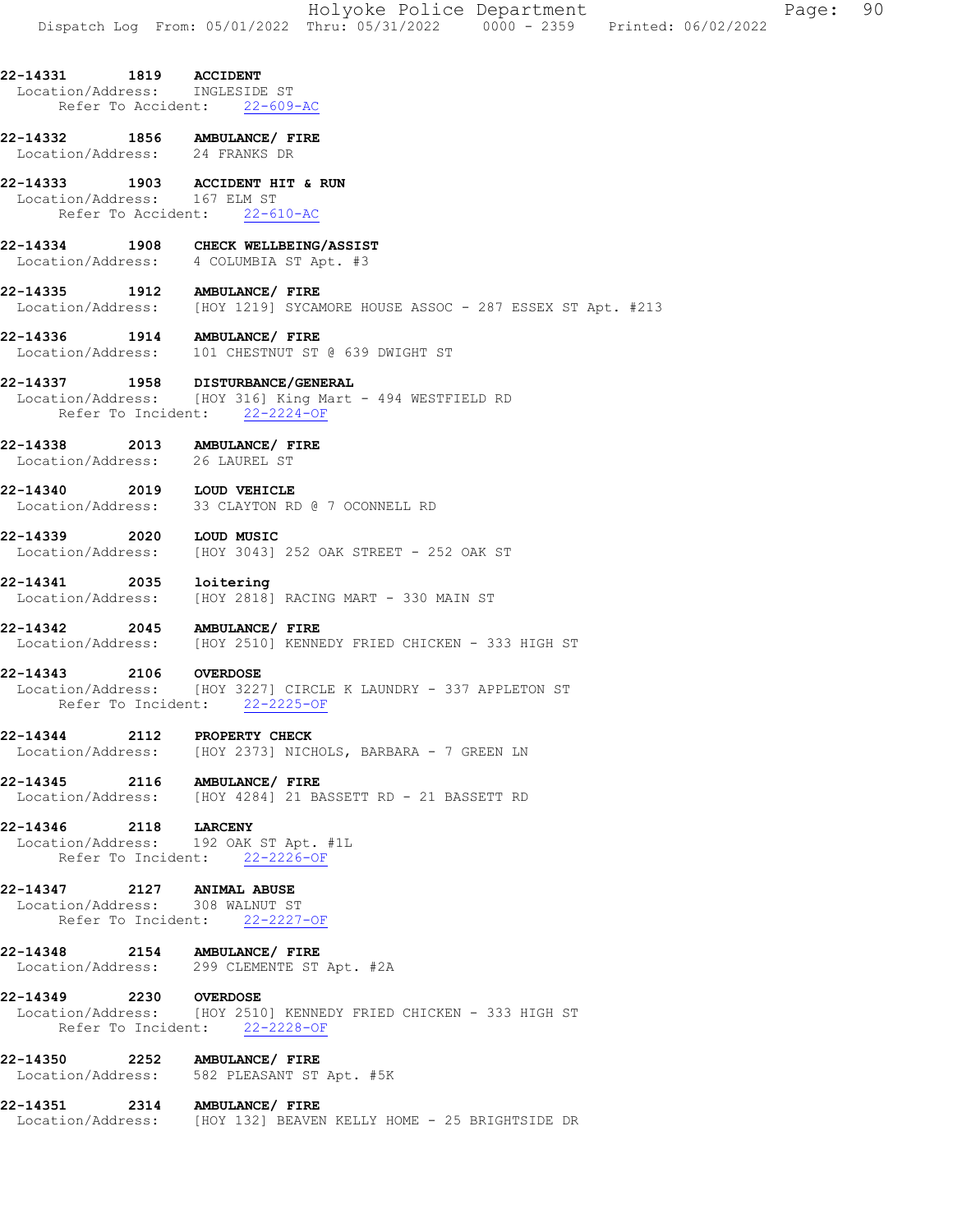|                                                                   | Holyoke Police Department<br>Page: 91<br>Dispatch Log From: 05/01/2022 Thru: 05/31/2022   0000 - 2359   Printed: 06/02/2022                                 |
|-------------------------------------------------------------------|-------------------------------------------------------------------------------------------------------------------------------------------------------------|
| 22-14352 2315 AMBULANCE                                           | Location/Address: 299 CLEMENTE ST Apt. #2R                                                                                                                  |
| For Date: $05/18/2022 -$ Wednesday                                |                                                                                                                                                             |
| 22-14353 0006 PROPERTY CHECK                                      | Location/Address: [HOY 3607] 787 DWIGHT ST - 787 DWIGHT ST                                                                                                  |
| 22-14354 0007 FIRE<br>Location/Address: 645 HAMPDEN ST            | Refer To Incident: 22-2232-OF                                                                                                                               |
| 22-14355 0025 AMBULANCE<br>Location/Address: 402 TOKENEKE RD      |                                                                                                                                                             |
| 22-14356 0034 SUSPICIOUS PERSON                                   | Location/Address: [HOY 4172] 1833 NORTHAMPTON ST - 1833 NORTHAMPTON ST                                                                                      |
| 22-14357 0044 SMOKE IN THE AREA<br>Location/Address: 214 LYMAN ST |                                                                                                                                                             |
| 22-14358 0055 PROPERTY CHECK                                      | Location/Address: [HOY 3467] 598 DWIGHT ST - 598 DWIGHT ST                                                                                                  |
| 22-14359 0059 PROPERTY CHECK                                      | Location/Address: [HOY 3934] 41 CHESTNUT ST - 41 CHESTNUT ST                                                                                                |
| 22-14360 0101 PROPERTY CHECK                                      | Location/Address: [HOY 874] MCKENZIE FIELD - 444 BEECH ST                                                                                                   |
|                                                                   | 22-14361 0115 ACCIDENT WITH INJURIES<br>Location/Address: 389 MAPLE ST @ 47 HAMPSHIRE ST<br>Refer To Incident: 22-2229-OF<br>Refer To Accident: $22-611-AC$ |
| 22-14362 0139 B & E AUTO<br>Location/Address: 16 W GLEN ST        | Refer To Incident: 22-2230-OF                                                                                                                               |
| 22-14363 0153 ASSIST/PUBLIC                                       | Location/Address: 241 ELM ST @ 184 CABOT ST<br>Refer To Incident: 22-2231-OF                                                                                |
| 22-14364 0157 DISTURBANCE/GENERAL                                 | Location/Address: 517 HIGH ST @ 141 CABOT ST                                                                                                                |
| 22-14365 0307 LOUD MUSIC                                          | Location/Address: [HOY 568] HIGH STREET MOTOR CLINIC - 736 HIGH ST Apt. #4FL                                                                                |
| 22-14366 0358 SUSPICIOUS VEHICLE                                  | Location/Address: [HOY 3330] FAIRFIELD INN & SUITES - 229 WHITING FARMS RD                                                                                  |
| 22-14367 0416 AMBULANCE/ FIRE                                     | Location/Address: 389 MAPLE ST @ 47 HAMPSHIRE ST                                                                                                            |
| 22-14368 0432 ALARM                                               | Location/Address: [HOY 317] DAIRY MART - 1552 DWIGHT ST                                                                                                     |
| 22-14369 0628 loitering<br>Location/Address: 462 HIGH ST          |                                                                                                                                                             |
| 22-14370 0654 DRUG ACTIVITY<br>Location/Address: 456 MAPLE ST     | Refer To Arrest: 22-482-AR                                                                                                                                  |
| 22-14372 0729 PARKING VIOLATION                                   | Location/Address: 1479 DWIGHT ST @ 55 PARKER ST                                                                                                             |
| 22-14373 0732 ACCIDENT HIT & RUN                                  | Location/Address: 208 SARGEANT ST @ 79 SYCAMORE ST                                                                                                          |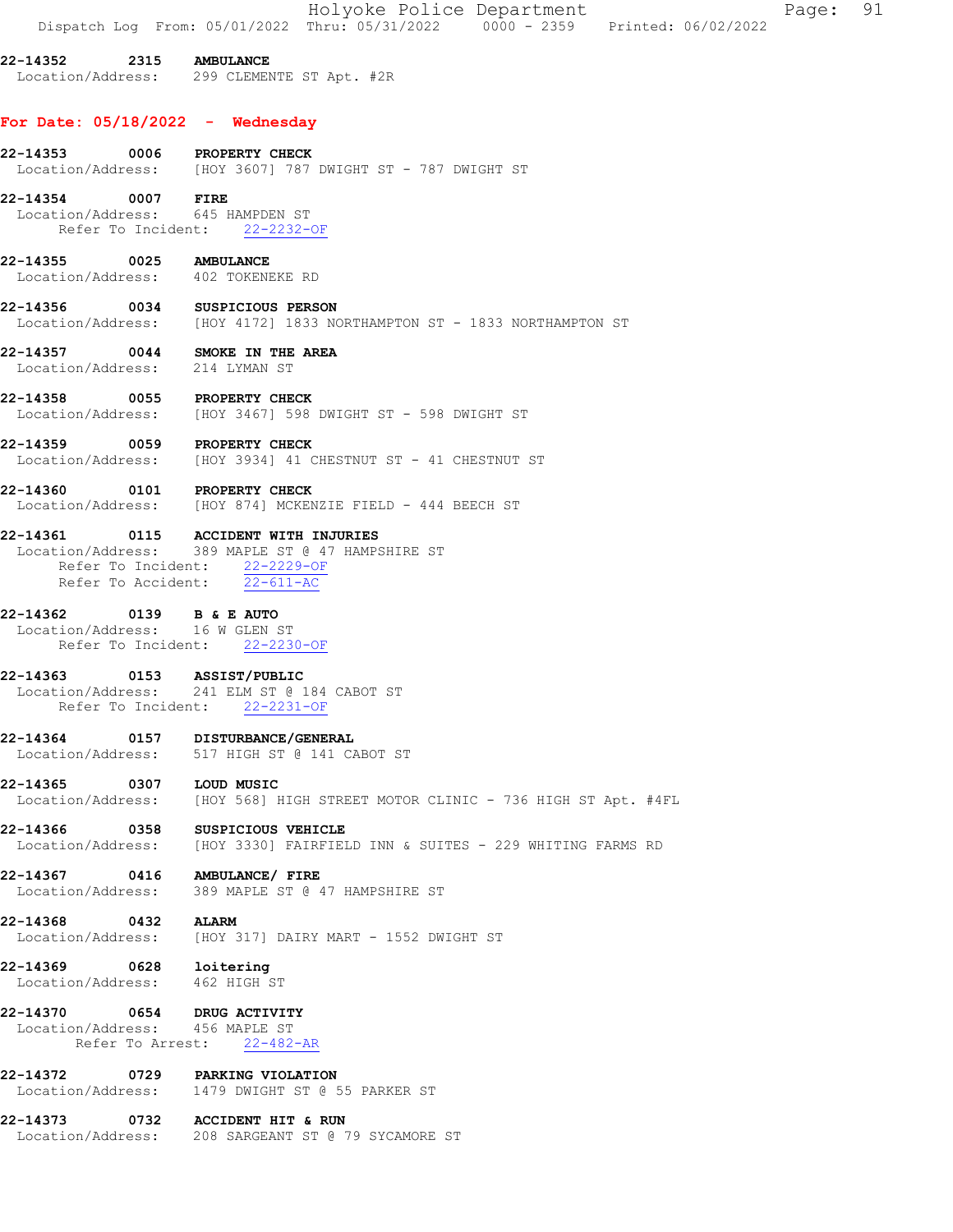|                                                                                                     |      |                                                                                |  |  | Holyoke Police Department |  | Page: | 92 |
|-----------------------------------------------------------------------------------------------------|------|--------------------------------------------------------------------------------|--|--|---------------------------|--|-------|----|
|                                                                                                     |      | Dispatch Log From: 05/01/2022 Thru: 05/31/2022 0000 - 2359 Printed: 06/02/2022 |  |  |                           |  |       |    |
|                                                                                                     |      | Refer To Incident: 22-2233-OF<br>Refer To Accident: 22-612-AC                  |  |  |                           |  |       |    |
| 22-14374<br>0750<br>Location/Address: 728 MAIN ST Apt. #3FL                                         |      | <b>ALARM</b>                                                                   |  |  |                           |  |       |    |
| 22-14375 0811 PROPERTY CHECK<br>Location/Address: 145 ESSEX ST                                      |      |                                                                                |  |  |                           |  |       |    |
| 22-14376<br>Location/Address: [HOY 1501] ERNEST E PROULX MUNICIPAL PARKING FACILITY - 505 DWIGHT ST |      | 0818 SUSPICIOUS PERSON                                                         |  |  |                           |  |       |    |
| 22-14377 0826 PROPERTY CHECK<br>Location/Address: 102 PINE ST                                       |      |                                                                                |  |  |                           |  |       |    |
| 22-14378<br>Location/Address: [HOY 1418] TARGET STORE - 50 HOLYOKE ST                               |      | 0834 SHOPLIFTING<br>Refer To Incident: 22-2234-OF                              |  |  |                           |  |       |    |
| 22-14379<br>Location/Address: 20 HITCHCOCK ST                                                       |      | 0836 ACCIDENT<br>Refer To Accident: 22-613-AC                                  |  |  |                           |  |       |    |
| 22-14380<br>Location/Address: 268 SOUTH ST                                                          |      | 0840 B & E AUTO<br>Refer To Incident: 22-2236-OF                               |  |  |                           |  |       |    |
| 22-14381<br>Location/Address: [HOY 79] 532 MAIN ST                                                  |      | 0841 SAFETY HAZARD                                                             |  |  |                           |  |       |    |
| 22-14382 0852 PROPERTY CHECK<br>Location/Address: 173 ELM ST                                        |      |                                                                                |  |  |                           |  |       |    |
| 22-14383 0856 AMBULANCE/ FIRE<br>Location/Address: 51 FAIRFIELD AVE                                 |      |                                                                                |  |  |                           |  |       |    |
| 22-14384<br>0856<br>Location/Address: [HOY 602] HOLYOKE DISTRICT COURT - 20 COURT PLAZA             |      | <b>TRANSPORT</b>                                                               |  |  |                           |  |       |    |
| 22-14385<br>Location/Address: 757 DWIGHT ST                                                         |      | 0901 PROPERTY CHECK                                                            |  |  |                           |  |       |    |
| 22-14386<br>Location/Address: [HOY 2886] CVS PHARMACY - 250 WHITING FARMS RD                        | 0907 | <b>ACCIDENT</b><br>Refer To Accident: 22-614-AC                                |  |  |                           |  |       |    |
| 22-14387 0924<br>Location/Address: 102 PINE ST                                                      |      | <b>PROPERTY CHECK</b>                                                          |  |  |                           |  |       |    |
| 22-14388<br>Location/Address: [HOY 2646] CUMBA, JOSE L. - 77 PINE ST                                |      | 0926 PARKING VIOLATION                                                         |  |  |                           |  |       |    |
| 22-14389 0936<br>Location/Address: [HOY 1418] TARGET STORE - 50 HOLYOKE ST                          |      | <b>SHOPLIFTING</b><br>Refer To Incident: 22-2235-OF                            |  |  |                           |  |       |    |
| 22-14390<br>Location/Address: [HOY 1410] RUCKI & SON TIRE CO INC - 2 CABOT ST                       | 0938 | <b>FOLLOW UP</b>                                                               |  |  |                           |  |       |    |
| 22-14391 0940 PROPERTY CHECK<br>Location/Address: [HOY 2561] 365 APPLETON ST - 365 APPLETON ST      |      |                                                                                |  |  |                           |  |       |    |
| 22-14392<br>0950<br>Location/Address:                                                               |      | <b>FOLLOW UP</b><br>[HOY 1347] YMCA - 171 PINE ST                              |  |  |                           |  |       |    |
| 22-14393 0950 STOLEN M/V<br>Location/Address: 570 APPLETON ST                                       |      |                                                                                |  |  |                           |  |       |    |
| 22-14394<br>Location/Address: 413 MAPLE ST Apt. #3L                                                 |      | 0951 UNWANTED GUEST                                                            |  |  |                           |  |       |    |
|                                                                                                     |      |                                                                                |  |  |                           |  |       |    |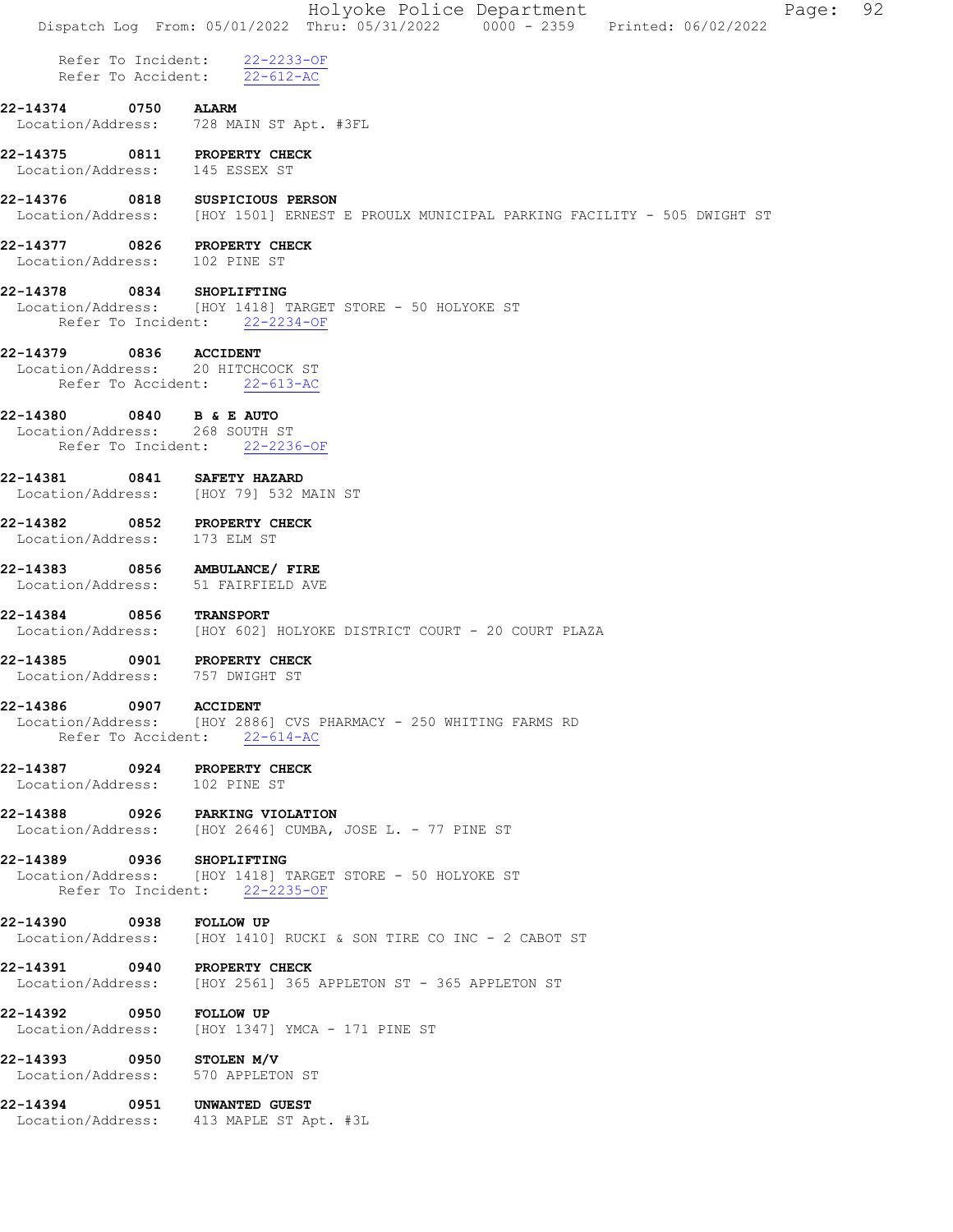| 22-14395<br>0955 PROPERTY CHECK<br>Location/Address: 102 PINE ST<br>1018 PROPERTY CHECK<br>22-14396<br>Location/Address: [HOY 2561] 365 APPLETON ST - 365 APPLETON ST<br>22-14397 1022 PROPERTY CHECK<br>Location/Address: 145 ESSEX ST<br>22-14398 1026 SUSPICIOUS PERSON<br>Location/Address: [HOY 876] MCMAHON SCHOOL - 75 KANE RD<br>Refer To Arrest: 22-483-AR<br>22-14399 1035 DISABLED MOTOR VEHICLE<br>Location/Address: 373 HIGH ST @ 289 APPLETON ST<br>22-14400 1043 PROPERTY CHECK<br>Location/Address: 310 WALNUT ST<br>1050 AMBULANCE/ FIRE<br>22-14402<br>Location/Address: [HOY 602] HOLYOKE DISTRICT COURT - 20 COURT PLAZA<br>22-14401 1051 PROPERTY CHECK<br>Location/Address: 145 ESSEX ST<br><b>1103 FRAUD</b><br>22-14403<br>Location/Address: 8 KENNEDY CIR<br>Refer To Incident:<br>$22 - 2237 - OF$<br>22-14404<br>1110 PROPERTY CHECK<br>Location/Address: 102 PINE ST<br>22-14405<br>1113 SHOPLIFTING<br>Location/Address: [HOY 1418] TARGET STORE - 50 HOLYOKE ST<br>22-14406 1119 PROPERTY CHECK<br>Location/Address: 757 DWIGHT ST<br>22-14407<br>1120 FOLLOW UP<br>Location/Address: [HOY 1979] HOLYOKE HOUSING AUTHORITY - 40 LEARY DR<br>22-14408<br>1125<br>M/V STOP<br>Location/Address:<br>[HOY 331] DEAN TECH - 1045 MAIN ST<br>22-14409 1127<br>M/V STOP<br>Location/Address: [HOY 331] DEAN TECH - 1045 MAIN ST<br>22-14410 1127 ACCIDENT<br>Location/Address: 193 MAIN ST @ 155 APPLETON ST<br>22-14411 1131<br>M/V STOP<br>Location/Address: 1025 MAIN ST<br>22-14412 1134<br>PROPERTY CHECK<br>Location/Address: [HOY 4349] 310 WALNUT ST - 310 WALNUT ST Apt. $#1R$<br>22-14413 1134 STOLEN M/V<br>Location/Address: 570 APPLETON ST<br>Refer To Incident: 22-2238-OF<br>22-14414 1135 M/V STOP<br>Location/Address: [HOY 843] MARCOTTE FORD - 1025 MAIN ST<br>22-14415 1138 M/V STOP<br>Location/Address: [HOY 1060] PAPER CITY CAR WASH - 990 MAIN ST<br>22-14416 1140 M/V STOP<br>Location/Address: [HOY 1060] PAPER CITY CAR WASH - 990 MAIN ST<br>22-14417 1142 M/V STOP<br>Location/Address: [HOY 843] MARCOTTE FORD - 1025 MAIN ST |  | Holyoke Police Department<br>93<br>Page:<br>Dispatch Log From: 05/01/2022 Thru: 05/31/2022 0000 - 2359 Printed: 06/02/2022 |
|--------------------------------------------------------------------------------------------------------------------------------------------------------------------------------------------------------------------------------------------------------------------------------------------------------------------------------------------------------------------------------------------------------------------------------------------------------------------------------------------------------------------------------------------------------------------------------------------------------------------------------------------------------------------------------------------------------------------------------------------------------------------------------------------------------------------------------------------------------------------------------------------------------------------------------------------------------------------------------------------------------------------------------------------------------------------------------------------------------------------------------------------------------------------------------------------------------------------------------------------------------------------------------------------------------------------------------------------------------------------------------------------------------------------------------------------------------------------------------------------------------------------------------------------------------------------------------------------------------------------------------------------------------------------------------------------------------------------------------------------------------------------------------------------------------------------------------------------------------------------------------------------------------------------------------------------------------------------------------------------------------------------------------------------------------------------------------------|--|----------------------------------------------------------------------------------------------------------------------------|
|                                                                                                                                                                                                                                                                                                                                                                                                                                                                                                                                                                                                                                                                                                                                                                                                                                                                                                                                                                                                                                                                                                                                                                                                                                                                                                                                                                                                                                                                                                                                                                                                                                                                                                                                                                                                                                                                                                                                                                                                                                                                                      |  |                                                                                                                            |
|                                                                                                                                                                                                                                                                                                                                                                                                                                                                                                                                                                                                                                                                                                                                                                                                                                                                                                                                                                                                                                                                                                                                                                                                                                                                                                                                                                                                                                                                                                                                                                                                                                                                                                                                                                                                                                                                                                                                                                                                                                                                                      |  |                                                                                                                            |
|                                                                                                                                                                                                                                                                                                                                                                                                                                                                                                                                                                                                                                                                                                                                                                                                                                                                                                                                                                                                                                                                                                                                                                                                                                                                                                                                                                                                                                                                                                                                                                                                                                                                                                                                                                                                                                                                                                                                                                                                                                                                                      |  |                                                                                                                            |
|                                                                                                                                                                                                                                                                                                                                                                                                                                                                                                                                                                                                                                                                                                                                                                                                                                                                                                                                                                                                                                                                                                                                                                                                                                                                                                                                                                                                                                                                                                                                                                                                                                                                                                                                                                                                                                                                                                                                                                                                                                                                                      |  |                                                                                                                            |
|                                                                                                                                                                                                                                                                                                                                                                                                                                                                                                                                                                                                                                                                                                                                                                                                                                                                                                                                                                                                                                                                                                                                                                                                                                                                                                                                                                                                                                                                                                                                                                                                                                                                                                                                                                                                                                                                                                                                                                                                                                                                                      |  |                                                                                                                            |
|                                                                                                                                                                                                                                                                                                                                                                                                                                                                                                                                                                                                                                                                                                                                                                                                                                                                                                                                                                                                                                                                                                                                                                                                                                                                                                                                                                                                                                                                                                                                                                                                                                                                                                                                                                                                                                                                                                                                                                                                                                                                                      |  |                                                                                                                            |
|                                                                                                                                                                                                                                                                                                                                                                                                                                                                                                                                                                                                                                                                                                                                                                                                                                                                                                                                                                                                                                                                                                                                                                                                                                                                                                                                                                                                                                                                                                                                                                                                                                                                                                                                                                                                                                                                                                                                                                                                                                                                                      |  |                                                                                                                            |
|                                                                                                                                                                                                                                                                                                                                                                                                                                                                                                                                                                                                                                                                                                                                                                                                                                                                                                                                                                                                                                                                                                                                                                                                                                                                                                                                                                                                                                                                                                                                                                                                                                                                                                                                                                                                                                                                                                                                                                                                                                                                                      |  |                                                                                                                            |
|                                                                                                                                                                                                                                                                                                                                                                                                                                                                                                                                                                                                                                                                                                                                                                                                                                                                                                                                                                                                                                                                                                                                                                                                                                                                                                                                                                                                                                                                                                                                                                                                                                                                                                                                                                                                                                                                                                                                                                                                                                                                                      |  |                                                                                                                            |
|                                                                                                                                                                                                                                                                                                                                                                                                                                                                                                                                                                                                                                                                                                                                                                                                                                                                                                                                                                                                                                                                                                                                                                                                                                                                                                                                                                                                                                                                                                                                                                                                                                                                                                                                                                                                                                                                                                                                                                                                                                                                                      |  |                                                                                                                            |
|                                                                                                                                                                                                                                                                                                                                                                                                                                                                                                                                                                                                                                                                                                                                                                                                                                                                                                                                                                                                                                                                                                                                                                                                                                                                                                                                                                                                                                                                                                                                                                                                                                                                                                                                                                                                                                                                                                                                                                                                                                                                                      |  |                                                                                                                            |
|                                                                                                                                                                                                                                                                                                                                                                                                                                                                                                                                                                                                                                                                                                                                                                                                                                                                                                                                                                                                                                                                                                                                                                                                                                                                                                                                                                                                                                                                                                                                                                                                                                                                                                                                                                                                                                                                                                                                                                                                                                                                                      |  |                                                                                                                            |
|                                                                                                                                                                                                                                                                                                                                                                                                                                                                                                                                                                                                                                                                                                                                                                                                                                                                                                                                                                                                                                                                                                                                                                                                                                                                                                                                                                                                                                                                                                                                                                                                                                                                                                                                                                                                                                                                                                                                                                                                                                                                                      |  |                                                                                                                            |
|                                                                                                                                                                                                                                                                                                                                                                                                                                                                                                                                                                                                                                                                                                                                                                                                                                                                                                                                                                                                                                                                                                                                                                                                                                                                                                                                                                                                                                                                                                                                                                                                                                                                                                                                                                                                                                                                                                                                                                                                                                                                                      |  |                                                                                                                            |
|                                                                                                                                                                                                                                                                                                                                                                                                                                                                                                                                                                                                                                                                                                                                                                                                                                                                                                                                                                                                                                                                                                                                                                                                                                                                                                                                                                                                                                                                                                                                                                                                                                                                                                                                                                                                                                                                                                                                                                                                                                                                                      |  |                                                                                                                            |
|                                                                                                                                                                                                                                                                                                                                                                                                                                                                                                                                                                                                                                                                                                                                                                                                                                                                                                                                                                                                                                                                                                                                                                                                                                                                                                                                                                                                                                                                                                                                                                                                                                                                                                                                                                                                                                                                                                                                                                                                                                                                                      |  |                                                                                                                            |
|                                                                                                                                                                                                                                                                                                                                                                                                                                                                                                                                                                                                                                                                                                                                                                                                                                                                                                                                                                                                                                                                                                                                                                                                                                                                                                                                                                                                                                                                                                                                                                                                                                                                                                                                                                                                                                                                                                                                                                                                                                                                                      |  |                                                                                                                            |
|                                                                                                                                                                                                                                                                                                                                                                                                                                                                                                                                                                                                                                                                                                                                                                                                                                                                                                                                                                                                                                                                                                                                                                                                                                                                                                                                                                                                                                                                                                                                                                                                                                                                                                                                                                                                                                                                                                                                                                                                                                                                                      |  |                                                                                                                            |
|                                                                                                                                                                                                                                                                                                                                                                                                                                                                                                                                                                                                                                                                                                                                                                                                                                                                                                                                                                                                                                                                                                                                                                                                                                                                                                                                                                                                                                                                                                                                                                                                                                                                                                                                                                                                                                                                                                                                                                                                                                                                                      |  |                                                                                                                            |
|                                                                                                                                                                                                                                                                                                                                                                                                                                                                                                                                                                                                                                                                                                                                                                                                                                                                                                                                                                                                                                                                                                                                                                                                                                                                                                                                                                                                                                                                                                                                                                                                                                                                                                                                                                                                                                                                                                                                                                                                                                                                                      |  |                                                                                                                            |
|                                                                                                                                                                                                                                                                                                                                                                                                                                                                                                                                                                                                                                                                                                                                                                                                                                                                                                                                                                                                                                                                                                                                                                                                                                                                                                                                                                                                                                                                                                                                                                                                                                                                                                                                                                                                                                                                                                                                                                                                                                                                                      |  |                                                                                                                            |
|                                                                                                                                                                                                                                                                                                                                                                                                                                                                                                                                                                                                                                                                                                                                                                                                                                                                                                                                                                                                                                                                                                                                                                                                                                                                                                                                                                                                                                                                                                                                                                                                                                                                                                                                                                                                                                                                                                                                                                                                                                                                                      |  |                                                                                                                            |
|                                                                                                                                                                                                                                                                                                                                                                                                                                                                                                                                                                                                                                                                                                                                                                                                                                                                                                                                                                                                                                                                                                                                                                                                                                                                                                                                                                                                                                                                                                                                                                                                                                                                                                                                                                                                                                                                                                                                                                                                                                                                                      |  |                                                                                                                            |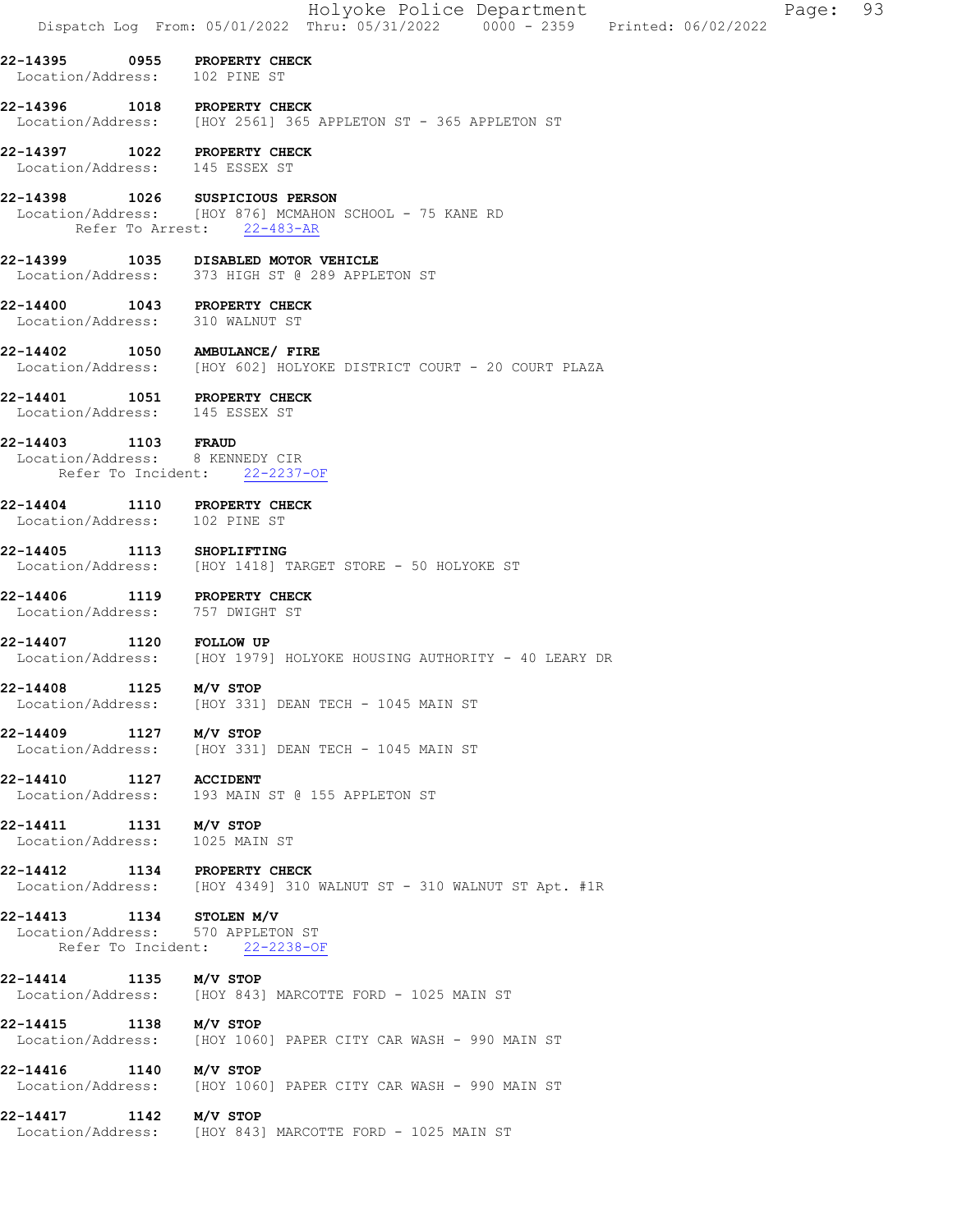|                                                           | Holyoke Police Department<br>94<br>Page:<br>Dispatch Log From: 05/01/2022 Thru: 05/31/2022 0000 - 2359 Printed: 06/02/2022 |
|-----------------------------------------------------------|----------------------------------------------------------------------------------------------------------------------------|
| 22-14418 1145 M/V STOP                                    | Location/Address: [HOY 843] MARCOTTE FORD - 1025 MAIN ST                                                                   |
| 22-14419 1153 M/V STOP<br>Location/Address: 1070 MAIN ST  |                                                                                                                            |
| 22-14420 1156 M/V STOP                                    | Location/Address: [HOY 331] DEAN TECH - 1045 MAIN ST                                                                       |
| 22-14421 1202 M/V STOP                                    | Location/Address: [HOY 331] DEAN TECH - 1045 MAIN ST                                                                       |
| 22-14422 1207 MALICIOUS DAMAGE                            | Location/Address: WOLCOTT ST - SOUTH ST<br>Refer To Incident: 22-2239-OF                                                   |
| 22-14423 1210 FOLLOW UP                                   | Location/Address: 6 WORCESTER PLACE Apt. #3L                                                                               |
| 22-14424<br>1210 SHOPLIFTING                              | Location/Address: [HOY 1418] TARGET STORE - 50 HOLYOKE ST<br>Refer To Incident: 22-2240-OF                                 |
| 22-14425<br>1216 M/V STOP                                 | Location/Address: [HOY 1060] PAPER CITY CAR WASH - 990 MAIN ST                                                             |
| 22-14426 1230 TRANSPORT                                   | Location/Address: [HOY 602] HOLYOKE DISTRICT COURT - 20 COURT PLAZA                                                        |
| 22-14427 1237 FOLLOW UP<br>Location/Address: 485 SOUTH ST |                                                                                                                            |
| 22-14428 1243 loitering<br>Location/Address:              | [HOY 2960] 590 HIGH ST @ 26 HAMPSHIRE ST                                                                                   |
| 22-14429<br>1252                                          | <b>SERVICE</b><br>Location/Address: [HOY 4259] 569 SOUTH CANAL ST - 569 S CANAL ST Apt. #134                               |
| 22-14430 1259 M/V STOP                                    | Location/Address: [HOY 331] DEAN TECH - 1045 MAIN ST                                                                       |
| 1301 M/V STOP<br>22-14431                                 | Location/Address: [HOY 331] DEAN TECH - 1045 MAIN ST                                                                       |
| 22-14432 1305                                             | M/V STOP<br>Location/Address: [HOY 843] MARCOTTE FORD - 1025 MAIN ST                                                       |
| 22-14433 1309 M/V STOP                                    | Location/Address: [HOY 843] MARCOTTE FORD - 1025 MAIN ST                                                                   |
| 22-14434 1313                                             | <b>ASSIST/PUBLIC</b><br>Location/Address: [HOY 3266] PRIDE GAS STATION - 1553 DWIGHT ST                                    |
| 22-14435 1314 M/V STOP                                    | Location/Address: [HOY 331] DEAN TECH - 1045 MAIN ST                                                                       |
| 22-14437 1358 B & E AUTO                                  | Location/Address: [HOY 1048] PROSPECT HEIGHTS - 41 CHESTNUT ST<br>Refer To Incident: 22-2241-OF                            |
| 22-14438                                                  | $1408$ $M/V$ STOP<br>Location/Address: [HOY 843] MARCOTTE FORD - 1025 MAIN ST                                              |
| 22-14439 1426 FRAUD                                       | Location/Address: [HOY 1418] TARGET STORE - 50 HOLYOKE ST<br>Refer To Incident: 22-2242-OF                                 |
| 22-14440 1433                                             | <b>ALARM</b><br>Location/Address: SERVE FOOD LLC - 112 HIGH ST                                                             |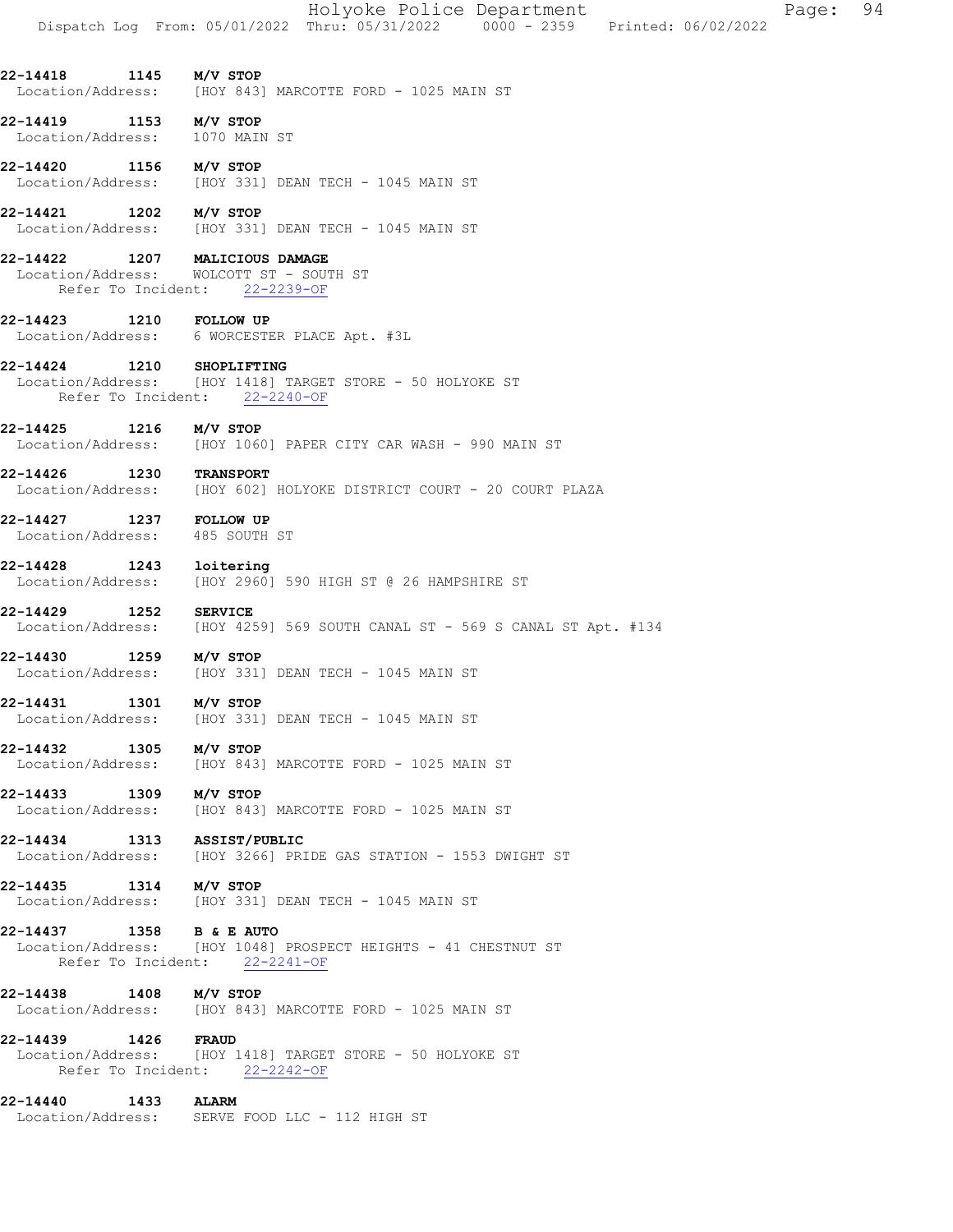|                                                                   |      | Holyoke Police Department<br>95<br>Page:<br>Dispatch Log From: 05/01/2022 Thru: 05/31/2022 0000 - 2359 Printed: 06/02/2022 |
|-------------------------------------------------------------------|------|----------------------------------------------------------------------------------------------------------------------------|
| 22-14441<br>Location/Address: 59 CHESTNUT ST                      |      | 1439 B & E AUTO<br>Refer To Incident: 22-2243-OF                                                                           |
| 22-14442 1445 AMBULANCE/ FIRE                                     |      | Location/Address: 441 APPLETON ST @ 178 OAK ST                                                                             |
| 22-14443 1454 AMBULANCE/ FIRE                                     |      | Location/Address: 43 LOWER WESTFIELD RD Apt. #1D                                                                           |
| 22-14444 1456 SAFETY HAZARD                                       |      | Location/Address: 65 BROOKLINE AVE @ 180 HILLSIDE AVE                                                                      |
| 22-14445<br>Location/Address: 228 WALNUT ST                       |      | 1459 PROPERTY CHECK                                                                                                        |
| Location/Address:                                                 |      | 22-14447 1507 CHECK WELLBEING/ASSIST<br>DIVISION ST                                                                        |
| 22-14448                                                          |      | 1512 STREET STOP<br>Location/Address: [HOY 1301] WAR MEMORIAL - 310 APPLETON ST                                            |
| 22-14449   1512   AMBULANCE/ FIRE                                 |      | Location/Address: 41 CHESTNUT ST Apt. #308                                                                                 |
| 22-14450                                                          | 1524 | <b>FRAUD</b><br>Location/Address: [HOY 350] DILLON'S PACKAGE STORE - 589 HIGH ST<br>Refer To Incident: 22-2245-OF          |
| 22-14451                                                          |      | 1538 HARASSMENT<br>Location/Address: [HOY 3343] WINSOR REALTY COMPANY-LUCJAN HRONOWSKI - 173 ELM ST Apt. #3RR              |
| 22-14452                                                          |      | 1553 SAFETY HAZARD<br>Location/Address: [HOY 612] HOLYOKE G & E - 91 WALNUT ST                                             |
| 22-14453                                                          |      | 1600 AMBULANCE/ FIRE<br>Location/Address: [HOY 2913] HOLYOKE SENIOR CENTER - 291 PINE ST                                   |
| 22-14454                                                          |      | 1630 AMBULANCE/ FIRE<br>Location/Address: [HOY 346] DEVONSHIRE PLACE - 50 HOLY FAMILY RD Apt. #106                         |
| 22-14455<br>Refer To Incident:                                    | 1632 | <b>LOST PROPERTY</b><br>Location/Address: [HOY 1199] STOP & SHOP - 28 LINCOLN ST<br>$22 - 2246 - OF$                       |
| 22-14456 1632                                                     |      | loitering<br>Location/Address: [HOY 1199] STOP & SHOP - 28 LINCOLN ST<br>Refer To Incident: 22-2247-OF                     |
| Location/Address: 289 WALNUT ST                                   |      | 22-14457   1642   DISTURBANCE/GENERAL                                                                                      |
| Location/Address:                                                 |      | 22-14458 1715 DISTURBANCE/GENERAL<br>189 FARNUM DR                                                                         |
| 22-14459 1736 UNWANTED GUEST<br>Location/Address: 85 HITCHCOCK ST |      |                                                                                                                            |
| 22-14460 1746 HARASSMENT<br>Location/Address:                     |      | [HOY 2698] CVS - 400 BEECH ST                                                                                              |
| Location/Address:                                                 |      | 22-14462 1810 CHECK WELLBEING/ASSIST<br>[HOY 1493] BEAUDRY APTS - 68 CABOT ST Apt. #601                                    |
| 22-14463 1816 ANIMAL<br>Location/Address: 72 BEACON AVE           |      |                                                                                                                            |
| 22-14464 1823 SHOPLIFTING                                         |      | Location/Address: [HOY 1126] SAVE A LOT - 235 SOUTH ST<br>Refer To Incident: 22-2248-OF                                    |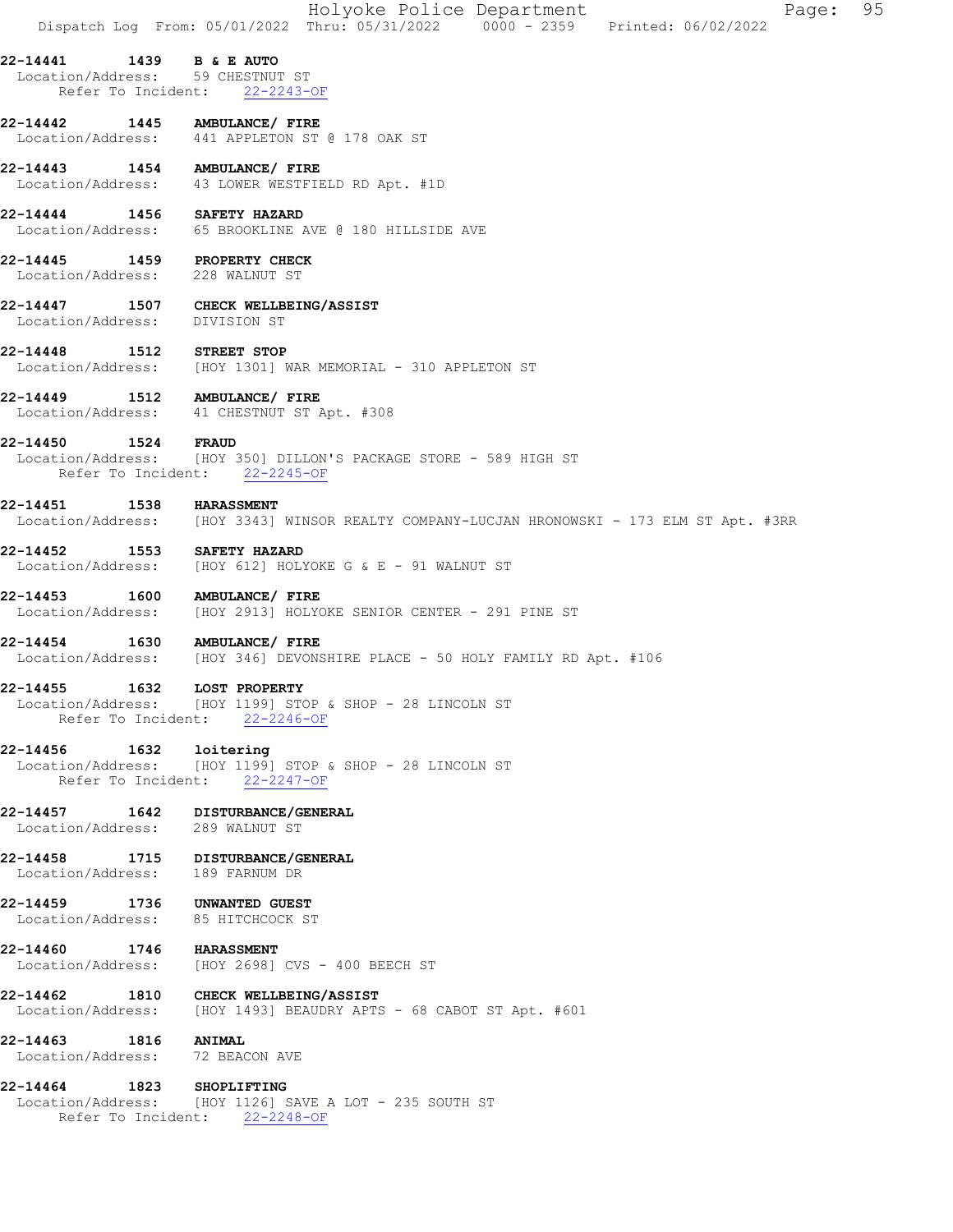|                                                                                           |                    |                                                                                    |  | Holyoke Police Department<br>Dispatch Log From: 05/01/2022 Thru: 05/31/2022 0000 - 2359 Printed: 06/02/2022 |  | Page: | 96 |
|-------------------------------------------------------------------------------------------|--------------------|------------------------------------------------------------------------------------|--|-------------------------------------------------------------------------------------------------------------|--|-------|----|
| 22-14466                                                                                  |                    | 1831 FOLLOW UP<br>Location/Address: [CHI] CHICOPEE, MA - 735 MEMORIAL DR Apt. #115 |  |                                                                                                             |  |       |    |
| 22-14465 1832 ALARM<br>Location/Address: CAREER POINT - 850 HIGH ST                       |                    |                                                                                    |  |                                                                                                             |  |       |    |
| 22-14467 1836 HARASSMENT<br>Location/Address: 6 GLEN ST                                   |                    | Refer To Incident: 22-2250-OF                                                      |  |                                                                                                             |  |       |    |
| 22-14468 1854 FOLLOW UP<br>Location/Address: [HOY 1126] SAVE A LOT - 235 SOUTH ST         |                    |                                                                                    |  |                                                                                                             |  |       |    |
| 22-14469 1856 SAFETY HAZARD                                                               |                    | Location/Address: [HOY 85] C MART - 1500 NORTHAMPTON ST                            |  |                                                                                                             |  |       |    |
| 22-14470  1901  OVERDOSE                                                                  |                    | Location/Address: 50 WEST ST Apt. #2L<br>Refer To Incident: 22-2249-OF             |  |                                                                                                             |  |       |    |
| 22-14472<br>Location/Address: 140 SARGEANT ST Apt. #303                                   | 2000               | <b>WARRANT</b>                                                                     |  |                                                                                                             |  |       |    |
| 22-14473 2004 AMBULANCE/ FIRE<br>Location/Address: 43 LOWER WESTFIELD RD                  |                    |                                                                                    |  |                                                                                                             |  |       |    |
| 22-14474 2010 SAFETY HAZARD<br>Location/Address: TOKENEKE RD                              |                    |                                                                                    |  |                                                                                                             |  |       |    |
| 22-14475 2022 CHECK WELLBEING/ASSIST<br>Location/Address: 16 BEACON AVE                   | Refer To Incident: | $22 - 2252 - OF$                                                                   |  |                                                                                                             |  |       |    |
| 22-14477                                                                                  |                    | 2029 CHECK WELLBEING/ASSIST                                                        |  | Location/Address: [HOY 3588] 47 VERNON ST - 47 VERNON ST Apt. #3L                                           |  |       |    |
| 22-14476<br>Location/Address: 77 FARNUM DR                                                |                    | 2030 DISTURBANCE/GENERAL<br>Refer To Incident: 22-2251-OF                          |  |                                                                                                             |  |       |    |
| 22-14478                                                                                  | 2101<br>Location:  | Be on the lookout for<br>[SOU] SOUTH HADLEY                                        |  |                                                                                                             |  |       |    |
| 22-14479 2140 DISTURBANCE/GENERAL                                                         |                    | Refer To Arrest: 22-485-AR                                                         |  | Location/Address: [HOY 3228] AUNTY'S CONVENIENCE STORE - 539 PLEASANT ST                                    |  |       |    |
| 22-14480 2146 AMBULANCE/ FIRE<br>Location/Address: 337 TOKENEKE RD                        |                    |                                                                                    |  |                                                                                                             |  |       |    |
| 22-14481 2245 AMBULANCE/ FIRE                                                             |                    | Location/Address: 110 TOKENEKE RD Apt. #306                                        |  |                                                                                                             |  |       |    |
| 22-14482 2303                                                                             |                    | <b>DRUNK</b><br>Location/Address: [HOY 1413] CLUBHOUSE - 209 SOUTH ST              |  |                                                                                                             |  |       |    |
| For Date: $05/19/2022 - Thursday$                                                         |                    |                                                                                    |  |                                                                                                             |  |       |    |
| 22-14483 0008 PROPERTY CHECK<br>Location/Address: 598 DWIGHT ST                           |                    |                                                                                    |  |                                                                                                             |  |       |    |
| 22-14484 0016 PROPERTY CHECK<br>Location/Address: [HOY 874] MCKENZIE FIELD - 444 BEECH ST |                    |                                                                                    |  |                                                                                                             |  |       |    |
| 22-14485 0017 AMBULANCE<br>Location/Address: 138 APPLETON ST @ 17 NICK COSMOS WAY         |                    |                                                                                    |  |                                                                                                             |  |       |    |
| 22-14486 0023 PROPERTY CHECK<br>Location/Address: 1222 NORTHAMPTON ST                     |                    |                                                                                    |  |                                                                                                             |  |       |    |
|                                                                                           |                    |                                                                                    |  |                                                                                                             |  |       |    |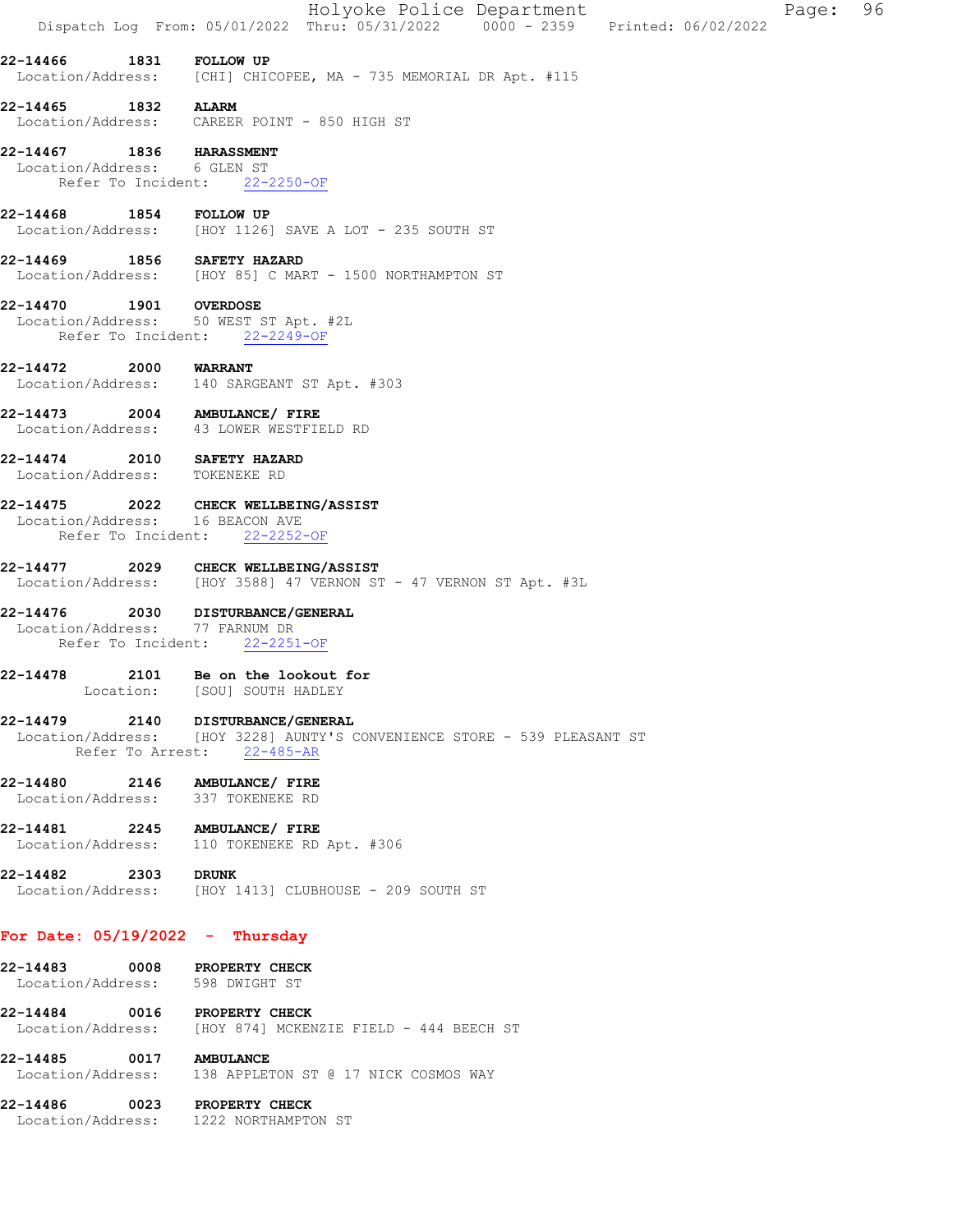|                               | Holyoke Police Department<br>Page: 97<br>Dispatch Log From: 05/01/2022 Thru: 05/31/2022 0000 - 2359 Printed: 06/02/2022                              |
|-------------------------------|------------------------------------------------------------------------------------------------------------------------------------------------------|
| 22-14487 0034 FOLLOW UP       | Location/Address: [HOY 619] HOLYOKE HOSPITAL - 575 BEECH ST<br>Refer To Incident: 22-2253-OF                                                         |
|                               | 22-14488 0043 PROPERTY CHECK<br>Location/Address: [HOY 1419] SAMS FOOD STORE - 515 HIGH ST                                                           |
| Location/Address: 530 MAIN ST | 22-14489 0049 PROPERTY CHECK                                                                                                                         |
| Location/Address:             | 22-14490 0053 PROPERTY CHECK<br>MARTIN ST                                                                                                            |
|                               | 22-14491 0059 PROPERTY CHECK<br>Location/Address: BERKSHIRE ST                                                                                       |
|                               | 22-14492 0117 PROPERTY CHECK<br>Location/Address: 136 SARGEANT ST                                                                                    |
|                               | 22-14493 0119 PROPERTY CHECK<br>Location/Address: 41 CHESTNUT ST                                                                                     |
| Location/Address: 530 MAIN ST | 22-14494 0149 PROPERTY CHECK                                                                                                                         |
| 22-14495                      | $0216$ M/V STOP<br>Location/Address: 518 WESTFIELD RD @ 583 HOMESTEAD AVE                                                                            |
|                               | 22-14496 0229 PROPERTY CHECK<br>Location/Address: [HOY 1501] ERNEST E PROULX MUNICIPAL PARKING FACILITY - 505 DWIGHT ST                              |
|                               | 22-14497 0304 AMBULANCE/ FIRE<br>Location/Address: 296 OAK ST Apt. #2J                                                                               |
| 22-14498 0341 STREET STOP     | Location/Address: [HOY 1501] ERNEST E PROULX MUNICIPAL PARKING FACILITY - 505 DWIGHT ST                                                              |
|                               | 22-14499 0450 AMBULANCE/ FIRE<br>Location/Address: 225 MOUNTAINVIEW DR                                                                               |
| 22-14500                      | 0632 ACCIDENT HIT & RUN<br>Location/Address: [HOY 625] HOLYOKE JUNIOR ACHIEVE - 68 ESSEX ST<br>Refer To Accident: 22-615-AC                          |
| 22-14501 0639                 | <b>ALARM</b><br>Location/Address: MERIDIAN INDUSTRAIL GROUP - 529 S EAST ST                                                                          |
|                               | 22-14502 0708 PARKING VIOLATION<br>Location/Address: [HOY 933] NEW ENGLAND ARCHIVES - 624 HAMPDEN ST                                                 |
|                               | 22-14503 0716 PARKING VIOLATION<br>Location/Address: [HOY 603] HOLYOKE DPW - 63 N CANAL ST                                                           |
| 22-14504 0718 B & E AUTO      | Location/Address: 439 SOUTH ST<br>Refer To Incident: 22-2256-OF                                                                                      |
| 22-14505 0724 AMBULANCE       | Location/Address: 9 WOLCOTT ST Apt. #3L                                                                                                              |
| 22-14507 0758 B & E AUTO      | Location/Address: 13 WASHINGTON AVE<br>Refer To Incident: 22-2258-OF                                                                                 |
| 22-14508 0811 ASSAULT         | Location/Address: [HOY 4460] 9 WOLCOTT ST Apt. #2R                                                                                                   |
|                               | 22-14509 0815 CHECK WELLBEING/ASSIST<br>Location/Address: [HOY 3485] 580 SOUTH SUMMER ST - 580 S SUMMER ST Apt. #3R<br>Refer To Incident: 22-2257-OF |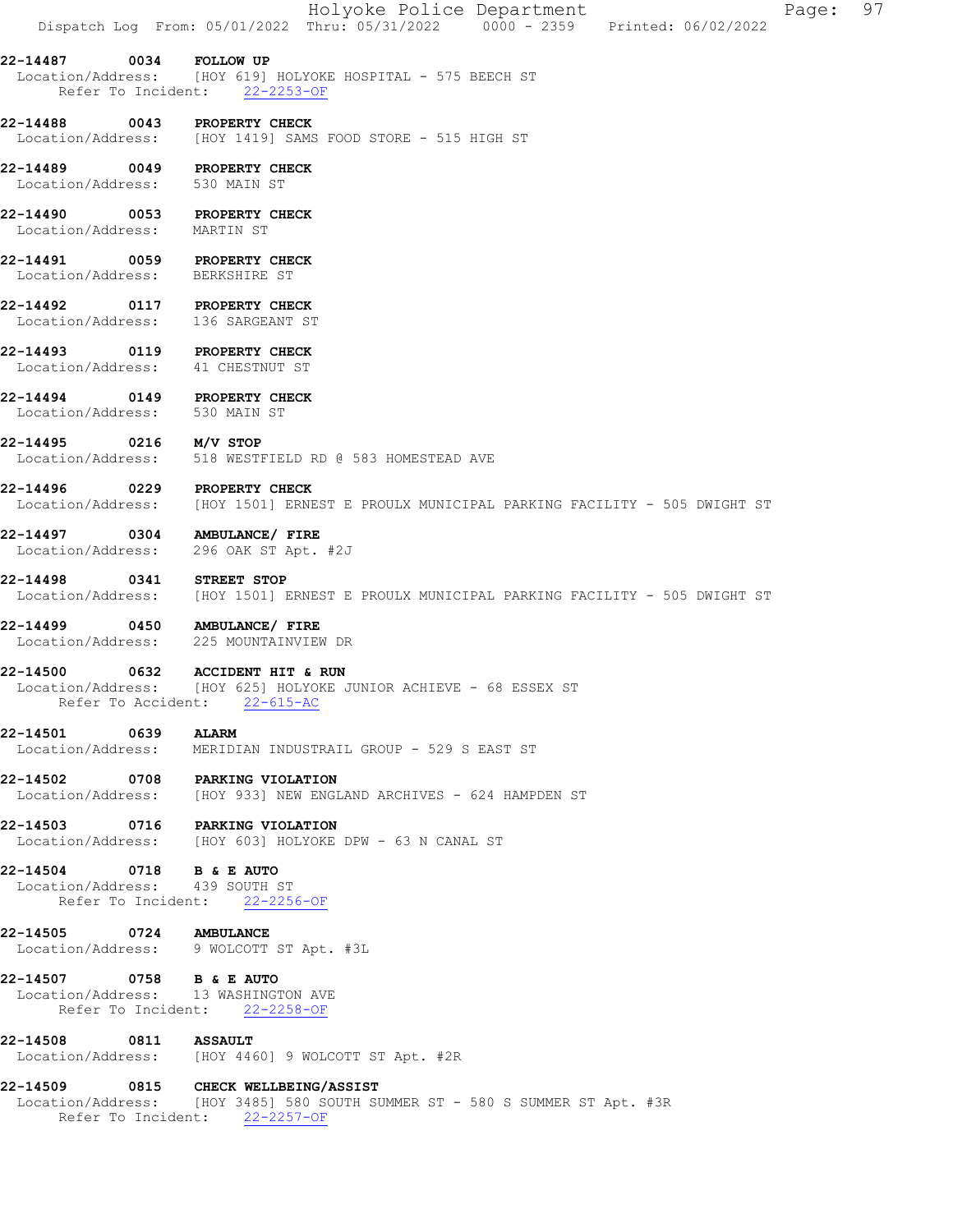|                                             |                    | Holyoke Police Department<br>Page:<br>Dispatch Log From: 05/01/2022 Thru: 05/31/2022 0000 - 2359 Printed: 06/02/2022           | 98 |
|---------------------------------------------|--------------------|--------------------------------------------------------------------------------------------------------------------------------|----|
| 22-14511<br>Location/Address:               | 0815               | loitering<br>72 ESSEX ST                                                                                                       |    |
|                                             |                    | 22-14510 0819 AMBULANCE/ FIRE<br>Location/Address: [HOY 4264] 688 HIGH ST 4R - 688 HIGH ST Apt. #4R                            |    |
|                                             |                    | 22-14512 0832 DISTURBANCE/GENERAL<br>Location/Address: 11 SPRING ST Apt. #4R                                                   |    |
|                                             |                    | 22-14513 0842 CHECK WELLBEING/ASSIST<br>Location/Address: 110 TOKENEKE RD                                                      |    |
| 22-14514                                    | Refer To Incident: | 0850 B & E AUTO<br>Location/Address: 46 ST KOLBE DR Apt. #B<br>$22 - 2259 - OF$                                                |    |
|                                             |                    | 22-14515 0913 AMBULANCE/ FIRE<br>Location/Address: 355 HILLSIDE AVE                                                            |    |
|                                             |                    | 22-14516 0924 PROPERTY CHECK<br>Location/Address: [HOY 2561] 365 APPLETON ST - 365 APPLETON ST                                 |    |
| 22-14517 0924 TRANSPORT                     |                    | Location/Address: [HOY 602] HOLYOKE DISTRICT COURT - 20 COURT PLAZA                                                            |    |
| 22-14518                                    |                    | 0937 DISABLED MOTOR VEHICLE<br>Location/Address: 593 MAIN ST @ 49 JACKSON ST                                                   |    |
| 22-14519 0952 ACCIDENT                      |                    | Location/Address: 373 HIGH ST @ 289 APPLETON ST<br>Refer To Incident: 22-2260-OF<br>Refer To Accident: 22-616-AC               |    |
| 22-14520                                    | 1004               | M/V STOP<br>Location/Address: [HOY 1060] PAPER CITY CAR WASH - 990 MAIN ST                                                     |    |
| 22-14521<br>Location/Address:               |                    | 1007 DISTURBANCE/GENERAL<br>[HOY 3485] 580 SOUTH SUMMER ST - 580 S SUMMER ST                                                   |    |
| 22-14522<br>Location/Address:               |                    | $1008$ $M/V$ STOP<br>[HOY 1060] PAPER CITY CAR WASH - 990 MAIN ST                                                              |    |
| 22-14524 1014 M/V STOP                      |                    | Location/Address: [HOY 331] DEAN TECH - 1045 MAIN ST                                                                           |    |
| 22-14523 1015<br>Location/Address:          |                    | M/V STOP<br>[HOY 331] DEAN TECH - 1045 MAIN ST                                                                                 |    |
| 22-14526 1016 M/V STOP<br>Location/Address: |                    | 1044 MAIN ST @ 1 ST VINCENT ST                                                                                                 |    |
|                                             |                    | 22-14525 1017 DISTURBANCE/GENERAL<br>Location/Address: 465 TOKENEKE RD                                                         |    |
|                                             |                    | 22-14528 1020 DISTURBANCE/GENERAL<br>Location/Address: [HOY 619] HOLYOKE HOSPITAL - 575 BEECH ST<br>Refer To Arrest: 22-486-AR |    |
| 22-14527 1022 M/V STOP                      |                    | Location/Address: [HOY 1060] PAPER CITY CAR WASH - 990 MAIN ST                                                                 |    |
| 22-14530                                    |                    | $1022$ $M/V$ STOP<br>Location/Address: [HOY 1060] PAPER CITY CAR WASH - 990 MAIN ST                                            |    |
| 22-14529 1023 STOLEN M/V                    |                    | Location/Address: 11 LAWLER ST<br>Refer To Incident: 22-2261-OF                                                                |    |
| 22-14531 1029 M/V STOP                      |                    | Location/Address: [HOY 331] DEAN TECH - 1045 MAIN ST                                                                           |    |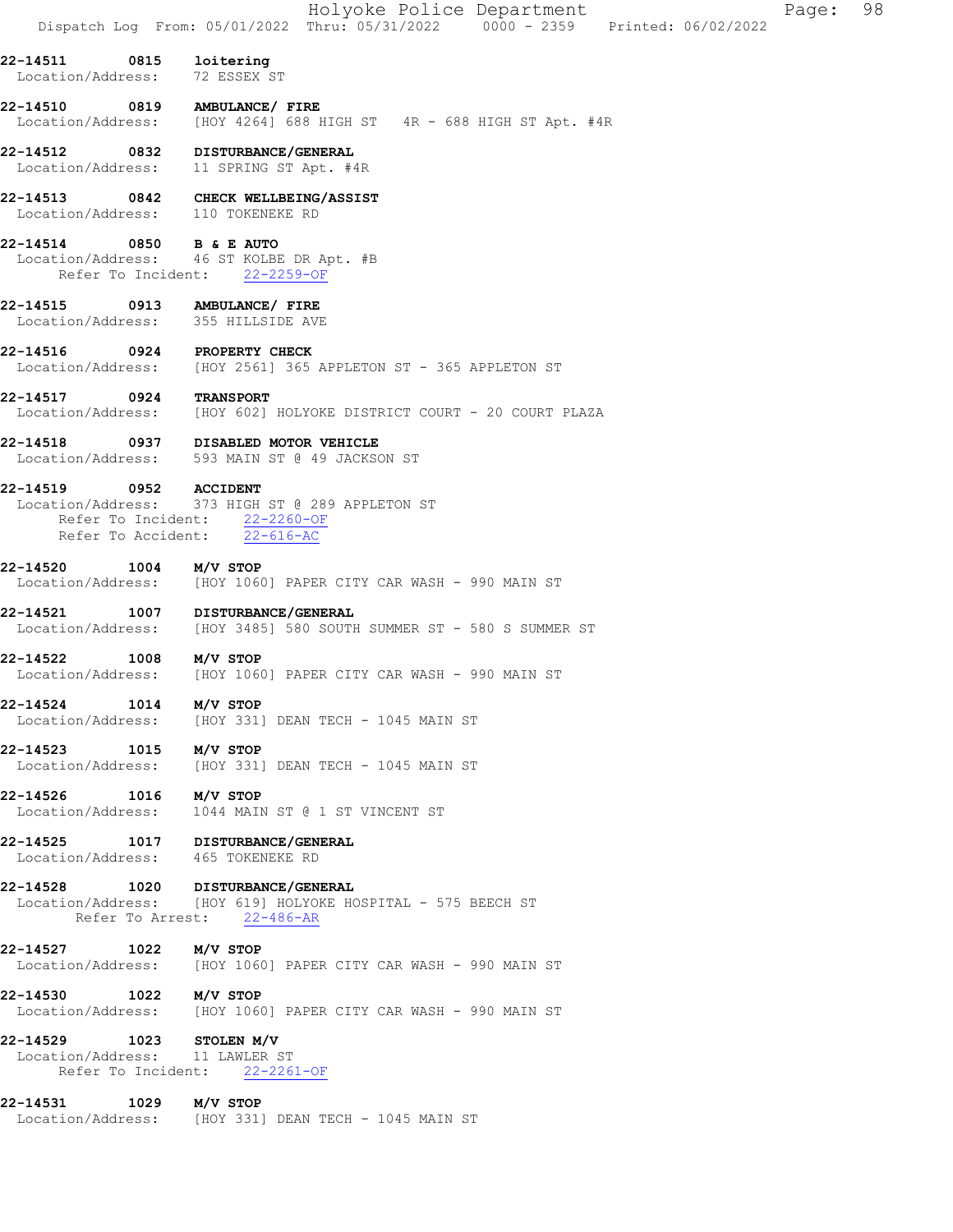|                                                                     | Holyoke Police Department<br>99<br>Page:<br>Dispatch Log From: 05/01/2022 Thru: 05/31/2022 0000 - 2359 Printed: 06/02/2022            |
|---------------------------------------------------------------------|---------------------------------------------------------------------------------------------------------------------------------------|
| 22-14532                                                            | 1029 FOLLOW UP<br>Location/Address: [HOY 3607] 787 DWIGHT ST - 787 DWIGHT ST Apt. #3C                                                 |
| 22-14533 1047 AMBULANCE/ FIRE                                       | Location/Address: HOPE FOR HOLYOKE - 100 SUFFOLK ST                                                                                   |
| 22-14534 1047 PROPERTY CHECK                                        | Location/Address: K MART - 2201 NORTHAMPTON ST                                                                                        |
| 22-14535 1049 DISTURBANCE/GENERAL<br>Location/Address: 529 BEECH ST |                                                                                                                                       |
|                                                                     | 22-14537 1050 AMBULANCE/FIRE<br>Location/Address: [HOY 404] FALCETTI TOWERS - 475 MAPLE ST Apt. #507<br>Refer To Incident: 22-2267-OF |
| 22-14536 1053 FOLLOW UP<br>Location/Address: 91 N EAST ST           |                                                                                                                                       |
| 22-14538 1102 FOLLOW UP<br>Location/Address: 72 ESSEX ST            |                                                                                                                                       |
| 22-14539 1104 PROPERTY CHECK<br>Location/Address: 452 MAIN ST       |                                                                                                                                       |
| 1104 M/V STOP<br>22-14540                                           | Location/Address: [HOY 843] MARCOTTE FORD - 1025 MAIN ST                                                                              |
| 22-14541 1107 ACCIDENT                                              | Location/Address: 373 HIGH ST @ 289 APPLETON ST                                                                                       |
| 22-14542<br>1110 M/V STOP                                           | Location/Address: [HOY 843] MARCOTTE FORD - 1025 MAIN ST                                                                              |
| 22-14544 1124 FOLLOW UP<br>Location/Address: 174 ESSEX ST           |                                                                                                                                       |
| $1127$ $M/V$ STOP<br>22-14543                                       | Location/Address: [HOY 331] DEAN TECH - 1045 MAIN ST                                                                                  |
| 22-14545 1133 M/V STOP                                              | Location/Address: 1044 MAIN ST @ 1 ST VINCENT ST                                                                                      |
| 22-14546 1136 FOLLOW UP                                             | Location/Address: [HOY 2913] HOLYOKE SENIOR CENTER - 291 PINE ST                                                                      |
| 22-14547 1142 M/V STOP<br>Location/Address:                         | [HOY 331] DEAN TECH - 1045 MAIN ST                                                                                                    |
| 22-14549 1142 AMBULANCE/ FIRE                                       | Location/Address: [HOY 4169] 290 OAK ST - 290 OAK ST Apt. $#1L$                                                                       |
| 22-14548 1144 LARCENY                                               | Location/Address: [HOY 4140] 552 SOUTH SUMMER ST - 552 S SUMMER ST Apt. #1L<br>Refer To Incident: 22-2262-OF                          |
| 22-14550 1146                                                       | Be on the lookout for<br>Location/Address: 2 HOSPITAL DR Apt. #201                                                                    |
| Location/Address:                                                   | 22-14551 1153 DISABLED MOTOR VEHICLE<br>117 CABOT ST @ 1 COMMERCIAL ST                                                                |
| 22-14552 1208 M/V STOP                                              | Location/Address: [HOY 843] MARCOTTE FORD - 1025 MAIN ST                                                                              |
| 22-14553 1209 ASSIST/PUBLIC<br>Location/Address: 660 S BRIDGE ST    |                                                                                                                                       |
| 22-14554 1210 FOLLOW UP                                             | Location/Address: [HOY 2069] MUSE GALLERY - 220 S WATER ST                                                                            |
|                                                                     |                                                                                                                                       |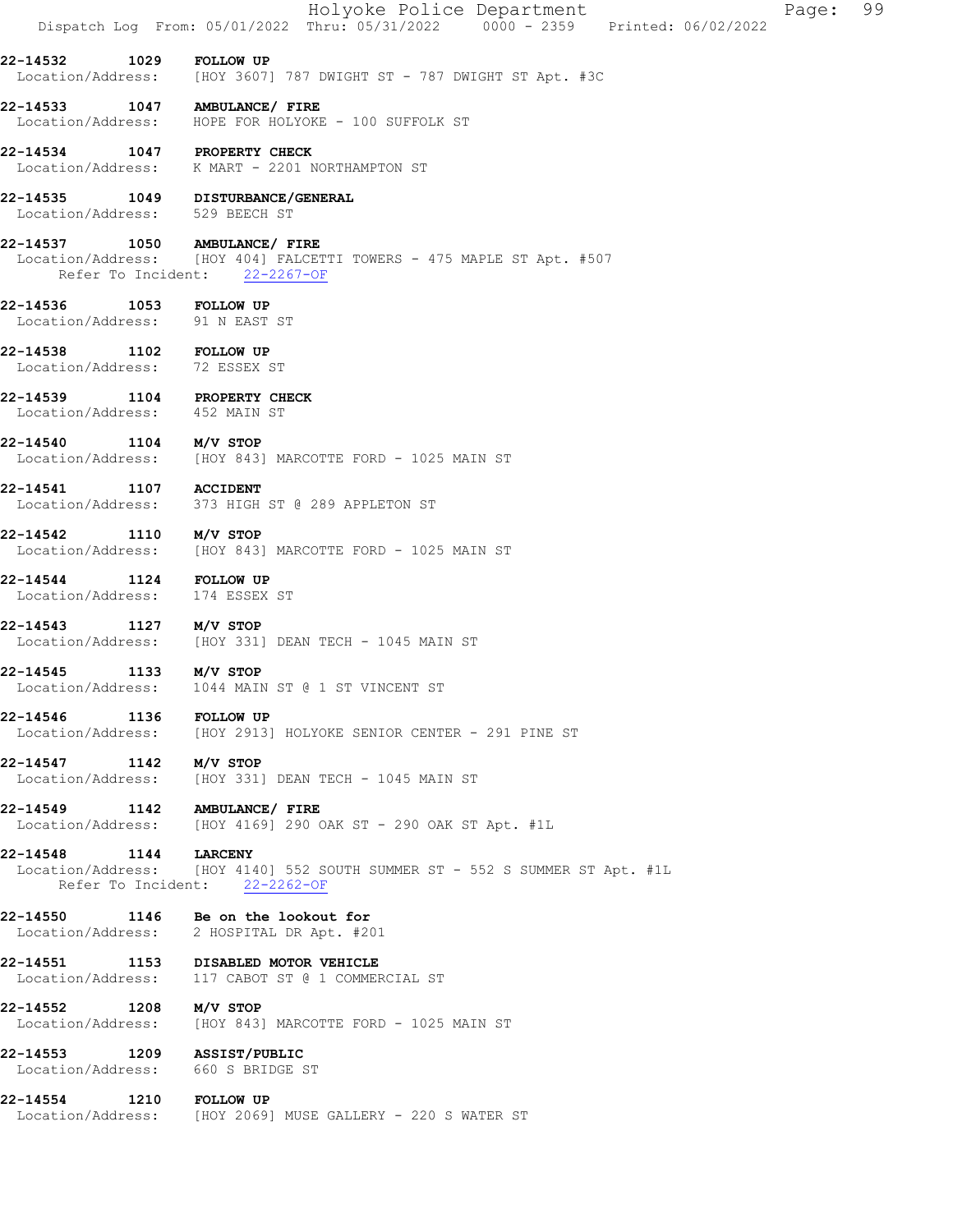|                                                                                                                      |                               |  | Holyoke Police Department<br>Dispatch Log From: 05/01/2022 Thru: 05/31/2022 0000 - 2359 Printed: 06/02/2022 |  | Page: 100 |  |
|----------------------------------------------------------------------------------------------------------------------|-------------------------------|--|-------------------------------------------------------------------------------------------------------------|--|-----------|--|
| 22-14555 1213 M/V STOP<br>Location/Address: [HOY 843] MARCOTTE FORD - 1025 MAIN ST                                   |                               |  |                                                                                                             |  |           |  |
| 22-14556 1225 FOLLOW UP<br>Location/Address: [HOY 2953] HOLYOKE PUBLIC LIBRARY - 250 CHESTNUT ST                     |                               |  |                                                                                                             |  |           |  |
| 22-14557 1225 ASSAULT<br>Location/Address: 39 GERARD WAY Apt. #B                                                     | Refer To Incident: 22-2265-OF |  |                                                                                                             |  |           |  |
| 22-14558 1232 STREET STOP<br>Location/Address: 213 ELM ST @ 141 ESSEX ST                                             | Refer To Arrest: 22-487-AR    |  |                                                                                                             |  |           |  |
| 22-14559 1236 SUSPICIOUS VEHICLE<br>Location/Address: [HOY 2015] HOLYOKE MALL PROPER - 50 HOLYOKE ST                 | Refer To Incident: 22-2269-OF |  |                                                                                                             |  |           |  |
| 22-14560 1238 SHOPLIFTING<br>Location/Address: [HOY 3019] ULTA #770 - 15 HOLYOKE ST                                  | Refer To Incident: 22-2268-OF |  |                                                                                                             |  |           |  |
| 22-14561 1255 GUN CALL<br>Location/Address: 131 ST KOLBE DR                                                          | Refer To Incident: 22-2266-OF |  |                                                                                                             |  |           |  |
| 22-14562 1302 LARCENY<br>Location/Address: 62 LOWER WESTFIELD RD Apt. #B                                             | Refer To Incident: 22-2263-OF |  |                                                                                                             |  |           |  |
| 22-14563 1303 STOLEN M/V<br>Location/Address: 64 CLEMENTE ST                                                         | Refer To Incident: 22-2264-OF |  |                                                                                                             |  |           |  |
| 22-14565 1303 B & E AUTO<br>Location/Address: 24 LAWLER ST                                                           | Refer To Incident: 22-2271-OF |  |                                                                                                             |  |           |  |
| 22-14564 1305 CHECK WELLBEING/ASSIST<br>  Location/Address: [HOY 3330] FAIRFIELD INN & SUITES - 229 WHITING FARMS RD |                               |  |                                                                                                             |  |           |  |
| 22-14566                                                                                                             | 1318 CHECK WELLBEING/ASSIST   |  | Location/Address: [HOY 917] THE BUDGET INN - 579 NORTHAMPTON ST Apt. #1                                     |  |           |  |
| 22-14567 1332 PARKING VIOLATION<br>Location/Address: 640 S SUMMER ST                                                 |                               |  |                                                                                                             |  |           |  |
| 22-14569 1340<br>Location/Address: [HOY 602] HOLYOKE DISTRICT COURT - 20 COURT PLAZA                                 | <b>TRANSPORT</b>              |  |                                                                                                             |  |           |  |
| 22-14570 1357 FOLLOW UP<br>Location/Address: [LUD] 627 RANDALL RD                                                    |                               |  |                                                                                                             |  |           |  |
| 22-14571 1410 M/V STOP<br>Location/Address: [HOY 331] DEAN TECH - 1045 MAIN ST                                       |                               |  |                                                                                                             |  |           |  |
| 22-14572 1410 M/V STOP<br>Location/Address: [HOY 331] DEAN TECH - 1045 MAIN ST                                       |                               |  |                                                                                                             |  |           |  |
| 22-14573 1415 FOLLOW UP<br>Location/Address:                                                                         |                               |  | [HOY 621] HOLYOKE HOUSING AUTHORITY - 475 MAPLE ST                                                          |  |           |  |
| 22-14574 1416 AMBULANCE/ FIRE<br>Location/Address: [HOY 1104] ROSARY TOWERS - 21 BOWERS ST Apt. #305                 |                               |  |                                                                                                             |  |           |  |
| 22-14575 1429 AMBULANCE/ FIRE<br>Location/Address: 87 FRANKLIN ST                                                    |                               |  |                                                                                                             |  |           |  |
| 22-14576 1435 PROPERTY CHECK<br>Location/Address: [HOY 430] FITZPATRICK SKATING RINK - 575 MAPLE ST                  |                               |  |                                                                                                             |  |           |  |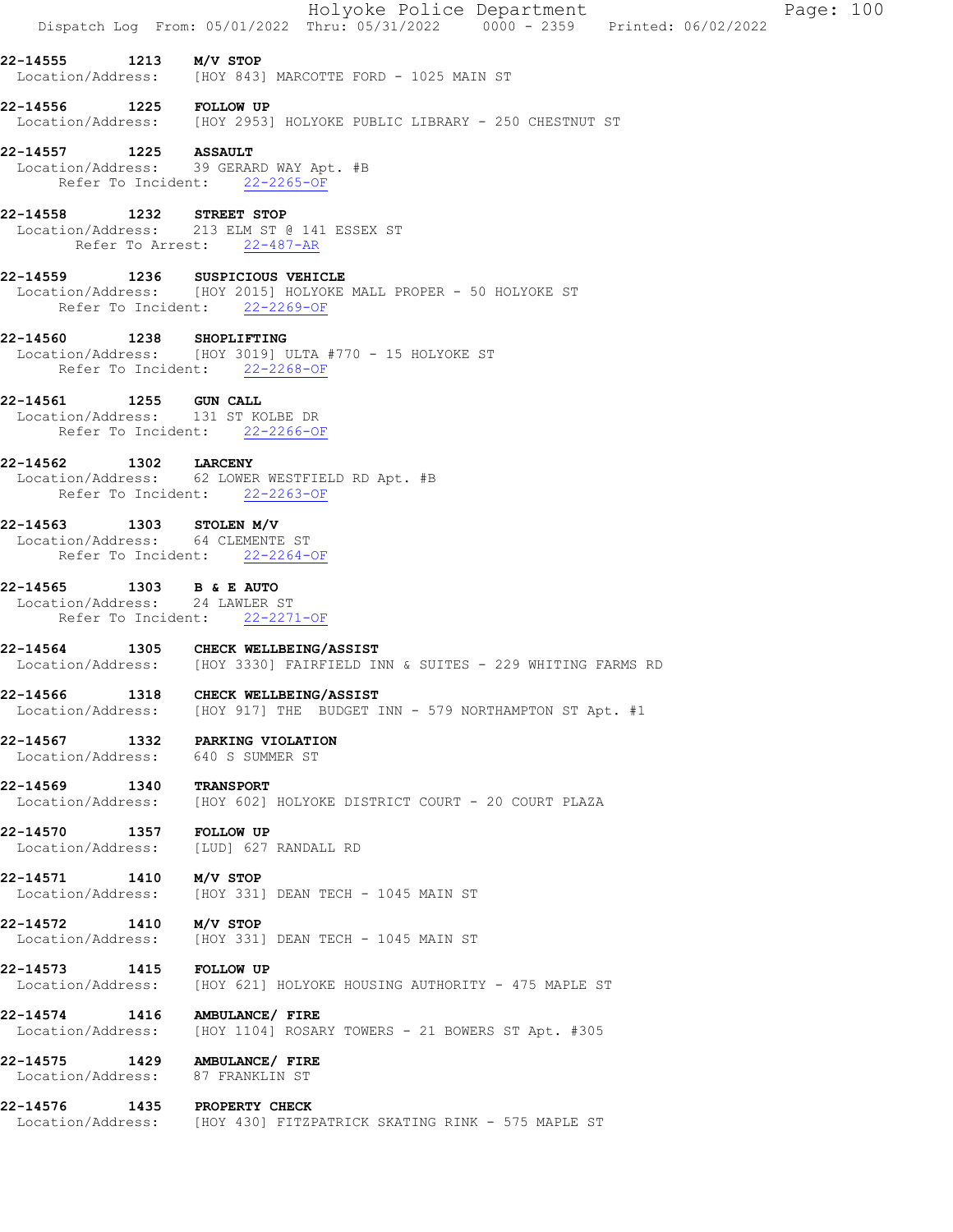|                                                           |            | Holyoke Police Department<br>Page: 101<br>Dispatch Log From: 05/01/2022 Thru: 05/31/2022 0000 - 2359 Printed: 06/02/2022 |
|-----------------------------------------------------------|------------|--------------------------------------------------------------------------------------------------------------------------|
| 22-14577                                                  |            | 1445 RECOVERED PROPERTY<br>Location/Address: [HOY 331] DEAN TECH - 1045 MAIN ST<br>Refer To Incident: 22-2272-OF         |
| 22-14578                                                  | 1447       | <b>FOLLOW UP</b><br>Location/Address: [HOY 3330] FAIRFIELD INN & SUITES - 229 WHITING FARMS RD                           |
| 22-14579 1459 loitering                                   |            | Location/Address: [HOY 459] GALASKA BUILDING - 384 HIGH ST Apt. #FL4                                                     |
| 22-14580 1502 TRESPASSING                                 |            | Location/Address: 121 NONOTUCK ST Apt. #2B                                                                               |
|                                                           |            | 22-14581 1511 Be on the lookout for<br>Location: [WEP] WEST SPRINGFIELD                                                  |
|                                                           |            | 22-14582 1517 CHECK WELLBEING/ASSIST<br>Location/Address: 11 SPRING ST Apt. #2L                                          |
| 22-14583                                                  | 1527 FRAUD | Location/Address: [HOY 4097] 1665 NORTHAMPTON ST - 1665 NORTHAMPTON ST<br>Refer To Incident: 22-2274-OF                  |
| 22-14584 1605 M/V STOP                                    |            | Location/Address: 632 S BRIDGE ST @ 35 JACKSON ST                                                                        |
| 22-14586 1607 ASSIST DCF<br>Location/Address: 31 CABOT ST |            |                                                                                                                          |
| 22-14585 1608 SAFETY HAZARD                               |            | Location/Address: 187 HIGH ST Apt. #FL2                                                                                  |
| 22-14587 1613 M/V STOP                                    |            | Location/Address: 17 JACKSON ST @ 637 S SUMMER ST                                                                        |
| 22-14588 1615 ACCIDENT                                    |            | Location/Address: [HOY 2825] KEYS FOODS MARKETPLACE - 13 CABOT ST<br>Refer To Accident: 22-617-AC                        |
| 22-14589                                                  |            | $1619$ $M/V$ STOP<br>Location/Address: 632 S BRIDGE ST @ 35 JACKSON ST                                                   |
| 22-14590<br>Location/Address:                             | 1626       | ASSIST/PUBLIC<br>164 SARGEANT ST Apt. #4A                                                                                |
| 22-14591                                                  |            | $1626$ $M/V$ STOP<br>Location/Address: 41 JACKSON ST @ 347 CLEMENTE ST                                                   |
| 22-14593 1629 FOLLOW UP                                   |            | Location/Address: 57 WESTFIELD RD<br>Refer To Incident: 22-2273-OF                                                       |
| 22-14592 1631 M/V STOP                                    |            | Location/Address: 35 JACKSON ST @ 632 S BRIDGE ST                                                                        |
| 22-14594 1636 M/V STOP                                    |            | Location/Address: 35 JACKSON ST @ 632 S BRIDGE ST                                                                        |
| 22-14595 1638                                             |            | <b>FOLLOW UP</b><br>Location/Address: AUDI WORKS - 59 SHAWMUT AVE                                                        |
| 22-14596<br>Location/Address:                             |            | $1654$ M/V STOP<br>17 JACKSON ST @ 637 S SUMMER ST                                                                       |
| 22-14597 1656<br>Location/Address:                        |            | AMBULANCE/ FIRE<br>904 MAIN ST Apt. #2REAR                                                                               |
| 22-14598                                                  |            | 1706 PARKING VIOLATION<br>Location/Address: 983 DWIGHT ST @ 16 SCHOOL ST                                                 |
| 22-14599                                                  | 1719       | M/V STOP                                                                                                                 |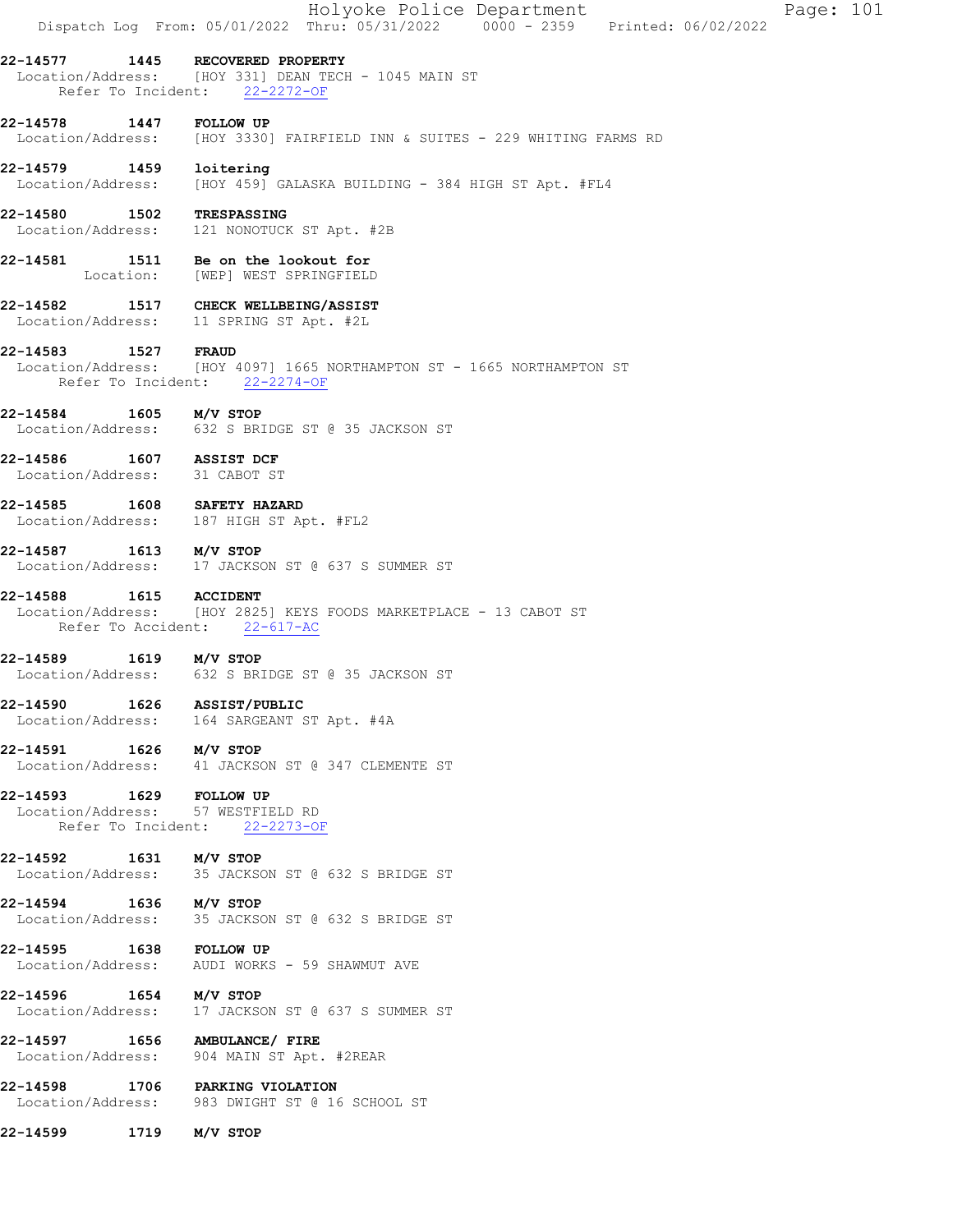|                                             |      | Dispatch Log From: 05/01/2022 Thru: 05/31/2022 0000 - 2359 Printed: 06/02/2022                                              |  | Holyoke Police Department |  | Page: 102 |  |
|---------------------------------------------|------|-----------------------------------------------------------------------------------------------------------------------------|--|---------------------------|--|-----------|--|
| Location/Address:                           |      | 17 JACKSON ST @ 637 S SUMMER ST                                                                                             |  |                           |  |           |  |
| 22-14600<br>Location/Address: 395 MAPLE ST  |      | 1729 ASSIST/PUBLIC                                                                                                          |  |                           |  |           |  |
|                                             |      | 22-14601 1732 CHECK WELLBEING/ASSIST<br>Location/Address: 652 MAIN ST @ 18 RT 391                                           |  |                           |  |           |  |
| 22-14603                                    | 1738 | <b>ALARM</b><br>Location/Address: [HOY 592] HOLYOKE CHAMBER OF COMMERCE - 177 HIGH ST                                       |  |                           |  |           |  |
| 22-14602                                    |      | 1739 CUSTODIAL MATTER<br>Location/Address: [HOY 4011] 235 ESSEX ST - 235 ESSEX ST Apt. #1R                                  |  |                           |  |           |  |
|                                             |      | 22-14604 1745 loitering<br>Location/Address: [HOY 3266] PRIDE GAS STATION - 1553 DWIGHT ST<br>Refer To Incident: 22-2279-OF |  |                           |  |           |  |
| 22-14605<br>Location/Address: 2 HOSPITAL DR |      | 1747 ACCIDENT HIT & RUN<br>Refer To Accident: 22-618-AC                                                                     |  |                           |  |           |  |
| 22-14607 1753 M/V STOP                      |      | Location/Address: 33 CABOT ST @ 503 S BRIDGE ST                                                                             |  |                           |  |           |  |
| 22-14606                                    |      | 1754 AMBULANCE/ FIRE<br>Location/Address: 121 CLEMENTE ST Apt. #1L                                                          |  |                           |  |           |  |
|                                             |      | 22-14608 1816 Be on the lookout for<br>Location: [SOU] SOUTH HADLEY                                                         |  |                           |  |           |  |
| 22-14609                                    | 1818 | <b>ALARM</b><br>Location/Address: [HOY 3297] GTI - 28 APPLETON ST                                                           |  |                           |  |           |  |
| 22-14610<br>1823                            |      | <b>ALARM</b><br>Location/Address: [HOY 147] BETHLEHEM BAPTIST CHURCH - 304 ELM ST                                           |  |                           |  |           |  |
| 22-14611                                    |      | 1827 AMBULANCE/ FIRE<br>Location/Address: [HOY 3528] 25 BRIGHTSIDE DR - 25 BRIGHTSIDE DR                                    |  |                           |  |           |  |
| 22-14612                                    | 1830 | <b>ACCIDENT</b><br>Location/Address: 67 JACKSON ST @ 85 COMMERCIAL ST<br>Refer To Accident: 22-619-AC                       |  |                           |  |           |  |
| 22-14615 1839 M/V STOP                      |      | Location/Address: 632 S BRIDGE ST @ 35 JACKSON ST                                                                           |  |                           |  |           |  |
| 22-14616 1846 M/V STOP                      |      | Location/Address: 41 JACKSON ST @ 347 CLEMENTE ST                                                                           |  |                           |  |           |  |
| Location/Address: 101 ELM ST                |      | 22-14617 1850 AMBULANCE/ FIRE                                                                                               |  |                           |  |           |  |
| 22-14618 1856 SHOPLIFTING                   |      | Location/Address: [HOY 964] OCEAN STATE JOB LOT - 2291 NORTHAMPTON ST<br>Refer To Incident: 22-2276-OF                      |  |                           |  |           |  |
| 22-14619 1910 M/V STOP                      |      | Location/Address: 41 JACKSON ST @ 347 CLEMENTE ST                                                                           |  |                           |  |           |  |
| 22-14620 1923 ALARM                         |      | Location/Address: [HOY 308] OMAR & SONS - 231 SOUTH ST                                                                      |  |                           |  |           |  |
|                                             |      | 22-14621 1925 AMBULANCE/ FIRE<br>Location/Address: 511 WHITNEY AVE Apt. #3B                                                 |  |                           |  |           |  |
| 22-14622 1937 WARRANT                       |      | Location/Address: [HOY 2316] HAMPSHIRE PINE - 100 HAMPSHIRE ST Apt. #3C                                                     |  |                           |  |           |  |
|                                             |      | 22-14623 1945 CHECK WELLBEING/ASSIST<br>Location/Address: 528 BEECH ST @ 1 PORTLAND ST                                      |  |                           |  |           |  |
|                                             |      |                                                                                                                             |  |                           |  |           |  |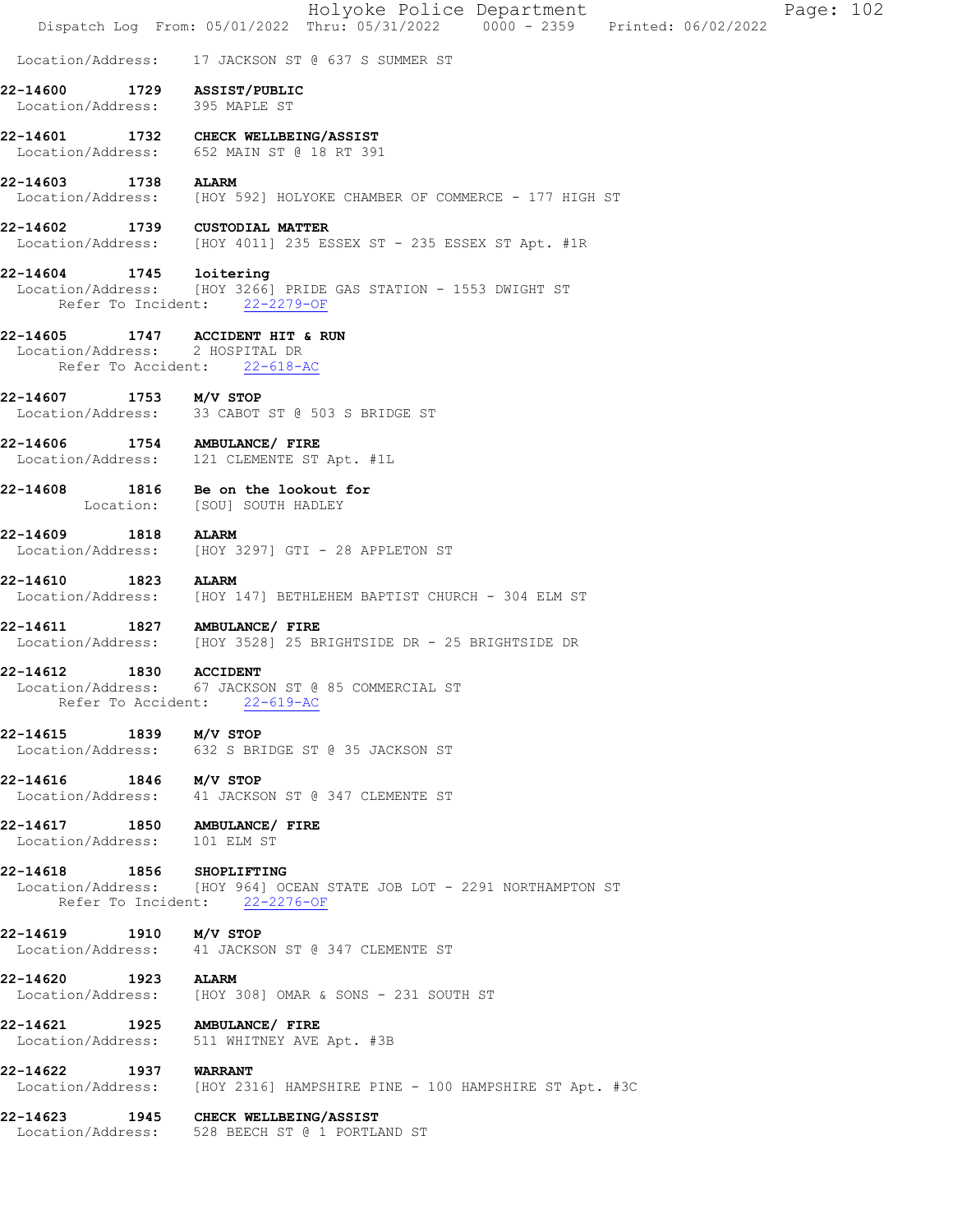|                                                                   |            | Dispatch Log From: 05/01/2022 Thru: 05/31/2022 0000 - 2359 Printed: 06/02/2022                                   |
|-------------------------------------------------------------------|------------|------------------------------------------------------------------------------------------------------------------|
| 22-14624 1950 AMBULANCE/ FIRE                                     |            | Location/Address: [HOY 2655] SISTER'S OF PROVIDENCE CARE CENTERS, INC. - 35 HOLY FAMILY RD                       |
| 22-14625 1952 HARASSMENT                                          |            | Location/Address: [HOY 3487] 34 GERARD WAY - 34 GERARD WAY<br>Refer To Incident: 22-2277-OF                      |
| Location/Address: 287 ELM ST                                      |            | 22-14626 2019 SUSPICIOUS PERSON<br>Refer To Incident: 22-2278-OF                                                 |
| 22-14627 2028 AMBULANCE/ FIRE<br>Location/Address: 2 SHERWOOD TER |            |                                                                                                                  |
| 22-14628 2059 AMBULANCE/ FIRE<br>Location/Address: 25 DEXTER ST   |            |                                                                                                                  |
| 22-14629 2107 AMBULANCE/ FIRE                                     |            | Location/Address: [HOY 391] ELMWOOD TOWERS - 485 SOUTH ST Apt. #522                                              |
|                                                                   |            | 22-14630 2152 DISTURBANCE/GENERAL<br>Location/Address: [HOY 1589] 102 LINDEN ST                                  |
|                                                                   |            | 22-14631 2218 ACCIDENT HIT & RUN<br>Location/Address: 139 ELM ST @ 690 DWIGHT ST<br>Refer To Accident: 22-620-AC |
| 22-14632 2329 AMBULANCE                                           |            | Location/Address: 121 NONOTUCK ST Apt. #2D                                                                       |
|                                                                   |            | 22-14633 2333 ALARM<br>Location/Address: [HOY 1436] UNITED FORCES POST #351 - 50 ST KOLBE DR                     |
| 22-14634 2340 AMBULANCE<br>Location/Address: 52 BEMIS RD          |            |                                                                                                                  |
| 22-14635 2346 AMBULANCE/ FIRE                                     |            | Location/Address: [HOY 2698] CVS - 400 BEECH ST                                                                  |
|                                                                   |            | 22-14637 2346 DISTURBANCE/GENERAL<br>Location/Address: 11 SPRING ST Apt. #2L                                     |
| 22-14636 2348 M/V STOP                                            |            | Location/Address: 54 BEECH ST @ 265 LYMAN ST                                                                     |
| 22-14638 2357 AMBULANCE/ FIRE                                     |            | Location/Address: [HOY 2791] MICHEAL THERRIEN RESIDENCE - 815 DWIGHT ST Apt. #FL3                                |
| For Date: $05/20/2022 -$ Friday                                   |            |                                                                                                                  |
| 22-14639 0004 PROPERTY CHECK                                      |            | Location/Address: [HOY 874] MCKENZIE FIELD - 444 BEECH ST                                                        |
| 22-14640<br>Location/Address: 44 JAMES ST                         | 0011 DRUNK |                                                                                                                  |
| 22-14641 0016 AMBULANCE/ FIRE                                     |            | Location/Address: [HOY 651] CHIROPRACTIC HEALTHCARE CENTERS OF WESTERN MA - 337 HIGH ST                          |
| 22-14642<br>Location/Address:                                     | 0016       | <b>ALARM</b><br>[HOY 2274] STIEBEL PROPERTIES - 242 SUFFOLK ST                                                   |
| 22-14643 0037                                                     |            | <b>AMBULANCE</b><br>Location/Address: [HOY 3878] 15 HAMILTON ST - 15 HAMILTON ST Apt. #2L                        |
| 22-14644                                                          | 0051       | <b>ALARM</b>                                                                                                     |

Holyoke Police Department Fage: 103

Location/Address: [HOY 2274] STIEBEL PROPERTIES - 242 SUFFOLK ST

22-14645 0059 PROPERTY CHECK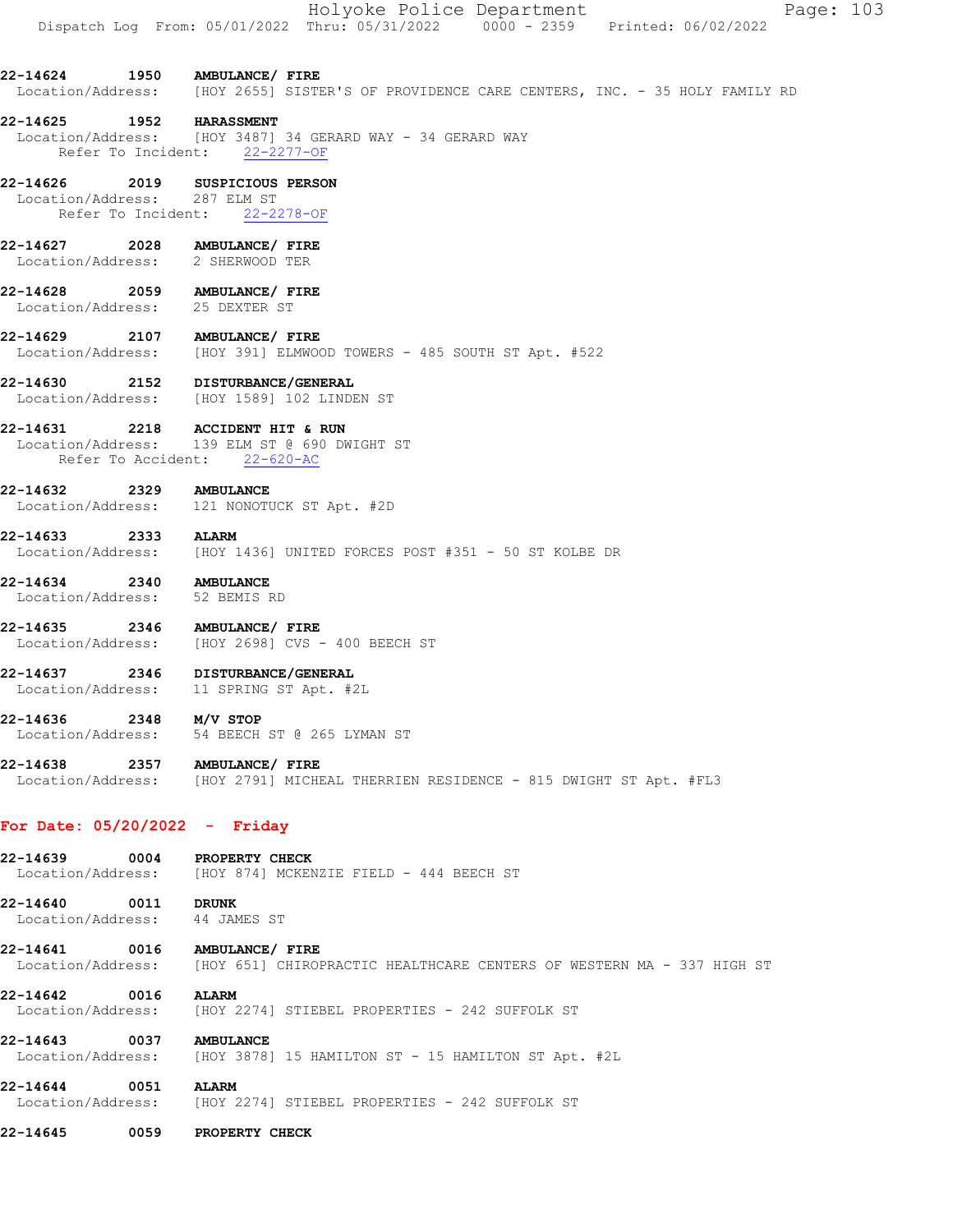|                                                      |            | Holyoke Police Department<br>Page: $104$<br>Dispatch Log From: 05/01/2022 Thru: 05/31/2022 0000 - 2359 Printed: 06/02/2022   |
|------------------------------------------------------|------------|------------------------------------------------------------------------------------------------------------------------------|
| Location/Address: 530 MAIN ST                        |            |                                                                                                                              |
| 22-14646                                             |            | 0114 PROPERTY CHECK<br>Location/Address: [HOY 1501] ERNEST E PROULX MUNICIPAL PARKING FACILITY - 505 DWIGHT ST               |
|                                                      |            | 22-14647 0129 PROPERTY CHECK<br>  Location/Address: [HOY 110] BANK OF AMERICA - 320 HIGH ST                                  |
| 22-14648                                             |            | 0129 PROPERTY CHECK<br>Location/Address: [HOY 874] MCKENZIE FIELD - 444 BEECH ST                                             |
|                                                      |            | 22-14649 0133 PROPERTY CHECK<br>Location/Address: [HOY 3467] 598 DWIGHT ST - 598 DWIGHT ST                                   |
| 22-14650                                             |            | 0136 AMBULANCE/ FIRE<br>Location/Address: 192 OAK ST Apt. #1L                                                                |
| 22-14651 0142<br>Location/Address: 161 MAIN ST       |            | <b>ALARM</b>                                                                                                                 |
| 22-14652                                             | 0157 ALARM | Location/Address: [HOY 1437] SHELL GAS STATION - 225 WHITING FARMS RD                                                        |
| 22-14653 0202<br>Location/Address:                   |            | M/V STOP<br>[HOY 1467] PULASKI PARK - LYMAN ST                                                                               |
| 22-14654 0206<br>Location/Address:                   |            | loitering<br>[HOY 869] MCDONALDS - 285 MAPLE ST                                                                              |
| 22-14655                                             | 0252       | <b>AMBULANCE</b><br>Location/Address: [HOY 1390] HOLYOKE POLICE DEPT - 138 APPLETON ST                                       |
| 22-14656 0310 LOUD MUSIC<br>Location/Address:        |            | SUMMIT AVE                                                                                                                   |
| 22-14657                                             |            | 0333 LOUD MUSIC<br>Location/Address: 1233 DWIGHT ST                                                                          |
|                                                      |            | 22-14658 0352 PROPERTY CHECK<br>Location/Address: [HOY 874] MCKENZIE FIELD - 444 BEECH ST                                    |
| 22-14659                                             | 0355       | PROPERTY CHECK<br>Location/Address: [HOY 394] ERNEST SERVICE STATION - 1280 DWIGHT ST                                        |
| 22-14660 0408                                        |            | <b>PROPERTY CHECK</b><br>Location/Address: [HOY 986] KEY BANK - 378 HIGH ST<br>Refer To Incident: 22-2280-OF                 |
|                                                      |            | 22-14661 0434 AMBULANCE/ FIRE<br>Location/Address: 570 S SUMMER ST Apt. #1R                                                  |
| 22-14662 0443                                        |            | <b>ALARM</b><br>Location/Address: [HOY 317] DAIRY MART - 1552 DWIGHT ST                                                      |
|                                                      |            | 22-14663 0551 PROPERTY CHECK<br>Location/Address: [HOY 874] MCKENZIE FIELD - 444 BEECH ST                                    |
|                                                      |            | 22-14664 0608 PROPERTY CHECK<br>  Location/Address:    [HOY 1501] ERNEST E PROULX MUNICIPAL PARKING FACILITY - 505 DWIGHT ST |
|                                                      |            | 22-14665 0636 FIRE ALARM/SMOKE ALARM<br>Location/Address: 87 MEADOWBROOK RD                                                  |
| 22-14666 0718<br>Location/Address:                   |            | <b>ALARM</b><br>[HOY 3042] TIERNEY RESIDENCE - 217 HILLSIDE AVE                                                              |
| 22-14667 0804 ALARM<br>Location/Address: 297 MAIN ST |            |                                                                                                                              |
|                                                      |            | 22-14669 0830 DISABLED MOTOR VEHICLE<br>Location/Address: 520 WESTFIELD RD @ 1 ASHLEY RD                                     |
|                                                      |            |                                                                                                                              |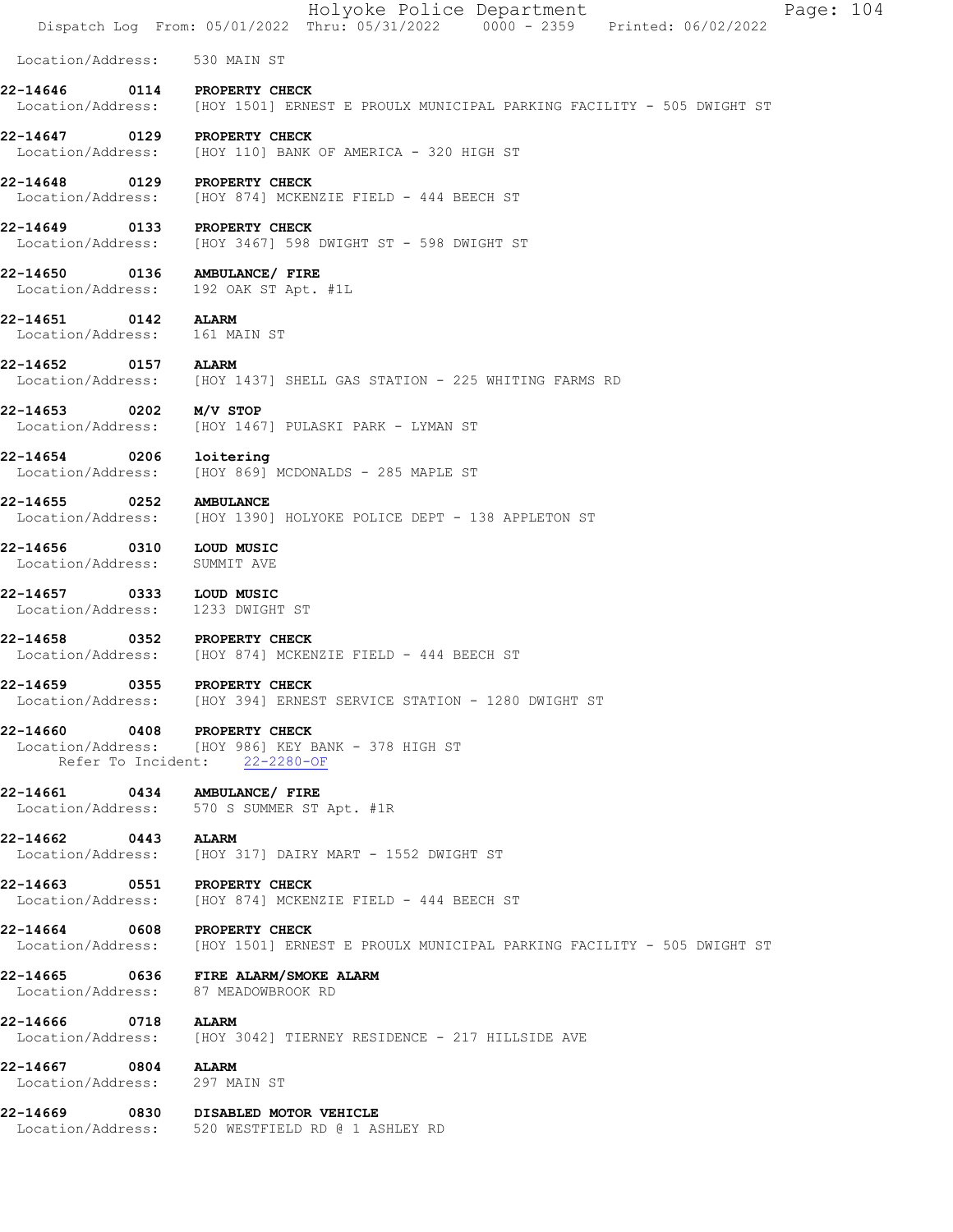22-14668 0831 AMBULANCE/ FIRE Location/Address: 74 LEARY DR

22-14670 0831 DISABLED MOTOR VEHICLE<br>Location/Address: [HOY 1277] UNIVERSITY H [HOY 1277] UNIVERSITY PARK APTS - 20 EASTHAMPTON RD

22-14671 0857 PROPERTY CHECK Location/Address: [HOY 2361] CHESTNUT STREET PARK - CHESTNUT ST

22-14672 0858 PROPERTY CHECK Location/Address: [HOY 2953] HOLYOKE PUBLIC LIBRARY - 250 CHESTNUT ST

22-14674 0903 PROPERTY CHECK Location/Address: [HOY 3753] 177 ELM ST - 177 ELM ST

22-14676 0905 CHECK WELLBEING/ASSIST Location/Address: 50 INGLESIDE ST @ 10 ST VINCENT ST

22-14673 0906 PROPERTY CHECK<br>Location/Address: [HOY 4333] 145 [HOY 4333] 145 ESSEX ST - 145 ESSEX ST

22-14675 0908 PROPERTY CHECK<br>Location/Address: [HOY 4203] 757 Location/Address: [HOY 4203] 757 DWIGHT ST - 757 DWIGHT ST

22-14678 0911 ASSIST/PUBLIC Location/Address: 1479 DWIGHT ST @ 55 PARKER ST

22-14677 0914 PROPERTY CHECK Location/Address: 15 RIVER TER

22-14679 0922 PARKING VIOLATION Location/Address: 18 CARTER ST @ 488 BEECH ST

22-14680 0927 ALARM Location/Address: [HOY 1945] EDARON INC. - 333 N CANAL ST

22-14681 0929 PROPERTY CHECK<br>Location/Address: 90 BERKSHIRE ST Location/Address: 90 BERKSHIRE ST @ 85 BROOK ST

22-14682 0935 AMBULANCE/ FIRE Location/Address: [HOY 2655] SISTER'S OF PROVIDENCE CARE CENTERS, INC. - 35 HOLY FAMILY RD Apt. #2FL

22-14683 0940 PROPERTY CHECK Location/Address: 308 WALNUT ST

22-14684 0940 PROPERTY CHECK Location/Address: [HOY 3339] 291 ELM ST

22-14685 0942 PROPERTY CHECK Location/Address: [HOY 2817] HOLYOKE TRANSPORTATION CENTER - 206 MAPLE ST

22-14686 0952 PROPERTY CHECK<br>Location/Address: 133 SARGEANT ST

22-14687 1004 PARKING VIOLATION Location/Address: S CANAL ST

22-14688 1016 AMBULANCE/ FIRE Location/Address: [HOY 346] DEVONSHIRE PLACE - 50 HOLY FAMILY RD Apt. #412

22-14689 1032 PROPERTY CHECK Location/Address: [HOY 4333] 145 ESSEX ST - 145 ESSEX ST

22-14690 1033 PROPERTY CHECK<br>Location/Address: 102 PINE ST Location/Address:

22-14691 1036 AMBULANCE/ FIRE Location/Address: 121 WALDO ST

Location/Address:

22-14692 1037 PROPERTY CHECK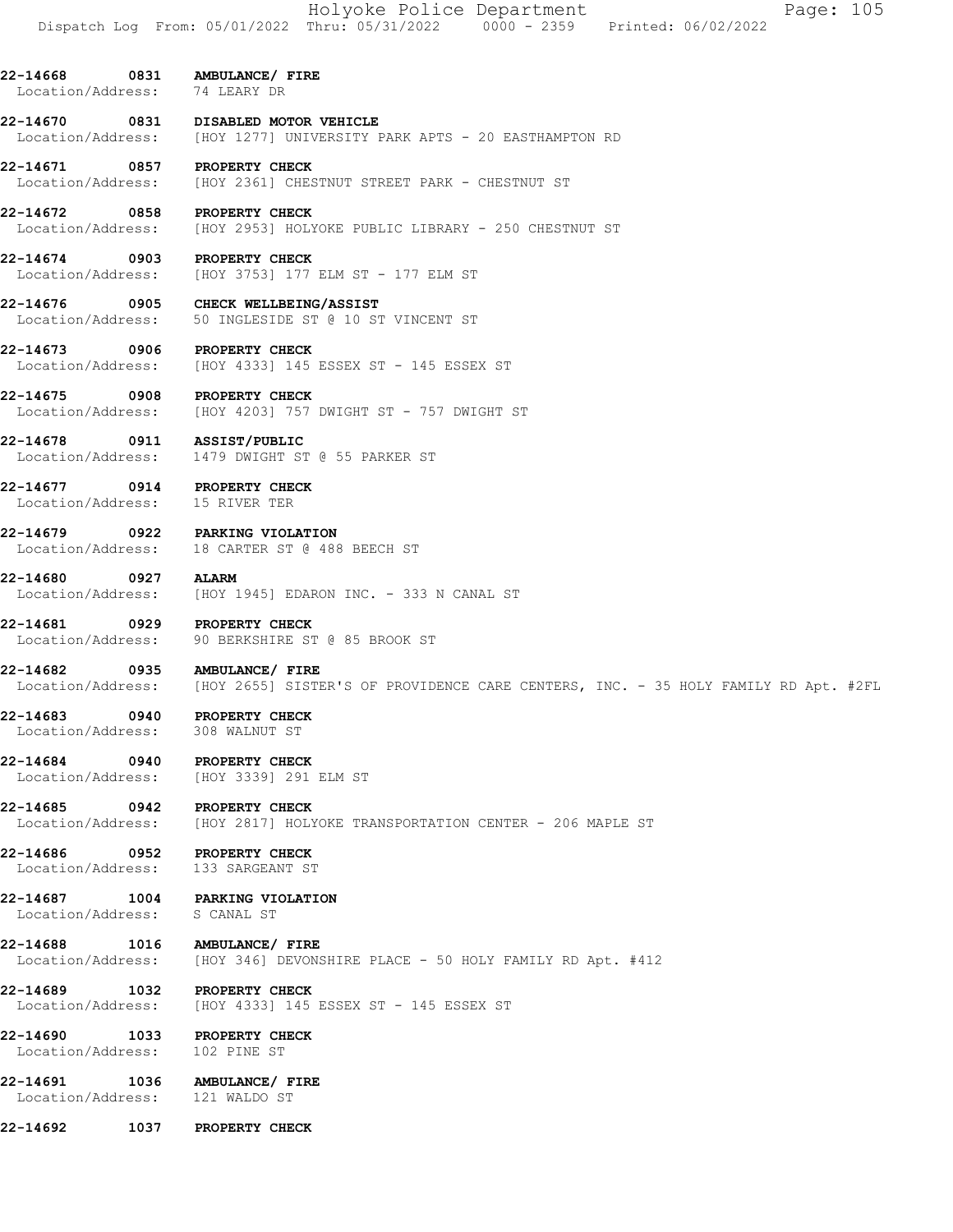|                                                                | Holyoke Police Department<br>Page: 106                                              |
|----------------------------------------------------------------|-------------------------------------------------------------------------------------|
|                                                                | Dispatch Log From: 05/01/2022 Thru: 05/31/2022 0000 - 2359 Printed: 06/02/2022      |
|                                                                | Location/Address: [HOY 2817] HOLYOKE TRANSPORTATION CENTER - 206 MAPLE ST           |
| 22-14693 1043 ACCIDENT                                         | Location/Address: 463 MAIN ST @ 69 SARGEANT ST<br>Refer To Accident: 22-621-AC      |
| 22-14694 1045 PROPERTY CHECK                                   | Location/Address: [HOY 4333] 145 ESSEX ST - 145 ESSEX ST                            |
| <b>22-14695 1048 FOLLOW UP</b><br>Location/Address:            | 121 WALDO ST                                                                        |
| 22-14697                                                       | 1054 SUSPICIOUS PERSON<br>Location/Address: 211 WALNUT ST @ 149 ESSEX ST            |
| 22-14696 1058 PROPERTY CHECK<br>Location/Address: 15 RIVER TER |                                                                                     |
| 22-14698 1104 FOLLOW UP                                        | Location/Address: [HOY 619] HOLYOKE HOSPITAL - 575 BEECH ST                         |
| 22-14699 1125 FRAUD                                            | Location/Address: [HOY 4135] 222 LYMAN ST - 222 LYMAN ST Apt. #1L                   |
| 1137 FIRE<br>22-14700<br>Location/Address: 42 GATES ST         | Refer To Incident: 22-2282-OF                                                       |
| 22-14701<br>Location/Address: 49 PARKER ST                     | 1139 AMBULANCE/ FIRE                                                                |
| 22-14702 1145 THREATS                                          | Location/Address: [HOY 95] AUTO SALES INC - 1607 NORTHAMPTON ST                     |
| 22-14703 1156 FOLLOW UP<br>Location: CHICOPEE                  |                                                                                     |
| 22-14704 1156 ACCIDENT<br>Location/Address:                    | 130 APPLETON ST                                                                     |
| 22-14705                                                       | 1205 UNWANTED GUEST<br>Location/Address: [HOY 4509] DUNKIN DONUTS - 473 PLEASANT ST |
| 22-14706<br>1208                                               | <b>SHOPLIFTING</b>                                                                  |

Location/Address: [HOY 2959] HOBBY LOBBY STORE #527 - 50 HOLYOKE ST

22-14707 1215 AMBULANCE/ FIRE Location/Address: [HOY 175] HOLYOKE HEALTH CARE CENTER - 282 CABOT ST Apt. #401

22-14708 1223 THREATS Location/Address: [HOY 1032] POST OFFICE - 650 DWIGHT ST Refer To Incident: 22-2281-OF

22-14709 1250 CHECK WELLBEING/ASSIST Location/Address: [HOY 2886] CVS PHARMACY - 250 WHITING FARMS RD

22-14710 1302 CHECK WELLBEING/ASSIST Location/Address: [HOY 473] GENERAL CLEANERS - 361 SOUTH ST

22-14712 1314 SUSPICIOUS PERSON

Location/Address: 171 SARGEANT ST

22-14711 1315 ACCIDENT Location/Address: 60 HAMILTON ST @ 399 MAIN ST Refer To Accident: 22-622-AC

22-14713 1416 AMBULANCE/ FIRE Location/Address: 43 LOWER WESTFIELD RD

22-14714 1437 PROPERTY CHECK Location/Address: ST KOLBE DR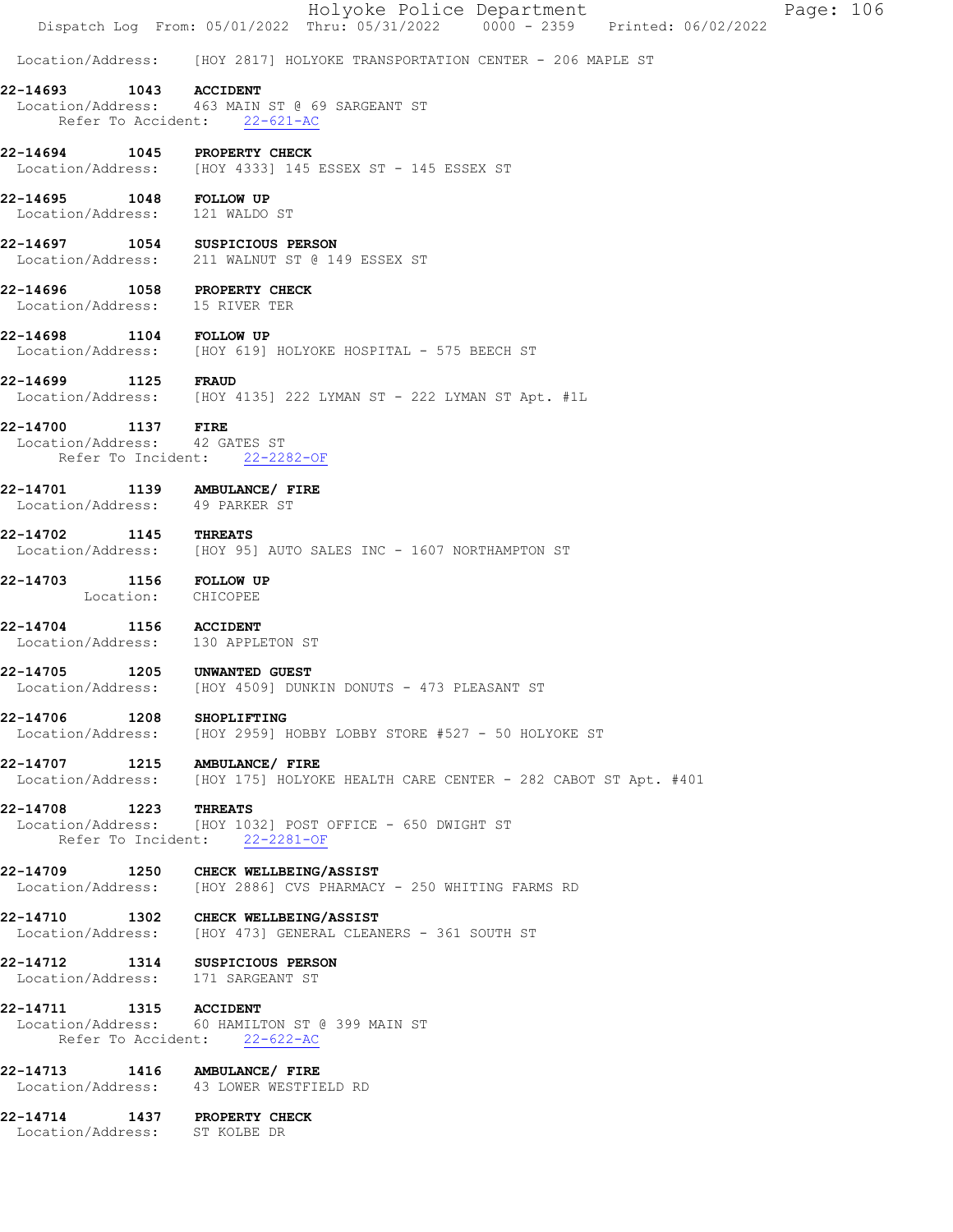22-14717 1507 CHECK WELLBEING/ASSIST Location/Address: 186 LYMAN ST Apt. #3FL

22-14718 1512 AMBULANCE/ FIRE Location/Address: 64 MAGNOLIA AVE

22-14719 1514 ALARM Location/Address: 39 GERARD WAY Apt. #F

22-14720 1525 AMBULANCE/ FIRE Location/Address: 576 S EAST ST Apt. #1R

22-14721 1531 UNWANTED GUEST Location/Address: [HOY 3266] PRIDE GAS STATION - 1553 DWIGHT ST

22-14722 1551 FIRE ALARM/SMOKE ALARM<br>Location/Address: 21 ALLYN ST Apt. #1R 21 ALLYN ST Apt. #1R

22-14723 1629 AMBULANCE/ FIRE Location/Address: 255 ESSEX ST Apt. #1

#### 22-14724 1645 SHOTS FIRED

 Location/Address: 165 FARNUM DR Refer To Incident: 22-2283-OF Refer To Accident: 22-623-AC

22-14725 1720 loitering Location/Address: [HOY 869] MCDONALDS - 285 MAPLE ST

22-14726 1736 ACCIDENT Location/Address: FIRE STATION - WHITING FARMS RD Refer To Accident: 22-624-AC

22-14727 1737 OVERDOSE

Location/Address: 372 MAPLE ST

22-14728 1740 ASSAULT & BATTERY

 Location/Address: [HOY 618] HOLYOKE HIGH SCHOOL - 500 BEECH ST Refer To Incident: 22-2284-OF

### 22-14729 1748 LOST WALLET

 Location/Address: [HOY 1390] HOLYOKE POLICE DEPT - 138 APPLETON ST Refer To Incident: 22-2285-OF

22-14730 1755 WARRANT

 Location/Address: [HOY 1390] HOLYOKE POLICE DEPT - 138 APPLETON ST Refer To Arrest: 22-488-AR

#### 22-14731 1803 OVERDOSE

 Location/Address: [HOY 408] FAMILY DOLLAR - 555 HIGH ST Refer To Incident: 22-2286-OF

#### 22-14733 1810 AMBULANCE Location/Address: 400 MAPLE ST Apt. #3FL

**22-14732 1811 ALARM**<br>
Location/Address: [HOY 1 [HOY 1060] PAPER CITY CAR WASH - 990 MAIN ST

22-14734 1817 CHECK WELLBEING/ASSIST Location/Address: 485 MAPLE ST @ 95 JACKSON ST

22-14735 1829 DISTURBANCE/GENERAL Location/Address: [HOY 430] FITZPATRICK SKATING RINK - 575 MAPLE ST

22-14736 1852 AMBULANCE Location/Address: 104 LINDEN ST Apt. #1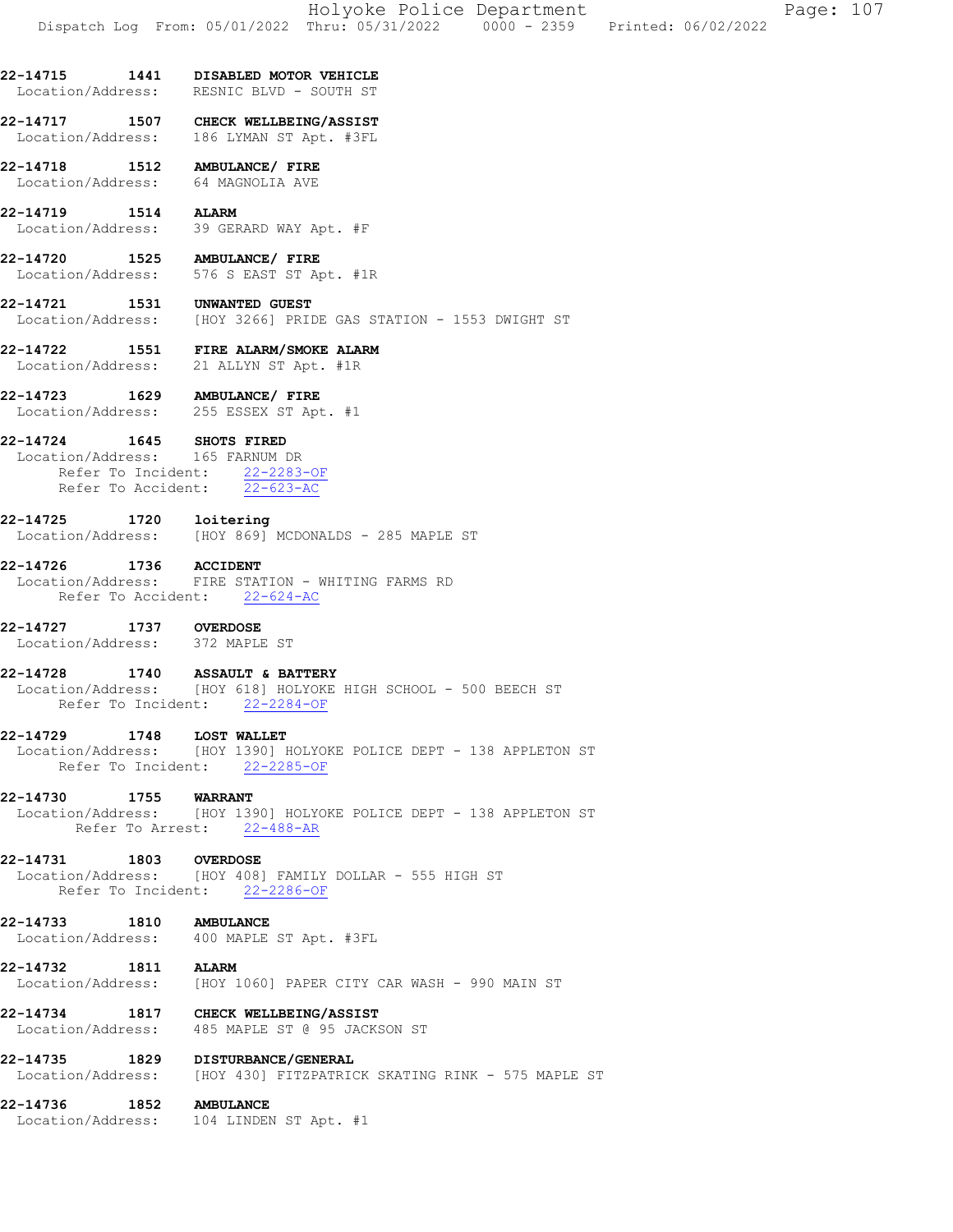|                                                                                    | Holyoke Police Department<br>Page: 108<br>Dispatch Log From: 05/01/2022 Thru: 05/31/2022 0000 - 2359 Printed: 06/02/2022           |
|------------------------------------------------------------------------------------|------------------------------------------------------------------------------------------------------------------------------------|
| 22-14737 1902 AMBULANCE<br>Location/Address: 60 DAVIS ST                           |                                                                                                                                    |
| 22-14738 1906 LOUD MUSIC<br>Location/Address: 20 OLIVER ST                         |                                                                                                                                    |
|                                                                                    | 22-14739 1909 ASSIST/PUBLIC<br>Location/Address: [HOY 1390] HOLYOKE POLICE DEPT - 138 APPLETON ST<br>Refer To Incident: 22-2287-OF |
| 22-14740 1913 ACCIDENT                                                             | Location/Address: [HOY 2704] SEARS - 50 HOLYOKE ST<br>Refer To Accident: 22-625-AC                                                 |
| Location/Address: 130 PINE ST                                                      | 22-14741   1924   AMBULANCE/ FIRE                                                                                                  |
| 22-14742 1927 PROPERTY CHECK<br>Location/Address: BERKSHIRE ST                     |                                                                                                                                    |
|                                                                                    | 22-14743 1930 Be on the lookout for<br>Location: SOUTH HADLEY                                                                      |
| 22-14744 1939 ASSIST/PUBLIC<br>Location/Address: 167 ELM ST                        |                                                                                                                                    |
| 22-14745 1948 M/V STOP                                                             | Location/Address: 327 MAPLE ST @ 79 ESSEX ST                                                                                       |
| 22-14746 1957 DRUG ACTIVITY<br>Location/Address: 81 SUFFOLK ST                     |                                                                                                                                    |
| 22-14747 2024 AMBULANCE                                                            | Location/Address: [HOY 738] JOSE'S BARBER SHOP - 64 HAMPSHIRE ST                                                                   |
|                                                                                    | 22-14748 2026 CHECK WELLBEING/ASSIST<br>Location/Address: [HOY 1277] UNIVERSITY PARK APTS - 20 EASTHAMPTON RD Apt. #K6             |
| 22-14749 2027 B & E AUTO<br>Location/Address: 63 MERRICK AVE<br>Refer To Incident: | $22 - 2288 - OF$                                                                                                                   |
| 22-14750<br>Location/Address:                                                      | 2035 CHECK WELLBEING/ASSIST<br>[HOY 1277] UNIVERSITY PARK APTS - 20 EASTHAMPTON RD Apt. #K6                                        |
| 22-14751 2143<br>Location/Address:                                                 | <b>DISTURBANCE/GENERAL</b><br>[HOY 4155] 25 CANBY ST - 25 CANBY ST                                                                 |
| Location/Address: 1 YOERG CIR                                                      | 22-14752 2150 DISTURBANCE/GENERAL                                                                                                  |
| 22-14753 2200 AMBULANCE<br>Location/Address: 19 QUIRK AVE                          |                                                                                                                                    |
| 22-14754 2203 ACCIDENT                                                             | Location/Address: 37 SUFFOLK ST @ 299 HIGH ST<br>Refer To Incident: 22-2289-OF<br>Refer To Accident: 22-626-AC                     |
| 22-14755 2213 M/V STOP<br>Location/Address: LEARY DR                               |                                                                                                                                    |
| 22-14756 2213 M/V STOP                                                             | Location/Address: [HOY 3018] FIESTA CAFE - 305 MAIN ST                                                                             |
| 22-14757 2217 WARRANT<br>Location/Address: 146 HIGH ST                             | Refer To Arrest: 22-489-AR                                                                                                         |
| 22-14758 2228 STREET STOP                                                          | Location/Address: [HOY 1266] UNICORN - 126 HIGH ST                                                                                 |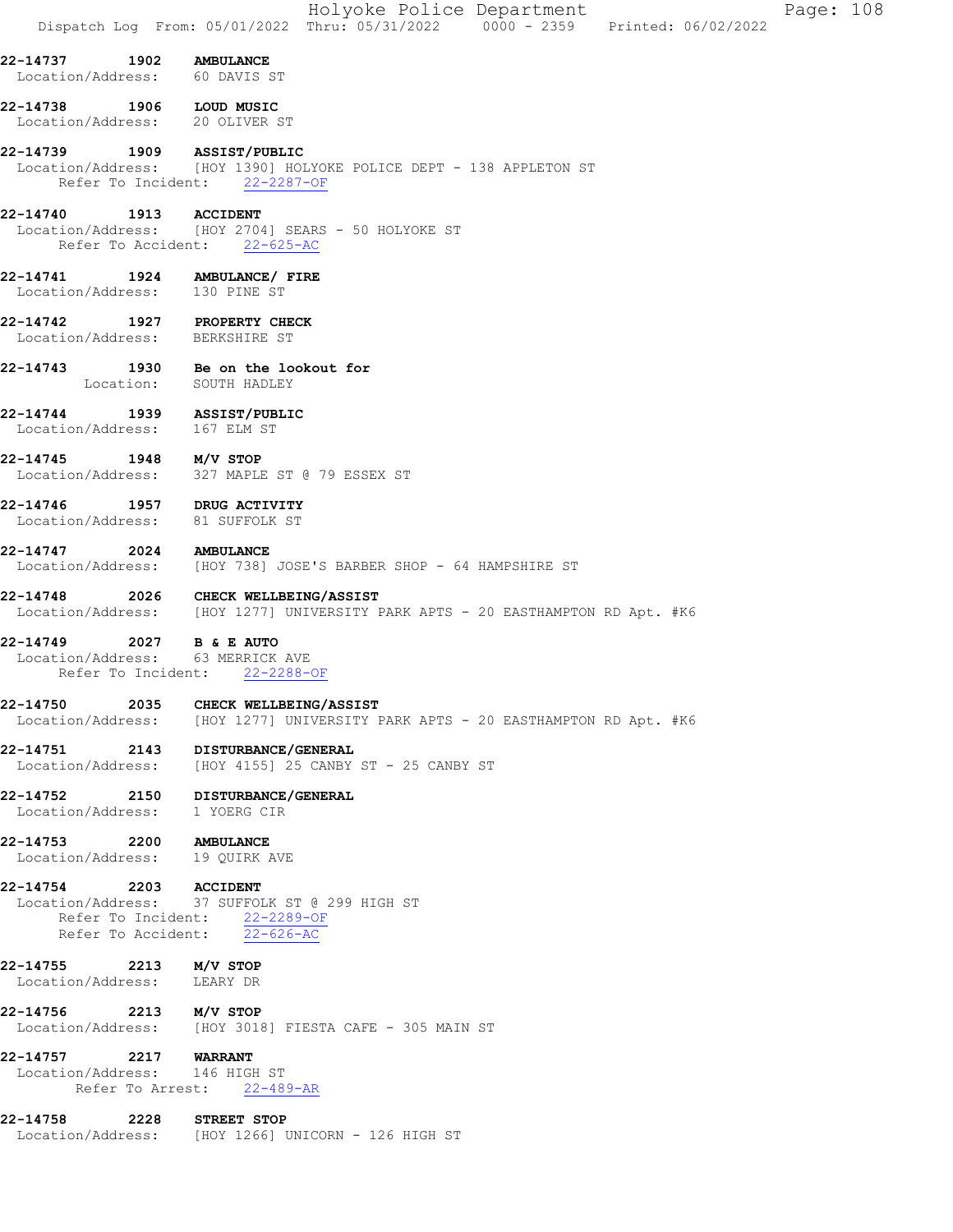Holyoke Police Department Page: 109 Dispatch Log From: 05/01/2022 Thru: 05/31/2022 0000 - 2359 Printed: 06/02/2022

22-14759 2248 AMBULANCE Location/Address: 299 CLEMENTE ST Apt. #2R

22-14761 2309 AMBULANCE<br>Location/Address: 3 COLUMBIA 3 COLUMBIA ST Apt. #2FL

22-14762 2316 M/V STOP Location/Address: 141 CABOT ST @ 517 HIGH ST

22-14763 2317 AMBULANCE/ FIRE Location/Address: [HOY 1050] PROVIDENCE HOSPITAL - 1233 MAIN ST

22-14764 2344 LOUD MUSIC Location/Address: 206 SOUTH ST

#### For Date: 05/21/2022 - Saturday

22-14765 0002 WARRANT

Location/Address: 123 TOKENEKE RD<br>Refer To Incident: 22-2291-OF Refer To Incident: 22-14766 0004 AMBULANCE/ FIRE Location/Address: [HOY 3330] FAIRFIELD INN & SUITES - 229 WHITING FARMS RD Apt. #438 22-14767 0010 PROPERTY CHECK Location/Address: [HOY 1501] ERNEST E PROULX MUNICIPAL PARKING FACILITY - 505 DWIGHT ST 22-14768 0012 PROPERTY CHECK Location/Address: DEMENTED FX - 530 MAIN ST 22-14769 0015 FIRE Location/Address: [HOY 1482] KENNEDY PARK - LINCOLN ST 22-14770 0018 PROPERTY CHECK<br>Location/Address: [HOY 1992] 2217 Location/Address: [HOY 1992] 2217 NORTHAMPTON ST 22-14771 0019 PROPERTY CHECK Location/Address: [HOY 874] MCKENZIE FIELD - 444 BEECH ST 22-14773 0029 ASSAULT REPORT Location/Address: [HOY 619] HOLYOKE HOSPITAL - 575 BEECH ST Refer To Incident: 22-2290-OF 22-14774 0040 ASSIST/PUBLIC Location/Address: 336 MAIN ST @ 82 CABOT ST 22-14775 0042 M/V STOP Location/Address: CABOT ST 22-14776 0044 CHECK WELLBEING/ASSIST Location/Address: 36 RESNIC BLVD 22-14777 0055 LOUD MUSIC Location/Address: 955 DWIGHT ST 22-14778 0113 PROPERTY CHECK<br>Location/Address: [HOY 1566] 530 Location/Address: [HOY 1566] 530 MAIN ST 22-14784 0115 ASSIST/PUBLIC Location/Address: [HOY 3343] WINSOR REALTY COMPANY-LUCJAN HRONOWSKI - 173 ELM ST Apt. #1LC 22-14779 0117 PROPERTY CHECK Location/Address: [HOY 1501] ERNEST E PROULX MUNICIPAL PARKING FACILITY - 505 DWIGHT ST 22-14780 0117 PROPERTY CHECK Location/Address: BERKSHIRE ST 22-14781 0117 PROPERTY CHECK Location/Address: 598 DWIGHT ST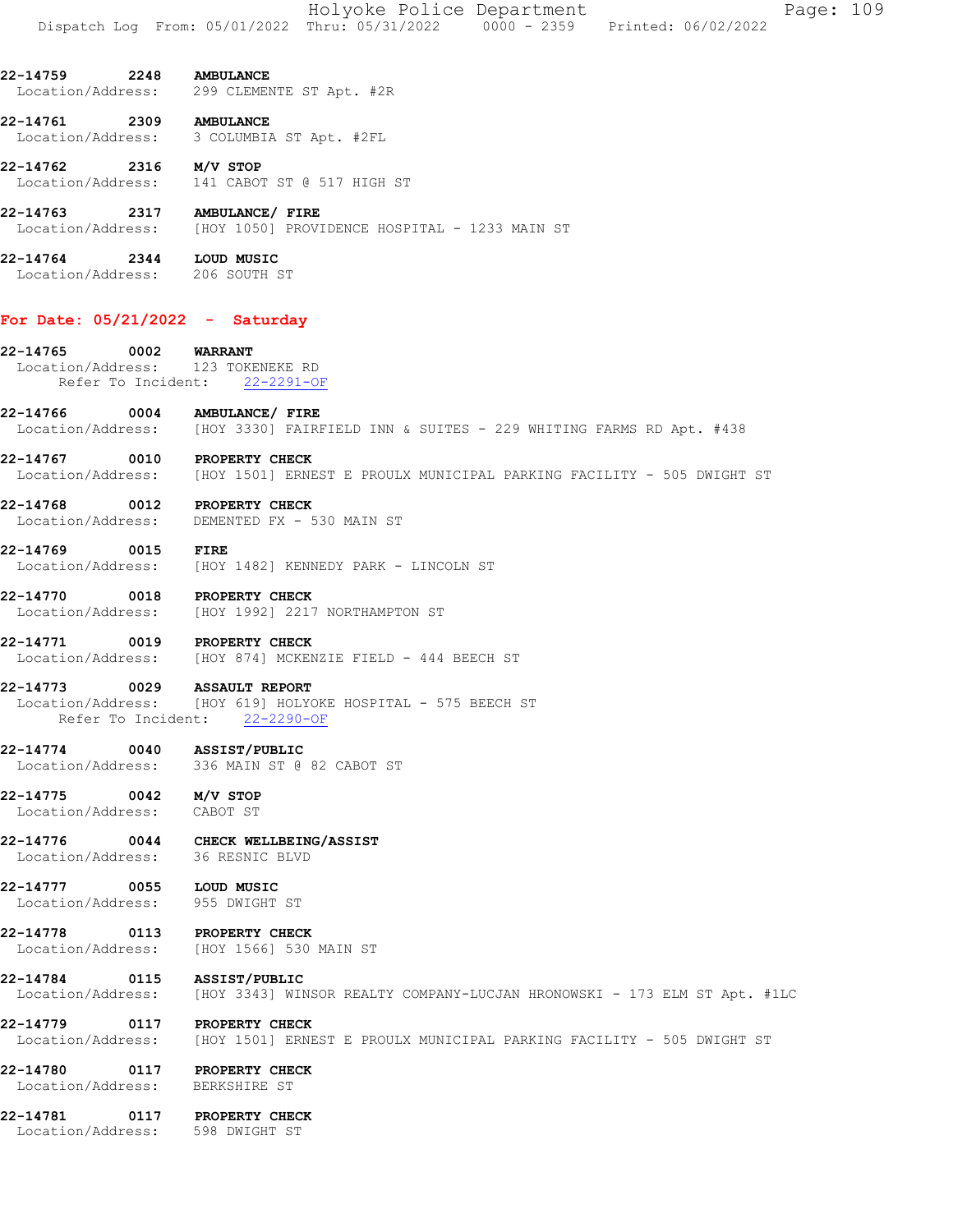|                                                                                | Holyoke Police Department |  | Page: 110 |  |
|--------------------------------------------------------------------------------|---------------------------|--|-----------|--|
| Dispatch Log From: 05/01/2022 Thru: 05/31/2022 0000 - 2359 Printed: 06/02/2022 |                           |  |           |  |

22-14782 0120 LOUD MUSIC Location/Address: [HOY 3532] 127 CLEMENTE ST APT 3L - 127 CLEMENTE ST Apt. #3L

22-14783 0123 CHECK WELLBEING/ASSIST<br>Location/Address: 475 MAPLE ST Location/Address:

22-14785 0141 PROPERTY CHECK Location/Address: [HOY 114] BARNES & NOBLE - 15 HOLYOKE ST

22-14786 0144 PROPERTY CHECK Location/Address: BOBALA RD

22-14787 0147 PARKING VIOLATION Location/Address: [HOY 3134] 302 CHESTNUT ST

22-14788 0151 M/V STOP Location/Address: 100 BEECH ST @ 817 DWIGHT ST

22-14789 0153 PROPERTY CHECK<br>Location/Address: [HOY 2937] CITY [HOY 2937] CITY SPORTS BAR & LOUNGE - 352 HIGH ST

22-14790 0157 PROPERTY CHECK<br>Location/Address: [HOY 1266] UNIC [HOY 1266] UNICORN - 126 HIGH ST

22-14791 0211 M/V STOP Location/Address: 57 HAMPSHIRE ST @ 273 CHESTNUT ST

22-14792 0217 loitering Location/Address: [HOY 2817] HOLYOKE TRANSPORTATION CENTER - 206 MAPLE ST

22-14793 0219 LOUD MUSIC Location/Address: [HOY 3532] 127 CLEMENTE ST Apt. #3L

22-14794 0220 M/V STOP Location/Address: 570 MAPLE ST @ 0 RESNIC BLVD

**22-14795 0230 M/V STOP**<br>Location/Address: [HOY 2422 [HOY 2422] MAMBO CAFE - 497 HIGH ST

22-14796 0238 UNWANTED GUEST Location/Address: 101 ELM ST Apt. #3R

22-14797 0243 AMBULANCE/ FIRE Location/Address: 20 LITTLE AVE

22-14798 0255 PROPERTY CHECK Location/Address: 530 MAIN ST

22-14799 0302 M/V STOP Location/Address: LONGWOOD AVE

22-14800 0311 PROPERTY CHECK<br>Location/Address: [HOY 874] MCKEN

[HOY 874] MCKENZIE FIELD - 444 BEECH ST 22-14801 0319 PROPERTY CHECK

Location/Address: [HOY 1501] ERNEST E PROULX MUNICIPAL PARKING FACILITY - 505 DWIGHT ST

22-14802 0319 M/V STOP Location/Address: 1577 NORTHAMPTON ST @ 1600 DWIGHT ST

22-14803 0332 SUSPICIOUS PERSON Location/Address: 266 ESSEX ST

22-14804 0336 PROPERTY CHECK<br>Location/Address: [HOY 874] MCKEN [HOY 874] MCKENZIE FIELD - 444 BEECH ST

22-14805 0349 M/V-- FAILURE TO STOP Location/Address: 141 SARGEANT ST @ 309 ELM ST Refer To Incident: 22-2292-OF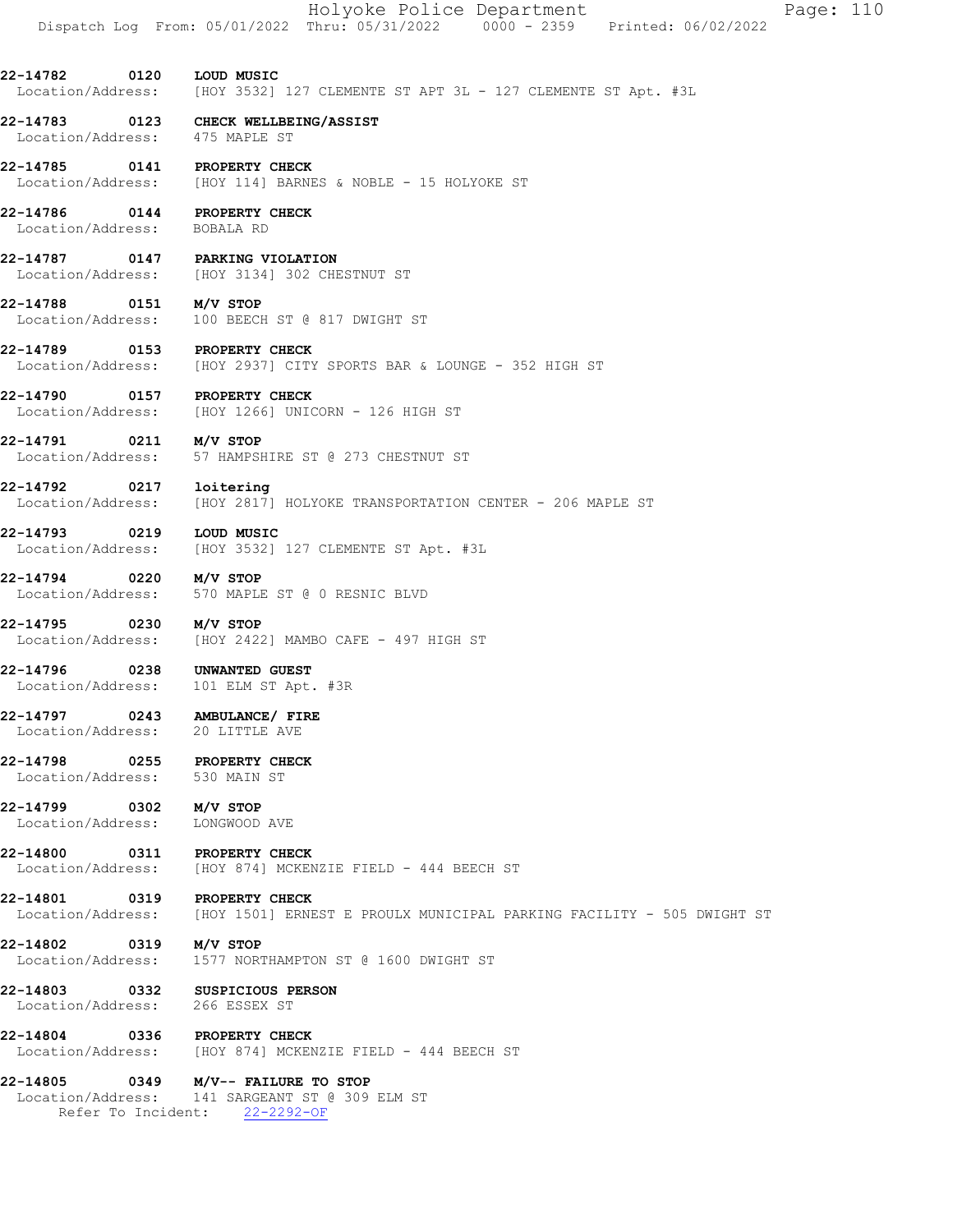|                                                             |            | Holyoke Police Department<br>Page: 111<br>Dispatch Log From: 05/01/2022 Thru: 05/31/2022 0000 - 2359 Printed: 06/02/2022 |
|-------------------------------------------------------------|------------|--------------------------------------------------------------------------------------------------------------------------|
| 22-14806 0401 M/V STOP                                      |            | Location/Address: 165 SARGEANT ST @ 294 PINE ST                                                                          |
| 22-14807<br>Location/Address: 308 WALNUT ST                 |            | 0413 PROPERTY CHECK                                                                                                      |
| 22-14809 0431 911 HANG UP                                   |            | Location/Address: [HOY 1419] SAMS FOOD STORE - 515 HIGH ST                                                               |
| 22-14810                                                    |            | 0451 PROPERTY CHECK<br>Location/Address: [HOY 874] MCKENZIE FIELD - 444 BEECH ST                                         |
| 22-14811 0508 PROPERTY CHECK                                |            | Location/Address: [HOY 1501] ERNEST E PROULX MUNICIPAL PARKING FACILITY - 505 DWIGHT ST                                  |
| 22-14812 0548 TRESPASSING<br>Location/Address: 126 BEECH ST |            |                                                                                                                          |
| 22-14813 0617 ASSIST/PUBLIC                                 |            | Location/Address: [HOY 123] ASHLEY RESERVOIR - 1 ASHLEY RD                                                               |
| 22-14814 0641 AMBULANCE                                     |            | Location/Address: 249 W FRANKLIN ST                                                                                      |
| 22-14815                                                    | 0738 ALARM | Location/Address: DRESS INCLUSIVE - 146 HIGH ST                                                                          |
|                                                             |            | 22-14816 0758 AMBULANCE/ FIRE<br>Location/Address: [HOY 4249] MOTEL 6 - 1515 NORTHAMPTON ST Apt. #122                    |
| 22-14817 0807 STOLEN M/V                                    |            | Location/Address: [HOY 2818] RACING MART - 330 MAIN ST<br>Refer To Arrest: 22-491-AR                                     |
| 22-14818 0814 ALARM                                         |            | Location/Address: CHILDRENS DENTISTRY - 2285 NORTHAMPTON ST                                                              |
| 22-14819                                                    |            | $0834$ M/V STOP<br>Location/Address: 13 SPRING ST @ 271 MAIN ST<br>Refer To Arrest: 22-492-AR                            |
| 22-14820<br>Location/Address:                               |            | 0836 PARKING VIOLATION<br>323 HIGH ST                                                                                    |
|                                                             |            | 22-14821 0858 FIRE ALARM/SMOKE ALARM<br>Location/Address: [HOY 55] AMERICAN LEGION POST 325 - 22 SYCAMORE ST             |
| 22-14823 0920 B & E AUTO<br>Location/Address: 324 HIGH ST   |            |                                                                                                                          |
| 22-14822 0921 TRANSPORT                                     |            | Location/Address: [LUD] 627 RANDAL RD                                                                                    |
| 22-14824 0927 B & E AUTO                                    |            | Location/Address: 509 HAMPDEN ST<br>Refer To Incident: 22-2294-OF                                                        |
|                                                             |            | 22-14825 0936 CHECK WELLBEING/ASSIST<br>Location/Address: 3RD FLOOR - 186 LYMAN ST Apt. #186                             |
| 22-14826 0955 FOLLOW UP                                     |            | Location/Address: [CHI] 78 PLANTE CIR                                                                                    |
| Location/Address:                                           |            | 22-14827 1000 CHECK WELLBEING/ASSIST<br>[HOY 1346] PEOPLES BANK - 1866 NORTHAMPTON ST                                    |
|                                                             |            | 22-14828   1051   AMBULANCE/ FIRE<br>Location/Address: [HOY 4434] 174 PEARL ST - 174 PEARL ST                            |
|                                                             |            | 22-14829 1100 PARKING VIOLATION<br>Location/Address: [HOY 2825] KEYS FOODS MARKETPLACE - 13 CABOT ST                     |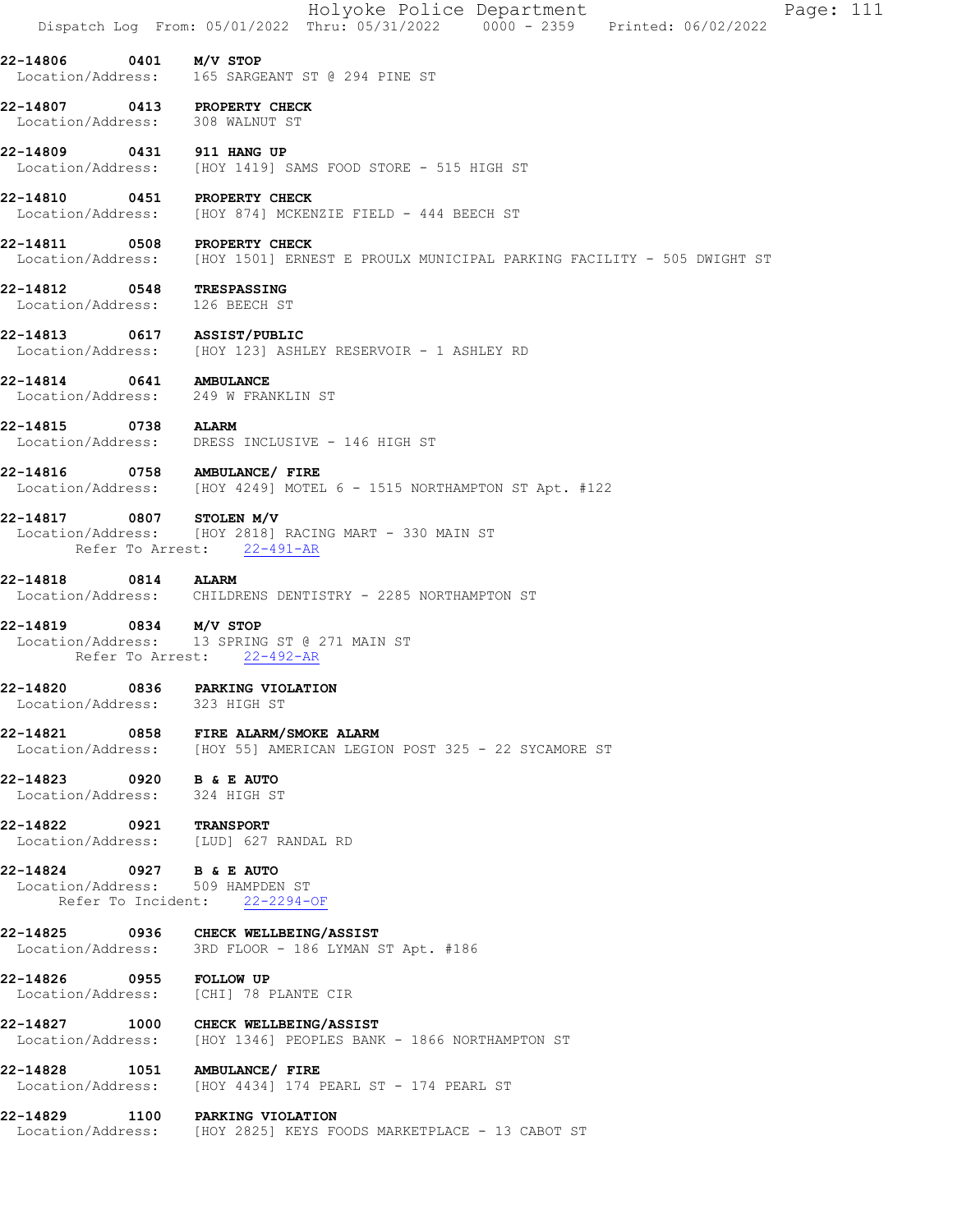Refer To Incident: 22-2295-OF

22-14830 1120 HARASSMENT Location/Address: 200 E DWIGHT ST Apt. #503

22-14831 1134 ACCIDENT Location/Address: 1 OLD JARVIS AVE @ 9 EASTHAMPTON RD Refer To Incident: 22-2296-OF Refer To Accident: 22-627-AC

22-14832 1142 ASSIST/PUBLIC Location/Address: 50 INGLESIDE ST @ 10 ST VINCENT ST

22-14833 1143 AMBULANCE/FIRE<br>Location/Address: 237 LOCUST ST Location/Address:

22-14834 1154 LOUD MUSIC Location/Address: [HOY 889] METCALF SCHOOL - 2019 NORTHAMPTON ST

22-14835 1154 FIRE Location/Address: [HOY 1563] BIEG, JOHN A - 135 SOUTHAMPTON RD

22-14836 1202 Be on the lookout for Location: [CHI] CHICOPEE

22-14837 1225 ALARM Location/Address: CAREER POINT - 850 HIGH ST

22-14838 1227 PARKING VIOLATION Location/Address: 12 HAMILTON ST

22-14839 1235 M/V STOP Location/Address: WHITING FARMS RD

22-14840 1253 M/V STOP<br>Location/Address: HOMESTEAD AVE Location/Address:

22-14841 1254 M/V STOP Location/Address: HOMESTEAD AVE

22-14842 1308 M/V STOP Location/Address: WHITING FARMS RD

22-14843 1311 ACCIDENT HIT & RUN

 Location/Address: UPPER DECK POLE U12 - 50 HOLYOKE ST Refer To Accident: 22-628-AC

22-14844 1340 M/V STOP Location/Address: WHITING FARMS RD

22-14845 1346 M/V STOP

Location/Address: WHITING FARMS RD

22-14847 1404 AMBULANCE/ FIRE Location/Address: 101 ELM ST Apt. #4R

# 22-14846 1407 PARKING VIOLATION<br>Location/Address: [HOY 1094] JONES P

[HOY 1094] JONES FERRY RIVER ACCESS CENTER - 23 JONES FERRY RD

22-14848 1409 M/V STOP Location/Address: WHITING FARMS RD

22-14849 1411 M/V STOP Location/Address: WHITING FARMS RD

**22-14851 1415 M/V STOP**<br>Location/Address: [HOY 3236

[HOY 3236] GARY ROME HYUNDAI - 150 WHITING FARMS RD

22-14852 1416 DISTURBANCE/GENERAL<br>Location/Address: 18 OLIVER ST Location/Address: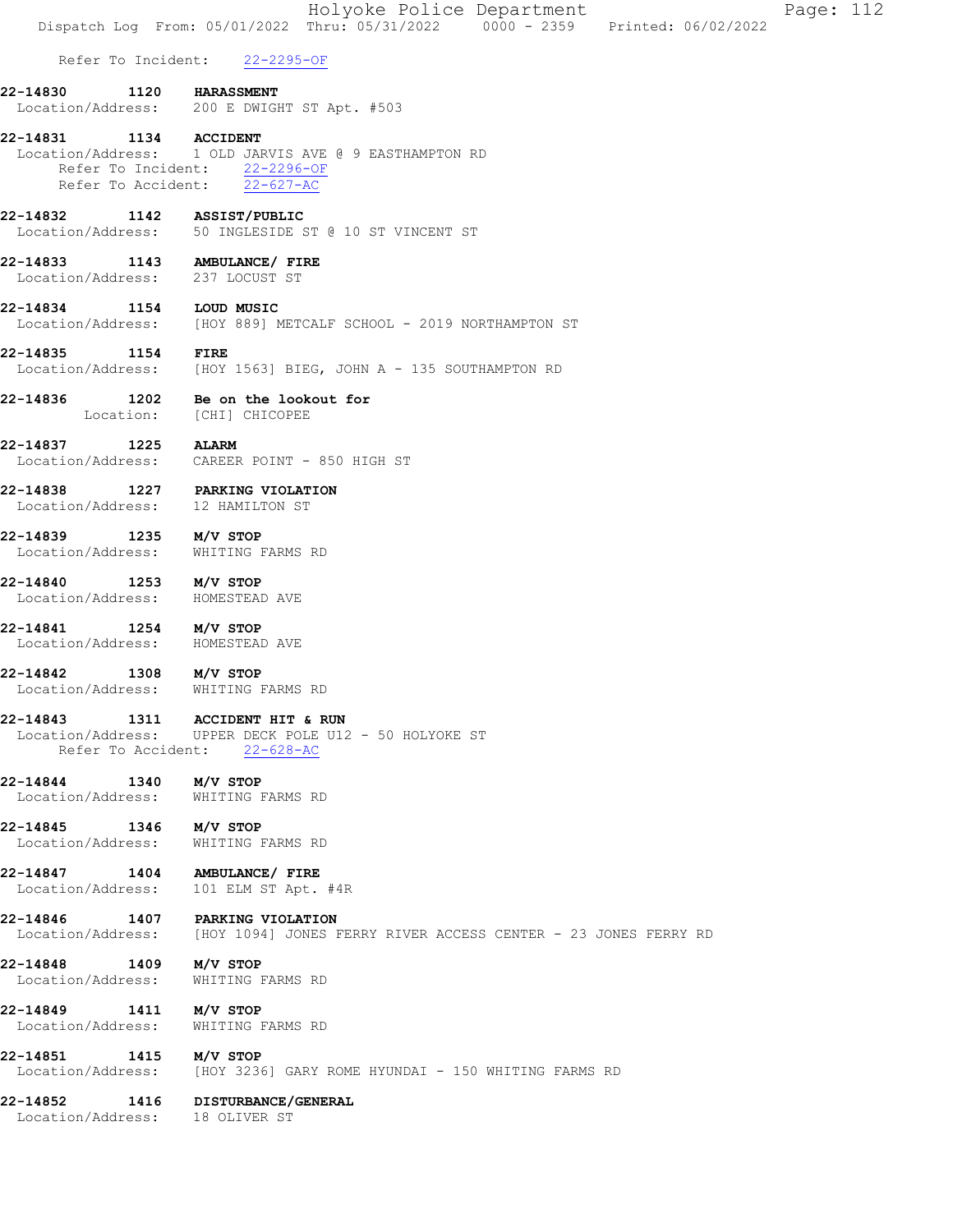|                                                                 |      | Holyoke Police Department<br>Page: 113<br>Dispatch Log From: 05/01/2022 Thru: 05/31/2022 0000 - 2359 Printed: 06/02/2022       |
|-----------------------------------------------------------------|------|--------------------------------------------------------------------------------------------------------------------------------|
| 22-14853 1421 ERRATIC DRIVER                                    |      | Location/Address: 560 PLEASANT ST @ 1163 DWIGHT ST<br>Refer To Arrest: 22-493-AR<br>Refer To Accident: 22-629-AC               |
| 22-14854 1424 PREVENT BREACH<br>Location/Address: 36 HAMPDEN ST |      |                                                                                                                                |
|                                                                 |      | 22-14855 1424 AMBULANCE/ FIRE<br>Location/Address: [HOY 3325] A.R.A. HOLYOKE DIALYSIS CENTER - 36 LOWER WESTFIELD RD           |
| 22-14856 1431 M/V STOP                                          |      | Location/Address: 139 WHITING FARMS RD @ 1 LYNCH DR<br>Refer To Incident: 22-2298-OF                                           |
|                                                                 |      | 22-14857 1435 DISTURBANCE/GENERAL<br>Location/Address: [HOY 3506] 7 THORPE AVE - 7 THORPE AVE Apt. #2RR                        |
| 22-14858 1446 M/V STOP                                          |      | Location/Address: 139 WHITING FARMS RD @ 1 LYNCH DR                                                                            |
| 22-14859 1447 M/V STOP                                          |      | Location/Address: 139 WHITING FARMS RD @ 1 LYNCH DR                                                                            |
|                                                                 |      | 22-14860 1452 RECOVERED PROPERTY<br>Location/Address: [HOY 3343] WINSOR REALTY COMPANY-LUCJAN HRONOWSKI - 173 ELM ST Apt. #2LF |
| 22-14861 1457 PROPERTY CHECK                                    |      | Location/Address: [HOY 2548] HOLYOKE COMMUNITY CHARTER SCHOOL - 2200 NORTHAMPTON ST                                            |
| 22-14863 1531 TRESPASSING<br>Location/Address: 9 GATES ST       |      |                                                                                                                                |
|                                                                 |      | 22-14864 1546 CHECK WELLBEING/ASSIST<br>Location/Address: [HOY 11] 202 LIQUORS - 518 WESTFIELD RD                              |
| 22-14865 1614                                                   |      | <b>TRANSPORT</b><br>Location/Address: [LUD] 627 RANDAL RD                                                                      |
| 22-14866 1616 THREATS                                           |      | Location/Address: [HOY 1953] RAINBOW - 275 HIGH ST                                                                             |
| 22-14867<br>Location/Address:                                   | 1618 | DISTURBANCE/GENERAL<br>[HOY 2548] HOLYOKE COMMUNITY CHARTER SCHOOL - 2200 NORTHAMPTON ST                                       |
| 22-14868 1626<br>Location/Address:                              |      | AMBULANCE/ FIRE<br>[HOY 3425] 36 LOWER WESTFIELD RD - 36 LOWER WESTFIELD RD Apt. #2FL                                          |
|                                                                 |      | 22-14870 1627 ACCIDENT HIT & RUN<br>Location/Address: [HOY 3340] ROUND 1 - 50 HOLYOKE ST<br>Refer To Accident: 22-630-AC       |
| 22-14869 1629 M/V STOP                                          |      | Location/Address: 2149 NORTHAMPTON ST @ 1 GILMAN ST                                                                            |
| 22-14871 1639 ASSIST STATE                                      |      | Location/Address: 621 S CANAL ST @ 639 MAIN ST                                                                                 |
| 22-14872 1731 ALARM<br>Location/Address:                        |      | [HOY 2374] WOJCIAK, EDWARD - 48 KANE RD                                                                                        |
| 22-14873<br>Location/Address:                                   |      | 1731 CHECK WELLBEING/ASSIST<br>1751 NORTHAMPTON ST                                                                             |
| 22-14874 1733<br>Location/Address:                              |      | <b>ALARM</b><br>[HOY 2274] STIEBEL PROPERTIES - 242 SUFFOLK ST                                                                 |
| 22-14875<br>Location/Address: 462 MAPLE ST                      |      | 1750 SUSPICIOUS PERSON                                                                                                         |
| 22-14876                                                        | 1804 | ACCIDENT HIT & RUN                                                                                                             |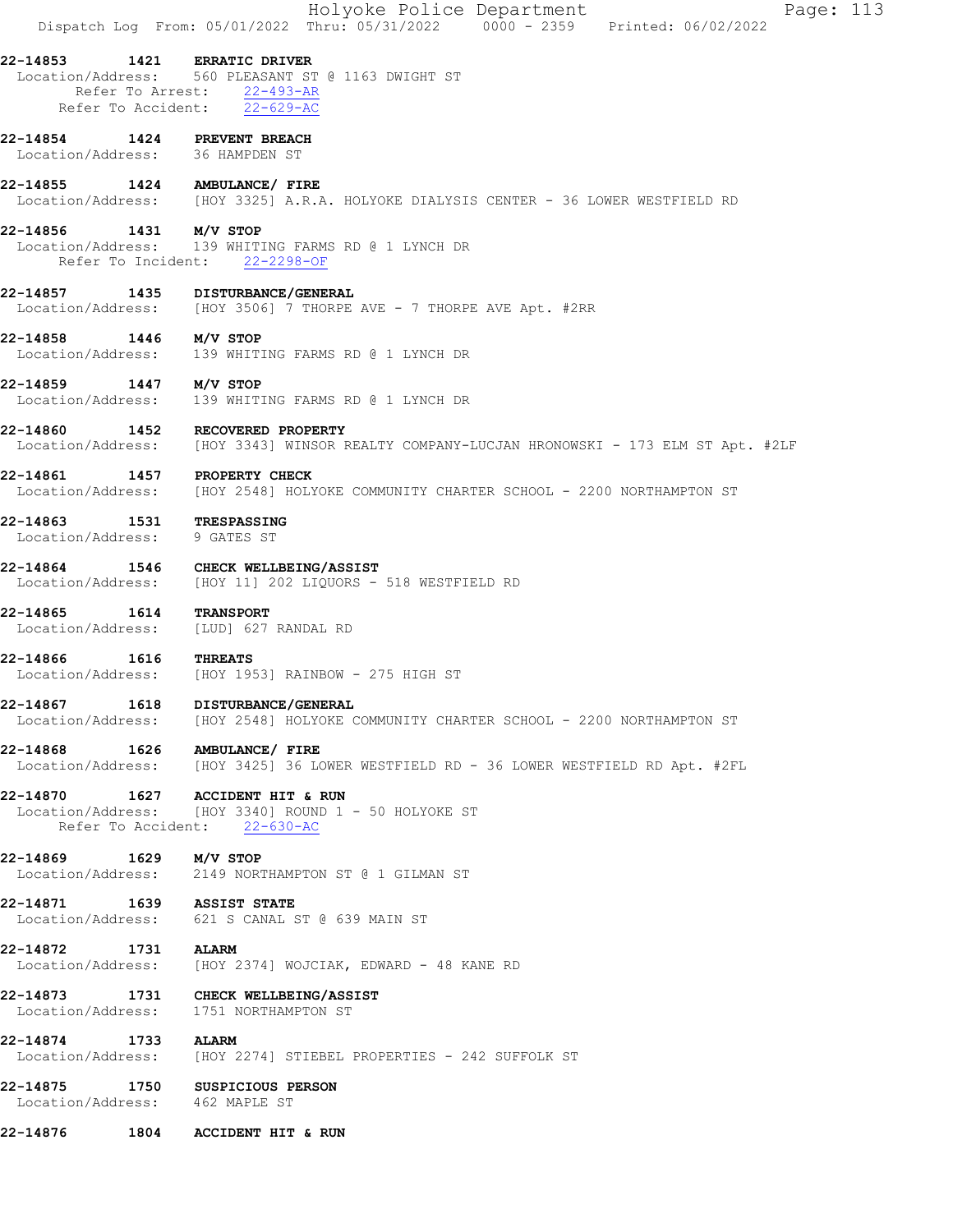|                                                                                                      |      |                                                                                                                                |  | Holyoke Police Department<br>Dispatch Log From: 05/01/2022 Thru: 05/31/2022 0000 - 2359 Printed: 06/02/2022 |  | Page: 114 |  |
|------------------------------------------------------------------------------------------------------|------|--------------------------------------------------------------------------------------------------------------------------------|--|-------------------------------------------------------------------------------------------------------------|--|-----------|--|
|                                                                                                      |      | Location/Address: [HOY 3909] 60 WEST GLEN ST - 60 W GLEN ST<br>Refer To Incident: 22-2299-OF<br>Refer To Accident: $22-631-AC$ |  |                                                                                                             |  |           |  |
| 22-14877 1812 FIRE<br>Location/Address: [HOY 4294] 200 E DWIGHT ST                                   |      |                                                                                                                                |  |                                                                                                             |  |           |  |
| 22-14878<br>Location/Address: 463 MAIN ST @ 69 SARGEANT ST                                           |      | 1851 ACCIDENT<br>Refer To Arrest: $22-494-AR$<br>Refer To Accident: 22-632-AC                                                  |  |                                                                                                             |  |           |  |
| 22-14879   1901   AMBULANCE/ FIRE<br>Location/Address: [HOY 1122] SARGEANT VARIETY - 211 SARGEANT ST |      |                                                                                                                                |  |                                                                                                             |  |           |  |
| 22-14880 1904 MALICIOUS DAMAGE<br>Location/Address: 253 APPLETON ST @ 40 HERITAGE ST                 |      | Refer To Incident: 22-2300-OF                                                                                                  |  |                                                                                                             |  |           |  |
| 22-14881<br>Location/Address: [HOY 3580] 159 ESSEX ST - 159 ESSEX ST Apt. #3L                        |      | 1909 FIRE ALARM/SMOKE ALARM                                                                                                    |  |                                                                                                             |  |           |  |
| 22-14882 1947 TRANSPORT                                                                              |      | Location: [SOU] SOUTH HADLEY PD                                                                                                |  |                                                                                                             |  |           |  |
| 22-14883 1948 SHOPLIFTING<br>Location/Address: [HOY 1418] TARGET STORE - 50 HOLYOKE ST               |      | Refer To Incident: 22-2301-OF<br>Refer To Incident: $\overline{22-2302-OF}$                                                    |  |                                                                                                             |  |           |  |
| 22-14884 1950 FIRE ALARM/SMOKE ALARM<br>Location/Address: 54 TAYLOR ST Apt. #`                       |      |                                                                                                                                |  |                                                                                                             |  |           |  |
| 22-14885 2009 LOUD MUSIC<br>Location/Address: 5 ADAMS ST Apt. #2A                                    |      |                                                                                                                                |  |                                                                                                             |  |           |  |
| 22-14886 2017 LOUD MUSIC<br>Location/Address: 145 ESSEX ST                                           |      |                                                                                                                                |  |                                                                                                             |  |           |  |
| 22-14887<br>Location/Address: [HOY 1454] PINA PLAYGROUND - CENTER ST                                 |      | 2020 LOUD MUSIC                                                                                                                |  |                                                                                                             |  |           |  |
| 22-14889                                                                                             |      | 2036 AMBULANCE/ FIRE<br>Location/Address: 36 LOWER WESTFIELD RD                                                                |  |                                                                                                             |  |           |  |
| 22-14890 2044 ALARM<br>Location/Address: 266 PINE ST                                                 |      |                                                                                                                                |  |                                                                                                             |  |           |  |
| 22-14891 2046 ACCIDENT<br>Location/Address: 485 SOUTH ST                                             |      | Refer To Accident: 22-633-AC                                                                                                   |  |                                                                                                             |  |           |  |
| 22-14892 2048<br>Location/Address:                                                                   |      | M/V STOP<br>245 WHITING FARMS RD @ 149 LOWER WESTFIELD RD                                                                      |  |                                                                                                             |  |           |  |
| 22-14893 2109 CHECK WELLBEING/ASSIST<br>Location/Address: [HOY 1297] WALGREENS - 1588 NORTHAMPTON ST |      |                                                                                                                                |  |                                                                                                             |  |           |  |
| 22-14895 2127<br>Location/Address:                                                                   |      | AMBULANCE/ FIRE<br>41 CHESTNUT ST Apt. #609                                                                                    |  |                                                                                                             |  |           |  |
| 22-14894 2129<br>Location/Address: 48 N SUMMER ST @ 10 ALBION ST                                     |      | LOUD MUSIC                                                                                                                     |  |                                                                                                             |  |           |  |
| 22-14897 2218 DISTURBANCE/GENERAL<br>Location/Address:                                               |      | 107 FARNUM DR                                                                                                                  |  |                                                                                                             |  |           |  |
| 22-14898<br>Location/Address:                                                                        | 2224 | LOUD MUSIC<br>459 MAIN ST Apt. #2L                                                                                             |  |                                                                                                             |  |           |  |
| 22-14899                                                                                             | 2229 | LOUD MUSIC                                                                                                                     |  |                                                                                                             |  |           |  |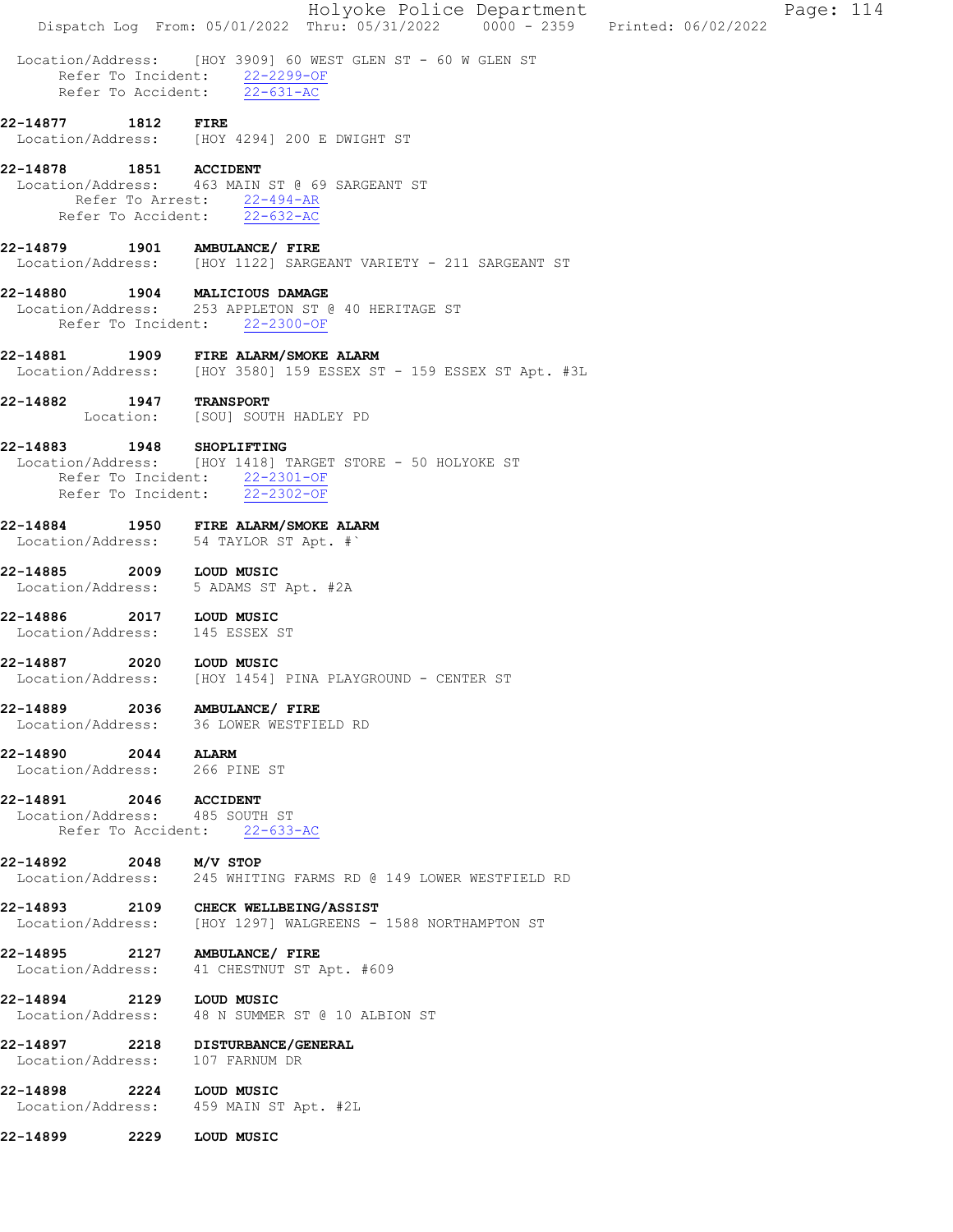|                                                                 |      | Dispatch Log From: 05/01/2022 Thru: 05/31/2022 0000 - 2359 Printed: 06/02/2022                                                                                           |
|-----------------------------------------------------------------|------|--------------------------------------------------------------------------------------------------------------------------------------------------------------------------|
|                                                                 |      | Location/Address: 57 MOSHER ST @ 49 CENTER ST                                                                                                                            |
| 22-14900<br>Location/Address: 25 DEXTER ST                      |      | 2301 DISTURBANCE/GENERAL                                                                                                                                                 |
| Location/Address: 48 MOSHER ST                                  |      | 22-14901 2302 AMBULANCE/ FIRE                                                                                                                                            |
|                                                                 |      | 22-14902 2309 DISTURBANCE/GENERAL<br>Location/Address: [HOY 3628] 86 CONGRESS AVE - 86 CONGRESS AVE                                                                      |
|                                                                 |      | 22-14903 2335 PREVENT BREACH<br>Location/Address: [HOY 1389] LEARY, JOHN - 182 PEARL ST Apt. #1F<br>Refer To Incident: 22-2304-OF                                        |
| 22-14904 2337 LOUD MUSIC                                        |      | Location/Address: 271 MAIN ST @ 13 SPRING ST                                                                                                                             |
| 22-14905 2339 LOUD MUSIC                                        |      | Location/Address: 517 HIGH ST @ 141 CABOT ST                                                                                                                             |
| 22-14906 2358 OVERDOSE                                          |      | Location/Address: [HOY 1062] EKKO Bar & Lounge - 268 RACE ST<br>Refer To Incident: 22-2305-OF                                                                            |
| For Date: $05/22/2022 -$ Sunday                                 |      |                                                                                                                                                                          |
| 22-14907 0007 LOUD MUSIC                                        |      | Location/Address: 999 HAMPDEN ST                                                                                                                                         |
| 22-14908                                                        |      | 0030 DRUG ACTIVITY<br>Location/Address: [HOY 1419] SAMS FOOD STORE - 515 HIGH ST                                                                                         |
| 22-14909 0030 M/V STOP                                          |      | Location/Address: 79 ESSEX ST @ 327 MAPLE ST                                                                                                                             |
|                                                                 |      | 22-14910 0034 DISTURBANCE/GENERAL<br>Location/Address: [HOY 3062] D. HOTEL & SUITES - 1 COUNTRY CLUB RD<br>Refer To Incident: 22-2306-OF<br>Refer To Accident: 22-634-AC |
| 22-14911<br>Location/Address:                                   | 0039 | LOUD MUSIC<br>999 HAMPDEN ST                                                                                                                                             |
| 22-14912 0043 PROPERTY CHECK                                    |      | Location/Address: GARAGE - FRONT ST                                                                                                                                      |
| 22-14913 0055 LOUD MUSIC                                        |      | Location/Address: [HOY 4428] 149 FARNUM DR - 149 FARNUM DR                                                                                                               |
|                                                                 |      | 22-14914 0106 PROPERTY CHECK<br>Location/Address: [HOY 114] BARNES & NOBLE - 15 HOLYOKE ST                                                                               |
| 22-14915 0119 PROPERTY CHECK<br>Location/Address: 589 DWIGHT ST |      |                                                                                                                                                                          |
| 22-14916 0134 PROPERTY CHECK                                    |      | Location/Address: [HOY 1501] ERNEST E PROULX MUNICIPAL PARKING FACILITY - 505 DWIGHT ST                                                                                  |
|                                                                 |      | 22-14917 0201 DISTURBANCE/GENERAL<br>Location/Address: [HOY 3227] CIRCLE K LAUNDRY - 337 APPLETON ST                                                                     |
| 22-14918 0216 PROPERTY CHECK                                    |      | Location: DEMENTED FX                                                                                                                                                    |
| Location/Address: 68 CABOT ST                                   |      | 22-14919 0219 FIRE ALARM/SMOKE ALARM                                                                                                                                     |
| 22-14920 0243 LOUD MUSIC                                        |      | Location/Address: 18 ST JEROME AVE Apt. #1R                                                                                                                              |
|                                                                 |      |                                                                                                                                                                          |

Holyoke Police Department Fage: 115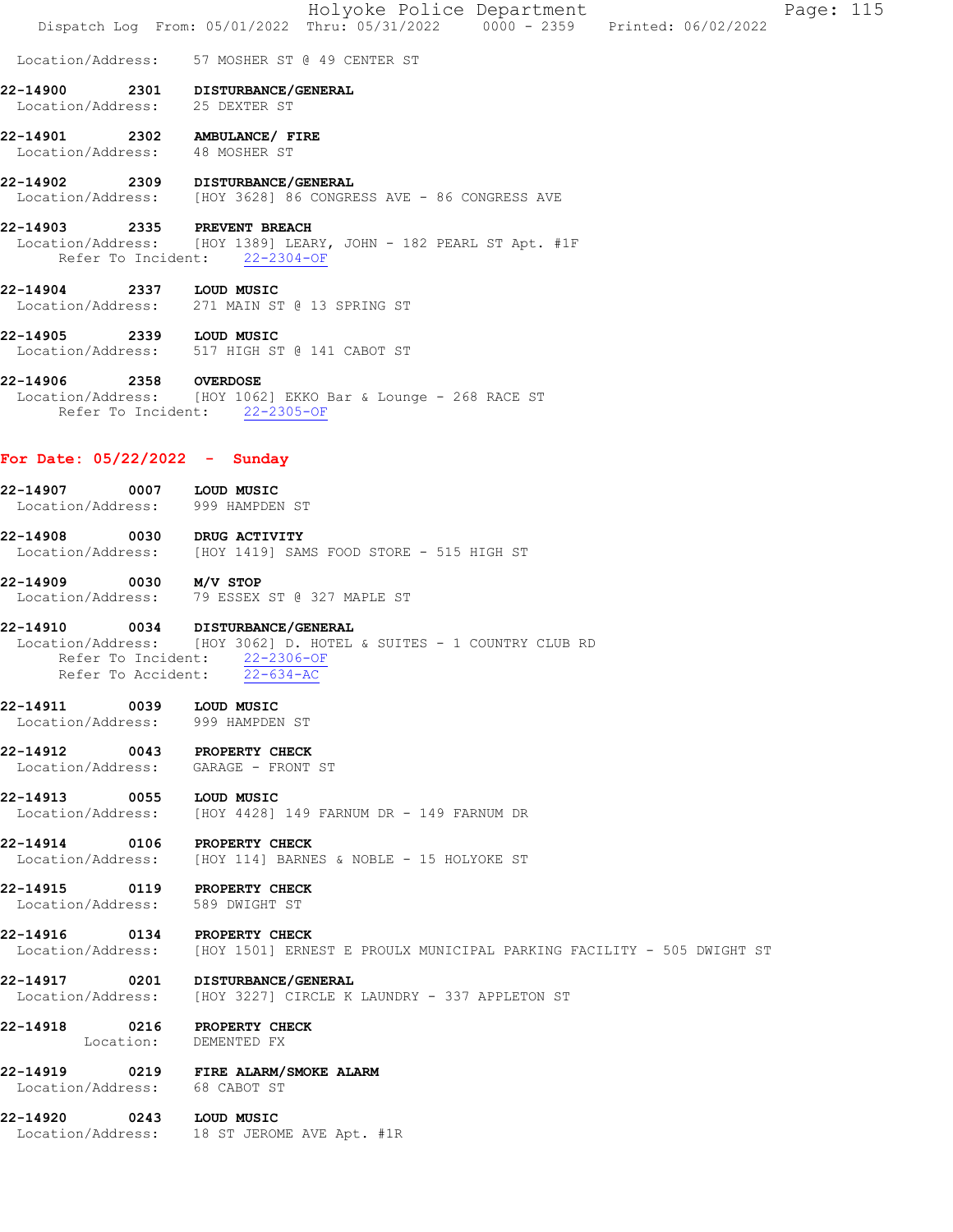| PROPERTY CHECK<br>LAWLER ST         |                                               |
|-------------------------------------|-----------------------------------------------|
| PROPERTY CHECK                      | [HOY 874] MCKENZIE FIELD - 444 BEECH ST       |
| PROPERTY CHECK<br>DEMENTED FX       |                                               |
| PARKING VIOLATION<br>nt: 22-2308-OF | [HOY 1771] HOLYOKE JUVENILE COUR - 121 ELM ST |

22-14926 0354 PROPERTY CHECK Location/Address: [HOY 2373] NICHOLS, BARBARA - 7 GREEN LN

#### 22-14927 0410 PROPERTY CHECK Location/Address: [HOY 4506] SHELL GAS STATION - 1530 NORTHAMPTON ST

22-14928 0431 LOUD MUSIC<br>Location/Address: 57 HAMPSHIP 57 HAMPSHIRE ST @ 273 CHESTNUT ST

# 22-14929 0458 SHOTS FIRED<br>Location/Address: 57 HAMPSHIRE

22-14921 0245 PROPERTY CHECK Location/Address: LAWLER ST

22-14923 0248 PROPERTY CHECK<br>Location/Address: [HOY 874] MCKER

22-14924 0307 PROPERTY CHECK Location: DEMENTED FX

22-14925 0344 PARKING VIOLATION<br>Location/Address: [HOY 1771] HOLYOKI

Refer To Incident: 22-2308-OF

57 HAMPSHIRE ST @ 273 CHESTNUT ST Refer To Incident: 22-2309-OF

### 22-14930 0642 SUSPICIOUS PERSON

 Location/Address: 173 ELM ST Refer To Arrest: 22-495-AR

22-14931 0704 AMBULANCE/ FIRE Location/Address: 32 GEORGE ST

#### 22-14932 0748 ASSIST DCF Location/Address: 193 CHESTNUT ST Apt. #200B

22-14933 0749 DISTURBANCE/GENERAL Location/Address: 228 HIGH ST @ 559 DWIGHT ST

22-14934 0751 ALARM Location/Address: PARK SLOPE

## 22-14935 0909 CHECK WELLBEING/ASSIST Location/Address: [HOY 1459] AVERY FIELD - OAK ST

22-14936 0923 ALARM Location/Address: [HOY 2953] HOLYOKE PUBLIC LIBRARY - 250 CHESTNUT ST

### 22-14939 0952 ADMINISTRATIVE<br>Location/Address: 3 N BRIDGE ST Location/Address:

22-14938 0953 AMBULANCE/ FIRE Location/Address: 11 LITTLE AVE

### **22-14940 0959 LARCENY**<br>Location/Address: 235 BEEC 235 BEECH ST Apt. #2L Refer To Incident: 22-2310-OF

## 22-14941 1002 CHECK WELLBEING/ASSIST Location/Address: 537 S CANAL ST

22-14942 1019 AMBULANCE/ FIRE Location/Address: [HOY 4395] 24 NORTH EAST ST - 24 N EAST ST Apt. #1B

22-14944 1053 AMBULANCE/ FIRE Location/Address: 218 HAMPDEN ST Apt. #302

## 22-14947 1120 ASSIST/PUBLIC Location/Address: 298 CHESTNUT ST Refer To Incident: 22-2311-OF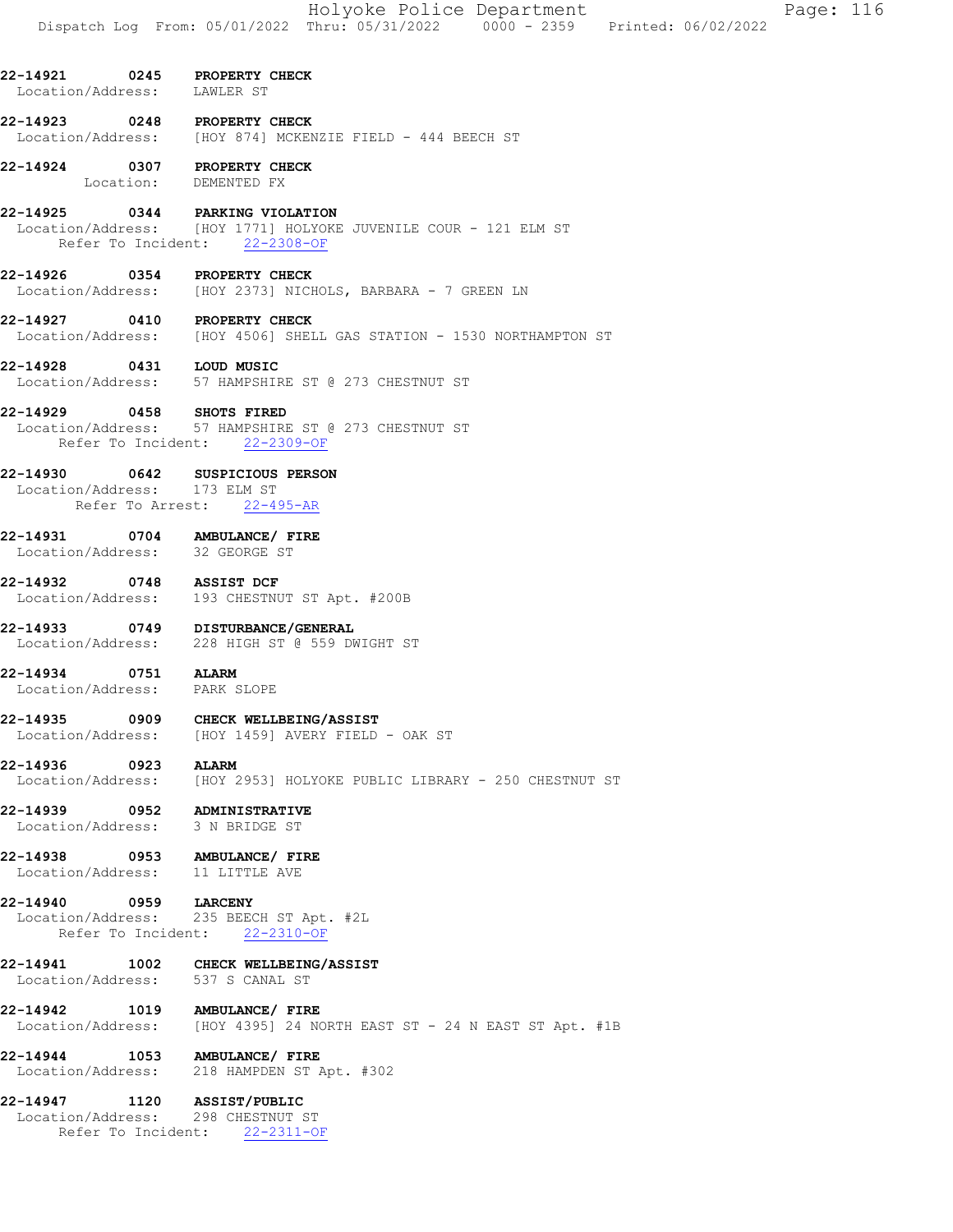#### 22-14949 1207 VANDALISM Location/Address: 213 WALNUT ST Refer To Incident: 22-2313-OF

## 22-14950 1217 ALARM Location/Address: [HOY 1334] WISTARIAHURST MUSEUM - 238 CABOT ST

**22-14952 1219 ALARM**<br>Location/Address: [HOY 3 [HOY 3117] PASQUINI RESIDENCE - 72 MUELLER RD

## 22-14953 1219 ASSIST WEST SPRINGFIELD Location/Address: 495 APPLETON ST Apt. #1R

## 22-14955 1243 HARASSMENT

 Location/Address: 77 WEST ST Apt. #1 Refer To Incident: 22-2314-OF

# 22-14956 1254 ASSIST/PUBLIC

 Location/Address: 250 OAK ST Refer To Incident: 22-2315-OF

22-14957 1306 AMBULANCE/ FIRE

Location/Address: [HOY 2655] SISTER'S OF PROVIDENCE CARE CENTERS, INC. - 35 HOLY FAMILY RD Apt. #2FL

## 22-14958 1330 ACCIDENT HIT & RUN Location/Address: 28 GERARD WAY

Refer To Accident: 22-635-AC

## 22-14959 1336 AMBULANCE/ FIRE

Location/Address: [HOY 2655] SISTER'S OF PROVIDENCE CARE CENTERS, INC. - 35 HOLY FAMILY RD

## 22-14960 1340 B & E AUTO Location/Address: 194 WALNUT ST

## 22-14961 1357 ACCIDENT Location/Address: [HOY 821] LOG CABIN - 500 EASTHAMPTON RD

Refer To Accident: 22-636-AC

# 22-14962 1406 AMBULANCE/ FIRE

Location/Address: 584 S SUMMER ST

## 22-14963 1438 AMBULANCE/ FIRE

- Location/Address: 615 HOMESTEAD AVE
- 22-14964 1443 ALARM Location/Address: 58 MUELLER RD

## 22-14965 1446 ACCIDENT

 Location/Address: 570 MAPLE ST @ 0 RESNIC BLVD Refer To Incident: 22-2316-OF Refer To Accident: 22-637-AC

## 22-14966 1450 PARKING VIOLATION Location/Address: [HOY 2581] 50 HITCHCOCK ST

# 22-14967 1514 ACCIDENT

 Location/Address: 353 LINDEN ST @ 201 W FRANKLIN ST Refer To Accident: 22-638-AC

# 22-14968 1515 DISTURBANCE/GENERAL

 Location/Address: 156 OAK ST - 156 OAK ST Apt. #1R Refer To Incident: 22-2317-OF

# 22-14969 1521 DISTURBANCE/GENERAL

Location/Address: [HOY 3952] 497 HILLSIDE AVE - 497 HILLSIDE AVE

# 22-14970 1539 DISTURBANCE/GENERAL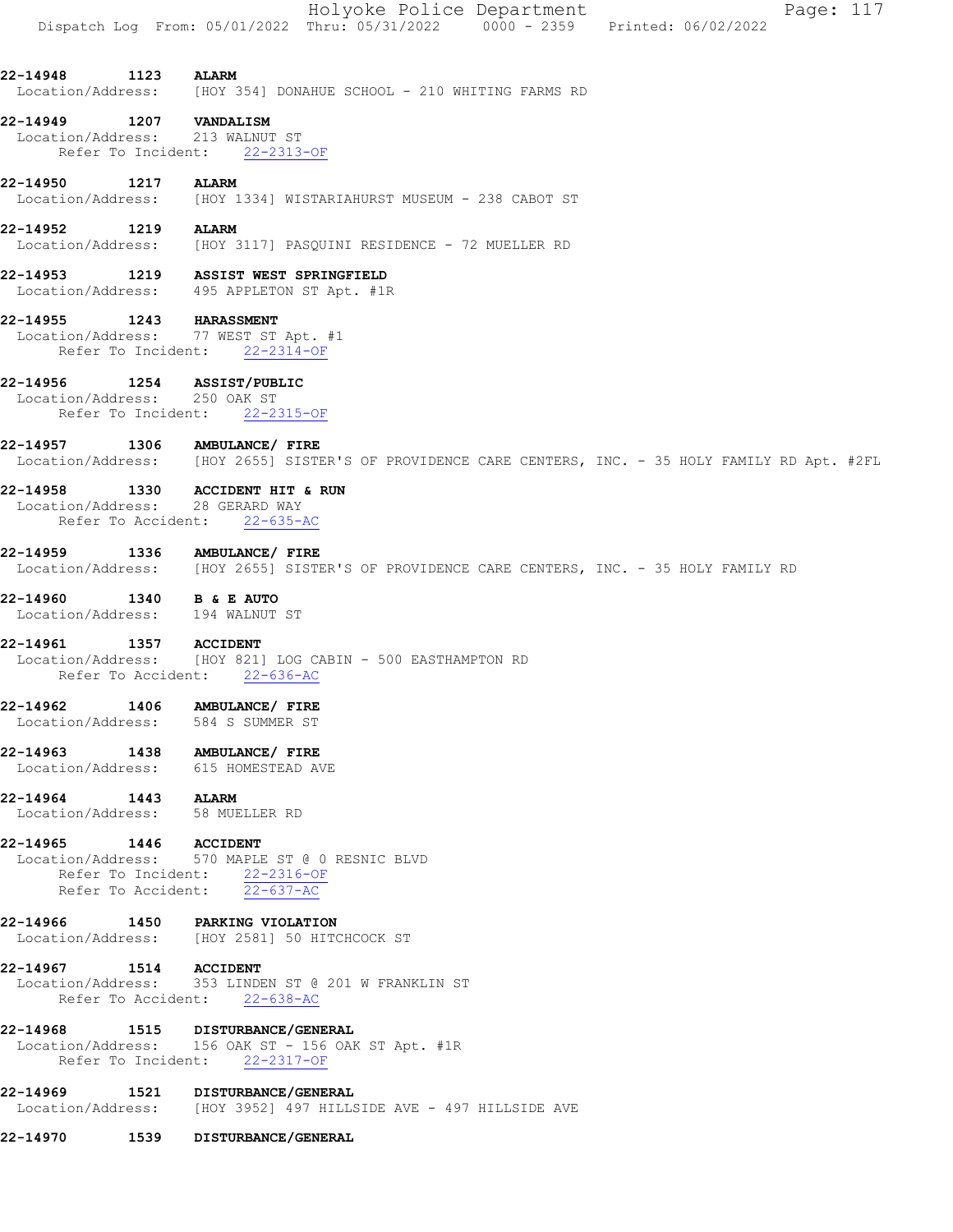|                                            |      | Holyoke Police Department<br>Page: 118<br>Dispatch Log From: 05/01/2022 Thru: 05/31/2022   0000 - 2359   Printed: 06/02/2022    |
|--------------------------------------------|------|---------------------------------------------------------------------------------------------------------------------------------|
|                                            |      | Location/Address: [HOY 2647] HOMEWOOD SUITES BY HILTON - 375 WHITNEY AVE                                                        |
| 22-14971<br>Location/Address:              | 1548 | <b>ALARM</b><br>[HOY 1773] ROGERS, STEVE & LISA - 209 ALLYN ST                                                                  |
|                                            |      | 22-14973 1558 AMBULANCE/ FIRE<br>Location/Address: 609 S BRIDGE ST @ 33 ADAMS ST                                                |
| 22-14972                                   |      | 1600 CHECK WELLBEING/ASSIST<br>Location/Address: 141 SARGEANT ST @ 309 ELM ST                                                   |
| Location/Address: 135 OAK ST               |      | 22-14974 1619 MALICIOUS DAMAGE<br>Refer To Incident: 22-2318-OF                                                                 |
|                                            |      | 22-14975   1639   AMBULANCE/ FIRE<br>Location/Address: [HOY 2655] SISTER'S OF PROVIDENCE CARE CENTERS, INC. - 35 HOLY FAMILY RD |
| 22-14976 1707 SAFETY HAZARD                |      | Location/Address: 1 GEORGE FROST DR @ 399 CHERRY ST                                                                             |
| Location/Address:                          |      | 22-14977 1727 AMBULANCE/ FIRE<br>75 LOWER WESTFIELD RD                                                                          |
|                                            |      | 22-14978   1847   AMBULANCE/ FIRE<br>Location/Address: [HOY 3460] DAY BROOK VILLAGE - 298 JARVIS AVE                            |
| 22-14979 1855 ACCIDENT                     |      | Location/Address: [HOY 1992] HOLYOKE LIQUOR MART - 2217 NORTHAMPTON ST<br>Refer To Accident: 22-639-AC                          |
| 22-14980<br>Location/Address: 18 SUNSET RD |      | 1907 AMBULANCE/ FIRE                                                                                                            |
| 22-14981 1917 LOUD MUSIC                   |      | Location/Address: [HOY 404] FALCETTI TOWERS - 475 MAPLE ST                                                                      |
| 22-14982                                   |      | <b>1925 PREVENT BREACH</b><br>Location/Address: 321 SARGEANT ST Apt. #4                                                         |
| 22-14983                                   | 1930 | <b>ALARM</b><br>Location/Address: VONNAHME EYE CARE - 98 LOWER WESTFIELD RD                                                     |
| 22-14984 1937 ALARM                        |      | Location/Address: [HOY 934] NEW ENGLAND ETCHING - 23 SPRING ST                                                                  |
| 22-14985 1938 ALARM<br>Location/Address:   |      | [HOY 128] BAY STATE PLATING - 18 N BRIDGE ST                                                                                    |
| 22-14986 1941 SAFETY HAZARD                |      | Location/Address: 218 EASTHAMPTON RD @ 1 OLD EASTHAMPTON RD                                                                     |
| 22-14987 1942 TREES DOWN                   |      | Location/Address: 577 PLEASANT ST                                                                                               |
| 22-14988 1953 ALARM                        |      | Location/Address: [HOY 753] KELLY SCHOOL - 216 WEST ST                                                                          |
| 22-14989 2000 M/V STOP                     |      | Location/Address: 336 MAIN ST @ 82 CABOT ST<br>Refer To Incident: 22-2319-OF                                                    |
| Location/Address: 807 HIGH ST              |      | 22-14990 2012 DISTURBANCE/GENERAL<br>Refer To Incident: 22-2320-OF                                                              |
| 22-14991 2014 SAFETY HAZARD                |      | Location/Address: 287 SUFFOLK ST @ 50 CLINTON AVE                                                                               |
|                                            |      | 22-14992 2021 CHECK WELLBEING/ASSIST                                                                                            |

Location/Address: [HOY 3240] MCDONALD'S - 233 WHITING FARMS RD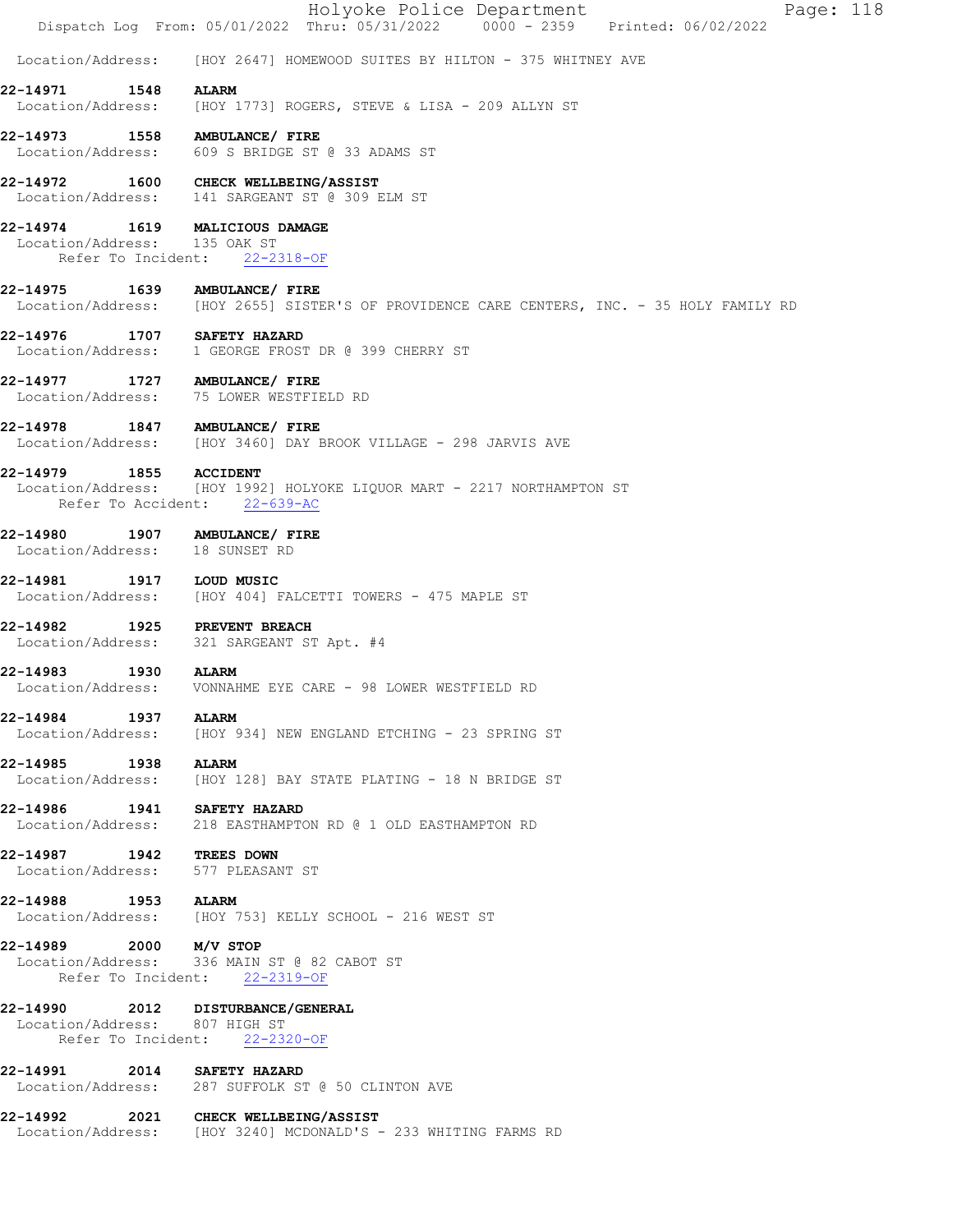Holyoke Police Department Page: 119 Dispatch Log From: 05/01/2022 Thru: 05/31/2022 0000 - 2359 Printed: 06/02/2022

22-14993 2038 LARCENY Location/Address: 211 OAK ST Refer To Incident: 22-2321-OF

22-14994 2048 CHECK WELLBEING/ASSIST Location/Address: [HOY 612] HOLYOKE G & E - 91 WALNUT ST

22-14995 2103 AMBULANCE/ FIRE Location/Address: 20 GERARD WAY Apt. #F

22-14996 2107 ALARM

Location/Address: [HOY 815] LIQUORS 44 - 44 LINCOLN ST

22-14997 2128 AMBULANCE/ FIRE Location/Address: 18 SUNSET RD

22-14999 2209 AMBULANCE/ FIRE Location/Address: 266 ESSEX ST Apt. #209

22-15000 2209 AMBULANCE/ FIRE Location/Address: 18 OCONNOR AVE Apt. #FL3

**22-15001 2322 ALARM**<br>Location/Address: [HOY 6 [HOY 621] HOLYOKE HOUSING AUTHORITY - 475 MAPLE ST

22-15002 2337 M/V STOP Location/Address: 415 MAPLE ST @ 129 SARGEANT ST

#### For Date: 05/23/2022 - Monday

22-15003 0001 DISTURBANCE/GENERAL<br>Location/Address: 7 FRANKLIN ST Apt. #3R Location/Address:

22-15004 0020 AMBULANCE/FIRE<br>Location/Address: [HOY 3343] WINS HOY 3343] WINSOR REALTY COMPANY-LUCJAN HRONOWSKI - 173 ELM ST Apt. #2R

22-15005 0022 PROPERTY CHECK Location: DEMENTED FX

22-15006 0026 PROPERTY CHECK<br>Location/Address: [HOY 874] MCKEN [HOY 874] MCKENZIE FIELD - 444 BEECH ST

22-15007 0033 AMBULANCE/ FIRE Location/Address: [HOY 3007] 7 FRANKLIN ST

22-15008 0039 ALARM Location/Address: [HOY 1379] EASY PICK CONVEN - 224 LYMAN ST

22-15009 0119 CHECK WELLBEING/ASSIST Location/Address: [HOY 4111] 75 ELM ST - 75 ELM ST

22-15010 0132 AMBULANCE/FIRE<br>Location/Address: 310 WALNUT ST Ap 310 WALNUT ST Apt. #1L

22-15011 0147 CHECK WELLBEING/ASSIST Location/Address: [HOY 3699] 807 HIGH ST - 807 HIGH ST Apt. #8

22-15012 0150 CHECK WELLBEING/ASSIST Location/Address: [HOY 874] MCKENZIE FIELD - 444 BEECH ST

22-15013 0153 PROPERTY CHECK<br>Location/Address: [HOY 2373] NICH

[HOY 2373] NICHOLS, BARBARA - 7 GREEN LN

22-15014 0209 PROPERTY CHECK Location/Address: 530 MAIN ST

22-15015 0219 PROPERTY CHECK Location/Address: [HOY 1501] ERNEST E PROULX MUNICIPAL PARKING FACILITY - 505 DWIGHT ST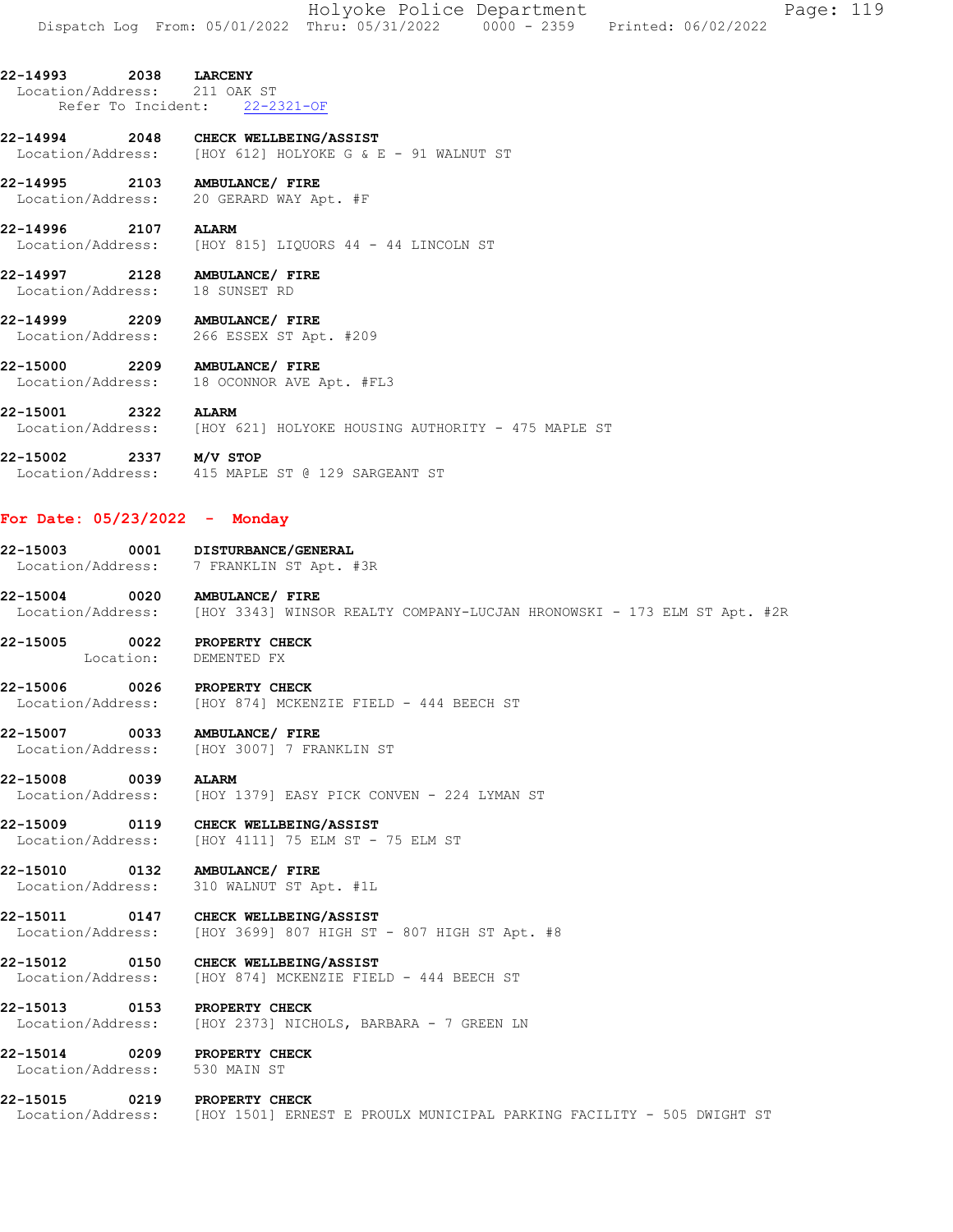|                                              |      | Holyoke Police Department<br>Page: 120<br>Dispatch Log From: 05/01/2022 Thru: 05/31/2022 0000 - 2359 Printed: 06/02/2022          |
|----------------------------------------------|------|-----------------------------------------------------------------------------------------------------------------------------------|
| 22-15016                                     | 0421 | <b>ALARM</b><br>Location/Address: [HOY 2391] AUTOZONE #5146 - 2231 NORTHAMPTON ST                                                 |
| 22-15017                                     | 0435 | <b>ALARM</b><br>Location/Address: AEGIS ENERGY - 59 JACKSON ST                                                                    |
|                                              |      | 22-15018 0453 AMBULANCE/ FIRE<br>Location/Address: 475 MAPLE ST Apt. #304                                                         |
| 22-15019 0453                                |      | <b>ALARM</b><br>Location/Address: [HOY 1906] MT TOM CITY CLINIC BEHAVIORAL HEALTH NET INC. - 235 MAPLE ST                         |
| Location/Address: 286 PINE ST                |      | 22-15020 0502 AMBULANCE/ FIRE                                                                                                     |
| 22-15021 0531 B & E REPORT                   |      | Location/Address: [HOY 934] NEW ENGLAND ETCHING - 23 SPRING ST<br>Refer To Incident: 22-2322-OF                                   |
| 22-15022                                     |      | 0541 AMBULANCE/ FIRE<br>Location/Address: [HOY 3486] 5 GAMELIN ST - 5 GAMELIN ST Apt. #324                                        |
|                                              |      | 22-15023 0635 AMBULANCE/ FIRE<br>Location/Address: 11 LITTLE AVE                                                                  |
| 22-15024                                     |      | 0637 PARKING VIOLATION<br>Location/Address: 1 SARGEANT ST @ 551 S CANAL ST                                                        |
|                                              |      | 22-15025 0734 PARKING VIOLATION<br>Location/Address: 17 SARGEANT ST @ 575 S SUMMER ST<br>Refer To Incident: 22-2323-OF            |
| 22-15026                                     |      | 0803 AMBULANCE/ FIRE<br>Location/Address: 43 SHERWOOD TER                                                                         |
| Location/Address: 173 ELM ST                 |      | 22-15027 0819 ASSIST/PUBLIC                                                                                                       |
| 22-15028 0830 loitering<br>Location/Address: |      | 72 ESSEX ST Apt. #4FL                                                                                                             |
| 22-15029 0843                                |      | MALICIOUS DAMAGE<br>Location/Address: 251 APPLETON ST<br>Refer To Incident: 22-2328-OF                                            |
|                                              |      | 22-15030 0844 PARKING VIOLATION<br>Location/Address: 1 HAMILTON ST @ 526 S CANAL ST<br>Refer To Incident: 22-2324-OF              |
|                                              |      | 22-15031 0852 PARKING VIOLATION<br>Location/Address: 23 HAMILTON ST<br>Refer To Incident: 22-2325-OF                              |
| 22-15032 0907 ALARM                          |      | Location/Address: 101 PINE ST Apt. #FL2                                                                                           |
|                                              |      | 22-15033 0909 MALICIOUS DAMAGE<br>Location/Address: [HOY 1944] EDARON INC. - 120 MIDDLE WATER ST<br>Refer To Incident: 22-2327-OF |
|                                              |      | 22-15034 0919 AMBULANCE/ FIRE<br>Location/Address: [HOY 2913] HOLYOKE SENIOR CENTER - 291 PINE ST                                 |
| 22-15035 0927 STOLEN M/V                     |      | Location/Address: 60 HAMILTON ST @ 399 MAIN ST<br>Refer To Incident: 22-2326-OF                                                   |
| 22-15036 0945 STREET STOP                    |      | Location/Address: [HOY 4526] POLICE GARAGE - 141 FRONT ST<br>Refer To Arrest: 22-496-AR                                           |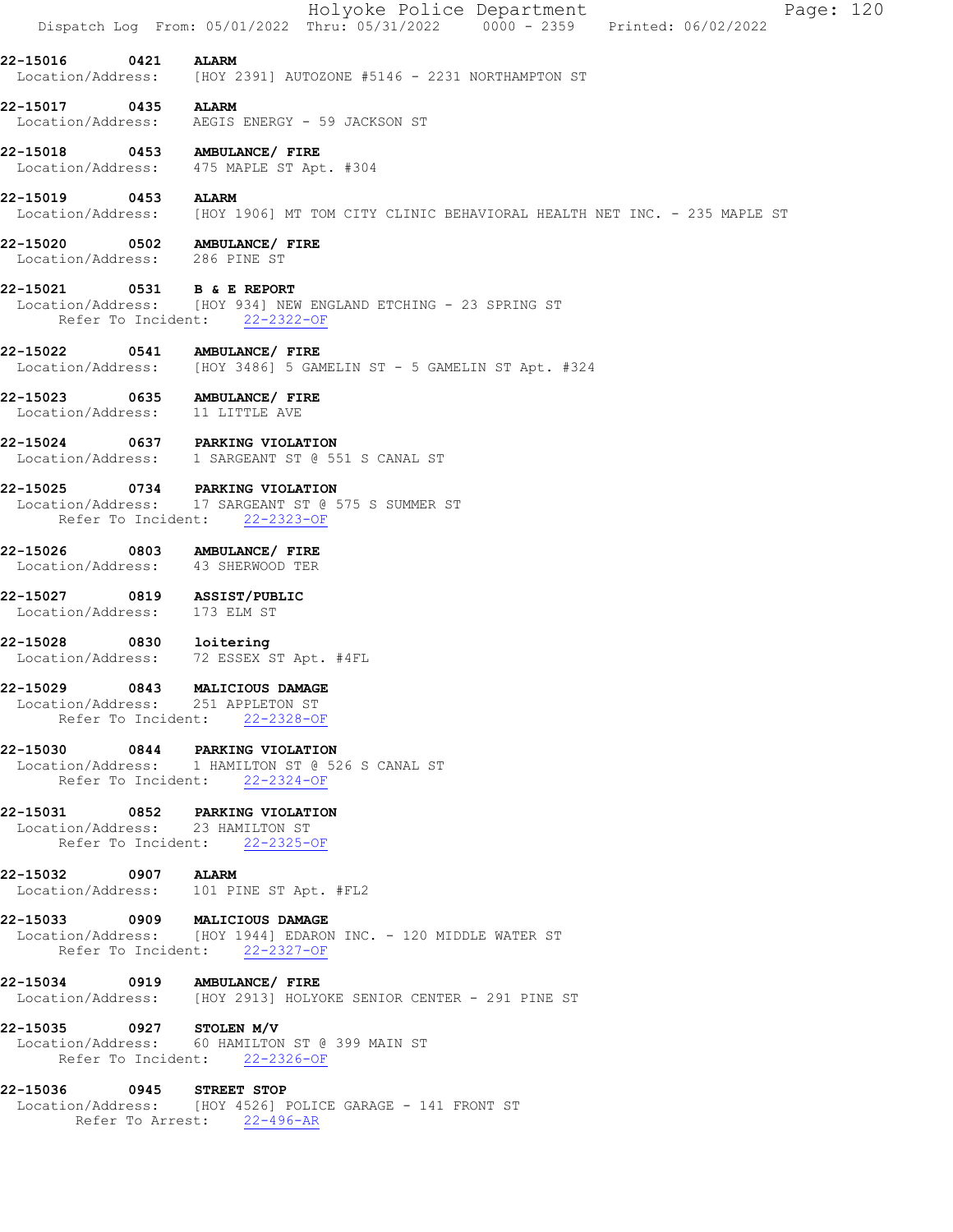|                                          |      |                                                                                          |                                                                  | Holyoke Police Department<br>Dispatch Log From: 05/01/2022 Thru: 05/31/2022   0000 - 2359   Printed: 06/02/2022 |  | Page: 121 |  |
|------------------------------------------|------|------------------------------------------------------------------------------------------|------------------------------------------------------------------|-----------------------------------------------------------------------------------------------------------------|--|-----------|--|
| 22-15037                                 | 0950 | FOLLOW UP<br>Location/Address: 91 N EAST ST                                              |                                                                  |                                                                                                                 |  |           |  |
| 22-15038                                 |      | 0956 FOLLOW UP<br>Location/Address: 77 WEST ST Apt. #2FL                                 |                                                                  |                                                                                                                 |  |           |  |
| Location/Address: 12 WAYNE CT            |      | 22-15039 1009 SUDDEN DEATH<br>Refer To Incident: 22-2335-OF                              |                                                                  |                                                                                                                 |  |           |  |
| 22-15041                                 |      | 1025 FOLLOW UP<br>Refer To Incident: 22-2329-OF                                          |                                                                  | Location/Address: [HOY 1000] PECK JR HIGH SCHOOL - 1916 NORTHAMPTON ST                                          |  |           |  |
| 22-15042                                 |      | 1028 FOLLOW UP<br>Location/Address: 80 BEACON AVE                                        |                                                                  |                                                                                                                 |  |           |  |
| 22-15043 1029 FOLLOW UP                  |      | Location/Address: 1104 HAMPDEN ST                                                        |                                                                  |                                                                                                                 |  |           |  |
| 22-15046                                 |      | 1044 ASSAULT<br>Refer To Incident: 22-2331-OF                                            | Location/Address: [HOY 1349] ZIELINSKI APARTMENTS - 70 WALNUT ST |                                                                                                                 |  |           |  |
| 22-15047<br>Location/Address: 61 PINE ST |      | 1057 PROPERTY CHECK                                                                      |                                                                  |                                                                                                                 |  |           |  |
|                                          |      | 22-15048 1103 CITY ORDINANCE<br>Location/Address: 178 OAK ST @ 441 APPLETON ST           |                                                                  |                                                                                                                 |  |           |  |
| 22-15050 1115 STOLEN M/V                 |      | Refer To Incident: 22-2332-OF                                                            | Location/Address: [HOY 3699] 807 HIGH ST - 807 HIGH ST Apt. #4R  |                                                                                                                 |  |           |  |
| 22-15049                                 |      | 1116 MALICIOUS DAMAGE<br>Location/Address: 21 BOWERS ST<br>Refer To Incident: 22-2330-OF |                                                                  |                                                                                                                 |  |           |  |
| 22-15051                                 |      | <b>1127 TRANSPORT</b>                                                                    |                                                                  | Location/Address: [HOY 602] HOLYOKE DISTRICT COURT - 20 COURT PLAZA                                             |  |           |  |
| 22-15052                                 | 1136 | CITY ORDINANCE                                                                           | Location/Address: 47 HAMPSHIRE ST @ 389 MAPLE ST                 |                                                                                                                 |  |           |  |
|                                          |      | 22-15053 1141 SUDDEN DEATH<br>Refer To Incident: 22-2336-OF                              | Location/Address: [HOY 3140] MOEN RESIDNCE - 81 HILLVIEW RD      |                                                                                                                 |  |           |  |
|                                          |      | 22-15054 1148 UNWANTED GUEST<br>Refer To Incident: 22-2333-OF                            |                                                                  | Location/Address: [HOY 2002] MERCADO, GLORIBEL - 320 PINE ST Apt. #A                                            |  |           |  |
|                                          |      | 22-15055 1155 AMBULANCE/ FIRE<br>Location/Address: 36 LOWER WESTFIELD RD                 |                                                                  |                                                                                                                 |  |           |  |
| 22-15056 1217 FOLLOW UP                  |      | Location/Address: 807 HIGH ST                                                            |                                                                  |                                                                                                                 |  |           |  |
| 22-15057 1222 M/V STOP                   |      |                                                                                          | Location/Address: 139 WHITING FARMS RD @ 1 LYNCH DR              |                                                                                                                 |  |           |  |
|                                          |      | 22-15058 1226 AMBULANCE/ FIRE<br>Location/Address: 71 TAYLOR ST                          |                                                                  |                                                                                                                 |  |           |  |
| 22-15059 1229 FRAUD                      |      | Location/Address: 24 LITTLE AVE<br>Refer To Incident: 22-2334-OF                         |                                                                  |                                                                                                                 |  |           |  |
| 22-15060 1233 ANIMAL                     |      | Location/Address: 485 MAPLE ST @ 95 JACKSON ST                                           |                                                                  |                                                                                                                 |  |           |  |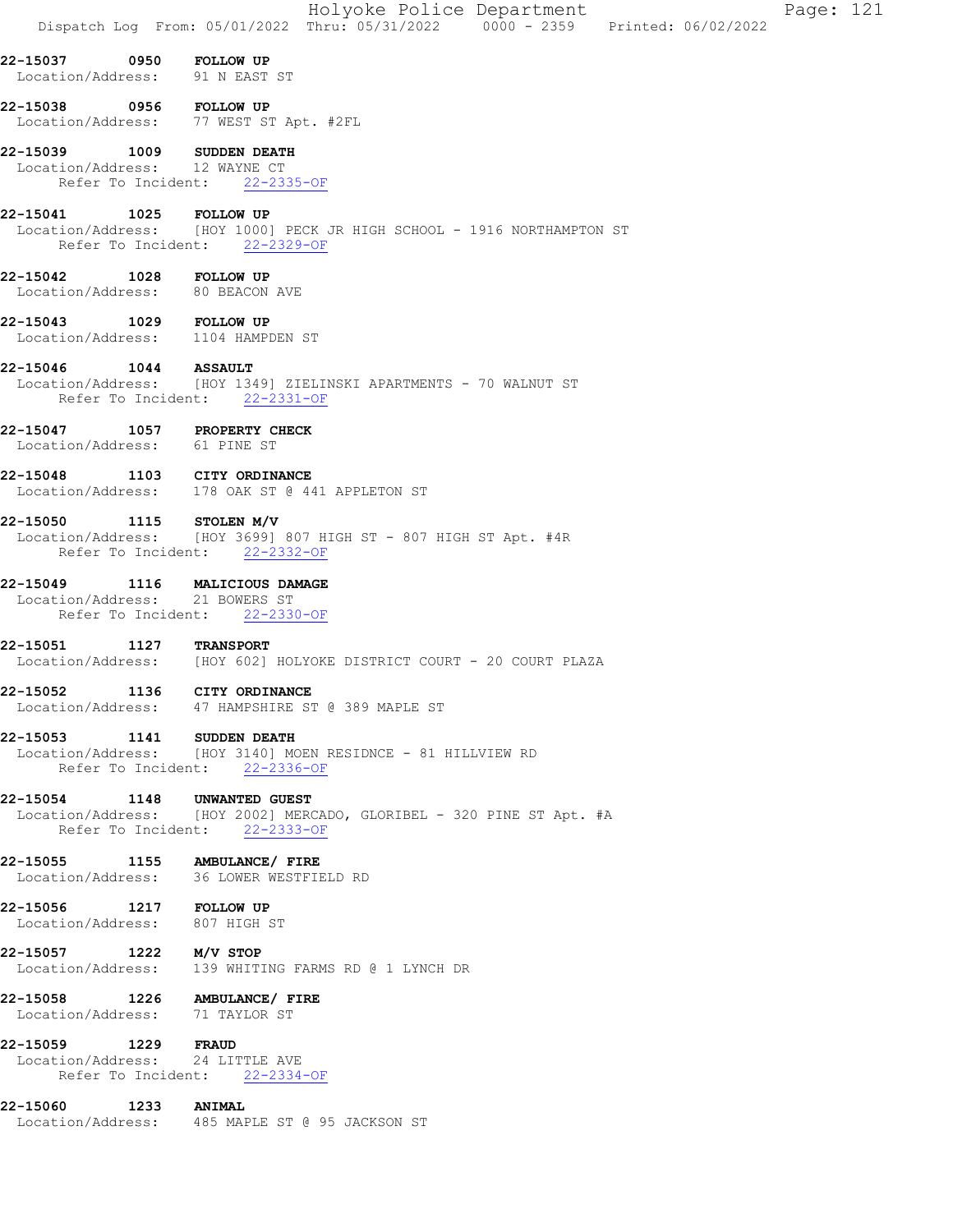|                                                         |            | Holyoke Police Department<br>Page: 122<br>Dispatch Log From: 05/01/2022 Thru: 05/31/2022   0000 - 2359   Printed: 06/02/2022 |
|---------------------------------------------------------|------------|------------------------------------------------------------------------------------------------------------------------------|
| 22-15061<br>Location/Address: 52 BEACON AVE             |            | 1235 FOLLOW UP                                                                                                               |
| 22-15062                                                |            | 1239 M/V STOP<br>Location/Address: 180 WHITING FARMS RD @ 1 FARNUM DR                                                        |
| 22-15063 1245 M/V STOP                                  |            | Location/Address: 180 WHITING FARMS RD @ 1 FARNUM DR                                                                         |
| 22-15064                                                |            | 1255 FOLLOW UP<br>Location/Address: [HOY 2953] HOLYOKE PUBLIC LIBRARY - 250 CHESTNUT ST                                      |
| 22-15066<br>Location/Address: SPRING ST                 |            | 1257 ACCIDENT<br>Refer To Incident: 22-2360-OF<br>Refer To Accident: 22-640-AC                                               |
| 22-15065 1258 M/V STOP                                  |            | Location/Address: 180 WHITING FARMS RD @ 1 FARNUM DR                                                                         |
| 22-15068                                                |            | 1309 CITY ORDINANCE<br>Location/Address: 389 MAPLE ST @ 47 HAMPSHIRE ST                                                      |
| 22-15069 1310 M/V STOP                                  |            | Location/Address: 180 WHITING FARMS RD @ 1 FARNUM DR                                                                         |
| 22-15070                                                |            | 1315 ADMINISTRATIVE<br>Location/Address: [HOY 4507] HOLYOKE POLICE COMMUNITY CENTER - 208 RACE ST Apt. #2FL                  |
| 22-15071 1323 M/V STOP                                  |            | Location/Address: 165 WHITING FARMS RD @ 4 AUTUMN DR                                                                         |
| Location/Address: CLEMENTE ST<br>Refer To Incident:     |            | 22-15072 1336 PARKING VIOLATION<br>$22 - 2338 - OF$                                                                          |
| 22-15073<br>Location/Address: 32 BEACON AVE             | 1337 ALARM |                                                                                                                              |
| 22-15074                                                |            | $1344$ $M/V$ STOP<br>Location/Address: 165 WHITING FARMS RD @ 4 AUTUMN DR                                                    |
| 22-15075                                                |            | 1353 M/V STOP<br>Location/Address: 180 WHITING FARMS RD @ 1 FARNUM DR                                                        |
| 22-15076 1359 LARCENY                                   |            | Location/Address: [HOY 1331] WILLIAMS AUTO - 591 HIGH ST<br>Refer To Incident: 22-2337-OF                                    |
| 22-15077 1402 M/V STOP                                  |            | Location/Address: 165 WHITING FARMS RD @ 4 AUTUMN DR                                                                         |
| 22-15078 1409 M/V STOP                                  |            | Location/Address: 0 RESNIC BLVD @ 878 HIGH ST<br>Refer To Arrest: 22-497-AR                                                  |
| 22-15079 1411 LARCENY<br>Location/Address: 17 MORGAN ST |            | Refer To Incident: 22-2339-OF                                                                                                |
| Location/Address: [CHI] DALE ST                         |            | 22-15080 1415 Be on the lookout for                                                                                          |
| 22-15081 1426 M/V STOP                                  |            | Location/Address: 180 WHITING FARMS RD @ 1 FARNUM DR                                                                         |
| 22-15082 1431 CITY ORDINANCE                            |            | Location/Address: [HOY 1405] HOLYOKE SKATE PARK - 151 ST KOLBE DR                                                            |
| 22-15084 1436 SEX OFFENSE                               |            | Location/Address: [HOY 3423] 112 LYMAN ST Apt. #FL1                                                                          |
|                                                         |            |                                                                                                                              |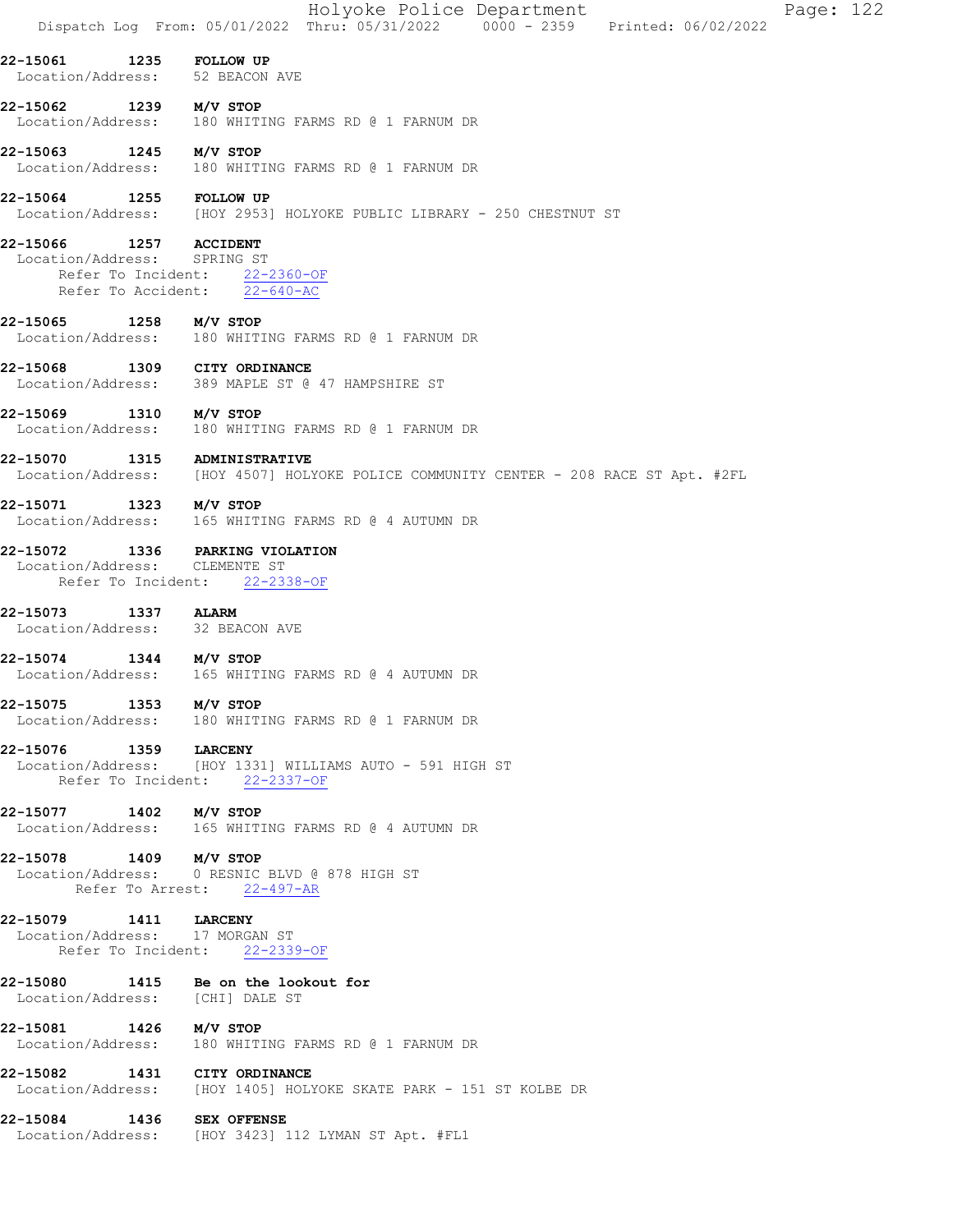|  | Holyoke Police Department |                                                                                | Page: 123 |  |
|--|---------------------------|--------------------------------------------------------------------------------|-----------|--|
|  |                           | Dispatch Log From: 05/01/2022 Thru: 05/31/2022 0000 - 2359 Printed: 06/02/2022 |           |  |

#### 22-15083 1437 DISTURBANCE/GENERAL Location/Address: [HOY 2698] CVS - 400 BEECH ST Refer To Incident: 22-2340-OF

**22-15085 1449 FOLLOW UP**<br>Location/Address: [HOY 116] [HOY 116] BAROWSKI MD - 223 ELM ST

22-15086 1453 M/V STOP Location/Address: 165 WHITING FARMS RD @ 4 AUTUMN DR

22-15087 1503 M/V STOP Location/Address: 180 WHITING FARMS RD @ 1 FARNUM DR

22-15088 1508 Be on the lookout for Location: [HOY 5] RT 91 NORTH

#### 22-15089 1512 ACCIDENT Location/Address: BY I-91 RAMPS - EASTHAMPTON RD Refer To Accident: 22-641-AC

22-15091 1515 CHECK WELLBEING/ASSIST Location/Address: [HOY 189] CALVARY CEMETARY - 2200 NORTHAMPTON ST

- **22-15092 1523 ALARM**<br>Location/Address: 177 ELM ST Location/Address:
- 22-15093 1524 AMBULANCE/ FIRE Location/Address: 904 DWIGHT ST Apt. #1FL
- 22-15094 1528 M/V STOP Location/Address: 165 WHITING FARMS RD @ 4 AUTUMN DR
- 22-15096 1534 ACCIDENT
- Location/Address: 1391 DWIGHT ST Refer To Accident: 22-642-AC
- 22-15095 1535 FOLLOW UP Location/Address: 60 LOWER WESTFIELD RD
- 22-15097 1539 M/V STOP Location/Address: 180 WHITING FARMS RD @ 1 FARNUM DR
- 22-15098 1549 M/V STOP
- Location/Address: 165 WHITING FARMS RD @ 4 AUTUMN DR
- 22-15099 1555 ASSIST/PUBLIC Location/Address: 50 LINDEN ST
- 22-15100 1604 ACCIDENT Location/Address: 873 HOMESTEAD AVE Refer To Accident: 22-643-AC
- **22-15101 1611 M/V STOP**<br>Location/Address: 53 CABOT 53 CABOT ST @ 530 S EAST ST
- 22-15102 1615 M/V STOP Location/Address: 180 WHITING FARMS RD @ 1 FARNUM DR
- 22-15103 1616 M/V STOP Location/Address: 33 CABOT ST @ 503 S BRIDGE ST
- 22-15104 1626 M/V STOP Location/Address: 53 CABOT ST @ 530 S EAST ST
- 22-15105 1627 M/V STOP Location/Address: 165 WHITING FARMS RD @ 4 AUTUMN DR
- **22-15106 1635 M/V STOP**<br>Location/Address: 547 S BRI 547 S BRIDGE ST @ 28 HAMILTON ST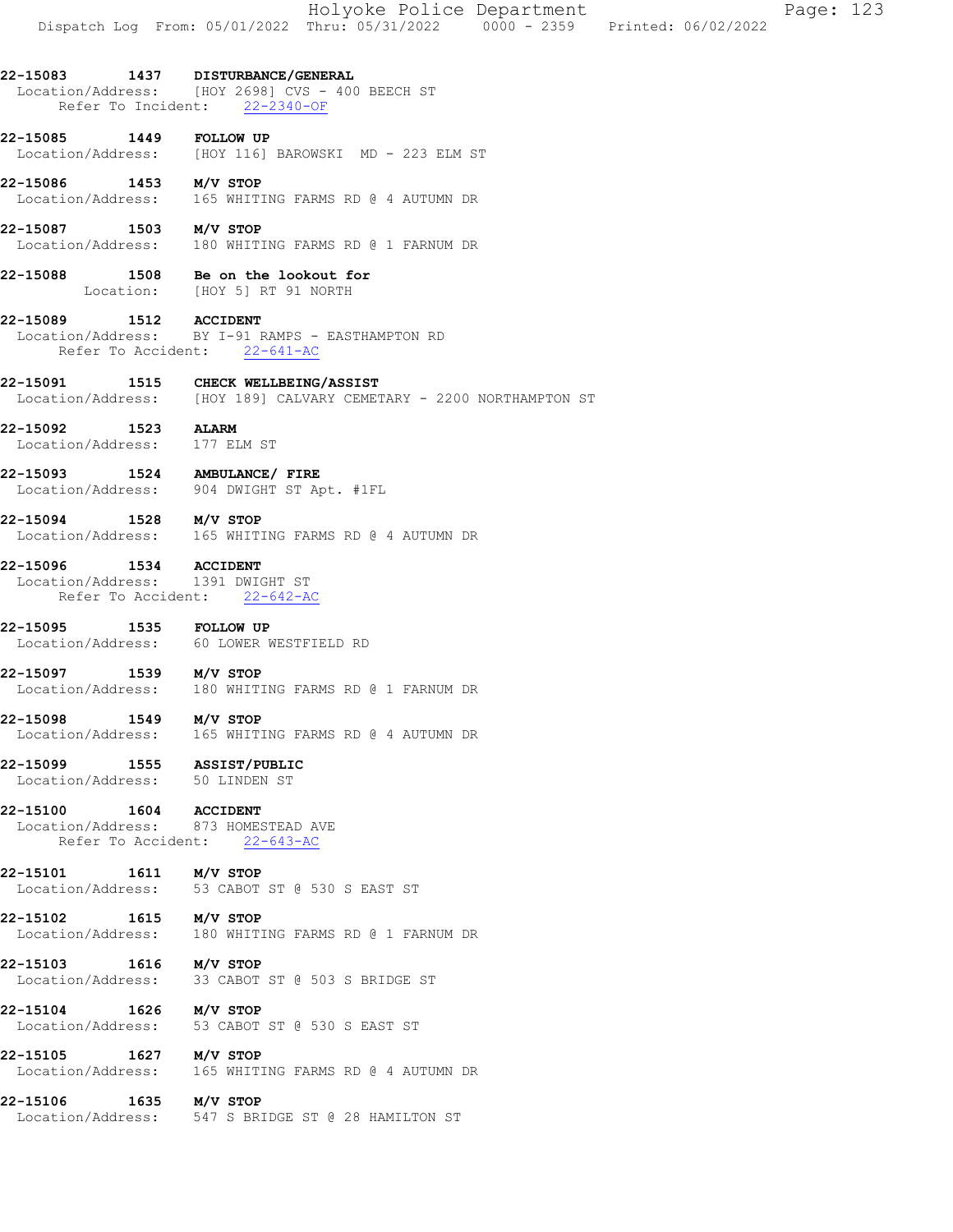|  |                                                                                                                                                                                                                                                                                                                                                                                                                                                                          |                                                                                                                                                                                                                                                                                                                                                                                                                                                                                                                                                                                                                                                                                                                 |                                                                                                                                                                                                                                                                                                                                              |                                                                                                                                                                                                                                                                                                       |                           | Page: 124                                                                      |  |
|--|--------------------------------------------------------------------------------------------------------------------------------------------------------------------------------------------------------------------------------------------------------------------------------------------------------------------------------------------------------------------------------------------------------------------------------------------------------------------------|-----------------------------------------------------------------------------------------------------------------------------------------------------------------------------------------------------------------------------------------------------------------------------------------------------------------------------------------------------------------------------------------------------------------------------------------------------------------------------------------------------------------------------------------------------------------------------------------------------------------------------------------------------------------------------------------------------------------|----------------------------------------------------------------------------------------------------------------------------------------------------------------------------------------------------------------------------------------------------------------------------------------------------------------------------------------------|-------------------------------------------------------------------------------------------------------------------------------------------------------------------------------------------------------------------------------------------------------------------------------------------------------|---------------------------|--------------------------------------------------------------------------------|--|
|  |                                                                                                                                                                                                                                                                                                                                                                                                                                                                          |                                                                                                                                                                                                                                                                                                                                                                                                                                                                                                                                                                                                                                                                                                                 |                                                                                                                                                                                                                                                                                                                                              |                                                                                                                                                                                                                                                                                                       |                           |                                                                                |  |
|  |                                                                                                                                                                                                                                                                                                                                                                                                                                                                          |                                                                                                                                                                                                                                                                                                                                                                                                                                                                                                                                                                                                                                                                                                                 |                                                                                                                                                                                                                                                                                                                                              |                                                                                                                                                                                                                                                                                                       |                           |                                                                                |  |
|  |                                                                                                                                                                                                                                                                                                                                                                                                                                                                          |                                                                                                                                                                                                                                                                                                                                                                                                                                                                                                                                                                                                                                                                                                                 |                                                                                                                                                                                                                                                                                                                                              |                                                                                                                                                                                                                                                                                                       |                           |                                                                                |  |
|  |                                                                                                                                                                                                                                                                                                                                                                                                                                                                          |                                                                                                                                                                                                                                                                                                                                                                                                                                                                                                                                                                                                                                                                                                                 |                                                                                                                                                                                                                                                                                                                                              |                                                                                                                                                                                                                                                                                                       |                           |                                                                                |  |
|  |                                                                                                                                                                                                                                                                                                                                                                                                                                                                          |                                                                                                                                                                                                                                                                                                                                                                                                                                                                                                                                                                                                                                                                                                                 |                                                                                                                                                                                                                                                                                                                                              |                                                                                                                                                                                                                                                                                                       |                           |                                                                                |  |
|  |                                                                                                                                                                                                                                                                                                                                                                                                                                                                          |                                                                                                                                                                                                                                                                                                                                                                                                                                                                                                                                                                                                                                                                                                                 |                                                                                                                                                                                                                                                                                                                                              |                                                                                                                                                                                                                                                                                                       |                           |                                                                                |  |
|  |                                                                                                                                                                                                                                                                                                                                                                                                                                                                          |                                                                                                                                                                                                                                                                                                                                                                                                                                                                                                                                                                                                                                                                                                                 |                                                                                                                                                                                                                                                                                                                                              |                                                                                                                                                                                                                                                                                                       |                           |                                                                                |  |
|  |                                                                                                                                                                                                                                                                                                                                                                                                                                                                          |                                                                                                                                                                                                                                                                                                                                                                                                                                                                                                                                                                                                                                                                                                                 |                                                                                                                                                                                                                                                                                                                                              |                                                                                                                                                                                                                                                                                                       |                           |                                                                                |  |
|  |                                                                                                                                                                                                                                                                                                                                                                                                                                                                          |                                                                                                                                                                                                                                                                                                                                                                                                                                                                                                                                                                                                                                                                                                                 |                                                                                                                                                                                                                                                                                                                                              |                                                                                                                                                                                                                                                                                                       |                           |                                                                                |  |
|  |                                                                                                                                                                                                                                                                                                                                                                                                                                                                          |                                                                                                                                                                                                                                                                                                                                                                                                                                                                                                                                                                                                                                                                                                                 |                                                                                                                                                                                                                                                                                                                                              |                                                                                                                                                                                                                                                                                                       |                           |                                                                                |  |
|  |                                                                                                                                                                                                                                                                                                                                                                                                                                                                          |                                                                                                                                                                                                                                                                                                                                                                                                                                                                                                                                                                                                                                                                                                                 |                                                                                                                                                                                                                                                                                                                                              |                                                                                                                                                                                                                                                                                                       |                           |                                                                                |  |
|  |                                                                                                                                                                                                                                                                                                                                                                                                                                                                          |                                                                                                                                                                                                                                                                                                                                                                                                                                                                                                                                                                                                                                                                                                                 |                                                                                                                                                                                                                                                                                                                                              |                                                                                                                                                                                                                                                                                                       |                           |                                                                                |  |
|  |                                                                                                                                                                                                                                                                                                                                                                                                                                                                          |                                                                                                                                                                                                                                                                                                                                                                                                                                                                                                                                                                                                                                                                                                                 |                                                                                                                                                                                                                                                                                                                                              |                                                                                                                                                                                                                                                                                                       |                           |                                                                                |  |
|  |                                                                                                                                                                                                                                                                                                                                                                                                                                                                          |                                                                                                                                                                                                                                                                                                                                                                                                                                                                                                                                                                                                                                                                                                                 |                                                                                                                                                                                                                                                                                                                                              |                                                                                                                                                                                                                                                                                                       |                           |                                                                                |  |
|  |                                                                                                                                                                                                                                                                                                                                                                                                                                                                          |                                                                                                                                                                                                                                                                                                                                                                                                                                                                                                                                                                                                                                                                                                                 |                                                                                                                                                                                                                                                                                                                                              |                                                                                                                                                                                                                                                                                                       |                           |                                                                                |  |
|  |                                                                                                                                                                                                                                                                                                                                                                                                                                                                          |                                                                                                                                                                                                                                                                                                                                                                                                                                                                                                                                                                                                                                                                                                                 |                                                                                                                                                                                                                                                                                                                                              |                                                                                                                                                                                                                                                                                                       |                           |                                                                                |  |
|  |                                                                                                                                                                                                                                                                                                                                                                                                                                                                          |                                                                                                                                                                                                                                                                                                                                                                                                                                                                                                                                                                                                                                                                                                                 |                                                                                                                                                                                                                                                                                                                                              |                                                                                                                                                                                                                                                                                                       |                           |                                                                                |  |
|  |                                                                                                                                                                                                                                                                                                                                                                                                                                                                          |                                                                                                                                                                                                                                                                                                                                                                                                                                                                                                                                                                                                                                                                                                                 |                                                                                                                                                                                                                                                                                                                                              |                                                                                                                                                                                                                                                                                                       |                           |                                                                                |  |
|  |                                                                                                                                                                                                                                                                                                                                                                                                                                                                          |                                                                                                                                                                                                                                                                                                                                                                                                                                                                                                                                                                                                                                                                                                                 |                                                                                                                                                                                                                                                                                                                                              |                                                                                                                                                                                                                                                                                                       |                           |                                                                                |  |
|  |                                                                                                                                                                                                                                                                                                                                                                                                                                                                          |                                                                                                                                                                                                                                                                                                                                                                                                                                                                                                                                                                                                                                                                                                                 |                                                                                                                                                                                                                                                                                                                                              |                                                                                                                                                                                                                                                                                                       |                           |                                                                                |  |
|  |                                                                                                                                                                                                                                                                                                                                                                                                                                                                          |                                                                                                                                                                                                                                                                                                                                                                                                                                                                                                                                                                                                                                                                                                                 |                                                                                                                                                                                                                                                                                                                                              |                                                                                                                                                                                                                                                                                                       |                           |                                                                                |  |
|  |                                                                                                                                                                                                                                                                                                                                                                                                                                                                          |                                                                                                                                                                                                                                                                                                                                                                                                                                                                                                                                                                                                                                                                                                                 |                                                                                                                                                                                                                                                                                                                                              |                                                                                                                                                                                                                                                                                                       |                           |                                                                                |  |
|  | 22-15107 1636 M/V STOP<br>22-15109 1641 ACCIDENT<br>22-15110 1641 M/V STOP<br>22-15111 1648 M/V STOP<br>22-15113 1651 M/V STOP<br>22-15114 1655 LARCENY<br>22-15115 1657 M/V STOP<br>Location/Address: 206 MAPLE ST<br>22-15119 1701 LARCENY<br>Location/Address: 232 ELM ST<br>22-15122 1703 M/V STOP<br>22-15123 1705 M/V STOP<br>22-15124 1705 M/V STOP<br>22-15125 1711 M/V STOP<br>22-15127 1718 M/V STOP<br>Location/Address: 291 ELM ST<br>22-15129 1720 M/V STOP | 1637 PARKING VIOLATION<br>Location/Address: 137 NONOTUCK ST<br>Refer To Accident: 22-644-AC<br>22-15112 1650 PROPERTY CHECK<br>Refer To Incident: 22-2345-OF<br>Location/Address: 200 NORTHAMPTON ST<br>22-15118 1700 MISSING PERSON<br>Refer To Incident: 22-2342-OF<br>Location/Address: 21 SCOTT HOLLOW DR<br>Refer To Incident: 22-2343-OF<br>1702 MALICIOUS DAMAGE<br>Location/Address: 384 APPLETON ST<br>Refer To Incident: 22-2344-OF<br>22-15121 1703 PROPERTY CHECK<br>Location/Address: 200 NORTHAMPTON ST<br>Location/Address: 200 NORTHAMPTON ST<br>22-15126 1714 PROPERTY CHECK<br>Location/Address: REAR - 190 WALNUT ST<br>Location/Address: 200 NORTHAMPTON ST<br>22-15128 1720 PROPERTY CHECK | Location/Address: 441 APPLETON ST @ 178 OAK ST<br>Location/Address: 17 JACKSON ST @ 637 S SUMMER ST<br>Location/Address: 33 CABOT ST @ 503 S BRIDGE ST<br>22-15117 1700 FOLLOW UP<br>Location/Address: 119 SUFFOLK ST @ 145 ELM ST<br>Location/Address: 41 JACKSON ST @ 347 CLEMENTE ST<br>Location/Address: 35 JACKSON ST @ 632 S BRIDGE ST | Location/Address: 165 WHITING FARMS RD @ 4 AUTUMN DR<br>Location/Address: [HOY 707] IVORY BILLIARDS - 151 CHESTNUT ST<br>Location/Address: 180 WHITING FARMS RD @ 1 FARNUM DR<br>  Location/Address: [HOY 1212] SUNGLASS HUT - 2 MALL RING RD<br>Location/Address: 180 WHITING FARMS RD @ 1 FARNUM DR | Holyoke Police Department | Dispatch Log From: 05/01/2022 Thru: 05/31/2022 0000 - 2359 Printed: 06/02/2022 |  |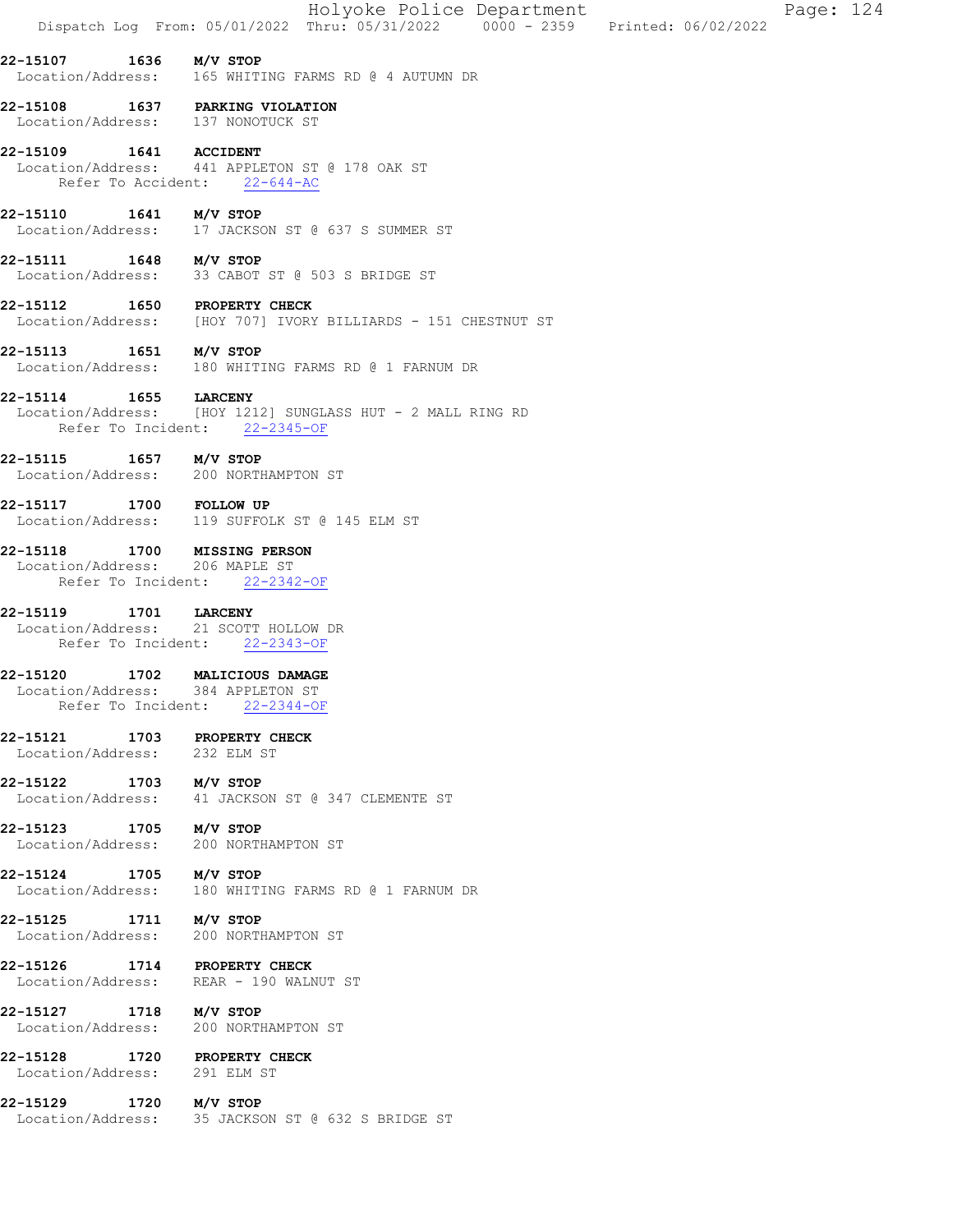|                                                         | Holyoke Police Department<br>Page: 125<br>Dispatch Log From: 05/01/2022 Thru: 05/31/2022 0000 - 2359 Printed: 06/02/2022 |
|---------------------------------------------------------|--------------------------------------------------------------------------------------------------------------------------|
| 22-15130                                                | 1721 PROPERTY CHECK<br>Location/Address: [HOY 2953] HOLYOKE PUBLIC LIBRARY - 250 CHESTNUT ST                             |
| 22-15131 1723 M/V STOP                                  | Location/Address: 180 WHITING FARMS RD @ 1 FARNUM DR                                                                     |
| 22-15132 1726 M/V STOP                                  | Location/Address: 200 NORTHAMPTON ST                                                                                     |
| 22-15133 1727 M/V STOP                                  | Location/Address: 35 JACKSON ST @ 632 S BRIDGE ST                                                                        |
|                                                         | 22-15134 1728 PROPERTY CHECK<br>Location/Address: 33 APPLETON ST @ 341 N CANAL ST                                        |
| 22-15135 1732 M/V STOP                                  | Location/Address: 200 NORTHAMPTON ST                                                                                     |
|                                                         | 22-15136 1735 CHECK WELLBEING/ASSIST<br>Location/Address: [HOY 189] CALVARY CEMETARY - 2200 NORTHAMPTON ST               |
| 22-15137 1735 M/V STOP                                  | Location/Address: 200 WHITING FARMS RD @ 1 TOKENEKE RD                                                                   |
| Location/Address: 84 BROWN AVE                          | 22-15138 1735 CHECK WELLBEING/ASSIST<br>Refer To Incident: 22-2346-OF                                                    |
| 22-15139 1739 M/V STOP                                  | Location/Address: 3 JACKSON ST @ 579 S CANAL ST                                                                          |
| 22-15140 1742 M/V STOP                                  | Location/Address: 35 JACKSON ST @ 632 S BRIDGE ST                                                                        |
|                                                         | 22-15141 1745 PROPERTY CHECK<br>Location/Address: RAILROAD ACCESS - 50 ST KOLBE DR                                       |
|                                                         | 22-15142 1807 PROPERTY CHECK<br>Location/Address: 305 CHESTNUT ST @ 131 SARGEANT ST                                      |
| 22-15143 1808 FOLLOW UP<br>Location/Address: 232 ELM ST | Refer To Arrest: 22-498-AR                                                                                               |
| 22-15144 1817 SAFETY HAZARD                             | Location/Address: [HOY 1180] SPRINGDALE PARK - 844 MAIN ST                                                               |
| 22-15145 1819 M/V STOP                                  | Location/Address: 17 JACKSON ST @ 637 S SUMMER ST                                                                        |
| 22-15146 1830 M/V CHECK                                 | Location/Address: 530 S EAST ST @ 53 CABOT ST                                                                            |
| 22-15147 1830 ALARM<br>Location/Address: 20 GATES ST    |                                                                                                                          |
|                                                         | 22-15148 1833 AMBULANCE/ FIRE<br>Location/Address: 273 CHESTNUT ST @ 57 HAMPSHIRE ST<br>Refer To Incident: 22-2347-OF    |
| 22-15149 1838 M/V STOP                                  | Location/Address: 180 WHITING FARMS RD @ 1 FARNUM DR                                                                     |
| 22-15150 1840 M/V STOP                                  | Location/Address: 200 NORTHAMPTON ST                                                                                     |
| 22-15151 1844 M/V STOP                                  | Location/Address: 200 NORTHAMPTON ST                                                                                     |
| 22-15153 1845 M/V STOP                                  | Location/Address: 165 WHITING FARMS RD @ 4 AUTUMN DR                                                                     |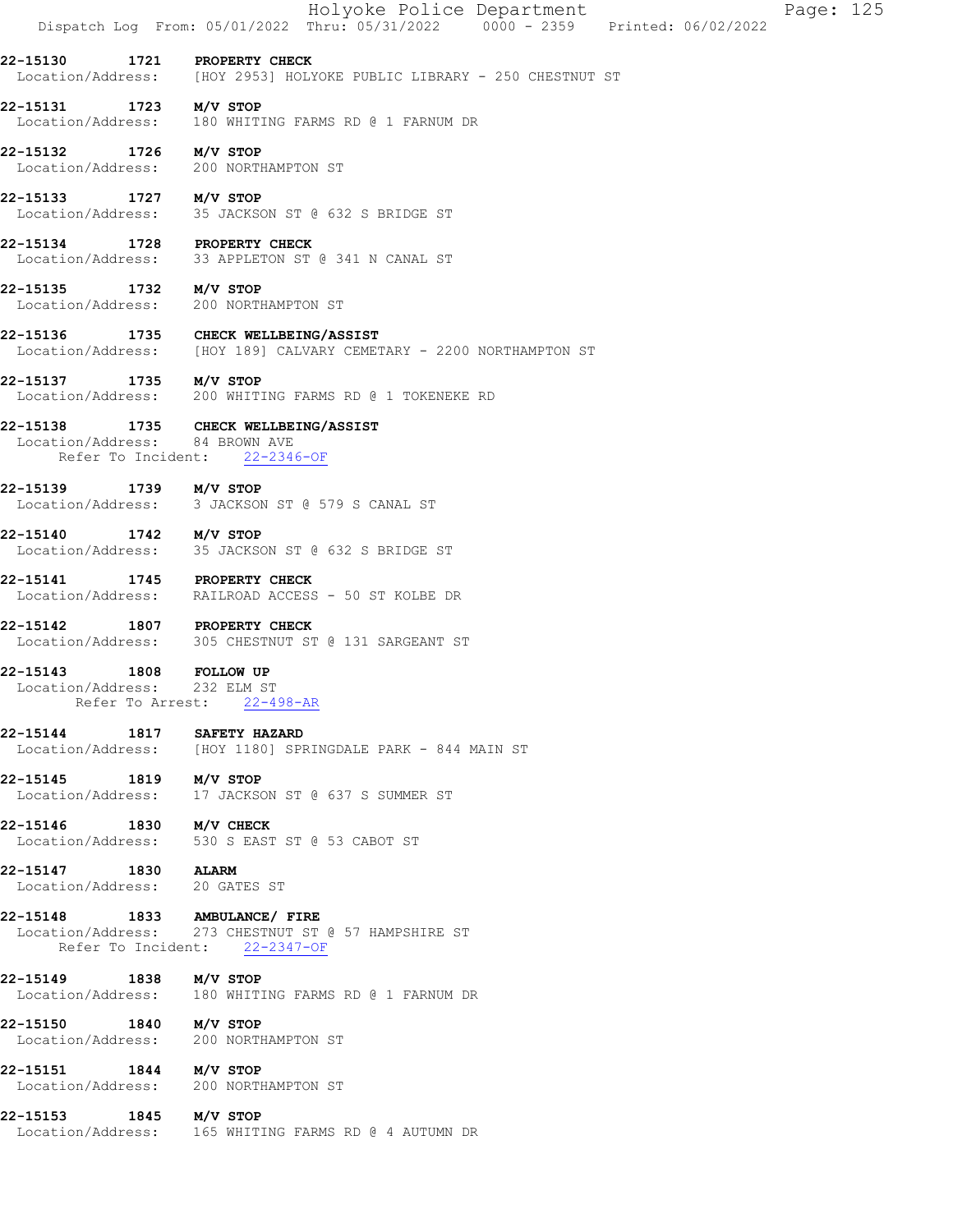|  | Holyoke Police Department |                                                                                | Page: 126 |  |
|--|---------------------------|--------------------------------------------------------------------------------|-----------|--|
|  |                           | Dispatch Log From: 05/01/2022 Thru: 05/31/2022 0000 - 2359 Printed: 06/02/2022 |           |  |

22-15152 1846 CHECK WELLBEING/ASSIST Location/Address: AUNTYS MARKET - 1163 DWIGHT ST @ 560 PLEASANT ST

22-15154 1849 M/V STOP<br>Location/Address: 200 NORTHAMPTON ST Location/Address:

22-15155 1855 M/V STOP Location/Address: 650 MAIN ST @ 1 SOUTH ST

22-15157 1856 AMBULANCE/ FIRE Location/Address: [HOY 1104] ROSARY TOWERS - 21 BOWERS ST Apt. #309

22-15156 1857 M/V STOP Location/Address: 200 NORTHAMPTON ST

22-15158 1902 M/V STOP Location/Address: 200 NORTHAMPTON ST

**22-15159 1903 M/V STOP**<br>Location/Address: 443 HIGH Location/Address: 443 HIGH ST @ 63 ESSEX ST Refer To Incident: 22-2349-OF

22-15160 1909 FOLLOW UP<br>Location/Address: 239 CHESTN 239 CHESTNUT ST @ 159 CABOT ST Refer To Incident: 22-2341-OF Refer To Arrest: 22-499-AR

22-15161 1915 TOWED M/V Location/Address: 64 HAMPSHIRE ST Refer To Incident: 22-2348-OF

22-15162 1939 M/V STOP Location/Address: 200 NORTHAMPTON ST

22-15163 1942 FOLLOW UP<br>Location/Address: 219 WALNUT ST Location/Address:

22-15164 2038 SHOTS FIRED Location/Address: 135 CLEMENTE ST @ 52 HAMILTON ST Refer To Incident: 22-2350-OF

22-15165 2056 TRANSPORT Location/Address: [LUD] 627 RANDALL RD

22-15167 2108 ACCIDENT HIT & RUN Location/Address: 62 BROWN AVE Refer To Accident: 22-645-AC

22-15168 2121 SUSPICIOUS PERSON

Location/Address: [HOY 1199] STOP & SHOP - 28 LINCOLN ST

22-15169 2133 ACCIDENT

 Location/Address: 85 BROOK ST @ 90 BERKSHIRE ST Refer To Incident: 22-2351-OF

## 22-15170 2136 DISTURBANCE/GENERAL Location/Address: 16 SARGEANT ST

**22-15171 2148 LARCENY**<br>Location/Address: [HOY 839 [HOY 839] MANNIX BUILDING - 40 SUFFOLK ST Apt. #2E

22-15172 2157 DISTURBANCE/GENERAL Location/Address: 16 SARGEANT ST

22-15173 2255 LOUD MUSIC<br>Location/Address: 13 SPRING S 13 SPRING ST @ 271 MAIN ST

22-15174 2304 SHOTS FIRED

 Location/Address: 879 HAMPSHIRE ST @ 255 LINDEN ST Refer To Incident: 22-2352-OF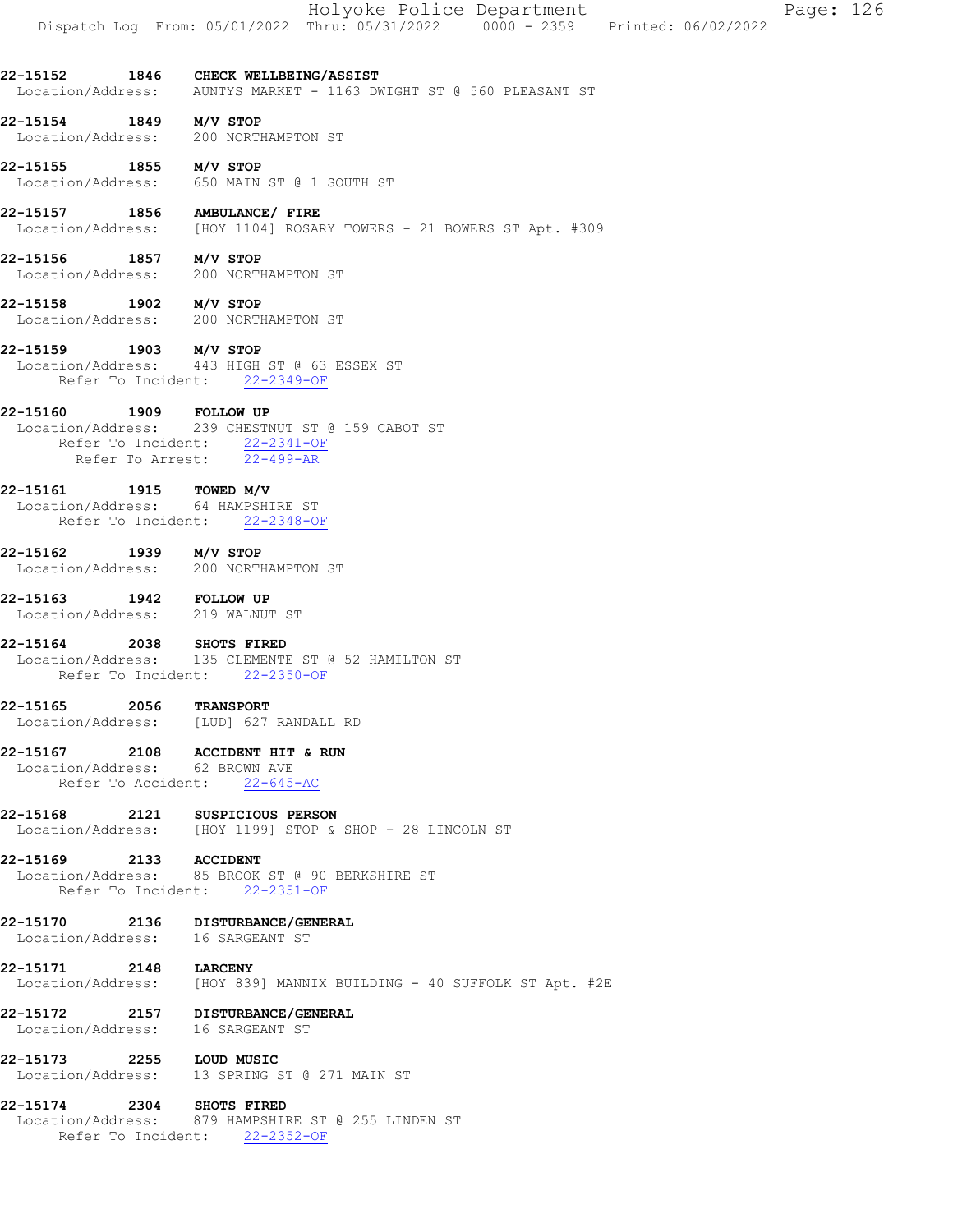Holyoke Police Department Page: 127 Dispatch Log From: 05/01/2022 Thru: 05/31/2022 0000 - 2359 Printed: 06/02/2022

- 22-15175 2344 AMBULANCE/ FIRE Location/Address: 5 COTTAGE AVE
- **22-15176 2348 PROPERTY CHECK**<br>Location/Address: [HOY 3467] 598 Location/Address: [HOY 3467] 598 DWIGHT ST - 598 DWIGHT ST
- 22-15178 2355 PROPERTY CHECK Location/Address: [HOY 874] MCKENZIE FIELD - 444 BEECH ST

#### For Date: 05/24/2022 - Tuesday

- 22-15179 0028 AMBULANCE Location/Address: [HOY 2953] HOLYOKE PUBLIC LIBRARY - 250 CHESTNUT ST
- 22-15180 0040 PROPERTY CHECK Location/Address: [HOY 114] BARNES & NOBLE - 15 HOLYOKE ST
- 22-15181 0044 PARKING VIOLATION Location/Address: CENTER ST
- 22-15182 0047 PROPERTY CHECK Location/Address: 41 CHESTNUT ST
- 22-15183 0058 PROPERTY CHECK Location: DEMENTED FX
- 22-15184 0101 PROPERTY CHECK Location/Address: [HOY 874] MCKENZIE FIELD - 444 BEECH ST
- 22-15185 0114 PROPERTY CHECK Location: THE HIGHLANDS
- 22-15186 0116 CHECK WELLBEING/ASSIST<br>Location/Address: [HOY 1419] SAMS FOOD ST [HOY 1419] SAMS FOOD STORE - 515 HIGH ST
- 22-15187 0137 PROPERTY CHECK<br>Location/Address: [HOY 1501] ERNE [HOY 1501] ERNEST E PROULX MUNICIPAL PARKING FACILITY - 505 DWIGHT ST
- 22-15188 0155 PARKING VIOLATION<br>Location/Address: [HOY 2277] SANTOS, [HOY 2277] SANTOS, JUANITA - 1189 DWIGHT ST
- 22-15189 0212 SUSPICIOUS PERSON Location/Address: 16 W GLEN ST
- 22-15190 0416 AMBULANCE Location/Address: 470 HILLSIDE AVE
- 22-15191 0451 OVERDOSE<br>Location/Address: 464 MAPLE 464 MAPLE ST Apt. #3A Refer To Incident: 22-2354-OF
- 22-15192 0543 AMBULANCE<br>Location/Address: 475 MAPLE 475 MAPLE ST Apt. #510
- 22-15193 0556 DISABLED MOTOR VEHICLE Location/Address: [HOY 1199] STOP & SHOP - 28 LINCOLN ST
- 22-15194 0633 M/V STOP Location/Address: 93 LINDEN ST @ 244 SUFFOLK ST
- 22-15195 0635 HARASSMENT Location/Address: 1330 DWIGHT ST Apt. #1FL Refer To Incident: 22-2355-OF
- 22-15196 0641 AMBULANCE/ FIRE Location/Address: [HOY 34] ADVANCE ELECTRONICS - 12 STEVEN DR
- 22-15197 0723 PARKING VIOLATION Location/Address: 530 S EAST ST @ 53 CABOT ST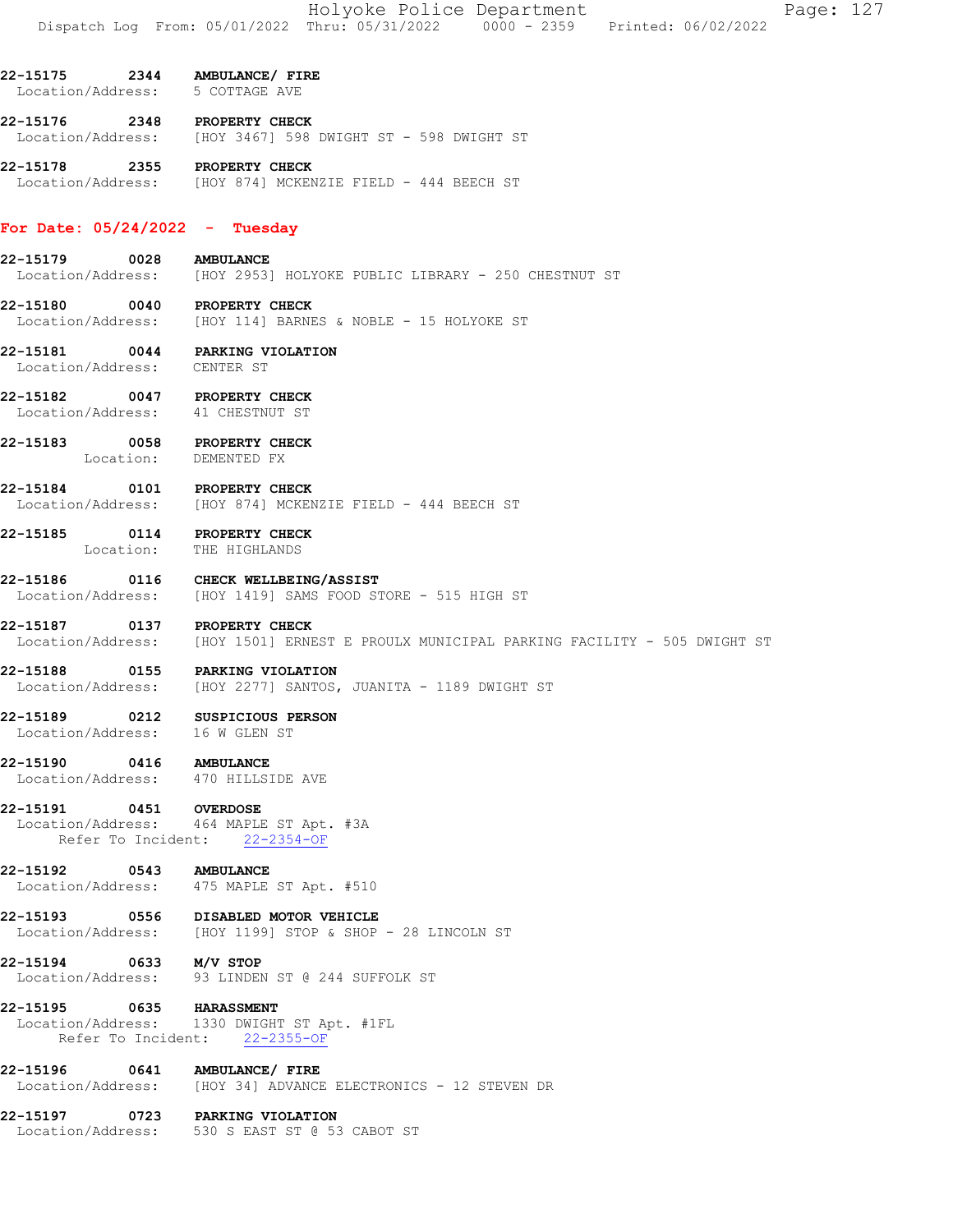|                                                                       | Holyoke Police Department<br>Page: 128<br>Dispatch Log From: 05/01/2022 Thru: 05/31/2022 0000 - 2359 Printed: 06/02/2022    |
|-----------------------------------------------------------------------|-----------------------------------------------------------------------------------------------------------------------------|
| 22-15198 0755 AMBULANCE/ FIRE                                         | Location/Address: 137 SARGEANT ST Apt. #101                                                                                 |
| 22-15199 0812 loitering                                               | Location/Address: [HOY 1501] ERNEST E PROULX MUNICIPAL PARKING FACILITY - 505 DWIGHT ST                                     |
| 22-15200 0842 FOLLOW UP<br>Location: LUDLOW                           |                                                                                                                             |
| Location/Address: 49 E COURT                                          | 22-15202 0854 ACCIDENT HIT & RUN<br>Refer To Accident: 22-646-AC                                                            |
| 22-15203 0854 AMBULANCE/ FIRE                                         | Location/Address: [HOY 404] FALCETTI TOWERS - 475 MAPLE ST Apt. #609                                                        |
| 22-15204 0907 TRANSPORT                                               | Location/Address: [HOY 602] HOLYOKE DISTRICT COURT - 20 COURT PLAZA                                                         |
| 22-15206                                                              | 0914 AMBULANCE/ FIRE<br>Location/Address: [HOY 3864] 76 MAPLE ST - 76 MAPLE ST Apt. #804                                    |
|                                                                       | 22-15207 0950 CHECK WELLBEING/ASSIST<br>Location/Address: 4TH FLOOR - 374 MAPLE ST Apt. #4                                  |
| 22-15209 1017 PROPERTY CHECK                                          | Location/Address: [HOY 1467] PULASKI PARK - LYMAN ST                                                                        |
| 22-15211   1020   AMBULANCE/ FIRE<br>Location/Address: 31 FRANKLIN ST |                                                                                                                             |
|                                                                       | 22-15210 1023 RECOVERED PROPERTY<br>Location/Address: 513 SOUTH ST @ 2 HARRISON AVE<br>Refer To Incident: 22-2356-OF        |
| 22-15213                                                              | 1045 AMBULANCE/ FIRE<br>Location/Address: [HOY 1048] PROSPECT HEIGHTS - 41 CHESTNUT ST Apt. #601                            |
| 22-15214                                                              | 1053 SHOTS FIRED<br>Location/Address: 213 ELM ST @ 141 ESSEX ST<br>Refer To Incident: 22-2357-OF                            |
| 22-15215 1110 ALARM                                                   | Location/Address: [HOY 725] JEWISH SYNAGOGUE - 1800 NORTHAMPTON ST                                                          |
|                                                                       | 22-15216 1113 CHECK WELLBEING/ASSIST<br>Location/Address: [HOY 618] HOLYOKE HIGH SCHOOL - 500 BEECH ST                      |
| 22-15217 1116 M/V STOP                                                | Location/Address: 878 HIGH ST @ 0 RESNIC BLVD                                                                               |
|                                                                       | 22-15218 1119 ACCIDENT HIT & RUN<br>Location/Address: [HOY 876] MCMAHON SCHOOL - 75 KANE RD<br>Refer To Accident: 22-647-AC |
| 22-15219 1123 AMBULANCE/ FIRE                                         | Location/Address: 378 APPLETON ST Apt. #1R                                                                                  |
|                                                                       | 22-15220 1138 DISABLED MOTOR VEHICLE<br>Location/Address: 1 LOWER WESTFIELD RD @ 349 INGLESIDE ST                           |
| 22-15221 1142 MISSING PERSON                                          | Location/Address: [HOY 1390] HOLYOKE POLICE DEPT - 138 APPLETON ST<br>Refer To Incident: 22-2358-OF                         |
| 22-15222 1144 CITY ORDINANCE                                          | Location/Address: 26 HAMPSHIRE ST @ 590 MAPLE ST                                                                            |
| 22-15224 1151 AMBULANCE/ FIRE                                         | Location/Address: [HOY 618] HOLYOKE HIGH SCHOOL - 500 BEECH ST                                                              |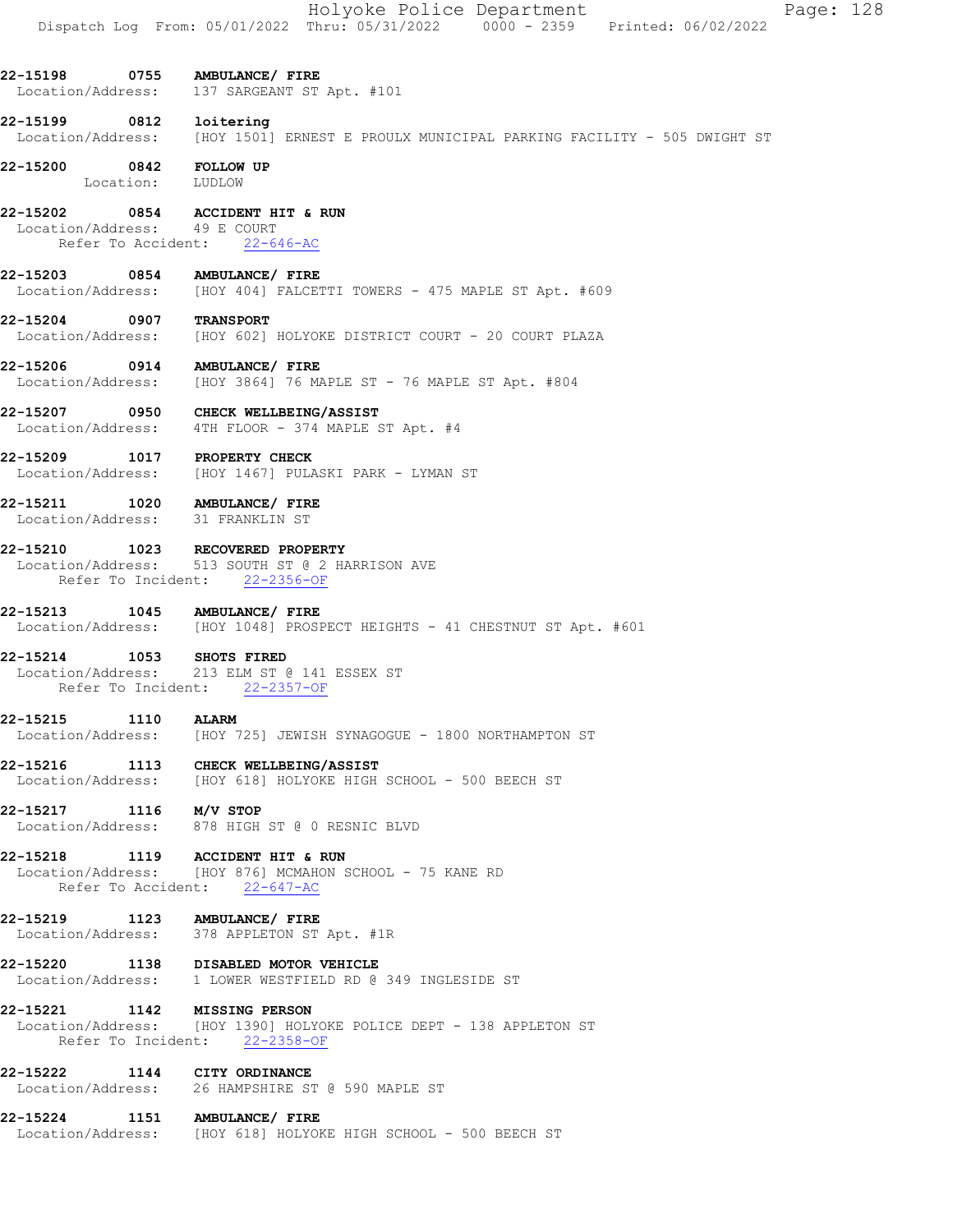|                                                                                             |      |                                                                                  |  | Holyoke Police Department<br>Dispatch Log From: 05/01/2022 Thru: 05/31/2022 0000 - 2359 Printed: 06/02/2022 |  | Page: 129 |  |
|---------------------------------------------------------------------------------------------|------|----------------------------------------------------------------------------------|--|-------------------------------------------------------------------------------------------------------------|--|-----------|--|
| 22-15225 1155 FOLLOW UP<br>Location/Address: 451 MAIN ST                                    |      |                                                                                  |  |                                                                                                             |  |           |  |
| 22-15226 1200 AMBULANCE/ FIRE<br>Location/Address:                                          |      | 10 HOSPITAL DR Apt. #201                                                         |  |                                                                                                             |  |           |  |
| 22-15227<br>Location/Address: [HOY 603] HOLYOKE DPW - 63 N CANAL ST                         |      | 1204 PARKING VIOLATION                                                           |  |                                                                                                             |  |           |  |
| 22-15228 1237 FOLLOW UP<br>Location/Address: 86 KANE RD                                     |      |                                                                                  |  |                                                                                                             |  |           |  |
| 22-15229 1258 ADMINISTRATIVE                                                                |      |                                                                                  |  | Location/Address: [HOY 4507] HOLYOKE POLICE COMMUNITY CENTER - 208 RACE ST Apt. #2FL                        |  |           |  |
| 22-15230 1301 ASSIST/PUBLIC<br>Location/Address:                                            |      | 71 PINE ST                                                                       |  |                                                                                                             |  |           |  |
| 22-15231<br>Location/Address: 50 HOLYOKE ST                                                 |      | 1304 ASSIST/PUBLIC                                                               |  |                                                                                                             |  |           |  |
| 22-15232 1308 ASSIST/PUBLIC<br>Location/Address: 46 UPLAND RD @ 832 HOMESTEAD AVE           |      |                                                                                  |  |                                                                                                             |  |           |  |
| 22-15233<br>Location/Address: [HOY 1498] HOLYOKE TOWERS - 582 PLEASANT ST                   |      | 1314 FOLLOW UP                                                                   |  |                                                                                                             |  |           |  |
| 22-15234 1325 PROPERTY CHECK<br>Location/Address: 173 ELM ST                                |      |                                                                                  |  |                                                                                                             |  |           |  |
| 22-15235<br>Location/Address: [HOY 1291] VINS CAR WASH - 185 SOUTH ST                       |      | <b>1329 CITY ORDINANCE</b>                                                       |  |                                                                                                             |  |           |  |
| 22-15236<br>Location/Address: 149 SARGEANT ST                                               | 1339 | <b>ACCIDENT</b><br>Refer To Incident: 22-2359-OF<br>Refer To Accident: 22-648-AC |  |                                                                                                             |  |           |  |
| 22-15237<br>Location/Address: [HOY 2714] RED ROBIN RESTAURANT - 27 HOLYOKE ST               |      | 1348 DISTURBANCE/GENERAL<br>Refer To Incident: 22-2365-OF                        |  |                                                                                                             |  |           |  |
| 22-15238 1349 PROPERTY CHECK<br>Location/Address: 145 ESSEX ST                              |      |                                                                                  |  |                                                                                                             |  |           |  |
| 22-15239 1349 TRESPASSING<br>Location/Address: [HOY 1944] EDARON INC. - 120 MIDDLE WATER ST |      |                                                                                  |  |                                                                                                             |  |           |  |
| 22-15240 1408 ACCIDENT<br>Location/Address: PLANET FITNESS - 50 HOLYOKE ST                  |      | Refer To Accident: 22-649-AC                                                     |  |                                                                                                             |  |           |  |
| 22-15241 1425 PROPERTY CHECK<br>Location/Address: 345 APPLETON ST @ 180 ELM ST              |      |                                                                                  |  |                                                                                                             |  |           |  |
| 22-15242 1434 ACCIDENT<br>Location/Address: [HOY 821] LOG CABIN - 500 EASTHAMPTON RD        |      | Refer To Accident: 22-650-AC                                                     |  |                                                                                                             |  |           |  |
| 22-15243 1437 AMBULANCE/ FIRE                                                               |      |                                                                                  |  | Location/Address: [HOY 3486] 5 GAMELIN ST - 5 GAMELIN ST Apt. #206                                          |  |           |  |
| 22-15244 1442 M/V STOP<br>Location/Address: 192 OAK ST                                      |      |                                                                                  |  |                                                                                                             |  |           |  |
| 22-15245 1446 DISTURBANCE/GENERAL<br>Location/Address: 563 S CANAL ST Apt. #422             |      | Refer To Incident: 22-2362-OF                                                    |  |                                                                                                             |  |           |  |

22-15246 1459 AMBULANCE/ FIRE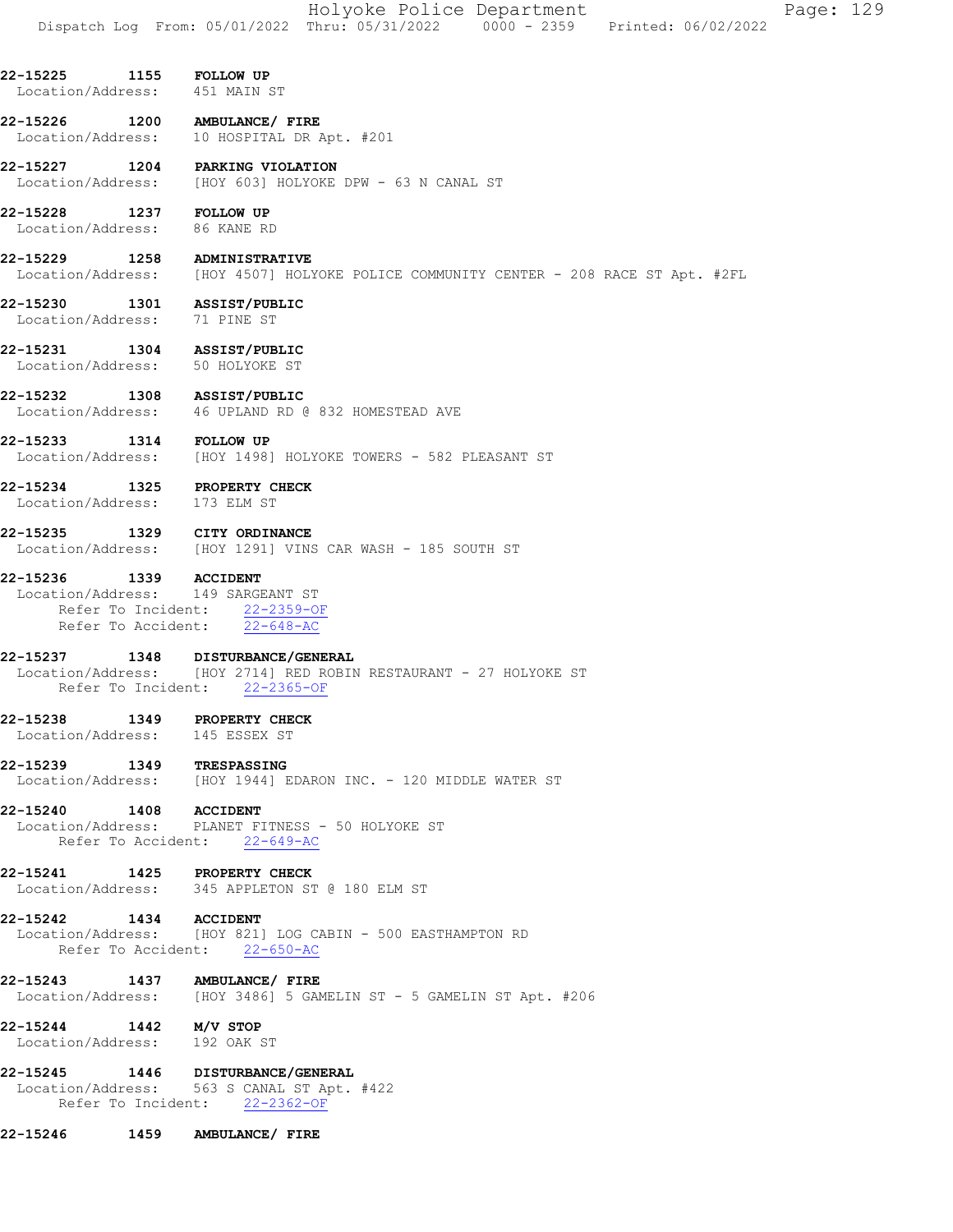|                                                                               |            |                                                      | Holyoke Police Department<br>Dispatch Log From: 05/01/2022 Thru: 05/31/2022 0000 - 2359 Printed: 06/02/2022 |  | Page: 130 |  |
|-------------------------------------------------------------------------------|------------|------------------------------------------------------|-------------------------------------------------------------------------------------------------------------|--|-----------|--|
|                                                                               |            | Location/Address: 16 CLAREMONT AVE                   |                                                                                                             |  |           |  |
| 22-15247                                                                      |            | 1513 MISSING PERSON<br>Refer To Incident: 22-2363-OF | Location/Address: [HOY 2507] THE BUDGET INN - 579 NORTHAMPTON ST                                            |  |           |  |
| 22-15248 1517 M/V STOP                                                        |            |                                                      | Location/Address: 931 HAMPDEN ST @ 120 NONOTUCK ST                                                          |  |           |  |
| 22-15249 1519 ALARM                                                           |            |                                                      | Location/Address: [HOY 2274] STIEBEL PROPERTIES - 242 SUFFOLK ST                                            |  |           |  |
|                                                                               |            | Refer To Incident: 22-2364-OF                        | 22-15250 1533 DISTURBANCE/GENERAL<br>Location/Address: [HOY 1000] PECK JR HIGH SCHOOL - 1916 NORTHAMPTON ST |  |           |  |
| 22-15251 1552 ACCIDENT<br>Location/Address: 470 MAPLE ST                      |            | Refer To Accident: 22-651-AC                         |                                                                                                             |  |           |  |
| 22-15252 1605 ACCIDENT                                                        |            | Refer To Accident: 22-652-AC                         | Location/Address: 139 CHERRY ST @ 2 HOMESTEAD AVE                                                           |  |           |  |
| 22-15253   1612   AMBULANCE/ FIRE<br>Location/Address:   270 MAIN ST Apt. #2R |            |                                                      |                                                                                                             |  |           |  |
| 22-15254   1631   AMBULANCE/ FIRE                                             |            |                                                      | Location/Address: [HOY 1104] ROSARY TOWERS - 21 BOWERS ST Apt. #101                                         |  |           |  |
| 22-15255 1650 ASSIST/BHN<br>Location/Address: 16 CABOT ST                     |            |                                                      |                                                                                                             |  |           |  |
| 22-15256 1700 ASSIST DCF<br>Location/Address: 177 WALNUT ST                   |            |                                                      |                                                                                                             |  |           |  |
| 22-15257 1722 ALARM                                                           |            | Location/Address: JIBARITOS - 252 MAPLE ST           |                                                                                                             |  |           |  |
| 22-15258                                                                      | 1727 ALARM |                                                      | Location/Address: [HOY 1622] GLASHEEN, THOMAS - 42 UPLAND RD                                                |  |           |  |
| 22-15259 1739<br>Location/Address:                                            |            | <b>ALARM</b>                                         | ANALYTICS INC - 28 APPLETON ST Apt. #C                                                                      |  |           |  |
| 22-15260 1741 ACCIDENT                                                        |            | Location/Address: 61 SUFFOLK ST @ 261 MAPLE ST       |                                                                                                             |  |           |  |
| 22-15261 1748 ALARM                                                           |            |                                                      | Location/Address: [HOY 645] HOLYOKE PUBLIC SCHOOLS-SCHOOL DEPT - 57 SUFFOLK ST                              |  |           |  |
| 22-15262 1750 ASSAULT & BATTERY                                               |            | Refer To Incident: 22-2365-OF                        | Location/Address: [HOY 884] MEN'S WEARHOUSE - 21 HOLYOKE ST                                                 |  |           |  |
| 22-15263 1823 CHECK WELLBEING/ASSIST                                          |            | Location/Address: [HOY 923] NAPA - 2 CABOT ST        |                                                                                                             |  |           |  |
| 22-15264 1837 DISABLED MOTOR VEHICLE                                          |            |                                                      | Location/Address: 1 WHITING FARMS RD @ 2170 NORTHAMPTON ST                                                  |  |           |  |
| 22-15265 1848 M/V CHECK                                                       |            |                                                      | Location/Address: 343 CHESTNUT ST @ 52 FRANKLIN ST                                                          |  |           |  |
| 22-15266 1849 DISTURBANCE/GENERAL                                             |            | Location: [HOY 1399] COMMUNITY FIELD                 |                                                                                                             |  |           |  |
| 22-15267 1856 ASSIST STATE POLICE                                             |            | Refer To Arrest: 22-500-AR                           | Location/Address: 343 CHESTNUT ST @ 52 FRANKLIN ST                                                          |  |           |  |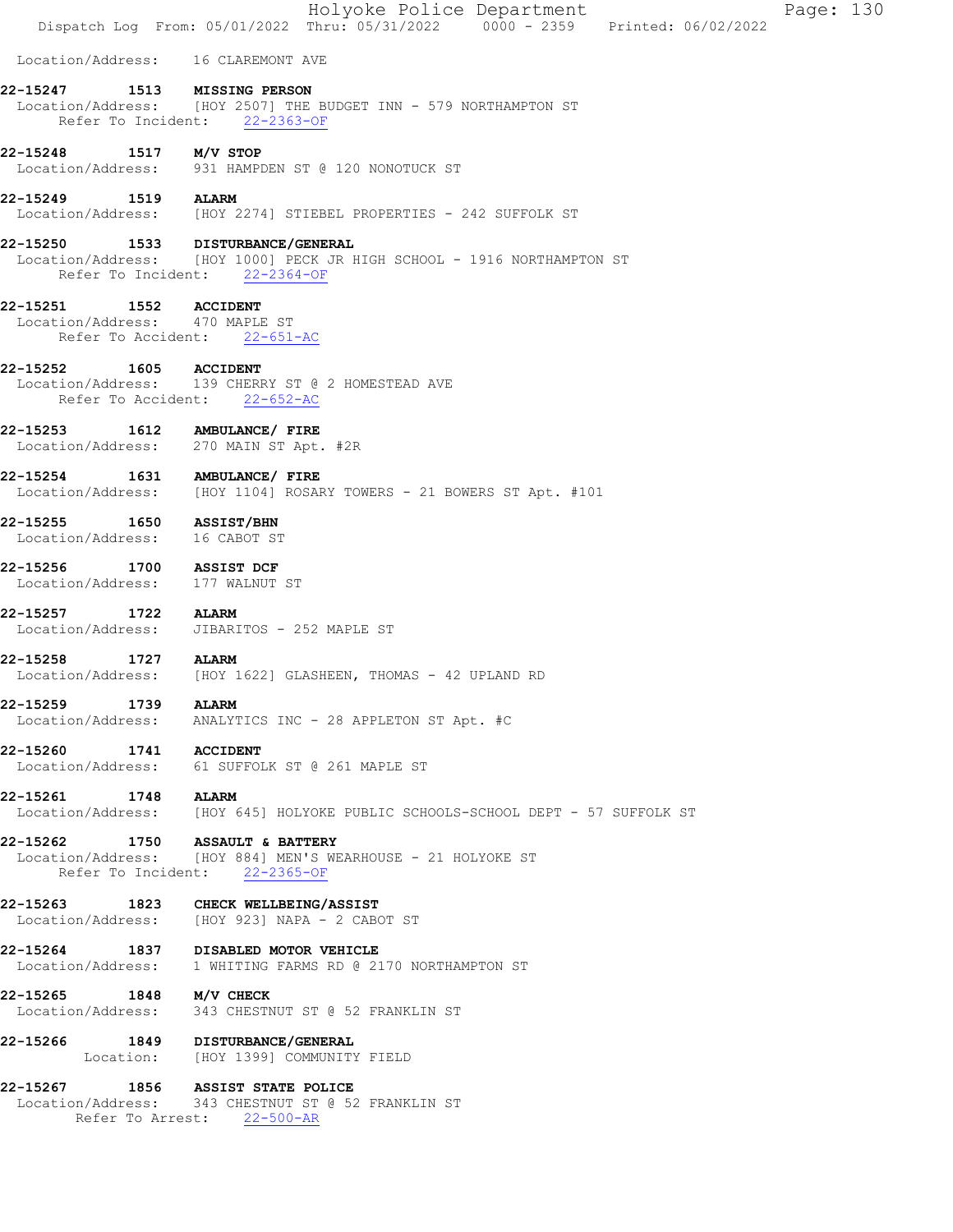|                                                            |            | Holyoke Police Department<br>Page: 131<br>Dispatch Log From: 05/01/2022 Thru: 05/31/2022 0000 - 2359 Printed: 06/02/2022                          |
|------------------------------------------------------------|------------|---------------------------------------------------------------------------------------------------------------------------------------------------|
| 22-15268 1857 DRUG RAIDS<br>Location/Address: 460 SOUTH ST |            |                                                                                                                                                   |
| 22-15269 1858 DRUG RAIDS<br>Location/Address: 452 SOUTH ST |            |                                                                                                                                                   |
| 22-15270 1858 WARRANT                                      |            | Location/Address: [HOY 3798] 475 MAPLE ST - 475 MAPLE ST                                                                                          |
|                                                            |            | 22-15271 1900 ASSIST STATE POLICE<br>Location/Address: 61 COMMERCIAL ST @ 1 FRANKLIN ST<br>Refer To Arrest: 22-502-AR                             |
| Location/Address: 54 CLEMENTE ST                           |            | 22-15273 1921 ASSIST STATE POLICE                                                                                                                 |
|                                                            |            | 22-15274 1926 DISTURBANCE/GENERAL<br>Location/Address: 11 SPRING ST Apt. #2L                                                                      |
| 22-15275 1936 STREET STOP                                  |            | Location/Address: [HOY 404] FALCETTI TOWERS - 475 MAPLE ST<br>Refer To Arrest: 22-501-AR                                                          |
|                                                            |            | 22-15276 2016 DISTURBANCE/GENERAL<br>Location/Address: FASHION NAILS - 293 HIGH ST                                                                |
|                                                            |            | 22-15277 2021 MALICIOUS DAMAGE<br>Location/Address: [HOY 2819] MT MARIE CONDOS - 32 LOWER WESTFIELD RD Apt. #204<br>Refer To Incident: 22-2366-OF |
| 22-15278 2030 MISSING PERSON                               |            | Location/Address: [HOY 4527] DEPARTMENT OF CHILDREN & FAMILIES - 200 FRONT ST<br>Refer To Incident: 22-2367-OF                                    |
| 22-15279 2033 TRANSPORT                                    |            | Location/Address: [HOY 2819] MT MARIE CONDOS - 32 LOWER WESTFIELD RD                                                                              |
| 22-15280                                                   | 2034 ALARM | Location/Address: [HOY 1334] WISTARIAHURST MUSEUM - 238 CABOT ST                                                                                  |
| 22-15281                                                   |            | 2036 PANIC ALARM<br>Location/Address: [HOY 241] CITY HALL COUNCIL CHAMBERS - 536 DWIGHT ST                                                        |
| 22-15282 2039 FOLLOW UP                                    |            | Location/Address: [HOY 404] FALCETTI TOWERS - 475 MAPLE ST                                                                                        |
| 22-15283 2042 ASSIST/ STATE                                |            | Location/Address: 0 RESNIC BLVD @ 878 HIGH ST                                                                                                     |
| 22-15284 2045 HARASSMENT                                   |            | Location/Address: 60 FAIRFIELD AVE                                                                                                                |
| Location/Address: 458 SOUTH ST                             |            | 22-15285 2050 AMBULANCE/ FIRE                                                                                                                     |
| Location/Address: 458 SOUTH ST                             |            | 22-15286 2100 DISTURBANCE/GENERAL                                                                                                                 |
|                                                            |            | 22-15287 2108 SUSPICIOUS PERSON<br>Location/Address: [HOY 416] FERNANDEZ FAMILY RESTAURANT - 161 HIGH ST                                          |
|                                                            |            | 22-15288 2115 AMBULANCE/ FIRE<br>Location/Address: [HOY 3343] WINSOR REALTY COMPANY-LUCJAN HRONOWSKI - 173 ELM ST Apt. #1LC                       |
| 22-15289 2119 SHOTS FIRED                                  |            | Location/Address: [HOY 870] MCDONALDS RESTAURANT - 2194 NORTHAMPTON ST<br>Refer To Incident: 22-2368-OF                                           |
|                                                            |            | 22-15290 2128 ASSIST/PALMER PD<br>Location/Address: 515 WHITNEY AVE Apt. #1A                                                                      |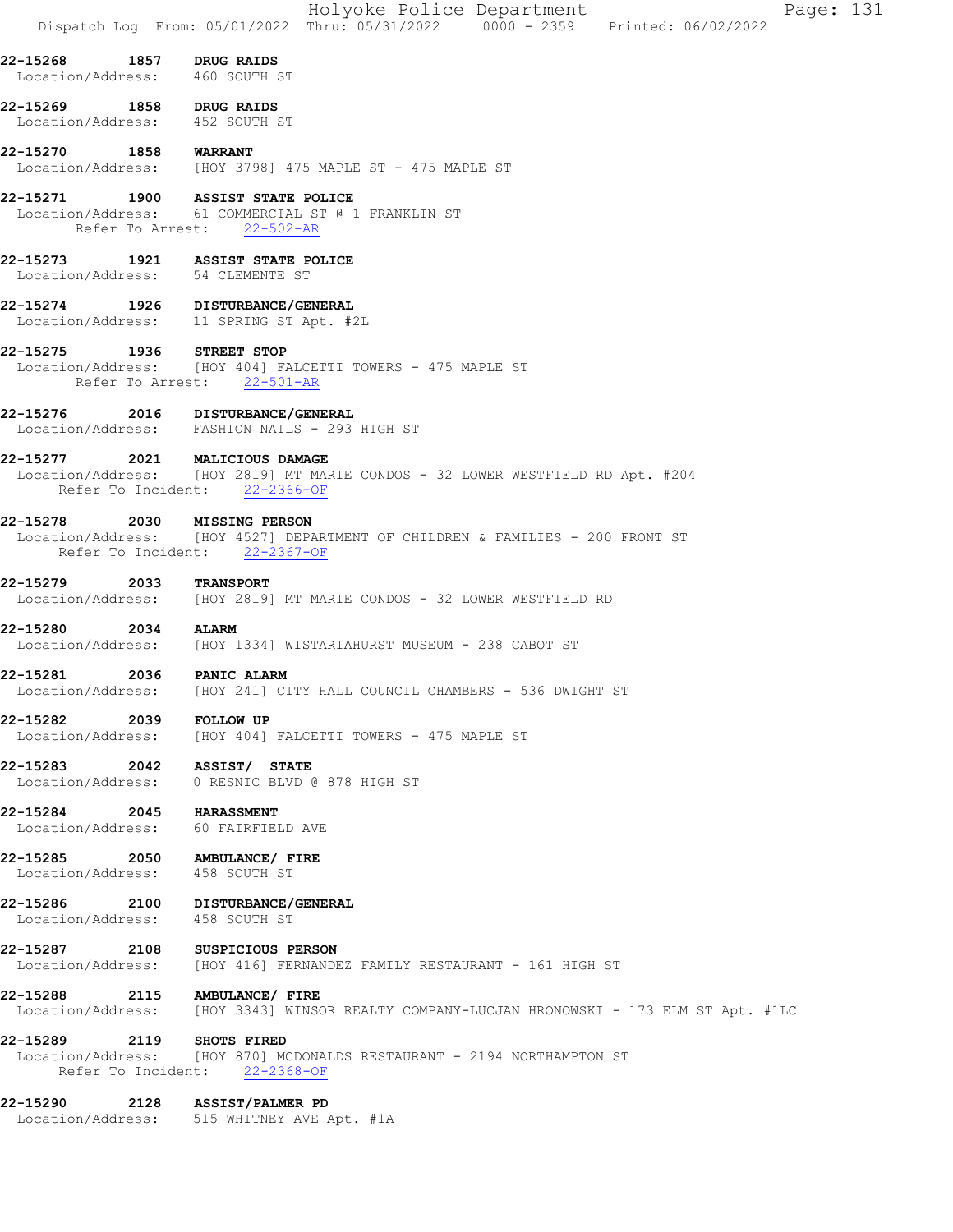| Holyoke Police Department                                                      | Page: 132 |  |
|--------------------------------------------------------------------------------|-----------|--|
| Dispatch Log From: 05/01/2022 Thru: 05/31/2022 0000 - 2359 Printed: 06/02/2022 |           |  |

## 22-15291 2129 CHECK WELLBEING/ASSIST

Location/Address: 495 APPLETON ST Apt. #1R

### 22-15292 2153 loitering Location/Address: [HOY 869] MCDONALDS - 285 MAPLE ST

22-15293 2203 LARCENY Location/Address: 31 CABOT ST Apt. #3L Refer To Incident: 22-2369-OF

- 22-15294 2216 DRUG ACTIVITY Location/Address: 328 MAPLE ST
- 22-15295 2219 FOLLOW UP Location/Address: [SOU] 121 MAIN ST Apt. #2
- 22-15296 2225 CITY ORDINANCE Location/Address: 86 N EAST ST
- **22-15297 2256 M/V STOP**<br>Location/Address: 305 APPLE 305 APPLETON ST @ 299 MAPLE ST
- 22-15298 2346 PROPERTY CHECK Location/Address: [HOY 3467] 598 DWIGHT ST - 598 DWIGHT ST

## 22-15299 2348 LARCENY

 Location/Address: 60 LOWER WESTFIELD RD Refer To Incident: 22-2370-OF

## For Date: 05/25/2022 - Wednesday

22-15300 0009 ALARM Location/Address: [HOY 3421] 17 CHARLES ST - 17 CHARLES ST

## 22-15301 0010 CHECK WELLBEING/ASSIST Location/Address: HIGH SCHOOL - BEECH ST Refer To Arrest: 22-503-AR

- 22-15302 0034 PROPERTY CHECK Location/Address: [HOY 874] MCKENZIE FIELD - 444 BEECH ST
- 22-15303 0111 PROPERTY CHECK Location: DEMENTED FX
- 22-15304 0137 STREET STOP Location/Address: 68 NEWTON ST
- 22-15305 0144 STREET STOP Location/Address: 141 ESSEX ST @ 213 ELM ST Refer To Arrest: 22-504-AR
- 22-15306 0152 PROPERTY CHECK Location/Address: [HOY 1419] SAMS FOOD STORE - 515 HIGH ST
- 22-15307 0154 PROPERTY CHECK Location/Address: [HOY 874] MCKENZIE FIELD - 444 BEECH ST

## 22-15308 0209 SUSPICIOUS PERSON Location/Address: 43 CHAPIN ST<br>Refer To Incident: 22-2371-OF Refer To Incident:

- 22-15309 0246 AMBULANCE/ FIRE Location/Address: [HOY 1390] HOLYOKE POLICE DEPT - 138 APPLETON ST
- 22-15310 0253 Be on the lookout for Location/Address: [SOU] S HADLEY
- 22-15311 0304 PROPERTY CHECK Location: THE HIGHLANDS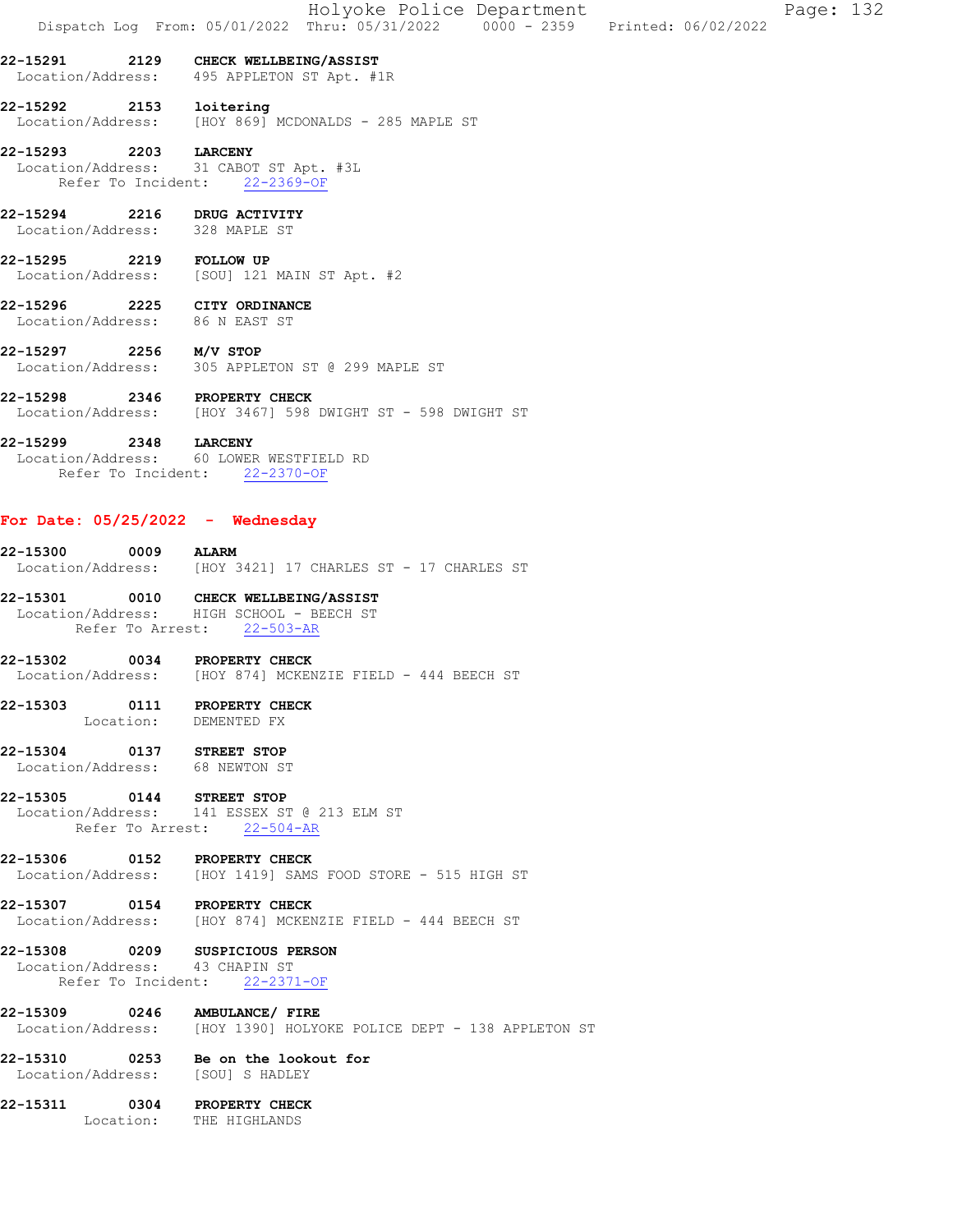|                                                              | Holyoke Police Department<br>Page: 133<br>Dispatch Log From: 05/01/2022 Thru: 05/31/2022 0000 - 2359 Printed: 06/02/2022                                       |
|--------------------------------------------------------------|----------------------------------------------------------------------------------------------------------------------------------------------------------------|
| 22-15312 0315 B & E REPORT                                   | Location/Address: 2259 NORTHAMPTON ST                                                                                                                          |
| 22-15313 0343 PROPERTY CHECK                                 | Location/Address: 41 CHESTNUT ST                                                                                                                               |
| 22-15314 0419 AMBULANCE                                      | Location/Address: 1451 DWIGHT ST Apt. #2L                                                                                                                      |
| 22-15315 0439 LOUD NOISE<br>Location/Address: 173 ELM ST     | Refer To Arrest: 22-505-AR                                                                                                                                     |
| 22-15316 0451 M/V STOP                                       | Location/Address: [HOY 1168] SOUTH STREET PLAZA - 233 SOUTH ST                                                                                                 |
| 22-15317 0545 ALARM                                          | Location/Address: [HOY 317] DAIRY MART - 1552 DWIGHT ST                                                                                                        |
| 22-15318 0555 ALARM                                          | Location/Address: CANAL WORKS - 63 JACKSON ST                                                                                                                  |
| 22-15319 0600 DISORDERLY                                     | Location/Address: 141 CABOT ST @ 517 HIGH ST                                                                                                                   |
| 22-15320 0612 AMBULANCE                                      | Location/Address: [HOY 4532] Trulieve - 7 N BRIDGE ST                                                                                                          |
| 22-15321 0614 STREET STOP                                    | Location/Address: [HOY 1419] SAMS FOOD STORE - 515 HIGH ST                                                                                                     |
| 22-15322 0647 B & E AUTO<br>Location/Address: 296 OAK ST     | Refer To Incident: 22-2372-OF<br>Refer To Arrest: 22-506-AR                                                                                                    |
|                                                              | 22-15323 0713 PARKING VIOLATION<br>Location/Address: 572 S CANAL ST @ 4 ADAMS ST                                                                               |
|                                                              | 22-15325 0714 AMBULANCE/ FIRE<br>Location/Address: [HOY 4304] 156 FAIRMONT ST - 156 FAIRMONT ST                                                                |
| 22-15324 0719 LOST PROPERTY<br>Location/Address: 50 DAVIS ST | Refer To Incident: 22-2373-OF                                                                                                                                  |
| 22-15326 0737 OVERDOSE                                       | Location/Address: [HOY 3467] 598 DWIGHT ST - 598 DWIGHT ST                                                                                                     |
|                                                              | 22-15327 0744 AMBULANCE/ FIRE<br>Location/Address: [HOY 391] ELMWOOD TOWERS - 485 SOUTH ST Apt. #413                                                           |
| 22-15328 0804                                                | FIRE<br>Location/Address: [HOY 408] FAMILY DOLLAR - 555 HIGH ST                                                                                                |
|                                                              | 22-15329 0819 PARKING VIOLATION<br>Location/Address: 572 S CANAL ST @ 4 ADAMS ST                                                                               |
| Location/Address: 310 WALNUT ST                              | 22-15330 0822 PROPERTY CHECK                                                                                                                                   |
|                                                              | 22-15331 0836 AMBULANCE/ FIRE<br>Location/Address: [HOY 1301] WAR MEMORIAL - 310 APPLETON ST                                                                   |
|                                                              | 22-15335 0844 Accident-Pedistrian Involved<br>Location/Address: 119 SARGEANT ST @ 656 HIGH ST<br>Refer To Incident: 22-2389-OF<br>Refer To Accident: 22-653-AC |
| Location/Address: 173 ELM ST                                 | 22-15334 0847 PROPERTY CHECK                                                                                                                                   |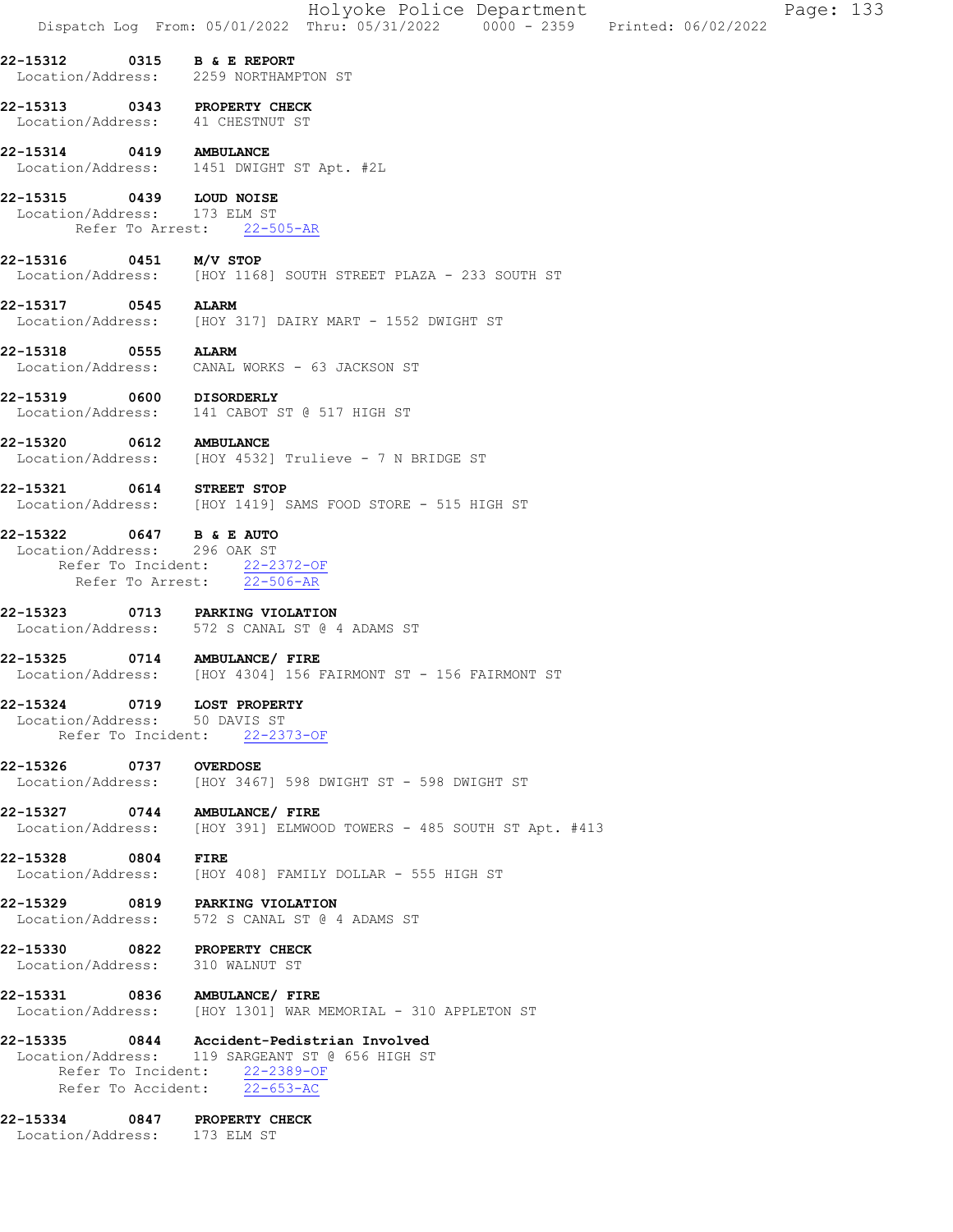Holyoke Police Department Page: 134 Dispatch Log From: 05/01/2022 Thru: 05/31/2022 0000 - 2359 Printed: 06/02/2022

#### 22-15333 0850 PARKING VIOLATION Location/Address: S BRIDGE ST Refer To Incident: 22-2376-OF

22-15337 0851 PROPERTY CHECK<br>Location/Address: 102 PINE ST Location/Address:

22-15338 0852 TRANSPORT Location/Address: [HOY 602] HOLYOKE DISTRICT COURT - 20 COURT PLAZA

22-15336 0854 PROPERTY CHECK Location/Address: 557 DWIGHT ST

22-15339 0856 PROPERTY CHECK Location/Address: [HOY 3339] 291 ELM ST

22-15340 0857 PROPERTY CHECK Location/Address: [HOY 2361] CHESTNUT STREET PARK - CHESTNUT ST

22-15342 0903 FOLLOW UP<br>
Location/Address: [HOY 2613] [HOY 2613] BANK OF AMERICA - 40 LINCOLN ST

22-15341 0908 PROPERTY CHECK<br>Location/Address: [HOY 1376] VETE [HOY 1376] VETERANS PARK - MAPLE ST

22-15343 0919 TRANSPORT Location/Address: [HOY 602] HOLYOKE DISTRICT COURT - 20 COURT PLAZA

22-15344 0922 PROPERTY CHECK Location/Address: 145 ESSEX ST

22-15345 0923 AMBULANCE/ FIRE Location/Address: 296 OAK ST Apt. #1E

22-15346 0925 PROPERTY CHECK Location/Address: [HOY 840] MANNY'S MARKET - 157 SARGEANT ST

22-15347 0925 PROPERTY CHECK<br>Location/Address: 177 SARGEANT ST Location/Address:

22-15348 0925 SUSPICIOUS VEHICLE Location/Address: [HOY 3330] FAIRFIELD INN & SUITES - 229 WHITING FARMS RD

22-15349 0930 TRANSPORT Location/Address: [HOY 602] HOLYOKE DISTRICT COURT - 20 COURT PLAZA

22-15350 0953 PROPERTY CHECK Location/Address: 345 APPLETON ST @ 180 ELM ST

22-15351 1002 PROPERTY DAMAGE M/V<br>Location/Address: 200 PINE ST Location/Address: Refer To Incident: 22-2375-OF

22-15352 1010 AMBULANCE/FIRE<br>Location/Address: 378 TOKENEKE RD Location/Address:

22-15353 1015 PROPERTY CHECK Location/Address: [HOY 2361] CHESTNUT STREET PARK - CHESTNUT ST

22-15354 1018 PROPERTY CHECK Location/Address: 145 ESSEX ST

22-15356 1019 ADMINISTRATIVE Location/Address: 3 JACKSON ST @ 579 S CANAL ST

22-15355 1020 PROPERTY CHECK<br>Location/Address: [HOY 3608] 145 [HOY 3608] 145 ESSEX ST - 145 ESSEX ST Apt. #5R

22-15357 1020 PROPERTY CHECK Location/Address: 149 SARGEANT ST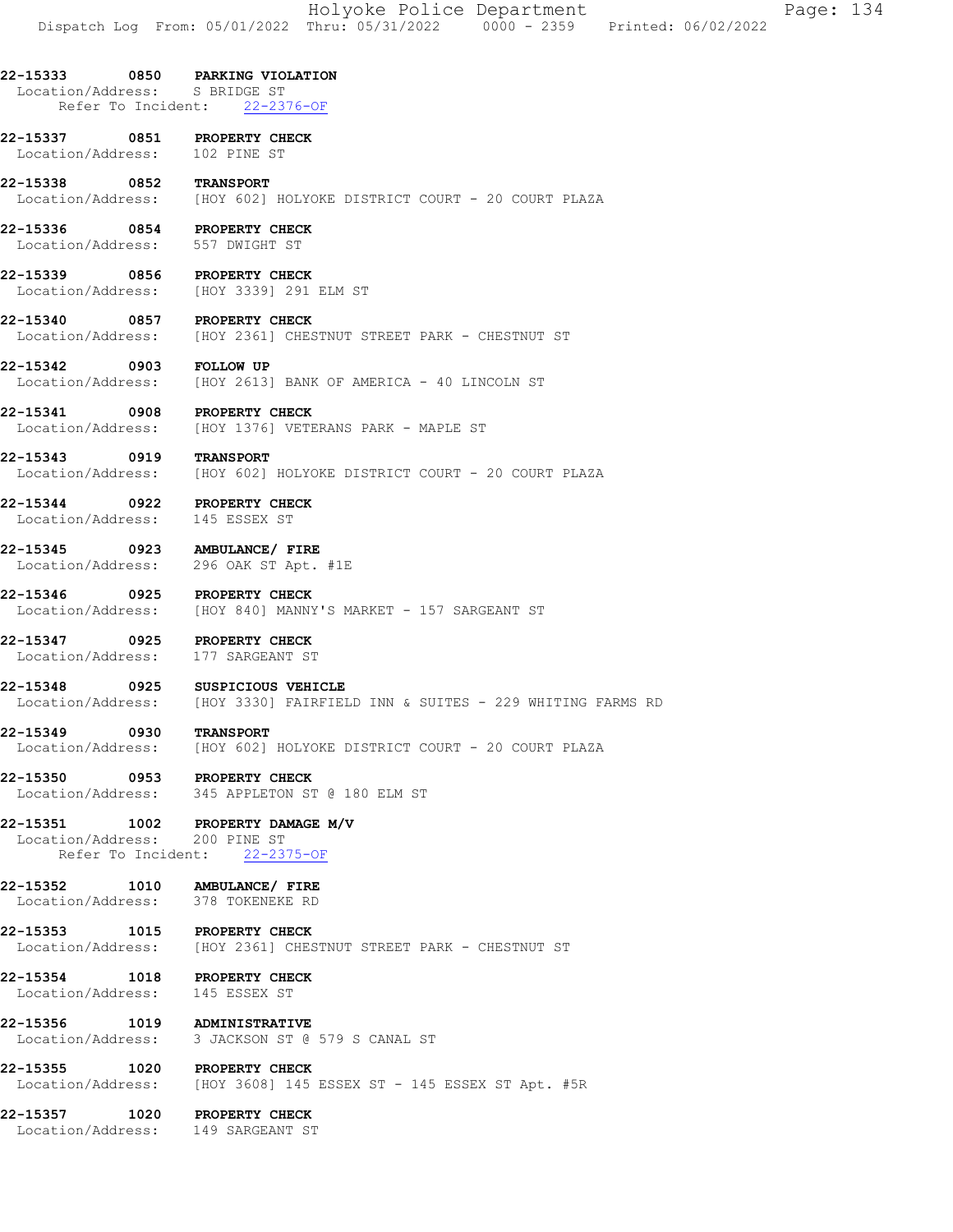22-15358 1022 CHECK WELLBEING/ASSIST Location/Address: 88 WALDO ST

22-15359 1034 AMBULANCE/FIRE<br>Location/Address: [HOY 408] FAMILY [HOY 408] FAMILY DOLLAR - 555 HIGH ST

22-15360 1034 AMBULANCE/ FIRE Location/Address: 143 ESSEX ST Apt. #1L

22-15361 1035 PROPERTY CHECK Location/Address: [HOY 3763] 177 SARGEANT ST - 177 SARGEANT ST

22-15362 1037 PROPERTY CHECK Location/Address: 757 DWIGHT ST

22-15363 1039 PROPERTY CHECK Location/Address: 102 PINE ST

22-15364 1049 UNWANTED GUEST<br>Location/Address: [HOY 4506] SHEI [HOY 4506] SHELL GAS STATION - 1530 NORTHAMPTON ST

22-15365 1050 PROPERTY CHECK<br>Location/Address: 310 WALNUT ST Location/Address:

22-15368 1109 AMBULANCE/FIRE<br>Location/Address: 104 CHAPIN ST Location/Address:

22-15369 1115 AMBULANCE/ FIRE Location/Address: 128 WESTFIELD RD

22-15370 1119 CHECK WELLBEING/ASSIST Location/Address: 299 MAPLE ST @ 305 APPLETON ST

22-15371 1128 M/V STOP Location/Address: 184 CABOT ST @ 241 ELM ST

22-15372 1134 PROPERTY CHECK<br>Location/Address: 102 PINE ST Location/Address:

22-15373 1136 PROPERTY CHECK Location/Address: 345 APPLETON ST @ 180 ELM ST

22-15375 1158 ASSIST/PUBLIC Location/Address: [HOY 3732] 64 KANE RD - 64 KANE RD

22-15376 1158 AMBULANCE/FIRE<br>Location/Address: 759 DWIGHT ST Location/Address:

22-15377 1202 WARRANT Location/Address: 470 MAPLE ST Apt. #2R Refer To Arrest: 22-507-AR

22-15383 1228 AMBULANCE/FIRE<br>Location/Address: [HOY 557] YMCA [HOY 557] YMCA - 171 PINE ST

22-15382 1230 ASSIST/PUBLIC Location/Address: [HOY 602] HOLYOKE DISTRICT COURT - 20 COURT PLAZA

22-15380 1232 FOLLOW UP Location/Address: [HOY 2281] ORTIZ, MOISES - 348 ELM ST

22-15385 1252 FOLLOW UP Location/Address: 43 CHAPIN ST

22-15387 1308 LARCENY<br>Location/Address: 23 SUFFOLK ST Location/Address: Refer To Incident: 22-2390-OF

22-15389 1315 FRAUD Location/Address: 95 CHESTNUT ST Apt. #101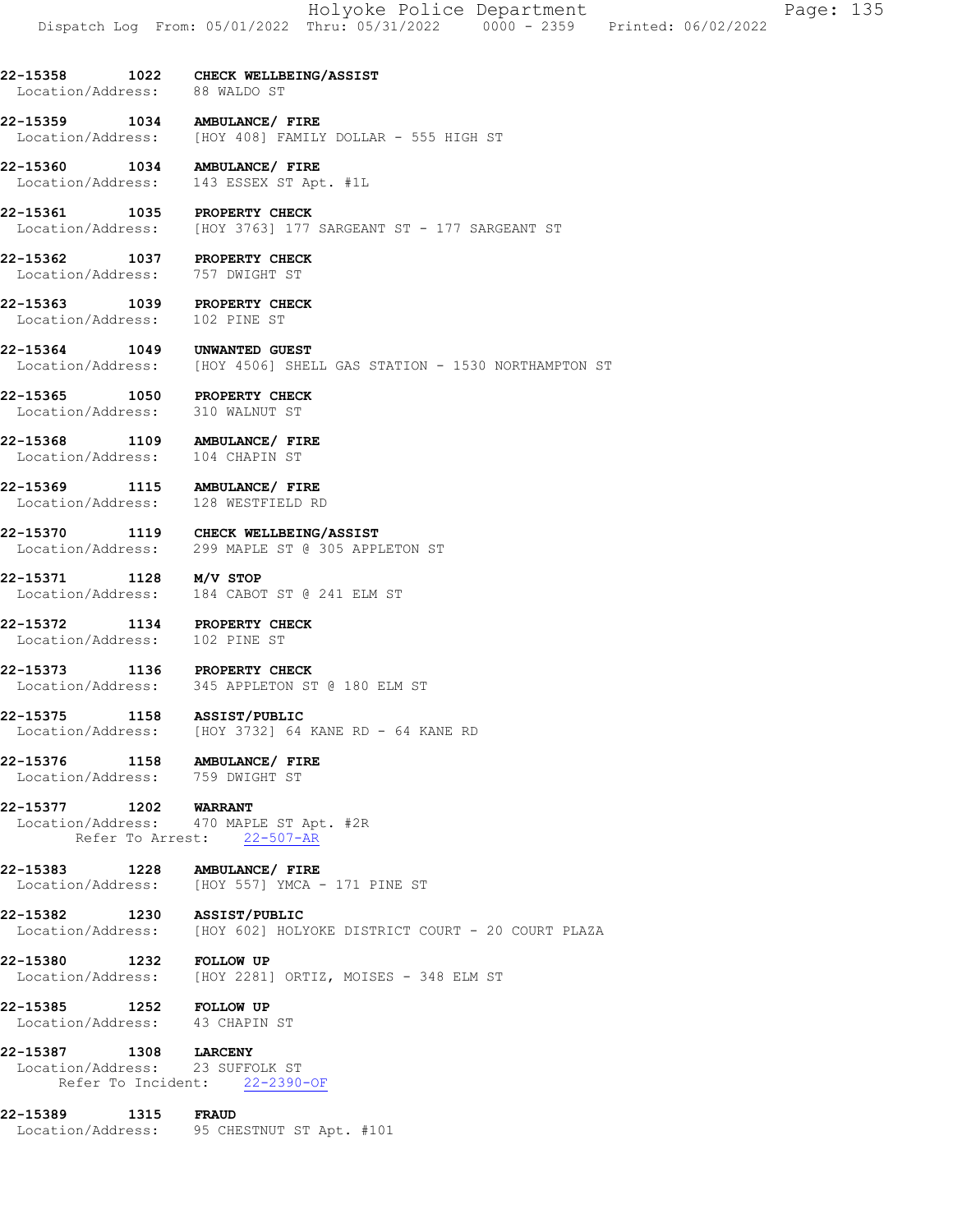Refer To Incident: 22-2383-OF

#### 22-15390 1315 ASSIST/PUBLIC Location/Address: 387 CHERRY ST Refer To Incident: 22-2384-OF

22-15388 1316 AMBULANCE/FIRE<br>Location/Address: 104 CHAPIN ST Location/Address:

### 22-15391 1316 LOST PROPERTY

 Location/Address: [HOY 1493] BEAUDRY APTS - 68 CABOT ST Apt. #705 Refer To Incident: 22-2385-OF

#### 22-15396 1356 ACCIDENT

 Location/Address: 518 WESTFIELD RD @ 583 HOMESTEAD AVE Refer To Accident: 22-654-AC

#### 22-15397 1405 FOLLOW UP Location/Address: 1037 DWIGHT ST Apt. #3L

- 
- 22-15398 1405 CITY ORDINANCE<br>Location/Address: 865 HAMPDEN ST Location/Address:
- 22-15399 1427 SAFETY HAZARD Location/Address: 50 INGLESIDE ST @ 10 ST VINCENT ST
- 22-15401 1438 PARKING VIOLATION<br>Location/Address: 423 APPLETON ST @ 423 APPLETON ST @ 176 BEECH ST
- 22-15400 1446 DISTURBANCE/GENERAL<br>Location/Address: [HOY 2957] BLESSED S [HOY 2957] BLESSED SACRAMENT SCHOOL - 21 WESTFIELD RD

## 22-15402 1446 FRAUD

- Location/Address: [HOY 3999] 41 ARGYLE AVE 41 ARGYLE AVE Refer To Incident: 22-2391-OF
- 22-15403 1452 FOLLOW UP<br>
Location/Address: 21 LONGWOOD AVE Location/Address:
- 22-15404 1505 M/V STOP Location/Address: 264 APPLETON ST @ 1 NEWTON ST
- 22-15406 1509 CHECK WELLBEING/ASSIST Location/Address: 5 WILLIAMS ST
- **22-15405 1512 M/V STOP**<br>Location/Address: 264 APPLE Location/Address: 264 APPLETON ST @ 1 NEWTON ST
- 22-15408 1521 M/V STOP Location/Address: 640 MAIN ST @ 250 S WATER ST
- **22-15407 1523 M/V STOP**<br>Location/Address: 155 APPLE 155 APPLETON ST @ 193 MAIN ST
- 22-15409 1532 SUSPICIOUS PERSON Location: [HOY 1399] COMMUNITY FIELD

#### 22-15410 1536 AMBULANCE/FIRE<br>Location/Address: 173 SOUTH ST Location/Address:

- 
- 22-15411 1538 M/V STOP
- Location/Address: [HOY 1060] PAPER CITY CAR WASH 990 MAIN ST
- 22-15413 1540 CHECK WELLBEING/ASSIST<br>Location/Address: [HOY 391] ELMWOOD TOWER [HOY 391] ELMWOOD TOWERS - 485 SOUTH ST Apt. #304
- **22-15412 1542 M/V STOP**<br>Location/Address: [HOY 1060 [HOY 1060] PAPER CITY CAR WASH - 990 MAIN ST

## 22-15414 1546 DISABLED MOTOR VEHICLE

Location/Address: 50 HOLYOKE ST @ 1 MALL RING RD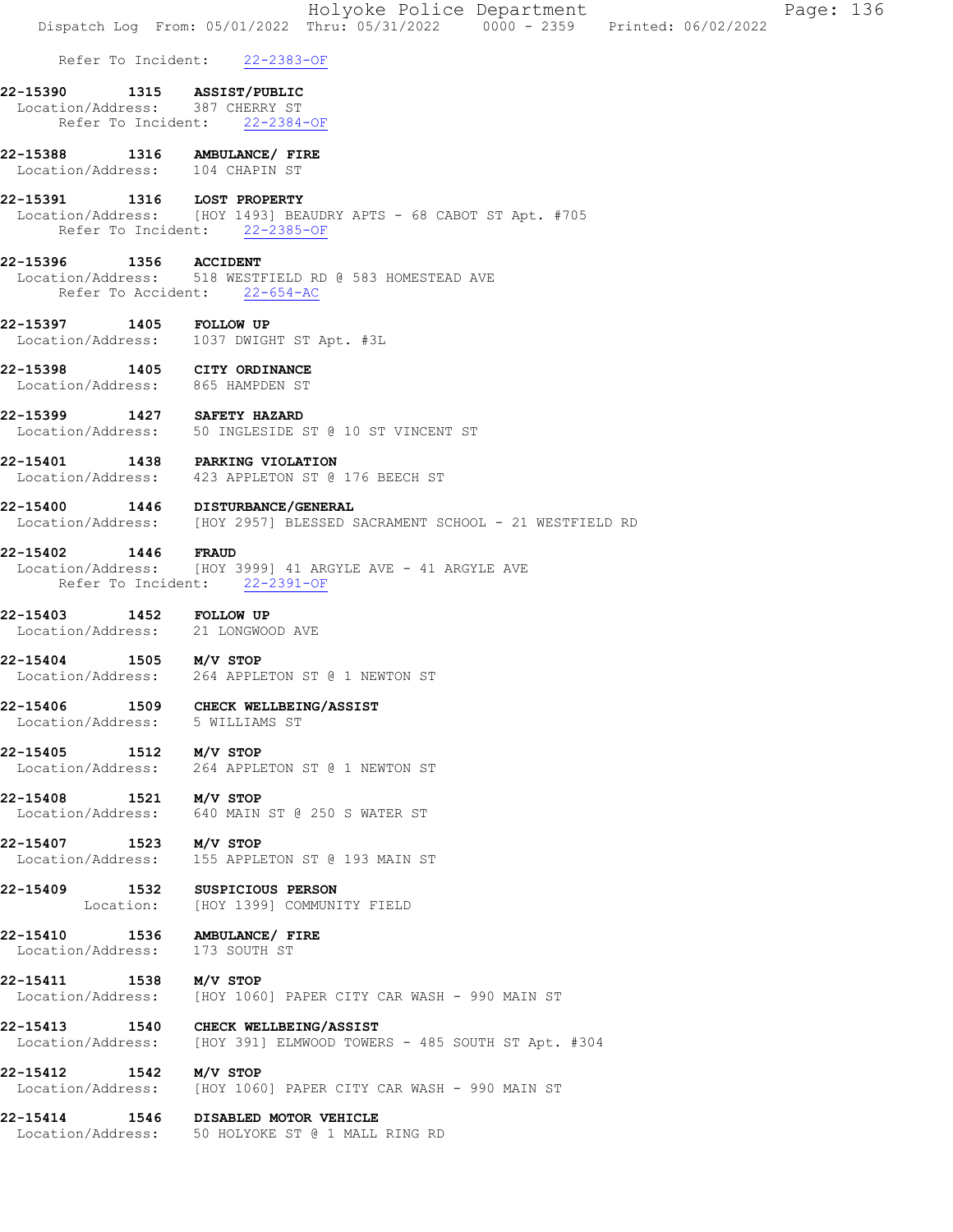|                                       |                         | Holyoke Police Department<br>Dispatch Log From: 05/01/2022 Thru: 05/31/2022 0000 - 2359 Printed: 06/02/2022 |  | Page: 137 |  |
|---------------------------------------|-------------------------|-------------------------------------------------------------------------------------------------------------|--|-----------|--|
| 22-15415<br>1548<br>Location/Address: | M/V STOP<br>990 MAIN ST |                                                                                                             |  |           |  |

22-15416 1552 M/V STOP<br>Location/Address: 990 MAIN ST Location/Address:

22-15418 1601 RECOVERED PROPERTY Location/Address: [HOY 3486] 5 GAMELIN ST - 5 GAMELIN ST

22-15419 1604 ASSIST/PUBLIC Location/Address: 253 APPLETON ST @ 40 HERITAGE ST

22-15420 1607 DISTURBANCE/GENERAL Location/Address: 13 N EAST ST Refer To Arrest: 22-509-AR

### 22-15421 1613 FOLLOW UP Location/Address: [HOY 1104] ROSARY TOWERS - 21 BOWERS ST Apt. #701

**22-15423 1615 M/V STOP**<br>Location/Address: [HOY 1060 [HOY 1060] PAPER CITY CAR WASH - 990 MAIN ST

22-15422 1616 WARRANT<br>Location/Address: [HOY 263 [HOY 2613] BANK OF AMERICA - 40 LINCOLN ST

#### 22-15424 1618 ACCIDENT HIT & RUN

 Location/Address: 371 SOUTH ST @ 429 S ELM ST Refer To Incident: 22-2392-OF Refer To Accident: 22-655-AC

22-15425 1618 ABANDONED M/V Location/Address: 210 OAK ST

22-15426 1626 M/V STOP Location/Address: [HOY 1069] RCI REFRIGERATION - 700 MAIN ST

22-15430 1628 SUSPICIOUS VEHICLE Location/Address: 485 MOUNTAIN RD @ 490 ROCK VALLEY RD

22-15427 1629 FOLLOW UP Location/Address: [HOY 4466] 82 NEWTON ST - 82 NEWTON ST

22-15428 1632 PROPERTY CHECK Location/Address: [HOY 525] HABERMAN HARDWARE - 456 HIGH ST

22-15429 1633 FOLLOW UP Location/Address: 214 LYMAN ST

22-15431 1635 ACCIDENT Location/Address: 176 BEECH ST @ 423 APPLETON ST Refer To Accident: 22-656-AC

22-15432 1636 M/V STOP Location/Address: 871 MAIN ST

22-15433 1638 DISABLED MOTOR VEHICLE Location/Address: 245 WHITING FARMS RD @ 149 LOWER WESTFIELD RD

22-15434 1640 FOLLOW UP Location/Address: 940 DWIGHT ST Apt. #8

22-15435 1652 PROPERTY CHECK Location/Address: 102 PINE ST

22-15436 1701 AMBULANCE/FIRE<br>Location/Address: [HOY 1104] ROSAR [HOY 1104] ROSARY TOWERS - 21 BOWERS ST Apt. #309

22-15437 1702 MISSING PERSON Location/Address: 186 LYMAN ST Refer To Incident: 22-2394-OF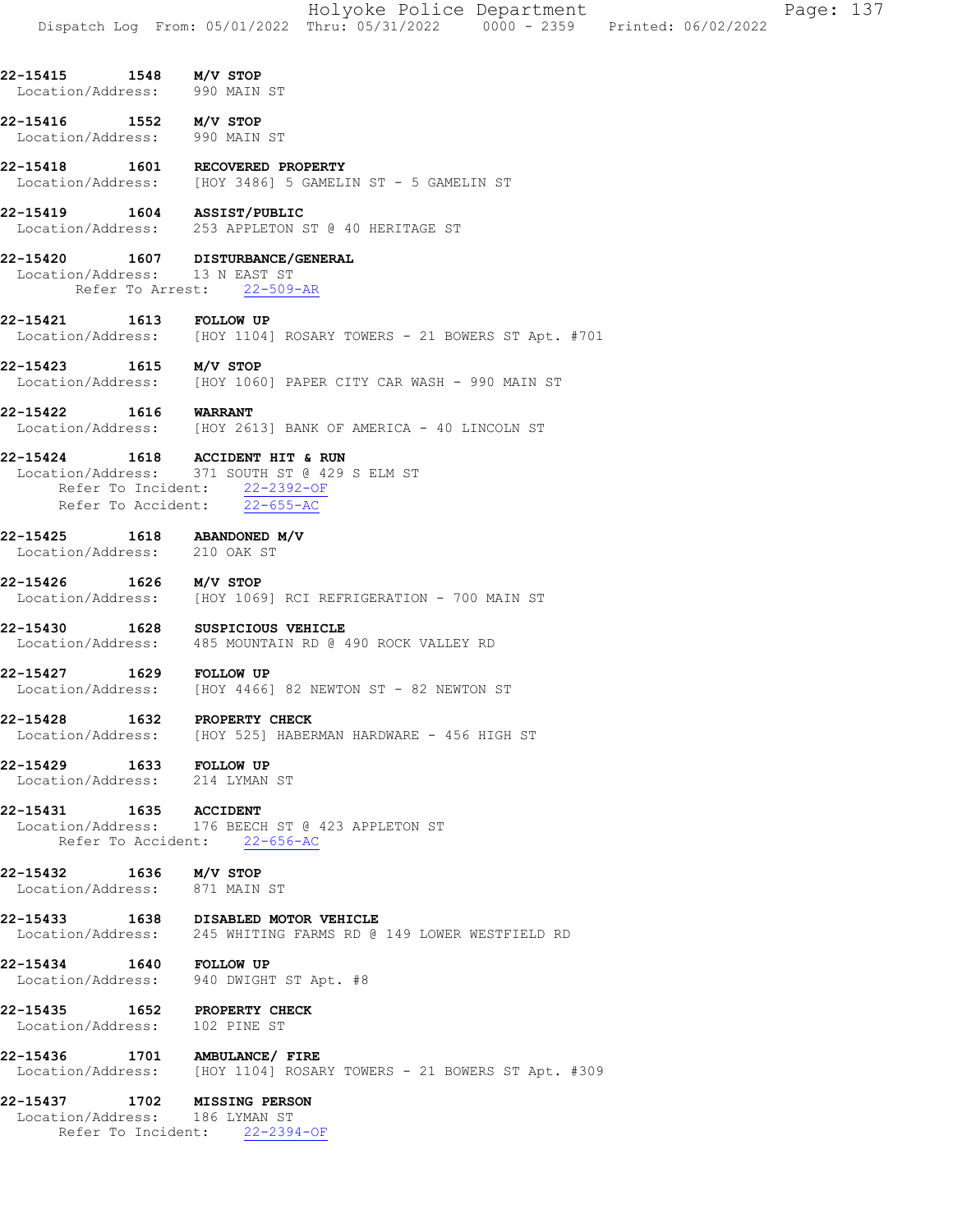#### 22-15439 1705 DISTURBANCE/GENERAL Location/Address: 5 CLINTON AVE Apt. #1R Refer To Incident: 22-2395-OF

22-15440 1709 PROPERTY CHECK Location/Address: [HOY 707] IVORY BILLIARDS - 151 CHESTNUT ST

22-15441 1715 DISTURBANCE/GENERAL<br>Location/Address: [HOY 2280] EXTREME 7 [HOY 2280] EXTREME AUTO ACCESSORIES - 170 MAIN ST

22-15443 1726 AMBULANCE/ FIRE Location/Address: [HOY 2692] CARE ONE - 260 EASTHAMPTON RD

22-15445 1741 AMBULANCE/ FIRE Location/Address: [HOY 517] GRIFFINS CAFE - 329 HAMPDEN ST

22-15444 1743 FOLLOW UP<br>Location/Address: 5 CLINTON 5 CLINTON AVE Apt. #1R

22-15446 1752 AMBULANCE/FIRE<br>Location/Address: [HOY 346] DEVONS [HOY 346] DEVONSHIRE PLACE - 50 HOLY FAMILY RD Apt. #412

22-15447 1757 DRUG ACTIVITY Location/Address: 19 N EAST ST @ 53 LYMAN ST

#### 22-15448 1757 THREATS Location/Address: 11 BAYBERRY DR Refer To Incident: 22-2397-OF

## 22-15449 1824 M/V STOP

Location/Address: [HOY 2548] HOLYOKE COMMUNITY CHARTER SCHOOL - 2200 NORTHAMPTON ST

22-15450 1844 Be on the lookout for Location: CHICOPEE PD

22-15451 1844 PROPERTY CHECK Location/Address: 87 TOKENEKE RD @ 214 FARNUM DR

#### 22-15453 1845 ACCIDENT HIT & RUN

 Location/Address: [HOY 408] FAMILY DOLLAR - 555 HIGH ST Refer To Accident: 22-657-AC

### 22-15452 1847 AMBULANCE/ FIRE Location/Address: [HOY 637] HOLYOKE MUSEUM - 238 CABOT ST

22-15454 1859 LARCENY Location/Address: 235 BEECH ST Apt. #2L

22-15456 1921 AMBULANCE/ FIRE Location/Address: 232 MAPLE ST Apt. #3RD

22-15457 1923 M/V STOP Location/Address: 389 MAPLE ST @ 47 HAMPSHIRE ST

22-15458 1933 PROPERTY CHECK Location/Address: 475 MAPLE ST

22-15459 1949 LOUD MUSIC Location/Address: 170 HAMPSHIRE ST

22-15461 1956 PROPERTY CHECK Location/Address: 300 WALNUT ST

22-15463 1958 ASSIST/PUBLIC<br>Location/Address: [HOY 2959] HOE [HOY 2959] HOBBY LOBBY STORE #527 - 50 HOLYOKE ST

22-15462 2001 CHECK WELLBEING/ASSIST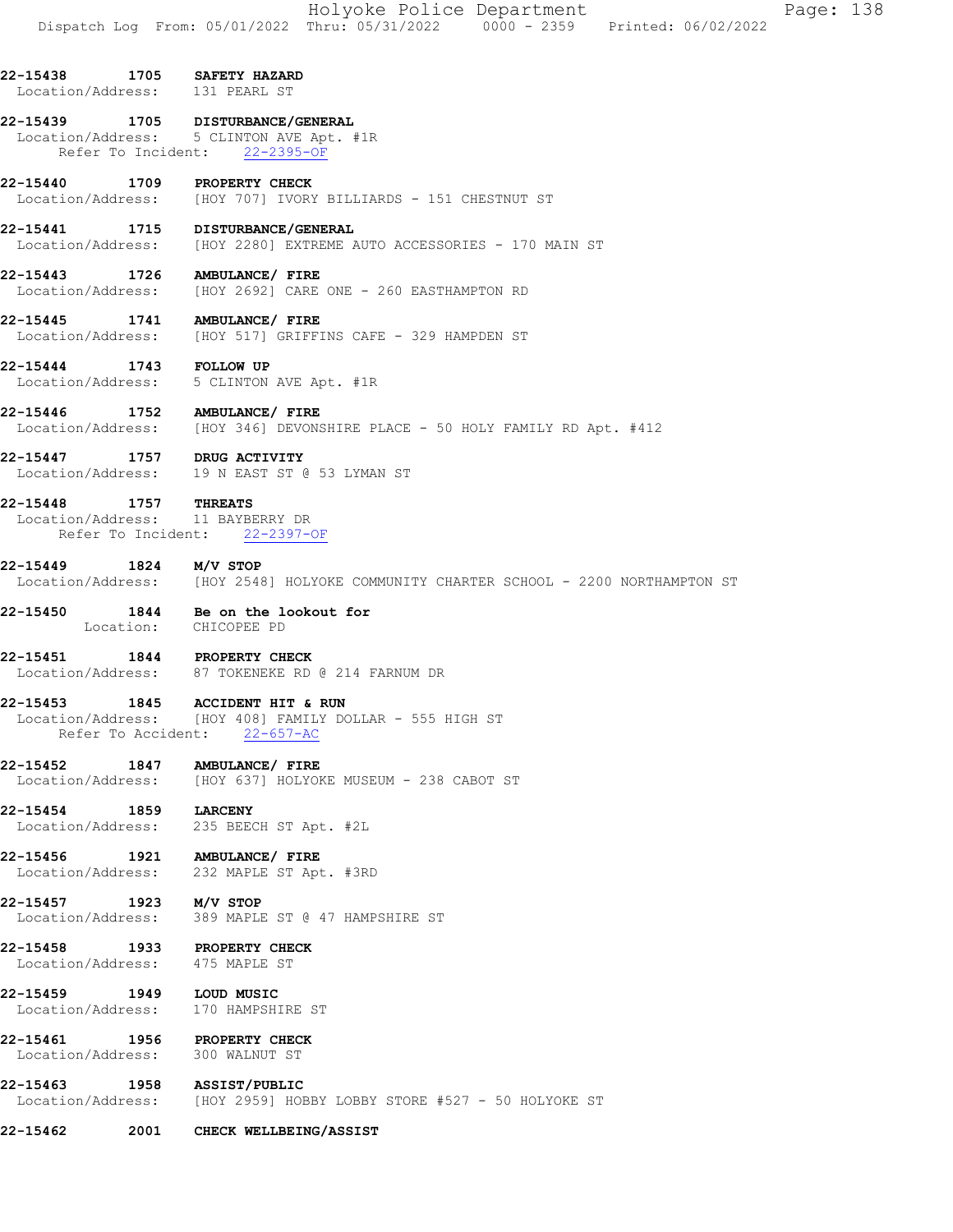|                                         |      | Holyoke Police Department<br>Page: 139<br>Dispatch Log From: 05/01/2022 Thru: 05/31/2022 0000 - 2359 Printed: 06/02/2022                      |  |
|-----------------------------------------|------|-----------------------------------------------------------------------------------------------------------------------------------------------|--|
|                                         |      | Location/Address: 1577 NORTHAMPTON ST @ 1600 DWIGHT ST                                                                                        |  |
| 22-15464 2004 HARASSMENT                |      | Location/Address: 92 SUFFOLK ST                                                                                                               |  |
|                                         |      | 22-15465 2019 PROPERTY CHECK<br>Location/Address: 70 WALNUT ST                                                                                |  |
|                                         |      | 22-15466 2020 MALICIOUS DAMAGE<br>Location/Address: [HOY 589] HOLYOKE BOYS & GIRLS CLUB - 70 NICK COSMOS WAY<br>Refer To Incident: 22-2399-OF |  |
| 22-15467                                |      | 2026 STREET STOP<br>Location/Address: [HOY 869] MCDONALDS - 285 MAPLE ST<br>Refer To Arrest: 22-510-AR                                        |  |
|                                         |      | 22-15468 2035 DISABLED MOTOR VEHICLE<br>Location/Address: 583 HOMESTEAD AVE @ 518 WESTFIELD RD                                                |  |
|                                         |      | 22-15469 2040 SUSPICIOUS PERSON<br>Location/Address: 16 SARGEANT ST Apt. #933<br>Refer To Incident: 22-2398-OF                                |  |
|                                         |      | 22-15470 2050 PROPERTY CHECK<br>Location/Address: [HOY 1048] PROSPECT HEIGHTS - 41 CHESTNUT ST                                                |  |
| 22-15471                                |      | 2105 FOLLOW UP<br>Location/Address: 559 S CANAL ST Apt. #FL4                                                                                  |  |
|                                         |      | 22-15472 2125 AMBULANCE/ FIRE<br>Location/Address: [HOY 972] ONE STOP LIQUORS - 165 SUFFOLK ST                                                |  |
| 22-15473                                | 2146 | <b>TRANSPORT</b><br>Location/Address: [LUD] HAMPDEN COUNTY HOUSE OF CORRECTIONS - 627 RANDALL                                                 |  |
| 22-15474 2212 ACCIDENT                  |      | Location/Address: [HOY 583] HOLYOKE ANIMAL HOSPITAL - 320 EASTHAMPTON RD                                                                      |  |
|                                         |      | 22-15475 2240 DISTURBANCE/GENERAL<br>Location/Address: [HOY 4451] 60 LOCUST ST - 60 LOCUST ST Apt. #2<br>Refer To Incident: 22-2400-OF        |  |
| 22-15476                                |      | 2240 AMBULANCE/ FIRE<br>Location/Address: [HOY 3227] CIRCLE K LAUNDRY - 337 APPLETON ST                                                       |  |
| 22-15477                                |      | 2320 SUSPICIOUS VEHICLE<br>Location/Address: [HOY 2082] 25 TEMPLE ST                                                                          |  |
|                                         |      | For Date: $05/26/2022 - Thursday$                                                                                                             |  |
| 22-15478<br>Location/Address: N EAST ST | 0001 | PROPERTY CHECK                                                                                                                                |  |
| 22-15479                                | 0004 | <b>PROPERTY CHECK</b><br>Location/Address: [HOY 874] MCKENZIE FIELD - 444 BEECH ST                                                            |  |
| 22-15480 0008<br>Location/Address:      |      | <b>ALARM</b><br>[HOY 1379] EASY PICK CONVEN - 224 LYMAN ST                                                                                    |  |
| 22-15481                                | 0012 | <b>PROPERTY CHECK</b><br>Location/Address: [HOY 11] 202 LIQUORS - 518 WESTFIELD RD                                                            |  |
| 22-15482 0042                           |      | PROPERTY CHECK<br>Location/Address: [HOY 1992] HOLYOKE LIQUOR MART - 2217 NORTHAMPTON ST                                                      |  |
| 22-15483                                |      | 0043 MISSING PERSON<br>Location/Address: 363 WALNUT ST<br>Refer To Incident: 22-2402-OF                                                       |  |
| 22-15484                                | 0049 | PROPERTY CHECK                                                                                                                                |  |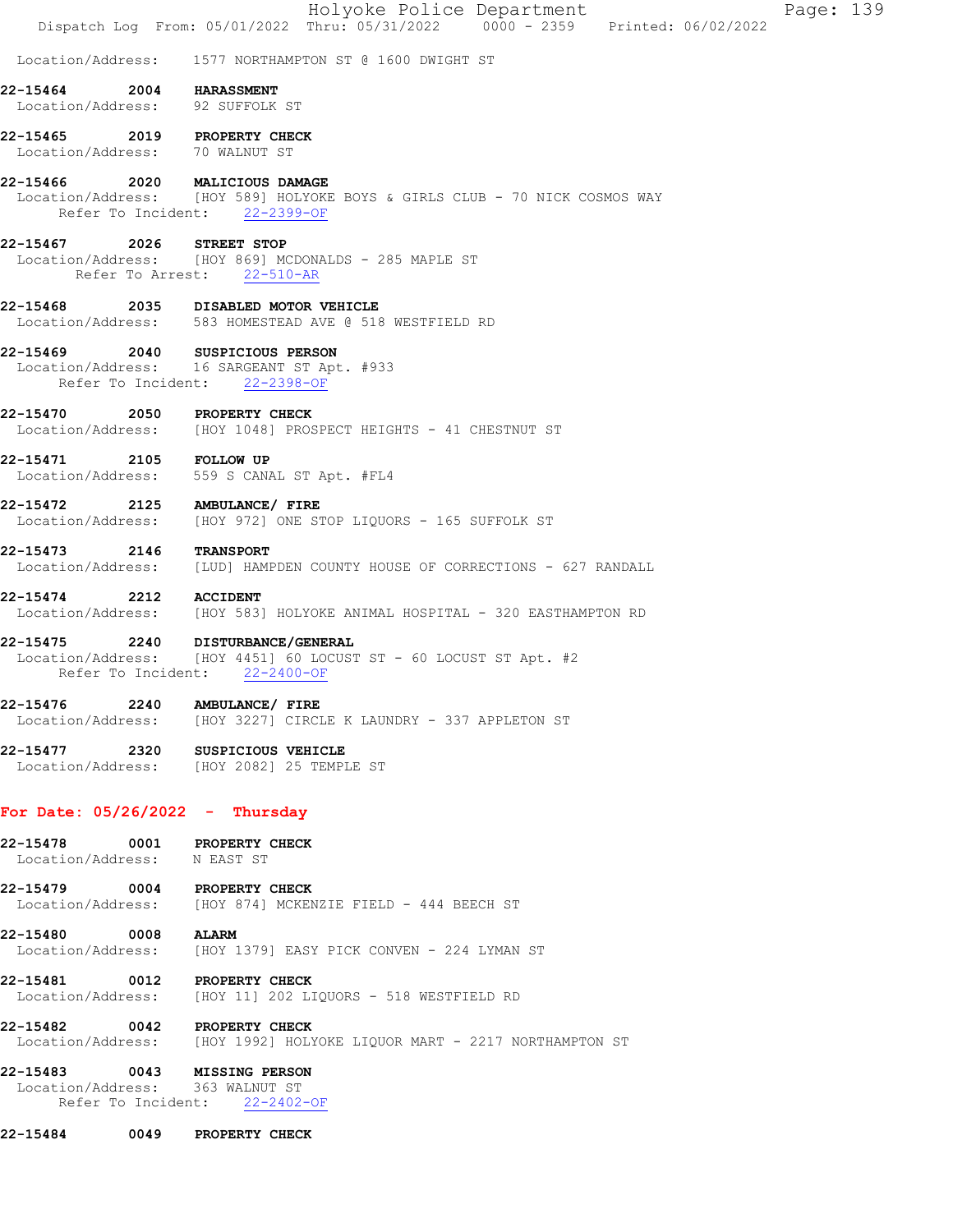|                                                              | Holyoke Police Department<br>Page: $140$<br>Dispatch Log From: 05/01/2022 Thru: 05/31/2022 0000 - 2359 Printed: 06/02/2022 |
|--------------------------------------------------------------|----------------------------------------------------------------------------------------------------------------------------|
| Location/Address:                                            | [HOY 3236] GARY ROME HYUNDAI - 150 WHITING FARMS RD                                                                        |
| 22-15486                                                     | 0051 LOUD NOISES<br>Location/Address: [HOY 2360] ROHAN PARK - ALDERMAN ST                                                  |
| Location/Address: HITCHCOCK ST                               | 22-15485 0054 PROPERTY CHECK                                                                                               |
| 22-15487 0055 STREET STOP<br>Location/Address: 102 BROWN AVE |                                                                                                                            |
| Location/Address: N EAST ST                                  | 22-15488 0115 PROPERTY CHECK                                                                                               |
| 22-15489 0116 AMBULANCE                                      | Location/Address: [HOY 4249] MOTEL 6 - 1515 NORTHAMPTON ST Apt. #206                                                       |
|                                                              | 22-15490 0117 STREET STOP<br>Location/Address: 91 SARGEANT ST @ 39 COMMERCIAL ST<br>Refer To Incident: 22-2403-OF          |
| Location/Address: 413 MAPLE ST                               | 22-15491 0136 SUSPICIOUS VEHICLE<br>Refer To Incident: 22-2404-OF                                                          |
| 22-15492 0141 AMBULANCE                                      | Location/Address: [HOY 3519] 106 LINDEN ST - 106 LINDEN ST Apt. #1L                                                        |
|                                                              | 22-15493 0153 PROPERTY CHECK<br>Location/Address: AREA CHECKED - 77 W GLEN ST @ 107 MARTIN ST                              |
|                                                              | 22-15494 0158 M/V-- FAILURE TO STOP STATE PD<br>Location: [HOY 2858] WILLIMANSETT BRIDGE PROJECT                           |
| 22-15495 0225                                                | loitering<br>Location/Address: [HOY 110] BANK OF AMERICA - 320 HIGH ST                                                     |
| 22-15496<br>Location/Address: ELMWOOD AVE                    | 0228 PROPERTY CHECK                                                                                                        |
| Location/Address: N EAST ST                                  | 22-15497 0239 PROPERTY CHECK                                                                                               |
| Location/Address: CLARK ST                                   | 22-15498 0335 PROPERTY CHECK                                                                                               |
| Location/Address: 173 ELM ST                                 | 22-15500 0345 SUSPICIOUS PERSON                                                                                            |
| Location/Address: HILLSIDE AVE                               | 22-15499 0348 PROPERTY CHECK                                                                                               |
| 22-15501 0353 AMBULANCE                                      | Location/Address: [HOY 2316] HAMPSHIRE PINE - 100 HAMPSHIRE ST Apt. #4B                                                    |
|                                                              | 22-15502 0411 B & E IN PROGRESS<br>Location/Address: 107 BROOKLINE AVE                                                     |
| Location/Address: N EAST ST                                  | 22-15503 0444 PROPERTY CHECK                                                                                               |
| Location/Address: HITCHCOCK ST                               | 22-15504 0446 PROPERTY CHECK                                                                                               |
| 22-15505 0447                                                | <b>ALARM</b><br>Location/Address: [HOY 1906] MT TOM CITY CLINIC BEHAVIORAL HEALTH NET INC. - 235 MAPLE ST                  |
| 22-15506 0449                                                | <b>PROPERTY CHECK</b><br>Location/Address: [HOY 1501] ERNEST E PROULX MUNICIPAL PARKING FACILITY - 505 DWIGHT ST           |
| 22-15507                                                     | 0528 M/V-- FAILURE TO STOP                                                                                                 |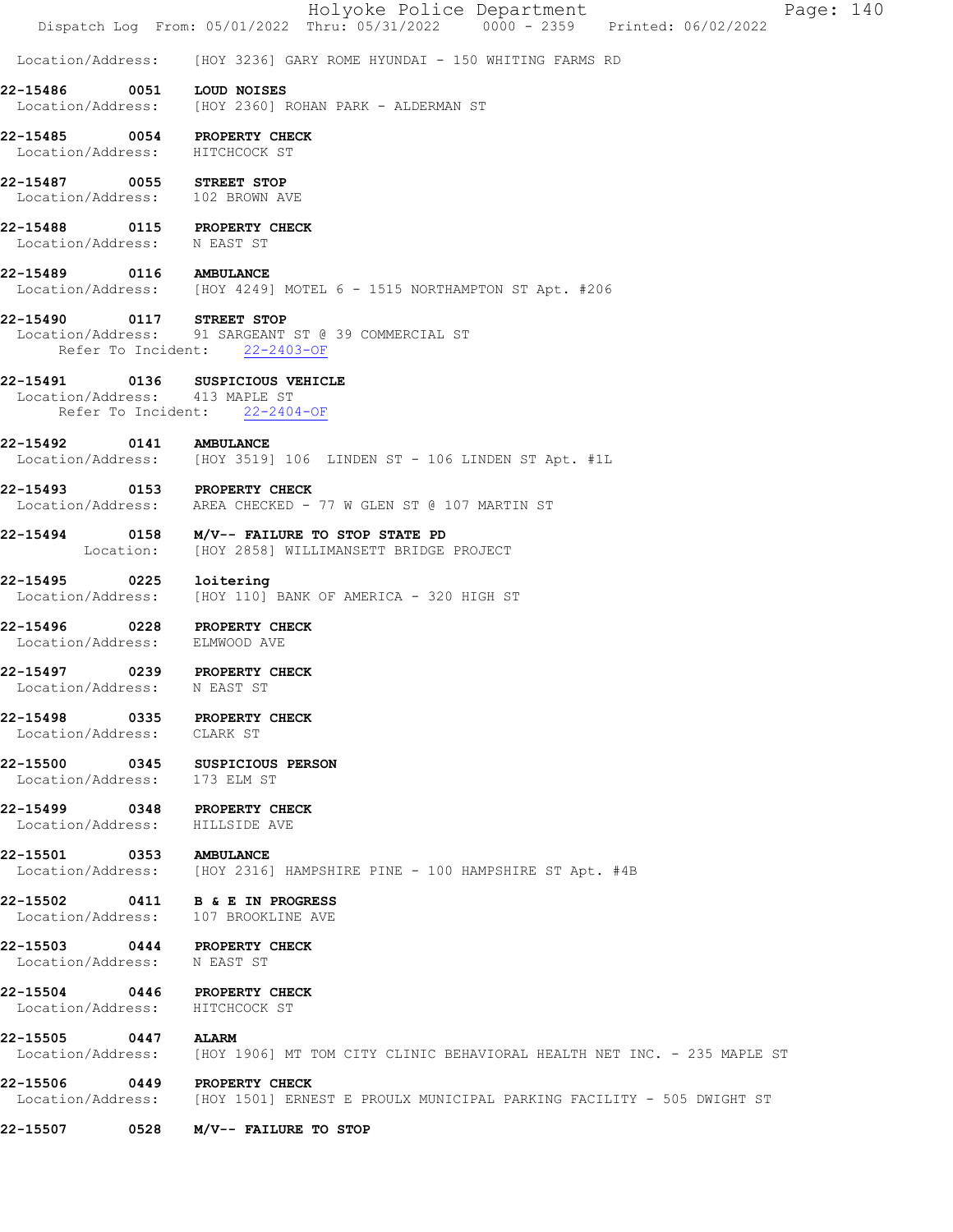|                                                                                       |      |                               | Holyoke Police Department<br>Dispatch Log From: 05/01/2022 Thru: 05/31/2022 0000 - 2359 Printed: 06/02/2022 |  | Page: 141 |  |
|---------------------------------------------------------------------------------------|------|-------------------------------|-------------------------------------------------------------------------------------------------------------|--|-----------|--|
|                                                                                       |      | Refer To Arrest: 22-511-AR    | Location/Address: [HOY 869] MCDONALDS - 285 MAPLE ST                                                        |  |           |  |
| 22-15508 0613 SUSPICIOUS VEHICLE                                                      |      |                               | Location/Address: [HOY 371] E N WHITE SCHOOL - 1 JEFFERSON ST                                               |  |           |  |
| 22-15509 0630 SAFETY HAZARD                                                           |      | Refer To Incident: 22-2405-OF | Location/Address: [HOY 619] HOLYOKE HOSPITAL - 575 BEECH ST                                                 |  |           |  |
| 22-15510 0654 PARKING VIOLATION<br>Location/Address: CLEMENTE ST                      |      |                               |                                                                                                             |  |           |  |
| 22-15511 0722 B & E AUTO<br>Location/Address: 59 MOSHER ST                            |      | Refer To Incident: 22-2406-OF |                                                                                                             |  |           |  |
| 22-15512 0735 AMBULANCE/ FIRE<br>Location/Address: 45 LAURA LN                        |      |                               |                                                                                                             |  |           |  |
| 22-15513 0757 ALARM                                                                   |      |                               | Location/Address: [HOY 3297] GTI - 28 APPLETON ST                                                           |  |           |  |
| 22-15514 0802 ALARM<br>Location/Address: CAREER POINT - 850 HIGH ST                   |      |                               |                                                                                                             |  |           |  |
| 22-15515 0807 M/V STOP                                                                |      | Refer To Incident: 22-2408-OF | Location/Address: 1 COMMERCIAL ST @ 117 CABOT ST                                                            |  |           |  |
| 22-15516 0826 SEX OFFENSE                                                             |      | Refer To Incident: 22-2407-OF | Location/Address: [HOY 4054] 859 MAIN ST 3R - 859 MAIN ST Apt. #3R                                          |  |           |  |
| 22-15517 0833 UNWANTED GUEST<br>Location/Address: 30 HAMPDEN ST                       |      |                               |                                                                                                             |  |           |  |
| 22-15518                                                                              |      | 0848 AMBULANCE/ FIRE          | Location/Address: [HOY 934] NEW ENGLAND ETCHING - 23 SPRING ST                                              |  |           |  |
| 22-15520<br>Location/Address:                                                         |      | 0858 PARKING VIOLATION        | 291 PLEASANT ST @ 1 HIGHLAND AVE                                                                            |  |           |  |
| 22-15521 0907 AMBULANCE/ FIRE<br>Location/Address: 20 VIEW ST                         |      |                               |                                                                                                             |  |           |  |
| 22-15522 0910 DISABLED MOTOR VEHICLE<br>Location/Address: 299 HIGH ST @ 37 SUFFOLK ST |      |                               |                                                                                                             |  |           |  |
| 22-15524 0933 AMBULANCE/ FIRE<br>Location/Address: 23 VALLEY HTS                      |      |                               |                                                                                                             |  |           |  |
| 22-15525 0942 LARCENY<br>Location/Address: 29 MAGNOLIA AVE                            |      | Refer To Incident: 22-2409-OF |                                                                                                             |  |           |  |
| 22-15526 0944 STREET STOP<br>Location/Address: 531 S SUMMER ST                        |      | Refer To Arrest: 22-512-AR    |                                                                                                             |  |           |  |
| 22-15527 0947 loitering                                                               |      |                               | Location/Address: [HOY 1419] SAMS FOOD STORE - 515 HIGH ST                                                  |  |           |  |
| 22-15528 0954 FOLLOW UP                                                               |      |                               | Location/Address: [HOY 3033] GIGGLES DAYCARE - 53 ARGYLE AVE                                                |  |           |  |
| 22-15529 1003 DISTURBANCE/GENERAL<br>Location/Address: 30 LYNWOOD AVE                 |      | Refer To Incident: 22-2410-OF |                                                                                                             |  |           |  |
| 22-15531                                                                              | 1101 | <b>FOLLOW UP</b>              |                                                                                                             |  |           |  |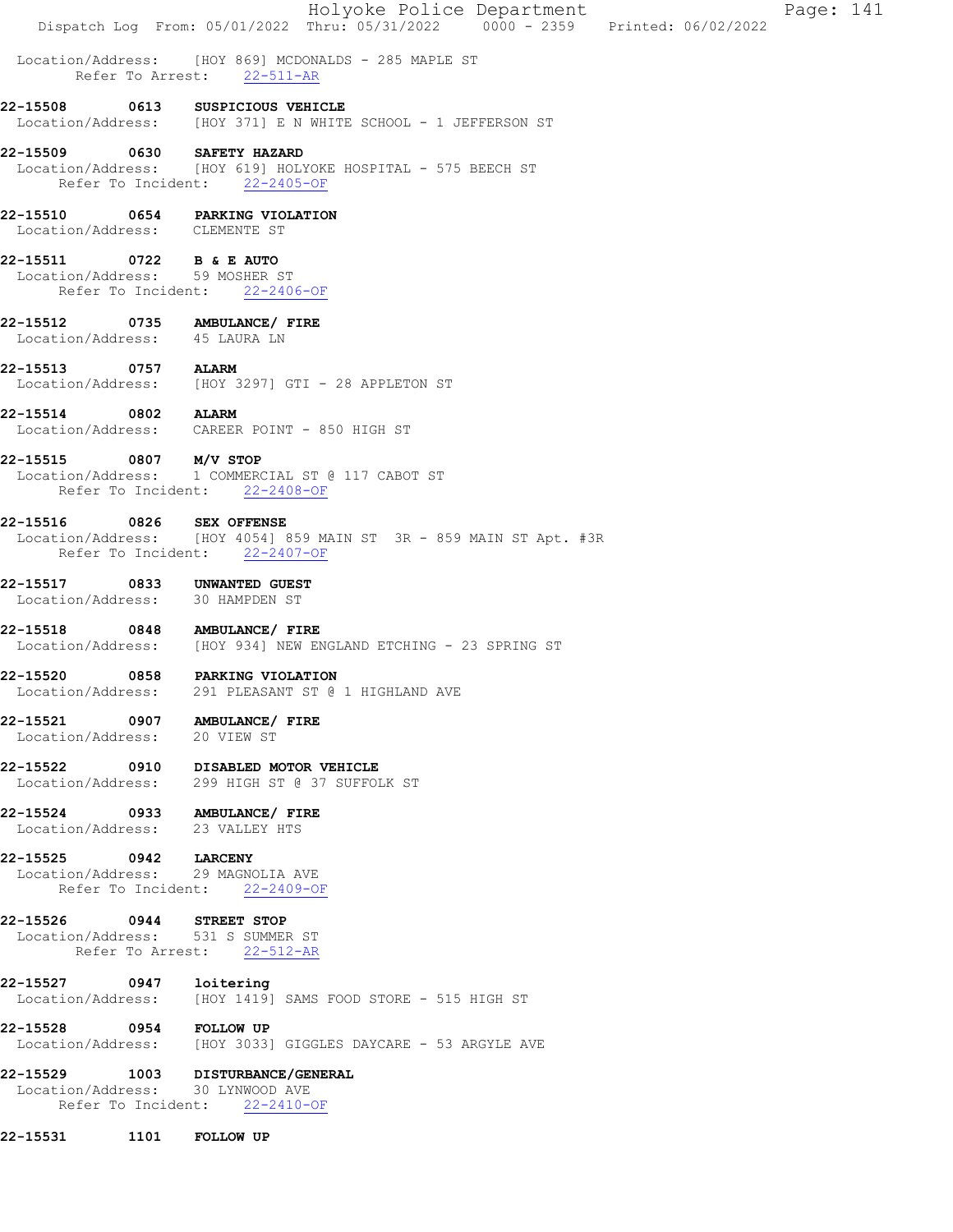|                                          | Dispatch Log From: 05/01/2022 Thru: 05/31/2022 0000 - 2359 Printed: 06/02/2022                                              | Holyoke Police Department                        |  | Page: $142$ |  |
|------------------------------------------|-----------------------------------------------------------------------------------------------------------------------------|--------------------------------------------------|--|-------------|--|
| Location/Address:                        |                                                                                                                             | [HOY 4423] 80 NEWTON ST 2 - 80 NEWTON ST Apt. #2 |  |             |  |
| 22-15530                                 | 1102 PARKING VIOLATION<br>Location/Address: S SUMMER ST                                                                     |                                                  |  |             |  |
| Location/Address:                        | 22-15532 1108 ASSIST/PUBLIC<br>71 ELMWOOD AVE                                                                               |                                                  |  |             |  |
| 22-15533<br>Location/Address: 325 ELM ST | 1109 AMBULANCE/ FIRE                                                                                                        |                                                  |  |             |  |
|                                          | 22-15534 1112 DISTURBANCE/GENERAL<br>Location/Address: [HOY 4247] 16 CABOT ST - 16 CABOT ST Apt. #3R                        |                                                  |  |             |  |
|                                          | 22-15535 1115 CHECK WELLBEING/ASSIST<br>Location/Address: 13 DAVIS ST                                                       |                                                  |  |             |  |
| 22-15536 1137 ALARM                      | Location/Address: 109 LYMAN ST                                                                                              |                                                  |  |             |  |
| 22-15537 1139 FOLLOW UP                  | Location/Address: 91\ N EAST ST                                                                                             |                                                  |  |             |  |
|                                          | 22-15540 1203 SAFETY HAZARD<br>Location/Address: [HOY 1467] PULASKI PARK - LYMAN ST                                         |                                                  |  |             |  |
|                                          | 22-15539 1204 ASSIST/PUBLIC<br>Location/Address: 503 S BRIDGE ST @ 33 CABOT ST<br>Refer To Incident: 22-2411-OF             |                                                  |  |             |  |
| 22-15538                                 | 1205 LARCENY<br>Location/Address: [HOY 2886] CVS PHARMACY - 250 WHITING FARMS RD                                            |                                                  |  |             |  |
|                                          | 22-15541 1213 AMBULANCE/ FIRE<br>Location/Address: [HOY 719] JC PENNEY - 50 HOLYOKE ST                                      |                                                  |  |             |  |
| 22-15542                                 | 1236 AMBULANCE/ FIRE<br>Location/Address: [HOY 3454] 287 ESSEX ST - 287 ESSEX ST Apt. #609                                  |                                                  |  |             |  |
| 22-15543                                 | 1251 ASSIST/PUBLIC<br>  Location/Address: [HOY 1390] HOLYOKE POLICE DEPT - 138 APPLETON ST<br>Refer To Incident: 22-2412-OF |                                                  |  |             |  |
|                                          | 22-15544 1307 ASSIST/PUBLIC<br>Location/Address: [HOY 2869] RACING MART - 582 SOUTH ST                                      |                                                  |  |             |  |
| 22-15545 1310 M/V STOP                   | Location/Address: 155 CABOT ST @ 375 MAPLE ST                                                                               |                                                  |  |             |  |
|                                          | 22-15546 1325 CHECK WELLBEING/ASSIST<br>Location/Address: 416 TOKENEKE RD                                                   |                                                  |  |             |  |
| 22-15547 1330 ACCIDENT                   | Location/Address: 405 MAPLE ST<br>Refer To Incident: 22-2414-OF<br>Refer To Accident: 22-658-AC                             |                                                  |  |             |  |
|                                          | 22-15548 1332 CHECK WELLBEING/ASSIST<br>Location/Address: 74 BEECH ST Apt. #3                                               |                                                  |  |             |  |
| 22-15549 1335 STOLEN M/V                 | Location/Address: [HOY 1260] U HAUL OF HOLYOKE - 250 APPLETON ST<br>Refer To Incident: 22-2413-OF                           |                                                  |  |             |  |
| 22-15550 1337 M/V STOP                   | Location/Address: 335 WALNUT ST @ 89 FRANKLIN ST                                                                            |                                                  |  |             |  |
|                                          | 22-15551 1343 STREET STOP<br>Location/Address: 32 ST KOLBE DR<br>Refer To Arrest: 22-513-AR                                 |                                                  |  |             |  |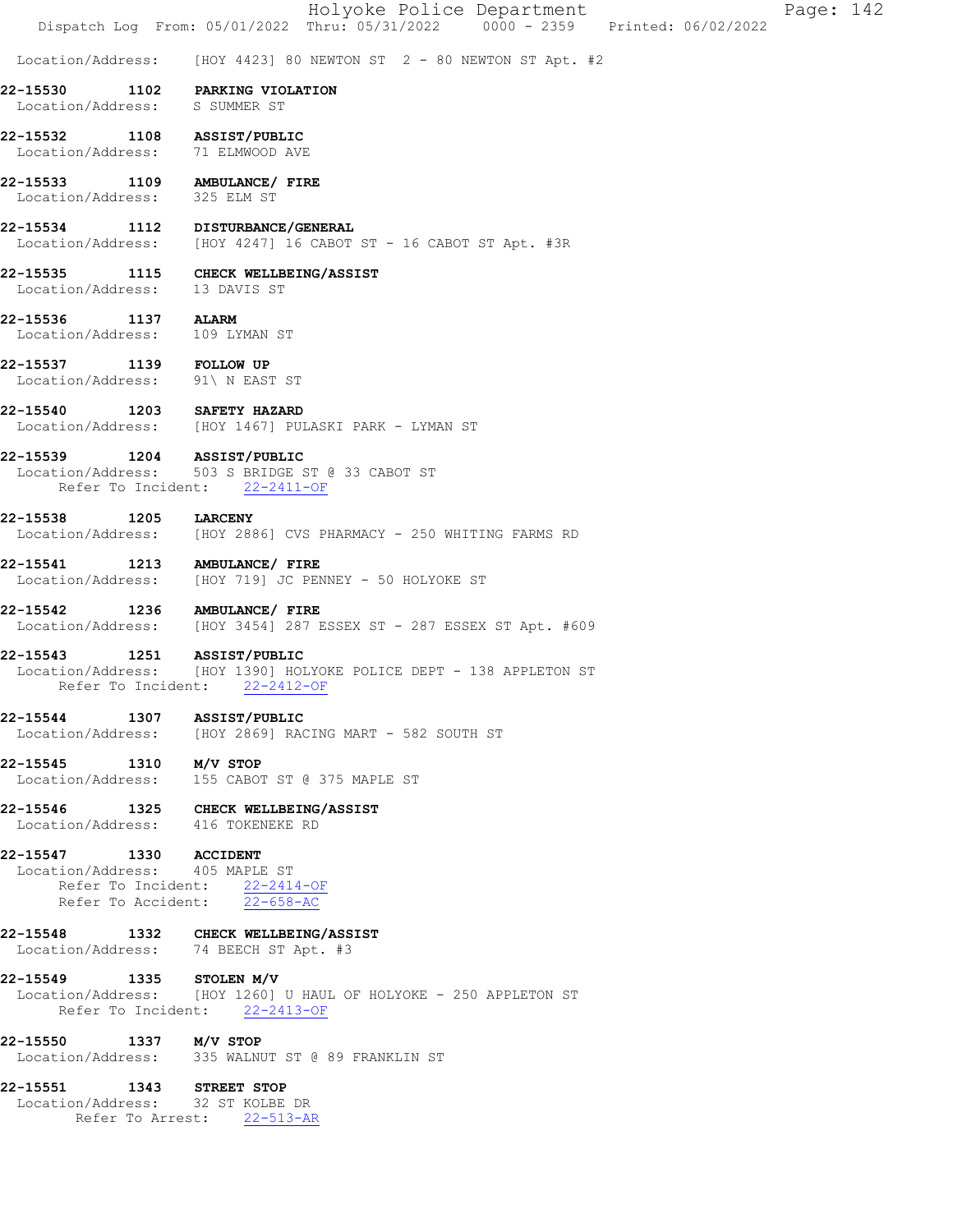|                               |                                                                                                               | Holyoke Police Department | Dispatch Log From: 05/01/2022 Thru: 05/31/2022   0000 - 2359   Printed: 06/02/2022 | Page: 143 |  |
|-------------------------------|---------------------------------------------------------------------------------------------------------------|---------------------------|------------------------------------------------------------------------------------|-----------|--|
|                               | 22-15552 1349 Be on the lookout for<br>Location/Address: [HOY 1260] U HAUL OF HOLYOKE - 250 APPLETON ST       |                           |                                                                                    |           |  |
| 22-15553 1401 FOLLOW UP       | Location/Address: [HOY 1831] VERITAS PREP SCHOOL - 1916 NORTHAMPTON ST                                        |                           |                                                                                    |           |  |
| 22-15554 1417 M/V STOP        | Location/Address: [HOY 3227] CIRCLE K LAUNDRY - 337 APPLETON ST                                               |                           |                                                                                    |           |  |
| 22-15555 1420 M/V STOP        | Location/Address: 50 CHAPIN ST @ 70 GATES ST<br>Refer To Arrest: 22-514-AR                                    |                           |                                                                                    |           |  |
| 22-15556 1443 ALARM           | Location/Address: [HOY 596] MT TOM CITY CLINIC - 235 MAPLE ST                                                 |                           |                                                                                    |           |  |
|                               | 22-15557 1514 SUSPICIOUS PERSON<br>Location/Address: [HOY 613] HOLYOKE G & E - 99 SUFFOLK ST                  |                           |                                                                                    |           |  |
|                               | 22-15558 1522 AMBULANCE/ FIRE<br>Location/Address: [HOY 391] ELMWOOD TOWERS - 485 SOUTH ST Apt. #312          |                           |                                                                                    |           |  |
| Location/Address:             | 22-15559 1523 AMBULANCE/ FIRE                                                                                 |                           | [HOY 3425] 36 LOWER WESTFIELD RD - 36 LOWER WESTFIELD RD Apt. #2FL                 |           |  |
| 22-15560                      | 1529 CHECK WELLBEING/ASSIST<br>Location/Address: [HOY 1297] WALGREENS - 1588 NORTHAMPTON ST                   |                           |                                                                                    |           |  |
|                               | 22-15561 1530 AMBULANCE/ FIRE<br>Location/Address: 511 WHITNEY AVE                                            |                           |                                                                                    |           |  |
| 22-15562                      | 1531 CHECK WELLBEING/ASSIST<br>Location/Address: [HOY 839] MANNIX BUILDING - 40 SUFFOLK ST Apt. #4B           |                           |                                                                                    |           |  |
| Location/Address: N BRIDGE ST | 22-15563 1534 PROPERTY CHECK                                                                                  |                           |                                                                                    |           |  |
| 22-15564 1617 ALARM           | Location/Address: 57 SUFFOLK ST                                                                               |                           |                                                                                    |           |  |
|                               | 22-15565 1625 PROPERTY CHECK<br>Location/Address: [HOY 707] IVORY BILLIARDS - 151 CHESTNUT ST                 |                           |                                                                                    |           |  |
| Location/Address: 102 PINE ST | 22-15566 1628 PROPERTY CHECK                                                                                  |                           |                                                                                    |           |  |
|                               | 22-15567 1634 ASSIST AGAWAM PD<br>Location/Address: 241 ESSEX ST Apt. #3L                                     |                           |                                                                                    |           |  |
|                               | 22-15568 1641 SUSPICIOUS PERSON<br>Location/Address: [HOY 2698] 400 BEECH ST<br>Refer To Incident: 22-2415-OF |                           |                                                                                    |           |  |
| 22-15569 1648 loitering       | Location/Address: [HOY 3958] 72 ESSEX ST                                                                      |                           |                                                                                    |           |  |
|                               | 22-15570 1651 PROPERTY CHECK<br>Location/Address: 149 ESSEX ST @ 211 WALNUT ST                                |                           |                                                                                    |           |  |
|                               | 22-15571   1652   PROPERTY CHECK<br>Location/Address:   RAILROAD TRACKS - ST KOLBE DR                         |                           |                                                                                    |           |  |
|                               | 22-15572 1713 PROPERTY CHECK<br>Location/Address: [HOY 2561] 365 APPLETON ST - 365 APPLETON ST                |                           |                                                                                    |           |  |
| 22-15573 1730 STREET STOP     | Location/Address: [HOY 1992] HOLYOKE LIQUOR MART - 2217 NORTHAMPTON ST<br>Refer To Incident: 22-2416-OF       |                           |                                                                                    |           |  |
| Location/Address: 21 ALLYN ST | 22-15575 1735 AMBULANCE/ FIRE                                                                                 |                           |                                                                                    |           |  |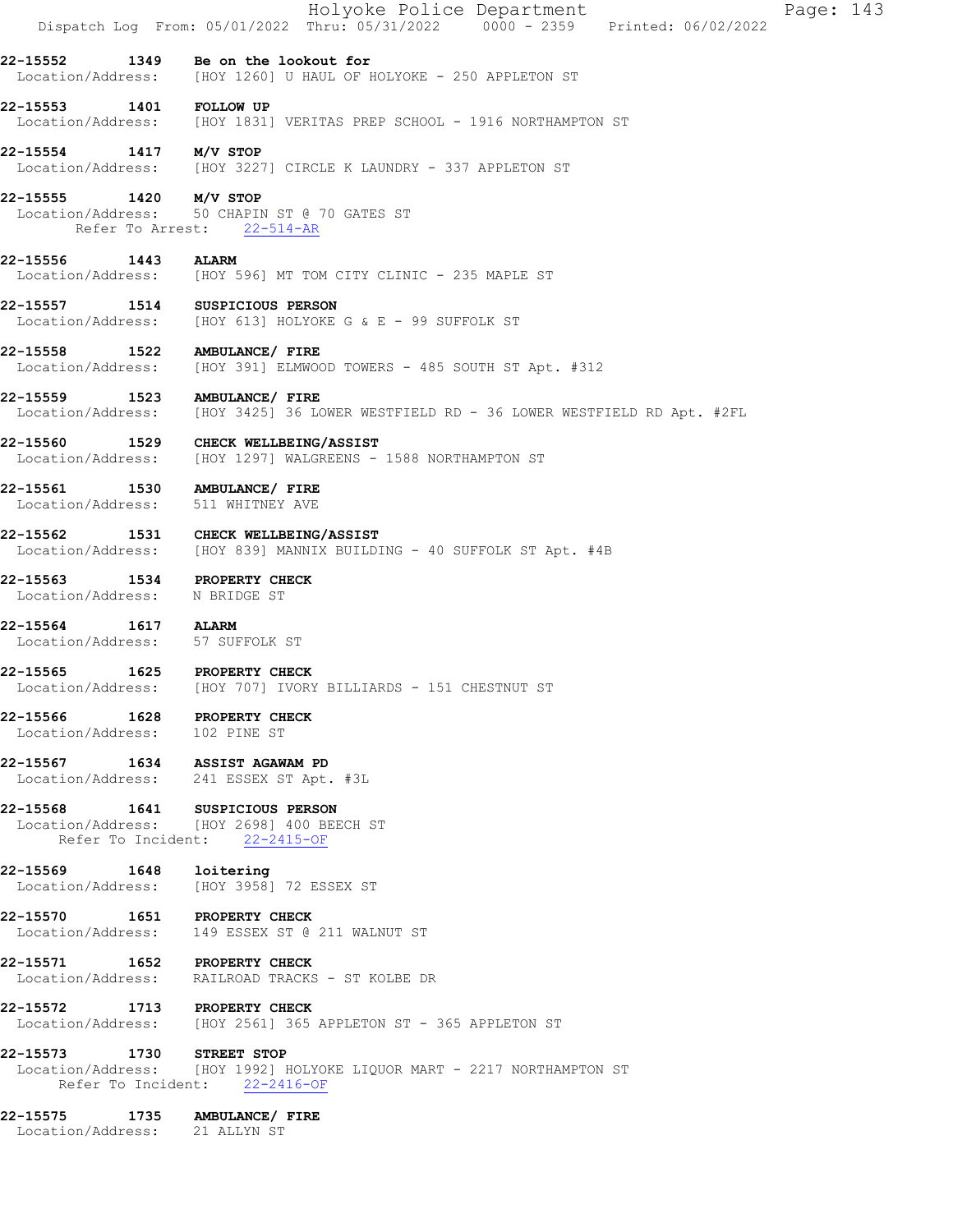|                                                                 |      | Holyoke Police Department<br>Page: $144$<br>Dispatch Log From: 05/01/2022 Thru: 05/31/2022 0000 - 2359 Printed: 06/02/2022 |
|-----------------------------------------------------------------|------|----------------------------------------------------------------------------------------------------------------------------|
| 22-15576 1738 PROPERTY CHECK                                    |      | Location/Address: [HOY 2939] VICTORY THEATER = 81-89 SUFFOLK STREET - 81 SUFFOLK ST                                        |
| 22-15577 1745 FOLLOW UP<br>Location/Address: 93 ELM ST          |      |                                                                                                                            |
| 22-15578 1758 M/V STOP                                          |      | Location/Address: [HOY 268] COMPETITIVE EDGE - 500 NORTHAMPTON ST                                                          |
| 22-15579 1801 SAFETY HAZARD                                     |      | Location/Address: [HOY 873] MCKENNEY ELECTRIC - 100 NORTHAMPTON ST                                                         |
|                                                                 |      | 22-15580 1806 AMBULANCE/ FIRE<br>Location/Address: [HOY 2015] HOLYOKE MALL PROPER - 50 HOLYOKE ST                          |
| 22-15581 1813 PROPERTY CHECK                                    |      | Location/Address: [HOY 4179] 298 ELM ST 4B - 298 ELM ST Apt. #4B                                                           |
| 22-15582 1822 ASSAULT                                           |      | Location/Address: MALL SECURITY - 50 HOLYOKE ST<br>Refer To Incident: 22-2417-OF                                           |
| 22-15583 1823 PROPERTY CHECK<br>Location/Address: 757 DWIGHT ST |      |                                                                                                                            |
|                                                                 |      | 22-15584 1828 AMBULANCE/ FIRE<br>Location/Address: 58 N BRIDGE ST Apt. #2                                                  |
|                                                                 |      | 22-15585 1829 AMBULANCE/ FIRE<br>Location/Address: 287 ESSEX ST Apt. #503                                                  |
|                                                                 |      | 22-15586 1842 CHECK WELLBEING/ASSIST<br>Location/Address: 175 CHESTNUT ST                                                  |
| 22-15588 1850 STREET STOP<br>Location/Address: 456 MAPLE ST     |      |                                                                                                                            |
| 22-15589 1911 GUN CALL                                          |      | Location/Address: [HOY 1349] ZIELINSKI APARTMENTS - 70 WALNUT ST<br>Refer To Incident: 22-2418-OF                          |
| 22-15590                                                        | 1929 | <b>ACCIDENT</b><br>Location/Address: 289 APPLETON ST @ 373 HIGH ST<br>Refer To Accident: 22-659-AC                         |
| 22-15591                                                        |      | 1937 PROPERTY CHECK<br>Location/Address: 133 SARGEANT ST                                                                   |
| 22-15592                                                        |      | 2015 DISTURBANCE/GENERAL<br>Location/Address: [HOY 3588] 47 VERNON ST - 47 VERNON ST Apt. #3L                              |
|                                                                 |      | 22-15593 2055 AMBULANCE/ FIRE<br>Location/Address: [HOY 4249] MOTEL 6 - 1515 NORTHAMPTON ST Apt. #123                      |
| 22-15594<br>Location/Address: 17 ALLYN ST                       |      | 2117 B & E AUTO<br>Refer To Incident: 22-2420-OF                                                                           |
| 22-15595                                                        |      | 2124 DISTURBANCE/GENERAL<br>Location/Address: 11 SPRING ST Apt. #2L                                                        |
| 22-15596<br>Location/Address:                                   | 2203 | <b>ALARM</b><br>[HOY 1407] HOLYOKE HEALTH CENTER - 230 MAPLE ST                                                            |
| 22-15597                                                        |      | 2206 DISTURBANCE/GENERAL<br>Location/Address: [HOY 13] 556 S BRIDGE ST - 556 S BRIDGE ST Apt. #1R                          |
| 22-15598<br>Refer To Incident:                                  |      | 2245 MALICIOUS DAMAGE<br>Location/Address: 110 HAMPSHIRE ST Apt. #5RA<br>$22 - 2421 - OF$                                  |
|                                                                 |      |                                                                                                                            |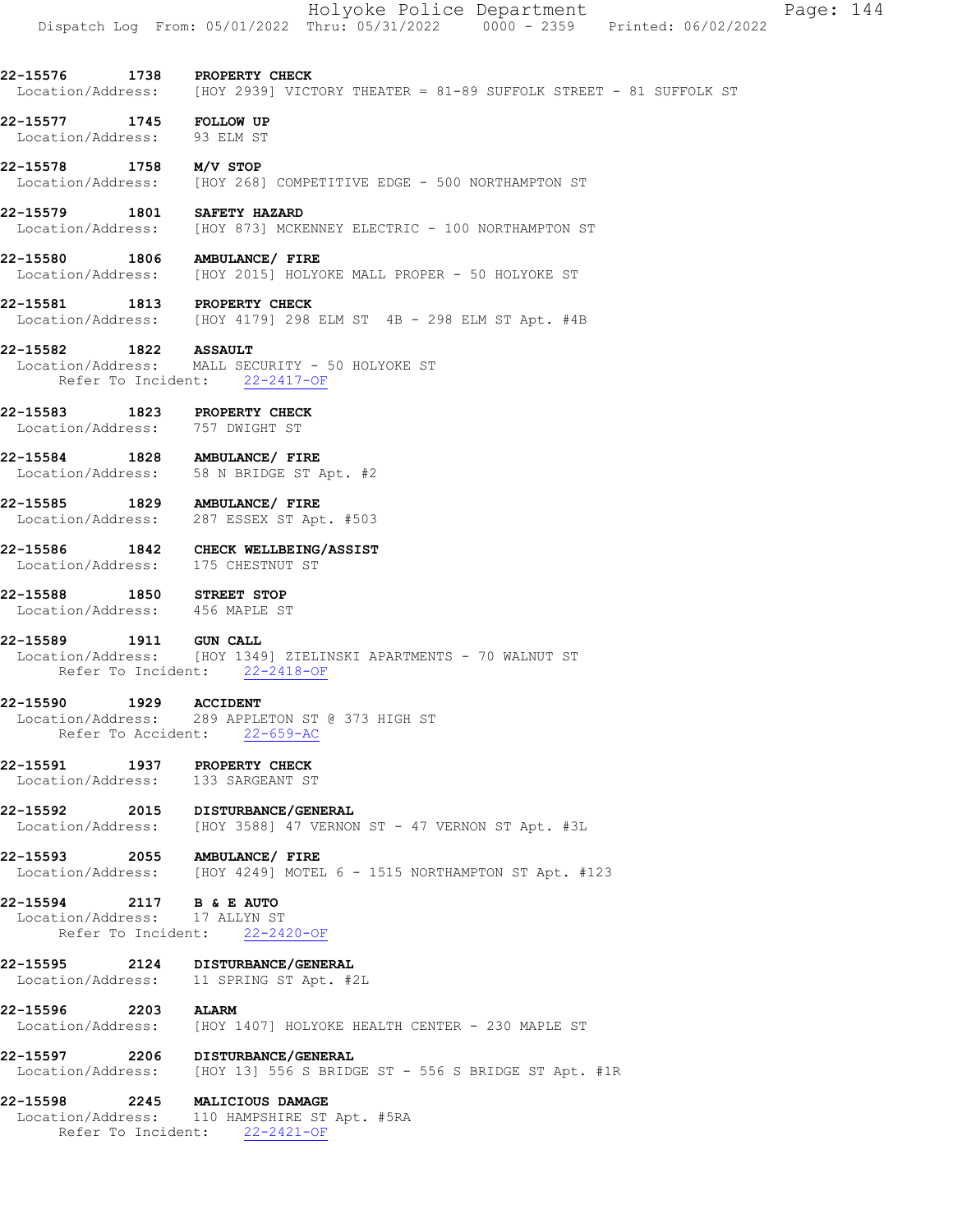|                                 | Holyoke Police Department<br>Page: 145<br>Dispatch Log From: 05/01/2022 Thru: 05/31/2022 0000 - 2359 Printed: 06/02/2022                                        |  |
|---------------------------------|-----------------------------------------------------------------------------------------------------------------------------------------------------------------|--|
| 22-15599 2248 ALARM             | Location/Address: [HOY 1972] AMEDEO'S RESTAURANT - 8 N BRIDGE ST                                                                                                |  |
|                                 |                                                                                                                                                                 |  |
|                                 | 22-15600 2334 B & E IN PROGRESS<br>Location/Address: [HOY 1589] PLAZA COURT REALTY INC/DONALD FISETTE - 102 LINDEN ST Apt. #6L<br>Refer To Incident: 22-2423-OF |  |
| 22-15601                        | 2339 AMBULANCE/ FIRE<br>Location/Address: [HOY 1419] SAMS FOOD STORE - 515 HIGH ST<br>Refer To Incident: 22-2422-OF                                             |  |
| 22-15602                        | 22-15602 2351 AMBULANCE<br>Location/Address: 1346 NORTHAMPTON ST                                                                                                |  |
|                                 | 22-15603 2356 loitering<br>Location/Address: [HOY 2957] BLESSED SACRAMENT SCHOOL - 21 WESTFIELD RD                                                              |  |
| For Date: $05/27/2022 -$ Friday |                                                                                                                                                                 |  |
| 22-15604                        | 0009 ACCIDENT<br>Location/Address: 1266 NORTHAMPTON ST @ 201 MADISON AVE<br>Refer To Accident: 22-660-AC                                                        |  |
| 22-15605                        | 0021 ALARM<br>Location/Address: [HOY 909] MORGAN SCHOOL - 587 S SUMMER ST                                                                                       |  |
| Location/Address: 7 MEADOW ST   | 22-15606 0039 SUSPICIOUS PERSON                                                                                                                                 |  |
| 22-15607                        | 0104 B & E IN PROGRESS<br>Location/Address: [HOY 1589] PLAZA COURT REALTY INC/DONALD FISETTE - 102 LINDEN ST Apt. #6L<br>Refer To Arrest: 22-515-AR             |  |
| 22-15608                        | 0117 ALARM<br>Location/Address: [HOY 1436] UNITED FORCES POST #351 - 50 ST KOLBE DR                                                                             |  |
| 22-15609                        | 0124 loitering<br>Location/Address: [HOY 869] MCDONALDS - 285 MAPLE ST<br>Refer To Arrest: 22-516-AR                                                            |  |
| 0142<br>22-15610                | M/V STOP                                                                                                                                                        |  |
|                                 | Location/Address: [HOY 1992] HOLYOKE LIQUOR MART - 2217 NORTHAMPTON ST                                                                                          |  |
| Location/Address: N EAST ST     | 22-15611 0144 PROPERTY CHECK                                                                                                                                    |  |
|                                 | 22-15612 0145 PROPERTY CHECK<br>Location: ELMWOOD AREA                                                                                                          |  |
| Location/Address:               | 22-15613 0145 PROPERTY CHECK<br>[HOY 1501] ERNEST E PROULX MUNICIPAL PARKING FACILITY - 505 DWIGHT ST                                                           |  |
| 22-15614 0150                   | M/V STOP<br>Location/Address: [HOY 1992] 2217 NORTHAMPTON ST                                                                                                    |  |
| 22-15615 0156                   | <b>PROPERTY CHECK</b><br>Location/Address: [HOY 964] OCEAN STATE JOB LO - 2291 NORTHAMPTON ST                                                                   |  |
|                                 | 22-15616 0159 PROPERTY CHECK<br>Location/Address: [HOY 874] MCKENZIE FIELD - 444 BEECH ST                                                                       |  |
| 22-15617 0200                   | <b>PROPERTY CHECK</b><br>Location/Address: 394 TOKENEKE RD                                                                                                      |  |
| 22-15618 0202 M/V STOP          | Location/Address: FAIRFIELD AVE                                                                                                                                 |  |
|                                 | 22-15620 0206 PROPERTY CHECK<br>Location/Address: [HOY 114] BARNES & NOBLE - 15 HOLYOKE ST                                                                      |  |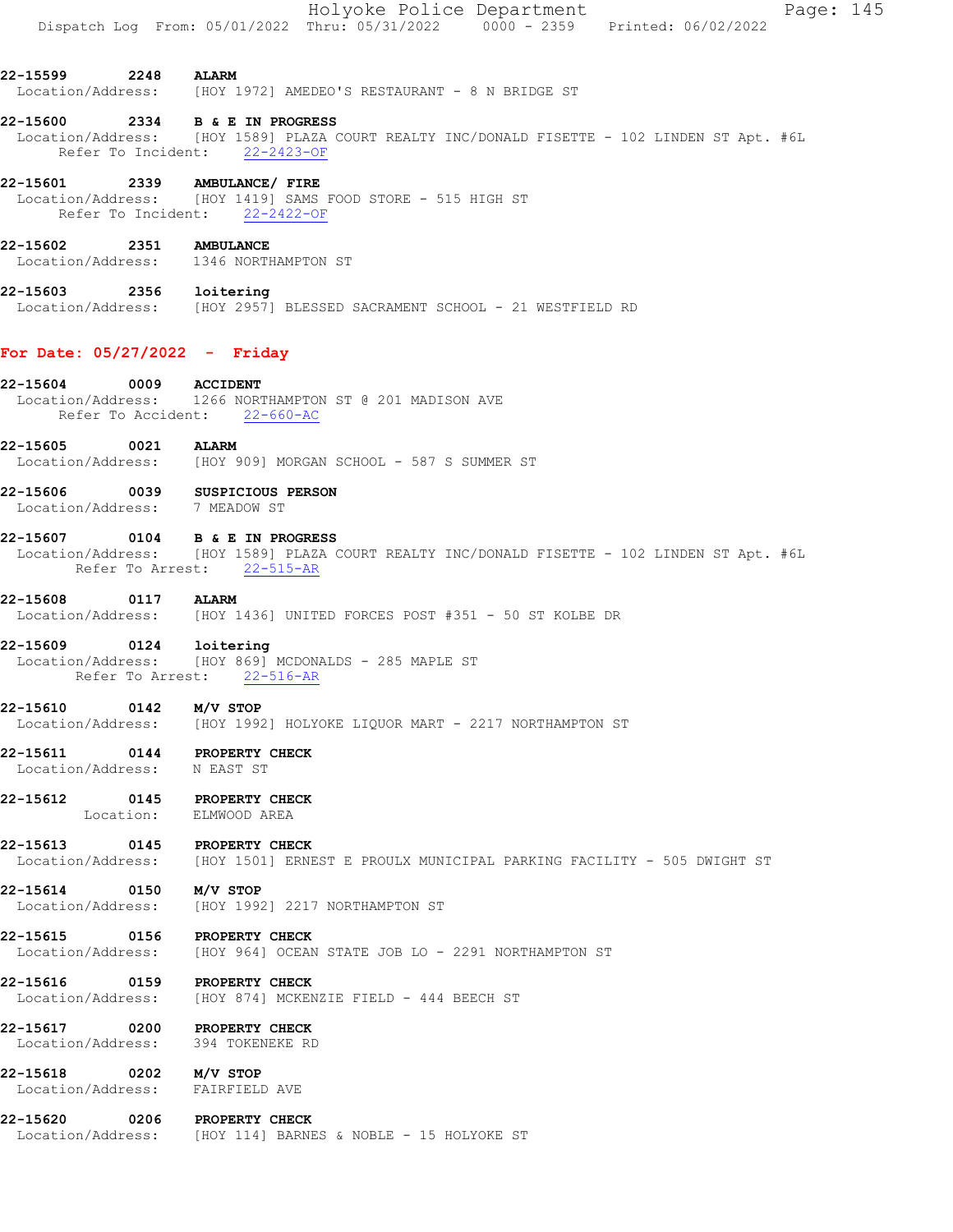- 22-15619 0207 PROPERTY CHECK Location/Address: 530 MAIN ST
- 22-15621 0218 PROPERTY CHECK<br>Location/Address: HILLSIDE AVE Location/Address:
- 22-15622 0228 M/V STOP Location/Address: 117 CABOT ST @ 1 COMMERCIAL ST
- 22-15623 0232 TRESPASSING Location/Address: 18 QUIRK AVE Apt. #6
- 22-15624 0306 PROPERTY CHECK Location/Address: N EAST ST
- 22-15625 0320 PARKING VIOLATION Location/Address: 160 LYMAN ST
- 22-15626 0344 PROPERTY CHECK<br>Location/Address: HITCHCOCK ST Location/Address:
- 22-15627 0348 PROPERTY CHECK<br>
Location: HILLSIDE Location:
- 22-15628 0436 PROPERTY CHECK<br>Location/Address: [HOY 3236] GARY [HOY 3236] GARY ROME HYUNDAI - 150 WHITING FARMS RD
- 22-15629 0458 CHECK WELLBEING/ASSIST Location/Address: 124 CABOT ST @ 125 NEWTON ST
- 22-15630 0525 PROPERTY CHECK<br>Location/Address: N EAST ST Location/Address:
- 22-15631 0606 ALARM Location/Address: [HOY 603] HOLYOKE DPW - 63 N CANAL ST
- 22-15632 0625 PROPERTY DAMAGE/NOT MAL DAMAGE<br>Location/Address: N EAST ST Location/Address:
- 22-15633 0627 AMBULANCE Location/Address: 135 BEECH ST Apt. #3FL
- 22-15634 0647 AMBULANCE Location/Address: GMI - 102 CABOT ST
- **22-15635 0648 ALARM**<br>Location/Address: [HOY 1 [HOY 1909] HOLY CROSS CHURCH RECTORY - 23 SYCAMORE ST
- 22-15636 0727 ACCIDENT Location/Address: [HOY 3514] MAIN ST Refer To Accident: 22-661-AC
- 22-15637 0801 ACCIDENT Location/Address: [HOY 1390] HOLYOKE POLICE DEPT - 138 APPLETON ST Refer To Accident: 22-662-AC
- 22-15638 0807 ALARM Location/Address: [HOY 3297] GTI - 28 APPLETON ST
- 22-15640 0812 Be on the lookout for Location: [SOU] SOUTH HADLEY
- 22-15639 0817 loitering Location/Address: [HOY 3958] 72 ESSEX ST APT 4 - 72 ESSEX ST Apt. #4
- 22-15641 0821 AMBULANCE/FIRE<br>Location/Address: 1069 MAIN ST Location/Address:
- 22-15642 0842 PROPERTY CHECK Location/Address: 308 WALNUT ST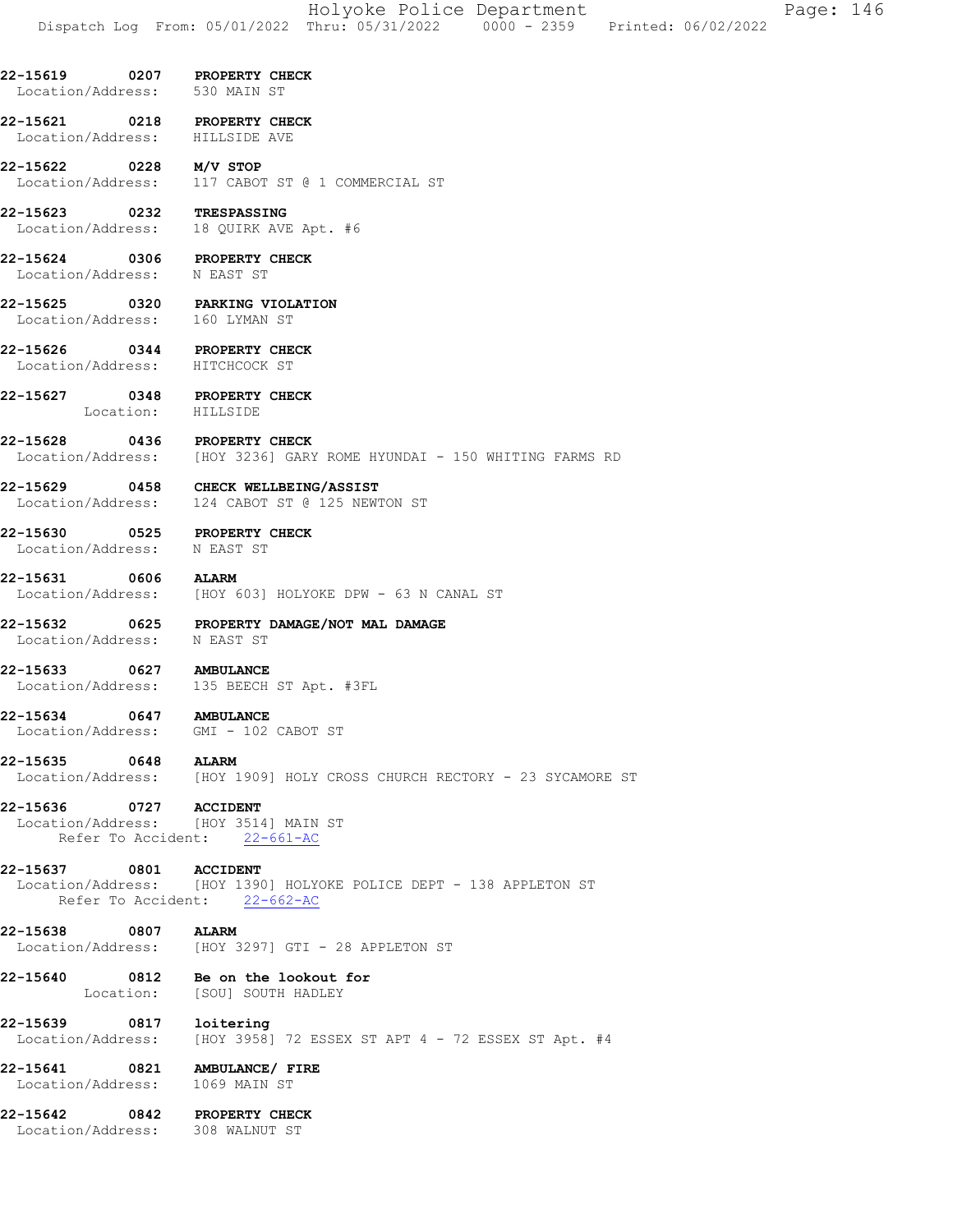|                                                                 | Holyoke Police Department<br>Page: 147<br>Dispatch Log From: 05/01/2022 Thru: 05/31/2022 0000 - 2359 Printed: 06/02/2022 |
|-----------------------------------------------------------------|--------------------------------------------------------------------------------------------------------------------------|
| 22-15643 0847 FOLLOW UP                                         |                                                                                                                          |
|                                                                 | Location/Address: [HOY 3208] LAWERENCE HEAD START - 156 CABOT ST                                                         |
| 22-15644 0848 PROPERTY CHECK<br>Location/Address: 757 DWIGHT ST |                                                                                                                          |
| 22-15645 0849 AMBULANCE/ FIRE                                   |                                                                                                                          |
|                                                                 | Location/Address: [HOY 3460] DAY BROOK AVE - 298 JARVIS AVE Apt. #2FL                                                    |
| 22-15646 0857 PROPERTY CHECK                                    | Location/Address: [HOY 1538] SZALKUCKI, BALBINA - 122 WALNUT ST                                                          |
| 22-15647 0902 PROPERTY CHECK                                    |                                                                                                                          |
| Location/Address: 173 ELM ST                                    | Refer To Incident: 22-2424-OF                                                                                            |
|                                                                 | 22-15648 0920 STOLEN LICENSE PLATE                                                                                       |
| Location/Address: 290 LINDEN ST                                 | Refer To Incident: 22-2425-OF                                                                                            |
|                                                                 |                                                                                                                          |
| 22-15649 0925 ASSIST/PUBLIC<br>Location/Address: 29 DAVIS ST    |                                                                                                                          |
| 22-15650 0933 PROPERTY CHECK                                    |                                                                                                                          |
|                                                                 | Location/Address: [HOY 1002] APOSTOLIC CHRISTIAN CHURCH OF BETHSAIDA, INC. - 456 MAIN ST                                 |
| 22-15651 0933 PROPERTY CHECK                                    |                                                                                                                          |
|                                                                 | Location/Address: 389 MAPLE ST @ 47 HAMPSHIRE ST<br>Refer To Incident: 22-2431-OF                                        |
| 22-15652 0935 AMBULANCE/ FIRE<br>Location/Address: 269 HIGH ST  |                                                                                                                          |
|                                                                 |                                                                                                                          |
| 22-15653 0939 AMBULANCE/ FIRE                                   | Location/Address: [HOY 1498] HOLYOKE TOWERS - 582 PLEASANT ST Apt. #20                                                   |
| 22-15654 0941 ACCIDENT                                          |                                                                                                                          |
|                                                                 | Location/Address: 1 DARTMOUTH ST @ 180 PLEASANT ST<br>Refer To Accident: 22-663-AC                                       |
| 22-15655 0943 AMBULANCE/ FIRE<br>Location/Address:              | [HOY 55] AMERICAN LEGION POST 325 - 22 SYCAMORE ST                                                                       |
| 22-15656 0947 AMBULANCE/FIRE                                    |                                                                                                                          |
|                                                                 | Location/Address: [HOY 2692] CARE ONE - 260 EASTHAMPTON RD                                                               |
| 22-15657 0948 ACCIDENT<br>Location/Address: HOLYOKE ST          |                                                                                                                          |
| 22-15658 0954 ASSIST/PUBLIC                                     |                                                                                                                          |
|                                                                 | Location/Address: [HOY 618] HOLYOKE HIGH SCHOOL - 500 BEECH ST<br>Refer To Arrest: 22-517-AR                             |
| 22-15659 0959 GUN CALL                                          |                                                                                                                          |
|                                                                 | Location/Address: [HOY 4076] ALLEYWAY - 173 ELM ST                                                                       |
| 22-15660 1010 GUN CALL                                          |                                                                                                                          |
|                                                                 | Location/Address: [HOY 869] MCDONALDS - 285 MAPLE ST<br>Refer To Incident: 22-2427-OF                                    |
|                                                                 | Refer To Arrest: 22-518-AR                                                                                               |
| 22-15662 1027 ASSIST/PUBLIC                                     |                                                                                                                          |
|                                                                 | Location/Address: 576 S EAST ST Apt. #4R                                                                                 |
| 22-15663 1032 MALICIOUS DAMAGE                                  |                                                                                                                          |
|                                                                 | Location/Address: 542 S BRIDGE ST Apt. #4R<br>Refer To Incident: 22-2429-OF                                              |
| 22-15664 1035 ALARM                                             |                                                                                                                          |
|                                                                 | Location/Address: [HOY 1390] HOLYOKE POLICE DEPT - 138 APPLETON ST                                                       |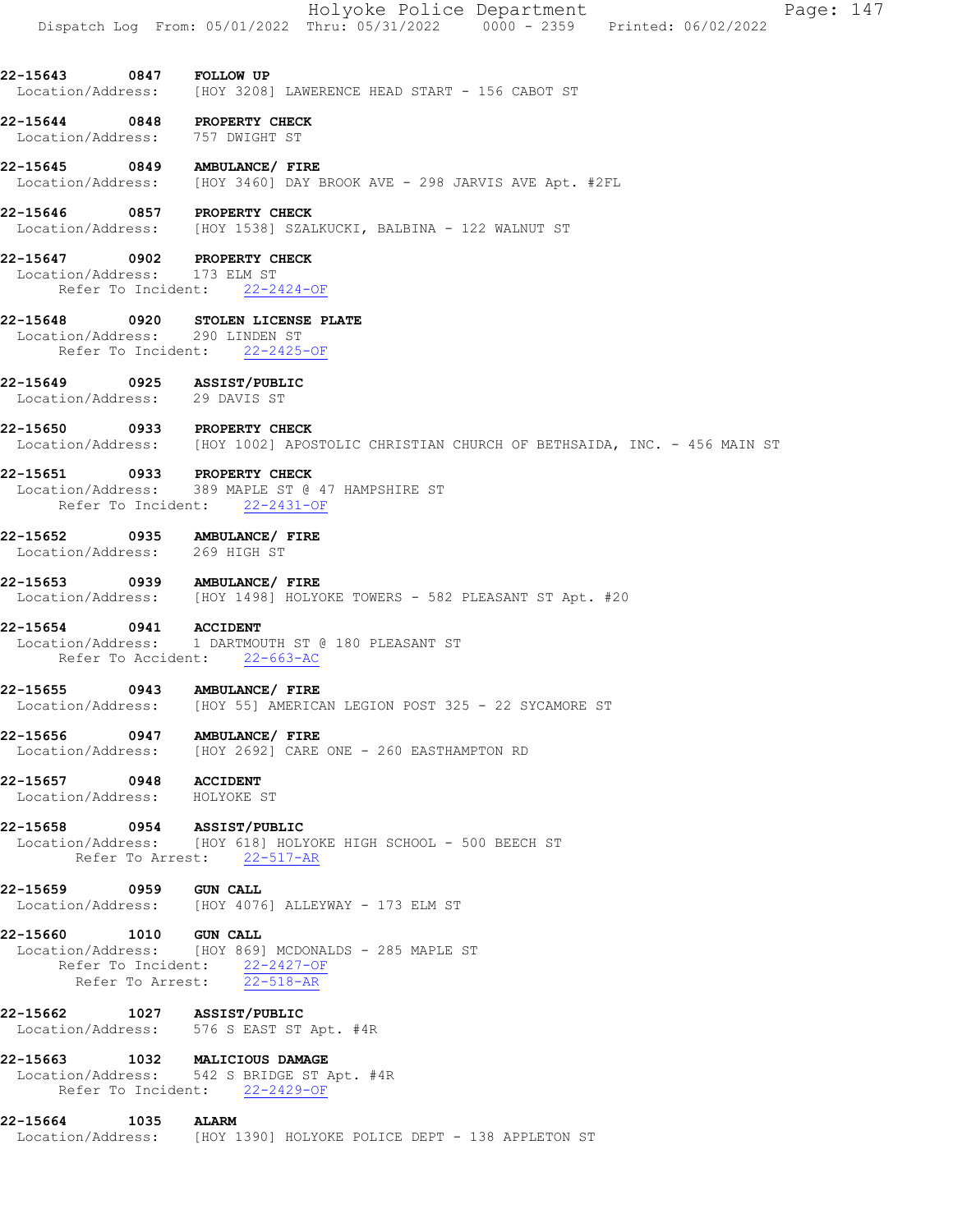|                                                | Holyoke Police Department | Page: 148                       |  |
|------------------------------------------------|---------------------------|---------------------------------|--|
| Dispatch Log From: 05/01/2022 Thru: 05/31/2022 |                           | 0000 - 2359 Printed: 06/02/2022 |  |

#### 22-15665 1053 LARCENY Location/Address: 330 MAIN ST Refer To Incident: 22-2428-OF

- 22-15666 1054 AMBULANCE/FIRE<br>Location/Address: 59 TOKENEKE RD
- Location/Address:

22-15668 1124 AMBULANCE/ FIRE Location/Address: 68 CABOT ST Apt. #703 Refer To Incident: 22-2430-OF

22-15667 1126 AMBULANCE/ FIRE Location/Address: 1204 HAMPDEN ST

#### 22-15669 1149 ACCIDENT HIT & RUN Location/Address: 39 CENTER ST @ 49 ELY ST Refer To Accident: 22-664-AC

# 22-15670 1201 ACCIDENT

- Location/Address: [HOY 2818] RACING MART 330 MAIN ST Refer To Accident: 22-665-AC
- 22-15672 1227 STREET STOP

 Location/Address: 137 SARGEANT ST Refer To Arrest: 22-519-AR

22-15671 1230 AMBULANCE/ FIRE Location/Address: [HOY 4347] 12 SAINT JAMES AVE - 12 ST JAMES AVE

#### 22-15673 1235 AMBULANCE/ FIRE

- Location/Address: 82 KNOLLWOOD CIR
- 22-15674 1235 ACCIDENT
- Location/Address: 2170 NORTHAMPTON ST @ 1 WHITING FARMS RD Refer To Accident: 22-666-AC

#### 22-15675 1248 STREET STOP

 Location/Address: 145 ESSEX ST Refer To Arrest: 22-520-AR

22-15676 1252 DISABLED MOTOR VEHICLE Location/Address: 330 WHITNEY AVE @ 1 BOBALA RD

#### 22-15677 1259 STREET STOP

 Location/Address: 145 ESSEX ST Refer To Arrest: 22-521-AR

22-15678 1301 DISTURBANCE/GENERAL Location/Address: 94 BROOK ST

#### 22-15679 1309 ASSAULT & BATTERY Location/Address: [HOY 3460] DAY BROOK AVE - 298 JARVIS AVE Apt. #FL 2

Refer To Incident: 22-2433-OF

#### 22-15680 1318 AMBULANCE/ FIRE Location/Address: [HOY 3460] DAY BROOK AVE - 298 JARVIS AVE Apt. #233

#### 22-15683 1322 Be on the lookout for Location: [SPR] SPRINGFIELD

# 22-15682 1323 AMBULANCE/FIRE<br>Location/Address: [HOY 8401 MANNUL [HOY 840] MANNY'S MARKET - 157 SARGEANT ST

#### 22-15681 1327 B & E IN PROGRESS

- Location/Address: 394 TOKENEKE RD Refer To Incident: 22-2432-OF
- 22-15684 1328 M/V STOP Location/Address: 305 APPLETON ST @ 299 MAPLE ST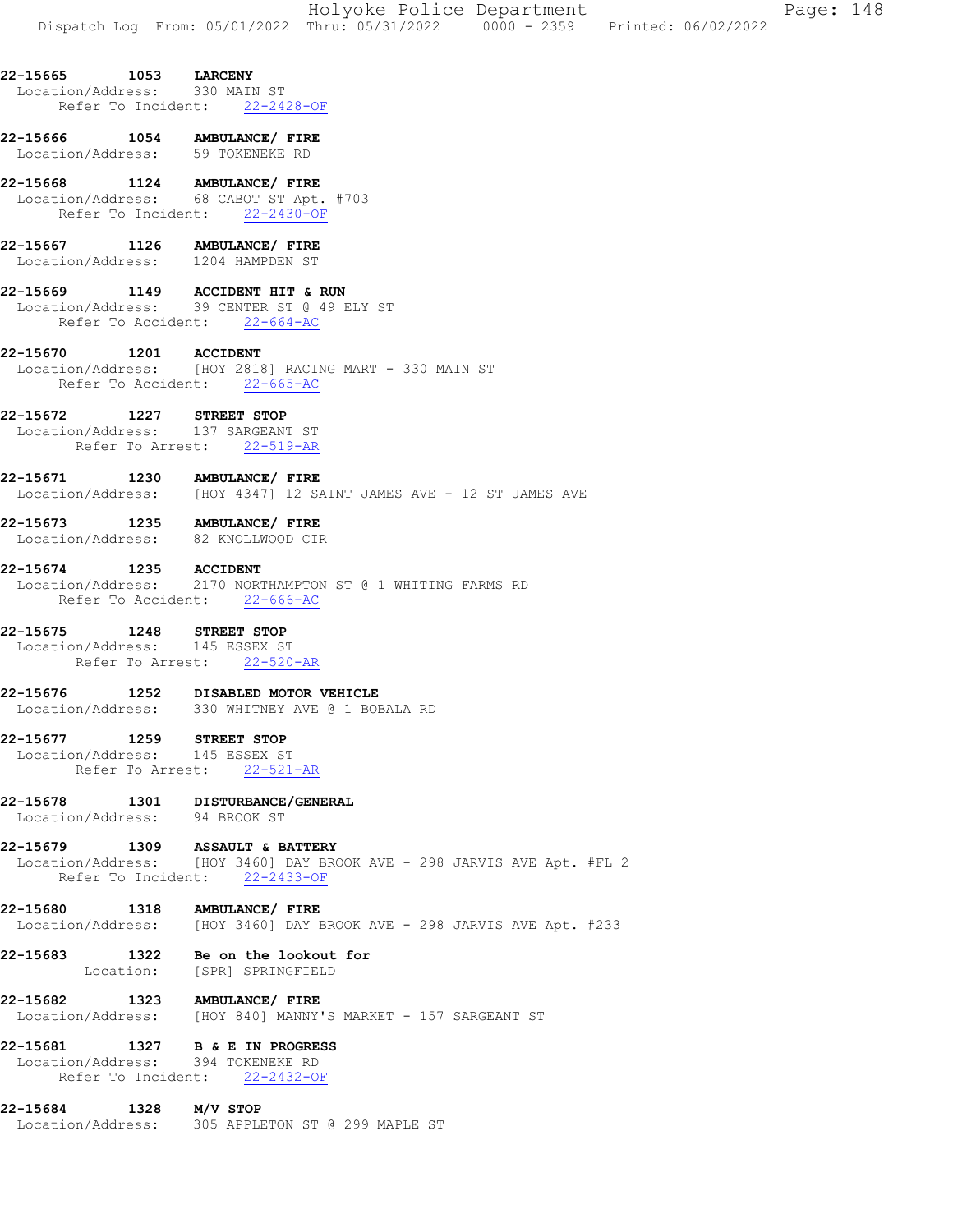|                                                             |      | Holyoke Police Department<br>Page: 149<br>Dispatch Log From: 05/01/2022 Thru: 05/31/2022   0000 - 2359   Printed: 06/02/2022 |
|-------------------------------------------------------------|------|------------------------------------------------------------------------------------------------------------------------------|
| 22-15685 1343 M/V STOP<br>Location/Address: 52 FRANKLIN ST  |      | Refer To Incident: 22-2434-OF                                                                                                |
| 22-15687 1352 MALICIOUS DAMAGE                              |      | Location/Address: [HOY 2066] DAVIGNON REAL ESTATE AGENCY - 167 MAIN ST<br>Refer To Incident: 22-2435-OF                      |
| 22-15686 1358 SAFETY HAZARD                                 |      | Location: 91 NORTH MILE MARKER 15-8                                                                                          |
| 22-15688 1358 FOLLOW UP                                     |      | Location/Address: [HOY 2548] HOLYOKE COMMUNITY CHARTER SCHOOL - 2200 NORTHAMPTON ST                                          |
| 22-15689 1405 WARRANT                                       |      | Location/Address: 129 SARGEANT ST @ 415 MAPLE ST<br>Refer To Arrest: 22-522-AR                                               |
| Location/Address: WHITING FARMS RD                          |      | 22-15690 1407 TRAFFIC ENFORCEMENT                                                                                            |
| 22-15691 1411 STREET STOP<br>Location/Address: 464 MAPLE ST |      |                                                                                                                              |
| 22-15692 1418 ALARM                                         |      | Location/Address: [HOY 2385] JCP - 50 HOLYOKE ST Apt. #`                                                                     |
|                                                             |      | 22-15693 1426 DISTURBANCE/GENERAL<br>Location/Address: 150 LOWER WESTFIELD RD                                                |
| 22-15694 1427 PROPERTY CHECK                                |      | Location/Address: 345 APPLETON ST @ 180 ELM ST                                                                               |
| 22-15695 1429 PROPERTY CHECK                                |      | Location/Address: 775 DWIGHT ST @ 114 PINE ST                                                                                |
| 22-15697 1433 M/V STOP                                      |      | Location/Address: 182 WHITING FARMS RD @ 1 JEANNE DR                                                                         |
| 22-15699 1443 PROPERTY CHECK                                |      | Location/Address: [HOY 3958] 72 ESSEX ST                                                                                     |
| 1445 M/V STOP<br>22-15698                                   |      | Location/Address: [HOY 3236] GARY ROME HYUNDAI - 150 WHITING FARMS RD                                                        |
| 22-15700 1503 PROPERTY CHECK                                |      | Location/Address: [HOY 1419] SAMS FOOD STORE - 515 HIGH ST                                                                   |
| 22-15701<br>Location/Address: N BRIDGE ST                   |      | 1538 PROPERTY CHECK                                                                                                          |
| 22-15702 1546 FRAUD                                         |      | Location/Address: [HOY 1790] CITIWEST NEW ENGLAND INC - 19 EVERGREEN DR<br>Refer To Incident: 22-2436-OF                     |
| 22-15703 1547                                               |      | M/V STOP<br>Location/Address: 121 WHITING FARMS RD @ 6 GORDON DR                                                             |
| 22-15704 1557 M/V STOP<br>Location/Address:                 |      | 121 WHITING FARMS RD @ 6 GORDON DR                                                                                           |
| 22-15705<br>Location/Address: 232 ELM ST                    |      | 1601 FOLLOW UP                                                                                                               |
| 22-15706 1601 M/V STOP<br>Location/Address:                 |      | 121 WHITING FARMS RD @ 6 GORDON DR                                                                                           |
| 22-15707 1605 PROPERTY CHECK                                |      | Location/Address: [HOY 2561] 365 APPLETON ST - 365 APPLETON ST                                                               |
| 22-15708                                                    | 1616 | <b>FOLLOW UP</b>                                                                                                             |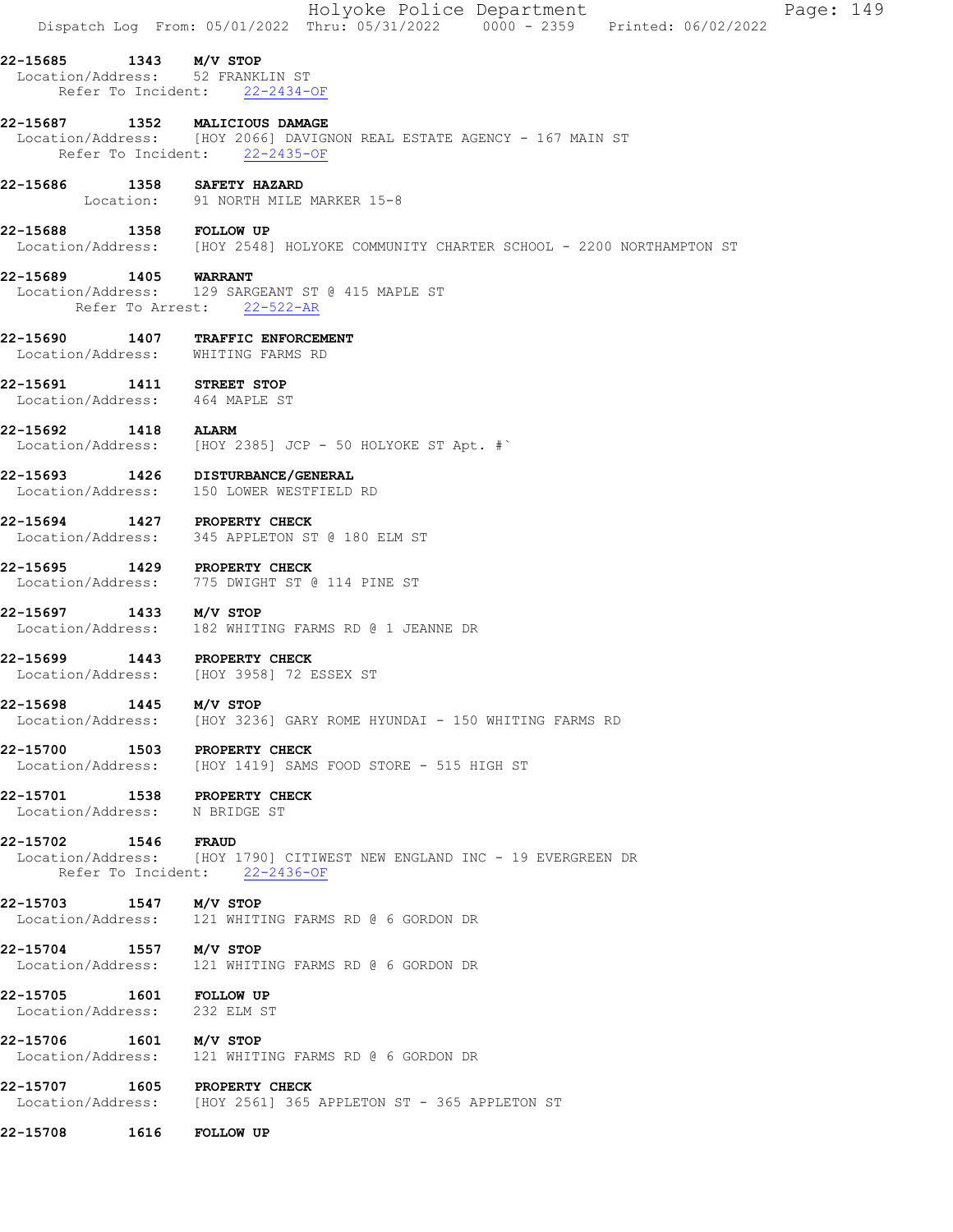Location: IVORY BILLARDS

- 22-15709 1620 LOST PROPERTY Location/Address: 50 HOLYOKE ST Refer To Incident: 22-2438-OF
- 22-15710 1622 PROPERTY CHECK Location/Address: RAILROAD TRACKS - ST KOLBE DR
- 22-15712 1622 ACCIDENT HIT & RUN Location/Address: MACY'S PARKING LOT - 50 HOLYOKE ST Refer To Accident: 22-667-AC
- 22-15711 1624 DISABLED MOTOR VEHICLE Location/Address: 129 SARGEANT ST @ 415 MAPLE ST
- 22-15713 1626 M/V STOP Location/Address: 165 WHITING FARMS RD @ 4 AUTUMN DR
- 22-15714 1631 ACCIDENT Location/Address: [HOY 1347] YMCA - 171 PINE ST
- 22-15715 1634 STREET STOP Location/Address: 389 MAPLE ST @ 47 HAMPSHIRE ST
- 22-15716 1638 M/V STOP Location/Address: 139 WHITING FARMS RD @ 1 LYNCH DR
- 22-15717 1642 M/V STOP Location/Address: 139 WHITING FARMS RD @ 1 LYNCH DR
- 22-15718 1653 STREET STOP Location/Address: [HOY 2561] 365 APPLETON ST - 365 APPLETON ST
- 22-15719 1703 PROPERTY CHECK<br>Location/Address: [HOY 2939] VICT  $[HOY 2939]$  VICTORY THEATER = 81-89 SUFFOLK STREET - 81 SUFFOLK ST
- 22-15720 1709 PROPERTY CHECK Location/Address: 102 PINE ST
- 22-15721 1713 ASSIST/PUBLIC<br>Location/Address: [HOY 72] AQUAR [HOY 72] AQUARIUS HAIRSTYLING - 496 WESTFIELD RD
- 22-15723 1718 M/V STOP
- Location/Address: 180 WHITING FARMS RD @ 1 FARNUM DR Refer To Incident: 22-2439-OF
- 22-15724 1724 M/V STOP Location/Address: 121 WHITING FARMS RD @ 6 GORDON DR
- 22-15725 1730 ALARM Location/Address: [HOY 2029] 3 HAWTHORNE LN
- **22-15726 1734 M/V STOP**<br>Location/Address: 121 WHITI 121 WHITING FARMS RD @ 6 GORDON DR
- 22-15727 1735 ALARM Location/Address: [HOY 408] FAMILY DOLLAR - 555 HIGH ST
- 22-15728 1738 SUSPICIOUS PERSON Location/Address: [HOY 2360] ROHAN PARK - ALDERMAN ST
- 22-15729 1745 M/V STOP Location/Address: 182 WHITING FARMS RD @ 1 JEANNE DR
- 22-15730 1746 ALARM Location/Address: 14 GREENWOOD AVE
- 22-15731 1753 M/V STOP Location/Address: 121 WHITING FARMS RD @ 6 GORDON DR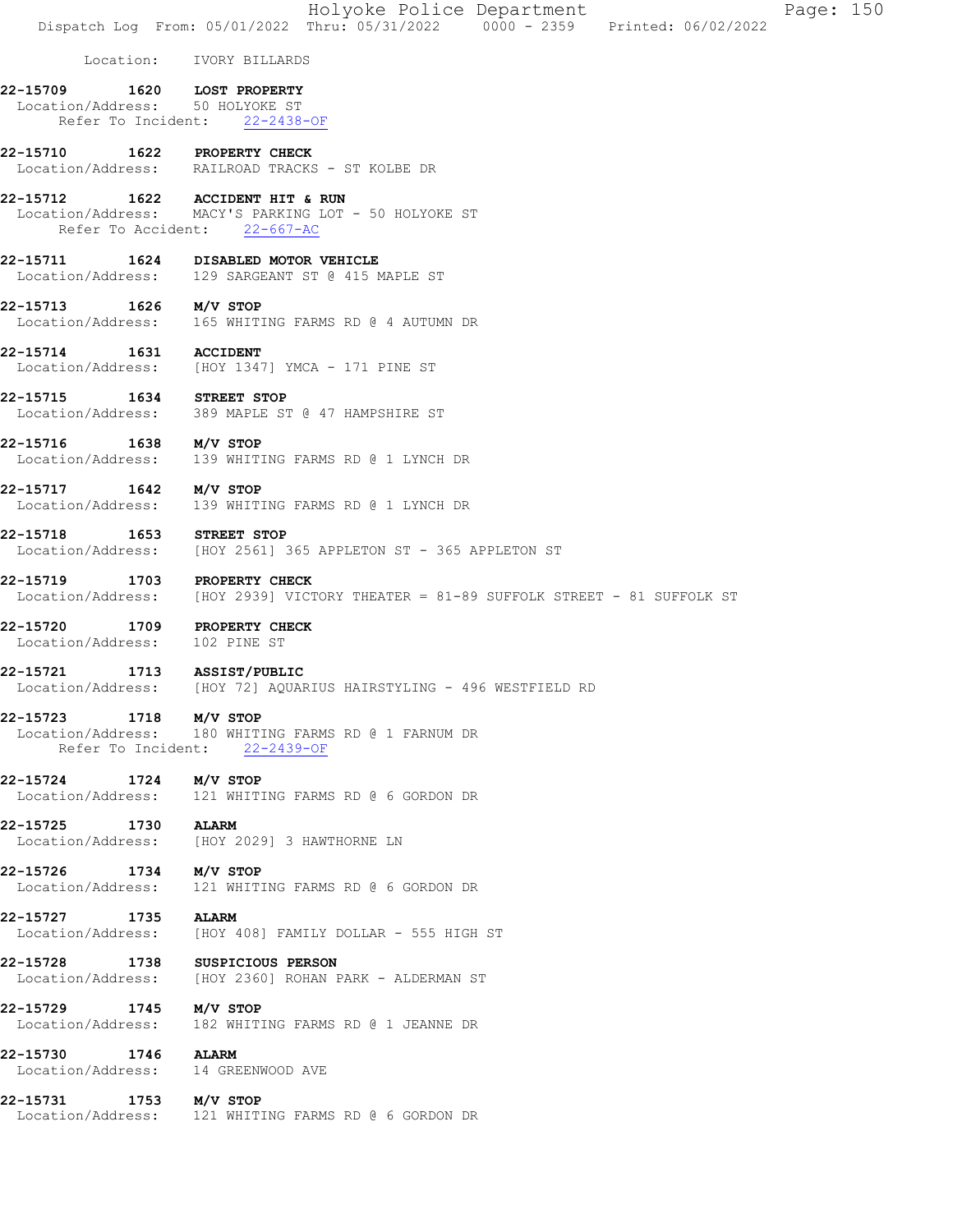|                                                               | Holyoke Police Department<br>Page: 151<br>Dispatch Log From: 05/01/2022 Thru: 05/31/2022 0000 - 2359 Printed: 06/02/2022 |
|---------------------------------------------------------------|--------------------------------------------------------------------------------------------------------------------------|
|                                                               | 22-15733 1802 AMBULANCE/ FIRE<br>Location/Address: [HOY 3794] 292 PINE ST - 292 PINE ST Apt. #3                          |
|                                                               | 22-15734 1810 AMBULANCE/ FIRE<br>Location/Address: 1370 DWIGHT ST Apt. #1FL                                              |
| 22-15735 1815 GUN CALL                                        | Location/Address: 11 HAMPSHIRE ST<br>Refer To Incident: 22-2442-OF                                                       |
| 22-15737 1817                                                 | SHOPLIFTING<br>Location/Address: [HOY 3022] SPENCER GIFTS - 50 HOLYOKE ST                                                |
|                                                               | 22-15736 1818 AMBULANCE/ FIRE<br>Location/Address: [HOY 1349] ZIELINSKI APARTMENTS - 70 WALNUT ST Apt. #402              |
| 22-15738 1820 STREET STOP                                     | Location/Address: [HOY 1402] HOLYOKE FIRE DEPARTMENT NEW HQ - 600 HIGH ST                                                |
| 22-15739 1825 THREATS                                         | Location/Address: RENT A CENTER - 2259 NORTHAMPTON ST<br>Refer To Incident: 22-2447-OF                                   |
|                                                               | 22-15740 1828 AMBULANCE/ FIRE<br>Location/Address: 582 PLEASANT ST Apt. #GFC                                             |
| 22-15741 1839 M/V STOP                                        | Location/Address: WHITING FARMS RD                                                                                       |
|                                                               | 22-15743 1847 AMBULANCE/ FIRE<br>Location/Address: [HOY 4291] 143 ST KOLBE DR - 143 ST KOLBE DR                          |
| 22-15744 1848 M/V STOP                                        | Location/Address: [HOY 3236] GARY ROME HYUNDAI - 150 WHITING FARMS RD                                                    |
|                                                               | 22-15745 1849 CHECK WELLBEING/ASSIST<br>Location/Address: [HOY 1199] STOP & SHOP - 28 LINCOLN ST                         |
| 22-15746 1853 M/V STOP                                        | Location/Address: [HOY 307] CURTIS BUSINESS FORMS - 115 WHITING FARMS RD                                                 |
| 22-15748 1902<br>Location/Address:                            | M/V STOP<br>121 WHITING FARMS RD @ 6 GORDON DR                                                                           |
| 22-15749 1903 M/V STOP                                        | Location/Address: 121 WHITING FARMS RD @ 6 GORDON DR                                                                     |
|                                                               | 22-15750 1905 AMBULANCE/ FIRE<br>Location/Address: 23 ESSEX ST Apt. #1L                                                  |
| 22-15751 1919 ASSIST/PUBLIC<br>Location/Address:              | 141 CABOT ST @ 517 HIGH ST                                                                                               |
| 22-15753 1936                                                 | <b>ALARM</b><br>Location/Address: [HOY 720] JERICHO HOUSE - 537 NORTHAMPTON ST                                           |
| 22-15754 2013 PROPERTY CHECK<br>Location/Address: N BRIDGE ST |                                                                                                                          |
|                                                               | 22-15755 2042 CHECK WELLBEING/ASSIST<br>Location/Address: [HOY 1297] WALGREENS - 1588 NORTHAMPTON ST                     |
| Location/Address: 40 SUFFOLK ST                               | 22-15756 2044 DISTURBANCE/GENERAL                                                                                        |
|                                                               | 22-15757 2113 DISTURBANCE/GENERAL<br>Location/Address: [HOY 3097] HOLYOKE CROSSING - HOLYOKE ST                          |
|                                                               | 22-15758 2146 AMBULANCE/ FIRE<br>Location/Address: 256 JARVIS AVE                                                        |
|                                                               |                                                                                                                          |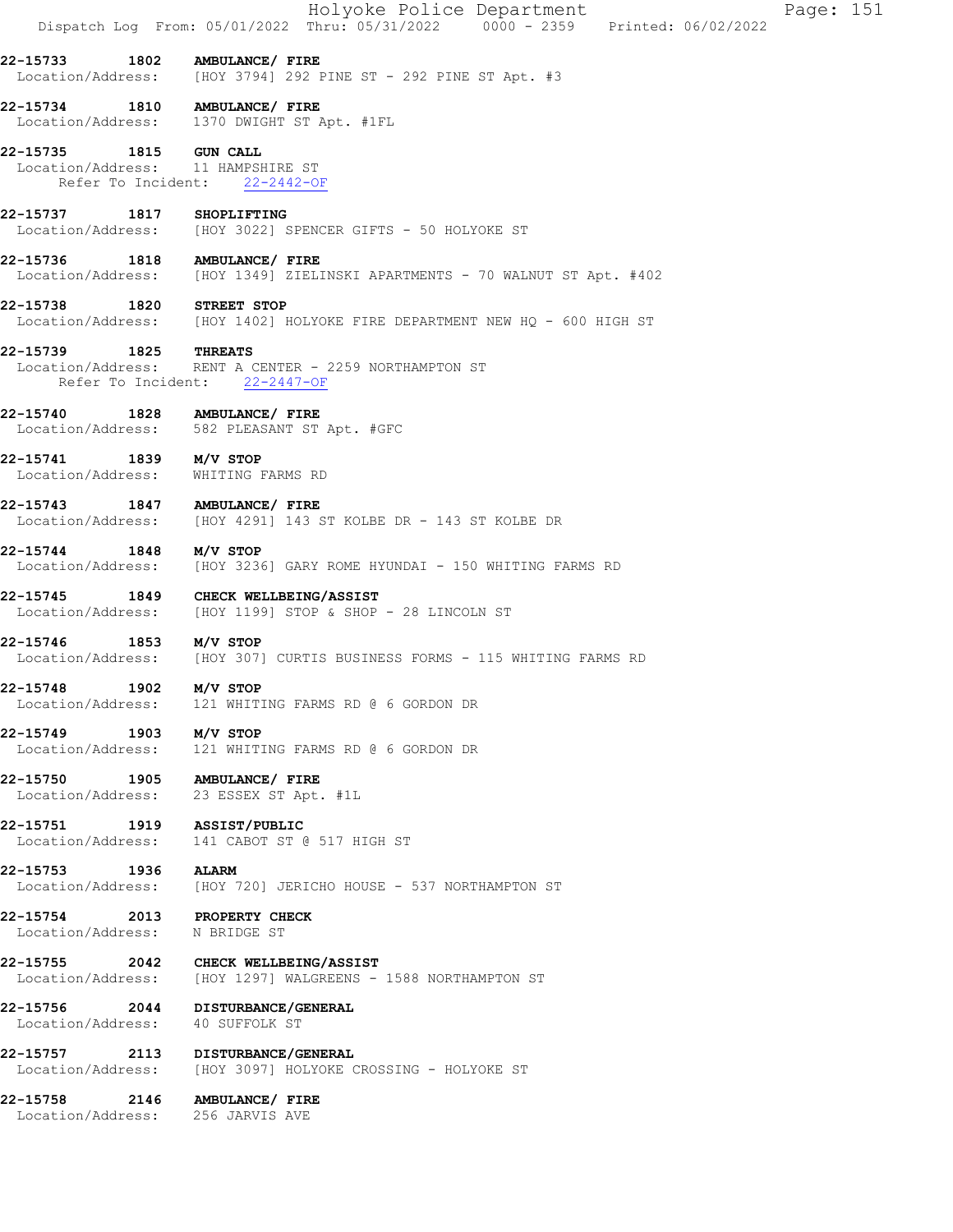|                                    |      | Holyoke Police Department<br>Page: 152<br>Dispatch Log From: 05/01/2022 Thru: 05/31/2022   0000 - 2359   Printed: 06/02/2022           |
|------------------------------------|------|----------------------------------------------------------------------------------------------------------------------------------------|
|                                    |      | 22-15759 2206 DISTURBANCE/GENERAL<br>Location/Address: [HOY 2015] HOLYOKE MALL PROPER - 50 HOLYOKE ST<br>Refer To Incident: 22-2445-OF |
|                                    |      | 22-15760 2213 DISTURBANCE/GENERAL<br>Location/Address: [HOY 3227] CIRCLE K LAUNDRY - 337 APPLETON ST<br>Refer To Incident: 22-2446-OF  |
|                                    |      | 22-15761 2218 AMBULANCE/ FIRE<br>Location/Address: [HOY 1799] CITIWEST NEW ENGLAND - 38 N EAST ST                                      |
|                                    |      | 22-15762 2219 FIRE ALARM/SMOKE ALARM<br>Location/Address: [HOY 3958] 72 ESSEX ST APT 4 - 72 ESSEX ST Apt. #4                           |
|                                    |      | 22-15763 2241 AMBULANCE/ FIRE<br>Location/Address: [HOY 4531] RIVER RIDGE APTS - 595 NORTHAMPTON ST Apt. #2B                           |
|                                    |      | 22-15764 2246 PROPERTY CHECK<br>Location: KMART PLAZA                                                                                  |
| 22-15765 2304 ACCIDENT             |      | Location/Address: [HOY 1419] SAMS FOOD STORE - 515 HIGH ST<br>Refer To Accident: 22-668-AC                                             |
| 22-15766                           |      | 2333 AMBULANCE/ FIRE<br>Location/Address: 146 PEARL ST Apt. #2R                                                                        |
| 22-15767 2341 ALARM                |      | Location/Address: [HOY 226] CHINA HOUSE - 322 APPLETON ST                                                                              |
|                                    |      | 22-15768 2355 AMBULANCE/ FIRE<br>Location/Address: 58 N BRIDGE ST                                                                      |
|                                    |      | For Date: $05/28/2022 -$ Saturday                                                                                                      |
| Location/Address: N EAST ST        |      | 22-15769 0006 PROPERTY CHECK                                                                                                           |
| Location/Address: MARTIN ST        |      | 22-15770 0006 PROPERTY CHECK                                                                                                           |
| 22-15771<br>Location/Address:      | 0015 | SUSPICIOUS VEHICLE<br>110 HAMPSHIRE ST                                                                                                 |
| 22-15773<br>Location/Address:      | 0038 | CHECK WELLBEING/ASSIST<br>2064 NORTHAMPTON ST @ 59 LAUREL ST                                                                           |
| 22-15774<br>Location/Address:      | 0041 | AMBULANCE/ FIRE<br>41 CHESTNUT ST Apt. #402                                                                                            |
| 22-15775<br>Location/Address:      | 0044 | <b>TRESPASSING</b><br>[HOY 3958] 2ND FL - 72 ESSEX ST                                                                                  |
| 22-15776<br>Location/Address:      |      | 0044 DISTURBANCE/GENERAL<br>660 S BRIDGE ST                                                                                            |
| 22-15777 0116<br>Location/Address: |      | CHECK WELLBEING/ASSIST<br>[HOY 4398] 126 WALDO ST Apt. #2FL                                                                            |
| 22-15778<br>Location/Address:      | 0129 | AMBULANCE/ FIRE<br>[HOY 2655] SISTER'S OF PROVIDENCE CARE CENTERS, INC. - 35 HOLY FAMILY RD                                            |
| 22-15779 0139<br>Location/Address: |      | PARKING VIOLATION<br>[HOY 2277] SANTOS, JUANITA - 1189 DWIGHT ST                                                                       |
| 22-15780<br>Location/Address:      | 0145 | PROPERTY CHECK<br>[HOY 1266] UNICORN - 126 HIGH ST                                                                                     |
| 22-15781<br>Location/Address:      |      | 0148 DISTURBANCE/GENERAL<br>128 WALDO ST Apt. #2F                                                                                      |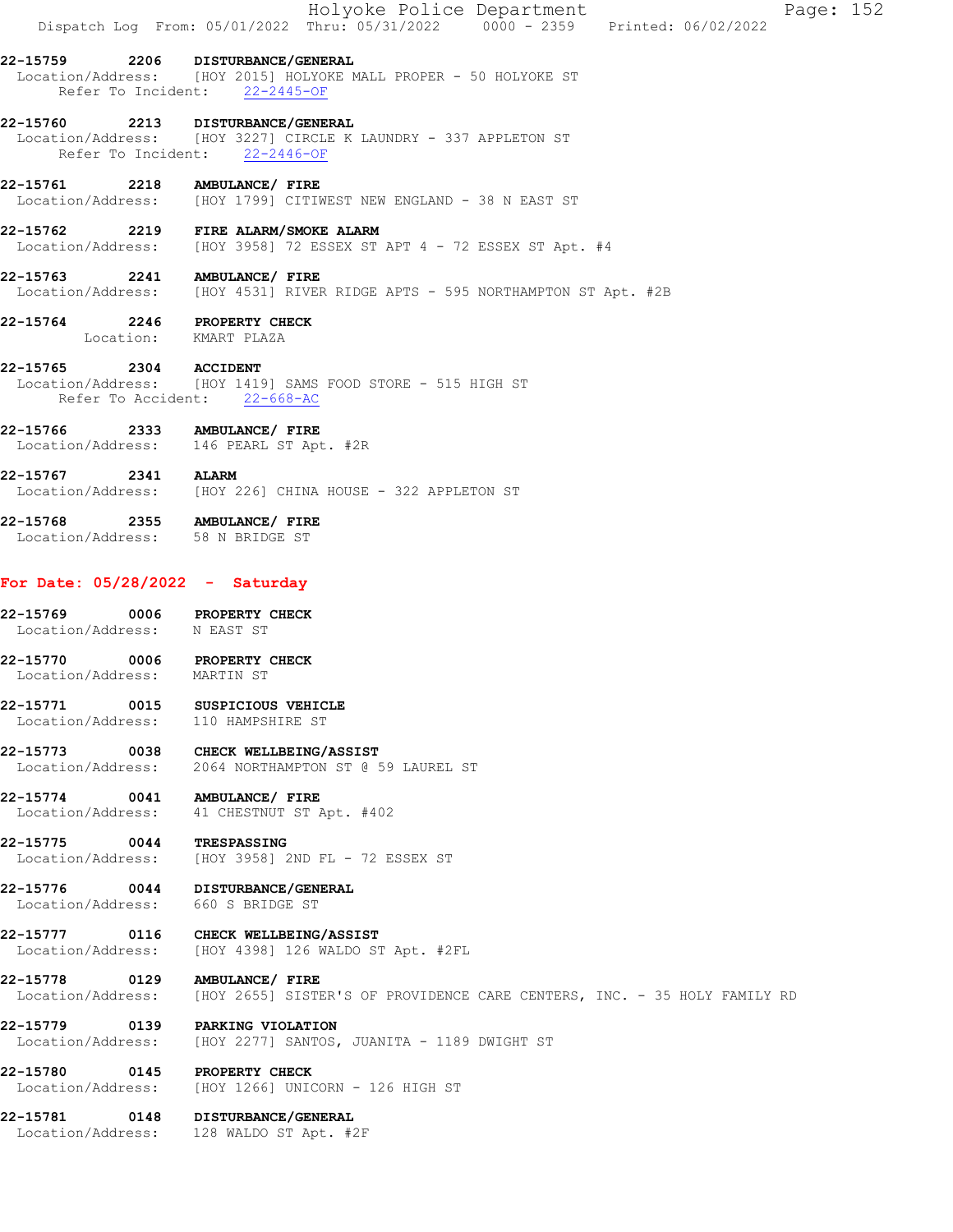Holyoke Police Department Page: 153 Dispatch Log From: 05/01/2022 Thru: 05/31/2022 0000 - 2359 Printed: 06/02/2022

22-15782 0157 PROPERTY CHECK Location/Address: [HOY 2422] MAMBO CAFE - 497 HIGH ST

22-15783 0221 PROPERTY CHECK<br>Location/Address: [HOY 165] ARCAD [HOY 165] ARCADE - 37 COMMERCIAL ST

22-15784 0229 AMBULANCE/ FIRE Location/Address: [HOY 1445] JAYASWAL, UMESH - 395 MAIN ST Apt. #302

22-15785 0233 PROPERTY CHECK Location/Address: 530 MAIN ST

22-15786 0246 PROPERTY CHECK Location/Address: N EAST ST

22-15787 0252 DISABLED MOTOR VEHICLE Location/Address: 660 S EAST ST @ 43 SARGEANT ST

22-15788 0258 PROPERTY CHECK<br>Location/Address: MARTIN ST Location/Address:

22-15789 0309 PROPERTY CHECK<br>Location/Address: HITCHCOCK ST Location/Address:

22-15790 0321 ASSIST/PUBLIC Location/Address: [HOY 1501] DWIGHT ST

22-15791 0344 M/V STOP Location/Address: 485 MAPLE ST @ 95 JACKSON ST

22-15792 0346 DRUG ACTIVITY<br>Location/Address: 173 ELM ST Location/Address:

22-15793 0359 SUSPICIOUS PERSON Location/Address: 91 JACKSON ST @ 801 HIGH ST

22-15795 0428 LOUD NOISE<br>Location/Address: 173 ELM ST Location/Address:

22-15796 0444 PROPERTY CHECK Location: FRONT ST GARAGE

22-15797 0444 PROPERTY CHECK Location/Address: 530 MAIN ST

22-15798 0445 AMBULANCE/ FIRE Location/Address: [HOY 1390] HOLYOKE POLICE DEPT - 138 APPLETON ST

22-15799 0450 PROPERTY CHECK Location/Address: N EAST ST

22-15800 0541 CHECK WELLBEING/ASSIST Location/Address: 878 HIGH ST @ 20 RT 391

22-15801 0632 PARKING VIOLATION Location/Address: [HOY 2658] TRUSKOWSKI, ROBERT W. - 306 CHERRY ST

22-15802 0634 FIRE Location/Address: BRIGHTSIDE DR

22-15803 0636 PARKING VIOLATION Location/Address: 334 JARVIS AVE

22-15804 0643 PARKING VIOLATION<br>Location/Address: 357 JARVIS AVE Location/Address:

22-15805 0844 AMBULANCE/ FIRE Location/Address: 4 ARBOR WAY

22-15806 0913 SUSPICIOUS PERSON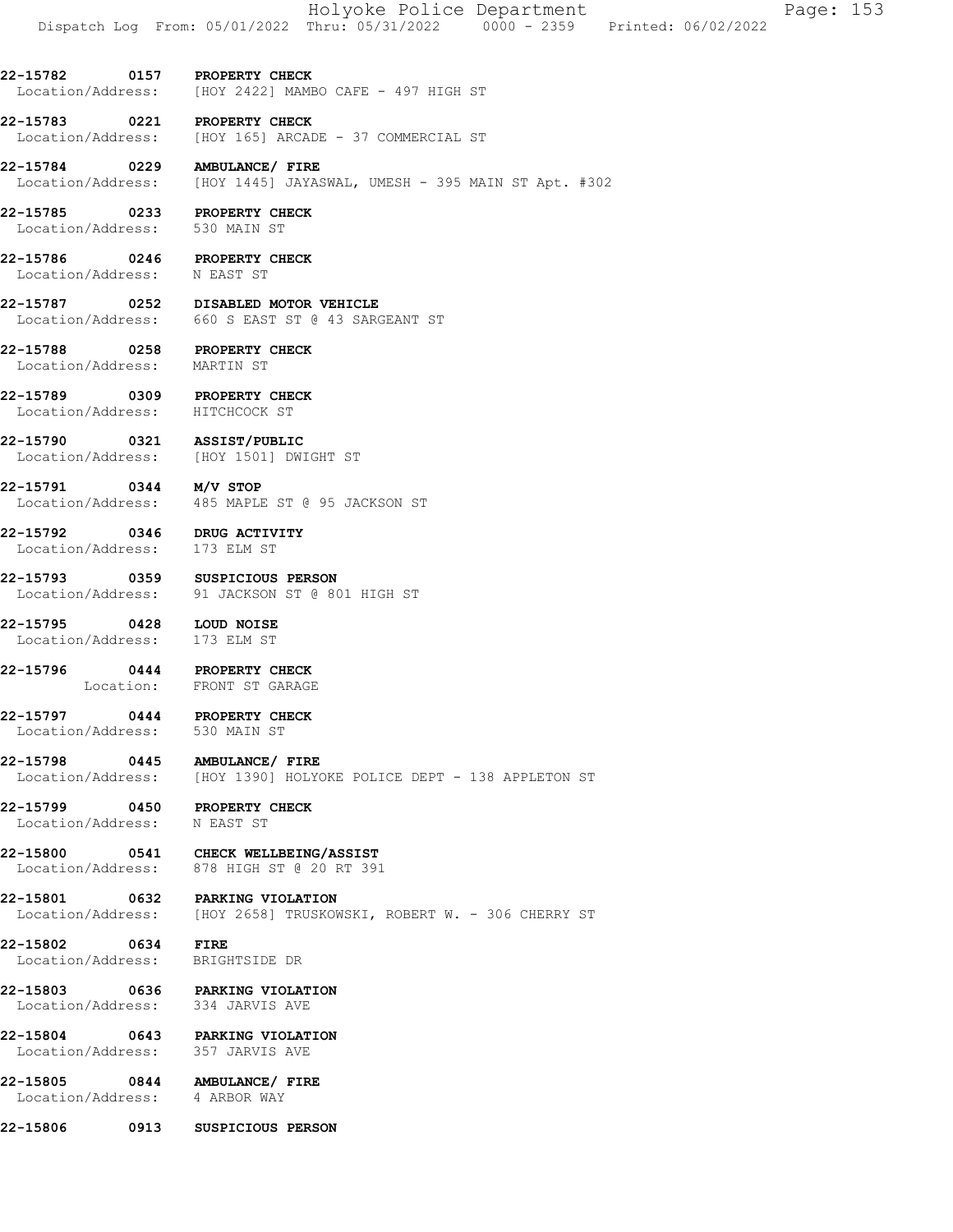|                                                                             | Holyoke Police Department<br>Page: 154<br>Dispatch Log From: 05/01/2022 Thru: 05/31/2022 0000 - 2359 Printed: 06/02/2022 |
|-----------------------------------------------------------------------------|--------------------------------------------------------------------------------------------------------------------------|
|                                                                             | Location/Address: [HOY 1418] TARGET STORE - 50 HOLYOKE ST<br>Refer To Arrest: 22-524-AR                                  |
| 22-15807 1042 B & E AUTO                                                    | Location/Address: [HOY 1219] SYCAMORE HOUSE ASSOC - 287 ESSEX ST<br>Refer To Incident: 22-2448-OF                        |
| 22-15808<br>1047 SHOPLIFTING                                                | Location/Address: [HOY 719] JC PENNEY - 50 HOLYOKE ST                                                                    |
|                                                                             | 22-15809 1050 CHECK WELLBEING/ASSIST<br>Location/Address: [HOY 2953] HOLYOKE PUBLIC LIBRARY - 250 CHESTNUT ST            |
| 22-15810 1105 AMBULANCE/ FIRE                                               | Location/Address: 41 CHESTNUT ST Apt. #402                                                                               |
| 22-15811 1131 AMBULANCE/ FIRE                                               | Location/Address: [HOY 2561] 365 APPLETON ST - 365 APPLETON ST Apt. #3LF                                                 |
| 22-15812 1133 AMBULANCE/ FIRE                                               | Location/Address: [HOY 4531] RIVER RIDGE APTS - 595 NORTHAMPTON ST Apt. #2B                                              |
| 22-15813 1148 LARCENY                                                       | Location/Address: [HOY 2886] CVS PHARMACY - 250 WHITING FARMS RD<br>Refer To Incident: 22-2449-OF                        |
| 22-15815 1153 AMBULANCE/ FIRE<br>Location/Address: 3 JEANNE DR              |                                                                                                                          |
| 22-15816 1203 ASSIST HAMPSHIRE<br>Location/Address: 17 ELTING CIR           |                                                                                                                          |
| 22-15817 1215 TRANSPORT<br>Location/Address: [LUD] 627 RANDALL RD           |                                                                                                                          |
| 22-15820 1228 MALICIOUS DAMAGE                                              | Location/Address: [HOY 1445] 395 MAIN ST Apt. #304<br>Refer To Incident: 22-2451-OF                                      |
| 22-15818<br>1229                                                            | <b>ALARM</b><br>Location/Address: [HOY 1436] UNITED FORCES POST #351 - 50 ST KOLBE DR                                    |
| 22-15819<br>Location/Address: 220 WALNUT ST                                 | 1230 DRUG ACTIVITY                                                                                                       |
| 22-15822 1243 AMBULANCE/ FIRE<br>Location/Address:                          | [HOY 3943] 1757 NORTHAMPTON ST - 1757 NORTHAMPTON ST Apt. #2                                                             |
| 22-15821 1256 DISTURBANCE/GENERAL<br>Location/Address:                      | 39 GERARD WAY Apt. #G                                                                                                    |
| 22-15823<br>Location/Address: 7 BRETON LN                                   | 1313 SAFETY HAZARD                                                                                                       |
| 22-15824 1334 SAFETY HAZARD<br>Location/Address: DAVIS ST                   |                                                                                                                          |
| 22-15825 1412 LARCENY                                                       | Location/Address: [HOY 619] HOLYOKE HOSPITAL - 575 BEECH ST<br>Refer To Incident: 22-2452-OF                             |
| 22-15826<br>Location/Address: 18 THOMAS AVE                                 | 1429 B & E REPORT<br>Refer To Incident: 22-2453-OF<br>Refer To Incident: 22-2454-OF                                      |
| 22-15827 1437 DISTURBANCE/GENERAL<br>Location/Address: 268 MAIN ST Apt. #1C |                                                                                                                          |
| 22-15828                                                                    | 1441 AMBULANCE/ FIRE<br>Location/Address: [HOY 1199] STOP & SHOP - 28 LINCOLN ST                                         |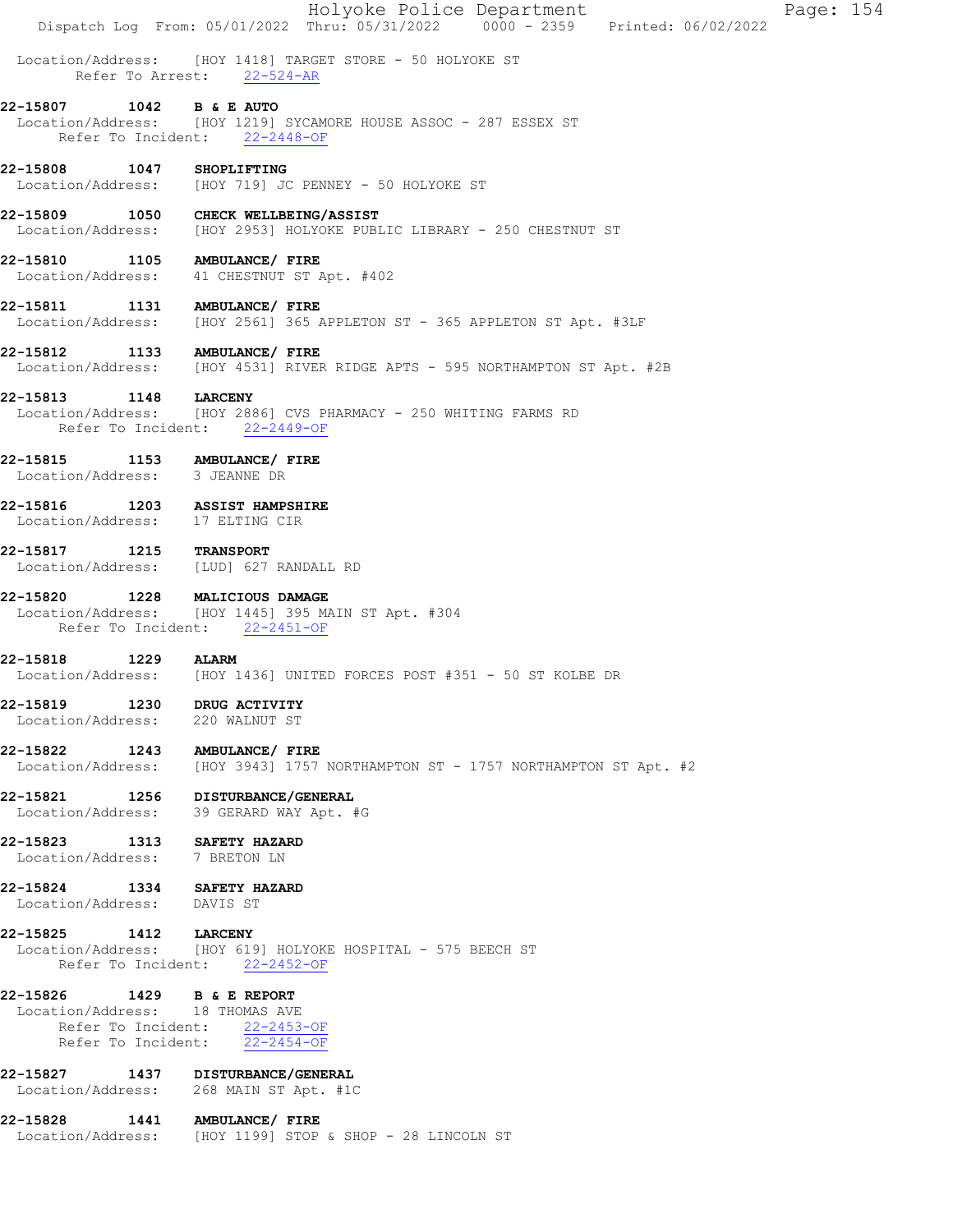#### 22-15829 1458 CHECK WELLBEING/ASSIST Location/Address: 652 MAIN ST @ 18 RT 391

- 
- 22-15830 1537 PROPERTY CHECK<br>Location/Address: N BRIDGE ST Location/Address:

#### 22-15831 1548 M/V-- FAILURE TO STOP

 Location/Address: [HOY 176] BURGER KING - 2177 NORTHAMPTON ST Refer To Incident:  $\frac{22-2453-0F}{22-2454-0F}$ Refer To Incident:

- 22-15832 1611 SHOPLIFTING<br>Location/Address: [HOY 3022] S [HOY 3022] SPENCER GIFTS - 50 HOLYOKE ST
- 22-15833 1617 TRANSPORT Location/Address: [LUD] 627 RANDALL RD

#### 22-15834 1624 SAFETY HAZARD Location/Address: 287 ESSEX ST Apt. #302

22-15836 1707 AMBULANCE/ FIRE Location/Address: 1105 HAMPDEN ST

# 22-15837 1727 ASSAULT<br>Location/Address: [HOY 275

[HOY 2751] BURLINGTON COAT FACTORY - 50 HOLYOKE ST<br>ent:  $22-2456-OF$ Refer To Incident:

- 22-15838 1729 AMBULANCE/ FIRE Location/Address: 23 ESSEX ST Apt. #1L
- 22-15839 1737 AMBULANCE/ FIRE Location/Address: [HOY 1050] PROVIDENCE HOSPITAL - 1233 MAIN ST

# 22-15840 1815 AMBULANCE/FIRE<br>Location/Address: 26 TAYLOR ST

- Location/Address:
- 22-15841 1819 ALARM Location/Address: [HOY 2682] KUCINSKI, MARK - 10 DEER RUN RD
- 22-15842 1822 AMBULANCE/ FIRE Location/Address: THE LOFT - 50 HOLYOKE ST

#### 22-15843 1837 DRUNK

Location/Address: [HOY 618] HOLYOKE HIGH SCHOOL - 500 BEECH ST

#### 22-15844 1841 M/V STOP

- Location: LOWER WESTFIELD RD Refer To Incident: 22-2457-OF
- 22-15845 1905 ASSIST/PUBLIC<br>Location/Address: 305 APPLETON S 305 APPLETON ST @ 299 MAPLE ST

### 22-15846 1908 LARCENY Location/Address: [HOY 3097] HOLYOKE CROSSING - HOLYOKE ST

#### 22-15847 1913 DISTURBANCE/GENERAL Location/Address: 110 TOKENEKE RD Apt. #201

- 22-15848 1915 loitering Location/Address: 25 GATEHOUSE RD
- 22-15849 1919 PROPERTY CHECK Location/Address: HOLYOKE LANDING - 98 LOWER WESTFIELD RD
- 22-15850 1920 loitering Location/Address: [HOY 408] FAMILY DOLLAR - 555 HIGH ST

#### 22-15851 1930 ASSIST/PUBLIC<br>Location/Address: 109 LYMAN ST ( Location/Address: 109 LYMAN ST @ 2 CANAL ST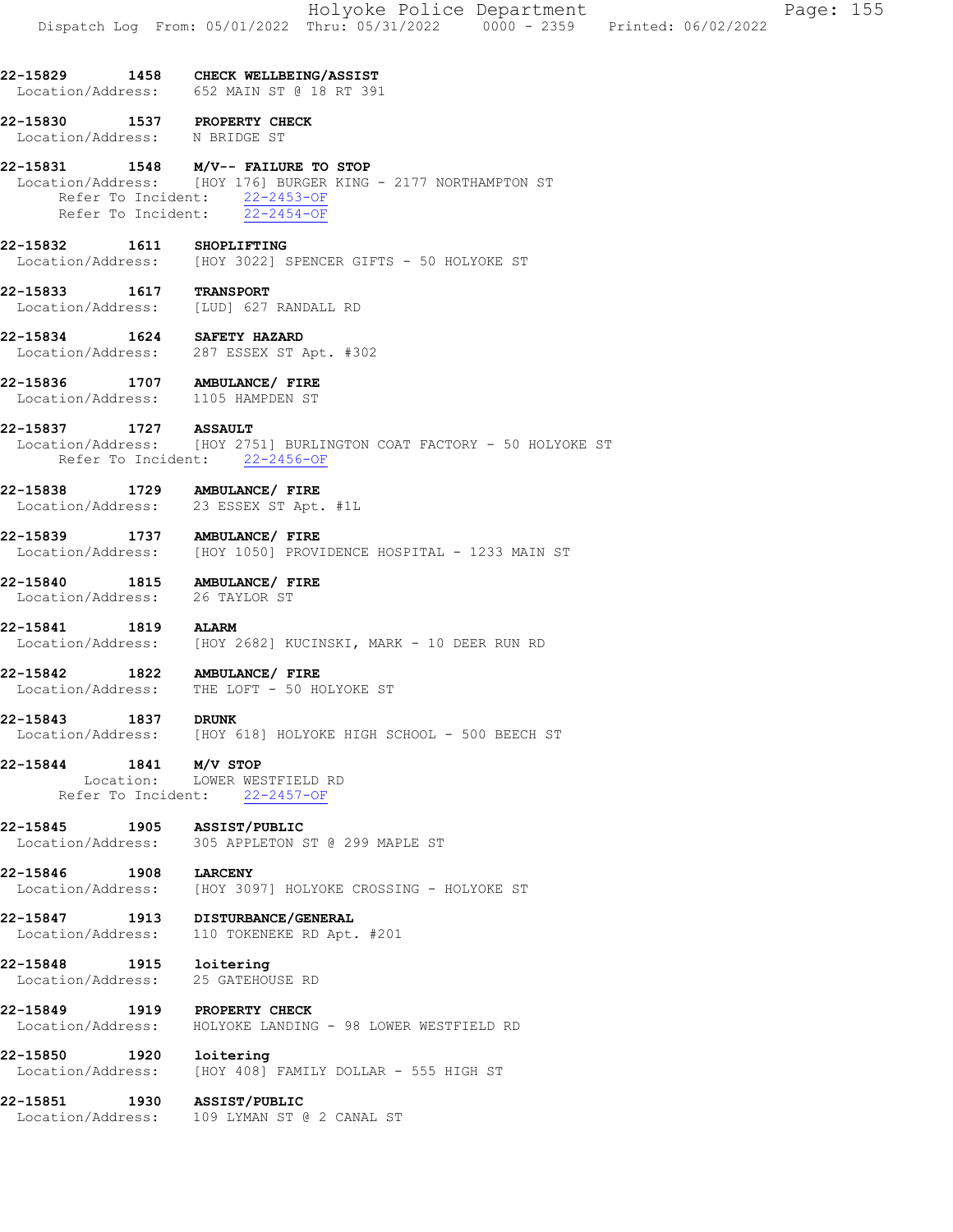|                                                                                                          |            |                                                |                                   | Holyoke Police Department<br>Dispatch Log From: 05/01/2022 Thru: 05/31/2022 0000 - 2359 Printed: 06/02/2022 |  | Page: 156 |  |
|----------------------------------------------------------------------------------------------------------|------------|------------------------------------------------|-----------------------------------|-------------------------------------------------------------------------------------------------------------|--|-----------|--|
| 22-15852<br>Location/Address: [HOY 3935] 145 CABOT ST - 145 CABOT ST Apt. #1L                            |            | 1936 PROPERTY CHECK                            |                                   |                                                                                                             |  |           |  |
| 22-15853 1946 CHECK WELLBEING/ASSIST<br>Location/Address: 11 MONTGOMERY AVE @ 4 WYCKOFF AVE              |            |                                                |                                   |                                                                                                             |  |           |  |
| 22-15855 2000 CHECK WELLBEING/ASSIST<br>Location/Address: 1577 NORTHAMPTON ST @ 1600 DWIGHT ST           |            |                                                |                                   |                                                                                                             |  |           |  |
| 22-15854 2002 PARKING VIOLATION<br>Location/Address: MERRICK AVE                                         |            |                                                |                                   |                                                                                                             |  |           |  |
| 22-15856 2004 LARCENY<br>Location/Address: 300 WALNUT ST Apt. #405                                       |            | Refer To Incident: 22-2458-OF                  |                                   |                                                                                                             |  |           |  |
| 22-15857 2010 ACCIDENT<br>Location/Address: [HOY 1145] SHELL FOOD MART (WFCS INC) - 225 WHITING FARMS RD |            | Refer To Accident: 22-669-AC                   |                                   |                                                                                                             |  |           |  |
| 22-15858<br>Location/Address: BOOMERANG STORAGE - 4 OPEN SQUARE WAY Apt. #FL3                            | 2015 ALARM |                                                |                                   |                                                                                                             |  |           |  |
| 22-15859 2035 PARKING VIOLATION<br>Location/Address: [HOY 1978] BEAUDOIN VILLAGE - CHERRY ST             |            |                                                |                                   |                                                                                                             |  |           |  |
| 22-15860 2048 ACCIDENT<br>Location/Address: 519 BEECH ST                                                 |            | Refer To Accident: 22-670-AC                   |                                   |                                                                                                             |  |           |  |
| 22-15861 2114 PROPERTY CHECK<br>Location/Address: N EAST ST                                              |            |                                                |                                   |                                                                                                             |  |           |  |
| 22-15863 2153 PROPERTY CHECK<br>Location/Address: N BRIDGE ST                                            |            |                                                |                                   |                                                                                                             |  |           |  |
| 22-15864<br>Location/Address: 155 APPLETON ST @ 193 MAIN ST                                              |            | Refer To Accident: 22-671-AC                   | 2157 ACC INVOLVING CITY OWNED M/V |                                                                                                             |  |           |  |
| 22-15865<br>Location/Address: [HOY 3119] 484 MAPLE ST                                                    |            | 2216 M/V STOP<br>Refer To Incident: 22-2461-OF |                                   |                                                                                                             |  |           |  |
| 22-15866 2217 CHECK WELLBEING/ASSIST<br>Location/Address: 72 ALLYN ST                                    |            | Refer To Incident: 22-2460-OF                  |                                   |                                                                                                             |  |           |  |
| 22-15868 2256 DISTURBANCE/GENERAL<br>Location/Address: 183 PEARL ST                                      |            |                                                |                                   |                                                                                                             |  |           |  |
| 22-15869 2312 PROPERTY CHECK<br>Location/Address: 389 MAPLE ST @ 47 HAMPSHIRE ST                         |            |                                                |                                   |                                                                                                             |  |           |  |
| 22-15870 2353 ASSIST/PUBLIC                                                                              |            | Refer To P/C: 22-525-AR                        |                                   | Location/Address: [HOY 2937] CITY SPORTS BAR & LOUNGE - 352 HIGH ST                                         |  |           |  |
| 22-15871 2356 PROPERTY CHECK<br>Location/Address: [HOY 874] MCKENZIE FIELD - 444 BEECH ST                |            |                                                |                                   |                                                                                                             |  |           |  |
| For Date: $05/29/2022 -$ Sunday                                                                          |            |                                                |                                   |                                                                                                             |  |           |  |
| 22-15872<br>Location/Address: [HOY 1390] HOLYOKE POLICE DEPT - 138 APPLETON ST                           |            | 0001 AMBULANCE/ FIRE                           |                                   |                                                                                                             |  |           |  |
| 22-15873 0003 SUSPICIOUS VEHICLE                                                                         |            |                                                |                                   | Location/Address: [HOY 3330] FAIRFIELD INN & SUITES - 229 WHITING FARMS RD                                  |  |           |  |

22-15875 0023 M/V STOP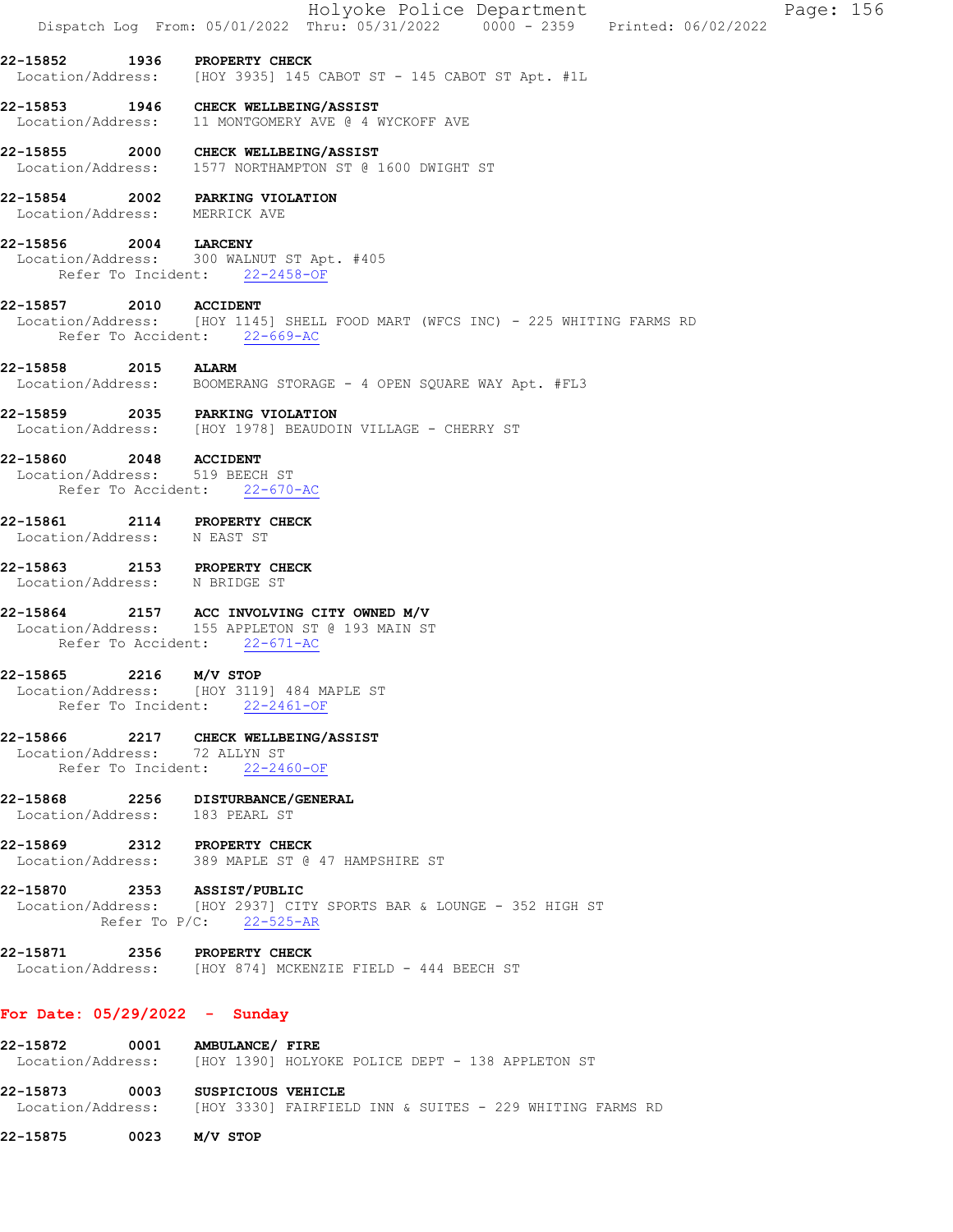|                                                            | Dispatch Log From: 05/01/2022 Thru: 05/31/2022 0000 - 2359 Printed: 06/02/2022                                |
|------------------------------------------------------------|---------------------------------------------------------------------------------------------------------------|
|                                                            | Location/Address: 145 OAK ST @ 217 SUFFOLK ST<br>Refer To Arrest: 22-526-AR<br>Refer To Arrest: $22-527-AR$   |
|                                                            | 22-15876 0040 AMBULANCE/ FIRE<br>Location/Address: [HOY 3557] 296 OAK ST - 296 OAK ST Apt. #4E                |
| 22-15877 0055 LOUD MUSIC                                   | Location/Address: 149 SARGEANT ST                                                                             |
| 22-15878 0142 PROPERTY CHECK                               | Location/Address: [HOY 2422] MAMBO CAFE - 497 HIGH ST                                                         |
| 22-15879 0143 PROPERTY CHECK                               | Location/Address: [HOY 1266] UNICORN - 126 HIGH ST                                                            |
|                                                            | 22-15880 0157 Be on the lookout for<br>Location: SPRINGFIELD                                                  |
| 22-15881 0220 SHOTS FIRED                                  | Location/Address: [HOY 165] ARCADE - 37 COMMERCIAL ST<br>Refer To Incident: 22-2464-OF                        |
|                                                            | 22-15882 0227 DISTURBANCE/GENERAL<br>Location/Address: 152 HIGH ST                                            |
| Location/Address: 413 MAPLE ST                             | 22-15883 0240 AMBULANCE/ FIRE                                                                                 |
| 22-15884 0246 THREATS<br>Location/Address: 4 CRANBERRY DR  | Refer To Incident: 22-2463-OF                                                                                 |
|                                                            | 22-15885 0255 AMBULANCE/ FIRE<br>Location/Address: [HOY 2527] THEOCLES, CHARLES - 193 CHESTNUT ST Apt. #400S  |
| 22-15886 0309 DISORDERLY<br>Location/Address: 50 WEST ST   |                                                                                                               |
|                                                            | 22-15887 0358 PARKING VIOLATION<br>Location/Address: [HOY 2341] CORNET, TOM - 538 PLEASANT ST Apt. #BASEM     |
| 22-15888                                                   | 0419 PARKING VIOLATION<br>Location/Address: [HOY 2658] TRUSKOWSKI, ROBERT W. - 306 CHERRY ST                  |
| 22-15889 0420<br>Location/Address: 308 CHERRY ST           | <b>PARKING VIOLATION</b>                                                                                      |
|                                                            | 22-15890 0504 AMBULANCE/ FIRE<br>Location/Address: 688 HIGH ST Apt. #2L                                       |
| 22-15891 0509                                              | <b>ALARM</b><br>Location/Address: 535 S BRIDGE ST                                                             |
|                                                            | 22-15892 0523 AMBULANCE/ FIRE<br>Location/Address: [HOY 175] HOLYOKE HEALTH CARE CENTER 3RF FL - 282 CABOT ST |
| 22-15893 0544 PROPERTY CHECK                               | Location/Address: [HOY 874] MCKENZIE FIELD - 444 BEECH ST                                                     |
| 22-15894 0726 PROPERTY CHECK<br>Location/Address: FRONT ST |                                                                                                               |
|                                                            | 22-15895 0731 AMBULANCE/ FIRE<br>Location/Address: [HOY 3425] 36 LOWER WESTFIELD RD - 36 LOWER WESTFIELD RD   |
| Location/Address: 659 HIGH ST                              | 22-15896 0741 PROPERTY DAMAGE M/V                                                                             |
| 0758<br>22-15899                                           | DISABLED MOTOR VEHICLE                                                                                        |

Location/Address: WESTFIELD RD

Holyoke Police Department Fage: 157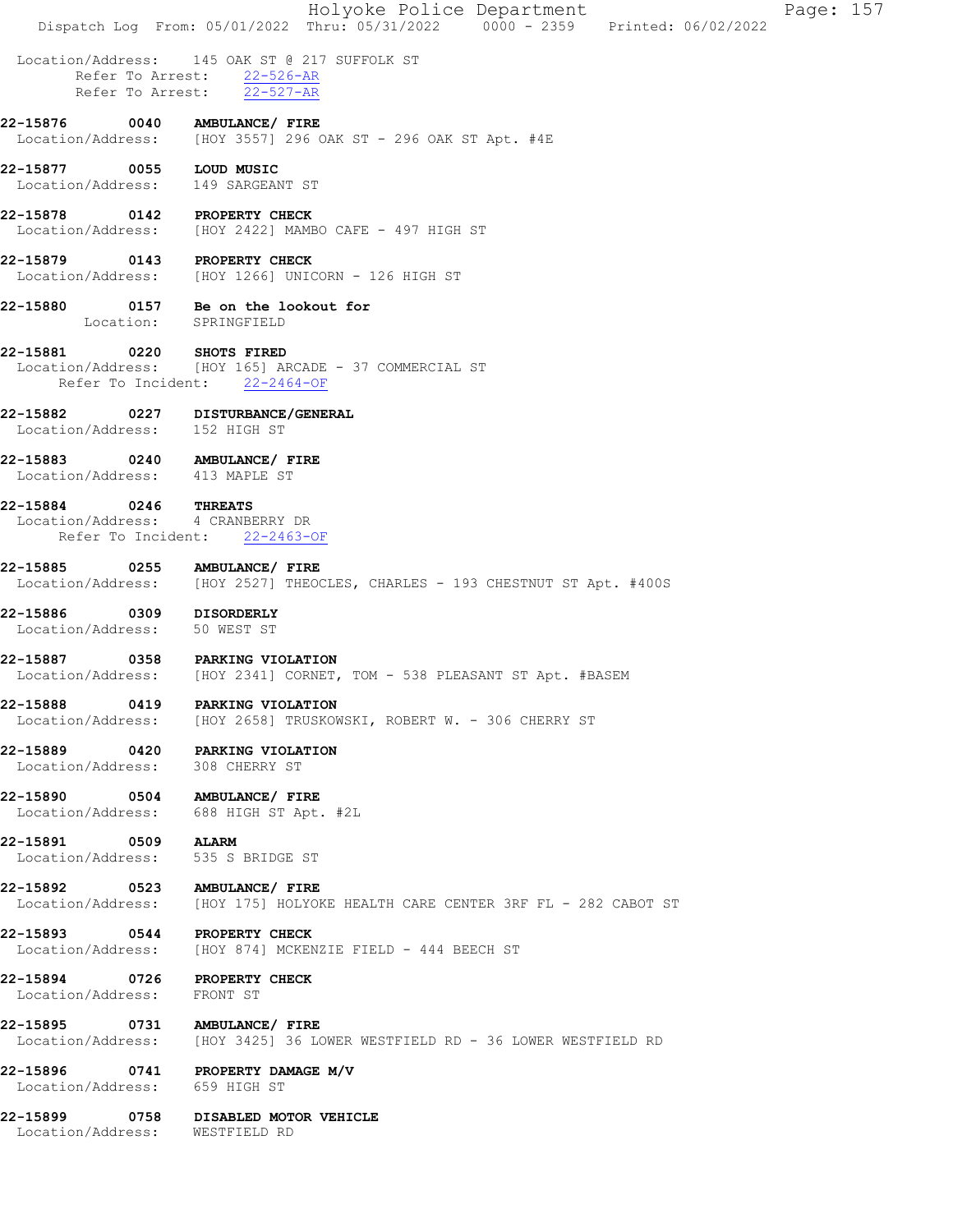|                                                          |      | Holyoke Police Department<br>Page: 158<br>Dispatch Log From: 05/01/2022 Thru: 05/31/2022 0000 - 2359 Printed: 06/02/2022 |
|----------------------------------------------------------|------|--------------------------------------------------------------------------------------------------------------------------|
| 22-15904                                                 |      | <b>1045 HARASSMENT</b><br>Location/Address: 30 ANDERSON AVE<br>Refer To Incident: 22-2471-OF                             |
| 22-15905                                                 | 1101 | <b>FRAUD</b><br>Location/Address: 152 HIGH ST Apt. #2R                                                                   |
| 22-15906 1106 TRANSPORT                                  |      | Location/Address: [HOY 1390] HOLYOKE POLICE DEPT - 138 APPLETON ST                                                       |
| Location/Address: 532 S CANAL ST                         |      | 22-15907 1106 PROPERTY DAMAGE M/V<br>Refer To Incident: 22-2472-OF                                                       |
| 22-15909                                                 |      | 1111 MALICIOUS DAMAGE<br>Location/Address: [HOY 58] HOLYOKE MINI MARKET - 657 HIGH ST                                    |
|                                                          |      | 22-15908 1114 DISORDERLY<br>Location/Address: [HOY 2609] DUNKIN DONUTS (BE DONUTS INC.) - 1600 NORTHAMPTON ST            |
| Location/Address: LEARY DR                               |      | 22-15910 1137 ASSIST HAMPSHIRE                                                                                           |
| Location/Address: 11 SPRING ST                           |      | 22-15911 1138 DISTURBANCE/GENERAL                                                                                        |
| 22-15912 1305 ACCIDENT                                   |      | Location/Address: 11 N SUMMER ST Apt. #3B<br>Refer To Accident: 22-672-AC                                                |
| 22-15913                                                 | 1309 | <b>ALARM</b><br>Location/Address: [HOY 2095] SULLIVAN & NAREY CONSTRUCTION CO. - 214 MAPLE ST                            |
|                                                          |      | 22-15915 1318 CHECK WELLBEING/ASSIST<br>Location/Address: [HOY 3339] 291 ELM ST Apt. #2C                                 |
| 22-15916                                                 |      | 1348 AMBULANCE/ FIRE<br>Location/Address: [HOY 3486] 5 GAMELIN ST - 5 GAMELIN ST Apt. #315                               |
| 22-15917                                                 | 1418 | <b>LARCENY</b><br>Location/Address: [HOY 3240] MCDONALD'S - 233 WHITING FARMS RD                                         |
| 22-15919 1451                                            |      | <b>ALARM</b><br>Location/Address: [HOY 331] DEAN TECH - 1045 MAIN ST                                                     |
| 22-15920 1522<br>Location/Address:                       |      | AMBULANCE/ FIRE<br>[HOY 1180] SPRINGDALE PARK - 844 MAIN ST                                                              |
| 22-15921 1531<br>Location/Address:                       |      | <b>DISTURBANCE/GENERAL</b><br>[HOY 524] HABERMAN - 451 HIGH ST                                                           |
| 22-15922 1537<br>Location/Address:                       |      | <b>CHECK WELLBEING/ASSIST</b><br>[HOY 1349] ZIELINSKI APARTMENTS - 70 WALNUT ST Apt. #608                                |
| 22-15923 1553 M/V STOP                                   |      | Location/Address: 165 WHITING FARMS RD @ 4 AUTUMN DR                                                                     |
| 22-15925 1558 LOUD MUSIC<br>Location/Address: 40 GLEN ST |      |                                                                                                                          |
| 22-15924 1600 M/V STOP<br>Location/Address:              |      | 180 WHITING FARMS RD @ 1 FARNUM DR                                                                                       |
| 22-15926 1604                                            |      | LOUD MUSIC<br>Location/Address: [HOY 2425] CONSEDINE, DONALD K. - 207 BEECH ST                                           |
| 22-15927 1609                                            |      | M/V STOP<br>Location/Address: 180 WHITING FARMS RD @ 1 FARNUM DR                                                         |
| 22-15928                                                 | 1614 | M/V STOP                                                                                                                 |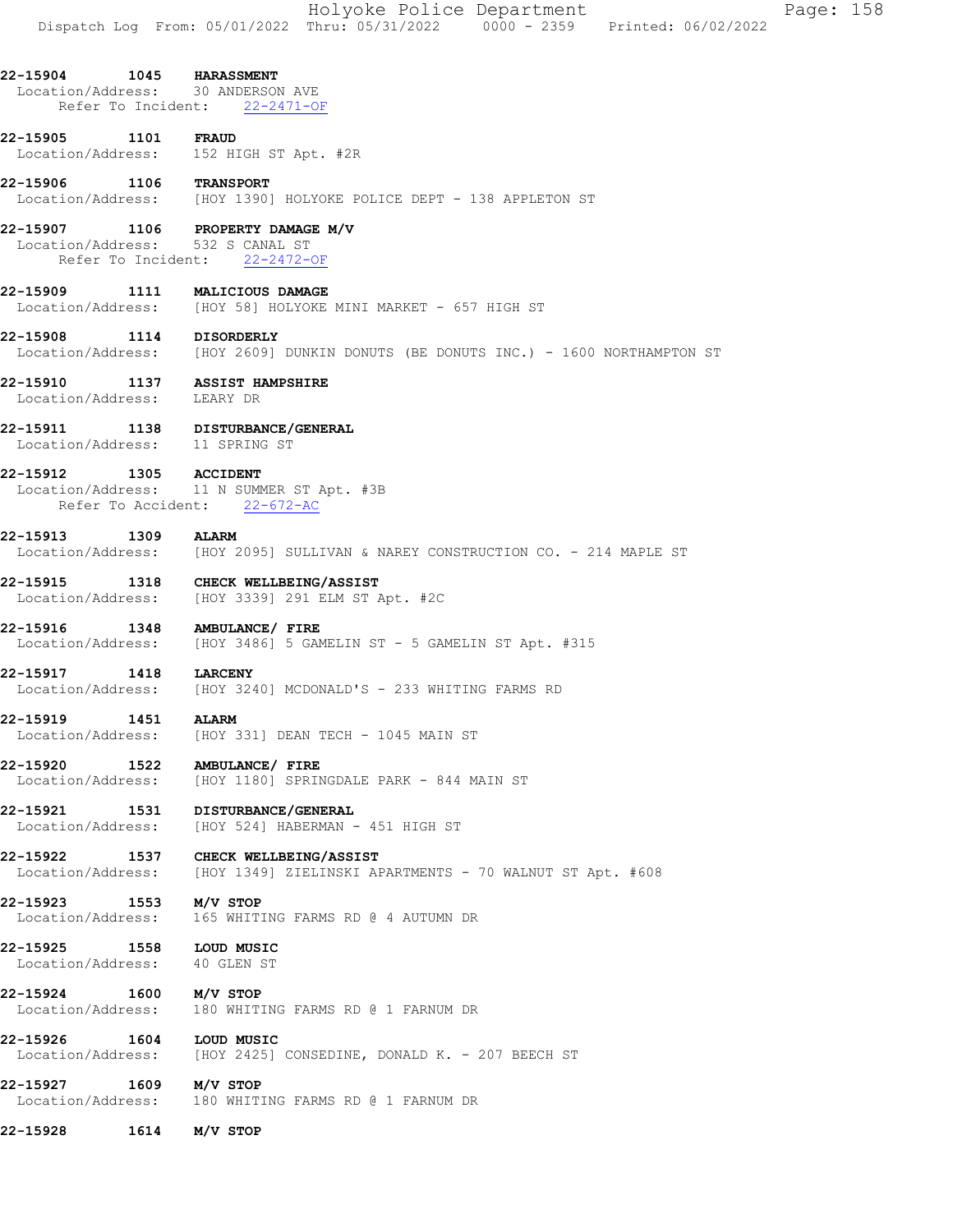|                                                            |      |                                                                                                                     | Holyoke Police Department | Dispatch Log From: 05/01/2022 Thru: 05/31/2022 0000 - 2359 Printed: 06/02/2022 | Page: 159 |  |
|------------------------------------------------------------|------|---------------------------------------------------------------------------------------------------------------------|---------------------------|--------------------------------------------------------------------------------|-----------|--|
|                                                            |      | Location/Address: 165 WHITING FARMS RD @ 4 AUTUMN DR                                                                |                           |                                                                                |           |  |
| 22-15929                                                   | 1624 | <b>ACCIDENT</b><br>Location/Address: 907 DWIGHT ST @ 43 LINDEN ST<br>Refer To Accident: 22-673-AC                   |                           |                                                                                |           |  |
| 22-15930                                                   | 1628 | M/V STOP<br>Location/Address: 180 WHITING FARMS RD @ 1 FARNUM DR                                                    |                           |                                                                                |           |  |
| 22-15931<br>Location/Address: 111 BOWERS ST                | 1631 | ASSIST SPD                                                                                                          |                           |                                                                                |           |  |
| 22-15932<br>1636                                           |      | <b>ALARM</b><br>Location/Address: [HOY 535] HAMEL'S CATERING/SUMMITT VIEW - 555 NORTHAMPTON ST                      |                           |                                                                                |           |  |
| 22-15933<br>Location/Address:                              | 1639 | M/V STOP<br>182 WHITING FARMS RD @ 1 JEANNE DR                                                                      |                           |                                                                                |           |  |
| 22-15934 1648                                              |      | M/V STOP<br>Location/Address: 165 WHITING FARMS RD @ 4 AUTUMN DR                                                    |                           |                                                                                |           |  |
| 22-15935                                                   |      | $1655$ $M/V$ STOP<br>Location/Address: 165 WHITING FARMS RD @ 4 AUTUMN DR                                           |                           |                                                                                |           |  |
| 22-15936<br>Location/Address:                              | 1657 | <b>SHOPLIFTING</b><br>[HOY 2753] MACY'S - 50 HOLYOKE ST<br>Refer To Arrest: 22-529-AR<br>Refer To Arrest: 22-530-AR |                           |                                                                                |           |  |
| 22-15937                                                   |      | $1701$ $M/V$ STOP<br>Location/Address: 341 N CANAL ST @ 33 APPLETON ST                                              |                           |                                                                                |           |  |
| 22-15938                                                   | 1704 | M/V STOP<br>Location/Address: 180 WHITING FARMS RD @ 1 FARNUM DR                                                    |                           |                                                                                |           |  |
| 22-15939                                                   | 1705 | <b>ALARM</b><br>Location/Address: [HOY 331] DEAN TECH - 1045 MAIN ST Apt. #306                                      |                           |                                                                                |           |  |
| 22-15940<br>Location/Address:                              | 1706 | M/V STOP<br>[HOY 3330] FAIRFIELD INN & SUITES - 229 WHITING FARMS RD                                                |                           |                                                                                |           |  |
| 22-15941                                                   | 1714 | <b>LOUD GATHERING</b><br>Location/Address: [HOY 934] NEW ENGLAND ETCHING - 23 SPRING ST                             |                           |                                                                                |           |  |
| 22-15942 1717 M/V STOP                                     |      | Location/Address: 180 WHITING FARMS RD @ 1 FARNUM DR                                                                |                           |                                                                                |           |  |
| 22-15943 1743 M/V STOP                                     |      | Location/Address: 485 MAPLE ST @ 95 JACKSON ST                                                                      |                           |                                                                                |           |  |
| 22-15944 1751 LOUD MUSIC<br>Location/Address: 41 BROWN AVE |      |                                                                                                                     |                           |                                                                                |           |  |
| 22-15945 1802 TRESPASSING                                  |      | Location/Address: 72 ESSEX ST Apt. #4TH                                                                             |                           |                                                                                |           |  |
| 22-15946 1811 TRESPASSING                                  |      | Location/Address: [HOY 2886] CVS PHARMACY - 250 WHITING FARMS RD<br>Refer To Incident: 22-2475-OF                   |                           |                                                                                |           |  |
| 22-15947 1820 M/V STOP<br>Location/Address: 522 HAMPDEN ST |      | Refer To Incident: 22-2474-OF                                                                                       |                           |                                                                                |           |  |
|                                                            |      | 22-15948 1827 CHECK WELLBEING/ASSIST<br>Location/Address: SUMO - 50 HOLYOKE ST                                      |                           |                                                                                |           |  |
|                                                            |      | 22-15949 1829 PARKING VIOLATION<br>Location/Address: 471 NORTHAMPTON ST                                             |                           |                                                                                |           |  |
| 22-15950 1918 ACCIDENT                                     |      |                                                                                                                     |                           |                                                                                |           |  |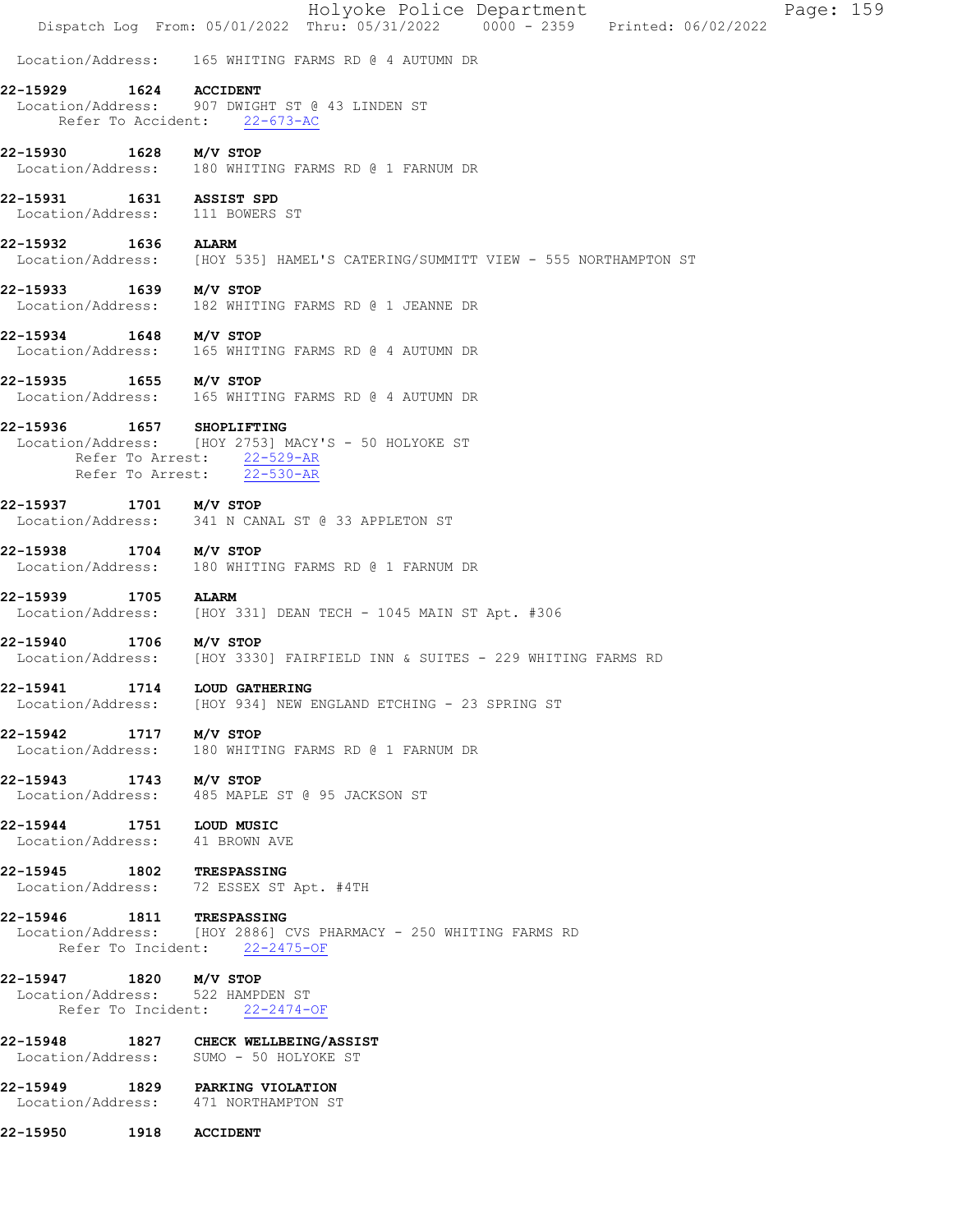|                                                                       | Page: 160<br>Holyoke Police Department<br>Dispatch Log From: 05/01/2022 Thru: 05/31/2022   0000 - 2359   Printed: 06/02/2022                                      |
|-----------------------------------------------------------------------|-------------------------------------------------------------------------------------------------------------------------------------------------------------------|
|                                                                       | Location/Address: [HOY 1793] 263 OAK ST<br>Refer To Accident: 22-674-AC                                                                                           |
|                                                                       | 22-15951 1928 CHECK WELLBEING/ASSIST<br>Location/Address: 350 ELM ST @ 141 JACKSON ST                                                                             |
|                                                                       | 22-15952 1950 CHECK WELLBEING/ASSIST<br>Location/Address: [HOY 2886] CVS PHARMACY - 250 WHITING FARMS RD                                                          |
| 22-15953 1951 SAFETY HAZARD<br>Location/Address: 41 BRAY PARK DR      |                                                                                                                                                                   |
| 22-15954 2005 M/V STOP                                                | Location/Address: [HOY 1048] PROSPECT HEIGHTS - 41 CHESTNUT ST                                                                                                    |
| 22-15955 2045 DISORDERLY                                              | Location/Address: 271 MAIN ST @ 13 SPRING ST                                                                                                                      |
| 22-15956 2106 LOUD MUSIC<br>Location/Address: 471 NORTHAMPTON ST      |                                                                                                                                                                   |
| 22-15957 2114 DISTURBANCE/GENERAL<br>Location/Address: 15 SHAWMUT AVE |                                                                                                                                                                   |
|                                                                       | 22-15958 2143 Be on the lookout for<br>Location: MSP SPRINGFIELD                                                                                                  |
| 22-15959 2149 DRUNK                                                   | Location/Address: 213 ELM ST @ 141 ESSEX ST                                                                                                                       |
| 22-15960 2214 TRANSPORT                                               | Location/Address: [LUD] HAMPDEN COUNT HOUSE OF CORRECTIONS - 627 RANDALL RD                                                                                       |
| 22-15961 2222 DRUNK                                                   | Location/Address: [HOY 619] HOLYOKE HOSPITAL - 575 BEECH ST                                                                                                       |
| 22-15962 2257 ACCIDENT HIT & RUN<br>Refer To Accident: 22-676-AC      | Location/Address: [HOY 335] DELANEY HOUSE - 3 COUNTRY CLUB RD<br>Refer To Incident: 22-2477-OF                                                                    |
| 22-15963 2312 DISORDERLY                                              | Location/Address: 271 MAIN ST @ 13 SPRING ST                                                                                                                      |
| 22-15964 2327 SHOTS FIRED                                             | Location/Address: 1 MOUNTAINVIEW DR @ 1050 NORTHAMPTON ST<br>Refer To Incident: 22-2476-OF                                                                        |
| 22-15965<br>2336                                                      | AMBULANCE/ FIRE<br>Location/Address: 171 SARGEANT ST Apt. #1L                                                                                                     |
| 22-15966                                                              | 2357 ACCIDENT HIT & RUN<br>Location/Address: [HOY 4461] 186 WEST FRANKLIN ST - 186 W FRANKLIN ST<br>Refer To Incident: 22-2478-OF<br>Refer To Accident: 22-675-AC |
| For Date: 05/30/2022 - Monday                                         |                                                                                                                                                                   |

- 22-15967 0019 LOUD MUSIC Location/Address: [HOY 4404] 50 WEST ST
- 22-15968 0042 PROPERTY CHECK Location/Address: [HOY 1419] SAMS FOOD STORE - 515 HIGH ST
- 22-15969 0046 PROPERTY CHECK Location/Address: [HOY 114] BARNES & NOBLE - 15 HOLYOKE ST
- 22-15970 0046 PROPERTY CHECK Location: FRONT STREET GARAGE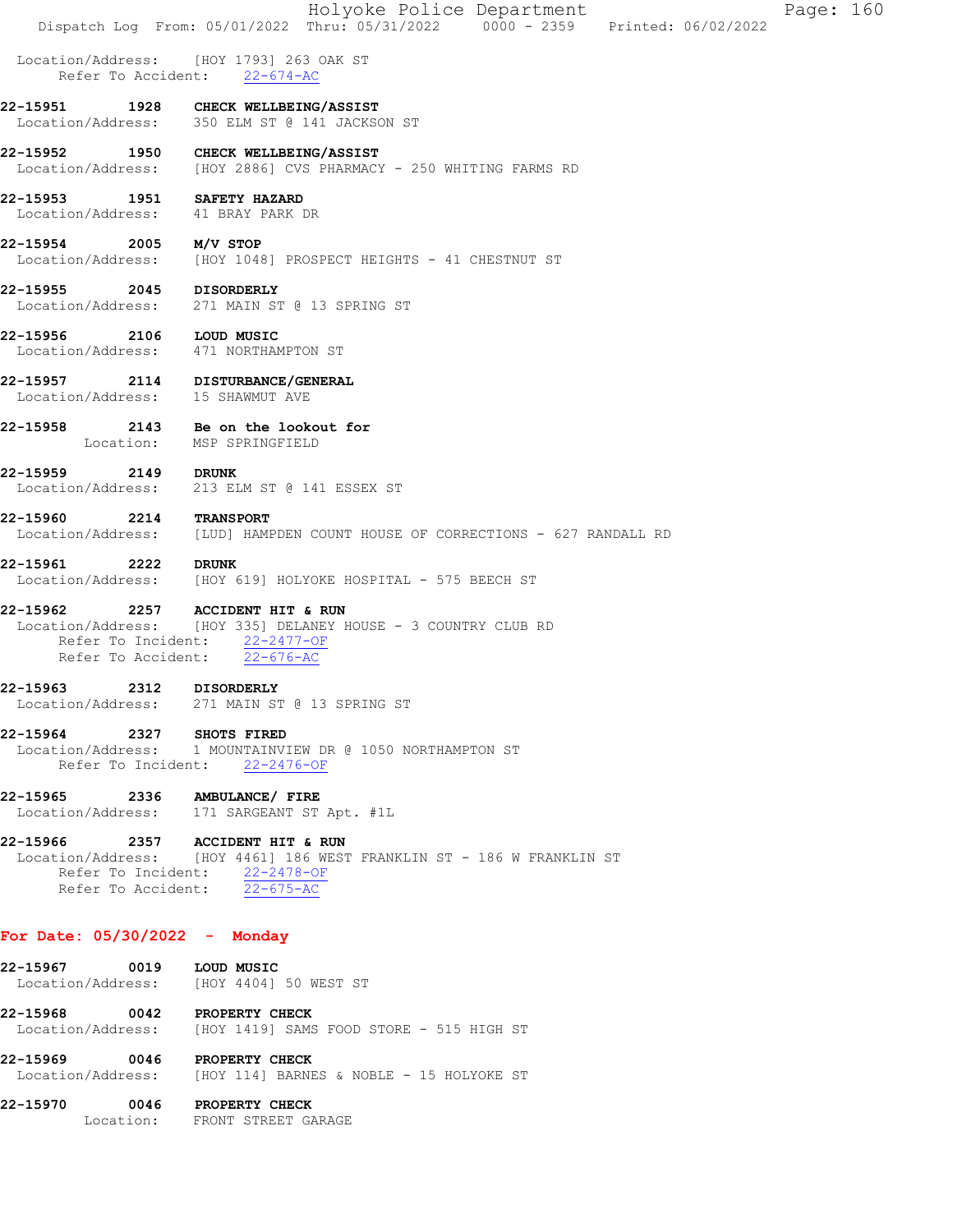|                                                                  | Holyoke Police Department<br>Dispatch Log From: 05/01/2022 Thru: 05/31/2022 0000 - 2359 Printed: 06/02/2022<br>Page: 161  |
|------------------------------------------------------------------|---------------------------------------------------------------------------------------------------------------------------|
| 22-15971 0052 PROPERTY CHECK<br>Location: DEMENTED FX            |                                                                                                                           |
| 22-15973 0053 AMBULANCE<br>Location/Address: 192 OAK ST Apt. #1L |                                                                                                                           |
| 22-15972 0054 M/V STOP                                           | Location/Address: 225 MAPLE ST @ 585 DWIGHT ST                                                                            |
| 22-15974 0056 PROPERTY CHECK                                     | Location/Address: [HOY 1992] HOLYOKE LIQUOR MART - 2217 NORTHAMPTON ST                                                    |
|                                                                  | 22-15975 0127 M/V STOP<br>Location/Address: 225 MAPLE ST @ 585 DWIGHT ST                                                  |
| 22-15976 0135 PROPERTY CHECK<br>Location/Address: ELMWOOD AVE    |                                                                                                                           |
| 22-15977 0146 M/V STOP                                           | Location/Address: [HOY 165] 389 MAPLE ST @ 47 HAMPSHIRE ST<br>Refer To Arrest: 22-531-AR                                  |
| 22-15978 0156 PROPERTY CHECK                                     | Location/Address: [HOY 165] THE BRIAN BORU - 37 COMMERCIAL ST                                                             |
| 22-15979 0218 AMBULANCE<br>Location/Address: 1014 HAMPDEN ST     |                                                                                                                           |
| 22-15980 0221 DISTURBANCE/GENERAL                                | Location/Address: 572 S CANAL ST @ 4 ADAMS ST                                                                             |
| 22-15981<br>0251 THREATS<br>Location/Address: 101 ELM ST         |                                                                                                                           |
| 22-15982 0254 AMBULANCE                                          | Location/Address: [HOY 1277] UNIVERSITY PARK APTS - 20 EASTHAMPTON RD Apt. #10G                                           |
| 22-15983<br>0306 ALARM                                           | Location/Address: [HOY 867] DOLLAR GENERAL - 2261 NORTHAMPTON ST                                                          |
| 22-15984 0430 OVERDOSE<br>Location/Address: 97 MERRICK AVE       |                                                                                                                           |
| 22-15985 0445 B & E REPORT<br>Location/Address: 1245 DWIGHT ST   |                                                                                                                           |
| 22-15986 0454 PROPERTY CHECK                                     | Location/Address: [HOY 717] JARVIS HEIGHTS - 15 GERARD WAY                                                                |
| 22-15987 0502 PROPERTY CHECK                                     | Location/Address: [HOY 874] MCKENZIE FIELD - 444 BEECH ST                                                                 |
| 22-15988 0505 AMBULANCE<br>Location/Address:                     | 101 CABOT ST Apt. #603                                                                                                    |
| 22-15989 0631 AMBULANCE/ FIRE<br>Location/Address:               | 582 PLEASANT ST Apt. #4R                                                                                                  |
| Location/Address:                                                | 22-15990 0754 CHECK WELLBEING/ASSIST<br>[HOY 1419] SAMS FOOD STORE - 515 HIGH ST                                          |
| 22-15991                                                         | 0813 UNWANTED GUEST<br>Location/Address: [HOY 2818] RACING MART - 330 MAIN ST                                             |
|                                                                  | 22-15993 0859 CHECK WELLBEING/ASSIST<br>Location/Address: 79 LONGWOOD AVE @ 77 MARTIN ST<br>Refer To Incident: 22-2479-OF |
| 22-15994 0923 MALICIOUS DAMAGE                                   | Location/Address: [HOY 3607] 787 DWIGHT ST - 787 DWIGHT ST Apt. #3C<br>Refer To Incident: 22-2481-OF                      |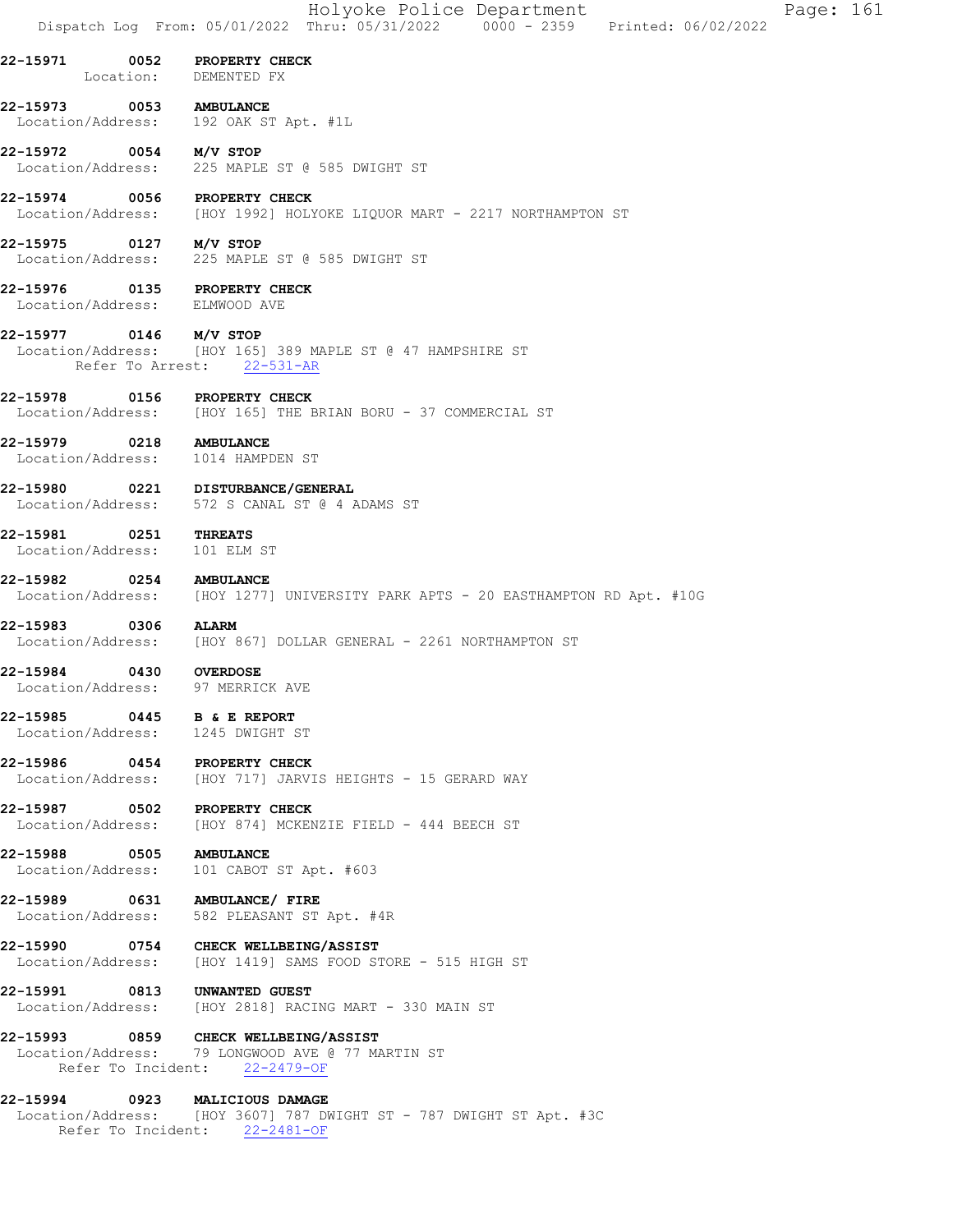|                                                                 |      | Holyoke Police Department<br>Page: 162<br>Dispatch Log From: 05/01/2022 Thru: 05/31/2022 0000 - 2359 Printed: 06/02/2022 |
|-----------------------------------------------------------------|------|--------------------------------------------------------------------------------------------------------------------------|
| 22-15995 0929 ASSIST/PUBLIC                                     |      | Location/Address: 61 COMMERCIAL ST @ 1 FRANKLIN ST                                                                       |
| 22-15996 0930<br>Location/Address: THOMAS AVE                   |      | FOLLOW UP                                                                                                                |
| 22-15997 0932 ALARM                                             |      | Location/Address: [HOY 1906] MT TOM CITY CLINIC BEHAVIORAL HEALTH NET INC. - 235 MAPLE ST                                |
| Location/Address: 71 BROWN AVE                                  |      | 22-15998 0935 CHECK WELLBEING/ASSIST                                                                                     |
| 22-15999 0955 PROPERTY CHECK<br>Location/Address: 10 SPRING ST  |      |                                                                                                                          |
| 22-16001 0959 AMBULANCE/ FIRE<br>Location/Address:              |      | [HOY 2817] HOLYOKE TRANSPORTATION CENTER - 206 MAPLE ST                                                                  |
| 22-16000<br>Location/Address:                                   | 1003 | AMBULANCE/ FIRE<br>688 HIGH ST Apt. #2L                                                                                  |
| 22-16002 1003 AMBULANCE/ FIRE                                   |      | Location/Address: [HOY 1219] SYCAMORE HOUSE ASSOC - 287 ESSEX ST Apt. #409                                               |
| 22-16003                                                        |      | 1026 PROPERTY CHECK<br>Location/Address: [HOY 1436] UNITED FORCES POST #351 - 50 ST KOLBE DR                             |
| 22-16004 1031 FOLLOW UP<br>Location/Address: 219 WALNUT ST      |      |                                                                                                                          |
| 22-16005<br>Location/Address: 43 CHAPIN ST                      |      | 1042 FOLLOW UP                                                                                                           |
| 22-16006 1102 AMBULANCE/ FIRE<br>Location/Address: 306 RACE ST  |      |                                                                                                                          |
|                                                                 |      | 22-16007 1108 RECOVERED PROPERTY<br>Location/Address: 659 HIGH ST Apt. #4L                                               |
| 22-16008                                                        |      | 1141 DISTURBANCE/GENERAL<br>Location/Address: [HOY 1589] PLAZA COURT REALTY INC/DONALD FISETTE - 102 LINDEN ST           |
| 22-16009 1206 ALARM                                             |      | Location/Address: [HOY 933] NEW ENGLAND ARCHIVES - 624 HAMPDEN ST                                                        |
| 22-16010 1208 AMBULANCE/ FIRE<br>Location/Address: 446 MAPLE ST |      | Refer To Incident: 22-2482-OF                                                                                            |
| 22-16011 1220 FOLLOW UP<br>Location/Address: 18 THOMAS AVE      |      |                                                                                                                          |
|                                                                 |      | 22-16012 1220 AMBULANCE/FIRE<br>Location/Address: 129 TOKENEKE RD                                                        |
| 22-16013 1228 FOLLOW UP                                         |      | Location/Address: 42 COMMERCIAL ST                                                                                       |
| 22-16014 1318 AMBULANCE/ FIRE<br>Location/Address: 26 TAYLOR ST |      |                                                                                                                          |
| 22-16015 1338 AMBULANCE/ FIRE                                   |      | Location/Address: 584 S SUMMER ST Apt. #1443                                                                             |
| 22-16016 1400 ACCIDENT                                          |      | Location/Address: 372 PLEASANT ST @ 57 LINCOLN ST<br>Refer To Accident: 22-677-AC                                        |
| 22-16018 1410 ALARM                                             |      | Location/Address: [HOY 2095] SULLIVAN & NAREY CONSTRUCTION CO. - 214 MAPLE ST                                            |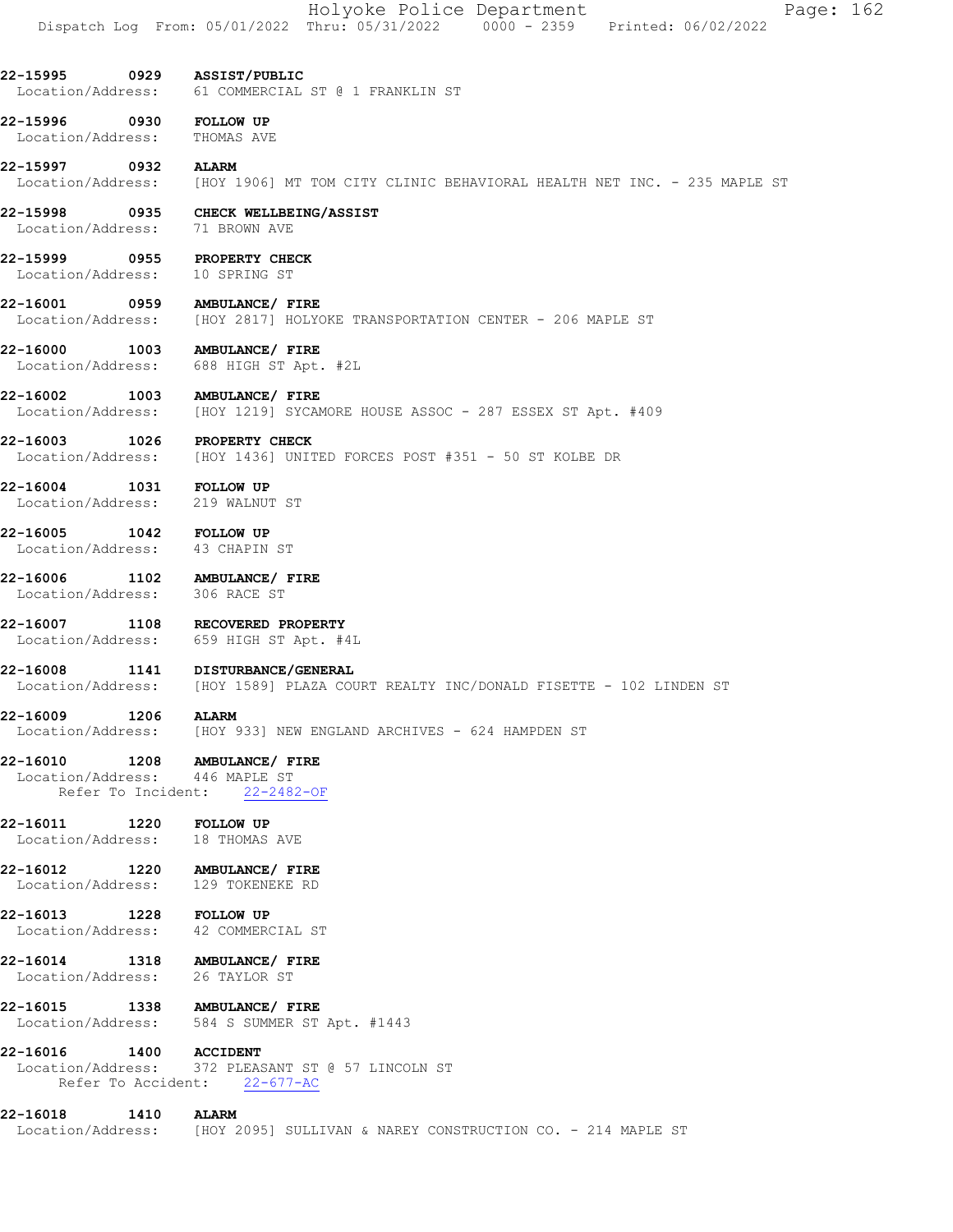22-16021 1518 AMBULANCE/ FIRE Location/Address: 130 PINE ST

#### 22-16022 1526 STOLEN M/V

 Location/Address: 67 PINE ST Refer To Incident: 22-2484-OF

- 22-16023 1538 SUSPICIOUS ACTIVITY Location/Address: 183 SUFFOLK ST Apt. #1R
- 22-16024 1612 STOLEN M/V Location/Address: [HOY 1435] SPUD'S - 420 SOUTH ST Refer To Incident: 22-2485-OF
- 22-16025 1633 ALARM Location/Address: [HOY 224] CHILDREN'S MUSEUM - 444 DWIGHT ST
- 22-16026 1650 DISABLED MOTOR VEHICLE Location/Address: 200 NORTHAMPTON ST
- 22-16027 1713 ACCIDENT<br>Location/Address: [HOY 1418
- $[HOY 1418]$  TARGET STORE 50 HOLYOKE ST<br>
ent: 22-678-AC Refer To Accident:
- 22-16028 1715 Be on the lookout for Location: CHICOPEE PD
- 22-16029 1721 UNWANTED GUEST Location/Address: 119 VERMONT ST

#### 22-16031 1740 MALICIOUS DAMAGE

Location/Address: [HOY 972] ONE STOP LIQUORS - 165 SUFFOLK ST Refer To Incident: 22-2486-OF

## 22-16032 1744 CHECK WELLBEING/ASSIST

Location/Address: HAPCO LOT - HIGH ST

- 22-16033 1745 PREVENT BREACH Location/Address: 119 NONOTUCK ST
- 

#### 22-16034 1751 AMBULANCE/ FIRE

Location/Address: [HOY 2911] RENAISSANCE MANOR - 279 CABOT ST Apt. #W1

#### 22-16035 1811 SHOPLIFTING

Location/Address: [HOY 1199] STOP & SHOP - 28 LINCOLN ST

22-16036 1856 loitering Location/Address: [HOY 4249] MOTEL 6 - 1515 NORTHAMPTON ST

# 22-16037 1901 ALARM

Location/Address: IRIS SANTIAGO - 13 LITTLE AVE

#### 22-16038 1914 AMBULANCE/ FIRE Location/Address: 558 S SUMMER ST Apt. #3L

#### 22-16039 1931 SHOPLIFTING

- Location/Address: [HOY 1384] STOP & SHOP 2265 NORTHAMPTON ST Refer To Arrest: 22-533-AR
- 22-16040 1947 AMBULANCE/ FIRE Location/Address: REAR PARKING LOT - 266 ESSEX ST
- 22-16041 1957 AMBULANCE/ FIRE Location/Address: [HOY 2422] MAMBO CAFE - 497 HIGH ST

#### 22-16042 2012 ALARM<br>Location/Address: AEGIS AEGIS ENERGY - 59 JACKSON ST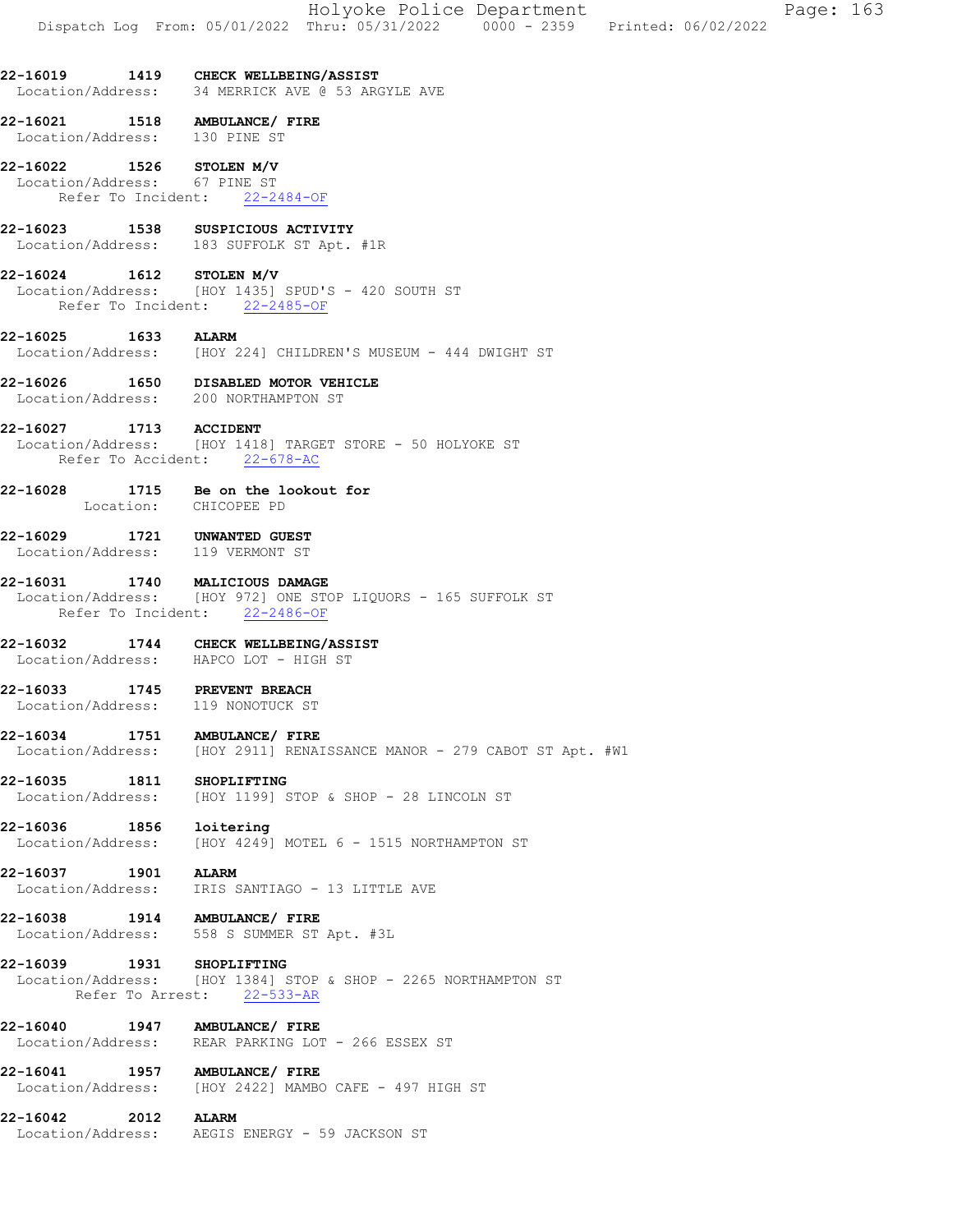22-16043 2018 AMBULANCE/ FIRE Location/Address: 970 HAMPDEN ST

#### 22-16044 2021 ACCIDENT HIT & RUN Location/Address: 1081 HOMESTEAD AVE @ 183 LOWER WESTFIELD RD Refer To Incident: 22-2487-OF Refer To Accident: 22-679-AC

22-16045 2048 SAFETY HAZARD Location/Address: 32 EDBERT DR

- **22-16046 2109 LOUD MUSIC**<br>
Location/Address: [HOY 3097] [HOY 3097] HOLYOKE CROSSING - HOLYOKE ST
- 22-16047 2109 LOUD MUSIC Location/Address: [HOY 1180] SPRINGDALE PARK - 844 MAIN ST
- 22-16048 2139 LOUD VEHICLES Location/Address: 271 MAIN ST @ 13 SPRING ST
- 22-16049 2145 AMBULANCE/ FIRE Location/Address: 688 HIGH ST Apt. #2L
- 22-16050 2216 AMBULANCE/FIRE<br>Location/Address: 65 TOKENEKE RD Location/Address:
- 22-16051 2221 SAFETY HAZARD Location/Address: [HOY 387] ELK'S LODGE - 250 WHITNEY AVE
- 22-16052 2226 CITY ORDINANCE Location/Address: 1370 DWIGHT ST
- 22-16053 2238 ASSIST STATE POLICE Location/Address: 117 NONOTUCK ST Apt. #3B
- 22-16054 2323 AMBULANCE Location/Address: [HOY 1390] HOLYOKE POLICE DEPT - 138 APPLETON ST
- 22-16055 2338 PROPERTY CHECK<br>Location/Address: 271 MAIN ST @ 1 271 MAIN ST @ 13 SPRING ST
- 22-16056 2347 TRANSPORT Location/Address: [CHI] 701 CENTER ST
- 22-16057 2354 PROPERTY CHECK Location/Address: [HOY 874] MCKENZIE FIELD - 444 BEECH ST

#### For Date: 05/31/2022 - Tuesday

- 22-16058 0008 PROPERTY CHECK Location: KMART PLAZA
- 22-16059 0012 PROPERTY CHECK Location/Address: 41 CHESTNUT ST
- 22-16060 0028 DISTURBANCE/GENERAL Location/Address: 6 GERARD WAY

#### 22-16061 0029 DISTURBANCE/GENERAL

- Location/Address: [HOY 3504] 48 HOLY FAMILY RD 48 HOLY FAMILY RD Apt. #306 Refer To P/C: 22-534-AR
- 22-16062 0045 loitering<br>
Location/Address: [HOY 869] [HOY 869] MCDONALDS - 285 MAPLE ST
- 22-16064 0110 PROPERTY CHECK Location: DEMENTED FX
- 22-16065 0121 PROPERTY CHECK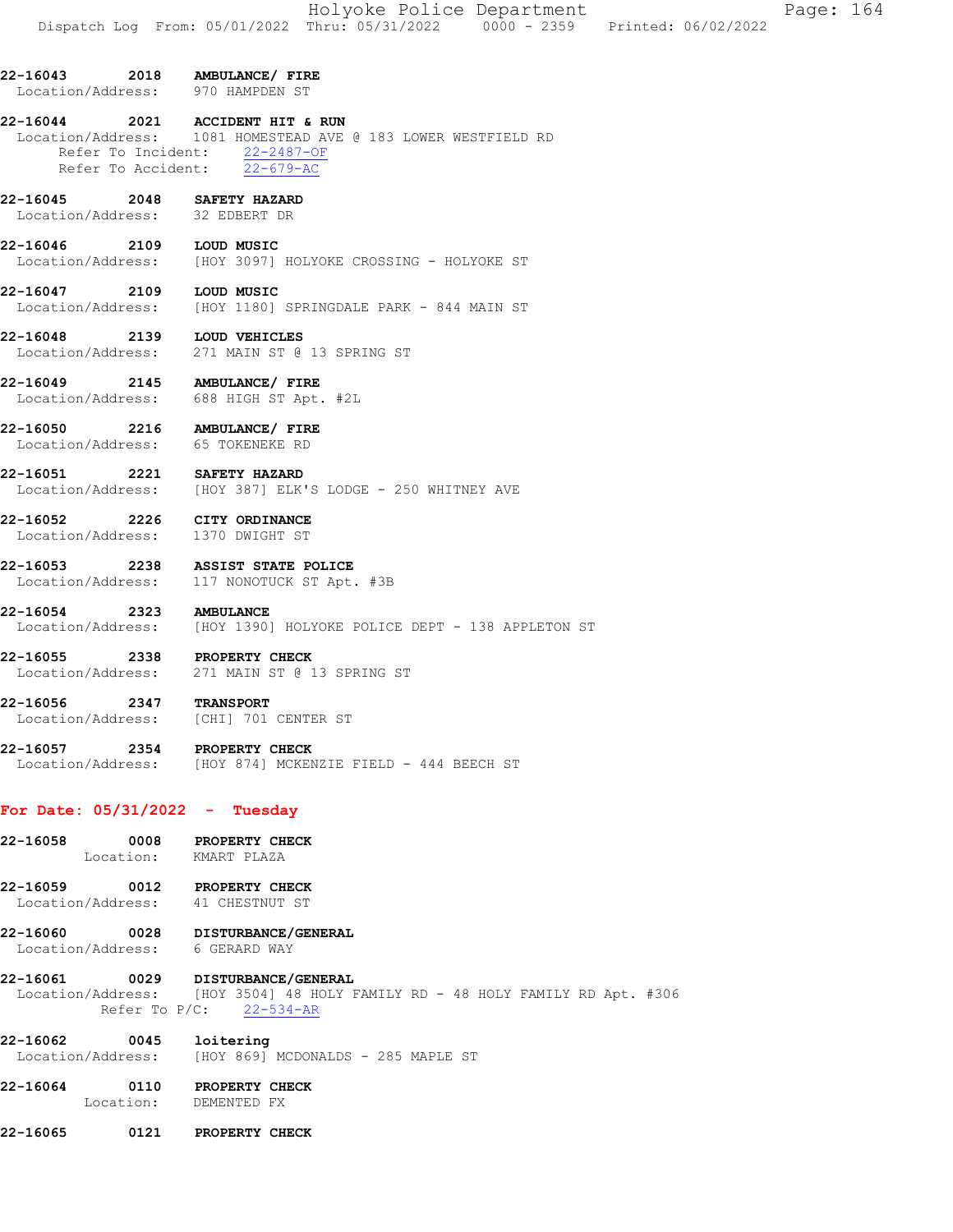|                                                                   | Holyoke Police Department<br>Page: 165<br>Dispatch Log From: 05/01/2022 Thru: 05/31/2022 0000 - 2359 Printed: 06/02/2022 |
|-------------------------------------------------------------------|--------------------------------------------------------------------------------------------------------------------------|
| Location: ELMWOOD AREA                                            |                                                                                                                          |
| 22-16066 0125 ALARM                                               | Location/Address: [HOY 3163] FAMILY CHILD CARE - 34 WILLOW ST                                                            |
| 22-16067 0141 ALARM                                               | Location/Address: [HOY 2890] A & A SHELL LLC - 820 HIGH ST                                                               |
| 22-16068 0147 SHOTS FIRED<br>Location/Address: SARGEANT ST        | Refer To Incident: 22-2488-OF                                                                                            |
| 22-16069 0237 PROPERTY CHECK<br>Location: KMART                   |                                                                                                                          |
|                                                                   | 22-16070 0535 AMBULANCE/FIRE<br>Location/Address: [HOY 1658] CYNARSKI, EDWARD - 29 OCONNOR AVE                           |
| 22-16071 0633 B & E AUTO<br>Location/Address: 1515 NORTHAMPTON ST | Refer To Arrest: 22-535-AR                                                                                               |
| 22-16073 0706 ALARM                                               | Location/Address: [HOY 1358] LANGEVIN, LAWRENCE & EVA - 21 MEADOW ST                                                     |
| 22-16072 0711 AMBULANCE/ FIRE                                     | Location/Address: 228 SARGEANT ST Apt. #3R<br>Refer To Incident: 22-2493-OF                                              |
|                                                                   | 22-16074 0720 SHOPLIFTING<br>Location/Address: [HOY 2818] RACING MART - 330 MAIN ST<br>Refer To Incident: 22-2490-OF     |
| 22-16075                                                          | 0747 CHECK WELLBEING/ASSIST<br>Location/Address: [HOY 1301] WAR MEMORIAL - 310 APPLETON ST                               |
| 22-16076 0802 LARCENY<br>Location/Address: 75 EDWARD DR           | Refer To Incident: 22-2491-OF                                                                                            |
| 22-16077 0813 ERRATIC DRIVER                                      | Location/Address: 0 RESNIC BLVD @ 570 MAPLE ST<br>Refer To Incident: 22-2492-OF                                          |
| 22-16078 0912 IDENTITY THEFT                                      | Location/Address: [HOY 2316] HAMPSHIRE PINE - 100 HAMPSHIRE ST Apt. #3C<br>Refer To Incident: 22-2494-OF                 |
| 22-16079 0918 DRUG ACTIVITY<br>Location/Address: 10 SPRING ST     |                                                                                                                          |
| 22-16080 0920 B & E AUTO                                          | Location/Address: [HOY 408] FAMILY DOLLAR - 555 HIGH ST<br>Refer To Incident: 22-2495-OF<br>Refer To Arrest: 22-536-AR   |
| 22-16081 0942 AMBULANCE/ FIRE                                     | Location/Address: 177 SARGEANT ST Apt. #3L                                                                               |
| 22-16082 1006 SHOPLIFTING                                         | Location/Address: [HOY 867] DOLLAR GENERAL - 2261 NORTHAMPTON ST                                                         |
| 22-16083 1007 PARKING VIOLATION<br>Location/Address: 8 DAVIS ST   | Refer To Incident: 22-2497-OF                                                                                            |
|                                                                   | 22-16084 1009 DISABLED MOTOR VEHICLE<br>Location/Address: [HOY 510] GREG & ADAM PACKAGE STORE - 1380 DWIGHT ST           |
| 22-16085 1011 FOLLOW UP                                           | Location/Address: TD BANK - 50 HOLYOKE ST                                                                                |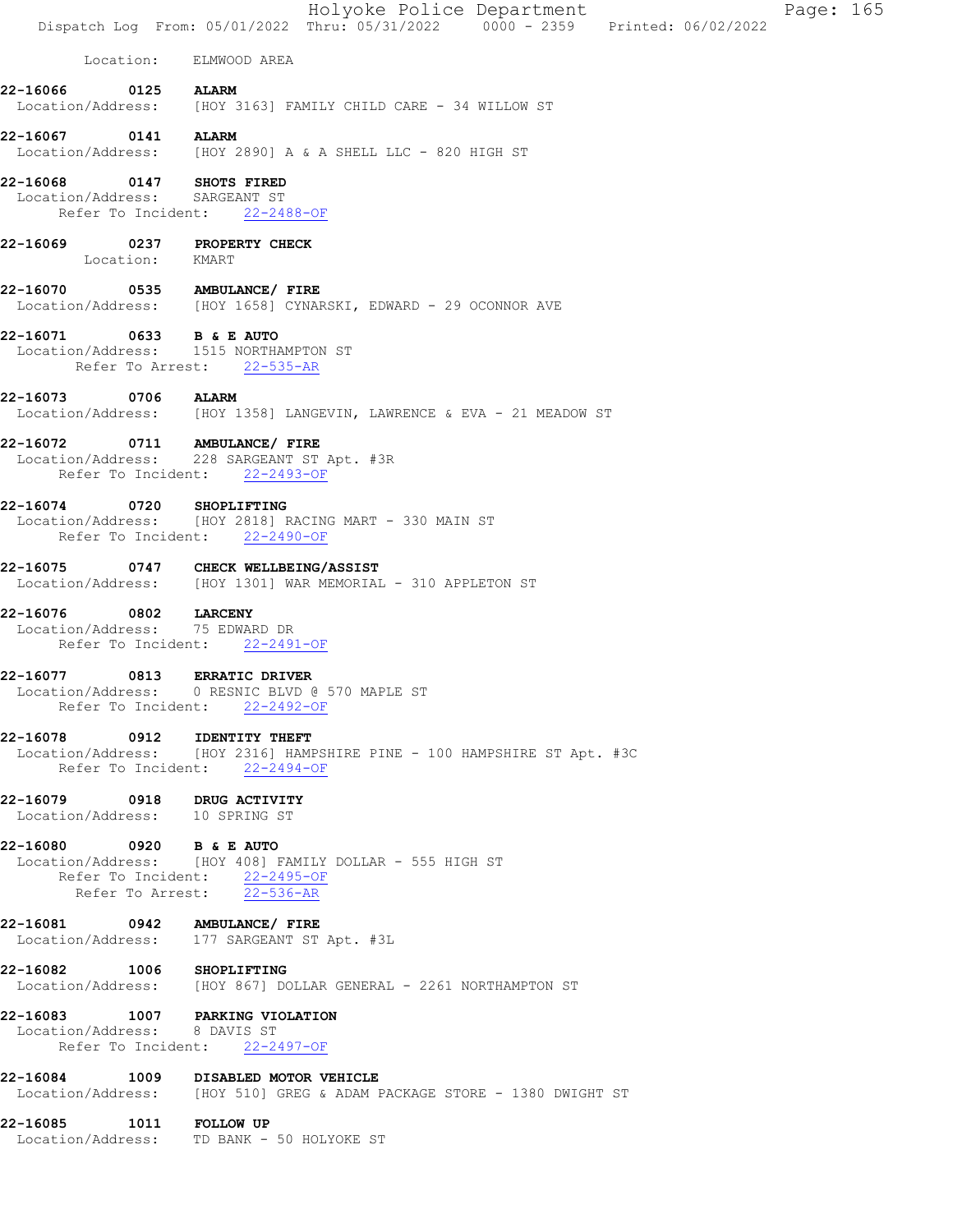|                                                              |      | Holyoke Police Department<br>Page: 166<br>Dispatch Log From: 05/01/2022 Thru: 05/31/2022 0000 - 2359 Printed: 06/02/2022         |
|--------------------------------------------------------------|------|----------------------------------------------------------------------------------------------------------------------------------|
|                                                              |      | 22-16086 1032 AMBULANCE/ FIRE<br>Location/Address: [HOY 2655] SISTER'S OF PROVIDENCE CARE CENTERS, INC. - 35 HOLY FAMILY RD      |
| 22-16087 1049 FOLLOW UP                                      |      | Location/Address: [HOY 371] E N WHITE SCHOOL - 1 JEFFERSON ST                                                                    |
| 22-16089 1050 FOLLOW UP<br>Location/Address: 61 PINE ST      |      |                                                                                                                                  |
| Location/Address: 14 VIEW ST                                 |      | 22-16090 1054 DISTURBANCE-NEIGHBORHOOD                                                                                           |
| 22-16088 1058 MISSING PERSON                                 |      | Location/Address: 448 TOKENEKE RD<br>Refer To Incident: 22-2496-OF                                                               |
|                                                              |      | 22-16091 1106 AMBULANCE/ FIRE<br>Location/Address: [HOY 3934] 41 CHESTNUT ST - 41 CHESTNUT ST Apt. #705                          |
| 22-16092 1122 ADMINISTRATIVE                                 |      | Location/Address: [HOY 4507] HOLYOKE POLICE COMMUNITY CENTER - 208 RACE ST Apt. #2FL                                             |
|                                                              |      | 22-16093 1126 THREATS<br>Location/Address: [HOY 1000] PECK JR HIGH SCHOOL - 1916 NORTHAMPTON ST<br>Refer To Incident: 22-2498-OF |
|                                                              |      | 22-16094 1147 DISTURBANCE/GENERAL<br>Location/Address: [HOY 1000] PECK JR HIGH SCHOOL - 1916 NORTHAMPTON ST                      |
| 22-16095 1156 FOLLOW UP                                      |      | Location/Address: 84 BROWN AVE Apt. #C                                                                                           |
| 22-16096 1158 CITY ORDINANCE<br>Location/Address: 51 VIEW ST |      |                                                                                                                                  |
| 22-16097 1159 M/V STOP                                       |      | Location/Address: [HOY 331] DEAN TECH - 1045 MAIN ST                                                                             |
| 22-16098 1200 M/V STOP                                       |      | Location/Address: [HOY 331] DEAN TECH - 1045 MAIN ST                                                                             |
| 22-16099                                                     | 1200 | <b>ACCIDENT</b><br>Location/Address: 341 N CANAL ST @ 33 APPLETON ST<br>Refer To Accident: 22-680-AC                             |
|                                                              |      | 22-16100 1202 AMBULANCE/ FIRE<br>Location/Address: [HOY 1407] HOLYOKE HEALTH CENTER - 230 MAPLE ST                               |
| 22-16101 1205 FOLLOW UP                                      |      | Location/Address: 337 TOKENEKE RD                                                                                                |
| 22-16102 1206 M/V STOP                                       |      | Location/Address: [HOY 331] DEAN TECH - 1045 MAIN ST                                                                             |
| 22-16103<br>Location/Address:                                |      | $1207$ $M/V$ STOP<br>[HOY 843] MARCOTTE FORD - 1025 MAIN ST                                                                      |
| 22-16104 1209 M/V STOP<br>Location/Address:                  |      | 1035 MAIN ST                                                                                                                     |
| 22-16105<br>Location/Address:                                |      | $1212$ $M/V$ STOP<br>1221 NORTHAMPTON ST                                                                                         |
| 22-16106 1219<br>Location/Address:                           |      | M/V STOP<br>[HOY 331] DEAN TECH - 1045 MAIN ST                                                                                   |
| 22-16109<br>1220                                             |      | M/V STOP<br>Location/Address: [HOY 843] MARCOTTE FORD - 1025 MAIN ST                                                             |
| 22-16107                                                     | 1222 | M/V STOP                                                                                                                         |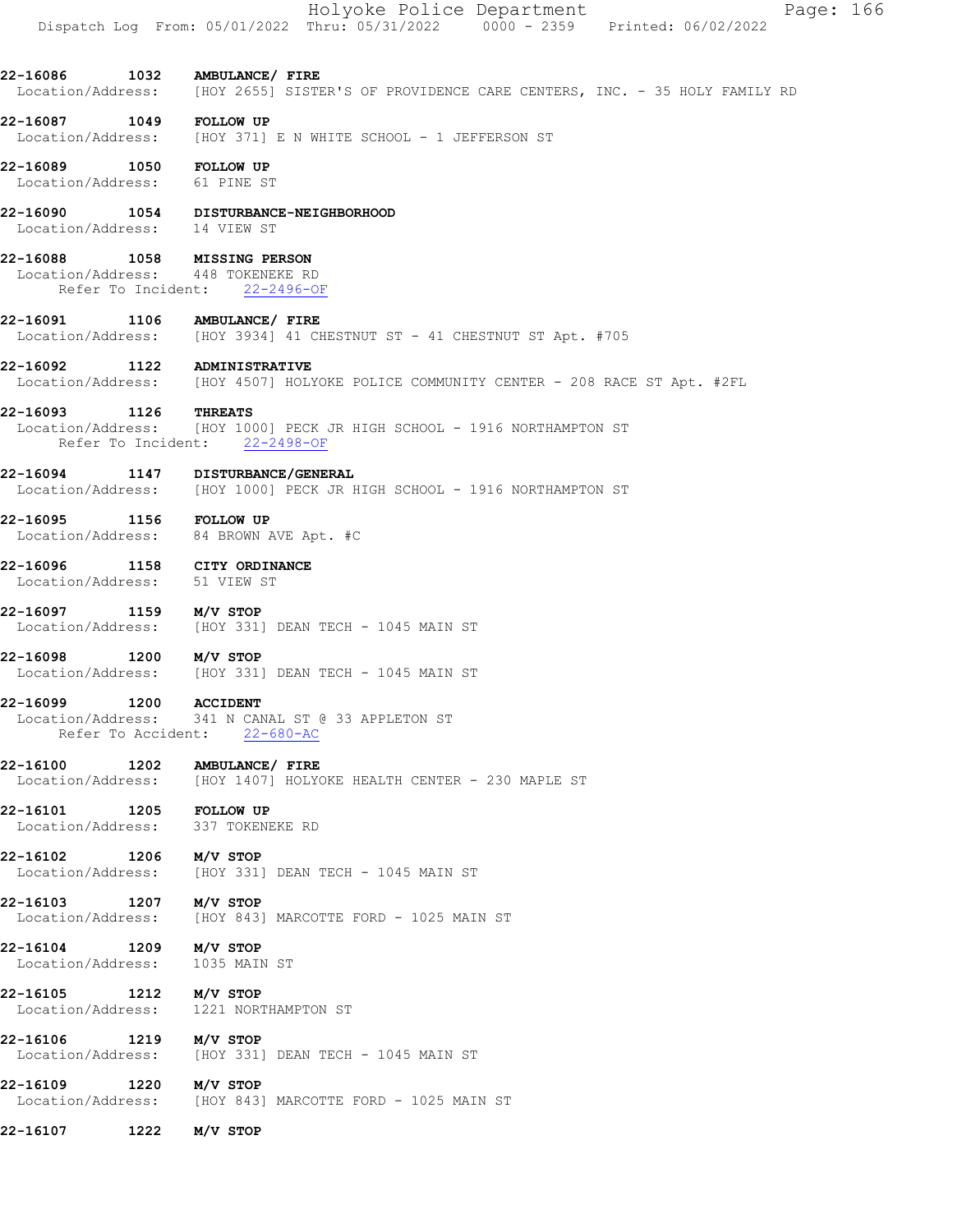|                                                               |                                                                                 | Holyoke Police Department<br>Dispatch Log From: 05/01/2022 Thru: 05/31/2022 0000 - 2359 Printed: 06/02/2022 |  | Page: 167 |  |
|---------------------------------------------------------------|---------------------------------------------------------------------------------|-------------------------------------------------------------------------------------------------------------|--|-----------|--|
|                                                               |                                                                                 | Location/Address: [HOY 843] MARCOTTE FORD - 1025 MAIN ST                                                    |  |           |  |
| 22-16110<br>Location/Address:                                 | 1222 CITY ORDINANCE<br>126 BROWN AVE                                            |                                                                                                             |  |           |  |
| 22-16112 1223 M/V STOP<br>Location/Address:                   |                                                                                 | [HOY 754] KEN'S AUTO SALES - 921 MAIN ST                                                                    |  |           |  |
| 22-16108<br>1225                                              | M/V STOP                                                                        | Location/Address: [HOY 331] DEAN TECH - 1045 MAIN ST                                                        |  |           |  |
| Location/Address:                                             | 22-16113 1226 AMBULANCE/ FIRE<br>298 JARVIS AVE                                 |                                                                                                             |  |           |  |
| 22-16114 1227 M/V STOP                                        |                                                                                 | Location/Address: [HOY 1060] PAPER CITY CAR WASH - 990 MAIN ST                                              |  |           |  |
| 22-16111 1229<br>Location/Address:                            | M/V STOP                                                                        | [HOY 1060] PAPER CITY CAR WASH - 990 MAIN ST                                                                |  |           |  |
| 22-16116 1229 M/V STOP<br>Location/Address:                   | 896 MAIN ST                                                                     |                                                                                                             |  |           |  |
| 22-16117                                                      | 1232 M/V STOP                                                                   | Location/Address: [HOY 843] MARCOTTE FORD - 1025 MAIN ST                                                    |  |           |  |
| 22-16118  1234  M/V STOP<br>Location/Address:                 |                                                                                 | 1147 MAIN ST @ 415 INGLESIDE ST                                                                             |  |           |  |
| 22-16115                                                      | $1235$ $M/V$ STOP                                                               | Location/Address: [HOY 843] MARCOTTE FORD - 1025 MAIN ST                                                    |  |           |  |
| 22-16120 1240 M/V STOP<br>Location/Address:                   | [HOY 3115] 962 MAIN ST                                                          |                                                                                                             |  |           |  |
| 22-16121<br>1246<br>Location/Address:                         | M/V STOP                                                                        | [HOY 843] MARCOTTE FORD - 1025 MAIN ST                                                                      |  |           |  |
|                                                               | 22-16122 1247 AMBULANCE/ FIRE<br>Location/Address: 5 OCONNOR AVE Apt. #2FL      |                                                                                                             |  |           |  |
| 22-16123<br>1249<br>Location/Address: 964 MAIN ST             | M/V STOP                                                                        |                                                                                                             |  |           |  |
| 22-16124 1252                                                 | <b>ANIMAL</b><br>Refer To Incident: 22-2499-OF                                  | Location/Address: [HOY 821] LOG CABIN - 500 EASTHAMPTON RD                                                  |  |           |  |
|                                                               |                                                                                 | Location/Address: [HOY 1060] PAPER CITY CAR WASH - 990 MAIN ST                                              |  |           |  |
| 22-16126 1259 FOLLOW UP                                       |                                                                                 | Location/Address: [HOY 619] HOLYOKE HOSPITAL - 575 BEECH ST                                                 |  |           |  |
| 22-16127 1313 ADMINISTRATIVE<br>Location/Address: 208 RACE ST |                                                                                 |                                                                                                             |  |           |  |
|                                                               | 22-16129 1313 CHECK WELLBEING/ASSIST<br>Location/Address: 6 GERARD WAY Apt. #1L |                                                                                                             |  |           |  |
| 22-16130 1316 OVERDOSE                                        |                                                                                 | Location/Address: [HOY 989] CRAZY ANDY'S LIQUORS - 7 CABOT ST                                               |  |           |  |
| Location/Address:                                             | 22-16128 1318 DISTURBANCE/GENERAL<br>567 S CANAL ST                             |                                                                                                             |  |           |  |
| 22-16131 1330 PROPERTY CHECK                                  |                                                                                 | Location/Address: [HOY 849] MARKEN PROPERTIES - 27 CABOT ST                                                 |  |           |  |
|                                                               |                                                                                 | 22-16132 1333 ASSAULT<br>Location/Address: [HOY 1384] STOP & SHOP - 2265 NORTHAMPTON ST                     |  |           |  |
|                                                               |                                                                                 |                                                                                                             |  |           |  |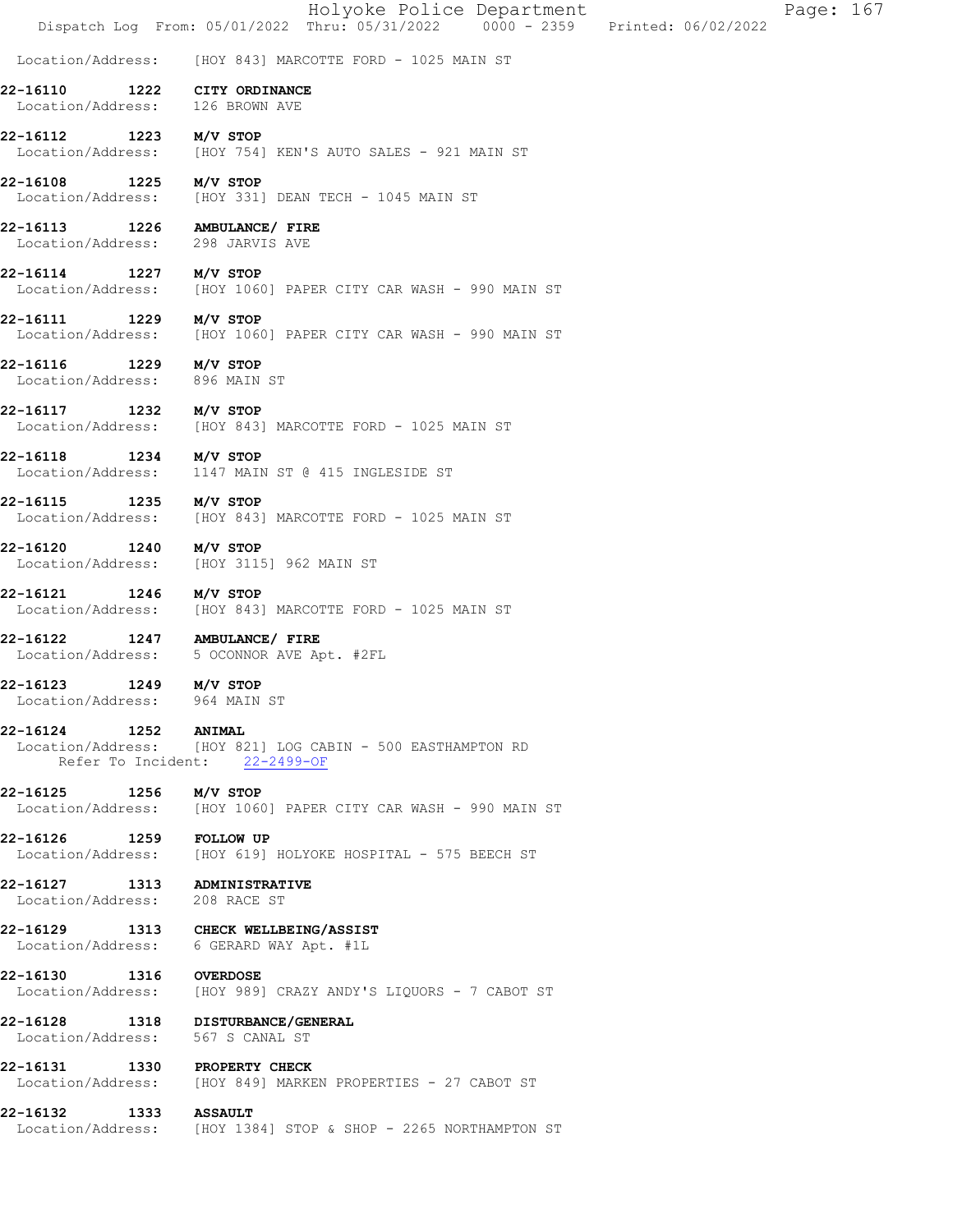| Refer To Incident: $\frac{22-2501-OF}{22-537-AR}$<br>Refer To Accident: $22-681-AC$<br>1350 AMBULANCE/ FIRE<br>22-16133<br>Location/Address: [HOY 3486] 5 GAMELIN ST - 5 GAMELIN ST Apt. #429<br>Location/Address: 11 WOODBINE LN<br>Location/Address: [HOY 843] MARCOTTE FORD - 1025 MAIN ST<br>1413 M/V STOP<br>Location/Address: [HOY 331] DEAN TECH - 1045 MAIN ST |  |
|------------------------------------------------------------------------------------------------------------------------------------------------------------------------------------------------------------------------------------------------------------------------------------------------------------------------------------------------------------------------|--|
|                                                                                                                                                                                                                                                                                                                                                                        |  |
| 22-16134   1354   AMBULANCE/ FIRE<br>22-16135 1409 M/V STOP<br>22-16136  1409  MISSING PERSON<br>Location/Address: 572 S CANAL ST @ 4 ADAMS ST<br>22-16137<br>22-16138 1413 CITY ORDINANCE                                                                                                                                                                             |  |
|                                                                                                                                                                                                                                                                                                                                                                        |  |
|                                                                                                                                                                                                                                                                                                                                                                        |  |
|                                                                                                                                                                                                                                                                                                                                                                        |  |
|                                                                                                                                                                                                                                                                                                                                                                        |  |
| Location/Address: [HOY 3929] 215 SUFFOLK ST - 215 SUFFOLK ST                                                                                                                                                                                                                                                                                                           |  |
| 1414 PROPERTY DAMAGE M/V<br>22-16140<br>Location/Address: [HOY 3860] 174 HIGH ST APT 106 - 174 HIGH ST Apt. #106                                                                                                                                                                                                                                                       |  |
| 22-16141 1417 INJURED OFFICER<br>Location/Address: [HOY 1390] HOLYOKE POLICE DEPT - 138 APPLETON ST<br>Refer To Incident: 22-2502-OF                                                                                                                                                                                                                                   |  |
| 22-16139   1421   AMBULANCE/ FIRE<br>Location/Address: 383 APREMONT HWY                                                                                                                                                                                                                                                                                                |  |
| 22-16143 1423 ACCIDENT<br>Location/Address: 345 APPLETON ST @ 180 ELM ST<br>Refer To Accident: 22-682-AC                                                                                                                                                                                                                                                               |  |
| 1435 ACCIDENT<br>22-16145<br>Location/Address: [HOY 618] HOLYOKE HIGH SCHOOL - 500 BEECH ST<br>Refer To Accident: 22-683-AC                                                                                                                                                                                                                                            |  |
| 22-16146<br><b>1438 CHECK WELLBEING/ASSIST</b><br>Location/Address: 970 HAMPDEN ST                                                                                                                                                                                                                                                                                     |  |
| 22-16148 1442<br>M/V STOP<br>Location/Address: [HOY 2886] CVS PHARMACY - 250 WHITING FARMS RD                                                                                                                                                                                                                                                                          |  |
| 22-16147 1445 CHECK WELLBEING/ASSIST<br>Location/Address: [HOY 729] JOANN FABRICS & CRAFTS - 2267 NORTHAMPTON ST                                                                                                                                                                                                                                                       |  |
| 22-16149  1448  STREET STOP<br>Location/Address: 103 ESSEX ST @ 200 CHESTNUT ST                                                                                                                                                                                                                                                                                        |  |
| 22-16150   1511   PROPERTY CHECK<br>Location/Address: [HOY 2561] 365 APPLETON ST - 365 APPLETON ST<br>Refer To Arrest: 22-538-AR                                                                                                                                                                                                                                       |  |
| 22-16151   1522   AMBULANCE/ FIRE<br>Location/Address: 7 N SUMMER ST Apt. #2B                                                                                                                                                                                                                                                                                          |  |
| 22-16152 1524 AMBULANCE/ FIRE<br>Location/Address: [HOY 225] CHILDREN'S PLACE - 2 MALL RING RD                                                                                                                                                                                                                                                                         |  |
| 22-16153 1531 FIRE<br>Location/Address: 582 S SUMMER ST                                                                                                                                                                                                                                                                                                                |  |
| 22-16154 1536 B & E REPORT<br>Location/Address: 51 ELM ST<br>Refer To Incident: 22-2509-OF                                                                                                                                                                                                                                                                             |  |
| 22-16155<br>1553 SEARCH WARRANT<br>Location/Address: [HOY 1390] HOLYOKE POLICE DEPT - 138 APPLETON ST                                                                                                                                                                                                                                                                  |  |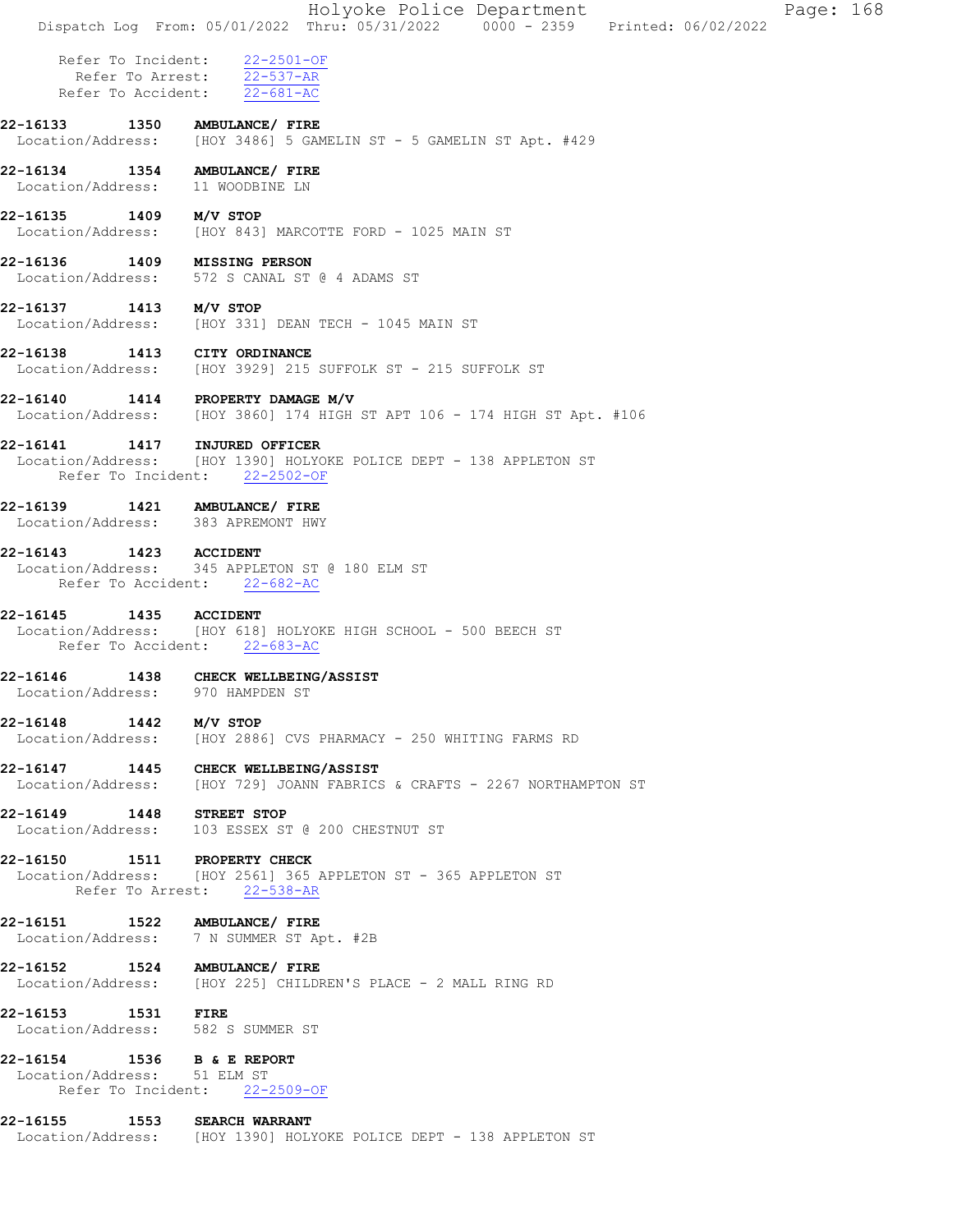#### 22-16156 1557 SUSPICIOUS ACTIVITY

 Location/Address: 113 OAK ST Refer To Incident: 22-2504-OF

#### 22-16157 1616 ACCIDENT Location/Address: 129 SARGEANT ST @ 415 MAPLE ST Refer To Accident: 22-684-AC

22-16158 1618 M/V STOP Location/Address: 193 MAIN ST @ 155 APPLETON ST

# 22-16159 1621 SUSPICIOUS PERSON

 Location/Address: [HOY 866] MATER DOLOROSA - 25 MAPLE ST Refer To Incident: 22-2505-OF

#### 22-16160 1630 SUSPICIOUS PERSON Location/Address: 375 S ELM ST

#### 22-16161 1632 HARASSMENT Location/Address: [HOY 3920] 948 DWIGHT ST APT 12 - 948 DWIGHT ST Apt. #12 Refer To Incident: 22-2506-OF

#### 22-16162 1633 ASSIST/PUBLIC

 Location/Address: 18 VADNAIS ST Refer To Incident: 22-2508-OF

### 22-16163 1636 DISTURBANCE/GENERAL

Location/Address: [HOY 563] HERITAGE PARK - 221 APPLETON ST

#### 22-16164 1636 ASSIST/PUBLIC

 Location/Address: 62 BROWN AVE Refer To Incident: 22-2507-OF

#### 22-16165 1650 AMBULANCE/ FIRE Location/Address: 10 HOSPITAL DR Apt. #201

22-16166 1658 AMBULANCE/ FIRE Location/Address: [HOY 4298] 354 HAMPDEN ST 2L - 354 HAMPDEN ST Apt. #2L

# 22-16167 1701 AMBULANCE/ FIRE

Location/Address: 124 LEARY DR

## 22-16168 1715 ACCIDENT

 Location/Address: 60 RACE ST @ 364 DWIGHT ST Refer To Accident: 22-685-AC

#### 22-16169 1724 SHOPLIFTING

 Location/Address: [HOY 1199] STOP & SHOP - 28 LINCOLN ST Refer To Arrest: 22-539-AR

## 22-16170 1726 ASSIST/PUBLIC

Location/Address: 570 MAPLE ST @ 0 RESNIC BLVD

#### 22-16171 1736 ACCIDENT Location/Address: EASTHAMPTON RD

Refer To Accident: 22-686-AC

# 22-16172 1754 ALARM Location/Address: 330 MAIN ST

22-16173 1755 CHECK WELLBEING/ASSIST Location/Address: 650 MAIN ST @ 1 SOUTH ST

22-16174 1758 FOLLOW UP Location/Address: ARCADE BAR - 37 COMMERCIAL ST

# 22-16175 1803 SHOPLIFTING Location/Address: [HOY 3022] SPENCER GIFTS - 50 HOLYOKE ST

# 22-16176 1812 PROPERTY DAMAGE M/V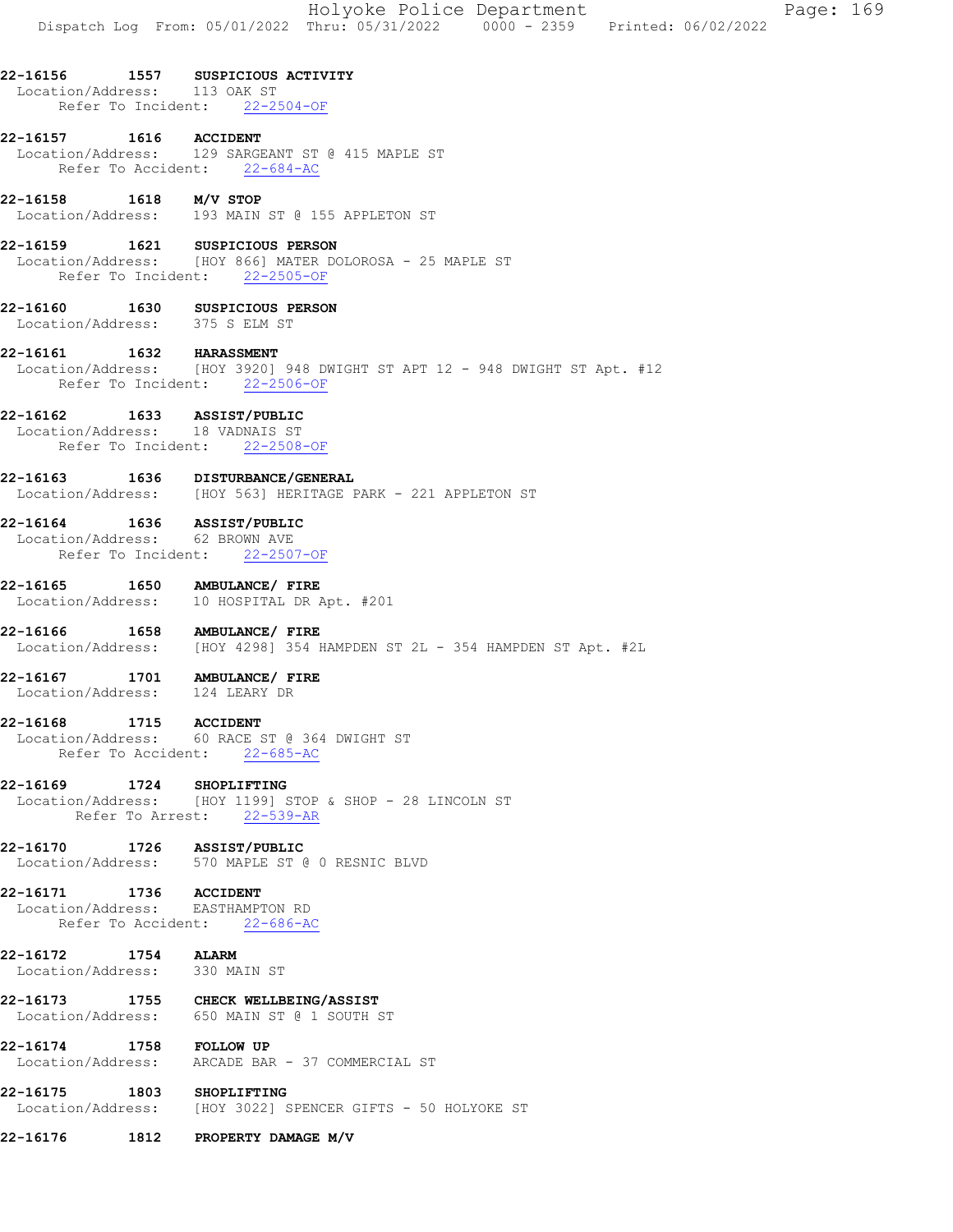|                                              |                    | Page: 170<br>Holyoke Police Department<br>Dispatch Log From: 05/01/2022 Thru: 05/31/2022 0000 - 2359 Printed: 06/02/2022                                         |
|----------------------------------------------|--------------------|------------------------------------------------------------------------------------------------------------------------------------------------------------------|
| Location/Address: 55 W COURT                 |                    | Refer To Incident: 22-2510-OF                                                                                                                                    |
| 22-16177                                     |                    | 1847 SUSPICIOUS PERSON<br>Location/Address: [HOY 1482] KENNEDY PARK - LINCOLN ST                                                                                 |
| 22-16178 1849 ASSAULT                        |                    | Location/Address: [HOY 378] AMERICAS BEST VALUE INN - 671 NORTHAMPTON ST Apt. #106<br>Refer To Incident: 22-2513-OF                                              |
| 22-16179<br>Location/Address: 395 MAIN ST    |                    | 1850 DRUG ACTIVITY<br>Refer To Arrest: 22-540-AR<br>Refer To Arrest: 22-541-AR                                                                                   |
|                                              |                    | 22-16180 1909 AMBULANCE/ FIRE<br>Location/Address: 579 NORTHAMPTON ST Apt. #17                                                                                   |
| 22-16181 1913 UNWANTED GUEST                 |                    | Location/Address: [HOY 2818] RACING MART - 330 MAIN ST<br>Refer To Incident: 22-2511-OF                                                                          |
| 22-16182                                     |                    | 1918 DRUG ACTIVITY<br>Location/Address: ALLEY - 168 ESSEX ST                                                                                                     |
|                                              |                    | 22-16183 1922 AMBULANCE/ FIRE<br>Location/Address: [HOY 4530] HILLTOP GARDENS OFFICE - 266 ESSEX ST Apt. #105                                                    |
| 22-16184 1929 IDENTITY THEFT                 |                    | Location/Address: 29 GERARD WAY Apt. #G<br>Refer To Incident: 22-2512-OF                                                                                         |
| 22-16185                                     | 2001               | <b>GUN CALL</b><br>Location/Address: [HOY 3878] 15 HAMILTON ST - 15 HAMILTON ST Apt. #2L<br>Refer To Incident: 22-2514-OF                                        |
| 22-16186                                     |                    | 2030 AMBULANCE/ FIRE<br>Location/Address: 128 BEECH ST Apt. #2R                                                                                                  |
| 22-16187<br>Location/Address: 16 SARGEANT ST |                    | 2039 SAFETY HAZARD                                                                                                                                               |
| 22-16188                                     |                    | 2049 M/V STOP<br>Location/Address: 145 CHESTNUT ST @ 91 SUFFOLK ST                                                                                               |
| 22-16189 2058 ASSIST/PUBLIC                  |                    | Location/Address: 129 SARGEANT ST @ 415 MAPLE ST                                                                                                                 |
|                                              | Refer To Incident: | 22-16190 2103 Be on the lookout for<br>Location: CHICOPEE PD<br>$22 - 2515 - OF$                                                                                 |
| 22-16192                                     | 2108               | SUSPICIOUS PERSON<br>Location/Address: [HOY 1459] AVERY FIELD - OAK ST                                                                                           |
| 22-16193 2113 SAFETY HAZARD                  |                    | $Location/Address:$ [HOY 3340] ROUND $1 - 50$ HOLYOKE ST                                                                                                         |
| 22-16194 2129 FIREWORKS<br>Location/Address: |                    | 164 SARGEANT ST                                                                                                                                                  |
|                                              |                    | 22-16195 2138 ASSIST/SOUTH HADLEY<br>Location/Address: [HOY 467] GARVULENSKI'S - 32 CANAL ST                                                                     |
|                                              |                    | 22-16196 2204 DISTURBANCE/GENERAL<br>Location/Address: [HOY 1346] PEOPLES BANK - 1866 NORTHAMPTON ST<br>Refer To Arrest: 22-542-AR<br>Refer To Arrest: 22-543-AR |
| 22-16198<br>Location/Address: 819 DWIGHT ST  |                    | 2320 FIREWORKS                                                                                                                                                   |